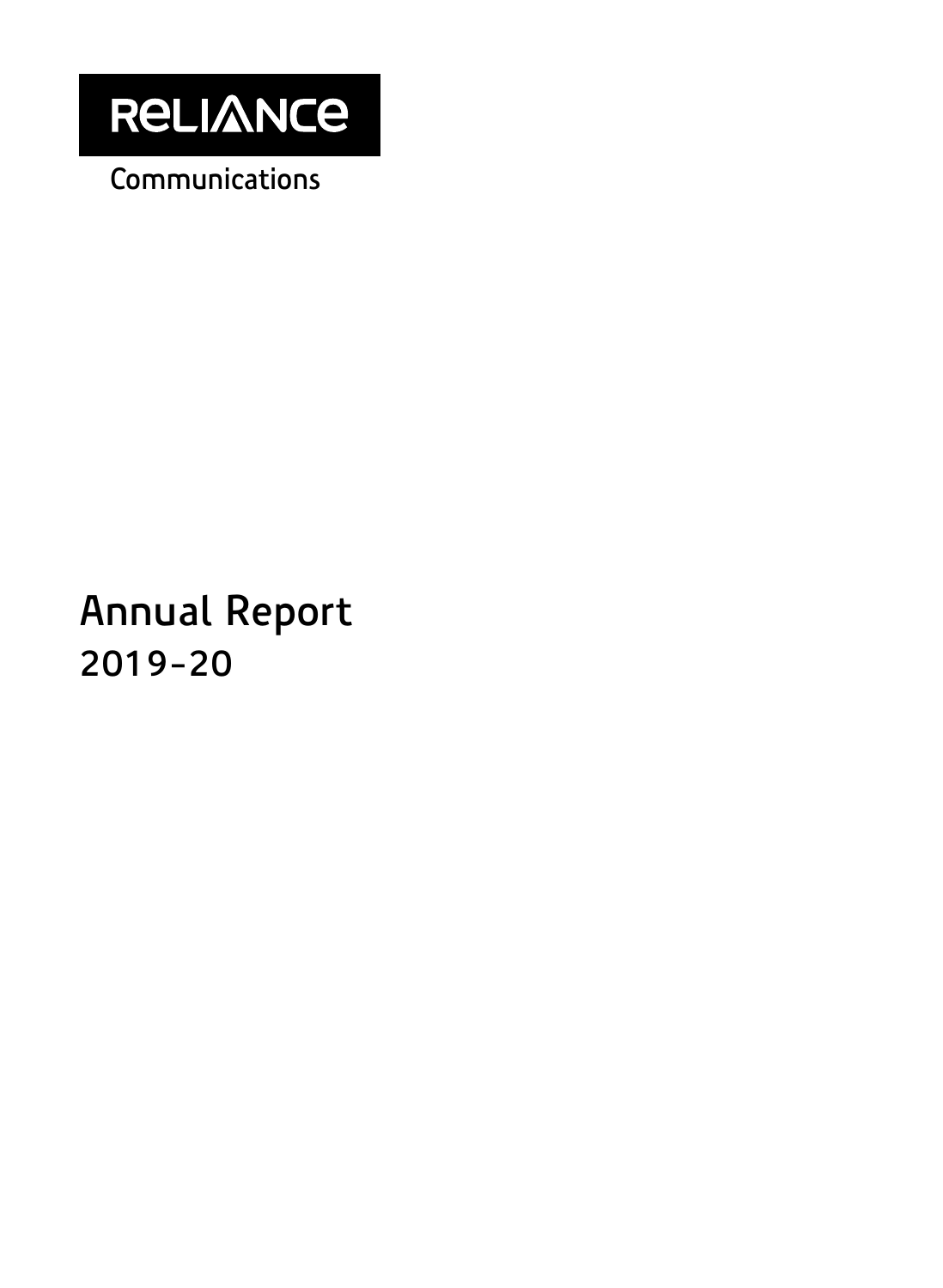## **Profile**

Reliance Communications Limited (RCOM), together with its subsidiary Globalcom IDC Limited, is a telecommunication service provider with businesses including India Data Center Business and India National Long Distance business. RCOM conducts a substantial portion of its business through subsidiary companies, including Globalcom IDC Limited and Reliance Infratel Limited.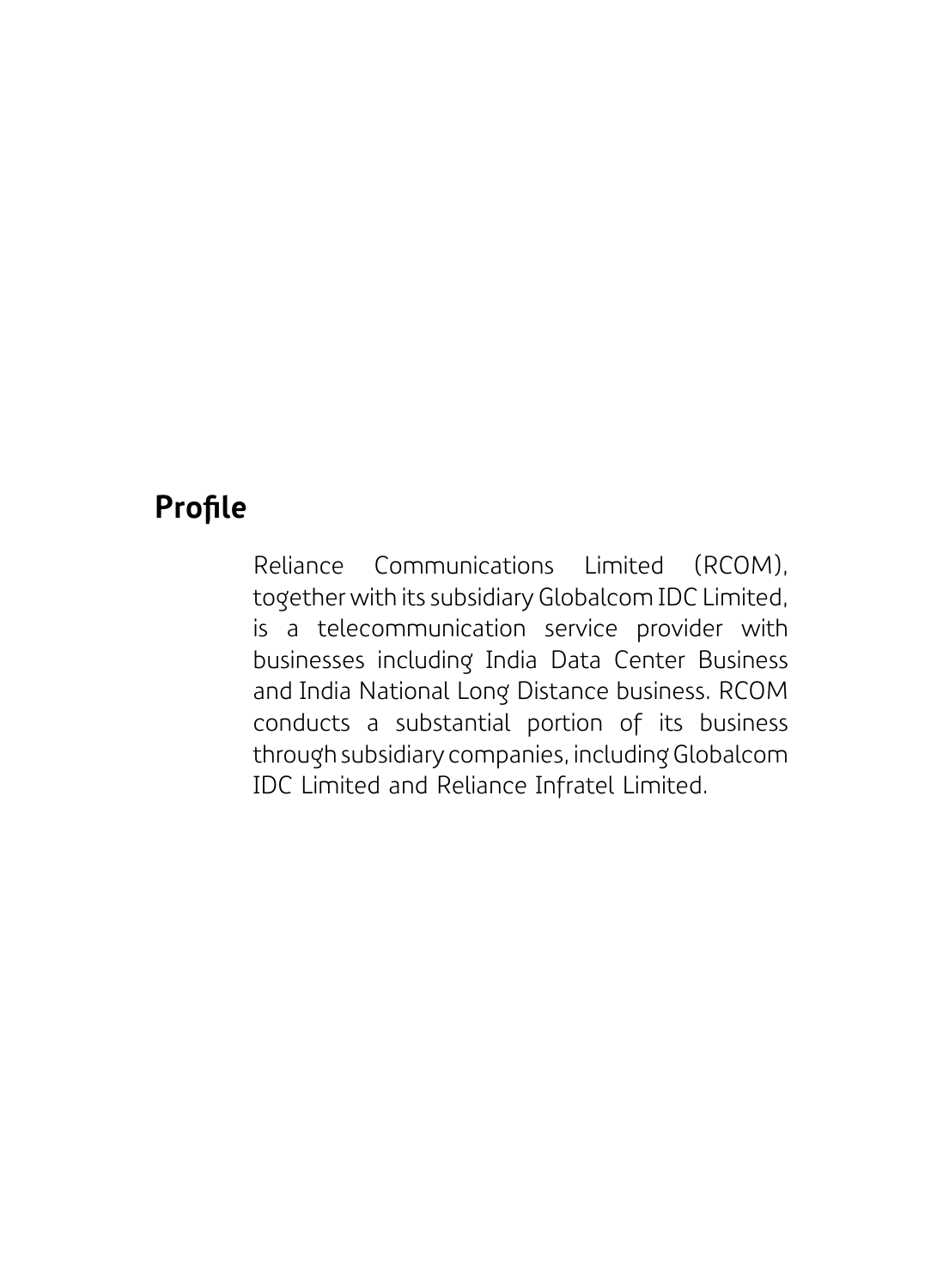## **Reliance Communications Limited**

| <b>Board of Directors</b>                                                                         | <b>Contents</b>                                                                       | Page No. |
|---------------------------------------------------------------------------------------------------|---------------------------------------------------------------------------------------|----------|
| - Chairman<br>Shri Anil Dhirubhai Ambani<br>Smt. Manjari Kacker                                   |                                                                                       |          |
| Smt. Ryna Karani<br>Smt. Chhaya Virani                                                            |                                                                                       |          |
| Shri Suresh Rangachar<br>Shri Punit Garg<br>Shri Vishwanath Devaraja Rao - Executive Director and |                                                                                       |          |
| Chief Financial Officer                                                                           |                                                                                       |          |
| <b>Company Secretary and Compliance Officer</b>                                                   |                                                                                       |          |
| Shri Rakesh Gupta                                                                                 | Certificate on Corporate Governance by                                                |          |
| <b>Auditors</b>                                                                                   |                                                                                       |          |
| M/s. Pathak H. D. & Associates                                                                    | Independent Auditors' Report on                                                       |          |
| <b>Registered Office</b>                                                                          |                                                                                       |          |
| H Block, 1st Floor                                                                                |                                                                                       |          |
| Dhirubhai Ambani Knowledge City                                                                   |                                                                                       |          |
| Navi Mumbai 400 710<br>CIN: L45309MH2004PLC147531                                                 |                                                                                       |          |
| Tel.: +91 22 3038 6286                                                                            |                                                                                       |          |
| Fax: +91 22 3037 6622                                                                             |                                                                                       |          |
| E-mail: rcom.investors@relianceada.com                                                            |                                                                                       |          |
| Website: www.rcom.co.in                                                                           |                                                                                       |          |
| Registrar and Transfer Agent                                                                      | Independent Auditors' Report on                                                       |          |
| KFin Technologies Private Limited,                                                                |                                                                                       |          |
| Unit: Reliance Communications Limited,<br>Selenium Tower - B, Plot No. 31 & 32,                   |                                                                                       |          |
| Survey No. 116/22, 115/24, 115/25,                                                                |                                                                                       |          |
| Financial District, Nanakramguda,<br>Hyderabad 500 032. Telangana                                 | Consolidated Statement of                                                             |          |
| Website: www.kfintech.com                                                                         |                                                                                       |          |
| <b>Investor Helpdesk</b>                                                                          | Consolidated Statement of Changes in Equity 132                                       |          |
| Toll free no (India) : 1800 4250 999                                                              |                                                                                       |          |
| $: +914067161500$<br>Tel.                                                                         |                                                                                       |          |
| $: +914067161791$<br>Fax                                                                          | Notes to the Consolidated Financial Statements 134                                    |          |
| : rcom@kfintech.com<br>E-mail                                                                     | Statement containing salient features of the<br>financial statements of subsidiaries/ |          |
|                                                                                                   |                                                                                       |          |

**16th Annual General Meeting on Saturday, September 26, 2020 at 12.00 noon (IST) through Video Conference (VC) / Other Audio Visual Means (OAVM)**

This Annual Report can be accessed at www.rcom.co.in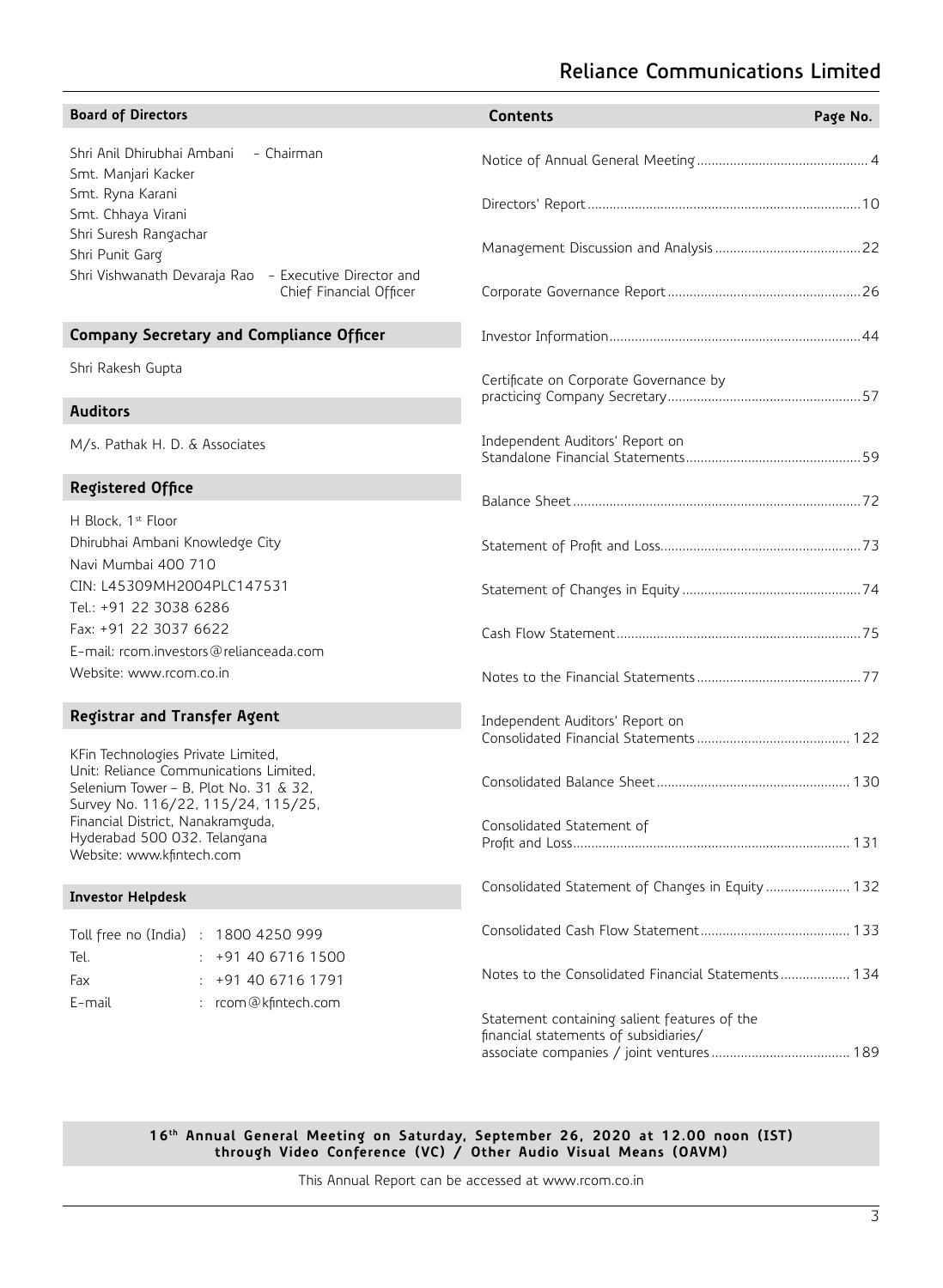Notice is hereby given that the 16<sup>th</sup> Annual General Meeting (AGM) of the Members of **Reliance Communications Limited**  ("Company"), a company in Corporate Insolvency Resolution Process under the provisions of the Insolvency and Bankruptcy Code, 2016, will be held on Saturday, September 26, 2020 at 12.00 p.m. through Video Conference (VC)/ Other Audio Visual Means (OAVM) to transact the following business;

## **Background:**

Pursuant to an application filed by Ericsson India Pvt. Ltd before the Hon'ble National Company Law Tribunal, Mumbai Bench ("NCLT") in terms of Section 9 of the Insolvency and Bankruptcy Code, 2016 read with the rules and regulations framed thereunder ("Code"), the NCLT had admitted the application and ordered the commencement of corporate insolvency resolution process ("CIR process" or "CIRP") of the Company vide its order dated May 15, 2018 ("Admission Order"). The Hon'ble NCLT had, pursuant to the Admission Order, appointed an interim resolution professional for the Company ("IRP") vide its order dated May 18, 2018. In terms of the Admission Order, *inter alia*, the management of the affairs of the Company was vested in the IRP.

Subsequently, the Hon'ble National Company Law Appellate Tribunal ("NCLAT"), while adjudicating upon an appeal preferred against the admission of the insolvency application against the Company, vide its order dated May 30, 2018, inter alia, stayed the Admission Order and allowed the management of the Company to function ("Stay Order"). On April 30, 2019, the NCLAT, upon allowing the withdrawal of the aforesaid appeal, vacated all interim orders including the Stay Order. Upon vacation of the Stay Order, the CIR Process of the Company recommenced.

Thereafter, the committee of creditors of the Company resolved with the requisite voting share, to replace the IRP with Mr. Anish Niranjan Nanavaty, as the resolution professional for the Company ("RP" or "Resolution Professional"). Subsequently, the Hon'ble NCLT has appointed Mr. Anish Niranjan Nanavaty as the RP for the Company vide its order dated June 21, 2019, which was published on June 28, 2019. Accordingly, the management of the Company vests in the RP during the continuance of the CIR process period of the Company.

In accordance with the provisions of the Code, various resolution plans in respect of the Company were received by the RP. The committee of creditors of the Company ("COC"), in their meeting held on March 02, 2020, has approved the resolution plan submitted by UV Asset Reconstruction Company Limited ("Resolution Plan") which was subsequently submitted to the Hon'ble NCLT on March 6, 2020 in accordance with Section 30(6) of the Code. The same is sub-judice with the Hon'ble NCLT.

In view hereof, Annual General Meeting is being called and convened.

## **Ordinary Business:**

- 1. To consider and adopt:
	- a) the audited financial statements of the Company for the financial year ended March 31, 2020 and the reports of the Directors and Auditors thereon, and
	- b) the audited consolidated financial statements of the Company for the financial year ended March 31, 2020 and the report of the Auditors thereon.

2. To appoint a Director in place of Shri Punit Garg (DIN: 00004407), who retires by rotation under the provisions of the Companies Act, 2013 and being eligible, offers himself for re-appointment.

(His re-appointment is a part of compliance with section 152(6) of the Companies Act, 2013. However, the powers of the Board shall continue to remain suspended during the continuance of CIR Process. The tenure of directors will be subject to the terms of the Resolution Plan as may be approved by the NCLT in terms of Section 31 of the Code).

## **Special Business:**

## **3. Ratification of Remuneration payable to Cost Auditor**

To consider and, if thought fit, to pass the following resolution as an **Ordinary Resolution:**

"RESOLVED THAT a fee of ₹ 2.50 lakh (Rupees two lakh fifty thousand only) excluding tax and out of pocket expenses, if any, for the financial year 2020-21 payable to M/s. V. J. Talati & Co., Cost Accountants (Firm Registration Number 00213), appointed by the Resolution Professional as the Cost Auditors of the Company, based on recommendation of the Directors, for auditing the cost accounting records of the Company for the financial year ending March 31, 2021 be and is hereby ratified pursuant to the provisions of Section 148 and all other applicable provisions, if any, of the Companies Act, 2013 read with the rules made thereunder (including any statutory modification(s) or re-enactment(s) thereof, for the time being in force).

**RESOLVED FURTHER THAT** the Resolution Professional of the Company or any other persons exercising the powers of the Board of Directors in terms of the Resolution Plan approved by the NCLT, directly or through any person authorized in this behalf be and are hereby authorised to do all acts, deeds and things and take all such steps as may be necessary, proper or expedient to give effect to this resolution."

## **4. Appointment of Shri Vishwanath Devaraja Rao as a Whole-Time Director and Chief Financial Officer.**

To consider and, if thought fit, to pass the following resolution as a **Special Resolution**:

**"RESOLVED THAT** pursuant to the provisions of Section 152 and all other applicable provisions, if any, of the Companies Act, 2013 (hereinafter referred to as 'the Act') and the relevant rules made thereunder (including any statutory modification(s) or re-enactment thereof, for the time being in force), and the applicable regulations under the Securities and Exchange Board of India (Listing Obligations and Disclosure Requirements) Regulations,2015, as amended from time to time, the provisions of the Articles of Association of the Company and as per terms and conditions of the agreement executed with him and any other applicable provisions of law, Shri Vishwanath Devaraja Rao (DIN:08607657), whose appointment as an Additional Director and designated as Whole-Time Director and Chief Financial Officer was approved by the Committee of Creditors of the Company in terms of Section 28 of the Insolvency and Bankruptcy Code, 2016, in its meeting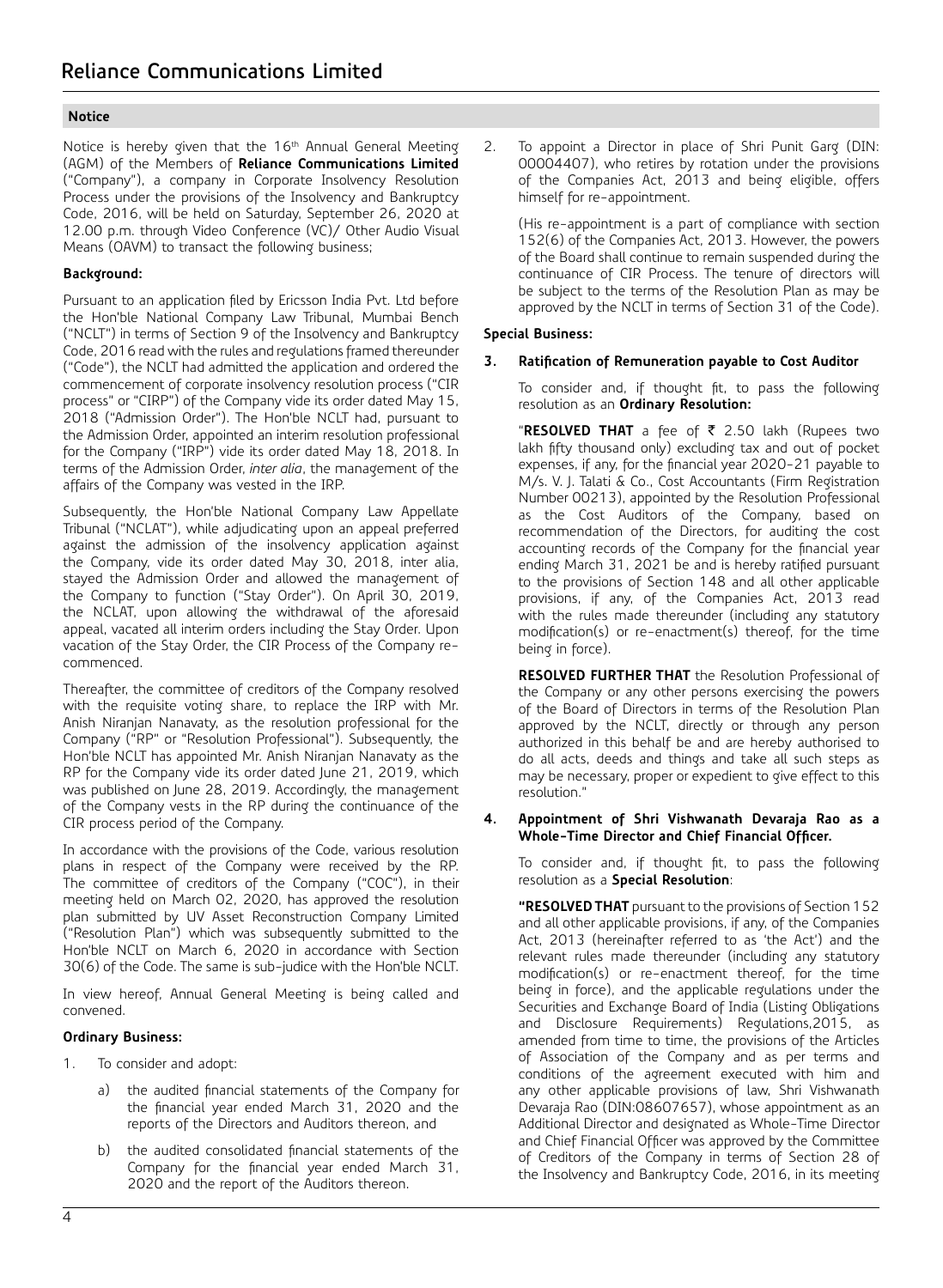held on November 13, 2019 and such appointment is effective from November 19, 2019 and who holds office up to the date of ensuing Annual General Meeting and in respect of whom the Company has received a notice in writing from a member under Section 160 of the Act proposing his candidature for appointment as a Director, be and is hereby appointed as a Director of the Company liable to retire by rotation.

**RESOLVED FURTHER THAT** pursuant to the provisions of Sections 196, 197, 198 and 203 of the Act, read with Schedule V to the Act, and other applicable provisions, if any, of the Act and the rules made thereunder, (including any statutory modification(s) or re-enactment thereof, for the time being in force), the Articles of Association of the Company and subject to such other sanctions / consents / approvals as may be necessary, consent of the Members be and is hereby accorded to the appointment of Shri Vishwanath Devaraja Rao as a Whole-time Director designated as an Executive Director and Chief Financial Officer of the Company for a period of three years commencing from November 19, 2019 as per the terms and conditions including the remuneration as set out in the statement annexed to this notice, with liberty to the Resolution Professional of the Company or any other persons exercising the powers of the Board of Directors in terms of the Resolution Plan approved by the NCLT, directly or through any person authorized in this behalf to alter and vary the terms and conditions of said appointment including the remuneration payable to him during the tenure of his appointment in accordance with applicable law such that the remuneration payable to him shall not exceed the limits specified in the Act read with Schedule V to the Act as amended from time to time.

**RESOLVED FURTHER THAT** the Resolution Professional of the Company or any other persons exercising the powers of the Board of Directors in terms of the Resolution Plan approved by the NCLT, directly or through any person authorized in this behalf, be and is hereby authorized to do all such acts, deeds, attend to such matters and things and take all steps as may be necessary, proper and expedient to give effect to this resolution."

For **Reliance Communications Limited**

(Company under Corporate Insolvency Resolution Process)

**Rakesh Gupta Company Secretary**

## **Registered Office:**

H Block, 1st Floor Dhirubhai Ambani Knowledge City Navi Mumbai 400 710 CIN:L45309MH2004PLC147531 Website: www.rcom.co.in

Date: July 31, 2020

## **Notes:**

- 1. Statement pursuant to Section 102(1) of the Companies Act, 2013 (" Act") relating to item of Special Business to be transacted at the Annual General Meeting ("AGM") is annexed hereto.
- 2. In view of the continuing Covid-19 pandemic, the Ministry of Corporate Affairs ("MCA") has vide its circular dated May 5, 2020 read with circulars dated April 8, 2020 and April 13, 2020 (collectively referred to as "MCA Circulars") permitted the Company for holding of the "AGM" through Video Conferencing (VC) / Other Audio Visual Means (OAVM), without the physical presence of the Members at a common venue. Accordingly, in compliance with the provisions of the Act, SEBI (Listing Obligations and Disclosure Requirements) Regulations, 2015 ("SEBI Listing Regulations") and MCA Circulars, the AGM of the Company is being held through VC / OAVM.
- 3. The AGM is being held pursuant to the MCA Circulars through VC / OAVM, physical attendance of Members has been dispensed with. **Accordingly, the facility for appointment of proxies will not be available for the AGM and hence the Proxy Form and Attendance Slip are not annexed to this Notice.**
- 4. Re-appointment of Director:

At the ensuing AGM, Shri Punit Garg, Director of the Company shall retire by rotation under the provisions of the Act and being eligible, offers himself for re-appointment.

The details pertaining to Mr. Punit Garg pursuant to the requirements of Regulation 36(3) of the Listing Regulations are furnished in the Corporate Governance Report forming part of this Annual Report.

- 5. Corporate Members are required to send a scanned copy (PDF/JPG Format) of its Board or governing body Resolution / Authorization, etc., authorizing its representative to attend the AGM through VC / OAVM on its behalf and to vote through remote e-voting, to M/s. KFin Technologies Private Limited (Kfintech), the Registrar and Transfer Agent, by email through its registered email address to praveendmr@kfintech.com.
- 6. In compliance with the aforesaid MCA Circulars, Notice of the AGM along with the Annual Report 2019-20 is being sent only through electronic mode to those Members whose email addresses are registered with the Company/ Kfintech or CDSL / NSDL ("Depositories"). Members may note that the Notice and Annual Report 2019-20 will also be available on the Company's website at www.rcom. co.in, websites of the Stock Exchanges i.e. BSE Limited and National Stock Exchange of India Limited at www. bseindia.com and www.nseindia.com respectively, and on the website of Kfintech at www.kfintech.com.
- 7. Members whose email address is not registered can register the same in the following manner:
	- a. Members holding share(s) in physical mode can register their e-mail ID on the Company's website at https:// www.rcom.co.in/investor-relations/shareholderregistration by providing the requisite details of their holdings and documents for registering their e-mail address; and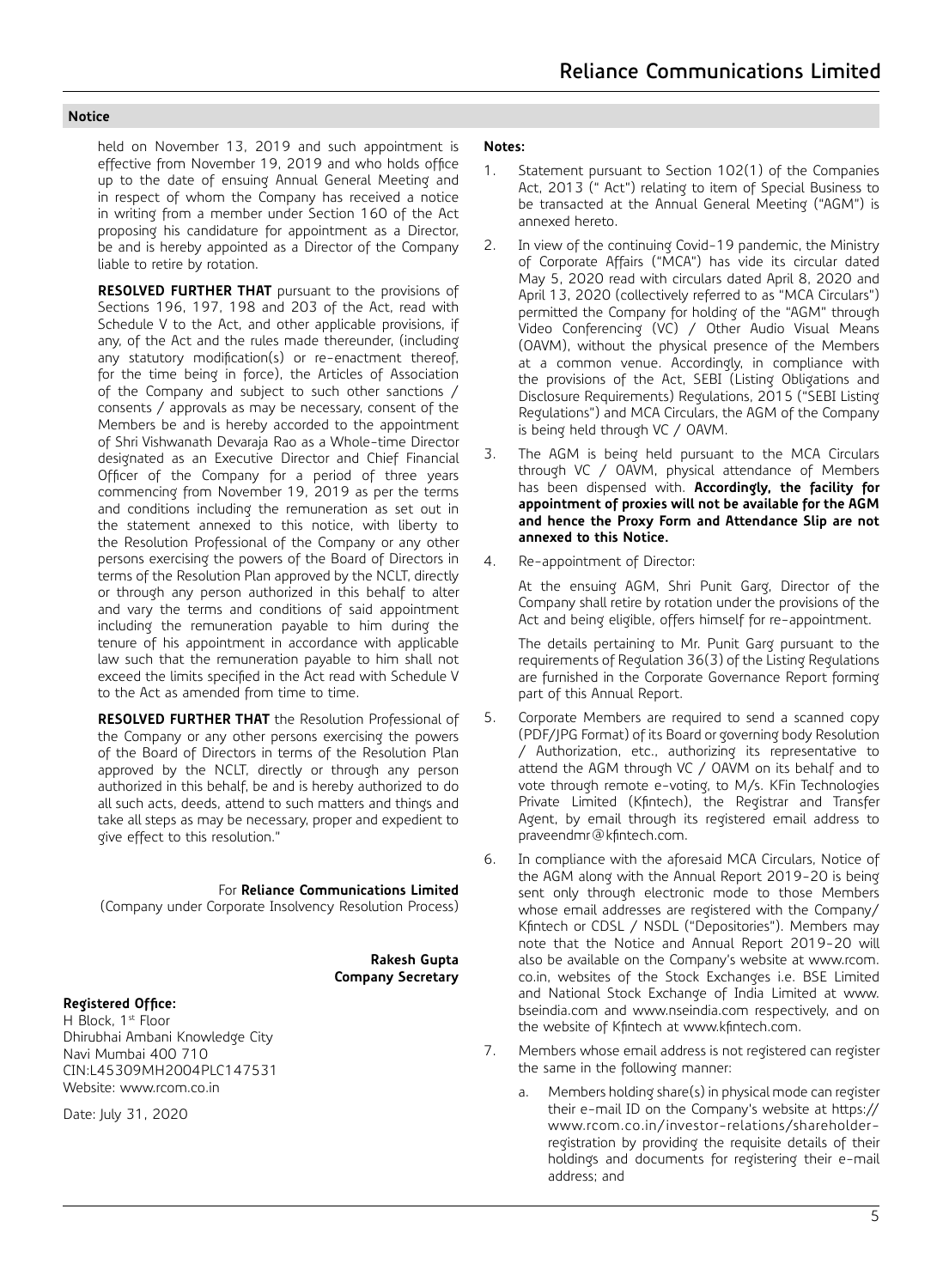- b. Members holding share(s) in electronic mode are requested to register / update their e-mail address with their respective Depository Participants "DPs" for receiving all communications from the Company electronically.
- 8. The Company has engaged the services of M/s. KFin Technologies Private Limited("KFintech"), Registrars and Transfer Agent as the authorized agency for conducting e-AGM and providing e-voting facility to the members of the Company.
- 9. Members attending the AGM through VC / OAVM shall be counted for the purpose of reckoning the quorum under Section 103 of the Act.
- 10. Since the AGM will be held through VC / OAVM, the Route Map is not annexed in this Notice.
- 11. Relevant documents referred to in the accompanying Notice calling the AGM are available on the website of the Company for inspection by the Members.
- 12. Members are advised to refer to the section titled "Investor Information" provided in this Annual Report.
- 13. As mandated by SEBI, effective from April 01, 2019, the securities of listed companies shall be transferred only in dematerialised form. In view of the above and to avail various benefits of dematerialisation, members are advised to dematerialise share(s) held by them in physical form.
- 14. Members are requested to fill in and submit online Feedback Form provided in the 'Investor Relations' section on the Company's website www.rcom.co.in to aid the Company in its constant endeavour to enhance the standards of service to investors.
- 15. **Instructions for attending the AGM and e-voting are as follows:**

## A. **Instructions for attending the AGM:**

- 1. Members will be able to attend the AGM through VC / OAVM or view the live webcast of AGM at https://ris. kfintech.com/vc/login2vc.aspx by using their remote e-voting login credentials and selecting the 'Event' for Company's AGM. Members who do not have the User ID and Password for e-voting or have forgotten the User ID and Password may retrieve the same by following the remote e-voting instructions mentioned in the Notice. Further, Members can also use the OTP based login for logging into the e-voting system.
- 2. Facility of joining the AGM through VC / OAVM shall open 15 minutes before the time scheduled for the AGM and Members who may like to express their views or ask questions during the AGM may register themselves at https://ris.kfintech.com/ agmvcspeakerregistration. Facility of joining AGM will be closed on expiry of 15 minutes from the schedule time of the AGM. Those Members who register themselves as speaker will only be allowed to express views/ask questions during the AGM. The Company reserves the right to restrict the number of speakers and time for each speaker depending upon the availability of time for the AGM.
- 3. Facility of joining the AGM through VC / OAVM shall be available for 1,000 members on first come first served basis. However, the participation of members holding 2% or more shares, Promoters, Institutional Investors, Directors, Key Managerial Personnel, Chairpersons of Audit Committee, Stakeholders Relationship Committee, Nomination and Remuneration Committee, Auditors, Resolution Professional and his advisors are not restricted on first come first serve basis.
- 4. Members who need technical assistance before or during the AGM, can contact Kfintech at https://ris. kfintech.com/agmqa/agmqa/login.aspx

## B. **Instructions for e-voting**

- 1. In compliance with the provisions of Section 108 of the Act read with Rules made there under and Regulation 44 of the Listing Regulations, the Company is offering e-voting facility to all Members of the Company. A person, whose name is recorded in the Register of Members or in the Register of Beneficial Owners (in case of electronic shareholding) maintained by the Depositories as on the cut-off date i.e. Friday 18<sup>th</sup> September, 2020 only shall be entitled to avail the facility of remote e-voting/e-voting at the AGM. Kfintech will be facilitating remote e-voting to enable the Members to cast their votes electronically. Members can cast their vote online from 10.00 A.M. (IST) on Tuesday, September 22, 2020 to 5.00 P.M. (IST) on Friday, September 25, 2020. At the end of remote e-voting period, the facility shall forthwith be blocked.
- 2. The Members who have cast their vote by remote e-voting prior to the AGM may also attend/ participate in the AGM through VC / OAVM but shall not be entitled to cast their vote again.
- 3. The Members present in the AGM through VC / OAVM and have not cast their vote on the Resolutions through remote e-voting, and are otherwise not barred from doing so, shall be eligible to vote through e-voting system during the AGM.
- 4. The procedure and instructions for remote e-voting are as follows:
	- a. Open your web browser during the remote e-voting period and navigate to "https://evoting. karvy.com".
	- b. Enter the login credentials (i.e., user-id and password) mentioned in the letter. Your Folio No. / DP ID No. / Client ID No. will be your User- ID.

| $User - ID$ | For Members holding shares in<br>Demat Form:-       |
|-------------|-----------------------------------------------------|
| For NSDL    | 8 Character DP ID followed by 8<br>Digits Client ID |
| For CDSL    | 16 digits beneficiary ID                            |
| $User - ID$ | For Members holding shares in<br>Physical Form:-    |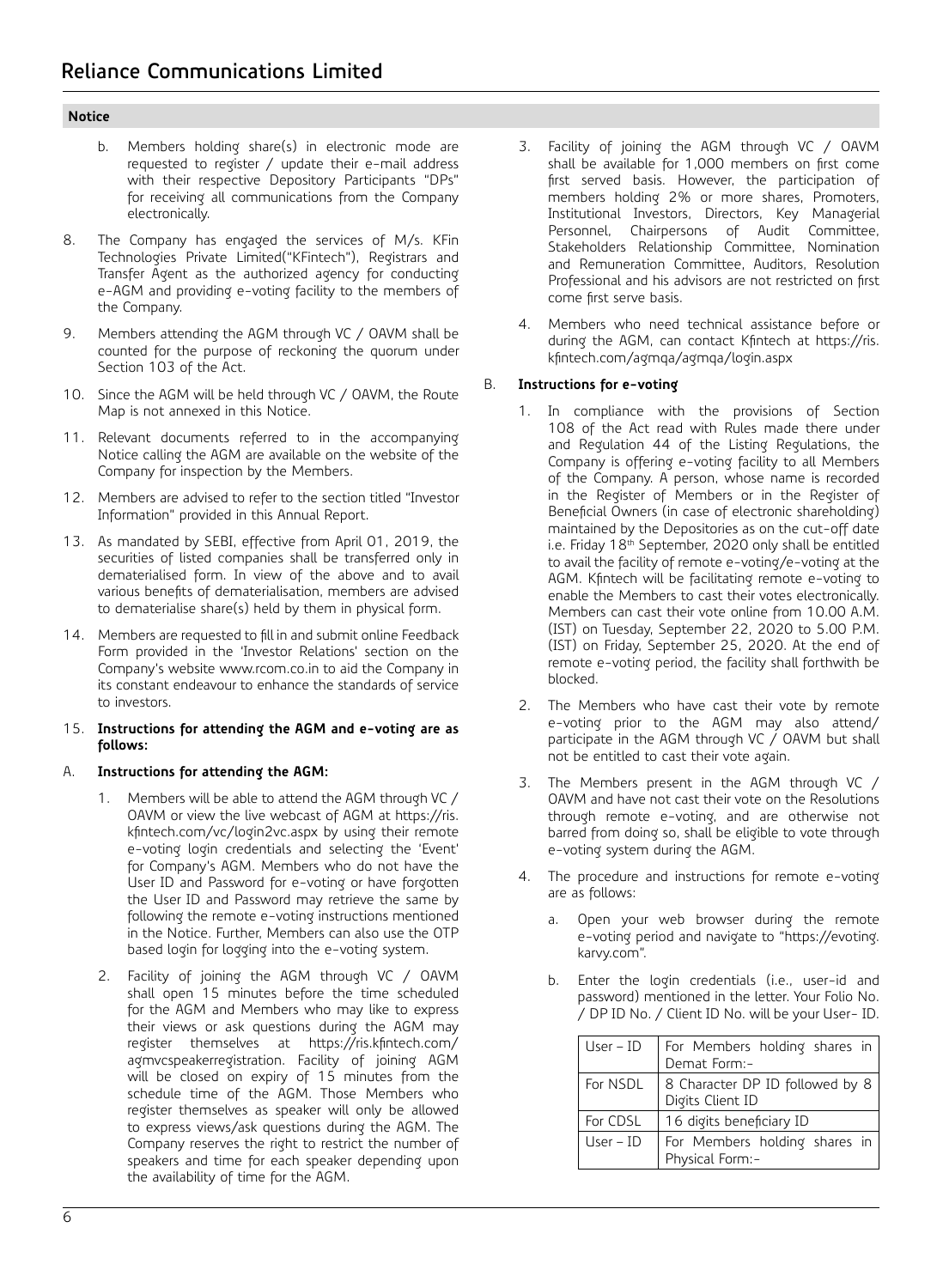|          | Event Number followed by Folio<br>No. registered with the Company                                                                      |  |  |  |  |
|----------|----------------------------------------------------------------------------------------------------------------------------------------|--|--|--|--|
| Password | Your unique password is sent via<br>e-mail forwarded through the<br>electronic notice                                                  |  |  |  |  |
| Captcha  | Please enter the verification code<br>i.e. the alphabets and numbers<br>in the exact way as they are<br>displayed for security reasons |  |  |  |  |

- c. After entering these details appropriately, click on "LOGIN".
- d. Members holding shares in Demat / Physical form will now reach Password Change menu wherein they are required to mandatorily change their login password in the new password field. The new password has to be minimum eight characters consisting of at least one upper case (A-Z), one lower case (a-z), one numeric value  $(0-9)$  and a special character  $(②, #, $, etc.).$ Kindly note that this password can be used by the Demat holders for voting in any other Company on which they are eligible to vote, provided that the other company opts for e-voting through Kfintech e-Voting platform. System will prompt you to change your password and update your contact details like mobile number, e-mail ID, etc. on first login. You may also enter the secret question and answer of your choice to retrieve your password in case you forget it. It is strongly recommended not to share your password with any other person and take utmost care to keep your password confidential.
- e. You need to login again with the new credentials.
- f. On successful login, system will prompt you to select the 'Event' i.e. 'Company Name'.
- g. If you are holding shares in Demat form and had logged on to "https://evoting.karvy.com" and have cast your vote earlier for any company, then your existing login ID and password are to be used.
- h. On the voting page, you will see Resolution Description and against the same the option 'FOR / AGAINST / ABSTAIN' for voting. Enter the number of shares (which represents the number of votes) under 'FOR / AGAINST / ABSTAIN' or alternatively you may partially enter any number in 'FOR' and partially in 'AGAINST', but the total number in 'FOR / AGAINST' taken together should not exceed your total shareholding. If you do not wish to vote, please select 'ABSTAIN'.
- i. After selecting the Resolution you have decided to vote on, click on "SUBMIT". A confirmation box will be displayed. If you wish to confirm your vote, click on "OK", else to change your vote, click on "CANCEL" and accordingly modify your vote.
- j. Once you 'CONFIRM' your vote on the Resolution whether partially or otherwise, you will not be allowed to modify your vote.
- 5. Corporate Members (i.e. other than Individuals, HUF, NRI, etc.) are required to send scanned copy (PDF / JPG format) of the relevant Board or governing body Resolution / Authorisation together with attested specimen signature of the duly authorised signatory(ies) who are authorised to vote, to 'evoting@karvy.com'. The file / scanned image of the Board Resolution / authority letter should be in the naming format 'Corporate Name Event no.'.
- 6. The voting rights of the Members shall be in proportion to the number of shares held by them in the equity share capital of the Company as on the cut-off date being Friday, 18<sup>th</sup> September, 2020.

 In case of joint holders, the Member whose name appears as the first holder in order of names as per the Register of Members of the Company will be entitled to vote at the AGM.

- 7. It is strongly recommended not to share your password with any other person and take utmost care to keep your password confidential. Login to the e-voting website will be disabled upon five unsuccessful attempts to key in the correct password. In such an event, you will need to go through the "Forgot User Details/Password?" or "Physical User Reset Password?" option available on https:// evoting.karvy. com/ to reset the password.
- 8. The Resolution Professional have appointed Mr. Anil Lohia, Partner or in his absence Mr. Chandrahas Dayal, Partner, M/s. Dayal and Lohia, Chartered Accountants as the Scrutiniser to scrutinise the voting process in a fair and transparent manner. The Scrutiniser will submit their report to the Resolution Professional or any other person authorised by him after completion of the scrutiny and the results of voting will be announced after the AGM of the Company. Subject to receipt of requisite number of votes, the resolutions shall be deemed to be passed on the date of the AGM. The result of the voting will be submitted to the Stock Exchanges, where the shares of the Company are listed and posted on the website of the Company at www.rcom.co.in and also on the website of Kfintech at https:// evoting.karvy.com.
- 9. In case of any query pertaining to e-voting, please visit Help and FAQs section available at Kfintech's website https://evoting.karvy.com OR contact toll free no.1800 4250 999.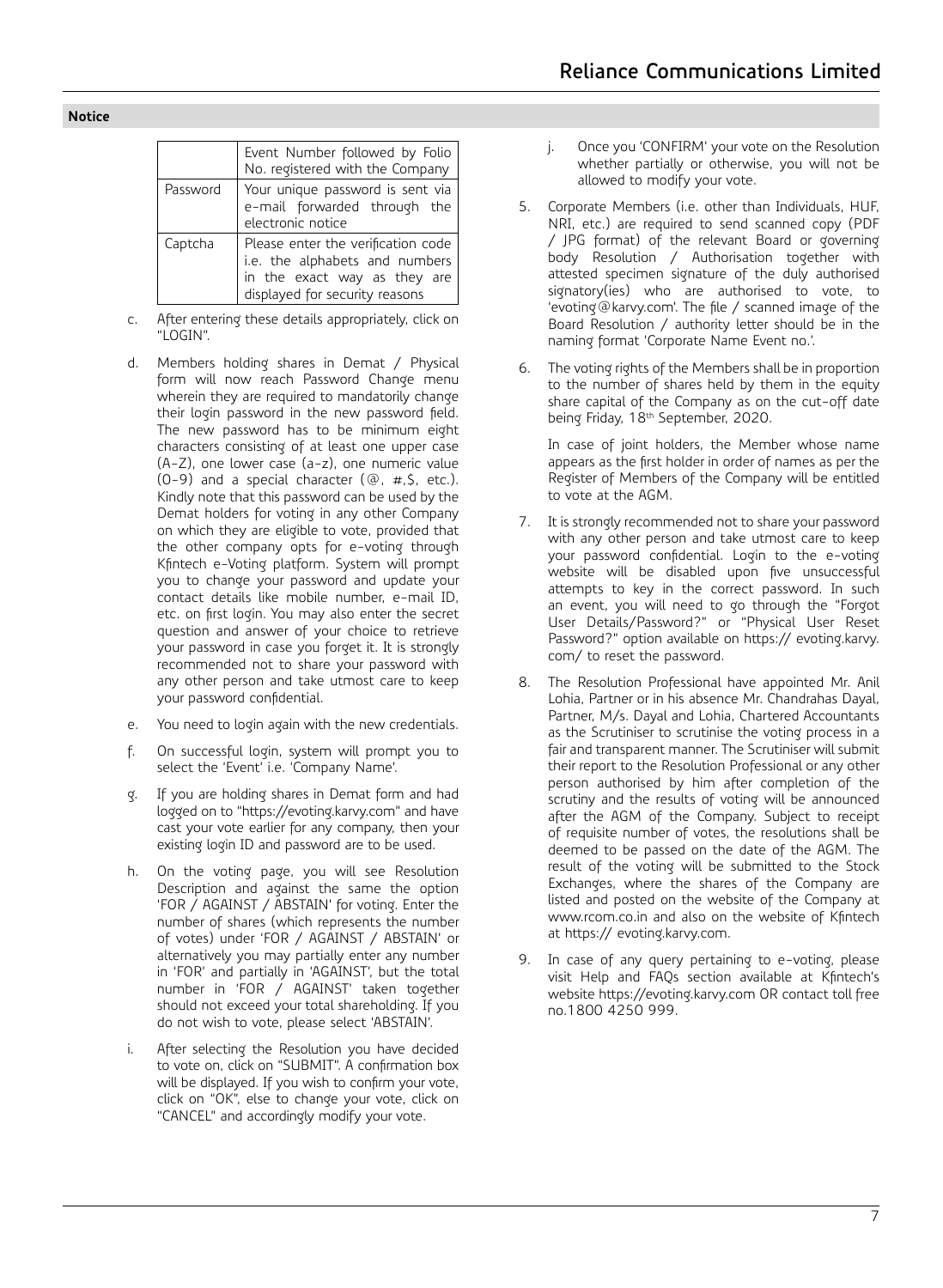## **Statement pursuant to Section 102(1) of the Companies Act, 2013 and pursuant to Regulation 36 of SEBI (Listing Obligations and Disclosure Requirements) Regulations, 2015, to the accompanying Notice dated July 31, 2020**

## **Item No. 3**

## **Ratification of Remuneration payable to Cost Auditor**

The appointment and remuneration of M/s. V. J. Talati & Co., Cost Accountants (Firm Registration No.00213) as the Cost Auditor to audit the cost accounting records of the Company for the financial year ending March 31, 2021, at a remuneration of  $\bar{\tau}$  2.50 lakh (Rupees two lakh and fifty thousand only) excluding tax and out of pocket expenses, if any was approved by the Resolution Professional on the recommendations of the Directors.

In terms of the provisions of Section 148(3) of the Companies Act, 2013 read with the Companies (Audit and Auditors) Rules, 2014, the remuneration payable to the Cost Auditor needs to be ratified by the members of the Company.

None of the Directors, Key Managerial Personnel and their relatives are, in any way, concerned or interested, financially or otherwise, in this resolution set out at Item no. 3 of the Notice, except to the extent of their shareholding in the Company.

The Resolution Professional based on the recommendation of Directors, the said Ordinary Resolution set out at Item No. 3 of the accompanying Notice is recommended for the approval of the Members.

## **Item No. 4**

## **Appointment of Shri Vishwanath Devaraja Rao as a Whole-Time Director and Chief Financial Officer.**

As the Company is under corporate insolvency resolution process, the Committee of Creditors of the Company at their meeting held on November 13, 2019, had appointed Shri Vishwanath Devaraja Rao, as an Additional Director designated as a Whole-Time Director and Chief Financial Officer for a period of three years effective from November 19, 2019. His appointment and remuneration have been approved by the Committee of Creditors. The notice period of Shri Vishwanath Devaraja Rao will be 3 months.

As per provisions of the Companies Act, 2013 ("the Act"), the tenure of office of Shri Vishwanath Devaraja Rao as an Additional Director is up to the date of ensuing Annual General Meeting.

Shri Vishwanath Devaraja Rao has given his consent for the appointment at the ensuing Annual General Meeting and has also confirmed that he is not in any way disqualified from appointment as per the provisions of the Act.

The Company has also received a notice in writing from a member under Section 160 of the Act, proposing the candidature of Shri Vishwanath Devaraja Rao for the office of a Director of the Company.

Shri Vishwanath Devaraja Rao is functioning in a professional capacity and he does not have any interest in the capital of the Company or in any of its subsidiary companies either directly or indirectly or through any other statutory structures. He is not related to the Directors, Promoters or Key Managerial Personnel of the Company or any of its subsidiaries at any time during the last two years before his appointment.

Shri Vishwanath Devaraja Rao fulfils the conditions for eligibility of the appointment as contained in Part I of Schedule V of the Act.

The details pertaining to Shri Vishwanath Devaraja Rao pursuant to the requirements of Schedule V of the Act, Regulation 36(3) of the Securities and Exchange Board of India (Listing Obligations and Disclosure Requirements) Regulations, 2015 and the Secretarial Standards on General Meetings are given as under:

## **General Information**

- **(i) Nature of industry** Telecom
- **(ii) Date or expected date of commencement of commercial production**: - July 15, 2004
- **(iii) In case of new companies, expected date of commencement of activities as per project approved by financial institutions appearing in the prospectus** – Not Applicable.

|                                         |           |                         | $(\bar{z}$ in crore) |
|-----------------------------------------|-----------|-------------------------|----------------------|
| Particular<br>(Consolidated Financials) |           | 2019-20 2018-19 2017-18 |                      |
| Total Income                            | 1.734     | 4.194                   | 4.684                |
| Profit before Tax                       | (10, 793) | 1,558                   | (3)                  |
| Provision for Tax                       | 14        | 2425                    | 16                   |
| Profit / (Loss) After Tax               | (10, 807) | (867)                   |                      |

|  |  | (iv) Financial performance based on given indicators |  |  |  |
|--|--|------------------------------------------------------|--|--|--|
|--|--|------------------------------------------------------|--|--|--|

## **(v) Foreign investments or collaborations, if any** – None.

The foreign shareholding was 4.95% as on March 31, 2020.

## **Information about the appointee:**

## **(i) Background details:**

Shri Vishwanath Devaraja Rao, aged 61 years, is a member of The Institute of Chartered Accountants of India, with a degree in Commerce. He was Joint President of Reliance Communications Limited. He has over 37 years of experience. He is with Reliance Group since more than 19 years. He has varied and rich experience in corporate, finance and managerial functions. Prior to Reliance, he has also worked in PepsiCo India, Hindustan Lever and other listed companies handling accounts and finance functions.

## **(ii) Past remuneration:**

In the financial year 2018-19, the total remuneration paid to Shri Vishwanath Devaraja Rao – Joint President of Reliance Communications Limited was  $\bar{\bar{\xi}}$  1.30 Crores.

## **(iii) Recognition or awards:**

Nil.

## **(iv) Job profile and his suitability:**

As Shri Vishwanath Devaraja Rao has the requisite professional qualification and experience, he is eminently suited for the position.

## **(v) Remuneration proposed:**

The proposed remuneration is  $\bar{\tau}$  1.56 Crores per annum as fixed salary which has been approved by the Committee of Creditors. Shri Vishwanath Devaraja Rao is entitled for annual increment, as may be decided by the Committee of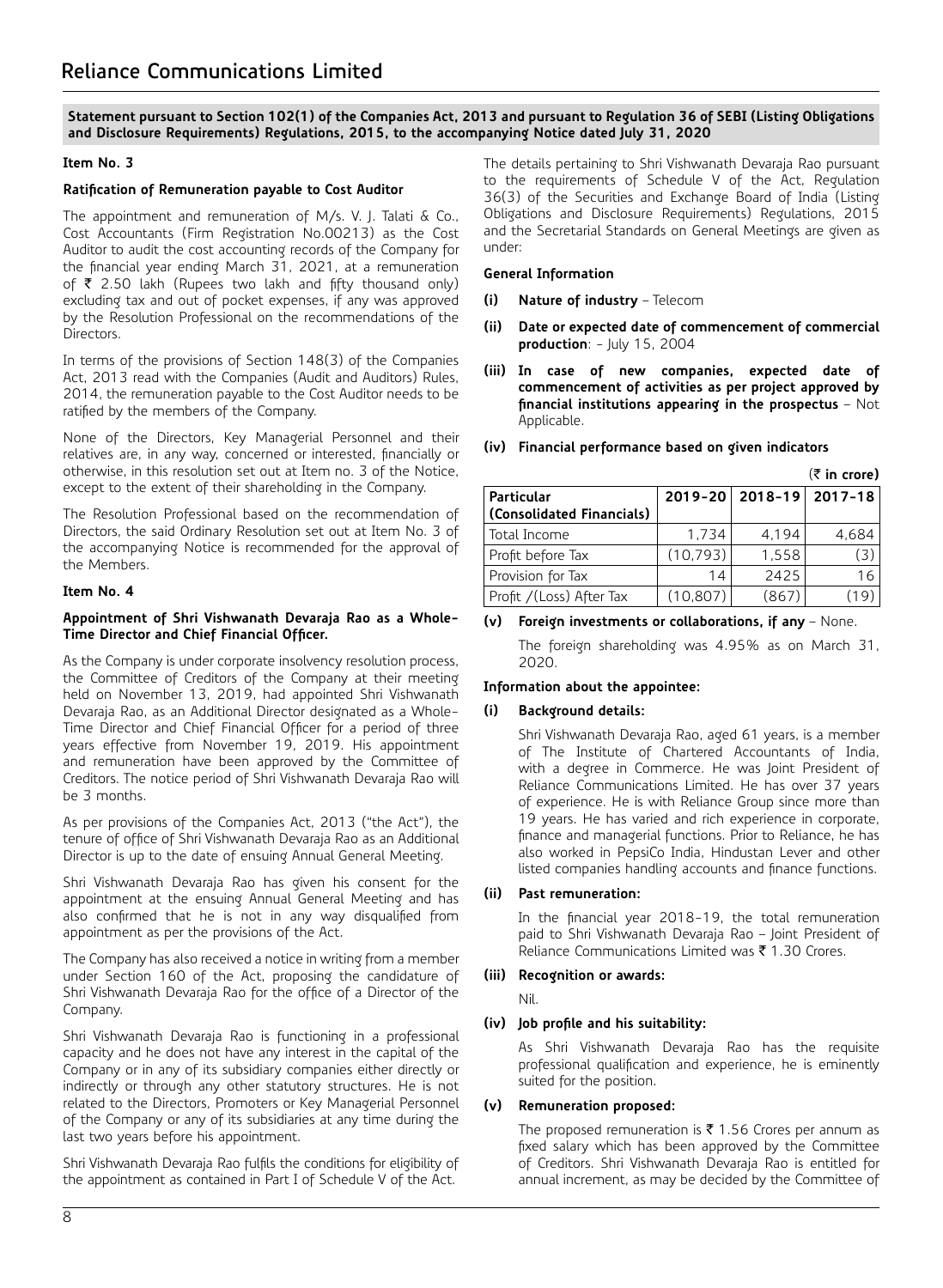#### **Statement pursuant to Section 102(1) of the Companies Act, 2013 and pursuant to Regulation 36 of SEBI (Listing Obligations and Disclosure Requirements) Regulations, 2015, to the accompanying Notice dated July 31, 2020**

Creditors based on his performance and the performance of the Company and as per the Company Policy.

#### **(vi) Comparative remuneration profile with respect to industry, size of the company, profile of the position and person (in case of expatriates the relevant details would be with respect to the country of his origin):**

The remuneration proposed to the appointee is comparable with persons holding similar positions in the industry. The proposed remuneration is commensurate to the size and operation of the Company.

**(vii) Pecuniary relationship directly or indirectly with the company, or relationship with the managerial personnel, if any** – None

#### **Other information:**

- **(i) Reasons of loss or inadequate profits** The Corporate Insolvency Resolution Process of the Company resumed from April 30, 2019 and the Company has suffered loss for the year owing to drop in revenues, decline in EBITDA margin for the year, other expenses and and provision for liability on account of license and spectrum fees pursuant to the order of Hon'ble Supreme Court, reversal of fair valuation of investment carried out in previous year and provision for dimunition in the value of investment in subsidiaries.
- **(ii) Steps taken or proposed to be taken for improvement**  At present your Company is under Corporate Insolvency and Restructuring Process (CIRP). The Resolution Professional is endeavouring to operate the business of the company in most beneficial manner for the company's long term sustainability and growth.
- **(iii) Expected increase in productivity and profits in measurable terms –** Same as above point no. (ii).
- **(iv)** Particulars of remuneration to Shri Vishwanath Devaraja Rao in terms of Schedule V has been provided under the Corporate Governance report forming part of this Annual Report.

#### **Disclosures**

The disclosures required under Schedule V of the Act have been incorporated in the Directors' Report under Corporate Governance section.

Shri Rao is also a Director in Globalcom Mobile Commerce Limited, a subsidiary of the Company as the Non Executive Director.

Further, Shri Rao is a member of the Audit Committee, Stakeholders Relationship Committee and Corporate Social Responsibility Committee of the Company.

Shri Rao will be liable to retire by rotation in accordance with the provisions of the Act.

The relatives of Shri Rao may be deemed to be interested in the resolution set out in Item No. 4 of the Notice, to the extent of their equity shareholding interest, if any, in the Company.

Save and except Shri Vishwanath Devaraja Rao none of the Directors, Key Managerial Personnel of the Company and their relatives are, concerned or interested, financially or otherwise, in the resolution set out at Item No. 4 of the Notice. The Resolution Professional based on the recommendation of Directors,accordingly recommends the Special Resolution set out at Item No. 4 of the accompanying Notice for the approval of the Members.

#### For **Reliance Communications Limited**

(Company under Corporate Insolvency Resolution Process)

**Rakesh Gupta Company Secretary**

## **Registered Office:**

H Block, 1st Floor Dhirubhai Ambani Knowledge City Navi Mumbai 400 710 CIN:L45309MH2004PLC147531 Website: www.rcom.co.in

Date: July 31, 2020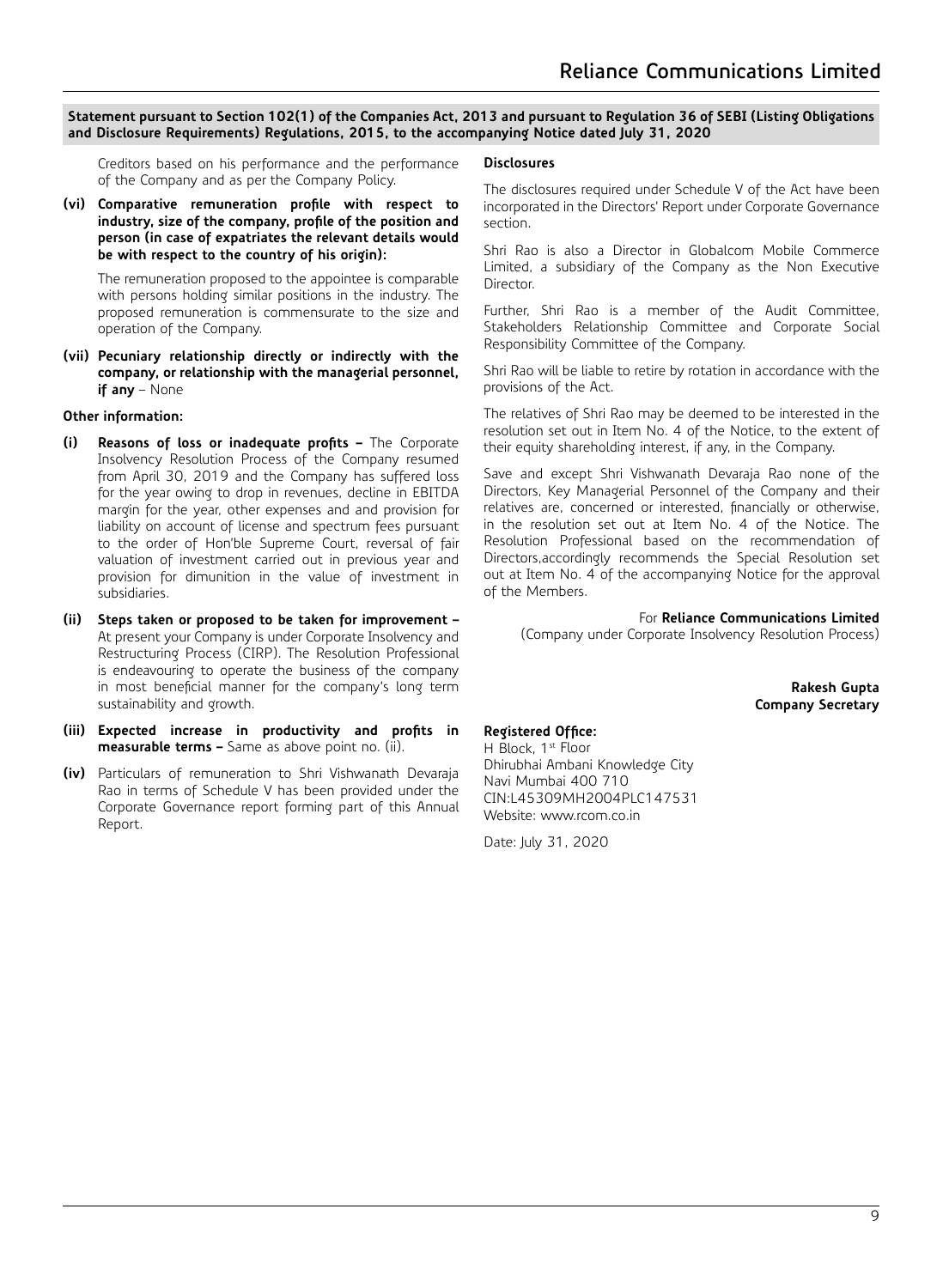Dear Shareowners,

Your Directors present the 16<sup>th</sup> Annual Report and the audited financial statements for the financial year ended March 31, 2020.

Pursuant to an application filed by Ericsson India Pvt. Ltd before the Hon'ble National Company Law Tribunal, Mumbai Bench ("NCLT") in terms of Section 9 of the Insolvency and Bankruptcy Code, 2016 read with the rules and regulations framed thereunder ("Code"), the NCLT had admitted the application and ordered the commencement of corporate insolvency resolution process ("CIR process") of the Reliance Communication Limited ("Company"/ Corporate Debtor) vide its order dated May 15, 2018 ("Admission Order"). The NCLT had, pursuant to the Admission Order, appointed an interim resolution professional (IRP) for the Corporate Debtor vide its order dated May 18, 2018. In terms of the Admission Order, inter alia, the management of the affairs of the Corporate Debtor was vested with the IRP.

Subsequently, the Hon'ble National Company Law Appellate Tribunal ("NCLAT"), while adjudicating upon an appeal preferred against the admission of the insolvency application against the Corporate Debtor, vide its order dated May 30, 2018, *inter alia*, stayed the Admission Order and allowed the management of the Corporate Debtor to function ("Stay Order"). On April 30, 2019, the NCLAT, upon allowing the director and shareholder of the Corporate Debtor to withdraw its aforesaid appeal, vacated all interim orders including the Stay Order.

Thereafter, the Committee of Creditors (CoC) of the Corporate Debtor resolved with the requisite voting share, to replace the IRP with the undersigned, as the resolution professional for the Corporate Debtor ("RP" or "Resolution Professional"). Subsequently, the Hon'ble NCLT has appointed Mr. Anish Niranjan Nanavaty as the RP for the Corporate Debtor vide its order dated June 21, 2019, which was published on June 28, 2019.

In accordance with the provisions of the Code, various resolution plans in respect of the Company were received by the RP. The CoC of the Company, in their meeting held on March 02, 2020, had approved a resolution plan submitted by UV Asset Reconstruction Company Limited ("Resolution Plan") which was subsequently submitted to the NCLT on March 6, 2020 in accordance with Section 30(6) of the Code. The same is sub-judice with the NCLT.

## **Financial performance and state of the Company's affairs**

The standalone financial performance of the Company for the year ended March 31, 2020 is summarised below:

| Particulars                                                                      |                       | <b>Financial Year ended</b><br>March 31, 2020 | * Financial Year ended<br>March 31, 2019 |                   |
|----------------------------------------------------------------------------------|-----------------------|-----------------------------------------------|------------------------------------------|-------------------|
|                                                                                  | $\bar{\tau}$ in crore | USS in million**                              | ₹ in crore                               | US\$ in million** |
| Total income                                                                     | 818                   | 109                                           | 1.465                                    | 212               |
| Gross profit / (Loss) before depreciation, Amortisation and<br>exceptional items | (1, 429)              | (190)                                         | (30)                                     | (4)               |
| Less:                                                                            |                       |                                               |                                          |                   |
| Depreciation and amortization                                                    | 183                   | 24                                            | 277                                      | 40                |
| Profit/ (Loss) before Exceptional items and Tax                                  | (1,612)               | (214)                                         | (307)                                    | (44)              |
| Exceptional items:                                                               |                       |                                               |                                          |                   |
| (Loss) / Profit on Fair Value of Investments                                     | (15, 251)             | (2,025)                                       | 8,964                                    | 1,296             |
| Profit/ (Loss) before Tax                                                        | (16, 863)             | (2,239)                                       | 8,657                                    | 1,252             |
| Current tax / Excess provision for Tax of earlier years                          |                       |                                               |                                          |                   |
| Deferred Tax charge/ (credit)                                                    |                       |                                               | 3,558                                    | 515               |
| Profit / (Loss) after tax                                                        | (16, 863)             | (2, 239)                                      | 5.099                                    | 737               |
| Profit / (Loss) after tax from Discontinued Operations                           | (28, 475)             | (3,780)                                       | (2,252)                                  | (325)             |
| Other Comprehensive Income                                                       |                       |                                               |                                          |                   |
| Re-measurement Gain/ (Loss) of defined benefit plans                             | (45, 333)             | (6,018)                                       | 2,847                                    | 412               |
| (Net of tax)                                                                     | 5                     |                                               |                                          |                   |
| Total Comprehensive Income                                                       | (45, 333)             | (6,018)                                       | 2,847                                    | 412               |
| Add: Balance brought forward from previous year                                  | (14, 183)             | (1,883)                                       | (17,030)                                 | (2, 463)          |
| Profit available for appropriation                                               |                       |                                               |                                          |                   |
| Balance carried to Balance Sheet                                                 | (59, 516)             | (7,901)                                       | (14, 183)                                | (2,051)           |

\*Figures of previous year have been regrouped and reclassified, wherever required.

\*\* Exchange Rate  $\bar{\tau}$  75.3245 = US\$ 1 as on March 31, 2020 ( $\bar{\tau}$  69.155 = US\$ 1 as on March 31, 2019).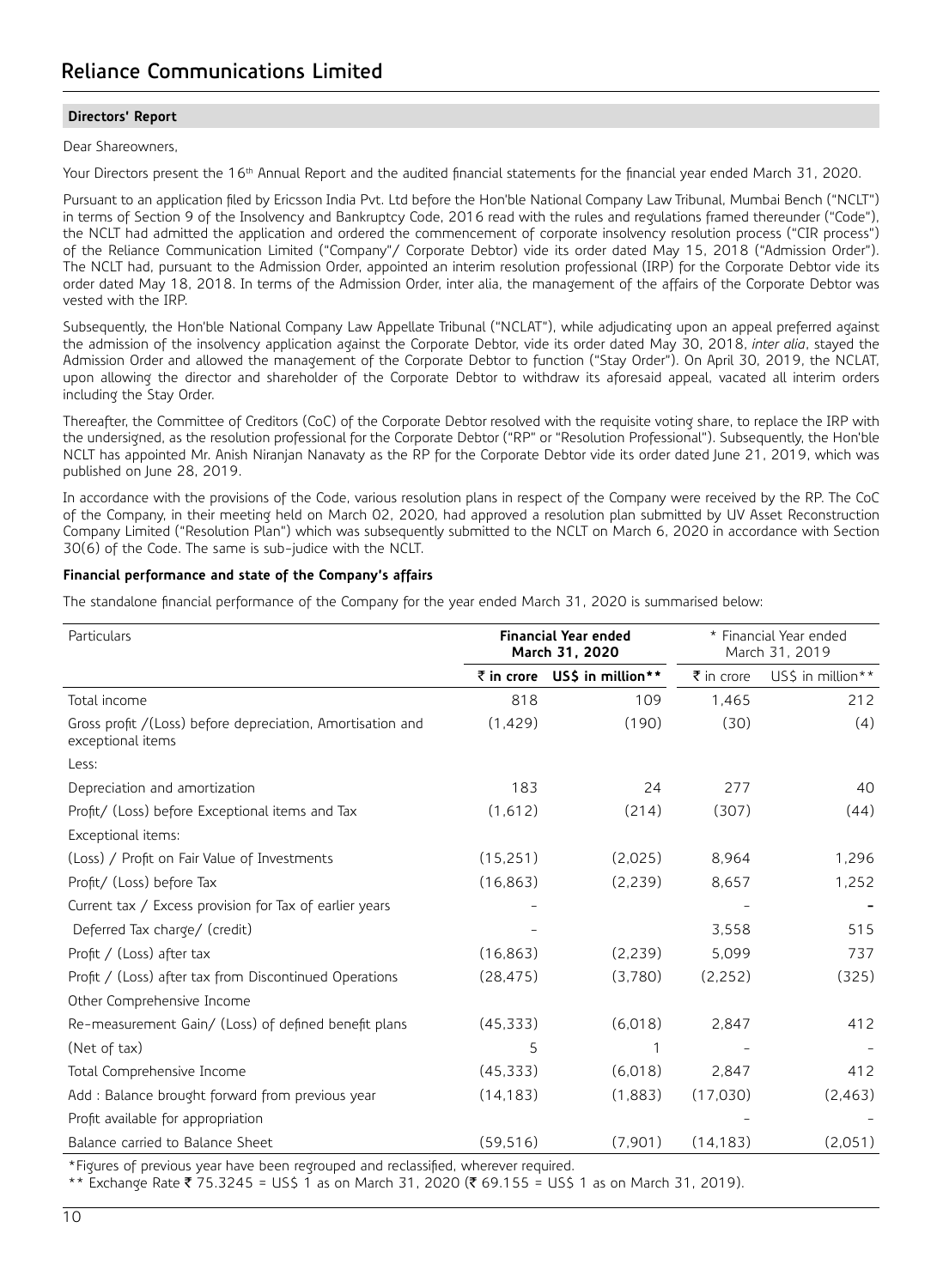## **Financial Performance**

During the year under review, your Company has earned from Continuing Operations income of  $\bar{\tau}$  818 crore against  $\bar{\tau}$  1,465 crore in the previous year. The Company has incurred an operational loss of  $\bar{\tau}$  30,087 crore (including loss from discontinuation of wireless business of  $\bar{\tau}$  28,475 crore) and including provision for diminution in the value of Investment, there is a Loss of  $\bar{\tau}$  45,333 crore for the year as compared to profit of  $\bar{\tau}$  2,847 crore in the previous year. The performance and financial position of the subsidiary companies and associate companies are included in the consolidated financial statement of the Company and presented in the Management Discussion and Analysis Report forming part of this Annual Report.

The outbreak of COVID-19 pandemic has significantly impacted businesses around the world. The Government of India ordered a nationwide lockdown, initially for 21 days which was extended thereafter. Presently, the lockdown in Maharashtra is valid till July 31, 2020. This has resulted in significant reduction in economic activities all over India.

However, Telecommunication services, being essential services, are allowed to continue operation during the period of lockdown. The Company has continued to provide services to its Enterprise customers without any interruptions and honour commitments, despite facing all odds during lockdown. The extent to which the COVID-19 pandemic will impact the Company's future financial results will depend on upcoming developments, which are highly uncertain, including, among other things, any new information concerning the severity of the COVID-19 pandemic and the action to mitigate its spread as advised by local authorities.

#### **Dividend**

During the year under review, since the Company is under CIR Process and due to current year losses, no dividend on the equity shares of the Company has been recommended.

#### **Business Operations**

The Company provides telecom services to the business and government segments. These include a comprehensive portfolio spanning Network Connectivity, Cloud Networking, Data Center Services, Enterprise Voice, Cloud Telephony, Access Number Services, Collaboration Services, Wholesale Voice & Value Added Service (VAS). The Company serves nearly 40,000 businesses of all sizes-from multinational conglomerates to SMEs-belonging to almost every vertical: BFSI, Manufacturing, Logistics, Healthcare, IT & ITeS, OTT and New Media, to name just a few.

With nine world-class data centers spread across key business markets in India (Mumbai, Bengaluru, Chennai & Hyderabad), we are a leading provider of data center services in the region to hundreds of enterprise customers, including many of India's marquee brands in the BFSI, FMCG, new media and e-commerce industry segments. These services cover Colocation, Shared IT Infrastructure and IT Managed Services.

## **Management Discussion and Analysis**

Management Discussion and Analysis Report for the year under review as stipulated under Regulation 34(2) of the Securities and Exchange Board of India (Listing Obligations and Disclosure Requirements) Regulations, 2015 ("Listing Regulations"), is presented in a separate section forming part of this Annual Report.

#### **Issue and Redemption of Non-Convertible Debentures**

The Company has not carried out any fresh issue of Non Convertible Debentures (NCDs) in the current financial year.

NCDs issued during the earlier years matured for final redemption during the financial year 2018-19, but remains unpaid in view of the ongoing CIR Process.

#### **Deposits**

The Company has never accepted any deposit from the public falling within the ambit of Section 73 of the Companies Act, 2013 ("the Act") and the Companies (Acceptance of Deposits) Rules, 2014. There are no unclaimed deposits, unclaimed/ unpaid interest, refunds due to the deposit holders or to be deposited with the Investor Education and Protection Fund as on March 31, 2020.

## **Particulars of Loans, Guarantees or Investments**

The Company has complied with provisions of Section 186 of the Act, to the extent applicable with respect to Loans, Guarantees or Investments during the year.

Pursuant to the provisions of Section 186 of the Act, the details of the Investments made by the Company are provided in the standalone financial statement under Notes No. 2.03 and 2.08.

#### **Subsidiary and Associate Companies**

During year under review, GCX Limited, an overseas step-down subsidiary of the Company, defaulted in payment to 7% Senior Secondary Notes (Notes) amounting to USD 350 million fallen due for repayment on August 01, 2019 and consequently, on 15<sup>th</sup> September, 2019, GCX Limited and its subsidiaries/ affiliates had initiated a voluntary application under Chapter 11 of the United States Bankruptcy Code to effectuate a prepackaged plan of reorganization in the District of Delaware court. More than 75% of Bond holders have committed their support for the said plan. Based on the above, Control by the Company over GCX Limited and its subsidiaries has ceased to exist upon initiation of the voluntary application under Chapter 11 of the United States Bankruptcy Code and accordingly the said Companies were deconsolidated with effect from July 01, 2019 for the purpose of and as per the requirements of Ind AS 110 "Consolidated Financial Statement". Investment in the deconsolidated subsidiaries has been accounted at fair value, as per Ind AS 109 "Financial Instruments". In addition, pursuant to the order of the District of Delaware court dated December 4, 2019, the holder of Notes have become entitled to be the owners of GCX Limited in terms of the plan as approved under Chapter 11 of the United States Bankruptcy Code on the effective date upon implementation of the approved plan. The plan has been approved by the District of Delaware court on December 4, 2019, and the plan is pending for implementation.

Pursuant to an application filed by Ericsson India Pvt. Ltd before the Hon'ble NCLT in terms of Section 9 of the Code, the NCLT had admitted the application and ordered the commencement of CIR process of the Reliance Infratel Limited and Reliance Telecom Limited, subsidiary companies, vide its order dated May 15, 2018. Mr. Anish Niranjan Nanavaty has been appointed as the resolution professional of Reliance Infratel Limited and Reliance Telecom Limited.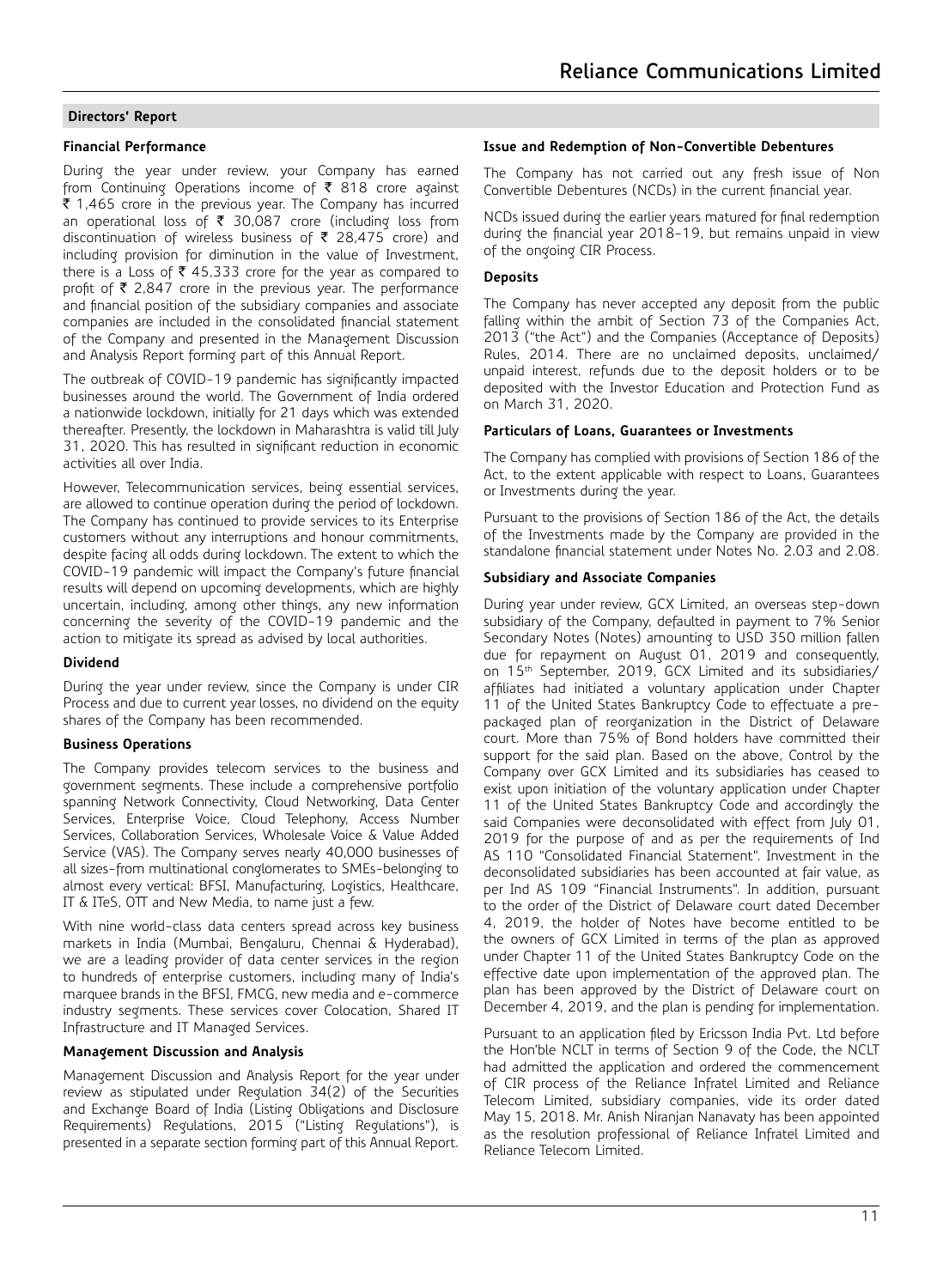Further, pursuant to an application filed by State Bank of India under Section 7 of the Code, the Hon'ble NCLT vide order dated September 25, 2019, ordered the commencement of CIR process in terms of the Code in respect of Reliance Communications Infrastructure Limited, a wholly owned subsidiary of the Company and has appointed Mr. Anish Niranjan Nanavaty as the resolution professional of Reliance Communications Infrastructure Limited.

The summary of the performance and financial position of the each of the subsidiary and associate companies are presented in Form AOC – 1 and in Management Discussion and Analysis Report forming part of this Annual Report. Also, a report on the performance and financial position of each of the subsidiary companies and associate companies as per the Act is provided in the consolidated financial statement. Also, a report on the performance and financial positing of each of the subsidiaries, associates as per the Act is provided in the consolidated financial statement.

The Policy for determining material subsidiary companies can be accessed on the Company's website at the link http://www. rcom.co.in/Rcom/about-us/investor-relations/corporategovernance.html.

## **Standalone and Consolidated Financial Statements**

The Audited financial statements of the Company are drawn up, both on standalone and consolidated basis, for the financial year ended March 31, 2020, in accordance with the requirements of the Companies (Indian Accounting Standard) Rules, 2015 (Ind AS) notified under Section 133 of the Act, read with relevant rules and other accounting principles. The Consolidated Financial Statement has been prepared in accordance with Ind-AS and relevant provisions of the Act based on the financial statements received from subsidiaries, associates as approved by their respective Board of Directors.

As Reliance Infratel Limited, Reliance Telecom Limited and Reliance Communications Infrastructure Limited, subsidiaries of the Company are under CIR Process, financial results of these companies are approved and received from these companies and accordingly the Consolidated Financial Statements are prepared.

## **Directors**

During the year under review, Prof. J. Ramachandran, Shri R N Bhardwaj, Shri Deepak Shourie and Shri A K Purwar completed their term as Independent Directors of the Company and ceased to be Directors of the Company w.e.f. 16<sup>th</sup> September, 2019.

Further, during the year, Shri Anil D Ambani, Smt. Chhaya Virani and Smt. Manjari Kacker have resigned with effect from 15<sup>th</sup> November, 2019; Smt. Ryna Karani has resigned with effect from 14th November, 2019 and Shri Suresh Rangachar has resigned with effect from 13<sup>th</sup> November, 2019 as Directors of the Company. Certain directors being Shri Anil D Ambani, Shri Suresh Rangachar and Smt. Manjari Kacker have also filed their respective DIR-11 forms with the Registrar of Companies. The aforementioned resignations were put up to the CoC of the Company for their consideration in accordance with Section 28(1)(j) of the Code. However, CoC of the Company at its meeting held on November 20, 2019 considered the resignations tendered by the above directors and expressed a unanimous view that the resignations cannot be accepted and instructed the Resolution Professional to convey to the directors to continue with their duties and responsibilities as directors and provide all cooperation in the corporate insolvency resolution

process, at least until the completion of the insolvency resolution process of the Company.

In light of the above, it was duly communicated to the aforesaid directors of the Company that their resignations have not been accepted and they are advised to continue to perform their duties and responsibilities as the directors of the Company and provide all cooperation to Resolution Professional in the CIR process.

Accordingly, Shri Anil D Ambani, Smt. Chhaya Virani, Smt. Manjari Kacker, Smt. Ryna Karani and Shri Suresh Rangachar continues to be on the composition of the board of directors and the respective committees of the Company.

Due to abovementioned events, Company has not received necessary Annual disclosures as required under section 164(2) and Section 184(1) of the Companies Act, 2013 from Shri Anil D Ambani, Smt. Chhaya Virani, Smt. Ryna Karani, Smt. Manjari Kacker and Shri Suresh Rangachar, Directors of the Company.

Shri Vishwanath Devaraja Rao was appointed as an Executive Director and Chief Financial Officer of the Company with effect from 19<sup>th</sup> November, 2019 on account of the vacancy created by the resignation of Shri Manikantan V w.e.f. November 19, 2019, as the Director and Chief Financial Officer of the Company, notice of which was received by the Company on October 4, 2019, and approved by the COC of the Company in its meeting held on November 13, 2019, and passing of resolution through e-voting, for which voting concluded on November 19, 2019.

The Directors and Resolution Professional of the Company places on record their sincere appreciation for the valuable contribution made by Prof. J. Ramachandran, Shri R N Bhardwaj, Shri Deepak Shourie, Shri A K Purwar and Shri Manikantan V during their tenure as Directors of the Company.

In terms of the provisions of the Companies Act, 2013, Shri Punit Garg, Director of the Company retires by rotation and being eligible, offers himself for reappointment at the ensuing AGM.

A brief profile of Shri Punit Garg along with requisite details as stipulated under Regulation 36(3) of the Listing Regulations are provided in this Annual Report.

The details of programme for familiarization of Independent Directors with the Company, nature of the industry in which the Company operates and related matters are placed on the website of the Company at the link http://www.rcom.co.in/ Rcom/about-us/investor-relations/corporate-governance.html. In the opinion of the Board, the Independent Directors possess the requisite expertise and experience and are the persons of high integrity and repute. They fulfill the conditions specified in the Act and the Rules made thereunder and are independent of the management.

## **Key Managerial Personnel**

Shri Punit Garg ceased to be Executive Director of the Company w.e.f. 5<sup>th</sup> April, 2019, however he is continuing as a Non Executive Director of the Company.

Shri Rakesh Gupta has been appointed as the Company Secretary and Compliance Officer of the Company with effect from 20th July, 2019 pursuant to the resignation of Shri Prakash Shenoy as the Company Secretary and Compliance officer of the Company with effect from July 19, 2019, which has been duly approved by the Committee of Creditors (CoC) of the Company in its meeting held on July 9, 2019.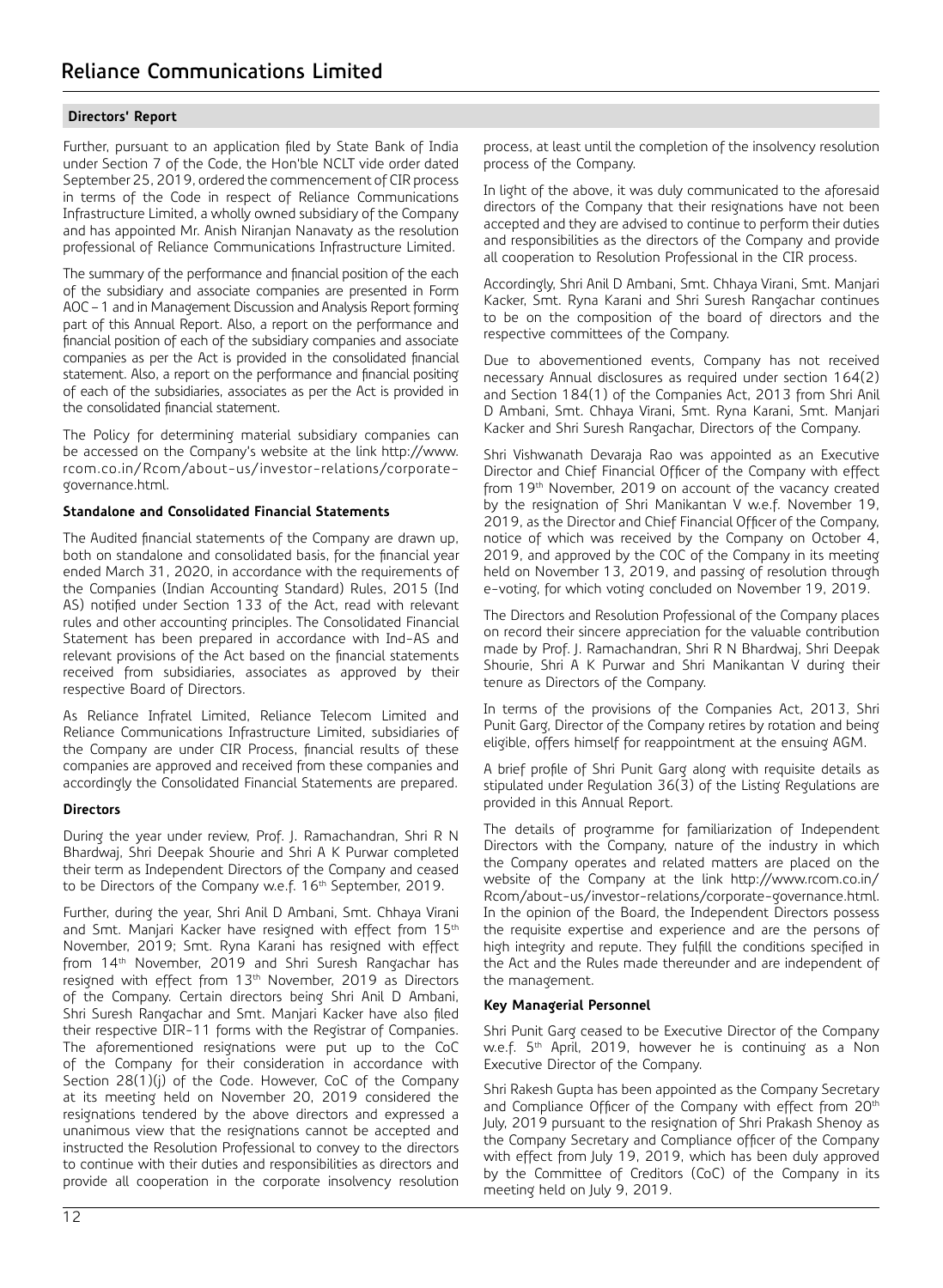Shri Vishwanath Devaraja Rao has been appointed as the Executive Director and Chief Financial Officer of the Company with effect from November 19, 2019, on account of the vacancy created by the resignation of Shri Manikantan V, as the Director and Chief Financial Officer of the Company as approved by the CoC of the Company in its meeting held on November 13, 2019, and passing of resolution through e-voting, which voting concluded on November 19, 2019.

Except as mentioned above, there was no change in the Key Managerial Personnel of the Company.

#### **Policy on appointment and remuneration for Directors, Key Managerial Personnel and Senior Management Employees**

The Nomination and Remuneration Committee of the Board has devised a policy for selection, appointment and remuneration of Directors, Key Managerial Personnel and Senior Management Employees. The Committee has formulated the criteria for determining qualifications, positive attributes and independence of a Director, which has been put up on the Company's website at http://www.rcom.co.in/investorrelations and also is attached as Annexure - A.

Currently, as the Company is under CIR Process, the approval of CoC is necessary for the appointment and remuneration of Directors and Key Managerial personnel of the Company.

#### **Directors' Responsibility Statement**

Pursuant to the requirements under Section 134(5) of the Act with respect to Directors' Responsibility Statement, it is hereby confirmed that:

- i In preparation of the annual accounts for the financial year ended March 31, 2020, the applicable Accounting Standards had been followed along with proper explanation relating to material departures, if any;
- ii The Directors had selected such accounting policies and applied them consistently and made judgments and estimates that are reasonable and prudent so as to give a true and fair view of the state of affairs of the Company as at March 31, 2020 and of the loss of the Company for the year ended on that date;
- iii The Directors had taken proper and sufficient care for the maintenance of adequate accounting records in accordance with the provisions of the Companies Act, 2013 for safeguarding the assets of the Company and for preventing and detecting fraud and other irregularities;
- iv The Directors had prepared the annual financial statements for the financial year ended March 31, 2020 on a 'going concern' basis;
- The Directors had laid down internal financial controls to be followed by the Company and such financial controls are adequate and are operating effectively, and
- vi The Directors had devised proper systems to ensure compliance with the provisions of all applicable laws and that such systems are adequate and operating effectively.

**Note:** Since the Company is under CIR Process, management of the affairs of the Company is vested with Resolution Professional, all the above mentioned duties and responsibility of Directors have been performed by directors under the direction of RP of the Company.

#### **Contracts and Arrangements with Related Parties**

All contracts/ arrangements/ transactions entered into by the Company during the financial year under review with related parties were on an arm's length basis and in the ordinary course of business. There were no materially significant related party transactions made by the Company with Promoters, Directors, Key Managerial Personnel or other designated persons, which may have a potential conflict with the interest of the Company at large.

During the year, the Company has not entered in to any contract / arrangement / transaction with related parties which could be considered material in accordance with the policy of Company on materiality of related party transactions.

All Related Party Transactions were placed before the Audit Committee for approval. Omnibus approval of the Audit Committee was obtained for the transactions which were of a repetitive nature. The transactions entered into pursuant to the omnibus approval so granted were reviewed and statements giving details of all related party transactions were placed before the Audit Committee on a quarterly basis.

During the year under review, as the Company is under CIR Process, in terms of Section 28(1)(f) of the Code, approval of the CoC was taken for related party transactions in CoC meeting(s) held on October 3, 2019 and November 25, 2019 and February 24, 2020.

The policy on Related Party Transactions as approved by the Board is uploaded on the Company's website at the link http:// www.rcom.co.in/Rcom/about-us/investor-relations/corporategovernance.html. None of the Directors has any pecuniary relationships or transactions vis-à-vis the Company.

There are no transactions entered by the Company with persons / entities as mentioned in Regulation 34 (3) and 53 (f) in Schedule V, A, 2A of SEBI (Listing Obligations and Disclosure Requirements) Regulations, 2015.

#### **Material Changes and Commitments, if any, affecting the financial position of the Company**

Except as disclosed in this report, there were no material changes and commitments affecting the financial position of the Company which have occurred between the end of the financial year and the date of this report.

## **Meetings of the Board**

A calendar of Meetings is prepared and circulated in advance to the Directors. During the financial year ended March 31, 2020, the Directors held 3 meetings and in addition to abovementioned Directors meetings, on May 27, 2019, the Interim Resolution Professional of the Company ("IRP") held a meeting with the management of the Company for considering and approving the audited financial results for the financial year ended March 31, 2020 in terms of Section 134 of the Companies Act, 2013 and Regulation 33 of the SEBI (Listing Obligations and Disclosure Requirements) Regulations, 2015.

The additional details about aforesaid meetings are given in the Corporate Governance Report forming part of this report.

#### **Audit Committee**

The Audit Committee of the Directors consists of Independent Directors namely Smt. Manjari Kacker, Chairperson, Smt. Ryna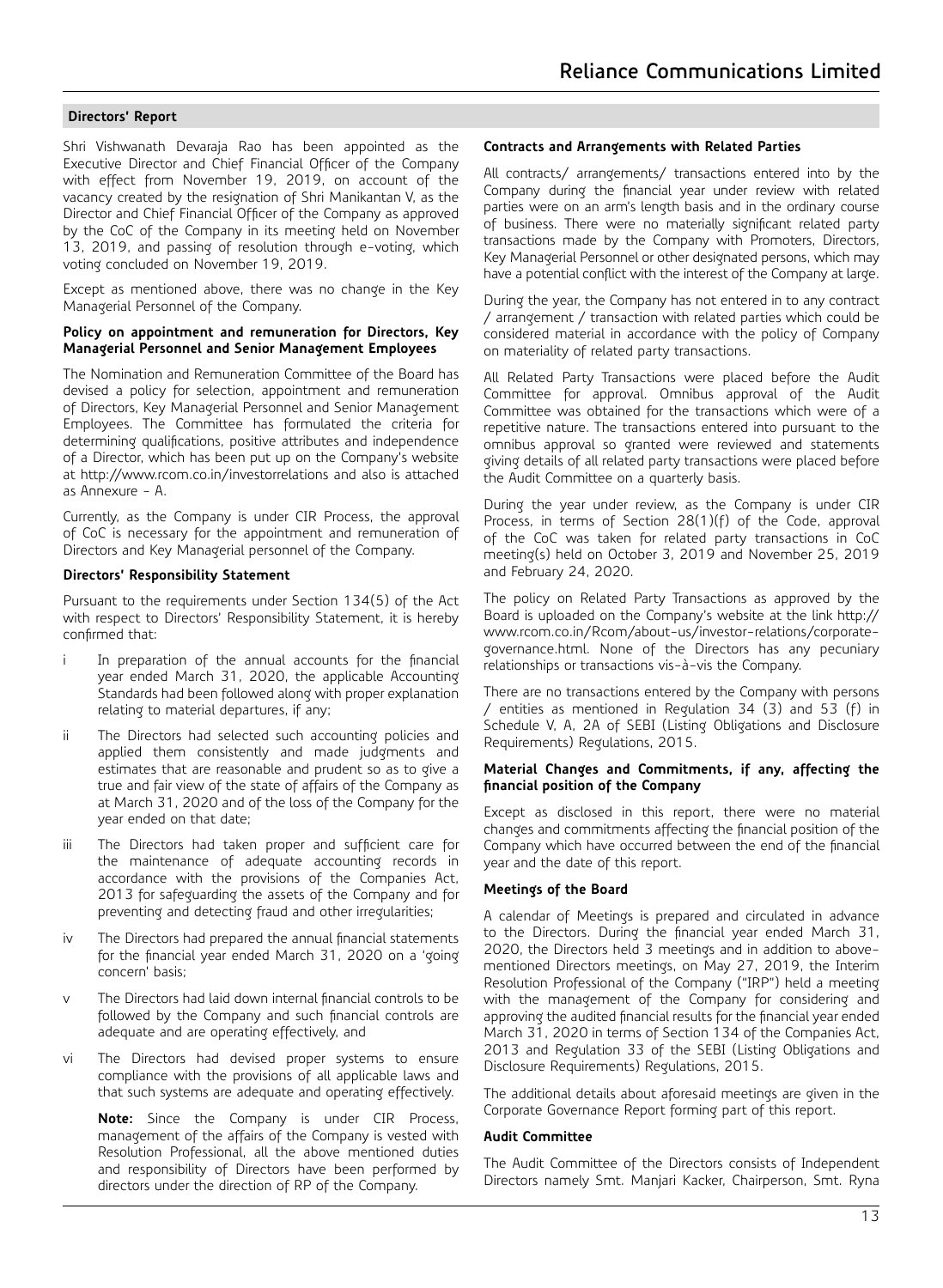Karani, Smt. Chhaya Virani and Non Independent Directors, Shri Punit Garg, Shri Vishwanath Devaraja Rao, as members.

During the year, all the recommendations made by the Audit Committee were accepted by the Directors and RP of the Company.

#### **Auditors and Auditors' Report**

At the 12<sup>th</sup> Annual General Meeting (AGM) held on September 27, 2016, M/s. Pathak H.D. & Associates, Chartered Accountants were appointed as the statutory auditors of the Company to hold office till the conclusion of the 17<sup>th</sup> AGM. Pursuant to the provisions of Section 139 of the Act and the Companies (Audit and Auditors) Rules, 2014, M/s. Pathak H.D. & Associates, Chartered Accountants, the Statutory Auditors of the Company have been appointed as Auditors for a term of 5 years. The Company has received a confirmation from the said Auditors that they are not disqualified to act as the Auditors and are eligible to hold the office as Auditors of the Company.

The Auditors in their report to the members have given a qualified opinion and the response of the Company with respect to it is as follows:

Considering various factors including admission of the Corporate Debtor and its three subsidiaries; RTL, RITL and RCIL to CIRP under the Code, there are various claims submitted by the operational creditors, the financial creditors, employees and other creditors. The overall obligations and liabilities including obligation for interest on loans and the principal rupee amount in respect of loans including foreign currency denominated loans shall be determined during the CIRP and accounting impact if any will be given on completion of CIRP. Further, prior to May 15, 2018, the Corporate Debtor and its said subsidiaries were under Strategic Debt Restructuring (SDR) and asset monetization and debt resolution plan was being worked out. The Company has not provided Interest of  $\bar{\tau}$  4,212 crore ( $\bar{\tau}$  4,748 crore in case of consolidated) calculated based on basic rate of interest as per terms of loan for the year ended March 31, 2020 and foreign exchange variation aggregating to  $\bar{\tau}$  1,313 crore loss  $(3.1,609)$  loss in case of consolidated) for the year ended March 31, 2020. Had the Corporate Debtor provided Interest and foreign exchange variation, the Loss would have been higher by ₹ 5, 525 crore (₹ 6,357 crore in case of consolidated) for the year ended March 31, 2020.

On completion of the corporate insolvency resolution process, the Company will carry out a comprehensive review of all the assets including investment in subsidiaries and liabilities which are pending for confirmation and accordingly provide for impairment of assets and write back of liabilities, if any. Further, the Company is in the process of reconciling Goods & Service Tax (GST) and Tax Deducted at source.

Considering these developments including, in particular, the RP having taken over the management and control of the Corporate Debtor and its three subsidiaries (Group) inter alia with the objective of running them as going concerns, the financial results continue to be prepared on going concern basis. However, since the Group continues to incur loss, current liabilities exceed current assets and Group has defaulted in repayment of borrowings, payment of regulatory and statutory dues, these events indicate that material uncertainty exists that may cast significant doubt on Group's ability to continue as a going concern.

The Company's assets are held for sale as per Ind AS 105 and accordingly lease agreements are considered to be short term in nature and Ind AS 116 has not been applied.

The observations and comments given by the Auditors in their report read together with notes on financial statements are self explanatory particularly Note No. 2.15, 2.31, 2.48 and 2.52 (standalone financials) and 2.16, 2.41, 2.53, 2.60 and 2.61 (consolidated financials) and hence the same to be treated as explanation provided under Section 134 of the Act.

The audited financial statement are drawn up both on standalone and consolidated basis for the financial year ended March 31, 2020, in accordance with the requirements of the Ind-AS Rules.

As per the provisions of Clause (ca) of Sub-section (3) of Section 134 of the Act, the auditors of the Company have not reported any fraud under sub-section (12) of Section 143 of the Act.

#### **Cost Auditors**

Pursuant to the provisions of the Act and the Companies (Cost Records and Audit) Rules, 2014, the Resolution Professional on the recommendation of directors in a meeting dated  $31<sup>st</sup>$  July, 2020 have appointed M/s. V. J. Talati & Co., Cost Accountants, as the Cost Auditors to conduct cost audit for the telecommunications businesses of the Company for the financial year ending March 31, 2021 and their remuneration is subject to ratification by the Members at the ensuing Annual General Meeting of the Company.

The Provisions of Section 148(1) of the Act are applicable to the Company and accordingly the Company has maintained cost accounts and records in respect of the applicable products for the year ended March 31, 2020.

## **Secretarial Standards**

During the year under review, the Company has complied with the applicable Secretarial Standards issued by The Institute of Company Secretaries of India.

#### **Secretarial Audit & Secretarial Compliance Report**

Pursuant to the provisions of Section 204 of the Act read with the Companies (Appointment and Remuneration of Managerial Personnel) Rules, 2014, the Resolution Professional on the recommendation of Directors had appointed M/s. Ashita Kaul & Associates, Company Secretaries in Practice to undertake the Secretarial Audit of the Company. There is no qualification, reservation or adverse remark made in their Secretarial Audit Report submitted to the Company. The Secretarial Audit Report is attached herewith as Annexure B.

Pursuant to circular No. CIR/ CFD/ CMD1/ 27/ 2019 dated February 08, 2019, issued by the Securities and Exchange Board of India (SEBI) the Company has obtained Annual Secretarial Compliance Report from a Practicing Company Secretary (PCS) on compliance of all applicable SEBI Regulations and circulars/ guidelines issued there under and the copy of the same shall be submitted with the Stock Exchanges within the prescribed due date.

#### **Annual Return**

As required under Section 134(3)(a) of the Act, the Annual Return for the financial year 2019-20 is put up on the Company's website and can be accessed at https://www.rcom. co.in/investor-relations-Annual Return.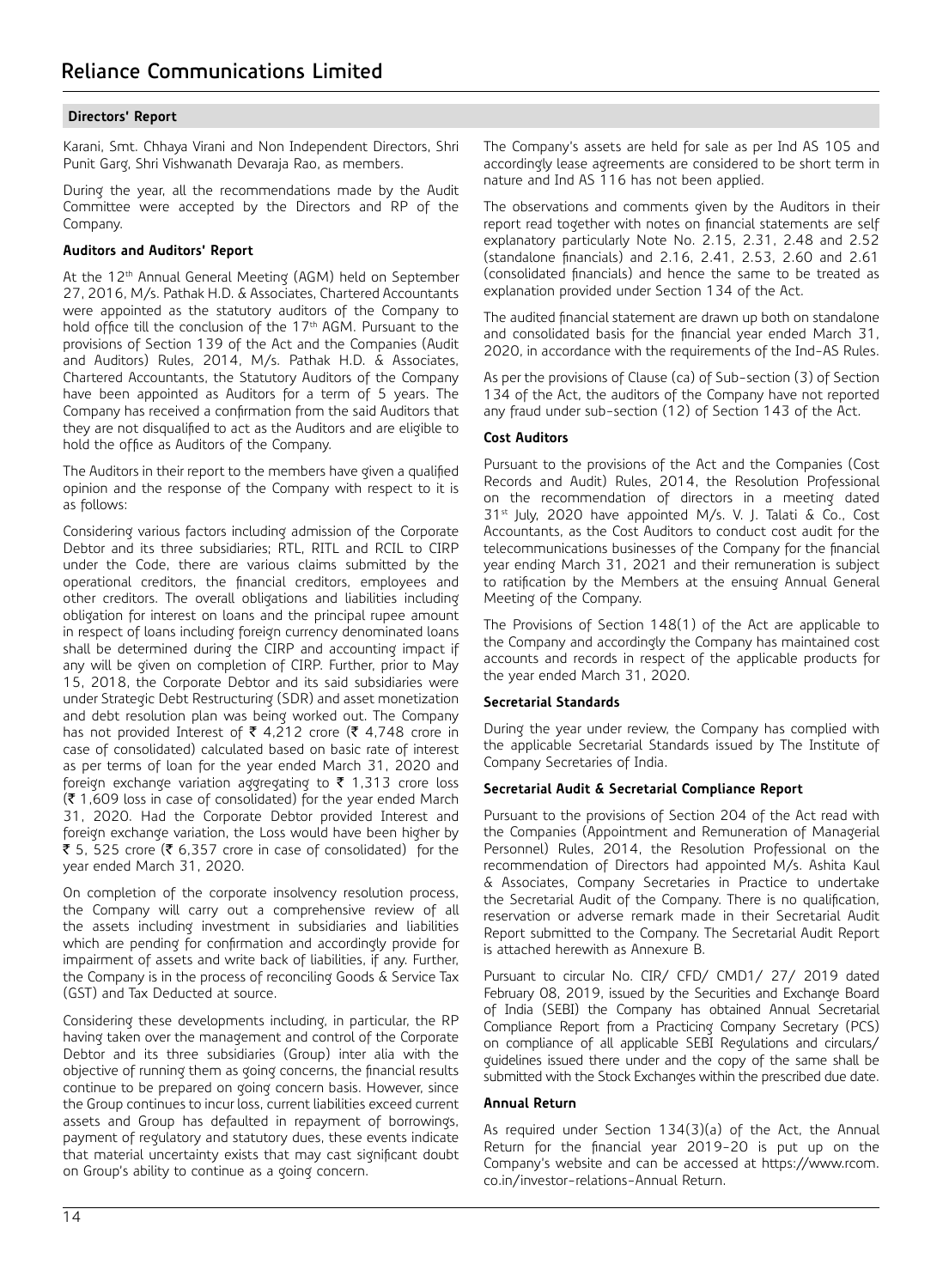#### **Particulars of Employees and related disclosures**

In terms of the provisions of Section 197(12) of the Act read with Rule 5(2) and 5(3) of the Companies (Appointment and Remuneration of Managerial Personnel) Rules, 2014 (the Rules), as amended, a statement showing the names and other particulars of the employees drawing remuneration in excess of the limits set out in the said Rules are provided in the Annual Report. Disclosures relating to the remuneration and other details as required under Section 197(12) of the Act read with Rule 5(1) of the Companies (Appointment and Remuneration of Managerial Personnel) Rules, 2014 as amended, also forms part of this Annual Report.

However, having regard to the provisions of second proviso to Section 136(1) of the Act, the Annual Report, excluding the aforesaid information is being sent to all the members of the Company and others entitled thereto. Any member interested in obtaining the same may write to the Company Secretary and the same will be furnished on request.

#### **Conservation of Energy, Technology Absorption and Foreign Exchange Earnings and Outgo**

As the Company does not carry on any manufacturing activity, being a telecommunications service provider, most of the information of the Company as required under Section 134(3) (m) of the Act read with Rule 8 of the Companies (Accounts) Rules, 2014 are not applicable. However, the information as applicable has been given in the Annexure C forming part of this Report.

#### **Corporate Governance**

The Company has adopted the "Reliance Group-Corporate Governance Policies and Code of Conduct" which sets out the systems, process and policies confirming to the international standards. The report on Corporate Governance as stipulated under Regulation 34(3) read with Para C of Schedule V of the Listing Regulations is presented in separate section forming part of this Annual Report

A Certificate from, M/s. Ashita Kaul & Associates, Practicing Company Secretary, conforming compliance to the conditions of Corporate Governance as stipulated under Para E of Schedule V of the Listing Regulations, is enclosed to this Report.

## **Ombudspersons & Whistle Blower (Vigil Mechanism)**

The Company has formulated an Ombudspersons & Whistle Blower (Vigil Mechanism) to address the genuine concern, if any of the directors and employees. The details of the same have been stated in the Report on Corporate Governance and the policy can also be accessed on the Company's website at www.rcom.co.in

#### **Risk Management**

The Company had constituted a Risk Management Committee in the Board of Directors meeting held on 14<sup>th</sup> November, 2014 consisting of majority of directors and senior managerial personnel of the Company; however these mandatory provisions of Listing Regulations are not applicable to the Company. The Board of Directors of the Company has dissolved the Risk Management Committee in its meeting held on  $3<sup>rd</sup>$  November, 2018. Audit Committee looks after the functions of the Risk Management Committee.

The Company is currently under corporate insolvency resolution process pursuant to the provisions of the Insolvency and Bankruptcy Code, 2016 and considering these developments including, in particular, the RP having taken over the management and control of the Company and its three subsidiaries (Group) inter alia with the objective of running them as going concerns, the Company continues to incur loss, current liabilities exceed current assets and Group has defaulted in repayment of borrowings, payment of regulatory and statutory dues, these events indicate that material uncertainty exists that may cast significant doubt on Group's ability to continue as a going concern. The Auditors have drawn qualification in their Audit Report for the quarter and year ended March 31, 2020.

Further, the Company has a robust Business Risk Management framework to identify, evaluate business risks and opportunities. This framework seeks to create transparency, minimize adverse impact on the business objectives and enhances Company's competitive advantage. The business risk framework defines the risk management approach across the enterprise at various levels including documentation and reporting.

The risk framework has different risk models which helps in identifying risks trend, exposure and potential impact analysis at a Company level as also separately for business segments.

#### **Compliance with provisions of Sexual Harassment of Women at workplace (Prevention, Prohibition and Redressal) Act, 2013**

The Company is committed to uphold and maintain the dignity of women employees and it has in place a policy which provides for protection against sexual harassment of women at work place and for prevention and redressal of such complaints. During the year one such complaints was received and the same was redressed immediately.

The Company has also constituted an Internal Compliance Committee under the Sexual Harassment of Women at workplace (Prevention, Prohibition and Redressal) Act, 2013.

## **Corporate Social Responsibility**

The Company has constituted Corporate Social Responsibility Committee in compliance with the provisions of Section 135 of the Act read with the Companies (Corporate Social Responsibility Policy) Rules 2014. The Corporate Social Responsibility Committee has formulated a Corporate Social Responsibility Policy (CSR policy) indicating the activities to be undertaken by the Company. The CSR policy may be accessed on the Company's website at the link; http://www.rcom.co.in/Rcom/ about-us/investor-relations/corporate-governance.html.

The CSR Committee as on March 31, 2020 comprised of Smt. Manjari Kacker as Chairperson and Shri Punit Garg, Shri Vishwanath Devaraja Rao, Smt. Ryna Karani and Smt. Chhaya Virani as members. The annual report on CSR activities is annexed as Annexure D.

## **Orders, if any, passed by Regulators or Courts or Tribunals**

Except as disclosed in this report, no orders have been passed by the Regulators or Courts or Tribunals impacting the going concern status and the Company's operation.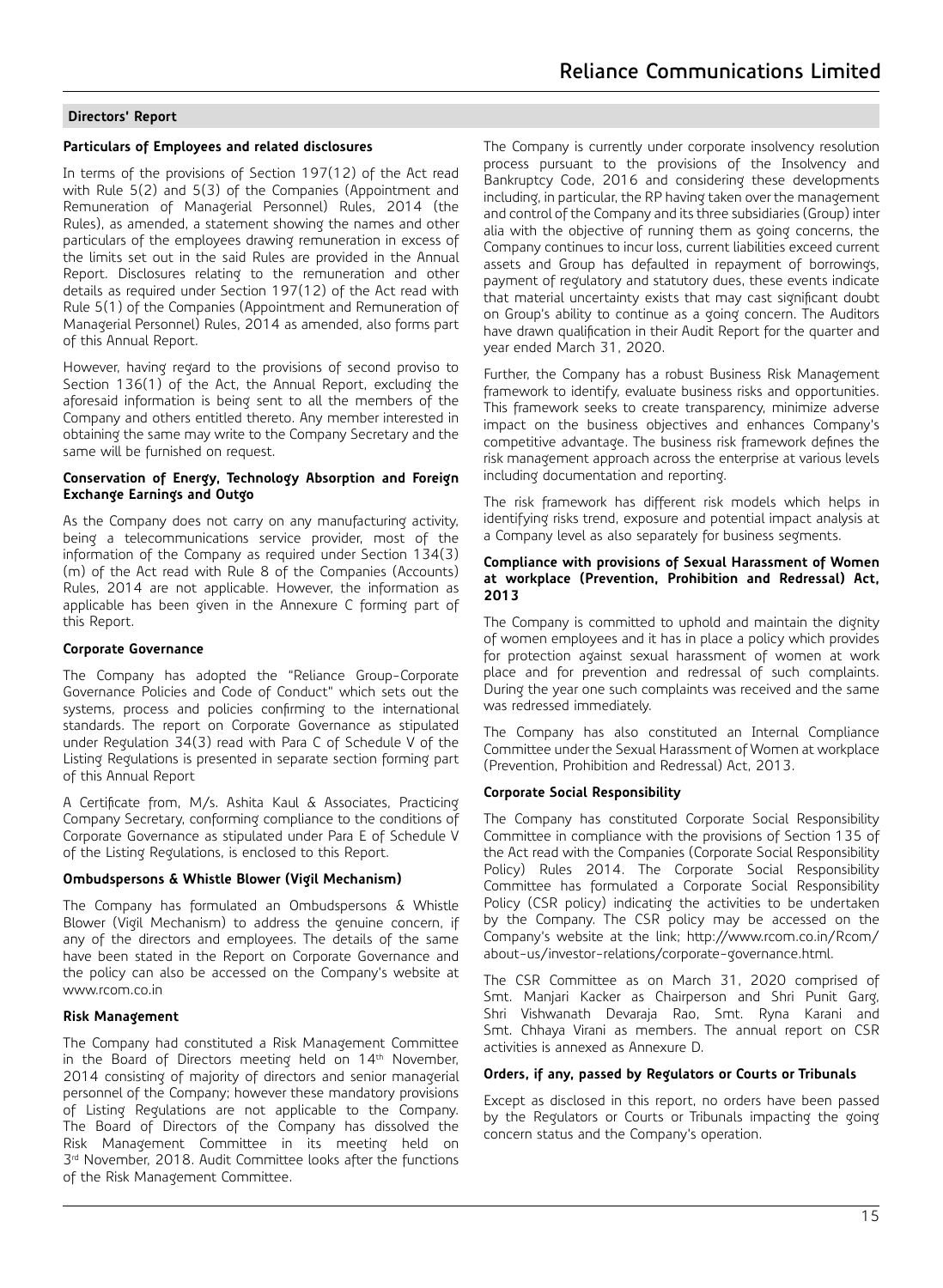## **Internal Financial Controls and their adequacy**

The Company has in place adequate internal financial controls across the organization. The same is subject to review periodically by the Internal Audit Cell and by the Audit Committee for its effectiveness.

During the year, such controls were tested and no reportable material weaknesses in the design or operation were observed.

## **Business Responsibility Report**

Business Responsibility Report for the year under review as stipulated under the Listing Regulations is presented under separate section forming part of this Annual Report.

#### **Acknowledgement**

Your Directors express their sincere appreciation for the cooperation and assistance received from shareholders, debenture holders, bankers, financial institutions, regulatory bodies, government Authorities, debenture trustee and other business constituents during the year under review. The Directors express their sincere thanks to the Resolution Professional and Committee of Creditors of the Company for continuous support during the year. Your Directors also wish to place on record their deep sense of appreciation for the commitment displayed by all executives, officers and staff and look forward to their continued support in future.

| <b>Punit Garg</b>      | Vishwanath Devaraja Rao |
|------------------------|-------------------------|
| Non Executive Director | Executive Director and  |
|                        | Chief Financial Officer |

Place: Mumbai Date : July 31, 2020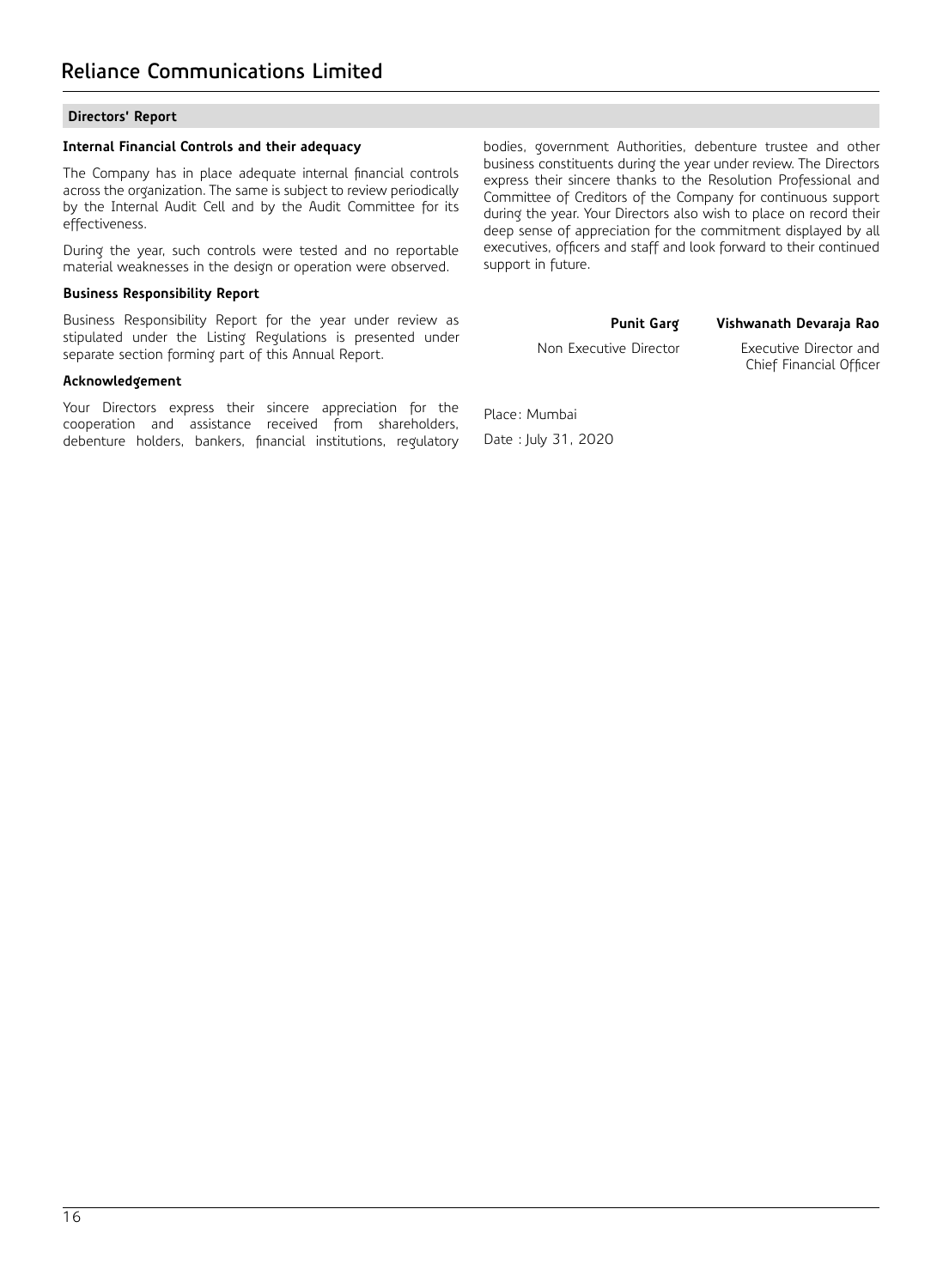## **Annexure – A**

## **Policy on appointment and remuneration for Directors, Key Managerial Personnel and Senior Management employees**

## **1. Introduction**

- 1.1 Reliance Communications Limited ("Company") considers human resources as its invaluable assets. This policy aims to harmonise the aspirations of the directors/ employees with the goals of the Company.
- 1.2 Human capital is a strategic source of value creation. As part of our progressive HR philosophy, it is necessary to have in place a comprehensive Compensation Policy, which is in line with the industry trend and is employee friendly.

## **2. Objectives**

- 2.1 Ensuring that the quantum and composition of remuneration is reasonable and sufficient to attract, retain and motivate, employees to run the Company successfully.
- 2.2 Ensuring that relationship of remuneration to performance is clear and meets the performance benchmarks.
- 2.3 Ensure that annual compensation review considers industry/ business outlook and strategies adopted by industry peers, differentiates employees based on their performance/skill sets and also protects employees, particularly those in junior cadre, against inflationary pressures;
- 2.4 Retention of high performers at all levels and those playing critical roles.

## **3. Scope**

The Board has constituted the "Nomination and Remuneration Committee" in line with the requirements under the provisions of the Companies Act, 2013. This Policy sets out the broad guiding principles for the Committee for recommending to the Board the appointment and remuneration of the directors, key managerial personnel and senior managerial personnel of the Company.

## **4. Definitions**

- 4.1. "Director" means a director appointed to the Board of the Company.
- 4.2. "Key Managerial Personnel" means
	- (i) the Chief Executive Officer or the Managing Director or the Manager;
	- (ii) the Company Secretary;
	- (iii) the Whole-time Director;
	- (iv) the Chief Financial Officer; and
	- (v) such other officer as may be prescribed under the Companies Act, 2013.
- 4.3. ''Senior Management'' means personnel of the company who are members of its core management team excluding Board of Directors comprising of all members of management one level below the executive directors, if any.

## **5. Policy**

5.1 Appointment of Directors/ Key Managerial / Senior Management personnel

The Nomination and Remuneration Committee, inter alia, considers qualifications, positive attributes, areas of expertise and number of Directorships and Memberships held in various committees of other companies by such persons for selection. The Board considers the recommendation of the Committee and takes appropriate

decisions. The Company also considers the requirement of skills and effectiveness of persons contributing to the Company's business and policy decisions.

- 5.2 Remuneration to Directors/ Key Managerial Personnel
- 5.2.1The remuneration of the Directors/ Managing Director/ Whole time Directors and Managers etc. will be governed as per provisions contained in the Companies Act, 2013 and rules made therein from time to time.
- 5.2.2 Non-Executive Directors shall be entitled to sitting fees for attending the meetings of the Board and the Committees thereof as approved by the Board of Directors from time to time. The Non-Executive Directors shall also be entitled to profit related Commission, if approved by the Board, in addition to the sitting fees.
- 5.2.3 The Board, on the recommendation of the Nomination and Remuneration Committee, shall review and approve the remuneration payable to the Directors/ Key Managerial Personnel/ Senior Management Personnel of the Company within the overall limits, if any, approved by the shareholders.
- 5.2.4The remuneration structure shall include the following components:
	- (i) Basic Pay
	- (ii) Perquisites and Allowances
	- (iii) Stock Options, if any.
	- (iv) Commission(Applicable in case of Executive Directors/ Directors)
	- (v) Retiral Benefits
	- (vi) Performance Linked Incentives
- 5.2.5The Annual Plan, Objectives, financial results of the Company shall be reviewed by the Nomination and Remuneration Committee and performance incentives, increment, revision in remuneration etc. will be proposed based on the achievements.
- 5.3 Remuneration to other employees

Employees shall be assigned grades/bands according to their qualifications and work experience, competencies as well as their roles and responsibilities in the organization. Individual remuneration shall be determined within the appropriate grade/bands and shall be based on various factors such as job profile, skill sets, seniority, experience, performance and prevailing remuneration levels for equivalent jobs.

## **6. Retention Features as part of Compensation Package**

Based on the organizational need for retaining performing employees and those in critical roles, certain retention features may be rolled out as part of the overall compensation package. These may take form of Retention Bonuses (RBs); Special Monetary Programs (SMPs), Longterm Incentives (LTIs), Employee Stock Options etc.

## **7. Modification and Amendment**

The policy is subject to modification, amendment and alterations by the management at any time without assigning any reasons.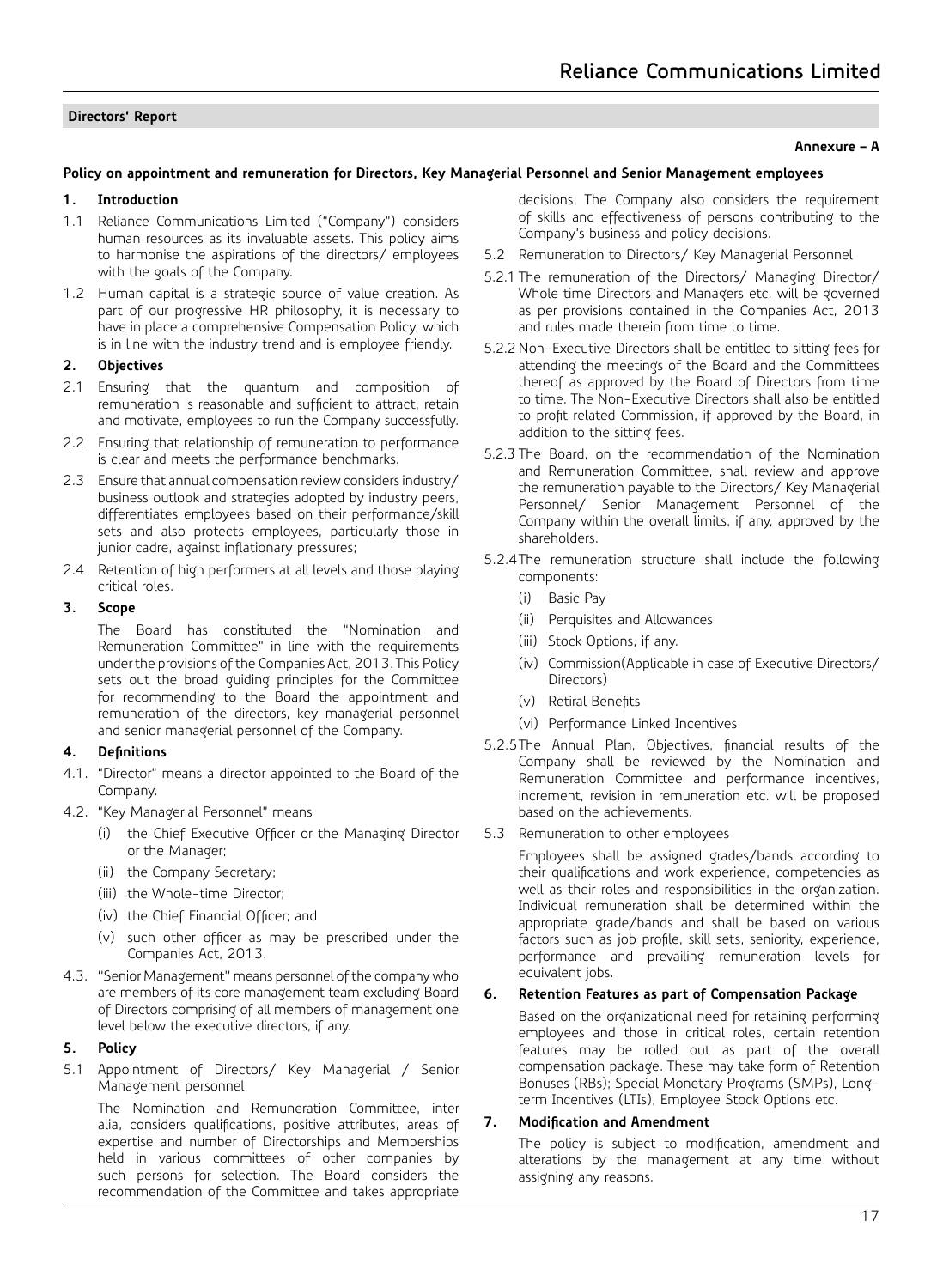**Annexure – B**

#### **Form No. MR-3**

#### **Secretarial Audit Report**

#### **FOR THE FINANCIAL YEAR ENDED MARCH 31, 2020**

#### **[Pursuant to Section 204(1) of the Companies Act, 2013 and Rule 9 of the Companies (Appointment and Remuneration of Managerial Personnel) Rules, 2014]**

To, The Members, Reliance Communications Limited H Block, 1st Floor, Dhirubhai Ambani Knowledge City, Navi Mumbai – 400 710.

We have conducted the Secretarial Audit of the compliance of applicable statutory provisions and the adherence to good corporate practices by Reliance Communications Limited (hereinafter called "the Company"). Secretarial Audit was conducted in a manner that provided us a reasonable basis for evaluating the corporate conducts/statutory compliances and expressing our opinion thereon.

Based on the verification of the Company's books, papers, minute books, forms and returns filed and other records maintained by the Company and also the information provided by the Company, its officers, agents and authorized representatives during the conduct of secretarial audit, we hereby report that in our opinion, the Company has, during the audit period covering the financial year ended on March 31, 2020 ('Audit Period') complied with the statutory provisions listed hereunder and also that the Company has followed proper Board processes and have required compliance - mechanism in place to the extent, in the manner and subject to the reporting made hereinafter:

We have examined the books, papers, minute books, forms and returns filed and other records maintained by Reliance Communications Limited for the financial year ended on March 31, 2020 according to the provisions of the:

- i Companies Act, 2013 ('the Act') and the Rules made thereunder;
- ii Securities Contracts (Regulation) Act, 1956 ('SCRA') and the Rules made thereunder;
- iii The Depositories Act, 1996 and the Regulations and Byelaws framed thereunder;
- iv Foreign Exchange Management Act, 1999 and the Rules and Regulations made thereunder for compliance in respect of Foreign Direct Investment, Overseas Direct Investment and External Commercial Borrowings;
- The following Regulations and Guidelines prescribed under the Securities and Exchange Board of India Act,1992 ('SEBI Act'):
	- a. Securities and Exchange Board of India (Substantial Acquisition of Shares and Takeovers) Regulations, 2011;
	- b. Securities and Exchange Board of India (Prohibition of Insider Trading) Regulations, 2015;
- c. Securities and Exchange Board of India (Issue of Capital and Disclosure Requirements) Regulations, 2018 (Not Applicable to the Company during audit period);
- d. Securities and Exchange Board of India (Share Based Employee Benefits) Regulations, 2014;
- e. Securities and Exchange Board of India (Issue and Listing of Debt Securities) Regulations, 2008;
- f. Securities and Exchange Board of India (Registrars to an issue and Share Transfer Agents) Regulations, 1993 regarding the Companies Act and dealing with client;
- g. Securities and Exchange Board of India (Delisting of Equity Shares) Regulations, 2009 (Not applicable to the Company during the audit period);
- h. Securities and Exchange Board of India (Buyback of Securities) Regulations, 1998 (Not Applicable to the Company during audit period); and
- i. Securities and Exchange Board of India (Listing Obligations and Disclosure Requirements) Regulations, 2015, to the extent of its applicability.

We have also examined compliance with applicable clauses of the following:

- Secretarial Standards issued by the Institute of Company Secretaries of India;
- ii Listing Agreements entered into by the Company with BSE Limited, National Stock Exchange of India Limited, Luxembourg Stock Exchange and Singapore Stock Exchange.

During the period under review, the Company has complied with the provisions of the Act, Rules, Regulations and Guidelines as applicable mentioned above except the following:

Unaudited financial results for the Quarter and half year ended September 30, 2019 pursuant to Regulation 33 of the Securities and Exchange Board of India (Listing Obligations and Disclosure Requirements) Regulations, 2015 were filed with Stock Exchange on 15.11.2019, i.e. by a delay of 1 day.

We further report that, the Company is under corporate insolvency resolution process (CIR Process) pursuant to the provisions of the Insolvency and Bankruptcy Code, 2016. With effect from June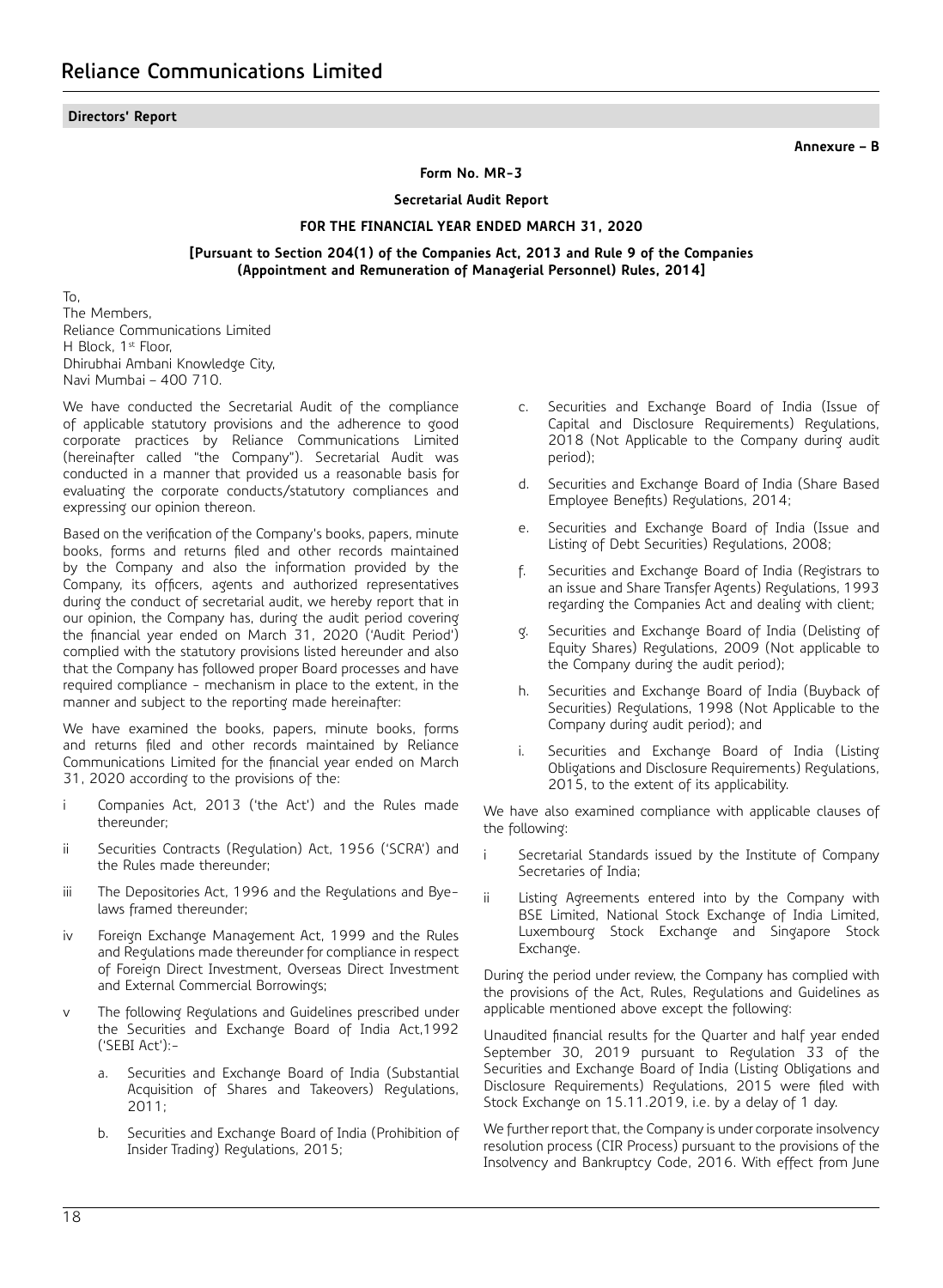28, 2019, its affairs, business and assets are being managed by, and the powers of the board of directors are vested in, the Resolution Professional, Mr. Anish Niranjan Nanavaty, appointed by Hon'ble National Company Law Tribunal, Mumbai Bench, vide order dated June 21, 2019.

**We further report that,** having regard to the compliance system prevailing in the Company and on examination of the relevant documents and records in pursuance thereof, on test check basis, the Company has complied with the following laws applicable specifically to the Company:

- a. The Indian Telegraph Act, 1885 and Rules made thereunder and as amended from time to time;
- b. The Telecom Regulatory Authority of India Act, 1997 and Rules made thereunder and as amended from time to time.
- c. The Insolvency and Bankruptcy Code, 2016 and Regulations made thereunder and as amended from time to time.

We further report that, the Board of Directors of the Company is duly constituted with proper balance of Executive Directors, Non-Executive Directors and Independent Directors.

Adequate notice is given to all directors to schedule the Board Meetings, agenda and detailed notes on agenda were sent at least seven days in advance, and a system exists for seeking and obtaining further information and clarifications on the agenda items before the meeting and for meaningful participation at the meeting.

The decisions at Directors Meetings and Committee Meetings are carried out and recorded in the minutes of meetings of the Directors and Committee of the Board accordingly.

We further report that, there are adequate systems and processes in the Company, which is commensurate with the size and operations of the Company to monitor and ensure compliance with applicable laws, rules, regulations and guidelines.

> For **Ashita Kaul & Associates Company Secretaries**

> > **Proprietor**

Date : 24.06.2020 **FCS 6988/ CP 6529** Place : Thane UDIN : F006988B000373420

19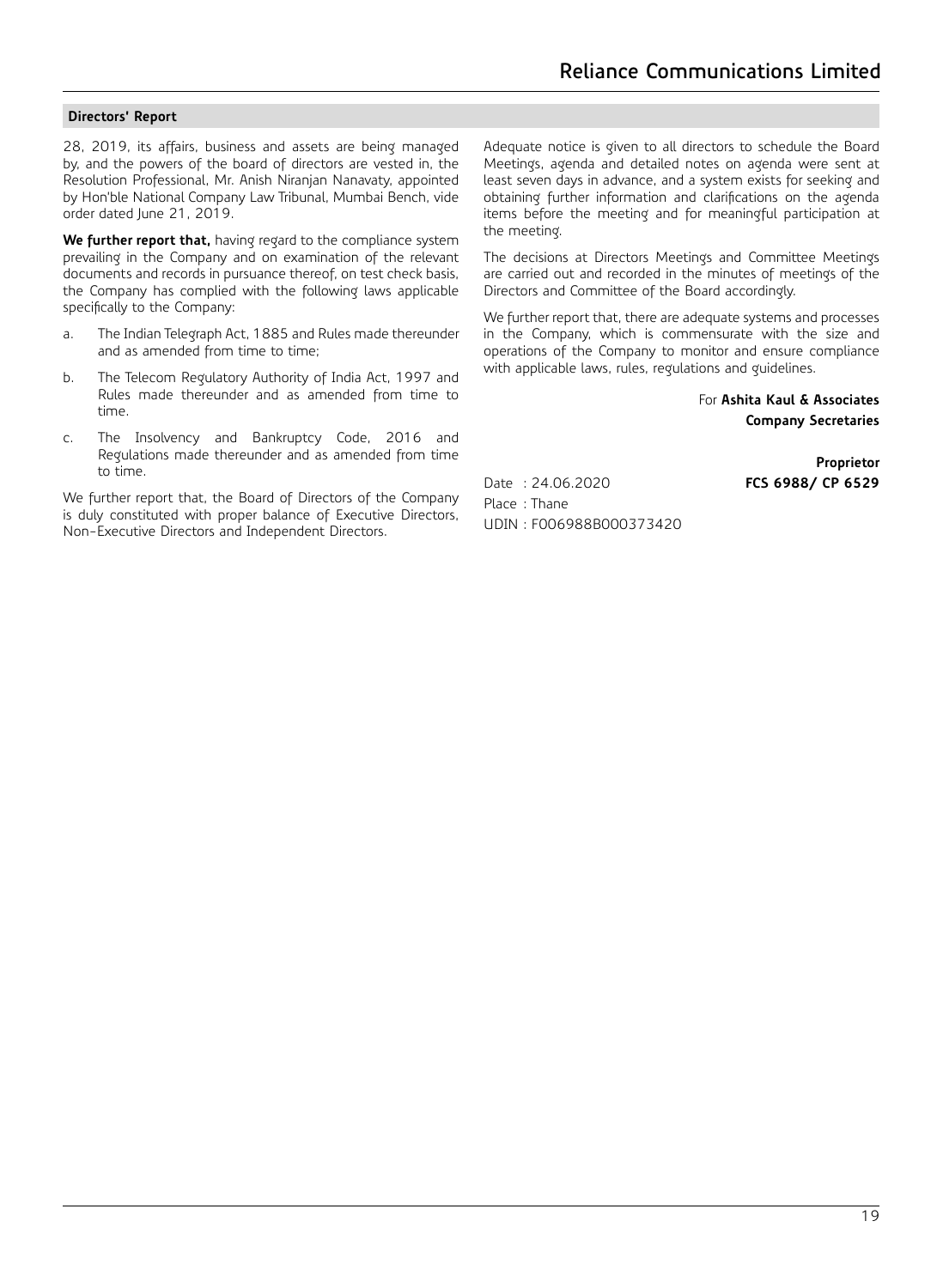#### **Annexure – C**

Disclosure under Section 134(3)(m) of the Companies Act, 2013, read with Rule 8 of the Companies (Accounts) Rules, 2014

#### **I. Conservation of Energy:**

The steps taken or impact on conservation of energy The Company requires energy for its operations and the Company is making all efforts to conserve energy by monitoring energy costs and periodically reviews of the consumption of energy. It also takes appropriate steps to reduce the consumption through efficiency in usage and timely maintenance / installation / upgradation of energy saving devices.

its business. Further the Company is not engaged in any

manufacturing activities.

The steps taken by the Company for utilizing alternate sources of energy

The capital investment on energy conservation equipments

## **II. Technology Absorption, Adoption and Innovation:**

- i. The efforts made towards technology absorption The Company uses latest technology and equipments in
- ii. The benefits derived like product improvement, cost reduction, product development or import substitution
- iii. In case of imported technology (imported during the last three years reckoned from the beginning of the financial year)
	- a. The details of technology imported
	- b. The year of import
	- c. Whether technology been fully absorbed ?
	- d. If not fully absorbed, areas where absorption has not taken place, and the reasons thereof.
- iv. The expenditure incurred on Research and development The Company has not spent any amount towards research and

developmental activities and has been active in harnessing and tapping the latest and the best technology in the industry.

#### **III. Total foreign exchange earnings and outgo:**

| Total Foreign Exchange earnings | ∶ ₹ 82.23 crore |
|---------------------------------|-----------------|
| Total Foreign Exchange outgo    | ∴₹ 91.73 crore  |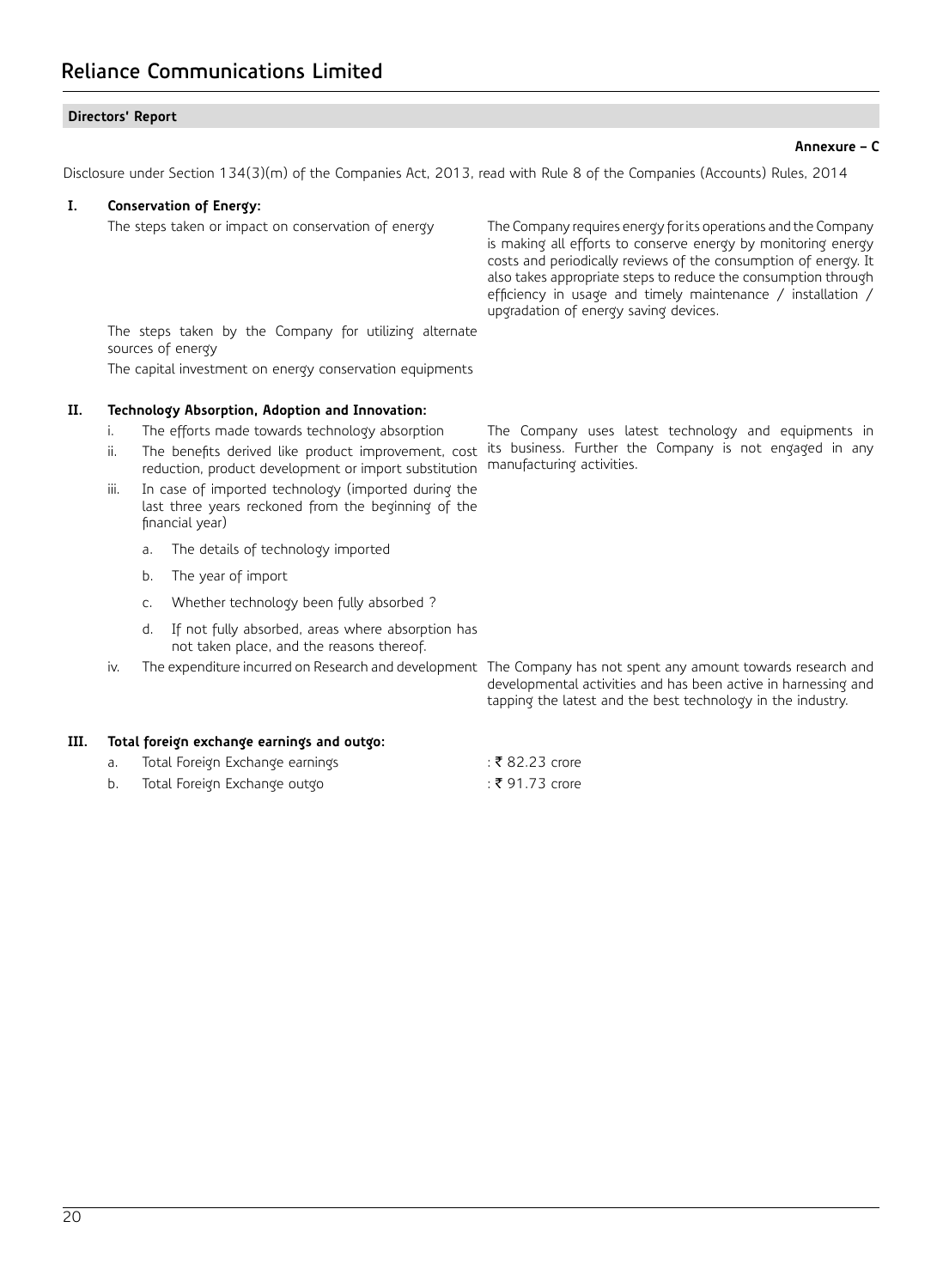#### **Annexure – D**

#### **Annual Report on Corporate Social Responsibilities (CSR) activities for the financial year 2019-20.**

**1. A brief outline of the Company's CSR policy, including overview of projects or programmes proposed to be undertaken and a reference to the web-link to the CSR policy and projects or programmes:**

 The Company has a robust CSR Policy at Group level. As per the said policy, all our efforts are focused towards two goals: building a great enterprise for the stakeholders and a great future for our country.

 Our approach is to interweave social responsibility into the Company's mainstream business functions through translating commitments into policies, which not only drive all employees but influence and mobilize stakeholders, especially partners and suppliers, to embrace responsible business practices in their respective spheres of action. The policy affirms business objectives and strategy along with our commitment to preserve natural resources and augment the growth and development of employees and families, the communities we operate in, suppliers/vendors, and our investors. Through the social policy manual, the Company seeks to engage with all the stakeholders, using it as a reference or guideline for all stakeholders and practitioners. Our CSR policy is placed on our website at the link https://rcom.co.in/our-company/investor-relations/corporate-governance/

#### **2. The Composition of the CSR Committee:**

|   | Smt. Manjari Kacker            | - Independent Director       | - Chairperson |
|---|--------------------------------|------------------------------|---------------|
|   | Shri Punit Garg*               | - Non Executive Director*    | - Member      |
| ັ | Shri Vishwanath Devaraja Rao** | - Executive Director and CFO | - Member      |
|   | Smt. Ryna Karani               | - Independent Director       | - Member      |
|   | Smt. Chhava Virani             | - Independent Director       | - Member      |

 \*Shri Punit Garg ceased to be Executive Director of the Company w.e.f. 5th April, 2019, however he continuesto be a Non Executive Director & Member of CSR Committee of the Company.

\*\*Shri Vishwanath Devaraja Rao was inducted in CSR Committee w.e.f. February 14, 2020

3. Average net profit of the Company for last three financial years:

Average net loss of  $\bar{\tau}$  17,451 Crore.

- 4. Prescribed CSR Expenditure (two percent of the amount as in item 3 above): Nil.
- 5. Details of CSR spent during the financial year:
	- a. Total amount spent for the financial year :- NA
	- b. Amount unspent, if any  $\qquad \qquad :$  NA

c. Manner in which the amount spent during the financial year is detailed below:

| (1)        | (2)                                                         | (3)                                              | (4)                                                                                                                                               | (5)                                                             | (6)                                                                                                                                  | (7)                                                                  | (8)                                                              |  |
|------------|-------------------------------------------------------------|--------------------------------------------------|---------------------------------------------------------------------------------------------------------------------------------------------------|-----------------------------------------------------------------|--------------------------------------------------------------------------------------------------------------------------------------|----------------------------------------------------------------------|------------------------------------------------------------------|--|
| Sr.<br>No. | <b>CSR</b><br><b>Projects</b><br>or activity<br>identified. | Sector in<br>which the<br>project is<br>covered. | Projects or<br>Programs<br>(1) Local area or<br>other<br>(2) Specify the<br>state and district<br>where projects<br>or program was<br>undertaken. | Amount<br>Outlay<br>(budget)<br>Project or<br>Programs<br>wise. | Amount spent on the<br>projects or programs<br>Sub-heads:<br>(1) Direct<br>expenditure on<br>projects or programs.<br>(2) Overheads: | Cumulative<br><b>Expenditure</b><br>upto the<br>reporting<br>period. | Amount<br>spent: Direct<br>or through<br>implementing<br>agency. |  |
|            | Not applicable                                              |                                                  |                                                                                                                                                   |                                                                 |                                                                                                                                      |                                                                      |                                                                  |  |

- **6. In case the company has failed to spend the two percent of the average net profit of the last three financial years or any part thereof, the company shall provide the reasons for not spending the amount in its Board report.** Not applicable.
- **7. A Responsibility Statement of the CSR Committee that the implementation and monitoring of CSR Policy, is in compliance with CSR objectives and policy of the Company.**

 The implementation and monitoring of Corporate Social Responsibility (CSR) Policy is in compliance with CSR objectives and policy of the Company.

#### **By the Order of the Resolution Professional**

## **Vishwanath Devaraja Rao**

Date: July 31, 2020 Executive Director & Chief Financial Officer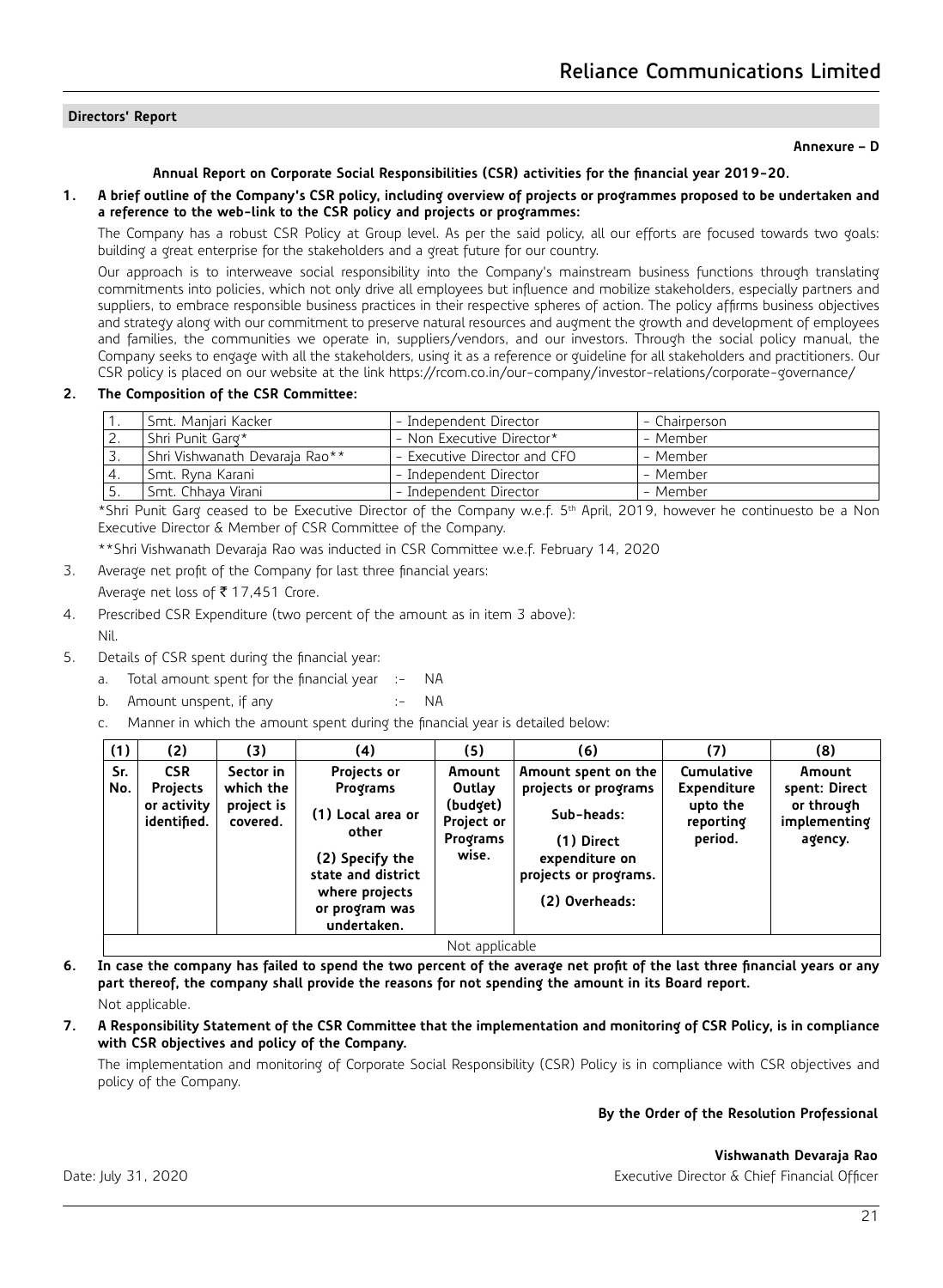## **Forward-looking statements**

Statements in this Management Discussion and Analysis of Financial Conditions and Results of Operations of the Company describing the Company's objectives, expectations or predictions may be forward looking within the meaning of applicable securities laws and regulations. Forward looking statements are based on certain assumptions and expectations of the future events.

The Company cannot guarantee that these assumptions and expectations are accurate or will be realized. The Company assumes no responsibility to publicly amend, modify or revise forward-looking statements, on the basis of any subsequent developments, information or events. Actual results may differ materially from those expressed in the statements. Important factors that could influence the Company's operations include interconnect usage charges, determination of tariff and such other charges and levies by the regulatory authority, changes in government regulations, tax laws, economic developments within the country and such other factors globally.

The financial statements are prepared under historical cost convention, on accrual basis of accounting, and in accordance with the provisions of the Companies Act, 2013 (the Act) and comply with the Accounting Standards notified under Section 133 of the Act. The management of Reliance Communications Limited has used estimates and judgments relating to the financial statements on a prudent and reasonable basis, in order that the financial statements reflect, in a true and fair manner, the state of affairs for the year.

The following discussions on our financial conditions and results of operations should be read together with our audited consolidated financial statements and the notes to these statements included in the Annual Report.

Unless otherwise specified or the context otherwise requires, all references herein to "we", "us", "our", "the Company", "Reliance", "RCOM", "RCOM Group" or "Reliance Communications" are to Reliance Communications Limited and its subsidiary companies, joint ventures and associate companies.

The Company is undergoing the corporate insolvency resolution process in terms of the provisions of the Insolvency and Bankruptcy Code, 2016 ("Code"). In terms of the said process, a resolution plan in relation to RCOM has been approved by the committee of creditors ("COC") of RCOM, as per the provisions of the Code. An application in relation to the resolution plan as approved by the COC of RCOM has been filed at the Hon'ble National Company Law Tribunal, Mumbai Bench ("NCLT"), in terms of Section 31 of the Code, and the said application is presently pending approval of the Hon'ble NCLT. Upon the approval of the resolution plan by the NCLT, the business operations of RCOM shall be carried out as per the terms contained in the said resolution plan.

Further, as mentioned above as the Company is in Corporate Insolvency Resolution Process ("CIR Process") hence outlook, opportunity and threats, developments, risk and concerns and ratios has not been provided separately as required under Listing Regulations.

## **Indian Telecom Industry**

India continues to be the one of the largest telecommunications market in the world, with around 989 Million subscribers. FY 2019-20 saw the consolidation of the Indian mobile

telecommunications market into three private players, besides the two PSUs. India has transformed from multi-player hyper competitive market to an Oligopoly and possibly moving towards a duopoly. The industry players balance sheet is stretched with unsustainable debt, continued hyper price competition and upcoming demands for high capex on account of 5G and fiber expansion.

The consolidation has also led to the coming of specialist B2B strengths into sharp focus. Now that Reliance Communications is a pure play B2B operator, the Company is able to better utilize its resources towards focused delivery of its services to the enterprise segment.

## **Industry statistics**

- Total number of telephone subscribers (Wireless and Wireline) in India is 1177.97 million at the end of March 2020, against 1,183 million at the end of March 2019.
- Wireless subscribers accounted for 98.3% of the overall telecom subscriber base.
- Wireless tele-density declined to 85.87% in March 2020, compared to 90.11% at the end of March 2019.
- The Internet subscriber base showed growth and at the end of March 2020, the total as at 687.44 million, against 544 million in March 2019. Wireless Internet continued to remain the preferred medium of access and accounted for nearly 97% of the subscriber base.

## **Company Overview**

## **Business Areas**

Reliance Communications Limited (RCOM), together with its subsidiary Globalcom IDC Limited (GIDC), is a telecommunication service provider with businesses including India Data Center Business (IDC) and India National Long Distance (NLD) business.

RCOM currently serves several Indian corporations, including, regional and domestic carriers. RCOM conducts a substantial portion of its business through subsidiary companies, including Globalcom IDC Limited and Reliance Infratel Limited (RITL).

## **India Operations**

## **India Enterprise services**

In India, RCOM provides wireline telecom services to the business and government segments. These include a comprehensive portfolio spanning Network Connectivity, Cloud Networking, Data Center Services, Enterprise Voice, Cloud Telephony, Access Number Services, Collaboration Services, Wholesale Voice & Value Added Service (VAS). The Company currently serves several businesses of all sizes-from multinational conglomerates to SMEs-belonging to almost every vertical: BFSI, Manufacturing, Logistics, Healthcare, IT & ITeS, OTT and New Media, to name just a few.

With nine world-class data centers spread across key business markets in India (Mumbai, Bengaluru, Chennai & Hyderabad), we are now a leading provider of data center services in the region to hundreds of enterprise customers, including many of India's marquee brands in the BFSI, FMCG, new media and e-commerce industry segments. These services cover Colocation, Shared IT Infrastructure and IT Managed Services.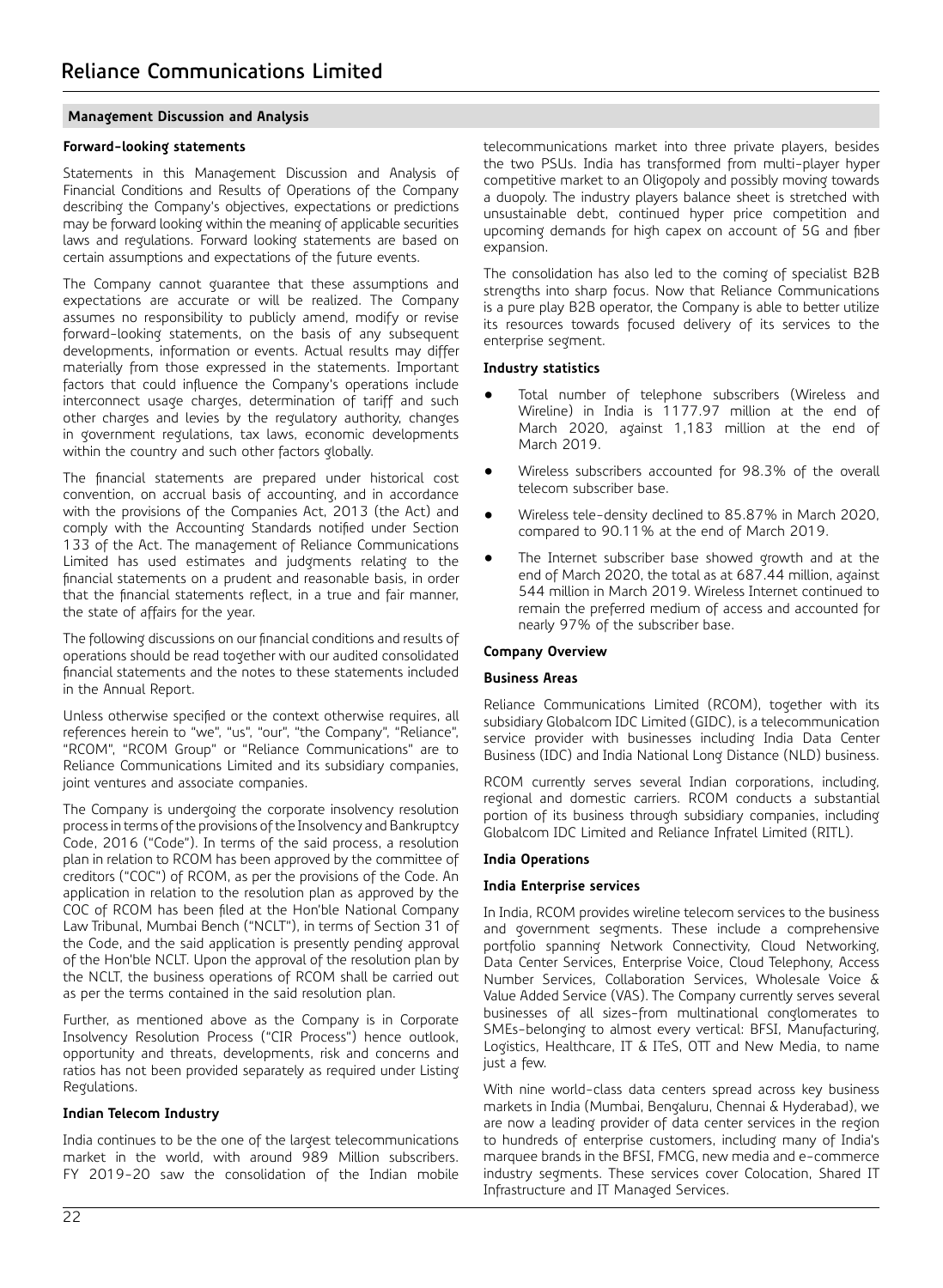#### **Reliance Infratel Limited (Telecom Infrastructure Business)**

RITL, a subsidiary of RCOM, is in the business of building, owning and operating telecommunication towers, optic fiber cable assets and related assets at designated sites, and to provide these passive telecommunication infrastructure assets on a shared basis to wireless service providers and other communications service providers under long-term contracts. These customers use the space on our telecommunications towers to install their active communication-related equipment to operate their wireless communications networks. Customers can also use our optic fiber network to connect the sites to the core network and for connectivity between telecom Circles.

#### **Global Operations**

#### **Overview**

RCOM provide Wholesale Voice services to Mobile Network Operators (MNOs), Fixed Network Operators (FNOs), Tier 1 Carriers, Calling Card Companies and Over-the-Top (OTT) players across the world. Using our global Next-Generation Network (NGN), multiple international Voice PoPs, and established relationships with Carriers across the globe, we help carry Voice to almost every possible destination on the planet.

## **Business Strategy**

#### **a. Network Infrastructure Enhancement**

We will continue to enhance our network infrastructure and data center footprint across India in order to master the combination of Cloud Orchestration, Fiber Ubiquity Doing so will establish our strategic building blocks as we continue to move towards becoming the technology infrastructure company of the next decade. Our infrastructure plan will focus on three key areas:

- **Data Center Centric Networks-** We will build lowcost, distributed, focused compute and diverse compute centers at strategic locations across key markets, with initial deployment in India.
- **High-Speed Trunking between Data Centers** We will build scalable 100 Gig+ super-highways between every CBD based on the Forward Operating Center concept. In addition, we will establish ownership economics with glass-through capabilities across land and sea.
- **Commoditized Low-Cost Last Mile Access-**We will further Branch Connect and low-cost UBRs and open FOCs to allow access to multiple last-mile providers. We will access carrier interconnect centers in every major market seamlessly.

## **b. Continue to Focus on Enhancing Products and Services Portfolio**

We aim to continue to grow our revenue streams through the expansion of our portfolio of service offerings and specific sales and marketing initiatives aimed at increasing our Enterprise customer base across India and globally. Such efforts include focus on new products and enhancements of our solutions portfolio, including VPN, Next-Generation Enterprise Networking, Branch Connect, IP Centrex, SIP Trunk, and SIP Toll-Free Service.

## **c. Focus on Reduction of Operating Costs**

In line with our growth, we also focus on cost management and margin expansion through various measures to reduce our operating costs and achieve cost optimization. We have entered into sharing agreements also to lower our regulatory cash outflows as well as future capex expansion needs.

#### **Financial Performance - Overview**

The Company's standalone financial performance is disclosed under the head 'Financial Performance' in the Directors' Report. The consolidated performance of the Company is given below:

#### **Revenues and operating expenses**

On a consolidated basis, in the continuing operations, the Company earned total revenues of  $\bar{\tau}$  1,734 crore (US \$229 million). The net loss after tax recorded by the Company was ₹ 10,807 crore (US \$1,428 million). Total operating expenditure stood at  $\bar{\tau}$  1,901 crore (US \$ 251 million).

#### **Operating profit of the continuing operations before finance charges, depreciation and amortisation, exceptional items and provision against fixed assets (EBITDA)**

The Company earned EBITDA of  $\bar{\tau}$ (-) 167 crore (US \$(-) 22 million). The EBITDA margin for the year was (-) 9.63 per cent.

#### **Depreciation and amortization**

The Depreciation and Amortization charges were  $\bar{\tau}$  354 crore (US \$ 47 million).

## **Loss before / after tax**

The Loss before exceptional item was  $\bar{\tau}$  583 crore (US \$ 77 million). Exceptional Item (Loss) ₹ (-)10,214 crore (US \$ 1,350 million), Tax was to the tune of ₹14 crore (US \$ 2 million). The Loss after tax was  $\bar{\tau}$  10,807 crore (US \$ 1428 million).

## **Balance Sheet**

As on March 31, 2020, the Company had total assets of ₹ 48,000 crore (US \$ 6,345 million). Stakeholders' equity was negative (-)  $\bar{\tau}$  48,156 crore (US \$ 6,365 million), while net debt (i.e. net of excluding cash and cash equivalents) was ₹ 45,060 crore (US \$ 5,956 million), giving a net debt to equity ratio of (0.94) times.

#### **Segment-wise Review**

**1. India Operations**

## **Overview**

RCOM's 'India Operations' segment comprises the following businesses-voice, long-distance services and broadband access to enterprise customers; and managed Internet data centre services. Additionally, our company Reliance Tech Services Limited (RTS) is a complete end-to-end IT and Technology solutions provider to RCOM Business units through delivery and operational excellence.

## **Revenues and Profit**

The revenues for the financial year ended March 31, 2020 were  $\bar{\tau}$  1,075 crore (US \$ 142 million). The EBITDA during the same period was (loss) (-)  $\bar{\tau}$  285 crore (US \$ 38 million), while the EBIT (Earnings before Interest and Tax) was (loss) (-)  $\bar{\tau}$  477 crore (US \$63 million).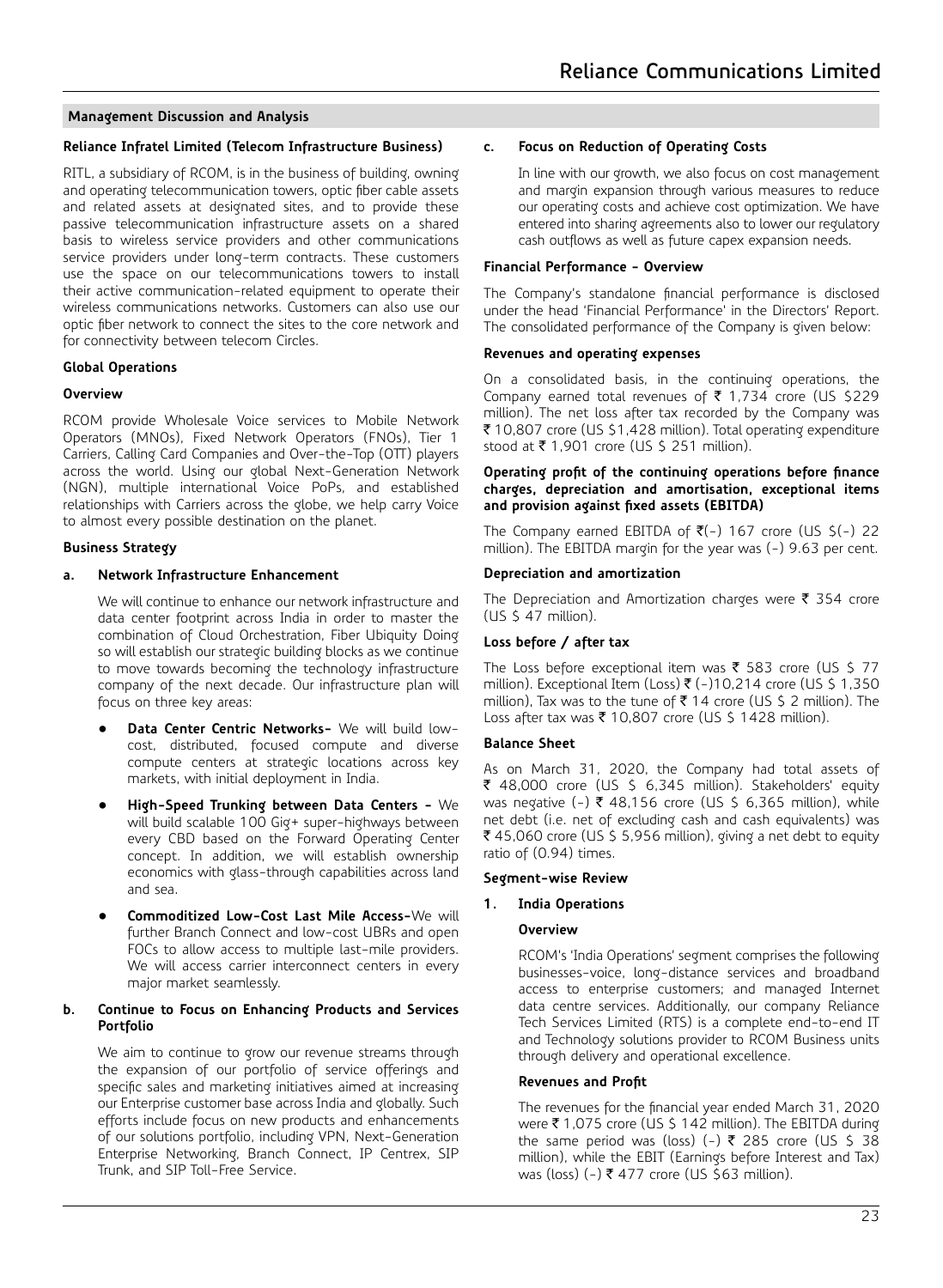## **2. Global Operations**

## **Overview**

The Global Business Unit offers the International longdistance voice, our business segments Carrier Business units. We provide carrier voice Services,.

## **Revenues and Profit**

The Revenues for the financial year ended March 31, 2020 in this segment were  $\bar{\tau}$  726 crore (US \$96 million). While the EBITDA was (loss)  $\bar{\tau}(-)$  118 crore (US\$ (-)16 million), the EBIT was loss (-)  $\bar{\tau}$  44 crore (US \$(-) 6 million).

## **Strategic Business Units**

## **1. Reliance Communications Infrastructure Limited (RCIL)**

 RCIL, a wholly-owned subsidiary of the Company, offers Other marketing services.

## **Revenues and Operating Expenses**

RCIL earned total revenues of  $\bar{\tau}$  13 crore (US \$ 2 million) during the year, compared to  $\bar{\tau}$  444 crore (US \$ 64 million) for the previous year. RCIL incurred total operating expenses of  $\bar{\tau}$  18 crore (US \$ 2 million), compared to  $\bar{\tau}$  262 crore (US \$ 38 million) in the previous year.

## **Net Profit / (Loss)**

The net loss after tax recorded by RCIL was  $\bar{\tau}$  11 crore (US \$ 1 million), compared to loss of  $\bar{\tau}$  2,093 crore (US \$303 million) in the previous year.

## **Balance Sheet**

 As on March 31, 2020, RCIL had total assets (net) of ₹ 3,952 crore (US \$522 million) and shareholders' fund negative amounting to  $\bar{\tau}$  2,278 crore (US \$301 million).

## **2. Reliance Telecom Limited (RTL)**

 RTL, a wholly-owned subsidiary of the Company, holding telecom license in Madhya Pradesh, West Bengal, Himachal Pradesh, Odisha, Bihar, Assam, Kolkata and North East service areas.

 Pursuant to an application filed by Ericsson India Pvt. Ltd before the Hon'ble National Company Law Tribunal, Mumbai Bench ("NCLT") in terms of Section 9 of the Insolvency and Bankruptcy Code, 2016 read with the rules and regulations framed thereunder ("Code"), the NCLT had admitted the application and ordered the commencement of corporate insolvency resolution process ("CIR process" or "CIRP") of RTL vide its order dated May 15, 2018 ("Admission Order"). The Hon'ble NCLT had, pursuant to the Admission Order, appointed an interim resolution professional for RTL ("IRP") vide its order dated May 18, 2018. In terms of the Admission Order, inter alia, the management of the affairs of RTL was vested in the IRP.

 Subsequently, the Hon'ble National Company Law Appellate Tribunal ("NCLAT"), while adjudicating upon

an appeal preferred against the admission of the insolvency application against RTL, vide its order dated May 30, 2018, inter alia, stayed the Admission Order and allowed the management of RTL to function ("Stay Order"). On April 30, 2019, the NCLAT, upon allowing the withdrawal of the aforesaid appeal, vacated all interim orders including the Stay Order. Upon vacation of the Stay Order, the CIR Process of RTL re-commenced.

 Thereafter, the committee of creditors of RTL resolved with the requisite voting share, to replace the IRP with Mr. Anish Niranjan Nanavaty, as the resolution professional for RTL ("RP" or "Resolution Professional"). Subsequently, the Hon'ble NCLT has appointed Mr. Anish Niranjan Nanavaty as the RP for RTL vide its order dated June 21, 2019, which was published on June 28, 2019. Accordingly, the management of RTL vests in the RP during the continuance of the CIR process of RTL.

 In accordance with the provisions of the Code, various resolution plans in respect of RTL were received by the RP. The committee of creditors of RTL ("COC"), in their meeting held on March 02, 2020, has approved the resolution plan submitted by UV Asset Reconstruction Company Limited ("Resolution Plan") which was subsequently submitted to the Hon'ble NCLT on March 6, 2020 in accordance with Section 30(6) of the Code. The same is sub-judice with the Hon'ble NCLT.

## **Revenues and Operating Expenses**

RTL earned total revenues of  $\bar{\tau}$  Nil (US \$ Nil) during the year, compared to  $\bar{\tau}$  23 crore (US \$3 million) in the previous year. RTL incurred total operating expenses of  $\bar{\tau}$  31 crore (US \$4 million), compared to ₹ 80 crore (US \$12 million) in the previous year.

## **Net Profit / (Loss)**

The net loss after tax recorded by RTL was  $\bar{\tau}$  3,304 crore (US \$437 million), compared to net loss of  $\bar{\tau}$ 334 crore (US \$48 million) in the previous year.

## **Balance Sheet**

As on March 31, 2020, RTL had total assets of  $\bar{\tau}$ 3,840 crore (US \$508 million) and shareholders' fund negative amounting to  $\bar{\tau}$  10,084 crore (US \$1,333 million).

## **3. Reliance Infratel Limited (RITL)**

 RITL, subsidiary of the Company, is in the business of telecom Infrastructure.

 Pursuant to an application filed by Ericsson India Pvt. Ltd before the Hon'ble National Company Law Tribunal, Mumbai Bench ("NCLT") in terms of Section 9 of the Insolvency and Bankruptcy Code, 2016 read with the rules and regulations framed thereunder ("Code"), the NCLT had admitted the application and ordered the commencement of corporate insolvency resolution process ("CIR process" or "CIRP") of RITL vide its order dated May 15, 2018 ("Admission Order"). The Hon'ble NCLT had, pursuant to the Admission Order, appointed an interim resolution professional for RITL ("IRP") vide its order dated May 18, 2018. In terms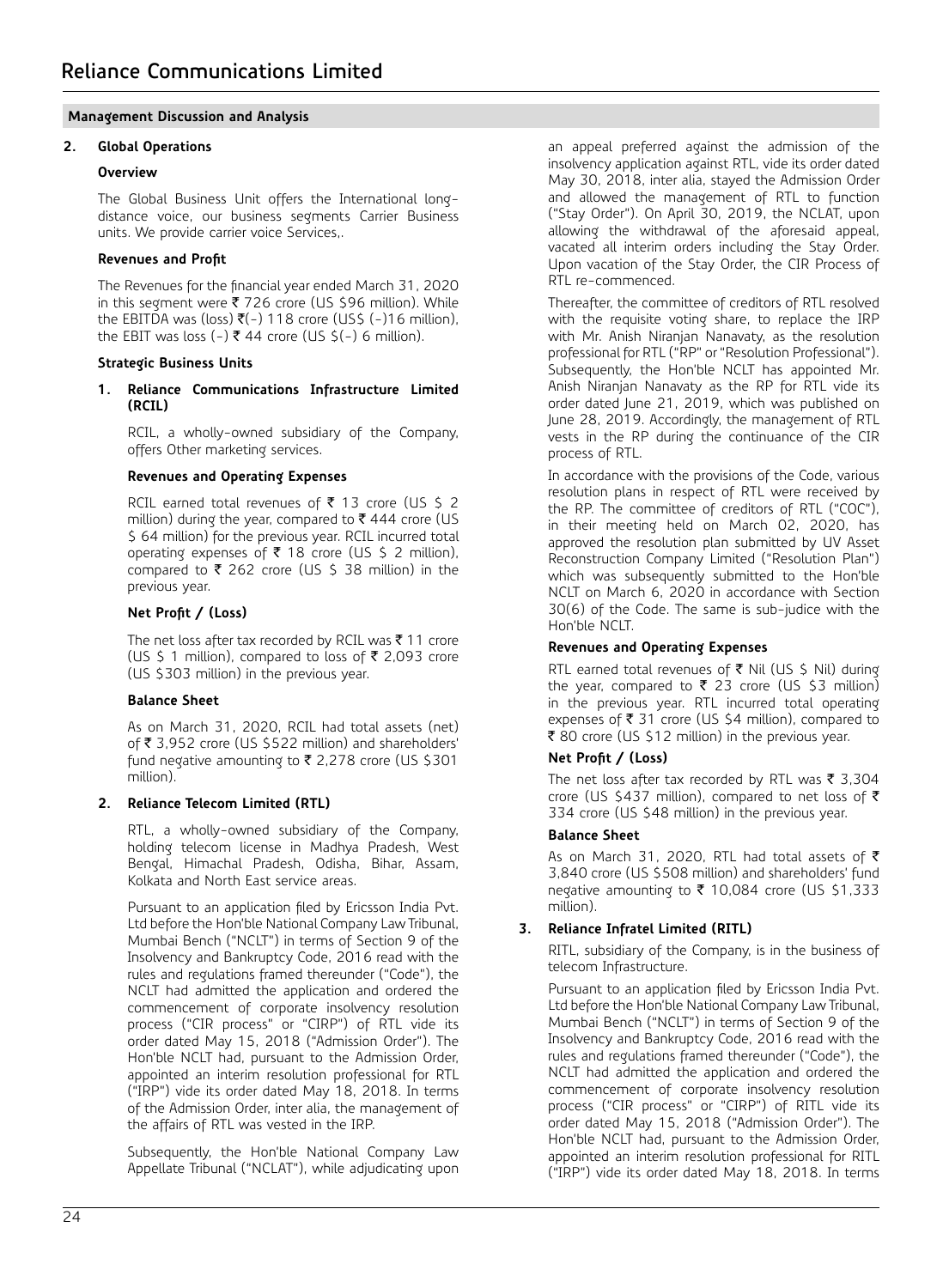of the Admission Order, inter alia, the management of the affairs of RITL was vested in the IRP.

 Subsequently, the Hon'ble National Company Law Appellate Tribunal ("NCLAT"), while adjudicating upon an appeal preferred against the admission of the insolvency application against the Company, vide its order dated May 30, 2018, inter alia, stayed the Admission Order and allowed the management of the Company to function ("Stay Order"). On April 30, 2019, the NCLAT, upon allowing the withdrawal of the aforesaid appeal, vacated all interim orders including the Stay Order. Upon vacation of the Stay Order, the CIR Process of RITL re-commenced.

 Thereafter, the committee of creditors of RITL resolved with the requisite voting share, to replace the IRP with Mr. Anish Niranjan Nanavaty, as the resolution professional for RITL ("RP" or "Resolution Professional"). Subsequently, the Hon'ble NCLT has appointed Mr. Anish Niranjan Nanavaty as the RP for RITL vide its order dated June 21, 2019, which was published on June 28, 2019. Accordingly, the management of RITL vests in the RP during the continuance of the CIR process of RITL.

 In accordance with the provisions of the Code, various resolution plans in respect of RITL were received by the RP. The committee of creditors of RITL ("COC"), in their meeting held on March 02, 2020, has approved the resolution plan submitted by Infrastructure Projects, a division of Reliance Digital Platform & Project Service Limited, which was subsequently submitted to the Hon'ble NCLT on March 6, 2020 in accordance with Section 30(6) of the Code. The same is sub-judice with the Hon'ble NCLT.

## **Revenues and Operating Expenses**

RITL earned total revenues of ₹1,343 crore (US \$178 million) during the year, compared to  $\bar{\tau}$  1,450 crore (US \$210 million) in the previous year. The Company incurred total operating expenses of  $\bar{\tau}$  1522 crore (US \$201 million), compared to ₹1,574 crore (US \$228 million) in the previous year.

#### **Net Profit / (Loss)**

The net loss after tax recorded by RITL was  $\bar{\tau}$  66 crore (US \$9 million), compared to loss of  $\bar{\tau}$  132 crore (US \$19 million) in the previous year.

#### **Balance Sheet**

 As on March 31, 2020, RITL had total assets of ` 12,887 crore (US \$1,703 million). Shareholders' fund was  $\bar{\tau}$  1,155 crore (US \$153 million).

#### **Adequacy of Internal Control and Systems**

The Company has internal controls aimed at achieving efficiency in operations, optimum utilization of resources, effective monitoring and compliance with all applicable laws. The Management Audit Team undertakes extensive checks, process reviews and also conducts internal audits. The Audit Committee of the Board reviews major findings in the internal audit reports as well as the adequacy of internal controls.

#### **Risk Management Framework**

The Company has instituted a Risk Management framework based on identification of potential risk areas, evaluation of risk intensity, and clear-cut risk mitigation policies, plans and procedures both at the enterprise and operating levels. The framework seeks to facilitate a common organizational understanding of the exposure to various risks and uncertainties at an early stage, followed by timely and effective mitigation. The Audit Committee of the Board reviews the risk management framework at periodic intervals.

#### **Corporate Governance**

The Company's 'Code of Conduct' policy which has set out the systems, process and policies conforming to international standards are reviewed periodically to ensure their continuing relevance, effectiveness and responsiveness to the needs of investors both local and global and all other stakeholders. We maintained the highest standards of corporate governance principles and best practices.

#### **Human Resource and Employees Relations**

In the area of HR and Talent Management, the prime focus for the company has been on development of people and process efficiencies.

Under people efficiency improvements, teams across various functions underwent in-house tailor-made trainings anchored by functional SPOCs, and team managers underwent trainings on managing performance through effective feedback process. As part of creating process efficiencies in this field, several process (both online and offline) were analyzed and revamped to make these more effective and impactful. Team structures and roles were closely analyzed and aligned in order to create efficiencies within teams. In addition, changes were made in some key policies to make these more effective and efficient.

#### **Corporate Social Responsibility**

At RCom, CSR is inculcated well within the culture of the Company and continuous efforts were taken to strengthen its social initiatives each year to make the programs more sustainable and support the community at large.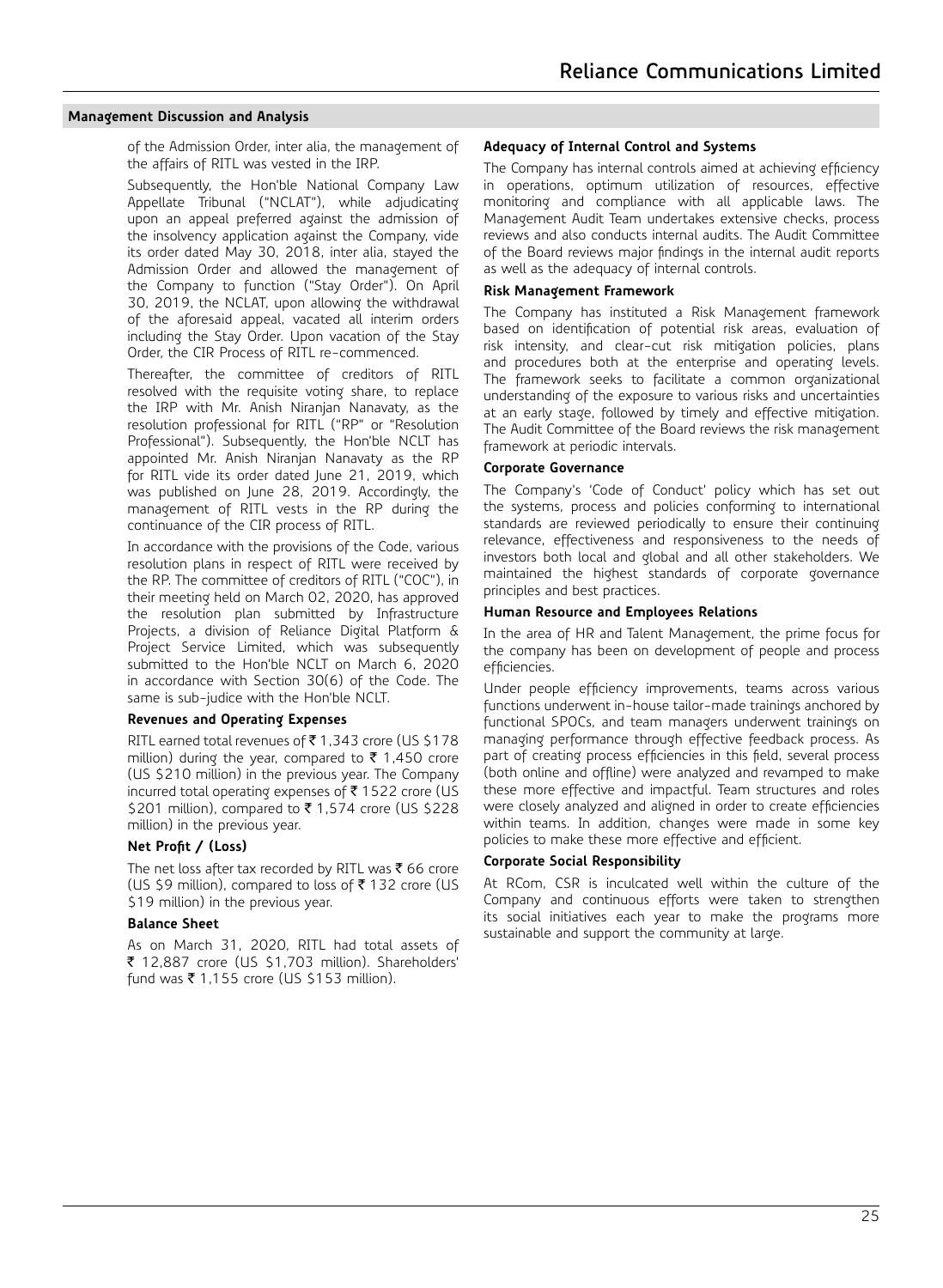## **Background:**

Pursuant to an application filed by Ericsson India Pvt. Ltd before the Hon'ble National Company Law Tribunal, Mumbai Bench ("NCLT") in terms of Section 9 of the Insolvency and Bankruptcy Code, 2016 read with the rules and regulations framed thereunder ("Code"), the NCLT had admitted the application and ordered the commencement of corporate insolvency resolution process ("CIR process" or "CIRP") of the Reliance Communication Limited ("Company") vide its order dated May 15, 2018 ("Admission Order"). The NCLT had, pursuant to the Admission Order, appointed an interim resolution professional for the Company ("IRP") vide its order dated May 18, 2018. In terms of the Admission Order, inter alia, the management of the affairs of the Company was vested in the IRP.

Subsequently, the Hon'ble National Company Law Appellate Tribunal ("NCLAT"), while adjudicating upon an appeal preferred against the admission of the insolvency application against the Company, vide its order dated May 30, 2018, inter alia, stayed the Admission Order and allowed the management of the Company to function ("Stay Order"). On April 30, 2019, the NCLAT, upon allowing the director and shareholder of the Company to withdraw its aforesaid appeal, vacated all interim orders including the Stay Order.

Thereafter, the committee of creditors of the Company resolved with the requisite voting share, to replace the IRP with the undersigned, as the resolution professional for the Company ("RP" or "Resolution Professional"). Subsequently, the NCLT has appointed Mr. Anish Niranjan Nanavaty as the RP for the Company vide its order dated June 21, 2019, which was published on June 28, 2019.

Accordingly, as per Section 17 of the Code, the powers of the board of directors of the Company stand suspended and the same are vested in and are exercised by the RP. However, while the powers of the board of directors stand suspended, the directors continue to hold their respective positions/ designations in the Company and are required to extend all assistance and cooperation to the RP as required in managing the affairs of the Company. Meetings of the board and committees are called in compliance with the provisions of applicable laws governing the Company, where matters are discussed and the recommendations of the Directors are taken note of by the RP for the purpose of managing the operations of the Company as a going concern, ensure company remains in compliance and for good corporate governance.

Further, as per Regulation 15(2A) and (2B) of the SEBI (Listing Obligations and Disclosure Requirements) Regulations, 2015 ("LODR Regulations"), the provisions specified in Regulations 17, 18,19, 20 and 21 of the LODR Regulations shall not be applicable during the corporate insolvency resolution process of the Company and the roles and responsibilities of the board of directors and the committees, specified in the respective regulations of the LODR Regulations, shall be fulfilled by the RP.

In accordance with the provisions of the Code, various resolution plans in respect of the Company were received by the RP. The committee of creditors of the Company ("CoC"), in their meeting held on March 02, 2020, has approved a resolution plan submitted by UV Asset Reconstruction Company Limited ("Resolution Plan") which was subsequently submitted to the NCLTon March 6, 2020 in accordance with Section 30(6) of the Code. The same is sub-judice with the NCLT.

## **Corporate governance philosophy**

The Company follows the highest standards of corporate governance principles and best practices by adopting the "Reliance Group – Corporate Governance Policies and Code of Conduct" as is the norm for all constituent companies in the group. These policies prescribe a set of systems and processes guided by the core principles of transparency, disclosure, accountability, compliances, ethical conduct and the commitment to promote the interests of all stakeholders. The policies and the code are reviewed periodically to ensure their continuing relevance, effectiveness and responsiveness to the needs of our stakeholders.

## **Governance Practices and Policies**

The Company has formulated number of policies and introduced several governance practices as follows to comply with the applicable statutory and regulatory requirements with most of them introduced long before they were made mandatory.

## **A. Values and commitments**

We have set out and adopted a policy document on 'values and commitments' of the Company. We believe that any business conduct can be ethical only when it rests on the nine core values viz. honesty, integrity, respect, fairness, purposefulness, trust, responsibility, citizenship and caring.

## **B. Code of ethics**

Our policy document on 'Code of Ethics' demands that our employees conduct the business with impeccable integrity and by excluding any consideration of personal profit or advantage.

## **C. Business policies**

Our 'Business Policies' cover a comprehensive range of issues such as fair market practices, insider information, financial records and accounting integrity, external communication, work ethics, personal conduct, policy on prevention of sexual harassment, health, safety, environment and quality.

## **D. Separation of the Chairman's supervisory role from the executive management**

In line with the best global practices, we have adopted the policy to ensure that the Chairman of the Board shall be a Non-executive Director.

## **E. Policy on Prohibition of insider trading**

This document contains the policy on prohibiting trading in the securities of the Company, based on insider or privileged information.

## **F. Policy on prevention of sexual harassment**

Our policy on prevention of sexual harassment aims at promoting a productive work environment and protects individual rights against sexual harassment.

## **G. Ombudspersons & Whistle blower (vigil mechanism) Policy**

Our Ombudspersons & Whistle Blower (vigil mechanism) policy encourages disclosure in good faith of any wrongful conduct on a matter of general concern and protects the whistle blower from any adverse personal action.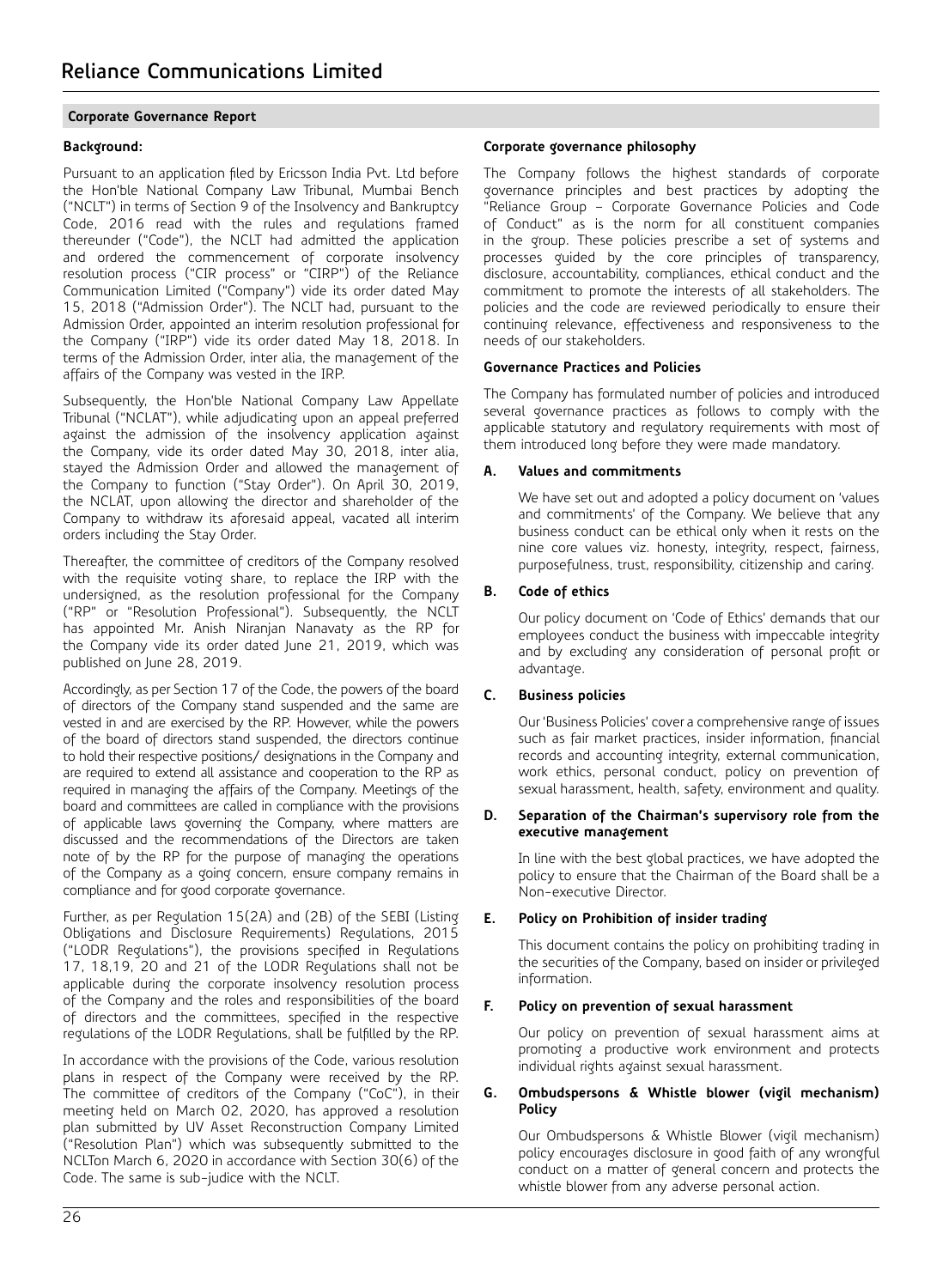It is affirmed that no person has been denied direct access to the chairperson of Audit Committee.

## **H. Environment Policy**

The Company is committed to achieve excellence in environmental performance, preservation and promotion of clean environment. These are the fundamental concern in all our business activities.

## **I. Risk management**

Our risk management procedures ensure that the management controls various business related risks through means of a properly defined framework.

## **J. Boardroom practices**

## **a. Chairman**

 In line with the highest global standards of corporate governance, the Board has separated the Chairman's role from that of an executive in managing day to day business affairs.

## **b. Board charter**

 The Company has a comprehensive charter, which sets out clear and transparent guidelines on matters relating to the composition of the Board, scope and function of the Board and its Committees, etc.

## **c. Board committees**

 Pursuant to the provisions of the Companies Act, 2013 ('the Act') and Securities Exchange Board of India (Listing Obligations and Disclosure Requirements) Regulations, 2015 ('Listing Regulations') the Board had constituted Audit Committee, Nomination and Remuneration Committee, Stakeholders Relationship Committee, Corporate Social Responsibility Committee of Directors.

## **d. Selection of independent directors**

Considering the requirement of skill sets on the Board, eminent people having an independent standing in their respective field / profession, and who can effectively contribute to the Company's business and policy decisions are considered by Nomination and Remuneration Committee, for appointment, as Independent Directors on the Board. The Committee, inter alia, considers qualification, positive attributes, area of expertise and number of directorships and memberships held in various committees of other companies by such persons. The Board considers the Committee's recommendation, and takes appropriate decision.

 Every Independent Director, at the first meeting of the Board in which she / he participates as a Director and thereafter at the first meeting of the Board in every financial year or whenever there is any change in the circumstances which may affect his status as an independent director, gives a declaration that she / he meets the criteria of independence as provided under law.

## **e. Tenure of independent directors**

Tenure of Independent Directors on the Board of the Company shall not exceed the time period as per provisions of the Companies Act, 2013 and the Listing Regulations amended from time to time.

## **f. Independent Director's interaction with stakeholders**

Member(s) of Stakeholders Relationship Committee interacts with the stakeholders on their suggestions and queries, if any, which are forwarded to the Company Secretary.

## **g. Familiarisation of board members**

The Board members are periodically given formal orientation and training with respect to the Company's vision, strategic direction, core values including ethics, corporate governance practices, financial matters and business operations. The Directors are facilitated to get familiar with the Company's functions at the operational levels. Periodic presentations are made at the Board and Committee Meetings, on business and performance updates of the Company, global business environment, business strategy and risks involved. The Board members are also provided with necessary documents / brochures, reports and internal policies to enable them to familiarize with the Company's procedures and practices.

 Periodic updates for members are also given out on relevant statutory changes and on important issues impacting the Company's business environment.

 The details of program for familiarisation of independent directors is put up on the website of the Company at the link http://www.rcom.co.in/Rcom/ aboutus/ir/pdf/Directors\_familiarisation.pdf

#### **h. Meeting of Independent Directors with operating team**

The independent directors of the Company can meet in executive sessions with the various operating teams as and when they deem necessary. These discussions may include topics such as, operating policies and procedures, risk management strategies, measures to improve efficiencies, performance and compensation, strategic issues for Board consideration, flow of information to directors, management progression and succession and others as the independent directors may determine. During these executive sessions, the independent directors have access to members of management and other advisors, as the independent directors may determine and deem fit.

 As the Company is currently under corporate insolvency resolution process pursuant to the provisions of the Insolvency and Bankruptcy Code, 2016 and powers of Board of Directors stands suspended, during the year under review no such meeting of Independent Directors with operating team was held.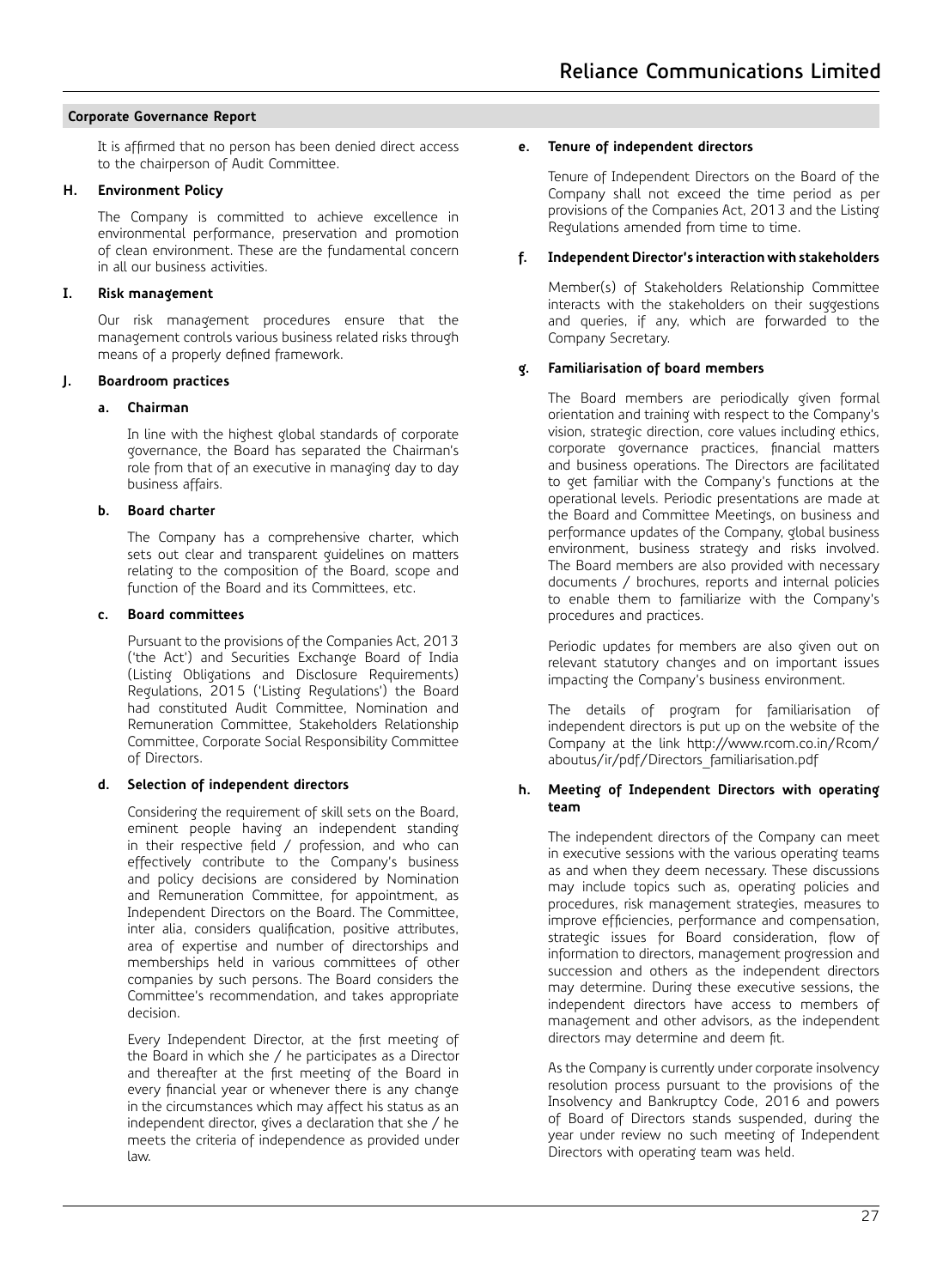## **i. Subsidiaries**

All the subsidiaries of the Company are managed by their respective boards except Reliance Infratel Limited, Reliance Telecom Limited and Reliance Communications Infrastructure Limited which are under Corporate Insolvency Resolution Process. In all other subsidiaries, their boards have the rights and obligations to manage their companies in the best interest of their stakeholders. The Company monitors performance of subsidiary companies.

## **j. Commitment of directors**

The meeting dates for the entire financial year are scheduled in the beginning of the year and an annual calendar of meetings of the Board and its committees is circulated to the directors. This enables the directors to plan their commitments and facilitates attendance at the meetings of the Board and its committees.

 **Note:** Since the Company is under CIR process, all practices and policies framed related to Board Room are subject to the provisions of the Insolvency and Bankruptcy Code, 2016.

## **K. Role of the Company Secretary in Governance Process**

The Company Secretary plays a key role in ensuring that the Board (including committees thereof) procedures are followed and regularly reviewed. The Company Secretary ensures that all relevant information, details and documents are made available to the directors and senior management for effective decision making at the meetings. The Company Secretary is primarily responsible to assist and advice the Board in the conduct of affairs of the Company and to ensure compliance with applicable statutory requirements and Secretarial Standards to provide guidance to directors and to facilitate to convening of meetings and is the interface between the management and regulatory authorities for governance matters. All the directors of the Company have access to the advice and services of the Company Secretary.

## **L. Independent Statutory Auditors**

The Company's financial statements are audited by a leading independent audit firm M/s. Pathak H. D. & Associates LLP, Chartered Accountants.

## **M. Compliance with the code and rules of Luxembourg Stock Exchange**

The Global Depository Receipts (GDRs) issued by the Company are listed on the Luxembourg Stock Exchange (LSE) and 6.5 percent Senior Secured Notes due in 2020 are listed on the Singapore Stock Exchange (SGX). The Company has reviewed the code on corporate governance of LSE and SGX and the Company's corporate governance practices conform to these codes and rules from time to time.

## **N. Compliance with the Listing Regulations**

During the year, the Company is fully compliant with the mandatory requirements of the Listing Regulations, except for approval of financial results for the quarter and half year ended September 30, 2019, within prescribed due date, for which the Company has paid the fine in terms of circular No. SEBI/HO/CFD/CMD/CIR/P/2018/77 dated May 3, 2018.

We present our report on compliance of governance conditions specified in Listing Regulations as follows:

## **I. Board of Directors**

the Board Composition as on 31<sup>st</sup> March, 2020 was as follows:

## **1. Board composition – Board strength and epresentation**

 As on March 31, 2020, the Board comprised of Seven Directors. The composition and category of directors on the Board of the Company are as under:

| Category                                                                | Name of directors                            | DIN      |
|-------------------------------------------------------------------------|----------------------------------------------|----------|
| Chairman, Promoter,<br>Non-Executive and<br>Non-Independent<br>Director | Shri Anil D. Ambani*                         | 00004878 |
| Independent                                                             | Smt. Ryna Karani*                            | 00116930 |
| Directors                                                               | Smt. Chhaya Virani*                          | 06953556 |
|                                                                         | Smt. Manjari Kacker*                         | 06945359 |
| Non-Executive Non-                                                      | Shri Punit Garg                              | 00004407 |
| Independent Director                                                    | Shri Suresh Rangachar*                       | 00020887 |
| <b>Executive Director</b><br>and Chief Financial<br>Officer#            | Shri Vishwanath<br>Devaraja Rao <sup>#</sup> | 08607657 |

**\***Shri Anil D Ambani, Smt. Manjari Kacker and Smt. Chhaya Virani, Directors tendered their resignation as Directors of the Company *vide* resignation letters dated 15th November, 2019 and Shri Suresh Rangachar and Smt. Ryna Karani resigned from their position as directors on 13<sup>th</sup> November, 2019 and 14<sup>th</sup> November, 2019 respectively, and certain directors being Shri Anil D Ambani, Shri Suresh Rangachar and Smt. Manjari Kacker have also filed their respective DIR-11 forms with the Registrar of Companies. The Committee of Creditors of the Company ("CoC"), in its meeting held on 20<sup>th</sup> November, 2019 refused to accept the resignations tendered by such directors. Further, the CoC instructed that the said directors be advised to continue with their duties and responsibilities as directors of the Company and provide all cooperation to the RP during the CIRP. Accordingly, the name of such directors continues to reflect in the composition of the board of directors and the respective committees of the Company.

Further, the RP has filed an application with the Hon'ble National Company Law Tribunal, Mumbai bench ("NCLT"), praying to the NCLT to direct Shri Anil D. Ambani and Shri Suresh Rangachar to continue as directors on the board of the Company and accordingly, declare the resignations tendered by them as null and void. The said application is pending for hearing at the NCLT.

Due to abovementioned events, the Company has not received annual declaration of Independence from Independent Directors of the Company and the Company cannot confirm that the Independent Directors fulfil the conditions specified in the Act and the Listing Regulations and are independent of the management.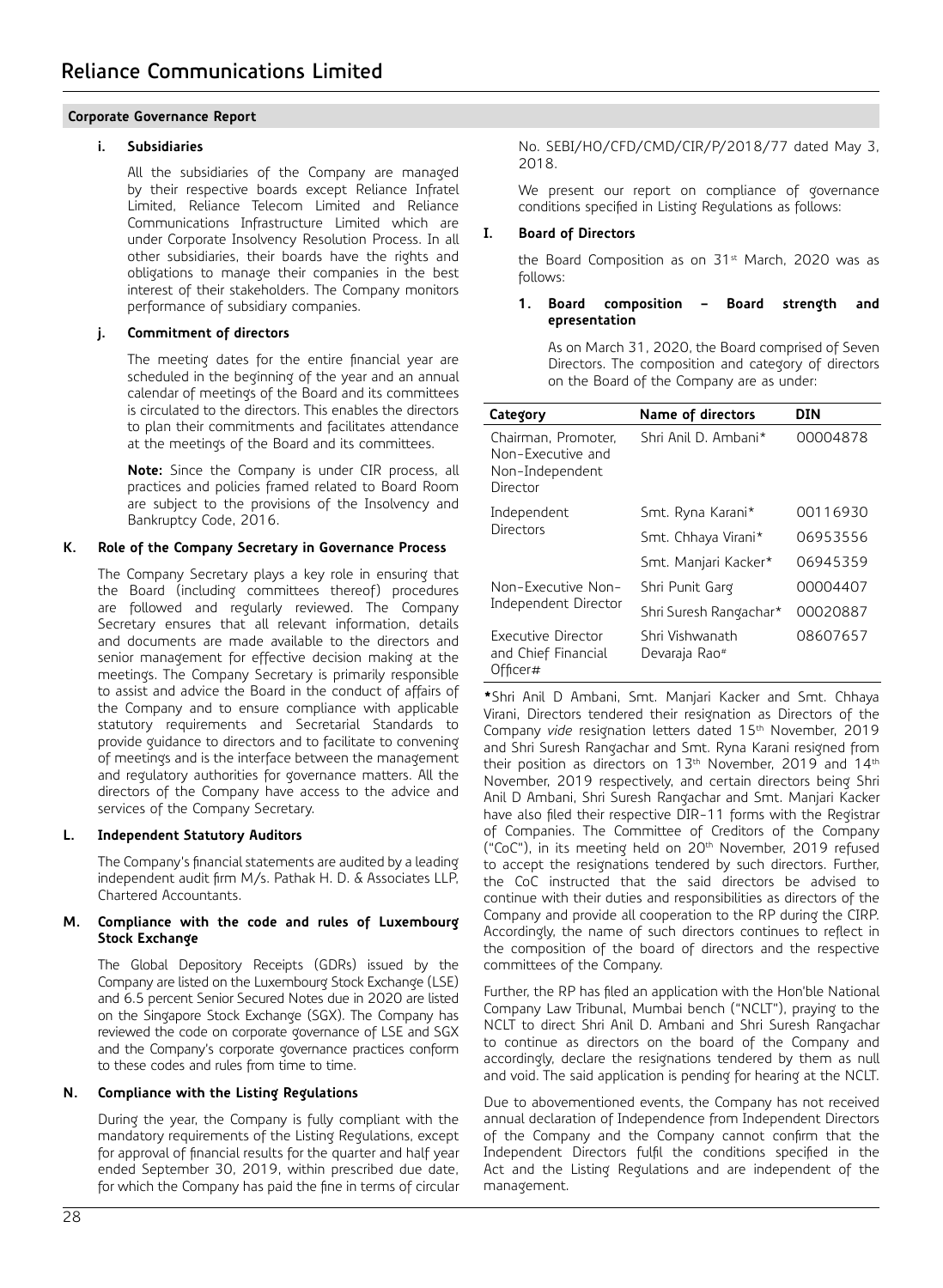**#**Shri Manikantan V, ceased to be Executive Director and Chief Financial Officer of the w.e.f. November 19, 2019 and Shri Vishwanath Devaraja Rao was appointed as Executive Director and Chief Financial Officer of the Company with effect from 19th November, 2019 by Resolution Professional with the approval of Committee of Creditors of the Company.

## **Notes:**

- a. None of the directors are related to any other director.
- b. None of the directors has any business relationship with the Company.
- c. None of the directors has received any loans and advances from the Company during the financial year.
- d. The tenure of Prof. J. Ramachandran, Shri R N Bhardwaj, Shri Deepak Shourie and Shri A K Purwar got completed on 16th September, 2019 as Independent Directors of the Company and they ceased to be Directors of the Company w.e.f. 16th September, 2019.

As per Regulation 15(2A) and (2B) of the Listing Regulation, the provisions of Regulation 17 to 21 of Listing Regulations ("LODR") is not applicable to the Company during the undergoing CIR Process.

## **2. Conduct of Board proceedings**

As the Company is under CIR process, the powers of the board of directors of the Company stand suspended and the same are vested in and are exercised by the RP. However, while the powers of the board of directors stand suspended, the directors continue to hold their respective positions/ designations in the Company and are required to extend all assistance and cooperation to the RP as required in managing the affairs of the Company as they are well versed with the business of the Company.

The Board holds minimum four meetings every year to review and discuss the performance of the Company, its future plans, strategies and other pertinent issues relating to the Company. During the year under review, due to ongoing CIR process, the meetings of the Board/Committees were chaired by Resolution Professional of the Company.

Meetings of the board and committees are called in compliance with the provisions of applicable laws governing the Company, where the following matters are discussed and the recommendations of the Directors are taken note of by the RP for the purpose of managing the operations of the Company as a going concern, ensure company remains in compliance and for good corporate governance.

a. Reviewing and guiding corporate strategy, major plans of action, risk policy, annual budgets and business plans; setting performance objectives; monitoring

implementation and corporate performance; and overseeing major capital expenditures, acquisitions and divestments.

- b. Monitoring the effectiveness of the Company's governance practices and making changes as needed.
- c. Selecting, compensating, monitoring and, when necessary, replacing key executives and overseeing succession planning.
- d. Aligning key executive and Board remuneration with the longer term interests of the Company and its shareholders.
- e. Ensuring a transparent Board nomination process to the Board of Directors with the diversity of thought, experience, knowledge, perspective and gender in the Board.
- f. Monitoring and managing potential conflicts of interest of management, board members and shareholders, including misuse of corporate assets and abuse in related party transactions.
- g. Ensuring the integrity of the Company's accounting and financial reporting systems, including the independent audit, and that appropriate systems of control are in place, in particular, systems for risk management, financial and operational control, and compliance with the law and relevant standards.
- h. Overseeing the process of disclosure and communications.
- i. Monitoring and reviewing Board Evaluation Framework

## **3. Directors meetings**

The Directors held 3 meetings during financial year 2019-20 on August 09, 2019, November 15, 2019 and February 14, 2020. The maximum time gap between any two meetings was 97 days and the minimum gap was 90 days. The meetings are normally held at Mumbai.

Further, in addition to abovementioned Directors meetings, On May 27, 2019, the Interim Resolution Professional of the Company ("IRP") held a meeting with the management of the Company for considering and approving the audited financial results for the financial year ended March 31, 2019 in terms of Section 134 of the Companies Act, 2013 and Regulation 33 of the SEBI (Listing Obligations and Disclosure Requirements) Regulations, 2015.

The Company periodically reviews compliance reports of all laws applicable to the Company.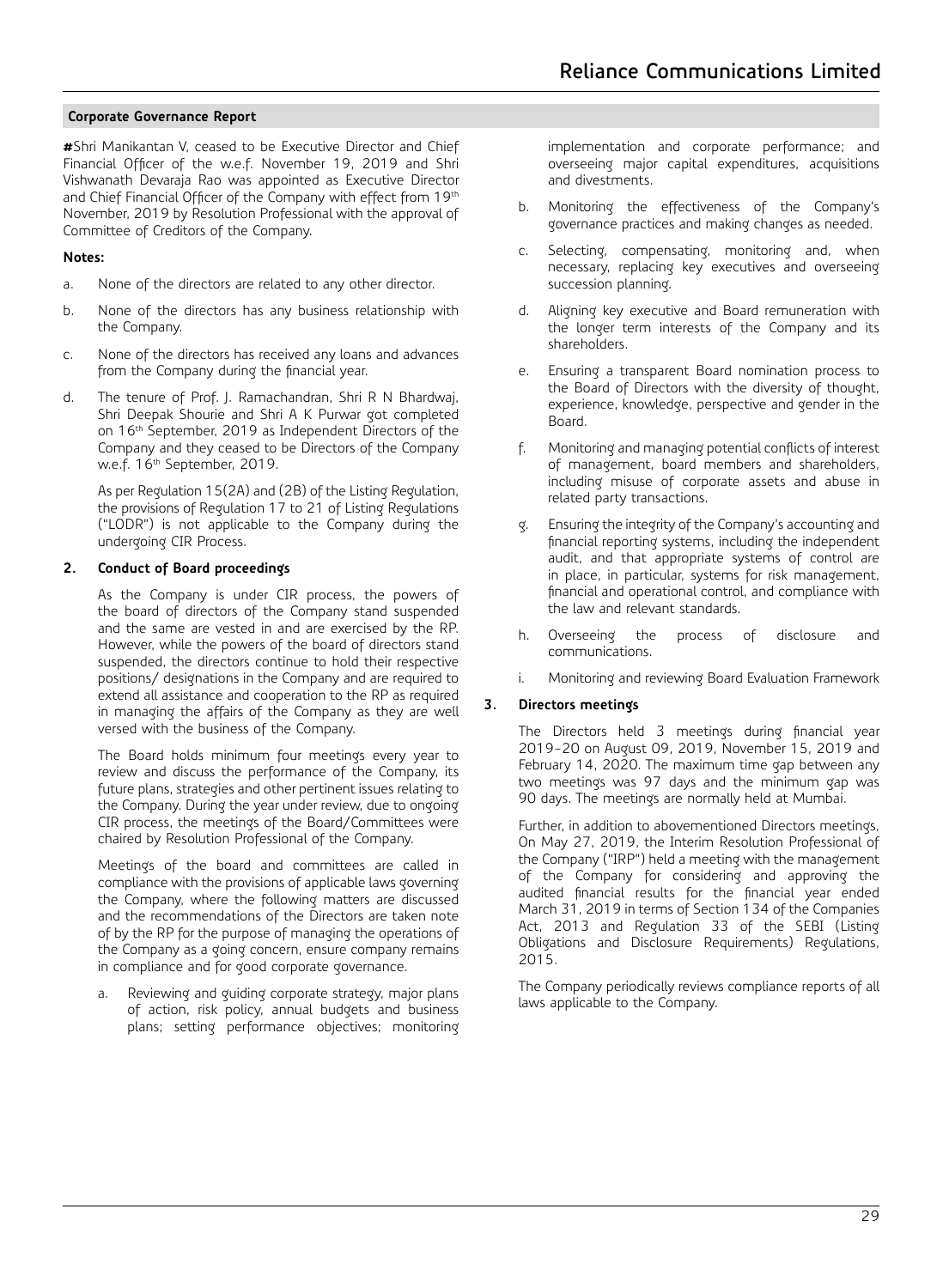## **4. Attendance of Directors**

Attendance of directors at the Board/Directors meetings held during financial year 2019-20 and the last Annual General Meeting held on September 30, 2019 and the details of directorships (calculated as per provisions of Section 165 of the Act), Committee Chairmanships and memberships held by the directors as on March 31, 2020 were as under:

| Name of the Director           | Number of Board/<br>Directors meetings    | Attendance<br>at the last            | Number of<br>directorship | Committee(s) membership<br>(including RCOM) |              |
|--------------------------------|-------------------------------------------|--------------------------------------|---------------------------|---------------------------------------------|--------------|
|                                | attended out of<br>three meetings<br>held | AGM held on<br>September 30,<br>2019 | (including<br>RCOM)       | Membership                                  | Chairmanship |
| Shri Anil D. Ambani            | 0                                         | Absent                               | 12                        | 0                                           | 0            |
| Smt. Manjari Kacker            |                                           | Absent                               | 8                         | 5                                           | 2            |
| Shri Punit Garg                | 2                                         | Absent                               | 4                         | 6                                           | 0            |
| Smt. Chhaya Virani             |                                           | Present                              | 7                         | 10                                          | 6            |
| Smt. Ryna Karani               |                                           | Absent                               | 8                         | 9                                           | 2            |
| Shri Suresh Rangachar          |                                           | Absent                               | $\overline{c}$            |                                             | $\Omega$     |
| Shri Vishwanath Devaraja Rao*  |                                           | N.A.                                 | 2                         | 2                                           | O            |
| Shri Manikantan V.*            | 2                                         | Present                              | <b>NA</b>                 | <b>NA</b>                                   | <b>NA</b>    |
| Shri A K Purwar <sup>#</sup>   | Ω                                         | <b>NA</b>                            | <b>NA</b>                 | <b>NA</b>                                   | <b>NA</b>    |
| Prof. J. Ramachandran#         | Ω                                         | <b>NA</b>                            | <b>NA</b>                 | <b>NA</b>                                   | <b>NA</b>    |
| Shri Deepak Shourie#           | 0                                         | <b>NA</b>                            | <b>NA</b>                 | <b>NA</b>                                   | <b>NA</b>    |
| Shri R N Bhardwaj <sup>#</sup> |                                           | <b>NA</b>                            | <b>NA</b>                 | <b>NA</b>                                   | <b>NA</b>    |

 **\***Shri Vishwanath Devaraja Rao was appointed as Executive Director and Chief Financial Officer with effect from 19th November, 2019 on account of the vacancy created by the resignation of Shri Manikantan V, as the Director and Chief Financial Officer of the Company, notice of which was received by the Company on October 4, 2019, and approved by the committee of creditors of the Company in its meeting held on November 13, 2019, and passing of resolution through e-voting, which voting concluded on November 19, 2019.

 **#**The tenure of Prof. J. Ramachandran, Shri R N Bhardwaj, Shri Deepak Shourie and Shri A K Purwar got completed on 16th September, 2019 as Independent Directors of the Company and they ceased to be Directors of the Company w.e.f. 16<sup>th</sup> September, 2019.

## **Notes:**

- a. None of the directors hold directorships in more than 20 companies of which directorship in public companies does not exceed 10 in line with the provisions of Section 165 of the Act.
- b. No Director holds directorship in more than 8 listed entities.
- c. None of the directors hold membership of more than 10 committees of board, nor, is a Chairman of more than 5 committees of across board of all listed entities.
- d. None of the independent director holds the position of the Independent Director in more than seven listed companies as required under the Listing Regulations.
- e. None of the Director has been appointed as Alternate Director for Independent Director.
- f. The information provided above pertains to the following committees in accordance with the provisions of Regulation 26(1) (b) of Listing Regulations: (i) Audit Committee, and (ii) Stakeholders Relationship Committee.
- g. The Committee membership and chairmanship above excludes membership and chairmanship in private companies, foreign companies and Section 8 companies.
- h. Membership of Committees includes chairmanship, if any.

The details of directorships, committee-memberships and chairmanship as provided in this report is on the basis of best available information with the Company.

As the Company is under CIR Process, the separate meeting of Independent Directors as required under Regulation 25(3) was not held during the year under review.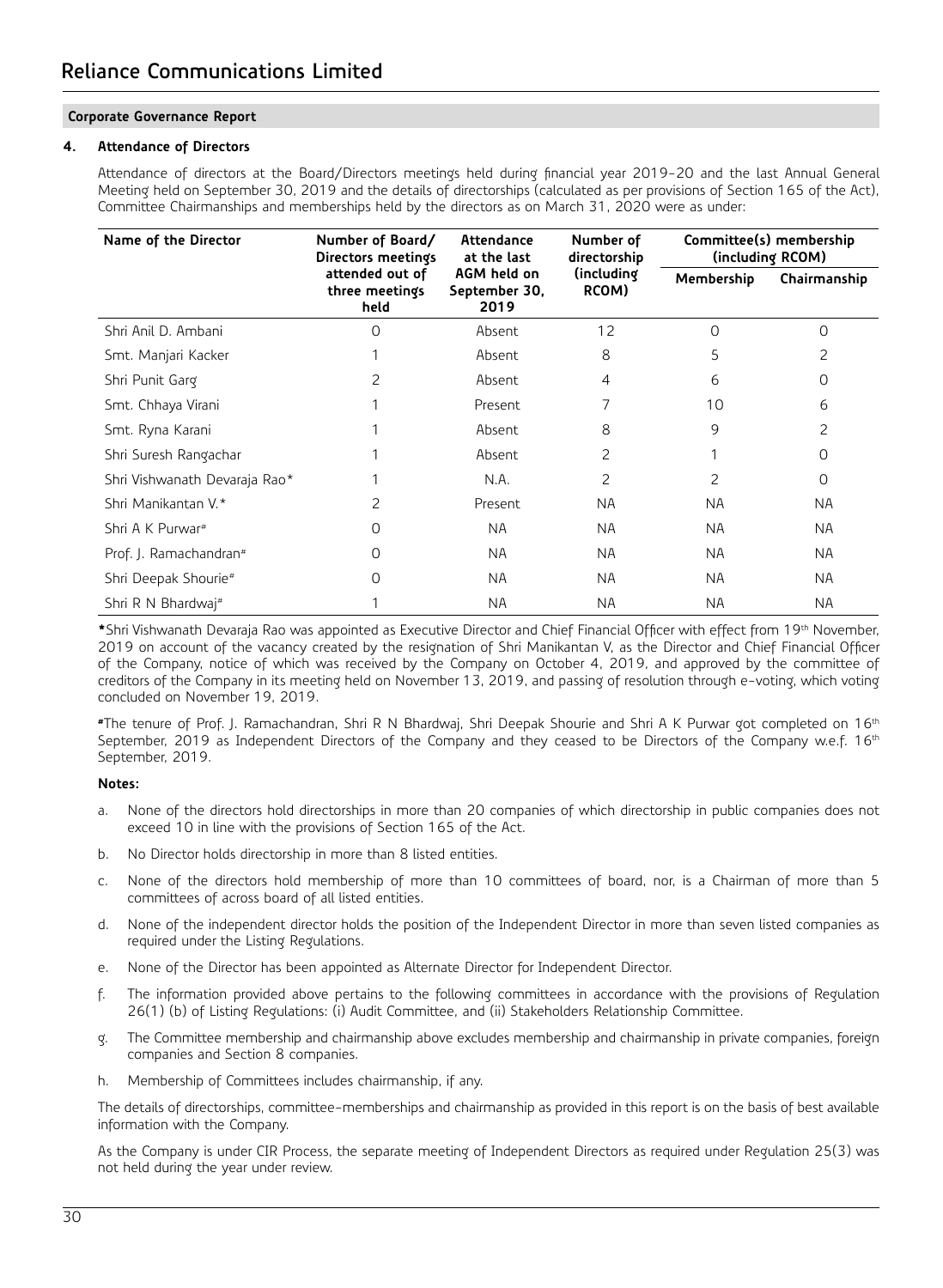#### **5. Directorships in other listed entities:**

The details of directorships held by the directors of the Company in other listed entities as on March 31, 2020 are as follows:

| Name of Director                                    | Other directorships in listed entities |                                                      |  |  |
|-----------------------------------------------------|----------------------------------------|------------------------------------------------------|--|--|
|                                                     | Name of Listed entities                | Category                                             |  |  |
| Shri Anil D Ambani                                  | Reliance Infrastructure Limited        | Promoter, Non Executive and Non Independent Director |  |  |
|                                                     | Reliance Power Limited                 | Promoter, Non Executive and Non Independent Director |  |  |
|                                                     | Reliance Capital Limited               | Promoter, Non Executive and Non Independent Director |  |  |
| Smt. Manjari Kacker                                 | Dhanvarsha Finvest Limited             | Non Executive and Independent Director               |  |  |
|                                                     | Reliance Infrastructure Limited        | Non Executive and Independent Director               |  |  |
|                                                     | Arshiya Limited                        | Non Executive and Independent Director               |  |  |
| Shri Punit Garg                                     | Reliance Infrastructure Limited        | Executive Director and Chief Executive Officer       |  |  |
| Smt. Chhaya Virani                                  | Reliance Capital Limited               | Non Executive and Independent Director               |  |  |
|                                                     | Reliance Home Finance Limited          | Non Executive and Independent Director               |  |  |
| Smt. Ryna Karani<br>Reliance Infrastructure Limited |                                        | Non Executive and Independent Director               |  |  |
|                                                     | <b>INEOS Styrolution India Limited</b> | Non Executive and Independent Director               |  |  |
|                                                     | Prime Urban Development India          | Non Executive and Independent Director               |  |  |
|                                                     | Limited                                |                                                      |  |  |
| Shri Vishwanath Devaraja Rao                        | None                                   | <b>NA</b>                                            |  |  |
| Shri Suresh Rangachar                               | None                                   | <b>NA</b>                                            |  |  |

#### **6. Core Skills / Expertise / Competencies available with the Board**

The board comprises of highly qualified members who possess required skills, expertise and competence that allow them to make effective contributions to the Board and its Committees.

The core skills/ expertise/ competencies required in the Board in the context of the Company's Businesses and sectors functioning effectively as identified by the Board of Directors of the Company are tabulated below:

| Core skills/                | Name of the Directors  |                     |                    |                              |                           |                                           |                          |
|-----------------------------|------------------------|---------------------|--------------------|------------------------------|---------------------------|-------------------------------------------|--------------------------|
| competencies/<br>expertise  | Shri Anil D.<br>Ambani | Ms.Chhaya<br>Virani | Ms. Ryna<br>Karani | Ms. Manjari<br><b>Kacker</b> | <b>Shri Punit</b><br>Garg | <b>Shri</b><br>Vishwanath<br>Devaraja Rao | Shri Suresh<br>Rangachar |
| Business Strategy           |                        |                     |                    |                              |                           |                                           |                          |
| <b>Business Policy</b>      |                        |                     |                    |                              |                           |                                           |                          |
| <b>Business Development</b> |                        |                     |                    |                              |                           |                                           |                          |
| Risk Management             |                        |                     |                    |                              |                           |                                           |                          |
| Legal                       |                        |                     |                    |                              |                           |                                           |                          |
| Commercial                  |                        |                     |                    |                              |                           |                                           |                          |
| Project Management          |                        |                     |                    |                              |                           |                                           |                          |
| Procurement                 |                        |                     |                    |                              |                           |                                           |                          |
| Engineering                 |                        |                     |                    |                              |                           |                                           |                          |
| Finance                     |                        |                     |                    |                              |                           |                                           |                          |
| Human Resource              |                        |                     |                    |                              |                           |                                           |                          |

## **7. Details of Directors**

**The abbreviated resumes of all the Directors are furnished hereunder:**

**Shri Anil D. Ambani,** 61 years, B.Sc. Hons. and MBA from the Wharton School of the University of Pennsylvania, is the Chairman of our Company, Reliance Capital Limited, Reliance Infrastructure Limited and Reliance Power Limited.

As on March 31, 2020, Shri Anil D. Ambani held 18,59,171 equity shares of the Company.

**Smt. Manjari Kacker**, 68 years, holds a master's degree in Chemistry and a diploma in Business Administration. She has more than 40 years of experience in taxation, finance, administration and vigilance. She was in the Indian Revenue Service batch of 1974. She held various

assignments during her tenure in the tax department and was also a member of the Central Board of Direct Taxes. She has also served as the Functional Director (Vigilance and Security) in Air India and has also represented India in international conferences.

Ms. Manjari Kacker is also a Director in Reliance Infrastructure Limited, Dhanvarsha Finvest Limited, EGK Foods Private Limited, Water Systems & Infrastructure Development Services Private Limited, Hindustan Gum and Chemicals Limited, Zaffiro Learning Private Limited and Arshiya Limited.

Smt. Manjari Kacker is Chairperson of CSR Committee and Audit Committee of the Company. She is member of Nomination and Remuneration Committee and Stakeholders Relationship Committee of the Company.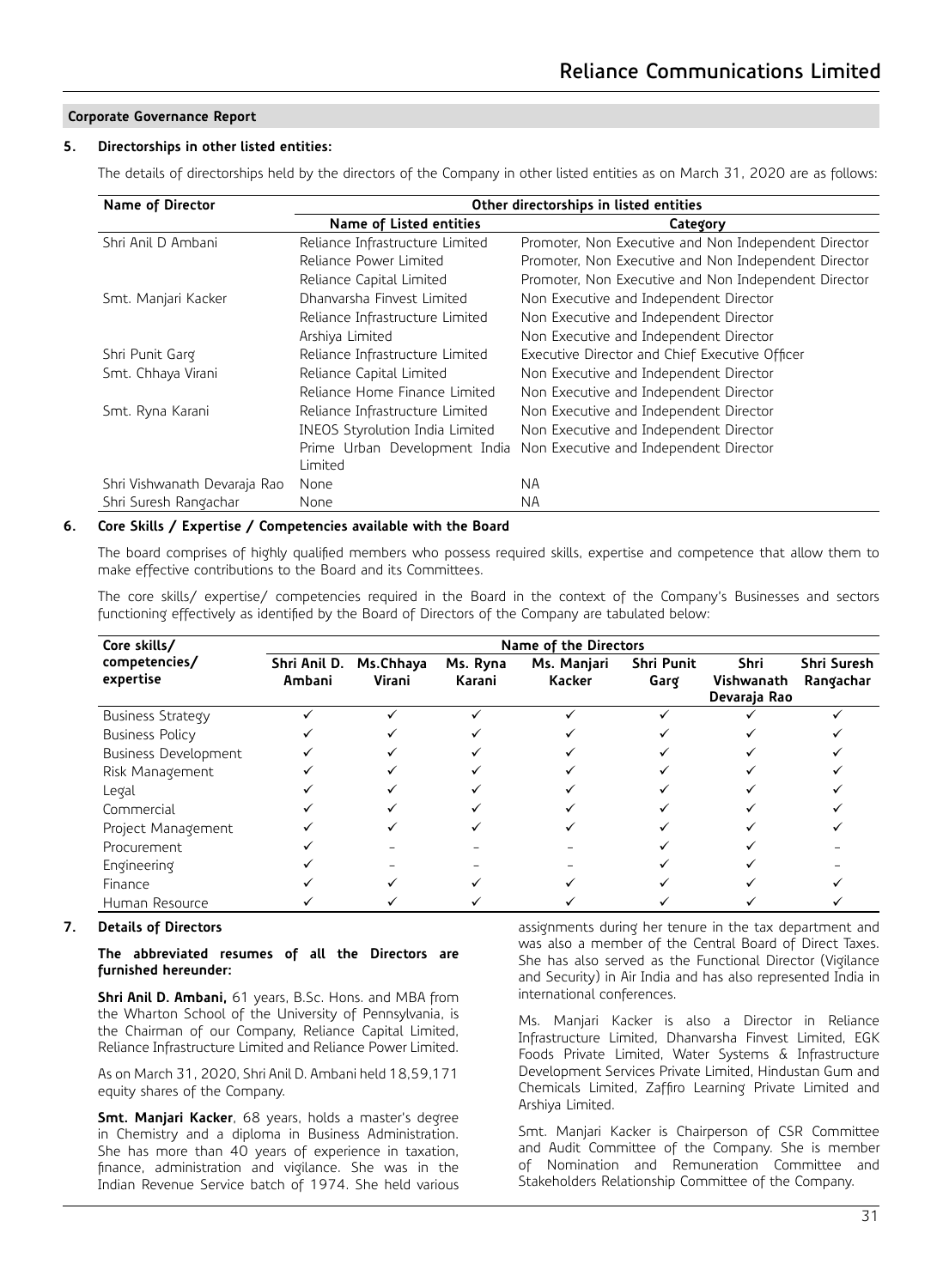She does not hold any share in the Company as on March 31, 2020.

**Shri Punit Garg**, 56 years, a qualified Engineer, is part of senior management team of Reliance Groupsince 2001. He has held several positions in the Company, including CEO of Indian and Global Enterprise Business, Corporate Strategy and Regulatory Affairs of the Company. With rich experience of over 34 years, Shri Garg has created and led billion dollar businesses. As a visionary, strategist and team builder he has driven profitable growth through innovation and operational excellence. He was President, Telecom Business of the Company and elevated to the Board as Executive Director of the Company before resigning as Executive Director of the Company on April 05, 2019.

He is also on the Board of Reliance Infrastucture Limited, BSES Yamuna Power Limited and BSES Rajdhani Power Limited.

Shri Garg is a member of the Audit Committee, Stakeholders Relationship Committee, Nomination and Remuneration Committee and CSR Committee of the Company.

He is holding one equity share of the Company as on March 31, 2020.

**Smt. Chhaya Virani,** 66 years, graduated from Mumbai University with a bachelors' degree in Arts. She also acquired a bachelors' degree in legislative laws from the Government Law College in 1976. She is a partner in M/s. ALMT Legal Advocates and Solicitors.

Smt. Virani is also a Director in Reliance Capital Limited, Reliance Home Finance Limited, Reliance Infratel Limited, Reliance General Insurance Company Limited, Reliance Corporate Advisory Services Limited and Reliance Capital Pension Fund Limited.

Smt. Virani is a member of the Audit Committee, Nomination and Remuneration Committee and CSR Committee and chairperson of Stakeholders Relationship Committee of the Company.

She does not hold any share in the Company as on March 31, 2020.

**Smt. Ryna Karani**, 52 years, is partner of ALMT Legal, Advocates and Solicitors since November 2006 and part of the firm's corporate and commercial team. She has been practicing as a lawyer since 1994 and is enrolled as Advocate with the Bar Council of Maharashtra and Goa. Her practice includes advising on mergers and acquisitions, joint ventures, private equity and investment funds on a full range of corporate transactions including cross border transactions. She has advised and assisted a number of foreign clients in establishing a presence in India through incorporation of companies and/or establishment of liaison offices. She is a member of the Society of Women Lawyers.

Besides her M&A practice, she advises clients on infrastructure projects including submission and preparation of Request for Proposal (RFPs), finalizing tenders, drafting and negotiating concession agreements and related documents.

Smt. Ryna Karani also regularly advises clients on loan transactions (both Rupee and external commercial borrowings), including drafting and negotiating the loan agreements, security and other related documents. She also provides advice on general corporate matters, commercial contracts real estate matters.

She is a director on the Board of Reliance Infrastructure Limited, Mumbai Metro One Private Limited, BSES Yamuna Power Limited, BSES Rajdhani Power Limited, Prime Urban Development India Limited, INEOS Styrolution India Limited and Addivant India Private Limited.

Smt. Karani is a member of the Audit Committee, Nomination and Remuneration Committee, Stakeholders Relationship Committee and CSR Committee of the Company.

She does not hold any share in the Company as on March 31, 2020.

**Shri Suresh Rangachar** aged 55 years, holds Master's degree in Computer Science. He has been with the Company since last 18 years. He was elevated as the Non Executive Non Independent Director on the Board of the Company.

Shri Rangachar is also on the Board of Reliance Infratel Limited (RITL), a subsidiary of the Company as the Non Executive Director.

Shri Rangachar is a member of the Audit Committee, Nomination and Remuneration Committee and Corporate Social Responsibility Committee of Reliance Infratel Limited.

He does not hold any share in the Company as on March 31, 2020.

## **Shri Vishwanath Devaraja Rao**

Shri Vishwanath Devaraja Rao, aged 61 years, is a member of The Institute of Chartered Accountants of India, with a degree in Commerce. He is working as Joint President of Reliance Communications Limited. He has over 37 years of experience. He is with Reliance Group since more than 19 years. He has varied and rich experience in corporate, finance and managerial functions. Prior to Reliance, he has also worked in PepsiCo India, Hindustan Lever and other listed companies handling accounts and finance functions.

He is also on the Board of Globalcom Mobile Commerce Limited, a subsidiary of the Company as the Non Executive Director.

Shri Vishwanath Devaraja Rao is a member of the Audit Committee, Stakeholders Relationship Committee and CSR Committee of the Company.

He does not hold any share in the Company as on March 31, 2020.

#### **8. Insurance coverage**

The Company has obtained Directors and Officers liability insurance coverage in respect of any legal action that might be initiated against directors/officers of the Company and its subsidiary companies.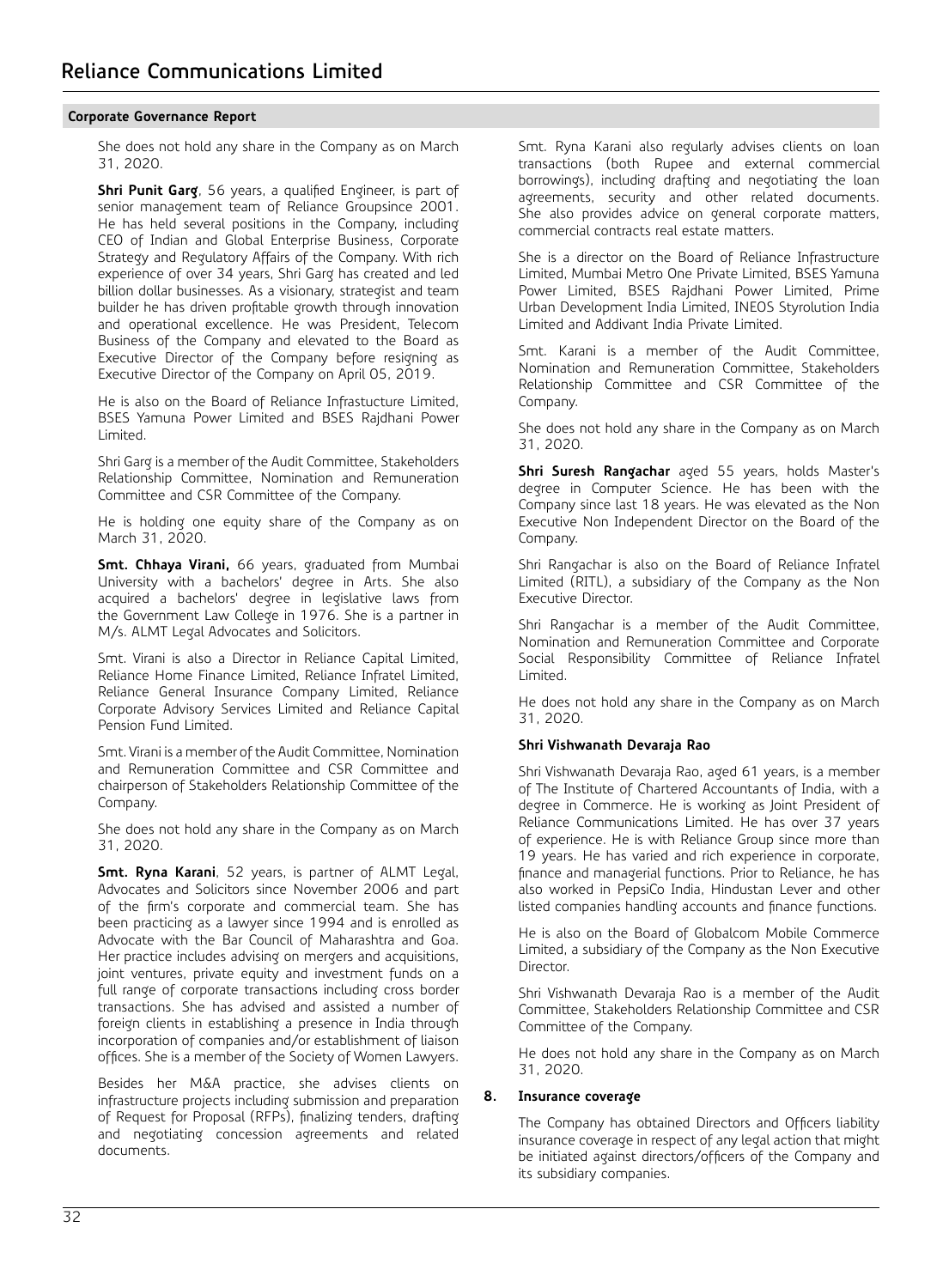## **II. Audit Committee**

Since the Company is under CIR process, as per Regulation 15(2A) and (2B) of the Listing Regulations, Regulations 17, 18,19, 20 and 21 of the Listing Regulations relating to various committees including Audit Committee are not applicable to the Company during the CIR Process.The Company has an Audit Committee and the composition and terms of reference of Audit Committee are in compliance with the provisions of Section 177 of the Companies Act, 2013, Listing Regulations and other applicable laws.

The Audit Committee presently comprises of Smt Manjari Kacker, Chairperson, Smt. Ryna Karani, Smt. Chhaya Virani all Independent Directors and Shri Punit Garg and Shri Vishwanath Devaraja Rao, Directors as members. All the members of the Committee possess financial / accounting expertise / exposure.

The tenure of Prof. J. Ramachandran, Shri R N Bhardwaj, Shri Deepak Shourie got completed on 16<sup>th</sup> September, 2019 as Independent Directors of the Company and they ceased to be members of Audit Committee w.e.f. 16<sup>th</sup> September, 2019. Further, Shri Manikantan V, due to his resignation as Executive Director and Chief Financial Officer of the Company ceased to be member of the Committee w.e.f. November 19, 2019 and subsequently, Shri Vishwanath Devaraja Rao was inducted in Stakeholders Relationship Committee w.e.f. February 14, 2020. As noted above,Smt. Manjari Kacker and Smt. Chhaya Virani, Directors tendered their resignation as Directors of the Company vide resignation letters dated 15<sup>th</sup> November, 2019. However, since the CoC refused to accept the resignations tendered by such directors, the name of such directors continues to reflect in the composition of the Audit Committee.

The Audit Committee, inter-alia, advises the management on the areas where systems, processes, measures for controlling and monitoring revenue assurance, internal audit and risk management can be improved.

The terms of reference, inter-alia, comprises the following:

- 1. Oversight of the company's financial reporting process and the disclosure of its financial information to ensure that the financial statement is correct, sufficient and credible;
- 2. Recommendation for appointment, remuneration and terms of appointment of auditors of the company;
- 3. Approval of payment to statutory auditors for any other services rendered by the statutory auditors;
- 4. Reviewing, with the management, the annual financial statements and auditor's report thereon before submission to the board for approval, with particular reference to:
	- a. matters required to be included in the Director's Responsibility Statement to be included in the Board's report in terms of clause (c) of subsection 3 of Section 134 of the Companies Act, 2013
	- b. Changes, if any, in accounting policies and practices and reasons for the same
- c. Major accounting entries involving estimates based on the exercise of judgment by management
- d. Significant adjustments made in the financial statements arising out of audit findings
- e. Compliance with listing and other legal requirements relating to financial statements
- f. Disclosure of any related party transactions
- g. Modified opinion(s) in the draft audit report
- 5. Reviewing, with the management, the quarterly financial statements before submission to the board for approval;
- 6. Reviewing, with the management, the statement of uses / application of funds raised through an issue (public issue, rights issue, preferential issue, etc.), the statement of funds utilized for purposes other than those stated in the offer document / prospectus / notice and the report submitted by the monitoring agency monitoring the utilisation of proceeds of a public or rights issue, and making appropriate recommendations to the Board to take up steps in this matter;
- 7. Review and monitor the auditor's independence and performance, and effectiveness of audit process;
- 8. Subject to and conditional upon the approval of the Board of Directors, Approval of Related Party Transactions (RPTs) or subsequent modifications thereto. Such approval can be in the form of omnibus approval of RPT subject to conditions not inconsistent with the conditions specified in Regulation 23(2) and Regulation 23(3) of the Listing Regulations. Such approval shall not be required for transactions with a wholly owned subsidiary whose accounts are consolidated with the Company;
- 9. Subject to review by the Board of Directors, Review on quarterly basis, of RPTs entered into by the Company pursuant to each omnibus approval given pursuant to (8) above;
- 10. Scrutiny of inter-corporate loans and investments;
- 11. Valuation of undertakings or assets of the company, wherever it is necessary;
- 12. Review the Company's established system and processes of internal financial controls and risk management systems;
- 13. Reviewing, with the management, performance of statutory and internal auditors, adequacy of the internal control systems;
- 14. Reviewing the adequacy of internal audit function, if any, including the structure of the internal audit department, staffing and seniority of the official heading the department, reporting structure coverage and frequency of internal audit;
- 15. Discussion with internal auditors of any significant findings and follow up there on;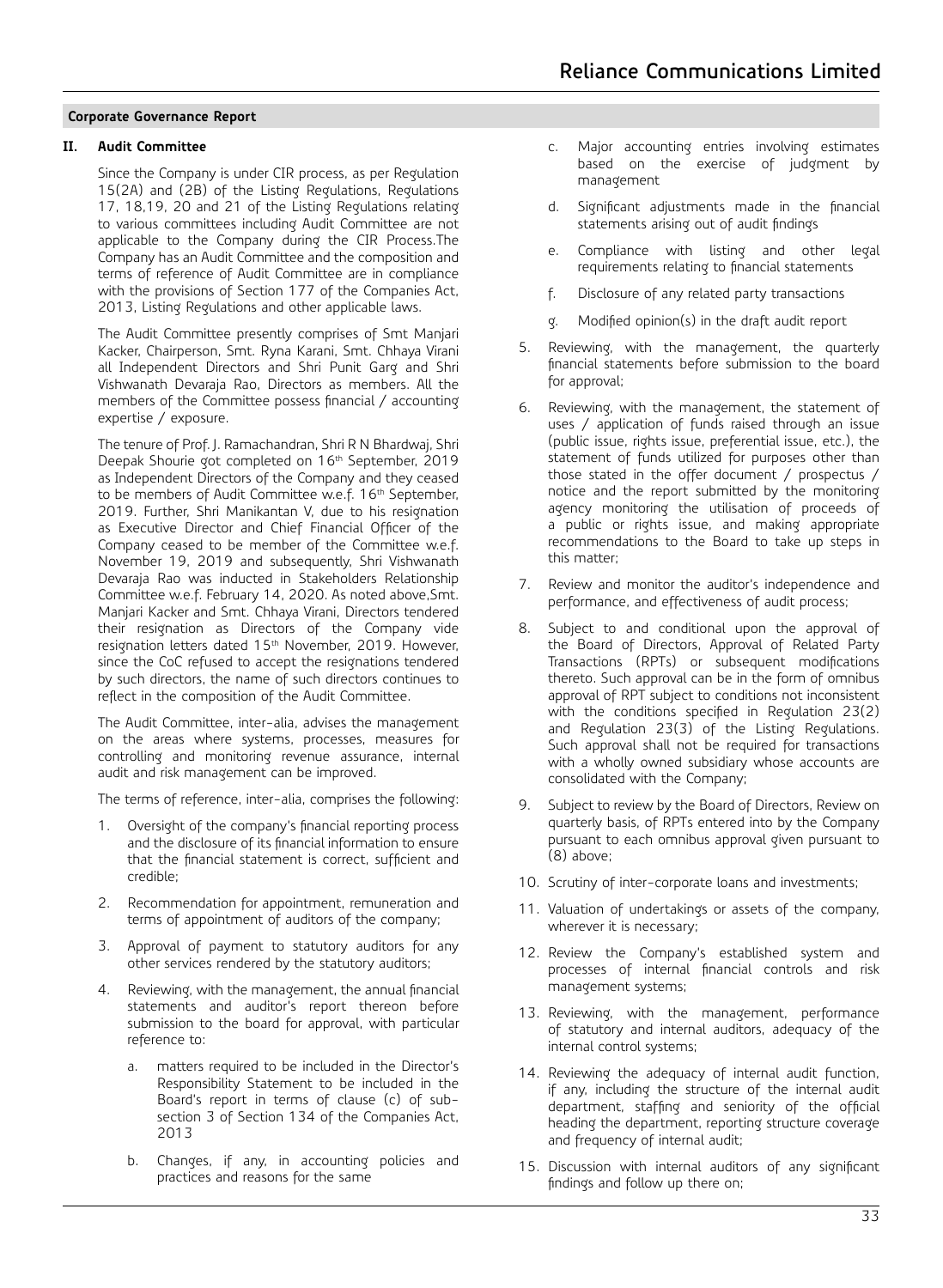- 16. Reviewing the findings of any internal investigations by the internal auditors into matters where there is suspected fraud or irregularity or a failure of internal control systems of a material nature and reporting the matter to the board;
- 17. Discussion with statutory auditors before the audit commences, about the nature and scope of audit as well as post-audit discussion to ascertain any area of concern;
- 18. To look into the reasons for substantial defaults in the payment to the depositors, debenture holders, shareholders (in case of non-payment of declared dividends) and creditors;
- 19. To review the functioning of the Whistle Blower mechanism;
- 20. Approval of appointment of Chief Financial Officer (i.e., the whole-time Finance Director or any other person heading the finance function or discharging that function) after assessing the qualifications, experience and background, etc. of the candidate;
- 21. Review of utilization made by the subsidiary company out of loans and / or advances /investment made by the holding company. The threshold will be applied in cases where the aggregate amount exceeds ₹ 100 crore or 10% of the asset size of the subsidiary, whichever is lower & will include existing loans / advances / investments existing as on the date of coming into force of this provision.
- 22. To review and publish quarterly consolidated financial statements with a condition that at least eighty percent of consolidated revenue, assets and profits should have been audited or reviewed.
- 23. To disclose in the last quarter of the financial year, any material adjustments made which relate to earlier period will have to be disclosed. Further, Cash flow statements to be made and disclosed as part of its standalone and consolidated financial results every six months.
- 24. To Review of compliances as per the provisions of the Securities and Exchange Board of India (Prohibition of Insider Trading) Regulations, 2015, at least once in a financial year and shall also verify that the systems for internal control are adequate and are operating effectively.
- 25. Carrying out any other function as is mentioned in the terms of reference of the Audit Committee; and

 Explanation (i): The term 'related party transactions' shall have the same meaning as provided in Regulation 23 of the Listing Regulations.

The Audit Committee is also authorised to:

- 1. Investigate any activity within its terms of reference;
- 2. Seek any information from any employee;
- 3. Obtain outside legal or other professional advice;
- 4. Secure attendance of outsiders with relevant expertise, if it considers necessary;
- 5. Call for comments from the auditors about internal controls systems and the scope of audit, including the observations of the auditors;
- 6. Review financial statements before submission to the Board; and
- 7. Discuss any related issues with the internal and statutory auditors and the management of the Company.

 The Audit Committee shall mandatorily review the following information:

- 1. management discussion and analysis of financial condition and results of operations;
- 2. statement of significant related party transactions (as defined by the audit committee), submitted by management;
- 3. management letters / letters of internal control weaknesses issued by the statutory auditors;
- 4. internal audit reports relating to internal control weaknesses; and
- 5. the appointment, removal and terms of remuneration of the chief internal auditor shall be subject to review by the audit committee.
- 6. statement of deviations:
	- i. quarterly statement of deviation(s) including report of monitoring agency, if applicable, submitted to stock exchange(s) in terms of Regulation 32(1) of the listing regulations.
	- ii. annual statement of funds utilized for purposes other than those stated in the offer document/prospectus/notice in terms of Regulation 32(7) of the listing regulations.

During the year under review, the Committee was re-constituted by the Directors and RP of the Company on August 09, 2019 and February 14, 2020.

 However, as the Company is under CIRP, the powers of the board of directors of the Company stand suspended and the same are vested in and are exercised by the RP. The directors continue to hold their respective positions/ designations in the Company and are required to extend all assistance and cooperation to the RP as required in managing the affairs of the Company.

 Meetings of the Audit Committee are called in compliance with the provisions of applicable laws governing the Company, where matters are discussed and the recommendations of the members of the Audit Committee are taken note of by the Directors and the RP for the purpose of managing the operations of the Company as a going concern, ensure company remains in compliance and for good corporate governance, subject to the provisions of the Code.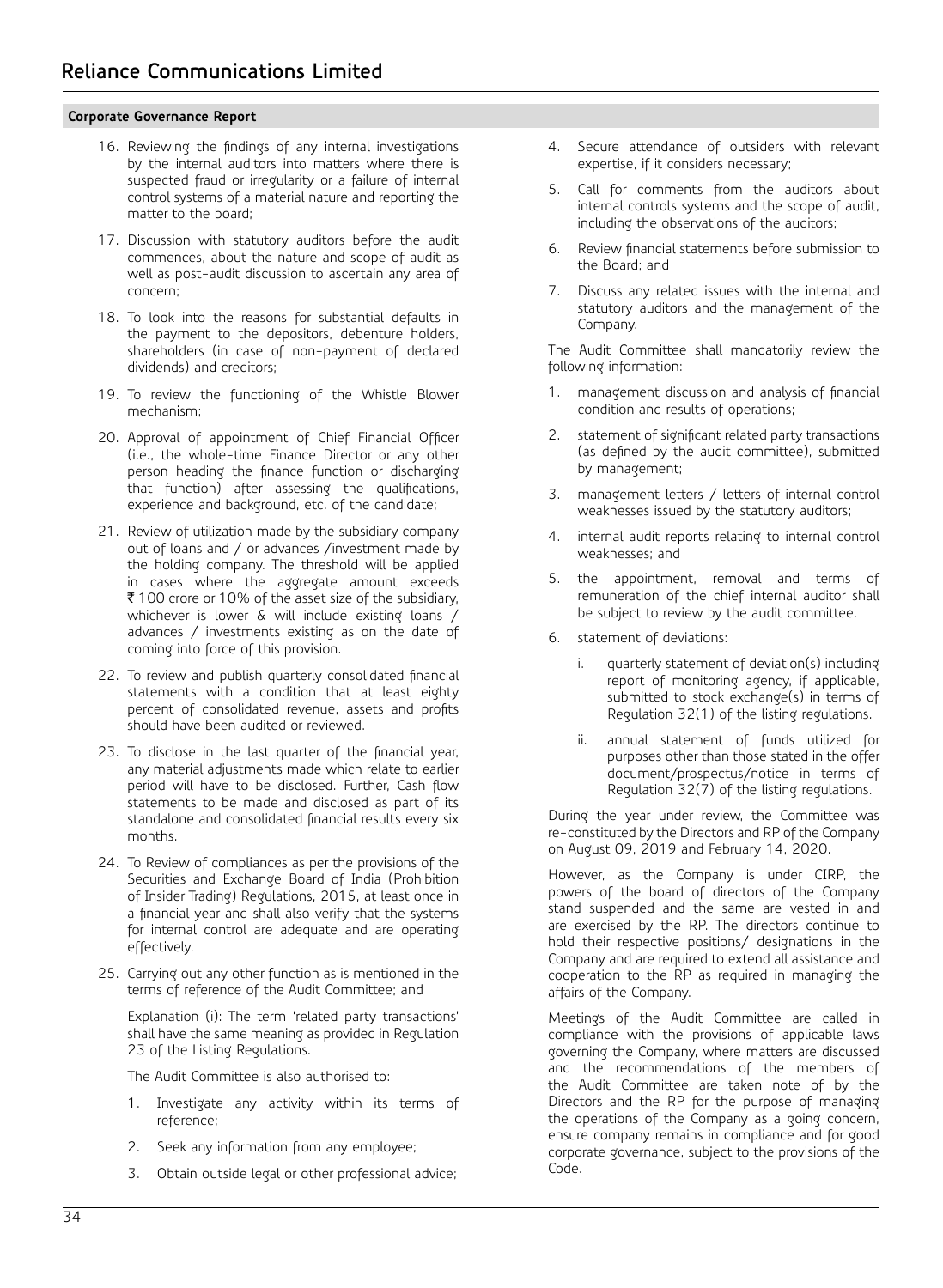The minutes of the meetings of Audit Committee are placed before the Board.

The Directors have confirmed that during the financial year, they have accepted all recommendations of Audit Committee which are mandatorily required.

#### **Attendance at the meetings of the Audit Committee held during 2019-20.**

The Audit Committee held its meetings on August 09, 2019, November 15, 2019 and February 14, 2020. The maximum time gap between any two meetings was 97 days and the minimum gap was 90 days, respectively.

Attendance at the meeting of the Audit Committee held during financial year 2019-20, is as follows:

| Name of the Members                                                | <b>Number of Meetings</b>          |   |  |
|--------------------------------------------------------------------|------------------------------------|---|--|
|                                                                    | held during attended<br>the tenure |   |  |
| Smt. Manjari Kacker                                                | 3                                  | 1 |  |
| Shri Punit Garg                                                    | 3                                  | 2 |  |
| Shri Manikantan V<br>(Ceased to be member on 19.11.2019)           | $\mathcal{P}$                      | 2 |  |
| Smt. Ryna Karani                                                   | 3                                  |   |  |
| Smt. Chhaya Virani                                                 | 3                                  |   |  |
| Shri Vishwanath Devaraja Rao<br>(Inducted as member on 14.02.2020) | 1                                  |   |  |
| Prof. J. Ramachandran<br>(Ceased to be member on 16.09.2019)       |                                    | Ω |  |
| Shri R N Bhardwaj<br>(Ceased to be member on 16.09.2019)           |                                    | 1 |  |
| Shri Deepak Shourie<br>(Ceased to be member on 16.09.2019)         |                                    |   |  |

The Chairperson of the Audit Committee was not present at the last Annual General Meeting of the Company.

The Audit Committee considered all the points in terms of its reference at periodic intervals.

The Company Secretary acts as the Secretary to the Audit Committee.

During the year, the Audit Committee discussed with the Company's Auditors the overall scope and plans for the independent audit.

The Management represented to the Committee that the Company's financial statements were prepared in accordance with prevailing laws and regulations.

The Committee discussed the Company's audited financial statement, the rationality of significant judgments and the clarity of disclosures in the financial statements. Based on the review and discussions conducted with the Management and the auditors, the Audit Committee believes that the Company's financial statements are fairly presented in conformity with prevailing laws and regulations in all material aspects.

The Committee has also reviewed the internal controls put in place to ensure that the accounts of the Company are properly maintained and that the accounting transactions

are in accordance with the prevailing laws and regulations. In conducting such reviews, the Committee found no material discrepancy or weakness in the internal control systems of the Company. The Committee also reviewed the financial policies of the Company and expressed its satisfaction with the same. The Committee, after review expressed its satisfaction on the independence of both the internal as well as the statutory auditors.

The Company has appointed Cost Auditors pursuant to Section 148 of the Companies Act, 2013 [SAM Note: Did CoC appoint the cost auditors or did the Audit Committee?]. Further, the cost audit reports wereplaced and discussed at the Audit Committee Meeting.

#### **III. Nomination and Remuneration Committee**

Since the Company is under Corporate Insolvency Resolution Process, as per Regulation 15(2A) and (2B) of the Listing Regulations, Regulations 17, 18, 19, 20 and 21 of the Listing Regulations relating to various committees including Nomination and Remuneration Committee are not applicable to the Company during the CIR Process. Despite the abovementioned exemption, the Company has a Nomination and Remuneration Committee and the composition and terms of reference of Nomination and Remuneration Committee are in compliance with the provisions of Section 178 of the Companies Act, 2013 and Listing Regulations. The Committee comprises of four members as on 31<sup>st</sup> March, 2020, viz; Smt. ManjariKacker, Smt. RynaKarani Smt. Chhaya Virani and Shri Punit Garg as members.

The tenure of Prof. J. Ramachandran, Shri R N Bhardwaj, Shri Deepak Shourie got completed on 16<sup>th</sup> September, 2019 as Independent Directors of the Company and they ceased to be members of Nomination and Remuneration Committee w.e.f. 16<sup>th</sup> September, 2019. As noted above, Smt. Manjari Kacker and Smt. Chhaya Virani, Directors tendered their resignation as Directors of the Company vide resignation letters dated 15<sup>th</sup> November, 2019. However, since the CoC refused to accept the resignations tendered by such directors, the name of such directors continues to reflect in the composition of the Nomination and Remuneration Committee.

Shri Punit Garg, Non Executive Director of the Company was inducted in the committee w.e.f. 14th February, 2020.

During the year under review, the Committee was reconstituted by the Directors and RP of the Company on 14th February, 2020.

The Company Secretary acts as the Secretary to the Nomination and Remuneration Committee.

The terms of reference, inter alia comprises the following:

- i. To follow process for selection and appointment of new directors and succession plans.
- ii. Recommend to the Board from time to time, a compensation structure for directors, key managerial personnel and the senior management personnel.
- iii. Identifying persons who are qualified to be appointed as directors and who may be appointed in Senior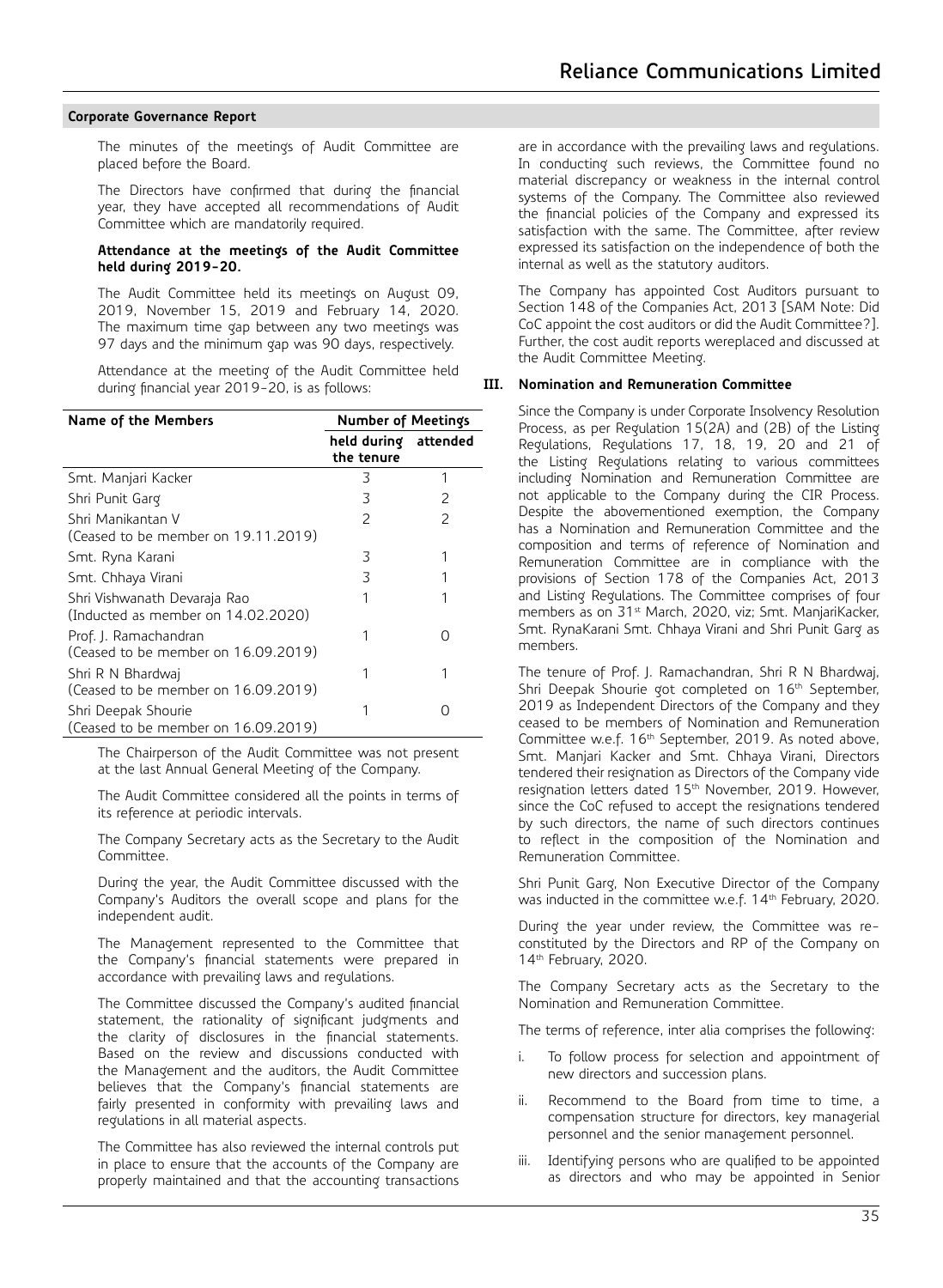Management in accordance with the criteria laid down and to recommend their appointment and/or removal to the Board.

- iv. Formulation the criteria for evaluation of performance of Independent Directors, the Board and the committees thereof.
- v. To assess whether to extend or continue the term of appointment of the independent directors, on the basis of the report of performance evaluation of independent directors;
- vi. Devising a policy on board diversity.
- vii. Performing functions relating to all share based employees benefits;
- viii. Formulation of the criteria for determining qualifications, positive attributes and independence of a director and recommend to the board of directors a policy relating to, the remuneration of the directors, key managerial personnel and other employees.
- ix. Recommending to the Board, all remunerations, in whatever form, payable to senior Management of the Company.

Policy on appointment and remuneration for Directors, Key Managerial Personnel and Senior Management Employees has been provided as an Annexure to the Directors' Report.

As mentioned above, the Company is under Corporate Insolvency Resolution Process and as per Regulation 15(2A) and (2B) of the Listing Regulations, the provisions specified in Regulations 19 of the Listing Regulations relating to Nomination and Remuneration Committee including are not applicable to the Company during CIRP and thus there was no meeting of Nomination and Remuneration Committee held during FY 2019-20.

#### **Criteria for making payments to non executive directors**

The remuneration to non executive directors is benchmarked with the relevant market and performance oriented, balanced between financial and sectoral market, comparative scales, aligned to Corporate goals, role assumed and number of meetings attended.

**Details of sitting fees paid to the Directors during the Financial Year ended March 31, 2020.**

| Name of the Directors Designation |                                     | <b>Sitting Fee</b><br>paid<br>(₹ in Lakhs) |
|-----------------------------------|-------------------------------------|--------------------------------------------|
| Shri Anil D. Ambani               | Non Executive Director.<br>Chairman | 0.00                                       |
| Prof. J. Ramachandran             | Independent Director                | 0.00                                       |
| Shri Deepak Shourie               | Independent Director                | 0.00                                       |
| Shri A. K. Purwar                 | Independent Director                | 0.00                                       |
| Shri R. N. Bhardwai               | Independent Director                | 0.00                                       |
| Smt. Manjari Kacker               | Independent Director                | 0.00                                       |
| Smt. Chhaya Virani                | Independent Director                | 0.00                                       |
| Smt. Ryna Karani                  | Independent Director                | 0.00                                       |
| Shri Punit Garg                   | Non Executive Director              | 1.60                                       |

#### **Notes:**

- a. There were no other pecuniary relationships or transactions of non executive directors vis-à-vis the Company.
- b. The Company has so far not issued any stock options to its non-executive directors.
- c. Pursuant to the limits approved by the Board, eligible non executive directors were paid sitting fees of  $\overline{\mathfrak{k}}$  40,000 (excluding service tax) for attending each meeting of the Board and its committees.
- d. No remuneration by way of Commission to the non executive directors is proposed for the financial year 2019-20.

 $(1 - \infty)$ 

During the financial year in terms of approval granted by shareholders and Committee of Creditors, the Executive Director / Whole Time Director of the Company were paid remuneration as follows:

|          |                                                         |                                            |                                                                           | $(111)$ $\zeta$ )                                    |
|----------|---------------------------------------------------------|--------------------------------------------|---------------------------------------------------------------------------|------------------------------------------------------|
| Sr<br>No | <b>Particulars</b>                                      | Shri Manikantan<br>V.<br>Director and CFO* | Shri Punit Garg,<br><b>Executive Director</b><br>(till April 05,<br>2019) | Shri Vishwanath<br>Devaraja Rao<br>Director and CFO* |
|          | Remuneration                                            | 1,03,91,898                                | 2.93.889                                                                  | 44,65,134                                            |
| 2.       | Perguisite                                              | 4.190                                      | 49.832                                                                    | 1,05,491                                             |
| 3.       | Contribution To PF / Superannuation Fund                | 4.61.218                                   | 13.324                                                                    | 2,15,252                                             |
| 4.       | Allowances, Bonuses, Commission and any other component | 1.84.871                                   | 5.341                                                                     | 86,280                                               |
|          | Provision for Gratutity<br>٠                            |                                            |                                                                           |                                                      |
|          | <b>Total</b>                                            | 1,10,42,177                                | 3,62,386                                                                  | 48,72,157                                            |

**\***Shri Vishwanath Devaraja Rao was appointed as Executive Director and Chief Financial Officer of the Company with effect from November 19, 2019 on account of the vacancy created by the resignation of Shri Manikantan V, as the Director and Chief Financial Officer of the Company, notice of which was received by the Company on October 4, 2019, and approved by the committee of creditors of the Company in its meeting held on November 13, 2019, and passing of resolution through e-voting, which voting concluded on November 19, 2019.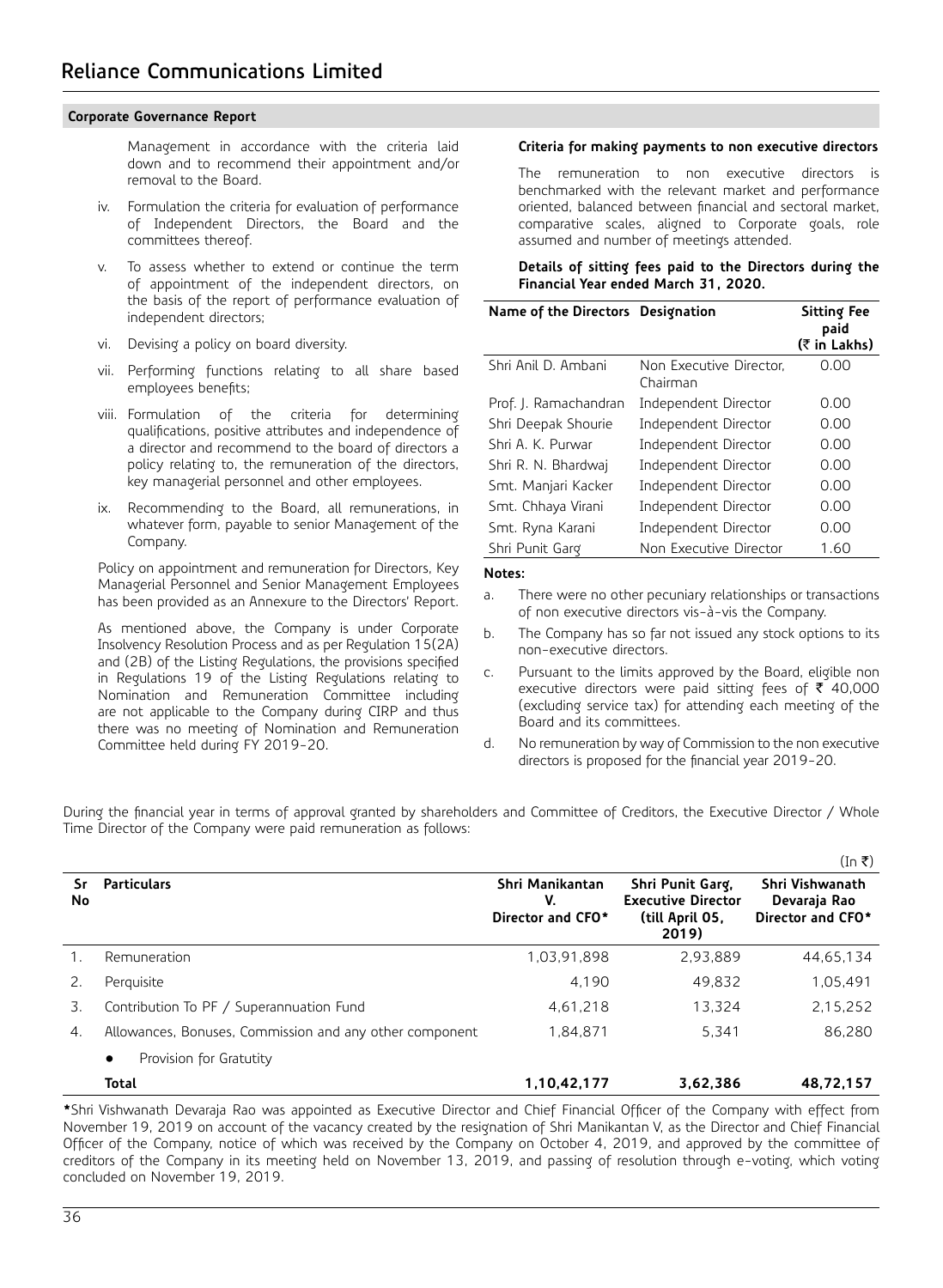## **IV. Stakeholders Relationship Committee**

Since the Company is under Corporate Insolvency Resolution Process, as per Regulation 15(2A) and (2B) of the Listing Regulations 17, 18,19, 20 and 21 of the Listing Regulations relating to various committees including Stakeholders Relationship Committeeare not applicable to the Company during the CIR Process. Despite the abovementioned exemption, the Company has a Stakeholders Relationship Committee ('SRC') in terms of Section 178 of the Act and Listing Regulations. The composition and terms of reference of SRC are in compliance with the applicable provisions of the Act, Listing Regulations and other applicable laws.

During the year under review, the Committee was re-constituted by the Directors and RP of the Company on 14th February, 2020. As on March 31, 2020, the Committee has five members consisting of Smt. Chhaya Virani, Chairperson and Smt. Manjari Kacker, Shri Punit Garg, Smt. Ryna Karani and Shri Vishwanath Devaraja Rao as members.

The tenure of Prof. J. Ramachandran, Shri R N Bhardwaj, Shri Deepak Shourie got completed on 16<sup>th</sup> September, 2019 as Independent Directors of the Company and they ceased to be members of Stakeholders Relationship Committee w.e.f. 16th September, 2019. Further, Shri Manikantan V, due to his resignation as Executive Director and Chief Financial Officer of the Company ceased to be member of the Committee w.e.f. November 19, 2019 and Shri Vishwanath Devaraja Rao was inducted in Stakeholders Relationship Committee w.e.f. February 14, 2020. As noted above, Smt. Manjari Kacker and Smt. Chhaya Virani, Directors tendered their resignation as Directors of the Company vide resignation letters dated 15<sup>th</sup> November, 2019. However, since the CoC refused to accept the resignations tendered by such directors, the name of such directors continues to reflect in the composition of the Stakeholders Relationship Committee.

The terms of reference, *inter-alia*, comprises the following:

- a. To resolve the grievances of the security holders of the Company including complaints related to transfer / transmission of shares, non-receipt of annual report, non-receipt of declared dividends, issue of new / duplicate certificates, general meetings etc.
- b. To review the measures taken for effective exercise of voting rights by shareholders.
- c. To review the adherence to the service standards adopted by the Company in respect of various services being rendered by the Registrar and Transfer Agent.
- d. To review various measures and initiatives taken by the Company for reducing the quantum of unclaimed dividends and ensuring timely receipt of dividend warrants / annual reports / statutory notices by the shareholders of the Company.

As mentioned above, the Company is under Corporate Insolvency Resolution Process and as per Regulation 15(2A) and (2B) of the Listing Regulations, the provisions specified in Regulations 20 of the Listing Regulations relating to Stakeholders Relationship Committee including are not

applicable to the Company during the CIR Process and thus there was no meeting of Stakeholders Relationship Committee held during FY 2019-20.

The Company Secretary acts as the Secretary to the Stakeholders Relationship Committee.

The Chairman of the Stakeholders Relationship Committee was present at the last Annual General Meeting of the Company.

## **V. Corporate Social Responsibility (CSR) Committee**

In terms of Section 135 of the Act, the Company has a Corporate Social Responsibility (CSR) Committee. The composition and terms of reference of Corporate Social Responsibility Committee are in compliance with the provisions of Section 135 of the Companies Act, 2013 and other applicable laws. During the year under review, the Committee was re-constituted by the Directors and RP of the Company on 14th February, 2020. The CSR Committee as on March 31, 2020 comprised of Smt. Manjari Kacker as Chairperson and Shri Punit Garg, Shri Vishwanath Devaraja Rao, Smt. Ryna Karani and Smt. Chhaya Virani as members.

The tenure of Prof. J. Ramachandran, Shri R N Bhardwaj, Shri Deepak Shourie got completed on 16<sup>th</sup> September, 2019 as Independent Directors of the Company and they ceased to be members of CSR Committee w.e.f. 16th September, 2019. Further, Shri Manikantan V, due to his resignation as Executive Director and Chief Financial Officer of the Company ceased to be member of the Committee w.e.f. November 19, 2019 and Shri Vishwanath Devaraja Rao was inducted in CSR Committee w.e.f. February 14, 2020. As noted above, Smt. Manjari Kacker and Smt. Chhaya Virani, Directors tendered their resignation as Directors of the Company *vide* resignation letters dated 15th November, 2019. However, since the COC refused to accept the resignations tendered by such directors, the name of such directors continues to reflect in the composition of the Corporate Social Responsibility Committee.

The Committee's prime responsibility is to assist the Board in discharging its social responsibilities by way of formulating and monitoring implementation of the framework of 'Corporate Social Responsibility Policy'. The CSR Committee has formulated a Corporate Social Responsibility Policy (CSR policy) indicating the activities to be undertaken by the Company.

The Committee's constitution and terms of reference meet with the requirements of the Act.

During the year under review, no meeting of the CSR Committee was held.

The Company Secretary acts as the Secretary to CSR Committee.

#### **VI. Risk Management Committee**

The Audit Committee looks after the functions of the Risk Management Committee and Management presents risk and mitigation of the current businesses of the Company at Audit Committee Meetings. As and when require in future, said Committee will be constituted.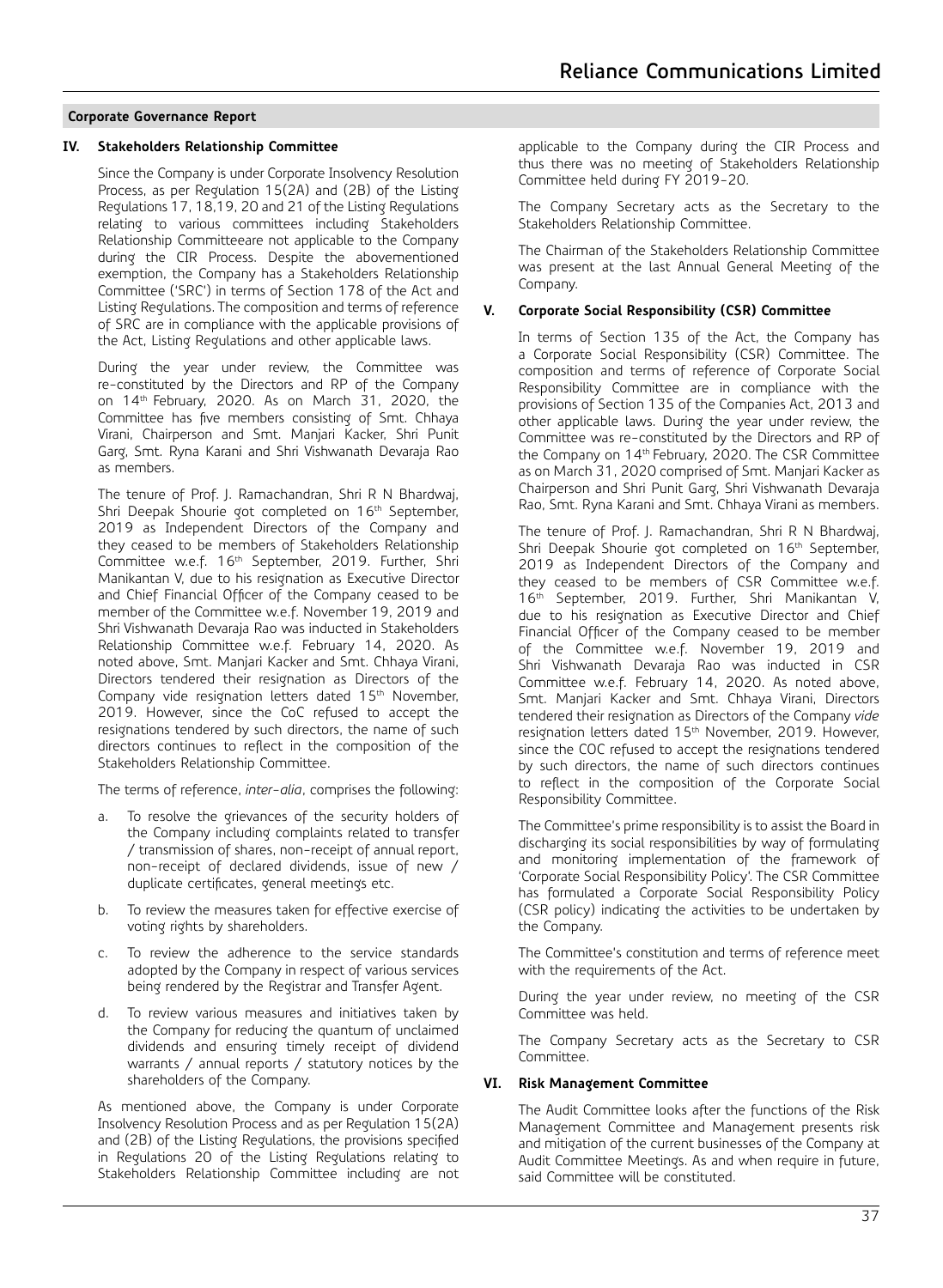## **VII. Compliance Officer**

Shri Rakesh Gupta, Company Secretary is the Compliance Officer for complying with the requirements of various provisions of Law, Rules, Regulations applicable to the Company including SEBI Regulations and the Uniform Listing Agreements executed with the Stock Exchanges.

During the year, Shri Rakesh Gupta was appointed as the Company Secretary and Compliance Officer of the Company with effect from 20<sup>th</sup> July, 2019 pursuant to the resignation of Shri Prakash Shenoy as the Company Secretary and Compliance officer of the Company with effect from July 19, 2019, which has been duly approved by the, Committee of Creditors of the Company in its meeting held on July 9, 2019.

# **IX. General Body Meetings**

The Company held its General Meetings in last three years as under:

| <b>Financial</b><br>Year and<br>type of<br>meeting | Date and<br>Time         | <b>Whether Special Resolution</b><br>passed or not                                                                                                                         |
|----------------------------------------------------|--------------------------|----------------------------------------------------------------------------------------------------------------------------------------------------------------------------|
| 2018-19                                            | September                | No                                                                                                                                                                         |
| <b>AGM</b>                                         | 30, 2019 at<br>4.00 PM   |                                                                                                                                                                            |
| $2017 - 18$                                        | September                | Yes                                                                                                                                                                        |
| <b>AGM</b>                                         | 18, 2018<br>At 9.30 a.m. | 1. Revision of Borrowing Limits<br>of the Company                                                                                                                          |
|                                                    |                          | 2. Appointment of Shri Punit<br>Garg as an Executive Director                                                                                                              |
|                                                    |                          | of<br>Shri<br>3. Appointment<br>Manikanthan V, as a Director<br>and Chief Financial Officer                                                                                |
|                                                    |                          | 4. Alterations to the Article of<br>Associations of the Company                                                                                                            |
|                                                    |                          | 5. Private Placement of Non-<br>Convertible Debentures and /<br>or other Debt Securities                                                                                   |
| 2016-17                                            | September                | Yes                                                                                                                                                                        |
| <b>AGM</b>                                         | 26, 2017<br>at 4.00 p.m. | 1. Private Placement of Non-<br>Convertible Debentures and /<br>or other Debt Securities                                                                                   |
|                                                    |                          | 2. Adoption of new Articles of<br>Association of the Company.                                                                                                              |
|                                                    |                          | 3. Approval for<br>issue<br>and<br>allotment of equity shares<br>the lenders by way of<br>to<br>conversion of loans in terms of<br>Strategic Debt Restructuring<br>Scheme. |
| 2016-17                                            | April 24,                | approve composite<br>To<br>scheme                                                                                                                                          |
| Tribunal<br>Convened<br>Meeting                    | 2017 at<br>9.30 a.m.     | of arrangements<br>between<br>the<br>Company,<br>Aircel<br>Limited<br>and<br>others.                                                                                       |

The Annual General Meeting for FY 2018-19 was held at Rama & Sundri Watumull Auditorium, Vidyasagar, Principal K. M. Kundnani Chowk, 124, Dinshaw Wachha Road, Churchgate, Mumbai – 400020. The Annual General Meetings (AGM) for FY 2016-17, 2017-18 were held at Birla Matushri Sabhagar, 19, Marine Lines, Mumbai 400 020. Tribunal convened meeting was held at Reliance Energy Management Institute, Jogeshwari-Vikhroli Link Road, Opp. Seepz North Gate No.3, Aarey Colony, Aarey Colony Road, Mumbai 400 065.

During the year, there was no Extra-ordinary General Meeting held by the Company.

## **X. Postal Ballot**

The Company had not conducted any business through Postal Ballot during the financial year 2019-20.

None of the businesses proposed to be transacted at the ensuing Annual General Meeting require passing of a special resolution through postal ballot.

# **XI. Details of utilisation**

During the year, the Company has not raised any funds through Preferential Allotment or Qualified Institutional Placement as specified under Regulation 32(7A)of the Listing Regulations.

## **XII. Means of Communication**

- **a. Quarterly Results:** Quarterly Results in ordinary course are published in Financial Express, English newspaper circulating in substantially the whole of India and in Navshakti, (Marathi) vernacular newspaper and are also posted on the Company's website www.rcom.co.in
- **b. Media Releases and Presentations:** Official media releases are sent to the Stock Exchanges before their release to the media for wider dissemination. Presentations made to media, analysts, institutional investors, etc. are posted on Company's website.
- **c. Website:** The Company's website www.rcom.co.in contains a separate dedicated section 'Investor Relations'. It contains comprehensive database of information of interest to our investors including the financial results and Annual Report of the Company, information on dividend declared by the Company, any price sensitive information disclosed to the regulatory authorities from time to time, business activities and the services rendered / facilities extended by the Company to our investors, in a user friendly manner. The basic information about the Company as called for in terms of Listing Regulations is provided on Company's website and the same is updated regularly.
- **d. Annual Report:** The Annual Report containing*, inter alia*, Notice of Annual General Meeting, Audited Financial Statement, Consolidated Financial Statement, Directors' Report, Auditors' Report and other important information is circulated to members and others entitled thereto. The Management Discussion and Analysis Report, Buisness Responsibility Report and Corporate Governance Report forms part of the Annual Report and are displayed on the Company's website.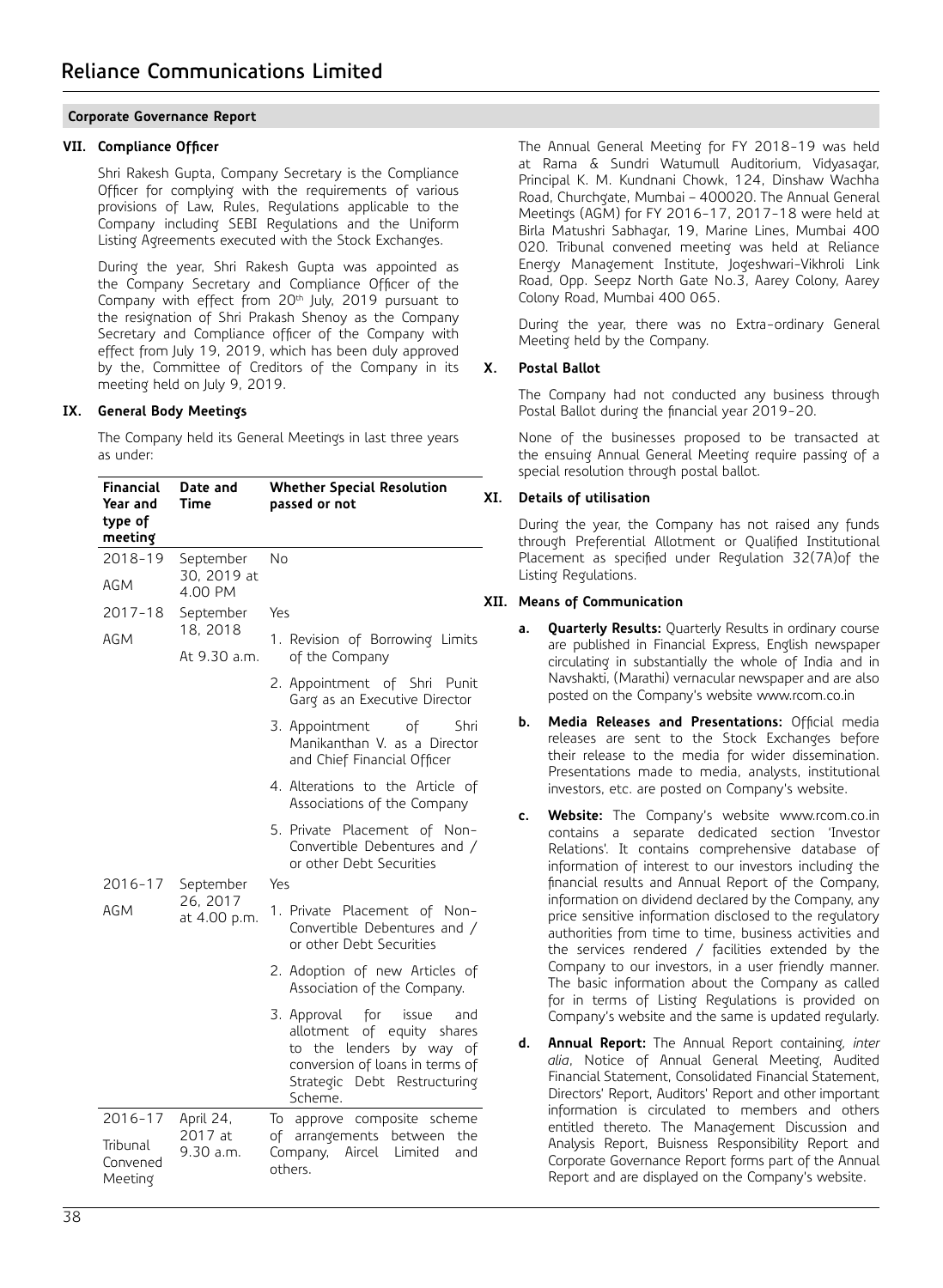**The Companies Act, 2013 read with the Rules made thereunder and the Listing Regulations facilitate the service of documents to members through electronic means. In compliance with the various relaxations provided by SEBI and MCA due to COVID-19 Pandemic, the Company have e-mailed the soft copies of the Annual Report to all those members whose e-mail IDs were available with the Company/ its Registrar and Transfer Agent or Depositories and urged those members to register their e-mail IDs to receive the said communication.**

- **e. NSE Electronic Application Processing System (NEAPS):** The NEAPS is web based system designed by NSE for corporate. The Shareholding Pattern, Corporate Governance Report, Corporate announcement, Media Release, Results etc. are also filed electronically on NEAPS.
- **f. BSE Corporate Compliance and Listing Centre ("the Listing Centre"):** The Listing Centre is web based application designed by BSE for corporate's. The Shareholding Pattern, Corporate Governance Report, Corporate Announcement, Media Release, Results etc. are filed electronically on the Listing Centre.
- **g. Unique Investor Helpdesk:** Exclusively for investor servicing, the Company has set up a unique investor helpdesk with multiple access modes as under:

| Toll free no. (India) | : 18004250999         |
|-----------------------|-----------------------|
| Telephone no.         | : 914067161500        |
| Fax no.               | $: +914067161791$     |
| E-mail                | $:$ rcom@kfintech.com |

- **h. Designated E-mail-id:** The Company has also designated the E-mail-id rcom.investors@relianceada. com exclusively for investor servicing.
- **i. SEBI Complaints Redress System (SCORES):** The investors' complaints are also being processed through the centralized web base complaints redressal system. The salient features of SCORES are availability of centralised data base of the complaints, uploading online action taken reports by the Company. Through SCORES the investors can view online, the actions taken and current status of the complaints.In its efforts to improve ease of doing business, SEBI has launched a mobile app "SEBI SCORES", making it easier for investors to lodge their grievances with SEBI, as they can now access SCORES at their convenience of a smart phone.

#### **XIII. Management Discussion and Analysis**

A Management Discussion and Analysis Report forms part of this Annual Report and includes discussions on various matters specified under Regulation 34(2)(e) and Schedule V of the Listing Regulations.

#### **XIV. Subsidiaries**

All the subsidiaries of the Company are managed by their respective boards, except Reliance Infratel Limited, Reliance Telecom Limited and Reliance Communications Infrastructure Limited which are under CIR Process. Their boards have the rights and obligations to manage their companies in the best interest of their stakeholders.

The Company monitors performance of subsidiary companies, inter alia, by the following means:

- a. Financial statement, in particular the investments made by unlisted subsidiary companies are reviewed quarterly by the Audit Committee of the Company.
- b. Minutes of the meetings of the Board of Directors of all subsidiary companies are placed before the Company's Board regularly.
- c. A statement containing all the significant transactions and arrangements entered into by the unlisted subsidiary companies are placed before the Company's Board / Audit Committee.
- d. Quarterly review of Risk Management process by Audit Committee / Board.

The policy for determination of material subsidiary is put on the website of the Company at the link http://www. rcom.co.in/investorrelations/Policy-for-Determinationof-Material Subsidiary.pdf.

# **XV. Disclosures**

- **A.** There has been no non-compliance by the Company on any matter related to capital markets during the last three years. No penalties or strictures have been imposed on the Company by the Stock Exchanges or SEBI or any other statutory Authority except as follows:
	- Fine for late approval of financial results for the quarter and half year ended September 30, 2019, within prescribed due date, for which the Company has paid the fine in terms of circular No. SEBI/HO/CFD/CMD/ CIR/P/2018/77 dated May 3, 2018.

#### **B. Related party transactions**

 As the Company is under Corporate Insolvency Resolution Process, in terms of Section 28(1)(f) of the Insolvency and Bankruptcy Code, 2016, During the financial year 2019-20 approval of the committee of creditors ("COC") of the Company was taken for related party transactions in CoC meeting(s) dated October 3, 2019 and November 25, 2019 and February 24, 2020.

 During the financial year 2019-20, no transactions of material nature had been entered into by the Company that may have a potential conflict with interest of the Company. The details of related party transactions are disclosed in Notes to Accounts. The policy on dealing with related party transactions is placed on the Company's website at www.rcom.co.in

## **C. Accounting treatment**

 In preparation of financial statements, the Company has followed the Accounting Standards as prescribed under the Companies (Indian Accounting Standards) Rules, 2015 ('Ind AS') 'prescribed under Section 133 of the Companies Act, 2013 and other recognized accounting practices and policies. The Accounting Policies followed by the Company to the extent relevant, are set out elsewhere in this Annual Report.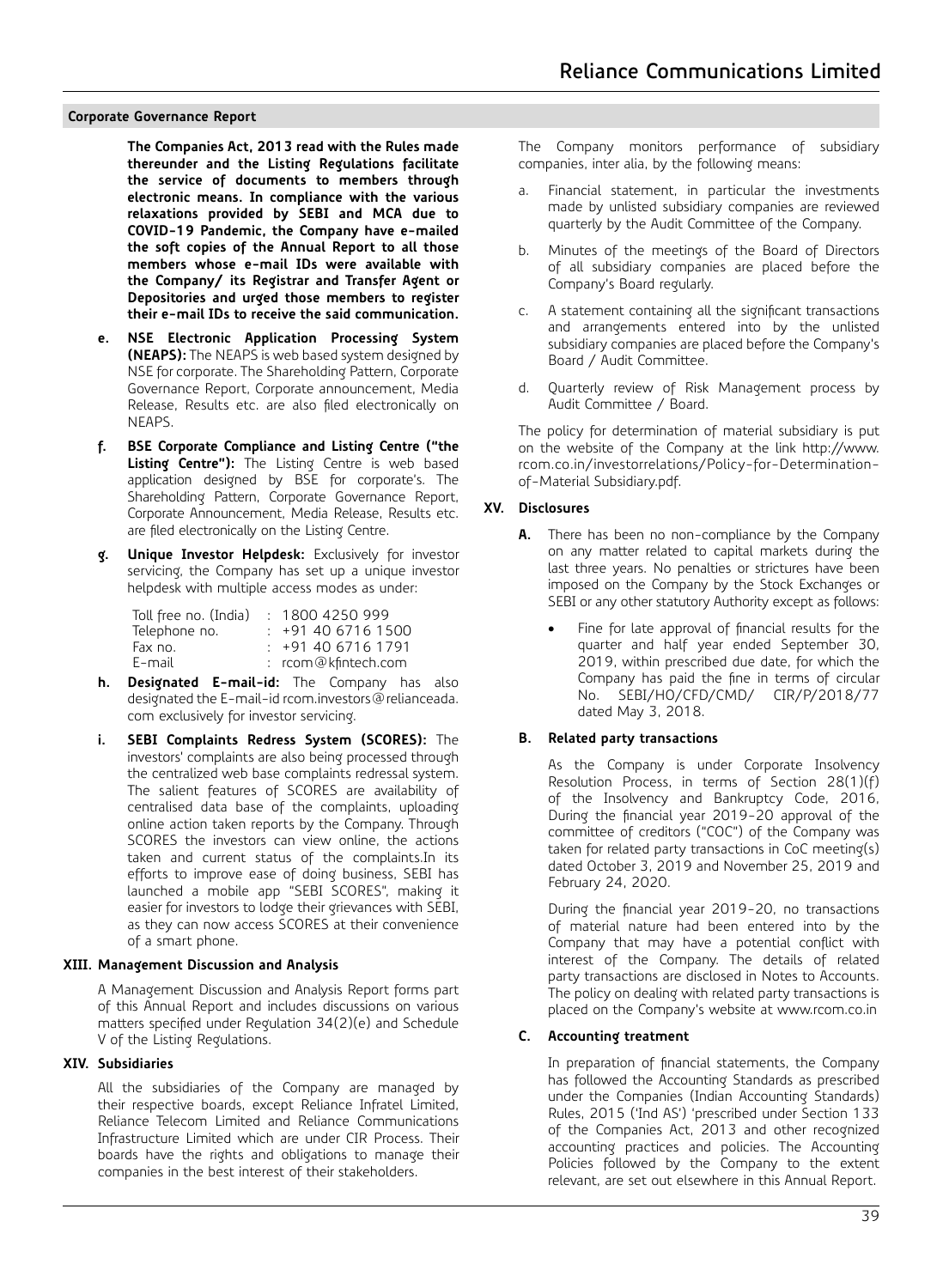# **D. Code of conduct**

 The Company has adopted the code of conduct and ethics for directors and senior management. The code has been circulated to all the members of the Board and senior management and the same has been posted on Company's website www.rcom.co.in. The Directors and senior management have affirmed their compliance with the code and a declaration signed by the Executive Director and Chief Financial Officer of the Company appointed in terms of the Companies Act, 2013 is given below:

 "It is hereby declared that the Company has obtained from Directors and senior management personnel of the Company affirmation that they have complied with the Code of Conduct for directors and senior management for the year 2019-20".

## **Shri Vishwanath Devaraja Rao Executive Director and Chief Financial Officer**

(The Company has not received the abovementioned affirmation from Shri Anil D Ambani, Smt. Ryna Karani, Smt. Manjari Kacker, Smt. Chhaya Virani and Shri Suresh Rangachar, Directors of the Company.)

# **E. CEO and CFO certification**

 Shri Vishwanath Devaraja Rao, Executive Director and Chief Financial Officer of the Company have provided certification on financial reporting and internal controls to the Resolution Professional as required under Regulation 17(8) of the Listing Regulations as the Company is under CIRP process.

# **F. Review of Directors' Responsibility Statement**

 The Board/Directors in its report have confirmed that the annual accounts for the year ended March 31, 2020 have been prepared as per applicable accounting standards and policies and that sufficient care has been taken for maintaining adequate accounting records.

## **G. Certificate from a Company Secretary in Practice**

The Company has obtained a certificate from M/s. Ashita Kaul & Associates, Company Secretaries in practice confirming that none of the directors on the board of the company have been debarred or disqualified from being appointed or continuing as directors of companies by the Securities and Exchange Board of India /Ministry of Corporate Affairs or any other statutory authority.The copy of the same forms part of this Annual Report.

# **H. Payment to Statutory Auditors**

The details of fees paid to M/s. Pathak H.D. & Associates LLP, Chartered Accountants, Statutory Auditors by the Company and its subsidiaries during the year ended March 31, 2020 are as follows:

| <b>Particulars</b> | Amount<br>(₹ in Crore) |
|--------------------|------------------------|
| Audit Fees         | ₹ 5 Crore              |
|                    |                        |

#### **I. Disclosures in relation to the Sexual Harassment of Women at Workplace (Prevention, Prohibition and Redressal) Act, 2013**

 As reported by Internal Complaint Committee, the details of Complaints are as under:

| No | <b>Particulars</b>                                              | Details |
|----|-----------------------------------------------------------------|---------|
| 1. | Number of complaints filed during<br>the financial year         |         |
| 2. | Number of complaints disposed of<br>during the financial year   |         |
| 3. | Number of complaints pending as<br>on end of the financial year |         |

## **XVI. Policy on prohibition of insider trading**

The Company has formulated the "Reliance Communications Limited - Code of Practices and Procedures and Code of Conduct to Regulate, Monitor and Report trading in securities and fair disclosure of Unpublished Price Sensitive Information" (Code) in accordance with the guidelines specified under the Securities and Exchange Board of India (Prohibition of Insider Trading) Regulations, 2015, as amended, from time to time. The Board has appointed Company Secretary as the Compliance Officer under the Code responsible for complying with the procedures, monitoring adherence to the rules for the preservation of price sensitive information, preclearance of trade, monitoring of trades and implementation of the Code under the overall supervision of the Board. The Company's Code, inter-alia, prohibits purchase and/or sale of securities of the Company by an insider, while in possession of unpublished price sensitive information in relation to the Company and also during certain prohibited periods. The Company's Code is available on the website of the Company.

Pursuant to the Securities and Exchange Board of India (Prohibition of Insider Trading) Regulations, 2015, the Trading Window for dealing in the securities of the Company by the designated persons shall remain closed during the period from end of every quarter / year till the expiry of 48 hours from the declaration of quarterly / yearly financial results of the Company.

## **XVII.Compliance of Regulation 34(3) and Para F of Schedule V of Listing Regulations**

As per Regulation 34(3) and Para F of Schedule V of Listing Regulations, the details in respect of equity shares lying in "Unclaimed Suspense Account – Reliance Communications Limited" were as follows:

|    | <b>Particulars</b>                                                                                                    | No. of<br><b>Shareholders</b> | No. of Shares |
|----|-----------------------------------------------------------------------------------------------------------------------|-------------------------------|---------------|
| a. | Aggregate number of<br>shareholders and the<br>outstanding shares lying<br>in suspense account as<br>on April 1, 2019 | 2.932                         | 4.67.448      |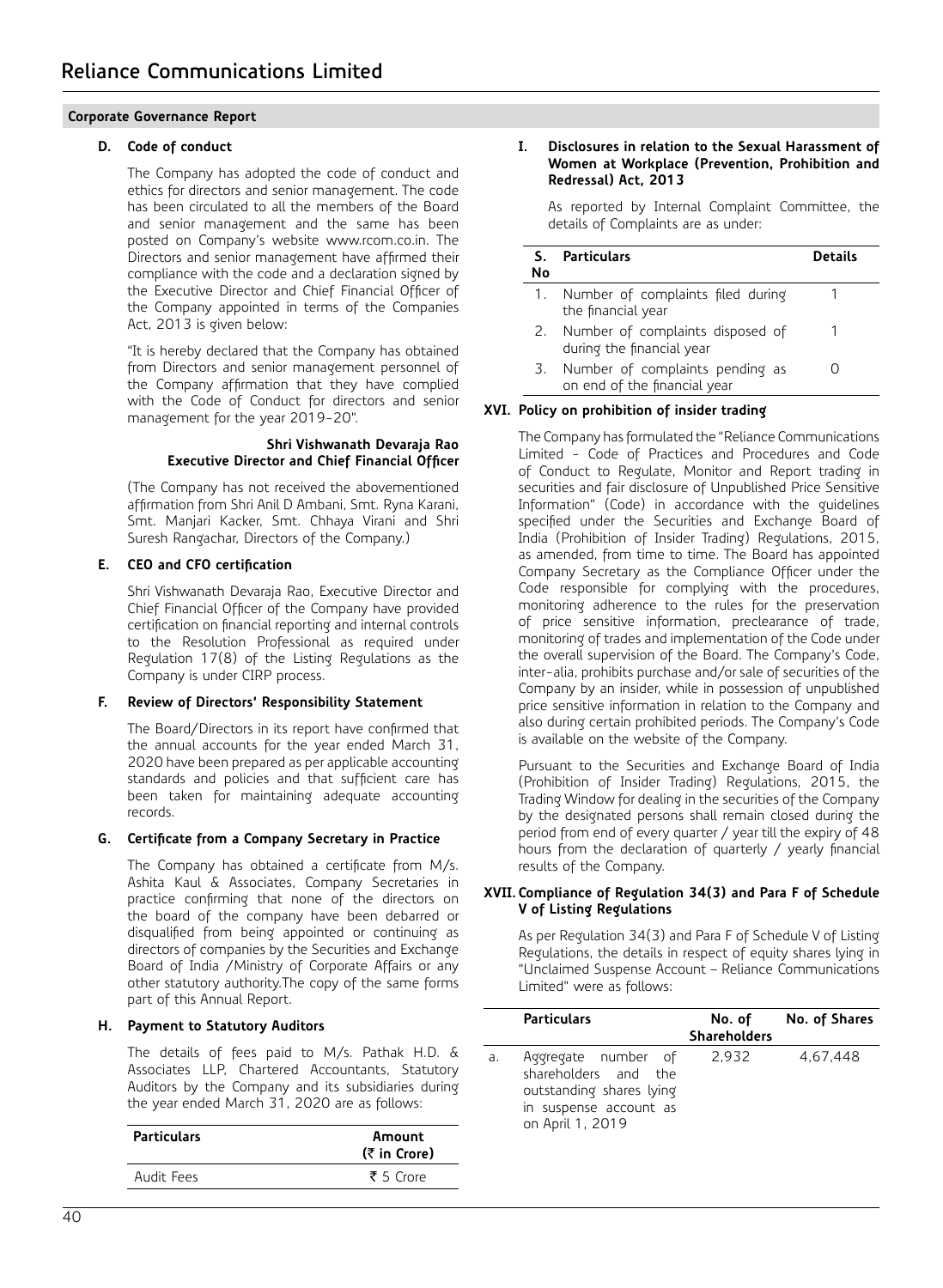|                | <b>Particulars</b>                                                                                                     | Shareholders | No. of No. of Shares |
|----------------|------------------------------------------------------------------------------------------------------------------------|--------------|----------------------|
| b.             | Number of shareholders<br>who approached issuer<br>for transfer of shares<br>from suspense account<br>during the year  | 16           | 1.036                |
| $\mathsf{C}$ . | Less: Number of<br>shareholders to whom<br>shares were transferred<br>from suspense account<br>during the year.        | 16           | 1.036                |
| d.             | Number of shares<br>transferred to IEPF                                                                                | 2450         | 4.34.461             |
| е.             | Aggregate number of<br>shareholders and the<br>outstanding shares lying<br>in suspense account as<br>on March 31. 2020 | 466          | 31.951               |

The voting rights on the shares outstanding in the suspense account as on March 31, 2020 shall remain frozen till the rightful owner of such shares claims the shares.

Wherever shareholders have claimed the shares, after proper verification, the share certificates were dispatched to them or credited the shares to the respective beneficiary account.

#### **XVIII.Compliance with discretionary requirements**

# **1. The Board**

 Our Chairman is a non-executive Chairman and is entitled to maintain Chairman's office at the Company's expense and also allowed reimbursement of expenses incurred in performance of his duties.

#### **2. Modified Opinion(s) in Audit Report**

 The Statutory Auditors of the Company have issued modified opinion in their audit report for the financial year ended March 31, 2020 due to non provision of

interest on borrowings, recoverability of assets, foreign exchange variation and defaults on repayment of borrowings, payment of regulatory & statutory dues for the financial year ended March 31, 2020. Detailed information on modified opinion has been given in their report.

#### **3. Separate posts of Chairman and CEO**

 The Company maintains separate posts of Chairmanand CEO/WTD. Shri Vishwanath Deveraja Rao is appointed as the Whole-Time Director of the Company.

#### **4. Reporting of Internal Auditor**

 The internal auditor directly report to the Audit Committee of the Company.

#### **XIX. General shareholder information**

The mandatory and various additional information of interest to investors are voluntarily furnished in a separate section on investor information in this annual report.

#### **Certificate from Company Secretary in Practice on Corporate Governance**

The Certificate from Company Secretary in Practice on compliance of Regulation 34(3) of the Listing Regulations relating to corporate governance is published in this Annual Report.

#### **Review of governance practices**

We have in this report attempted to present the governance practices and principles being followed at Reliance Communications Limited, as evolved over a period, and as best suited to the needs of our business and stakeholders.

Our disclosures and governance practices are continually revisited, reviewed and revised to respond to the dynamic needs of our business and ensure that our standards are at par with the globally recognized practices of governance, so as to meet the expectations of all our stakeholders.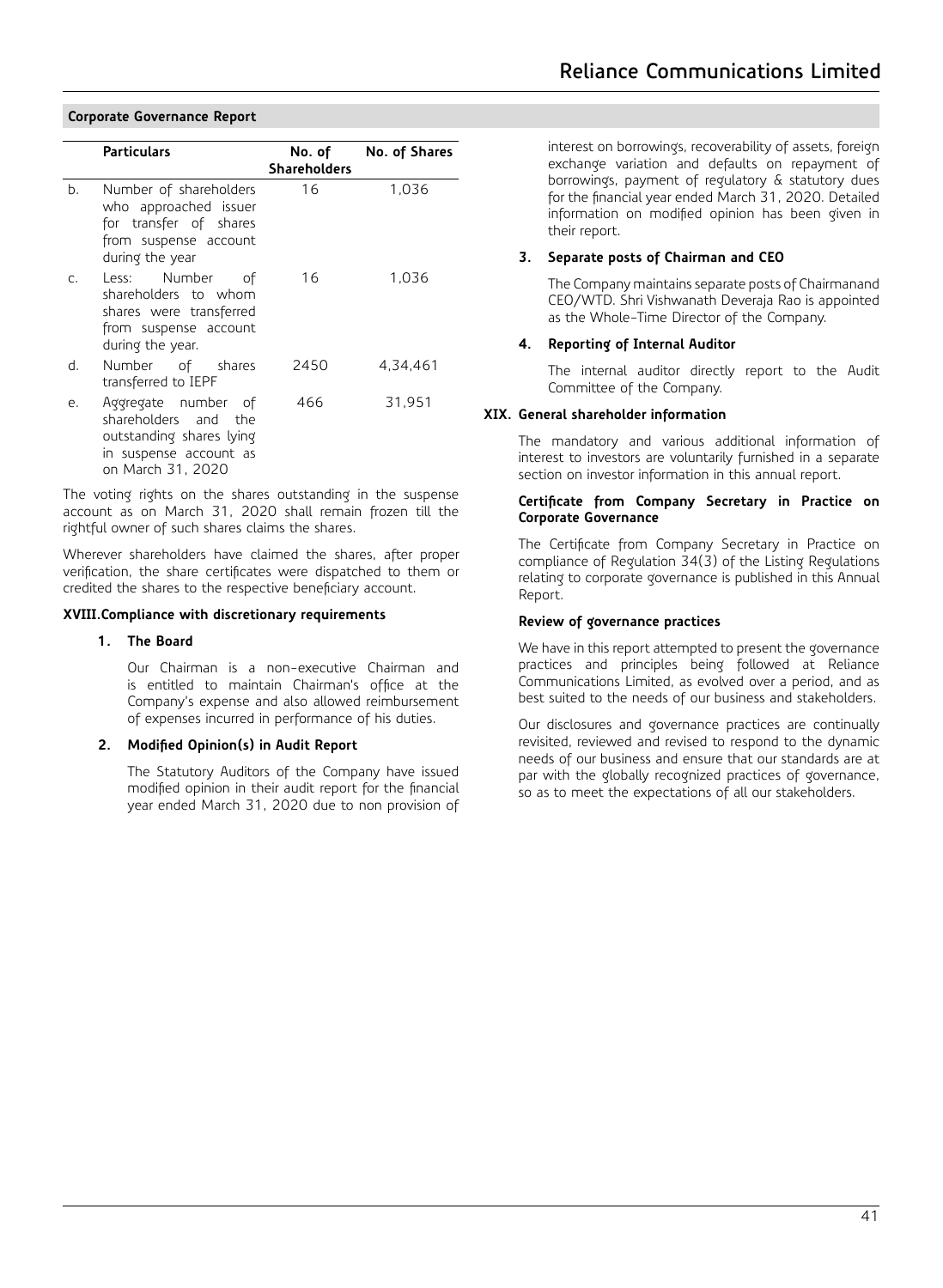$\overline{a}$ 

**Compliance of Corporate Governance requirements specified in Regulation 17 to 27 and Regulation 46(2)(b) to (i) of the Listing Regulations**

| Sr.<br>No. | <b>Particulars</b>                | Regulations                | Compliance<br>Status | <b>Compliance Observed</b>                                                                                                                                                                                                                                                                                                             |
|------------|-----------------------------------|----------------------------|----------------------|----------------------------------------------------------------------------------------------------------------------------------------------------------------------------------------------------------------------------------------------------------------------------------------------------------------------------------------|
| 1.         | Board of Directors                | 17                         | Yes                  | Composition & Meetings<br>$\bullet$                                                                                                                                                                                                                                                                                                    |
|            |                                   | (Not applicable)           |                      | Review of compliance reports & compliance certificate                                                                                                                                                                                                                                                                                  |
|            |                                   |                            |                      | Plans for orderly succession for appointments                                                                                                                                                                                                                                                                                          |
|            |                                   |                            |                      | Code of Conduct                                                                                                                                                                                                                                                                                                                        |
|            |                                   |                            |                      | Fees / compensation to Non-Executive Directors                                                                                                                                                                                                                                                                                         |
|            |                                   |                            |                      | Minimum information to be placed before the Board                                                                                                                                                                                                                                                                                      |
|            |                                   |                            |                      | Compliance Certificate<br>٠                                                                                                                                                                                                                                                                                                            |
|            |                                   |                            |                      | Risk assessment and management<br>$\bullet$                                                                                                                                                                                                                                                                                            |
|            |                                   |                            |                      | Performance evaluation of Independent Directors                                                                                                                                                                                                                                                                                        |
|            |                                   |                            |                      | Recommendation of the Board                                                                                                                                                                                                                                                                                                            |
| 2.         | Maximum number<br>of Directorship | $17A*$<br>(Not applicable) | Yes                  | Directorship in listed entities                                                                                                                                                                                                                                                                                                        |
| 3.         | Audit Committee                   | 18                         | Yes                  | Composition & Meetings                                                                                                                                                                                                                                                                                                                 |
|            |                                   | (Not applicable)           |                      | Ouorum of the Committee                                                                                                                                                                                                                                                                                                                |
|            |                                   |                            |                      | Power of the Committee                                                                                                                                                                                                                                                                                                                 |
|            |                                   |                            |                      | Role of the Committee and review of information by the<br>Committee                                                                                                                                                                                                                                                                    |
| 4.         | Nomination and                    | 19                         | Yes                  | Composition                                                                                                                                                                                                                                                                                                                            |
|            | Remuneration<br>Committee         | (Not applicable)           |                      | Quorum of the Committee                                                                                                                                                                                                                                                                                                                |
|            |                                   |                            |                      | Meetings of the Committee                                                                                                                                                                                                                                                                                                              |
|            |                                   |                            |                      | Role of the Committee                                                                                                                                                                                                                                                                                                                  |
| 5.         | Stakeholders                      | 20                         | Yes                  | Composition                                                                                                                                                                                                                                                                                                                            |
|            | Relationship<br>Committee         | (Not applicable)           |                      | Meetings of the Committee                                                                                                                                                                                                                                                                                                              |
|            |                                   |                            |                      | Role of the Committee                                                                                                                                                                                                                                                                                                                  |
| 6.         | Risk Management<br>Committee      | 21<br>(Not applicable)     | Not Applicable       | Not Applicable                                                                                                                                                                                                                                                                                                                         |
| 7.         | Vigil Mechanism                   | 22                         | Yes                  | Review of Vigil Mechanism for Directors and employees                                                                                                                                                                                                                                                                                  |
|            |                                   |                            |                      | Direct access to Chairperson of Audit Committee                                                                                                                                                                                                                                                                                        |
| 8.         | Related Party<br>Transactions     | 23                         | Yes                  | As the Company is under Corporate Insolvency Resolution<br>Process, in terms of Section 28(1)(f) of the Insolvency and<br>Bankruptcy Code, 2016, during the financial year 2019-<br>20 approval of the committee of creditors of the Company<br>were taken forall related party transactions in meetings of<br>Committee of Creditors. |
|            |                                   |                            |                      | Policy of Materiality of Related Party Transactions and dealing<br>٠<br>with Related Party Transactions                                                                                                                                                                                                                                |
|            |                                   |                            |                      | Approval including omnibus approval of Audit Committee<br>٠                                                                                                                                                                                                                                                                            |
|            |                                   |                            |                      | Review of Related Party Transactions                                                                                                                                                                                                                                                                                                   |
|            |                                   |                            |                      | No material Related Party Transactions                                                                                                                                                                                                                                                                                                 |
|            |                                   |                            |                      | Disclosure of Related Party Transactions on consolidated basis                                                                                                                                                                                                                                                                         |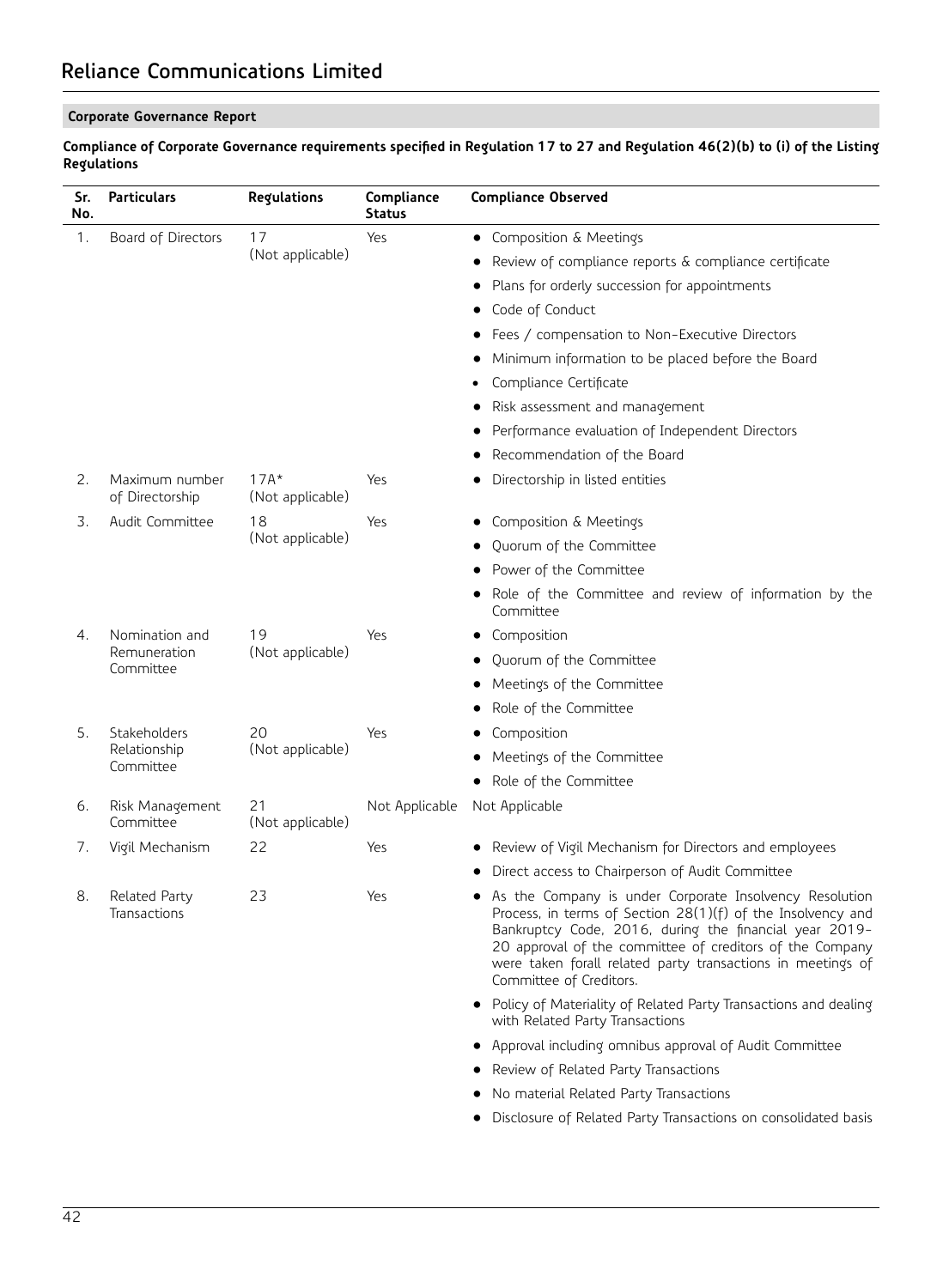| Sr.<br>No. | <b>Particulars</b>                     | Regulations        | Compliance<br>Status | <b>Compliance Observed</b>                                                                                                                                                   |
|------------|----------------------------------------|--------------------|----------------------|------------------------------------------------------------------------------------------------------------------------------------------------------------------------------|
| 9.         | Subsidiaries of the<br>Company         | 24                 | Yes                  | • Appointment of Company's Independent Director on the<br>Board of material subsidiary -N.A.                                                                                 |
|            |                                        |                    |                      | Review of financial statements of subsidiary by the Audit<br>$\bullet$<br>Committee                                                                                          |
|            |                                        |                    |                      | • Minutes of the Board of Directors of the subsidiaries are<br>placed at the meeting of the Board of Directors                                                               |
|            |                                        |                    |                      | • Significant transactions and arrangements of subsidiary are<br>placed at the meeting of the Board of Directors                                                             |
| 10.        | Secretarial<br>Compliance Report       | 24A                | Yes                  | Secretarial Compliance Report<br>٠                                                                                                                                           |
| 11.        | Obligations                            | 25                 | Yes                  | Maximum directorships and tenure                                                                                                                                             |
|            | with respect to                        |                    |                      | Meetings of Independent Directors                                                                                                                                            |
|            | Independent<br><b>Directors</b>        |                    |                      | Cessation and appointment of Independent Directors<br>٠                                                                                                                      |
|            |                                        |                    |                      | Familiarisation of Independent Directors                                                                                                                                     |
|            |                                        |                    |                      | No alternate Director for Independent Directors                                                                                                                              |
|            |                                        |                    |                      | Declaration by Independent Directors<br>٠                                                                                                                                    |
|            |                                        |                    |                      | Directors and Officers Insurance                                                                                                                                             |
| 12.        | Obligations                            | 26                 | Yes                  | Memberships / Chairmanships in Committees                                                                                                                                    |
|            | with respect<br>to employees           |                    |                      | Affirmation on compliance of Code of Conduct by Directors<br>and Senior Management                                                                                           |
|            | including Senior<br>Management,        |                    |                      | Disclosure of shareholding by Non-Executive Directors<br>٠                                                                                                                   |
|            | Key Managerial<br>Personnel, Directors |                    |                      | Disclosures by Senior Management about potential conflicts<br>of interest                                                                                                    |
|            | and Promoters                          |                    |                      | No agreement with regard to compensation or profit sharing in<br>connection with dealings in securities of the Company by Key<br>Managerial Personnel, Director and Promoter |
| 13.        | Other Corporate                        | 27                 | Yes                  | Compliance with discretionary requirements                                                                                                                                   |
|            | Governance<br>requirements             |                    |                      | Filing of quarterly compliance report on Corporate Governance                                                                                                                |
| 14.        | Website                                | $46(2)$ (b) to (i) | Yes                  | Terms and conditions for appointment of Independent<br>Directors                                                                                                             |
|            |                                        |                    |                      | Composition of various Committees of the Board of Directors                                                                                                                  |
|            |                                        |                    |                      | Code of Conduct of Board of Directors and Senior Management<br>Personnel                                                                                                     |
|            |                                        |                    |                      | Details of establishment of Vigil Mechanism / Whistle-blower<br>policy                                                                                                       |
|            |                                        |                    |                      | Criteria of making payment to Non-executive Director                                                                                                                         |
|            |                                        |                    |                      | Policy on dealing with Related Party Transactions                                                                                                                            |
|            |                                        |                    |                      | Policy for determining material subsidiaries                                                                                                                                 |
|            |                                        |                    |                      | Details of familiarization programmes imparted to Independent<br>Directors                                                                                                   |

(\*As the Company is under CIR Process under IBC Code, 2016, Regulation 17, 18, 19, 20 and 21 of the Listing Regulations are not applicable to the Company and all the other regulations are complied with under the direction of Resolution Professional of the Company)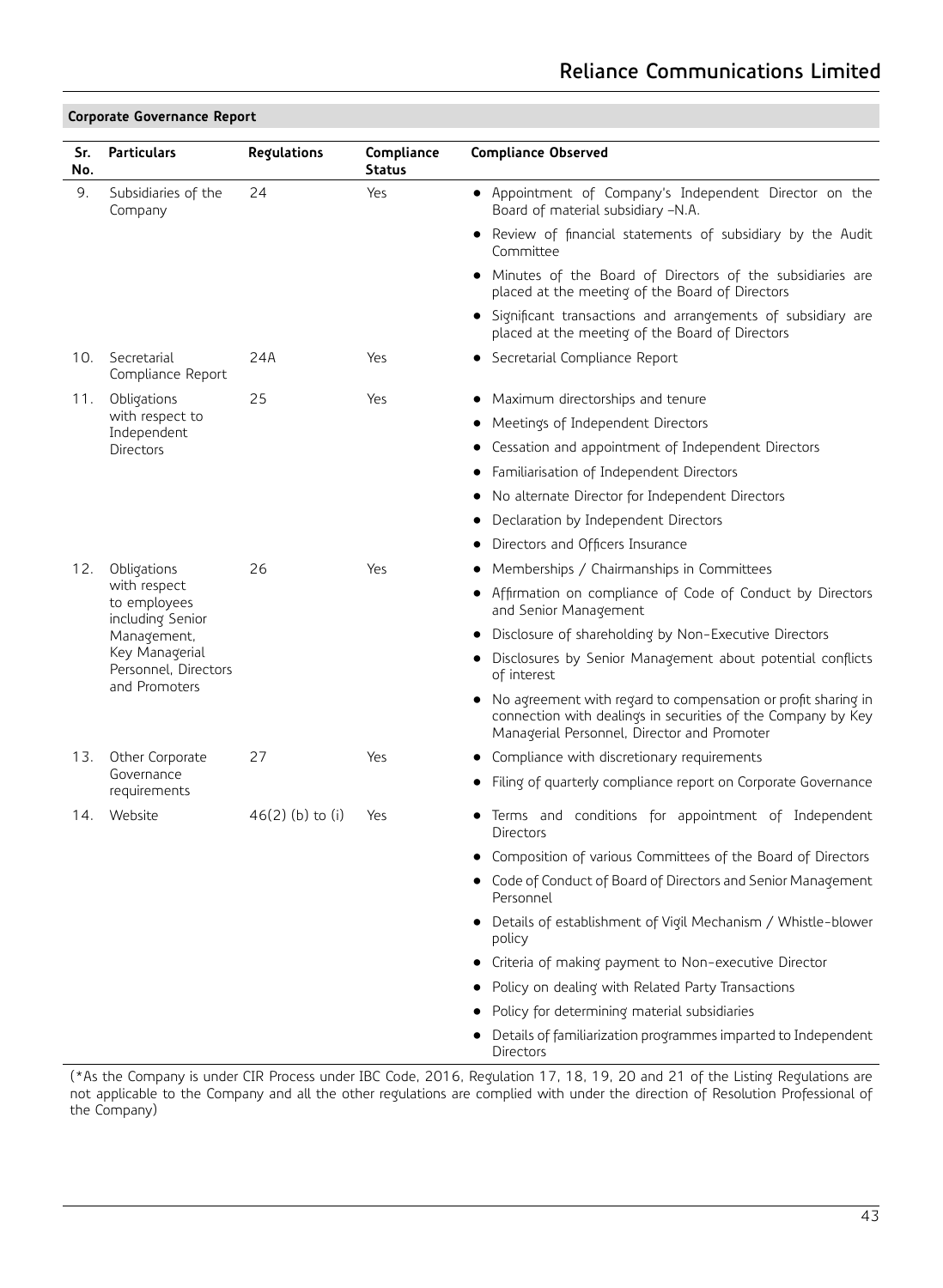#### **Important points**

**Investor should hold securities in dematerialised form as transfer of shares in physical form will no more be permissible.**

**As mandated by SEBI, w.e.f. April 1, 2019, request for effecting transfer of securities shall not be processed unless the securities are held in dematerialised form with a depository except for transmission and transposition of securities.**

**Members are advised to dematerialise shares in the Company to facilitate transfer of shares.**

#### **Holding securities in dematerialised form is beneficial to the investors in the following manner:**

- A safe and convenient way to hold securities;
- Elimination of risk(s) associated with physical certificates such as bad delivery, fake securities, delays, thefts etc.;
- Immediate transfer of securities;
- No stamp duty on electronic transfer of securities;
- Reduction in transaction cost;
- Reduction in paperwork involved in transfer of securities;
- No odd lot problem, even one share can be traded;
- Availability of nomination facility;
- Ease in effecting change of address as change with Depository Participants gets registered with all companies in which investor holds securities electronically;
- Easier transmission of securities as the same done by Depository Participants for all securities in demat account;
- Automatic credit into demat account of shares, arising out of bonus / split / consolidation / merger etc.
- Convenient method of consolidation of folios/ accounts;
- Holding investments in Equity, Debt Instruments, Government securities, Mutual Fund Units etc. in a single account;
- Ease of pledging of securities; and
- Ease in monitoring of portfolio.

## **Members holding shares in physical mode:**

- a. are required to submit their Permanent Account Number (PAN) and bank account details to the Company / KFintech, if not registered with the Company as mandated by SEBI.
- b. are advised to register the nomination in respect of their shareholding in the Company.

Nomination Form (SH-13) is put on the Company's website and can be accessed at link https://www.rcom. co.in/shareholder-services.

c. are requested to register / update their e-mail address with the Company / KFintech for receiving all communications from the Company electronically.

#### **Members holding shares in electronic mode:**

- a. are requested to submit their PAN and bank account details to their respective DPs with whom they are maintaining their demat accounts.
- b. are advised to contact their respective DPs for registering the nomination.
- c. are requested to register / update their e-mail address with the Company / KFintech for receiving all communications from the Company electronically**.**
- d. are requested to register / update their e-mail address with their respective DPs for receiving all communications from the Company electronically.

**The Securities and Exchange Board of India vide its circular no. SEBI / HO / MIRSD / DOS3 / CIR / P / 2019 / 30 dated February 11, 2019, with a view to address the difficultiesin transfer of shares, faced by non-residents and foreign nationals, has decided to grant relaxations to non-residents from the requirement to furnish PAN and permit them to transfer equity shares held by them in listed entities to their immediate relatives subject to the following conditions:**

- a. The relaxation shall only be available for transfers executed after January 1, 2016.
- b. The relaxation shall only be available to non-commercial transactions, i.e. transfer by way of gift among immediate relatives.
- c. The non-resident shall provide copy of an alternate valid document to ascertain identity as well as the non-resident status.

Non-Resident Indian members are requested to inform KFintech, the Company's Registrar andTransfer Agent immediately on the change in the residential status on return to India for permanent settlement.

#### **Hold Securities in Consolidated form**

Investors holding shares in multiple folios are requested to consolidate their holding in single folio. Holding of securities in one folio enables shareholders to monitor the same with ease.

#### **Link for updating the PAN / Bank Details is provided on the website of the Company.**

#### **Electronic Payment Services**

Investors should avail the Electronic Payment Services for payment of dividend as the same reduces risk attached to physical dividend warrants. Some of the advantages of payment through electronic credit services are as under:

- Avoidance of frequent visits to banks for depositing the physical instruments.
- Prompt credit to the bank account of the investor throughelectronic clearing.
- Fraudulent encashment of warrants is avoided.
- • Exposure to delays / loss in postal service avoided.
- As there can be no loss in transit of warrants, issue ofduplicate warrants is avoided.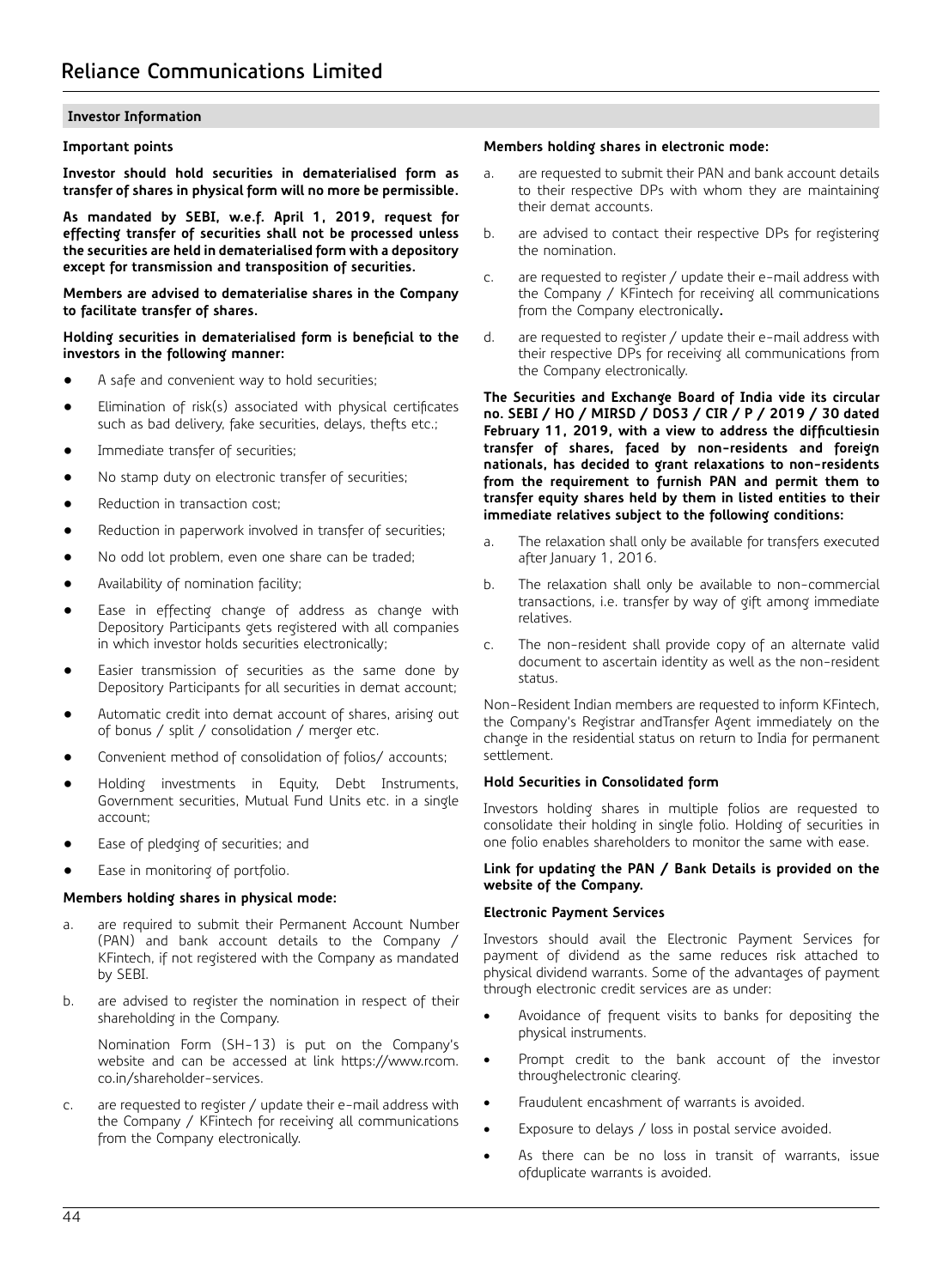Printing of bank account numbers, names and addresses ofbank branches on dividend warrants provide protection againstfraudulent encashment of dividend warrants. Members arerequested to provide the same to the Company's RTA, KFin Technologies Private Limited (Kfintech) for incorporation on theirdividend warrants.

#### **Intimate mobile number**

Shareholders are requested to intimate their mobile number and changes therein, if any, to Company's Registrar and Transfer Agent (RTA), if shares are held in physical form or to their DP if the holding is in electronic form, to receive communications on corporate actions and other information of the Company.

## **Register for SMS alert Facility**

Investor holding shares in demat mode should register with Depository Participants for the SMS alert facility. Both Depositories viz. National Securities Depository Limited (NSDL) and Central Depository Services (India) Limited (CDSL) alert investors through SMS of the debits and credits in their demat account.

## **Submit Nomination Form and avoid transmission hassle**

Nomination helps nominees to get the shares transmitted in their favour without any hassles. Investors should get the nomination registered with the Company in case of physical holding and with their Depository Participants in case of shares are held in dematerialised form.

Form may be downloaded from the Company's website, www. rcom.co.in under the section 'Investor Relations'.

However, if shares are held in dematerialised form, nomination has to be registered with the concerned Depository Participants directly, as per the form prescribed by the Depository Participants.

#### **Deal only with SEBI Registered Intermediaries**

Investors should deal with SEBI registered intermediary so that in case of deficiency of services, investor may take up the matter with SEBI.

## **Corporate Benefits in Electronic Form**

Investor holding shares in physical form should opt for corporate benefits like split / bonus etc. in electronic form by providing their demat account details to Company's RTA.

#### **Register e-mail address**

Investors should register their e-mail address with the Company / Depository Participants. This will help them in receiving all communications from the Company electronically at their e-mail address. This also avoids delay in receiving communications from the Company. Prescribed form for registration may please be downloaded from the Company's website.

#### **Course of action for revalidation of dividend warrant for previous years**

Shareholders may write to the Company's RTA, furnishing the particulars of the dividend not received, and quoting the folio number / DP ID and Client ID particulars (in case of dematerialised shares), as the case may be and provide bank details along with cancelled cheque bearing the name of the shareholder for updation of bank details and payment of unpaid dividend. The RTA would request the concerned shareholder to execute an indemnity before processing the request. As per a circular dated April 20, 2018 issued by SEBI, the unencashed dividend can be remitted by electronic transfer only and no duplicate dividend warrants will be issued by the Company. The shareholders are advised to register their bank details with the Company / RTA or their DPs, as the case may be, to claim unencashed dividend from the Company.

#### **Facility for a Basic Services Demat Account (BSDA)**

SEBI has stated that all the depository participants shall make available a BSDA for the shareholders unless otherwise opted for regular demat account with (a) No Annual Maintenance charges if the value of holding is upto  $\bar{\tau}$  50,000 and (b) Annual Maintenance charges not exceeding  $\bar{\tau}$  100 for value of holding from  $\bar{\tau}$  50,001 to  $\bar{\tau}$  2,00,000. (Refer Circular CIR/MRD/ DP/22/2012 dated August 27, 2012 and circular CIR/MRD/ DP/20/2015 dated December 11, 2015).

#### **Annual General Meeting**

The 16th Annual General Meeting (AGM) will be held on Saturday September 26, 2020 at 12.00 P.M. through Video Conferencing (VC) / Other Audio Visual Means (OAVM).

#### **E-voting**

The Members can cast their vote online from 10.00 A.M (IST) on Tuesday September 22, 2020 to 5.00 P.M. (IST) on Friday September 25, 2020.

Further, the e-voting facility shall also be madeavailable to the shareholders present at the meeting through Video Conferencing and have not cast their vote on resolutionthrough remote e-voting.

The Members who have cast their votes by remote e-voting priorto the Meeting may also attend the Meeting but shall not beentitled to cast their votes again at the Meeting.

The Members shall refer to the detailed procedure on remote e-voting are given in the Notice and the e-voting instruction slip.

## **Financial year of the Company**

The financial year of the Company is from April 1 to March 31 each year.

## **Website**

The Company's website www.rcom.co.in contains a separate dedicated section called 'Investor Relations'. It contains comprehensive data base of information of interest to our investors including the financial results, annual reports, dividends declared, any price sensitive information disclosed to the regulatory authorities from time to time, business activities and the services rendered / facilities extended to our investors.

#### **Dedicated e-mail id for investors**

For the convenience of our investors, the Company has designated an e-mail id i.e. rcom.investors@relianceada.com.

#### **Registrar and Transfer Agent (RTA)**

KFin Technologies Private Limited, Unit: Reliance Communications Limited, Selenium Tower – B, Plot No. 31 & 32, Survey No. 116/22, 115/24, 115/25, Financial District, Nanakramguda, Hyderabad 500 032. Telangana Website: www.kfintech.com Tel : +91 40 6716 1500 Fax No. : +91 40 6716 1791 Toll Free No.: 1800 4250 999 E-mail : rcom@kfintech.com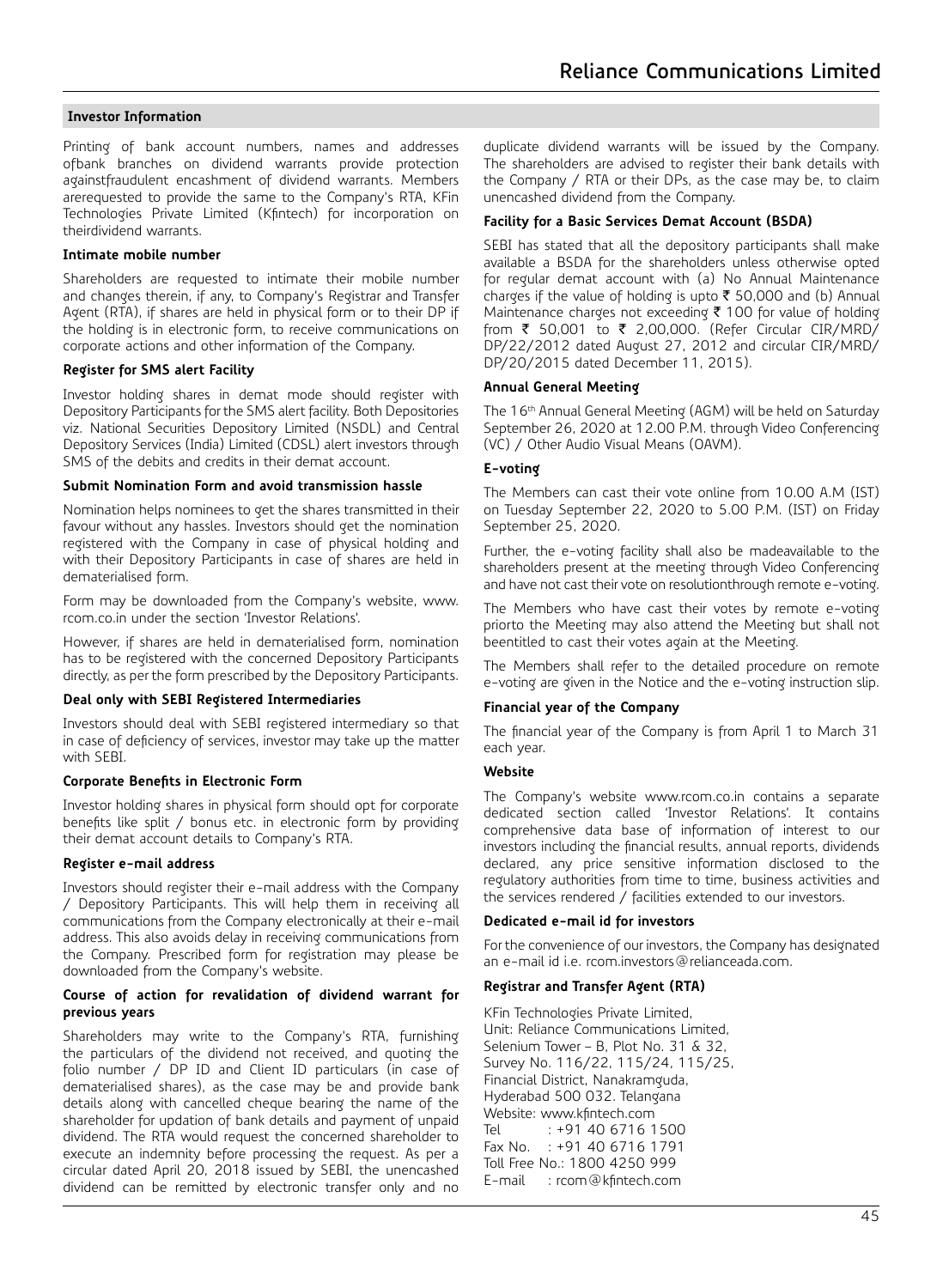Karvy Fintech Private Limited (KFPL), the Registrar and Transfer Agent of the Company has changed its name to KFin Technologies Private Limited with effect from December 5, 2019.

Shareholders / investors are requested to forward share transfer documents, dematerialisation requests (through their Depository Participant) and other related correspondence directly to Company's RTA for speedy response.

#### **Dividend announcements**

In view of ongoing CIR Process, vide order dated 7<sup>th</sup> May 2019 of Hon'able NCLT, Mumbai Bench, the Directors and RP of the Company does not recommend any dividend for the financial year 2019-20.

#### **Unclaimed dividends / shares**

The provisions of Sections 124 and 125 on unclaimed dividend and Investor Education and Protection Fund (IEPF) under the Act and the Investor Education and Protection Fund Authority (Accounting, Audit, Transfer and Refund) Rules, 2016 (IEPF Rules) have come into force with effect from September 7, 2016.

The Company has transferred the dividend for the years 2006- 07 to 2011-12 remaining unclaimed for a period of seven years from the date of declaration to IEPF.

During the year under review, the Company has transferred unclaimed dividend of  $\bar{\bar{\tau}}$  69,04,576.50 to the Investor Education and Protection Fund, pertaining to the year 2011-12, pursuant to the provisions of the Companies Act, 2013.

The Company has transferred to the IEPF Authority 28,23,028 equity shares of  $\bar{\tau}$  5 each on November 26, 2019, in respect of which dividend had remained unpaid or unclaimed for a period of seven consecutive years or more as on due date of transfer.

Details of the equity shares transferred to the IEPF Authority are available on the website of the Company and the same can be accessed through the link: http://www.rcom.co.in/Rcom/aboutus/investor-relations/shareholders.html .The said details have also been uploaded on the website of the IEPF Authority and the same can be accessed through the link: www.iepf.gov.in.

The dividend and other benefits, if any, for the following year remaining unclaimed for a period of seven years from the date of declaration are required to be transferred by the Company to IEPF and the date for transfer of such amount is as under:

| Financial year | Dividend        | Date of          | Due for     | Amount lying in the                 |
|----------------|-----------------|------------------|-------------|-------------------------------------|
| ended          | per share $(3)$ | declaration      | transfer on | unpaid dividend account $(\bar{z})$ |
| 31-03-2013     | 0.25            | $27 - 08 - 2013$ | 26-09-2020  | 71.75.290                           |

The Company shall transfer to IEPF within the stipulated period (a) the unpaid or unclaimed dividend for the financial year 2012- 13; (b) the shares on which dividend has not been claimed or encashed for a period of last seven consecutive years or more.

The Company has individually communicated to the concerned shareholders, whose equity shares are liable to be transferred to the IEPF, to enable them to take appropriate action for claiming the unclaimed dividends and equity shares, if any, by due date, failing which the Company would transfer the aforesaid equity shares to the IEPF as per the procedure set out in the Rules. The details of such equity shareholders and equity shares due for transfer are uploaded on the website of the Company (www. rcom.co.in).

Members are requested to note that no claims shall lie against the Company in respect of their shares or the amounts so transferred to IEPF and no payment shall be made in respect of any such claim. Any shareholder whose equity shares and unclaimed dividends has been transferred to the Fund, may claim the equity shares or apply for claiming the dividend transferred to IEPF by making an application in Form IEPF 5 available on the website www.iepf.gov.in along with the applicable fee.

The Company has uploaded the details of unpaid and unclaimed amounts lying with the Company as on September 30, 2019 (date of last Annual General Meeting) and the details of such shareholders and shares due for transfer on the website of the Company (www.rcom.co.in), as also on the website of the Ministry of Corporate Affairs.

Members who have so far not encashed dividend warrants for the aforesaid years are requested to approach the Company's Registrar and Transfer Agents, KFin Technologies Private Limited immediately. Members are requested to note that the Company has uploaded the details of unpaid and unclaimed dividend and equity shares due to be transferred on the website of the Company www.rcom.co.in.

The voting rights on the share transferred to IEPF authority shall remain frozen till the rightful owner claim the same.

## **Shareholding Pattern**

|     | Category of Shareholders                          | As on 31.03.2020           |       | As on 31.03.2019           |       |
|-----|---------------------------------------------------|----------------------------|-------|----------------------------|-------|
|     |                                                   | Number of<br><b>Shares</b> | %     | Number of<br><b>Shares</b> | %     |
| (A) | Shareholding of Promoter and Promoter Group       |                            |       |                            |       |
|     | (i)<br>Indian                                     | 143116572                  | 5.18  | 607778354                  | 21.98 |
|     | (ii)<br>Foreign                                   | O                          | 0.00  | O                          | 0.00  |
|     | Total shareholding of Promoter and Promoter Group | 143116572                  | 5.18  | 607778354                  | 21.98 |
| (B) | Public Shareholding                               |                            |       |                            |       |
|     | Institutions<br>(i)                               | 222031181                  | 8.03  | 514512416                  | 18.60 |
|     | (ii)<br>Non-Institutions                          | 2379106297                 | 86.02 | 1619110927                 | 58.55 |
|     | <b>Total Public Shareholding</b>                  | 2601137478                 | 94.05 | 2133623343                 | 77.15 |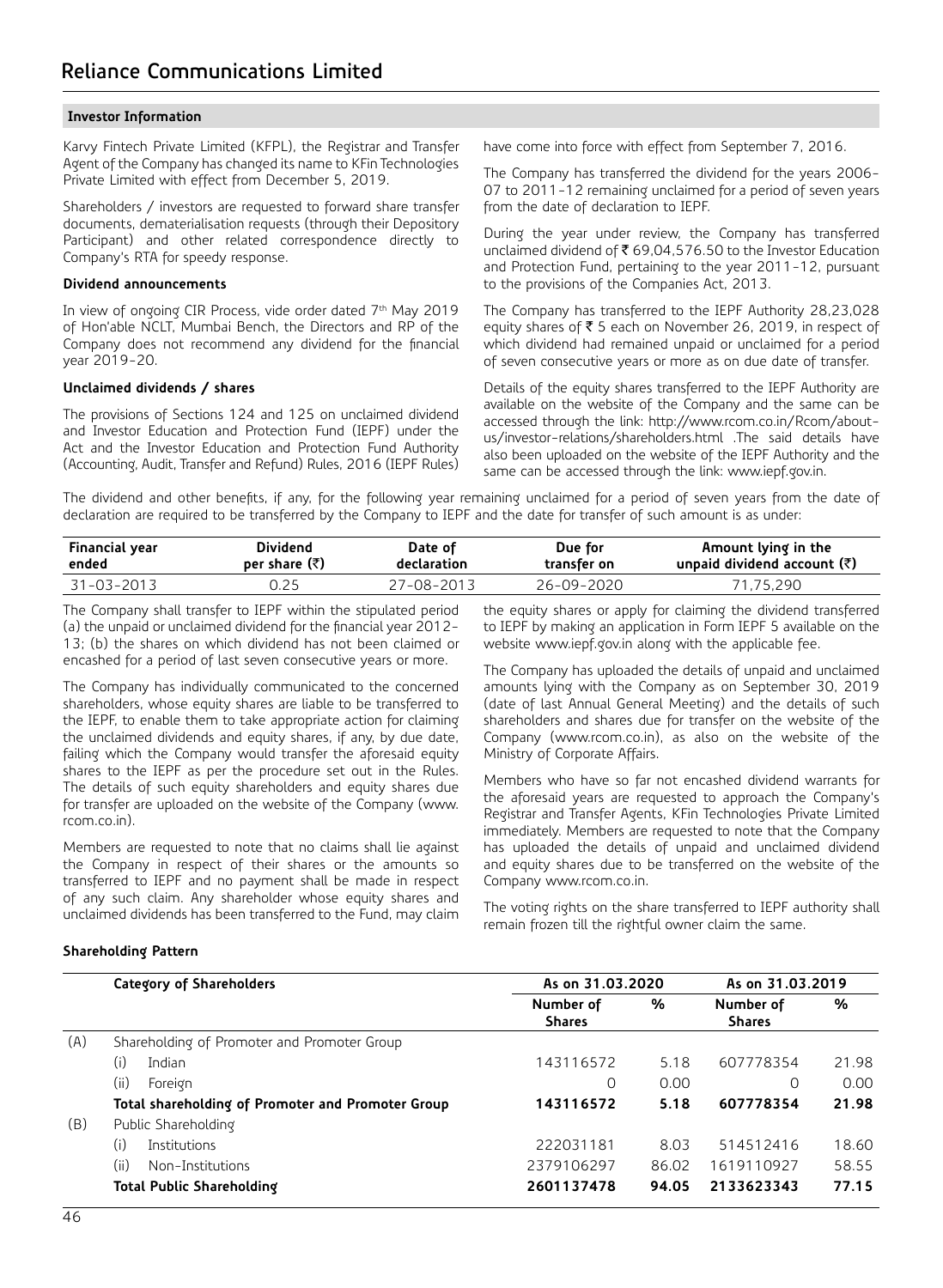|     | <b>Category of Shareholders</b>                                                     | As on 31.03.2020           |        | As on 31.03.2019           |        |
|-----|-------------------------------------------------------------------------------------|----------------------------|--------|----------------------------|--------|
|     |                                                                                     | Number of<br><b>Shares</b> | %      | Number of<br><b>Shares</b> | %      |
| (C) | Shares held by Custodians and against which Depository Receipts<br>have been issued | 0                          | 0.00   | 2852353                    | 0.10   |
| (D) | ESOS Trust*                                                                         | 21279000                   | 0.77   | 21279000                   | 0.77   |
|     | GRAND TOTAL $(A)+(B)+(C)+(D)$                                                       | 2765533050                 | 100.00 | 2765533050                 | 100.00 |

\* Shares held by ESOS Trust have been shown as Non-Promoter Non-Public as per the Listing Regulations w.e.f. December 1, 2015

# **Distribution of shareholding**

| <b>Number of Shares</b> | Number of<br>Shareholders as on<br>31.03.2020 |        | <b>Total equity Shares</b><br>as on 31.03.2020 |        | Number of<br>Shareholders as on<br>31.03.2019 |        | <b>Total equity Shares</b><br>as on 31.03.2019 |        |
|-------------------------|-----------------------------------------------|--------|------------------------------------------------|--------|-----------------------------------------------|--------|------------------------------------------------|--------|
|                         | <b>Number</b>                                 | %      | <b>Number</b>                                  | %      | <b>Number</b>                                 | %      | <b>Number</b>                                  | %      |
| Up to 500               | 10.60.497                                     | 80.16  | 10,77,76,039                                   | 3.90   | 11.28.548                                     | 85.00  | 10.96.61.846                                   | 3.97   |
| 501 to 5000             | 2,07,574                                      | 15.69  | 35,67,23,265                                   | 12.90  | 1.67.865                                      | 12.64  | 26.79.78.381                                   | 9.69   |
| 5001 to 100000          | 52.429                                        | 3.96   | 93.22.57.561                                   | 33.71  | 30.272                                        | 2.28   | 50.38.26.186                                   | 18.22  |
| Above 100000            | 2.471                                         | 0.19   | 1,36,87,76,185                                 | 49.49  | 1.101                                         | 0.08   | 1.88.40.66.637                                 | 68.12  |
| <b>Total</b>            | 13.22.971                                     | 100.00 | 2.76.55.33.050                                 | 100.00 | 13.27.786                                     | 100.00 | 2.76.55.33.050                                 | 100.00 |

## **Dematerialisation of Shares and Liquidity**

The Company has admitted its shares to the depository system of National Securities Depository Limited (NSDL) and Central Depository Services (India) Limited (CDSL) for dematerialisation of shares. The International Securities Identification Number (ISIN) allotted to the Company is INE330H01018. The equity shares of the Company are compulsorily traded in dematerialised form as mandated by Securities and Exchange Board of India (SEBI).

## **Status of dematerialisation of shares**

As on March 31, 2020, 99.27 per cent of the Company's equity shares are held in dematerialised form.

## **Investors' Grievances Attended**

| Received from         | Received during |         |             | Redressed during |            | Pending as on |  |
|-----------------------|-----------------|---------|-------------|------------------|------------|---------------|--|
|                       | $2019 - 20$     | 2018-19 | $2019 - 20$ | 2018-19          | 31.3.2020  | 31.3.2019     |  |
| SEBI                  | 32              | 56      | 32          | 56               | <b>Nil</b> | Nil           |  |
| Stock Exchanges       | 10              | 16      | 10          | 16               | <b>Nil</b> | Nil           |  |
| NSDL / CDSL           |                 |         |             |                  | <b>Nil</b> | Nil           |  |
| Direct from investors | 0               |         |             |                  | <b>Nil</b> | Nil           |  |
| <b>Total</b>          | 43              | 82      | 43          | 82               | <b>Nil</b> | <b>Nil</b>    |  |

#### **Analysis of Grievances**

| <b>Nature of Grievances</b>       | $2019 - 20$    |        |                | 2018-19 |  |
|-----------------------------------|----------------|--------|----------------|---------|--|
|                                   | <b>Numbers</b> | %      | <b>Numbers</b> | %       |  |
| Non Receipt of Annual Reports     | 11             | 25.58  |                | 13.41   |  |
| Non-receipt of dividend warrants  |                | 11.63  | 15             | 18.29   |  |
| Non-receipt of share certificates | 0              | 0.00   |                | 0.00    |  |
| Others                            | 27             | 62.79  | 56             | 68.30   |  |
| <b>Total</b>                      | 43             | 100.00 | 82             | 100.00  |  |

There was no complaint pending as on March 31, 2020.

# **Notes:**

1. The shareholder base was 13,22,971 as of March 31, 2020 and 13,27,786 as of March 31, 2019.

2. Investors' queries / grievances are normally attended within a period of three working days from the date of receipt thereof, except in cases involving external agencies or compliance with longer procedural requirements specified by the authorities concerned. There was no complaint pending as on March 31, 2020.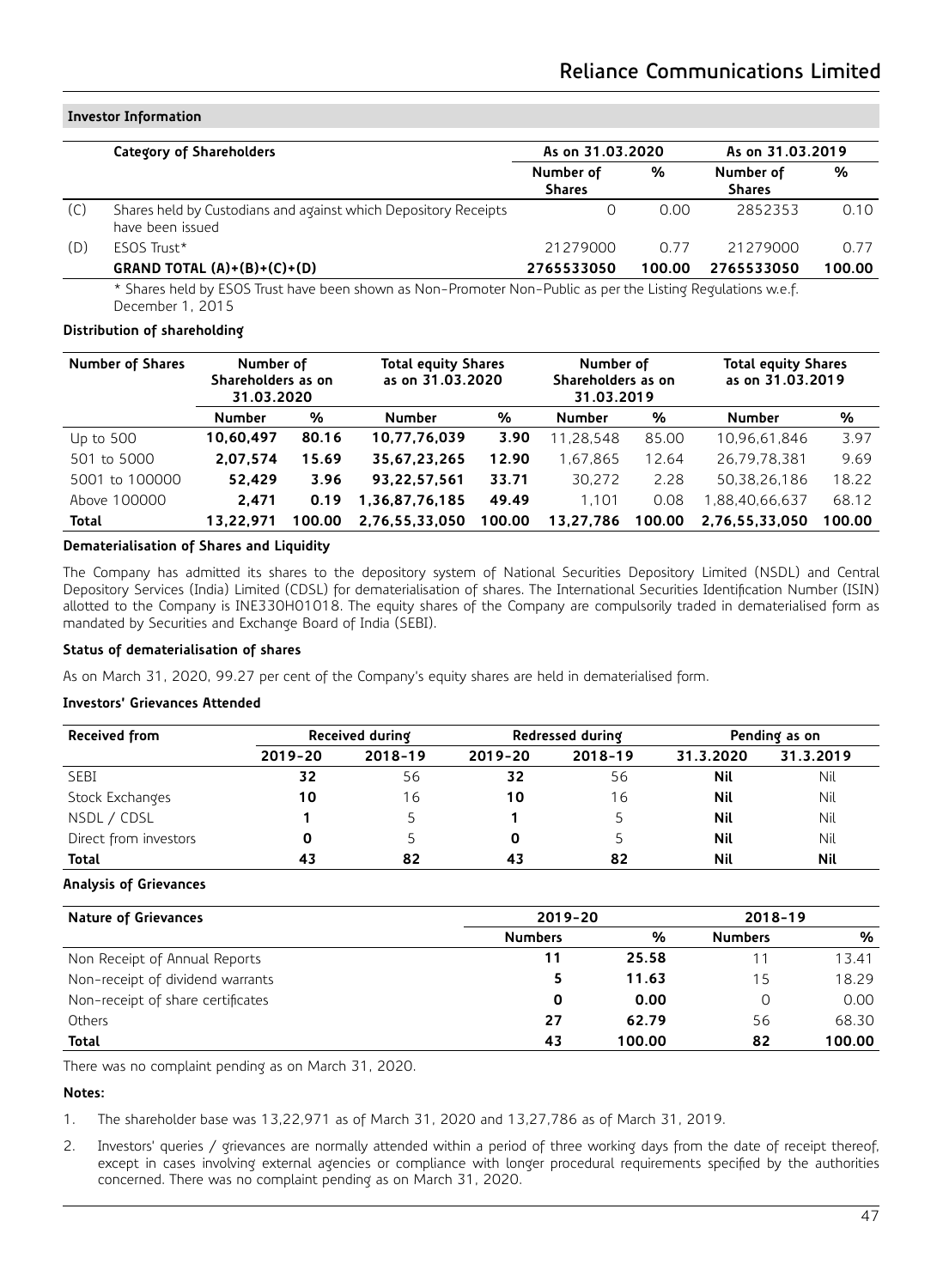# **Legal proceedings**

There are certain pending cases relating to disputes over title to shares, in which the Company is made a party. These cases are however not material in nature.

# **Commodity Price Risk or Foreign Exchange Risk and Hedging Activities**

The Company does not have any material exposure to the commodity price risks. The Company has revenues in foreign currency which acts as a 'natural hedge' to a certain extent. However, the foreign exchange exposure and the interest rate risk have not been hedged by any derivative instrument or otherwise.

# **Equity History**

| Sr.<br>No. | Date                        | <b>Particulars</b>                                     | Issue<br>Price per<br>equity<br>share $\bar{z}$ | No. of<br><b>Shares</b> | Cumulative<br>Total |
|------------|-----------------------------|--------------------------------------------------------|-------------------------------------------------|-------------------------|---------------------|
|            | 16.07.2004                  | Allotted upon Incorporation                            | 10                                              | 10000                   | 10000               |
| 2          | 25.07.2005                  | Additional issue of equity shares                      | 10                                              | 40000                   | 50000               |
| 3          | 11.08.2005                  | Sub division of equity shares of ₹10 into ₹5 per share | N.A.                                            | 100000                  | 100000              |
| 4          | 27.01.2006                  | Allotment pursuant to Scheme of Arrangement            | N.A.                                            | 1223130422              | 1223230422          |
| 5          | 27.01.2006                  | Cancelled pursuant to Scheme                           | N.A.                                            | (100000)                | 1223130422          |
| 6          | 14.09.2006                  | Allotment pursuant to Scheme of Arrangement            | N.A.                                            | 821484568               | 2044614990          |
|            | 18.10.2007 to<br>31.01.2008 | Conversion of FCCBs                                    | 480.68/<br>661.23                               | 19411891*               | 2064026881          |
| 8          | 02.07.2014                  | Allotment to Qualified Institutional Buyers            | 142.14                                          | 338286197               | 2402313078          |
| 9          | 20.01.2015                  | Preferential allotment                                 | 150                                             | 86666667                | 2488979745          |
| 10         | 31.10.2017                  | Allotment to SSTL                                      | 5                                               | 276553305               | 2765533050          |

\* of above 667,090 shares were converted @  $\bar{\tau}$  661.23 on 31.10.2007.

# **Credit Rating**

| <b>Rating Agency</b> | Type of Instrument                                      | Rating as on<br>April 1, 2019 | Rating as on<br>March 31, 2020 |
|----------------------|---------------------------------------------------------|-------------------------------|--------------------------------|
| ICRA Limited         | Non-Convertible Debentures, Long term Instruments (NCD) | ICRA D                        | ICRA D                         |
| CARE Ratings         | Non-Convertible Debentures, Long term Instruments (NCD) | CARE D                        | <b>CARE D</b>                  |

# **Stock price and volume**

| 2019-20         |        | <b>BSE Limited</b> |                    |        |       | National Stock Exchange of India Limited |
|-----------------|--------|--------------------|--------------------|--------|-------|------------------------------------------|
|                 | Hiợh ₹ | Low ₹              | <b>Volume Nos.</b> | Hiợh ₹ | Low ₹ | Volume Nos.                              |
| April, 2019     | 4.29   | 1.66               | 53.29.70.002       | 4.10   | 1.85  | 44.59.99.504                             |
| May, 2019       | 2.47   | 1.79               | 14.92.03.314       | 2.50   | 1.90  | 51.01.86.829                             |
| June, 2019      | 2.10   | 1.10               | 11.59.78.332       | 2.10   | 1.20  | 17.45.23.550                             |
| July, 2019      | 1.98   | 1.26               | 18.50.01.217       | 1.85   | 1.30  | 27.18.66.470                             |
| August, 2019    | 1.44   | 0.85               | 14.53.08.418       | 1.45   | 0.85  | 28.06.67.579                             |
| September, 2019 | 0.96   | 0.71               | 5,80,13,149        | 1.00   | 0.65  | 28.14.09.546                             |
| October, 2019   | 0.80   | 0.65               | 8.28.79.711        | 0.85   | 0.65  | 23.31.68.527                             |
| November, 2019  | 0.81   | 0.55               | 12.18.75.893       | 1.00   | 0.50  | 73,81,25,312                             |
| December, 2019  | 1.06   | 0.80               | 6.99.64.776        | 1.25   | 0.80  | 33.10.49.677                             |
| January, 2020   | 0.97   | 0.76               | 3.94.04.730        | 1.00   | 0.75  | 16,27,01,940                             |
| February, 2020  | 0.84   | 0.65               | 2.98.41.942        | 0.85   | 0.65  | 12.61.27.073                             |
| March, 2020     | 0.94   | 0.62               | 8,46,00,796        | 1.00   | 0.60  | 30,79,77,497                             |

(Source: This information is compiled from the data available on the websites of BSE and NSE)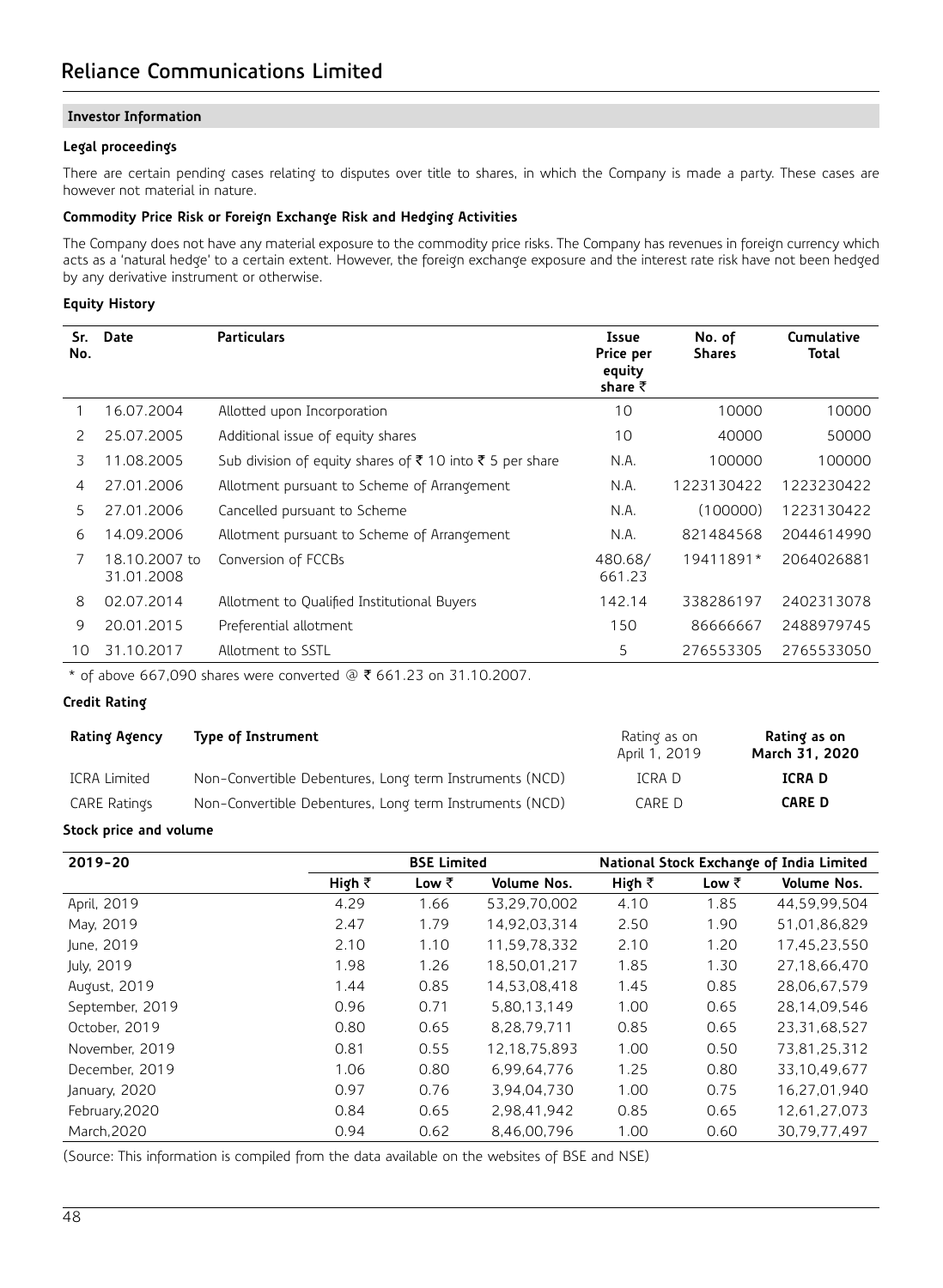#### **Stock Exchange listings**

The Company's equity shares are actively traded on BSE Limited (BSE) and the National Stock Exchange of India Limited (NSE), the Indian Stock Exchanges.

#### **Listing on Stock Exchanges**

Equity Shares BSE Limited

Phiroze Jeejeebhoy Towers, Dalal Street, Fort, Mumbai 400 001 Website :www.bseindia.com

#### **National Stock Exchange of India Limited**

Exchange Plaza, Plot No. C / 1, G Block Bandra-Kurla Complex, Bandra (East), Mumbai 400 051 Website :www.nseindia.com

# **Stock Codes and ISIN details :**

|                                     | Code                         | ISIN                         |
|-------------------------------------|------------------------------|------------------------------|
| BSE (Equity shares)                 | 532712                       | INE330H01018                 |
| NSE (Equity shares)                 | <b>RCOM</b>                  | INE330H01018                 |
| Non convertible<br>Debentures (BSE) | 946049<br>947795             | INE330H07015<br>INE330H07064 |
| Non convertible<br>Debentures (NSE) | RCOM <sub>19</sub><br>RCOM19 | INE330H07015<br>INE330H07064 |

# **Global Depository Receipts (GDRs)**

#### **Luxembourg Stock Exchange**

Societe De La Bourse, De Luxembourg, 35A Boulevard Joseph II, Luxembourg Website : www.bourse.lu

#### **Depository bank for GDR holders\***

Deutsche Bank Trust Company Americas 60 Wall Street, New York 10005

(\* The company has received notice from Deutsche Bank Trust Company for terminating Depository services for Company's GDR and Company is in process of appointing a new depository bank for GDR holders.)

## **Security codes of RCOM GDRs**

|              | Master Rule 144A<br><b>GDRs</b> | <b>Master Regulations</b><br><b>GDRs</b> |
|--------------|---------------------------------|------------------------------------------|
| <b>CUSIP</b> | 75945T106                       | 75945T205                                |
| <b>ISIN</b>  | US75945T1060                    | US75945T2050                             |
| Common Code  | 025317530                       | 025317645                                |

**Note:** The GDRs are admitted to listing on the official list of the Luxembourg Stock Exchange and trading on the Euro MTF market. The Rule 144A GDRs have been accepted for clearance and settlement through the facilities of DTC, New York. The Regulation S GDRs have been accepted for clearance and settlement through the facilities of Euroclear and Clearstream, Luxembourg. The Rule 144A GDRs have been designated as eligible for trading on PORTAL.

#### **Outstanding GDRs of the Company, conversion date and likely impact on equity**

Nil

# **Debt Securities**

- **1.** The following Debt Securities of the Company are listed on the Wholesale Debt Market (WDM) Segment of BSE and NSE.
	- **a.** 11.20 per cent Secured Redeemable Non-Convertible Debentures (ISIN INE330H07015)
	- **b.** 11.25 per cent Secured Redeemable Non-Convertible Debentures, Series - 1 (ISIN INE330H07064)

## **c. Debenture Trustee**

 Axis Trustee Services Limited The Ruby, 2<sup>nd</sup> Floor, SW, 29, Senapati Bapat Marg, Dadar West, Mumbai- 400 028 Website: www.axistrustee.com

 (NCD matured for final redemption during the FY 2018-19, but remains unpaid due to ongoing CIR process)

#### **2. 6.5 per cent Senior Secured Notes due 2020 is listed on Singapore Exchange Securities Trading Limited, Singapore**

ISIN XS1216623022 Common Code 121662302 Singapore Exchange Securities Trading Limited (SGX-ST) 2 Shenton Way #19-00 SGX Centre 1 Singapore 068804 Website: www.sgx.com

# **Senior Secured Notes Trustee**

Madison Pacific Trust Limited 1720, 17<sup>th</sup> Floor, Tower One, Admiralty Centre, 18 Harcourt Road, Admiralty, Hong Kong

## **Payment of Listing Fees**

Annual listing fee for the year 2020-21 has been paid to the stock exchanges within due course.

#### **Payment of depository fees**

The Annual custody / issuer fee as due for the year 2020-21 will be paid to NSDL & CDSL in due course.

#### **Share Price Performance in comparison to broad based indices - BSE Sensex and NSE Nifty**

|            | <b>RCOM</b> | Sensex BSE | <b>Nifty NSE</b> |
|------------|-------------|------------|------------------|
| FY 2019-20 | -84.34      | $-23.80$   | $-26.03$         |
| 2 years    | $-97.01$    | $-10.62$   | $-14.99$         |
| 3 years    | $-98.30$    | $-0.51$    | $-6.28$          |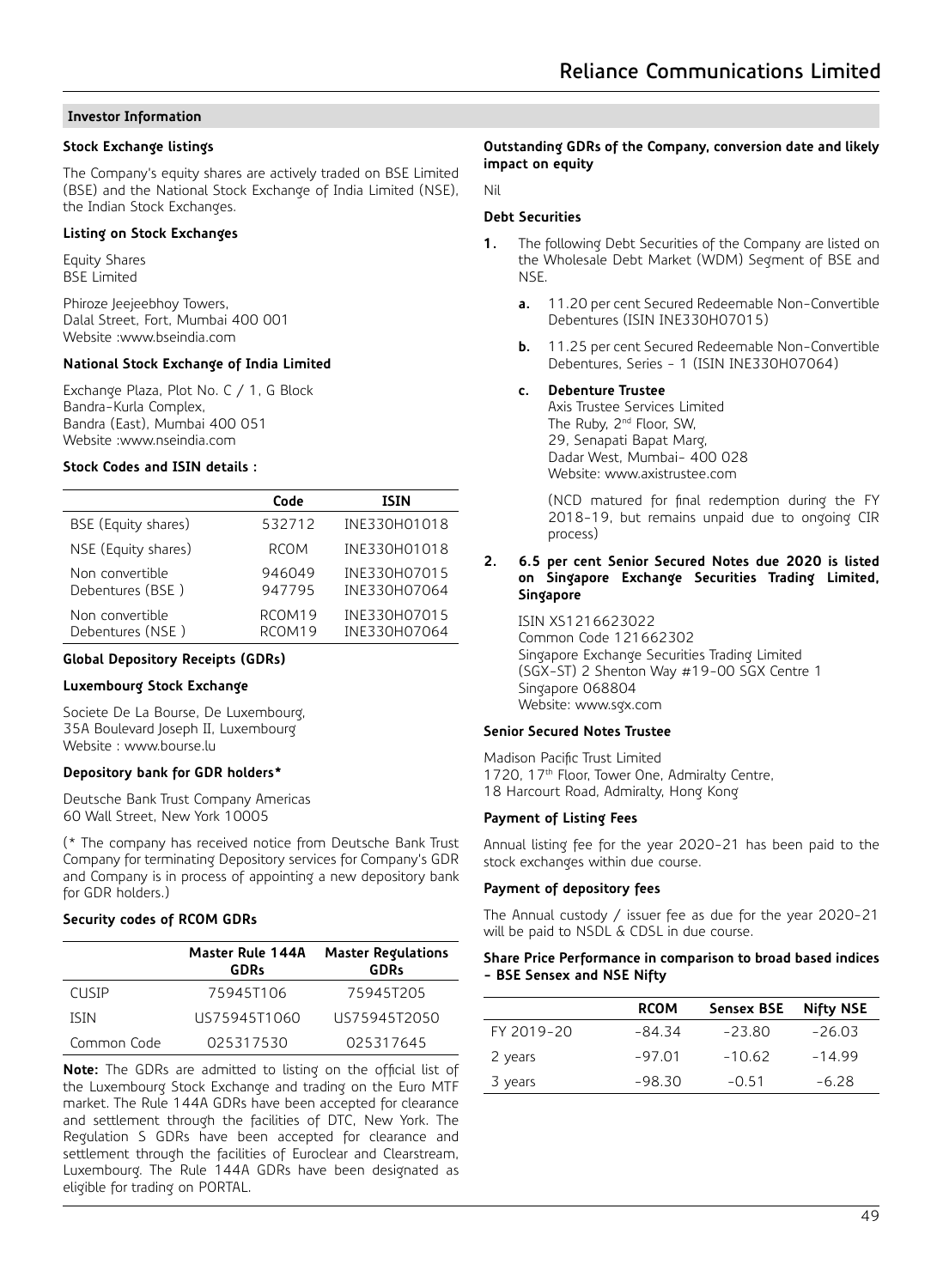## **Key financial reporting dates for the financial year 2020-21**

| Unaudited results for the first quarter ended June 30, 2020                     |
|---------------------------------------------------------------------------------|
| Unaudited results for the second quarter and half year ended September 30, 2020 |
| Unaudited results for the third quarter ended December 31, 2020                 |
| Audited results for the financial vear 2020-21                                  |

## **Depository services**

For guidance on depository services, shareholders may write to the Company's RTA or National Securities Depository Limited, Trade World, 4th Floor, Kamala Mills Compound, Senapati Bapat Marg, Lower Parel, Mumbai 400 013, website: www.nsdl.co.in or Central Depository Services (India) Limited, Unit No. A-2501, A Wing, Marathon Futurex, 25<sup>th</sup> Floor, Mafatlal Mill Compounds, N M Joshi Marg, Lower Parel (E), Mumbai 400 013, website: www.cdslindia.com.

#### **Communication to members**

The quarterly financial results of the Company were announced within 45 days of the end of the respective quarter except last quarter during the year under review. The last quarter financial results of the Company were announced within 60 days of the end of the year. The Company's media releases and details of significant developments are made available on Company's website: www.rcom.co.in. These are also published in leading newspapers.

## **Reconciliation of Share Capital audit**

The Securities and Exchange Board of India has directed that all issuer companies shall submit a report reconciling the total shares held in both the depositories, viz. NSDL and CDSL and in physical form with the total issued / paid up capital. The said certificate, duly certified by a qualified chartered accountant is submitted to the stock exchanges where the securities of the Company are listed within 30 days of the end of each quarter and the certificate is also placed before the Board of Directors of the Company.

## **Investors' correspondence may be addressed to the Registrar and Transfer Agent of the Company**

Shareholders/Investors are requested to forward documents related to share transfer, dematerialisation requests (through their respective Depository Participant) and other related correspondences directly to KFin Technologies Private Limited at the below mentioned address for speedy response:

## **KFin Technologies Private Limited**

(Formerly Karvy Fintech Private Limited) Unit: Reliance Communications Limited Selenium Tower – B, Plot No. 31 & 32, Survey No. 116/22, 115/24, 115/25, Gachibowli Financial District, Nanakramguda, Hyderabad 500 032. Tel : +91 40 6716 1500 Fax No. : +91 40 6716 1791 Toll Free No. : 1800 4250 999 E-mail : rcom@kfintech.com<br>Website : www.kfintech.com : www.kfintech.com

Karvy Fintech Private Limited, the Registrar and Transfer Agent of the Company has changed its name to KFin Technologies Private Limited with effect from December 5, 2019.

#### **Shareholders / Investors may send the above correspondence at the following address;**

| Queries relating to financial statement of the Company may be<br>addressed to: | Correspondence on investor services may be addressed to:        |
|--------------------------------------------------------------------------------|-----------------------------------------------------------------|
| Chief Financial Officer                                                        | The Company Secretary                                           |
| Reliance Communications Limited                                                | Reliance Communications Limited                                 |
| H Block, 1 <sup>st</sup> Floor,                                                | H Block, 1 <sup>st</sup> Floor, Dhirubhai Ambani Knowledge City |
| Dhirubhai Ambani Knowledge City Navi Mumbai 400 710.                           | Navi Mumbai 400 710.                                            |
| Telephone no.: +91 22 3038 6286                                                | Telephone no.: +91 22 3038 6286                                 |
| Fax : +91 22 3037 6622                                                         | $: +912330376622$<br>Fax                                        |
| E-mail<br>rcom.investors@relianceada.com :                                     | : rcom.investors@relianceada.com<br>E-mail                      |

## **Plant Locations**

The Company is engaged in the business of providing telecommunications services and as such has no plant.

- : On or before September 15, 2020
	- On or before November 14, 2020
	- On or before February 14, 2021
- : On or before May 30, 2021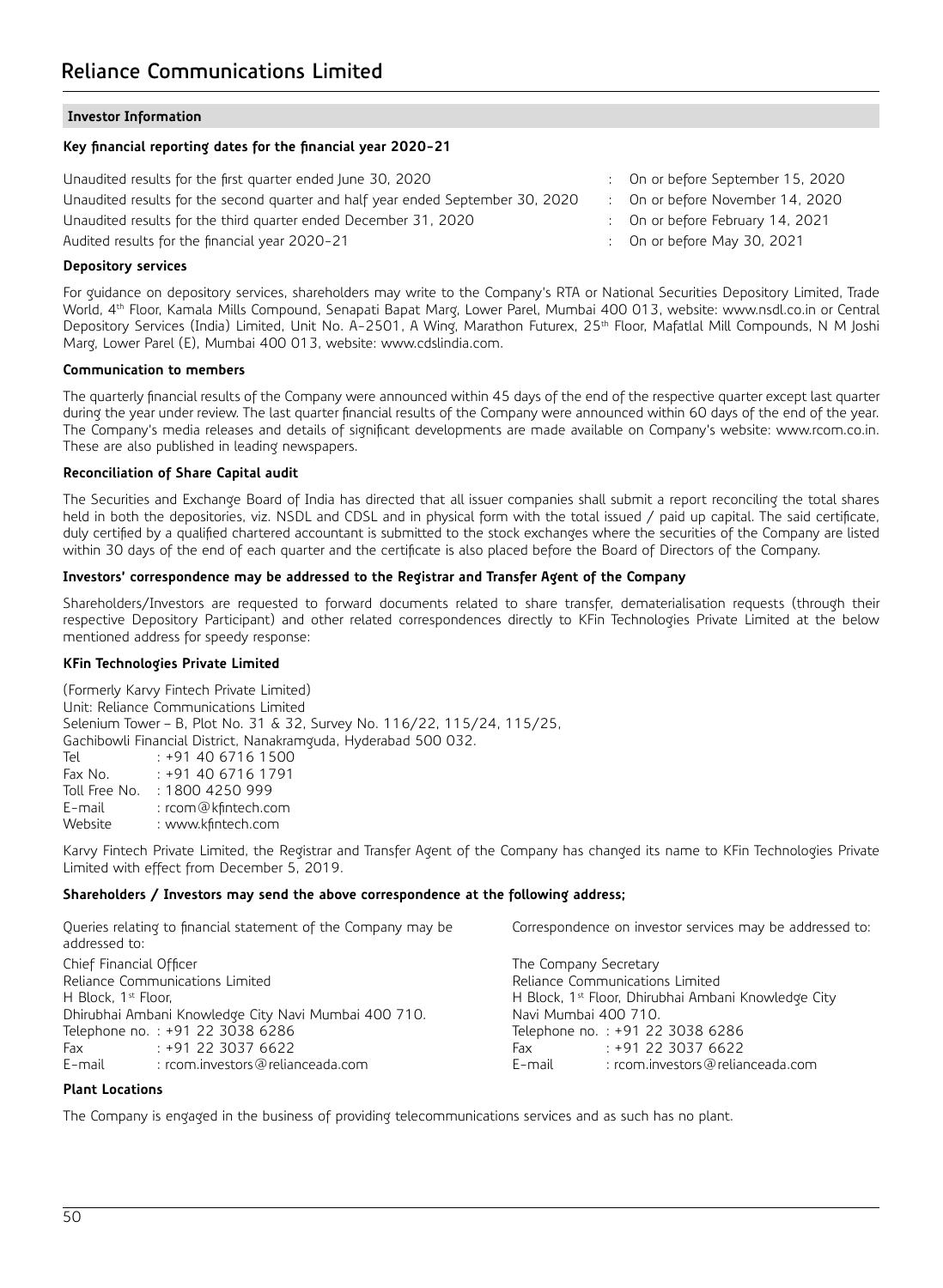#### **Section A: General Information about the Company**

| 1.             | Corporate<br><b>Identity Number</b>                       | : L45309MH2004PLC147531                                                                      |
|----------------|-----------------------------------------------------------|----------------------------------------------------------------------------------------------|
| 2.             | Name of the<br>Company                                    | : Reliance Communications Limited                                                            |
| 3.             | Registered<br>address                                     | : H Block, $1^{st}$ Floor,<br>Dhirubhai Ambani Knowledge City,<br>Navi Mumbai 400 710, India |
| 4.<br>5.<br>6. | Website<br>E-mail id<br><b>Financial Year</b><br>reported | : www.rcom.co.in<br>: rcom.investors@relianceada.com<br>$: 2019 - 20$                        |

**7. Sector(s) that the Company is engaged in (industrial activity code-wise)**

 The Company (RCOM), is leading global communications services provider with businesses including a global subsea network; a global on-net Cloud ecosystem; extensive India and global enterprise business; India Data Center Business (IDC) and India National Long Distance Business (NLD).

| <b>Industrial</b><br>Group | Description                            |
|----------------------------|----------------------------------------|
| Group 611                  | Wired telecommunications activities    |
| Group 612                  | Wireless telecommunications activities |
| Group 619                  | Other telecommunications activities    |

 (As per National Industrial Classification – Ministry of Statistics and Programme Implementation)

**8. List three key products/ services that the Company manufactures/ provides (as in balance sheet)**

 Our Company provides Internet Data Centre Services, global enterprise business Services; and India National Long Distance Business (NLD) and Telecom Infrastructure services through subsidiary companies.

- **9. Total number of locations where business activity is undertaken by the Company**
	- i. Number of International Locations (Provide details of major 5):- In two locations are at USA and UK
	- ii. Number of National Locations: All the states in India.

## **Section D: Business Responsibility Information:**

10. Markets served by the Company – The Company offers ILD Voice termination services to 230 countries apart from serving on Pan India basis during the year ended March 31, 2020.

#### **Section B: Financial Details of the Company**

- 1. Paid up Capital (INR)  $\bar{z}$  1383 crore
- 2. Total Turnover (INR)  $\bar{z}$ 818 crore
- 3. Total Profit/ (Loss) after taxes from Continued Operation(INR)
- Loss of ₹ 16863 crore

**Not Applicable in view of the losses.**

- 4. Total Spending on Corporate Social Responsibility as percentage of profit after tax
- 5. List of activities in which expenditure in 4 above has been incurred:-

Not Applicable

# **Section C: Other Details**

**1. Does the Company have any Subsidiary Company/ Companies?**

The Company has 88 subsidiaries and step down subsidiaries as on March 31, 2020.

**2. Do the Subsidiary Company/ Companies participate in the BR Initiatives of the parent company? If yes, then indicate the number of such subsidiary company(s)**

Yes, **BR Initiatives** are done at group level in which subsidiary companies are part of it.

**3. Do any other entity/entities (e.g. suppliers, distributors etc.) that the Company does business with; participate in the BR initiatives of the Company? If yes, then indicate the percentage of such entity/entities? [Less than 30%, 30-60%, More than 60%]**

 No, the entities e.g. suppliers, distributors etc. of the Company are not participating in the BR initiatives of the Company. However, The Company encourages other Entities such as suppliers and contractors to participate in its BR initiatives.

"During the ongoing CIRP of RCOM, the management of the affairs of RCOM vests in the RP and the powers of the board of directors have been suspended and are being exercised by the RP. In terms of provisions of the Code, the RP is vested with the powers of the board of directors of the Company during the CIRP period and the RP is required to inter alia run the affairs of the Company on a going-concern basis and also ensure that the Company remains in compliance of applicable laws during the CIRP period. However, it may be noted that while the powers of the board of directors stand suspended, the directors/ key managerial personnel/ officers/ employees of RCOM continue to hold their respective positions/ designations, and are required to discharge their roles and responsibilities during such time and extend full support to the RP in running the business and affairs of the Company.

Additionally, the management/ managerial personnel/ officers/ employees of RCOM, being well-versed and acquainted with the affairs and practices of the Company, provide their views and recommendations to the RP in matters concerning the business and affairs of the Company, for the purposes of managing the operations of the Company as a going concern and ensuring requisite compliances as per applicable laws."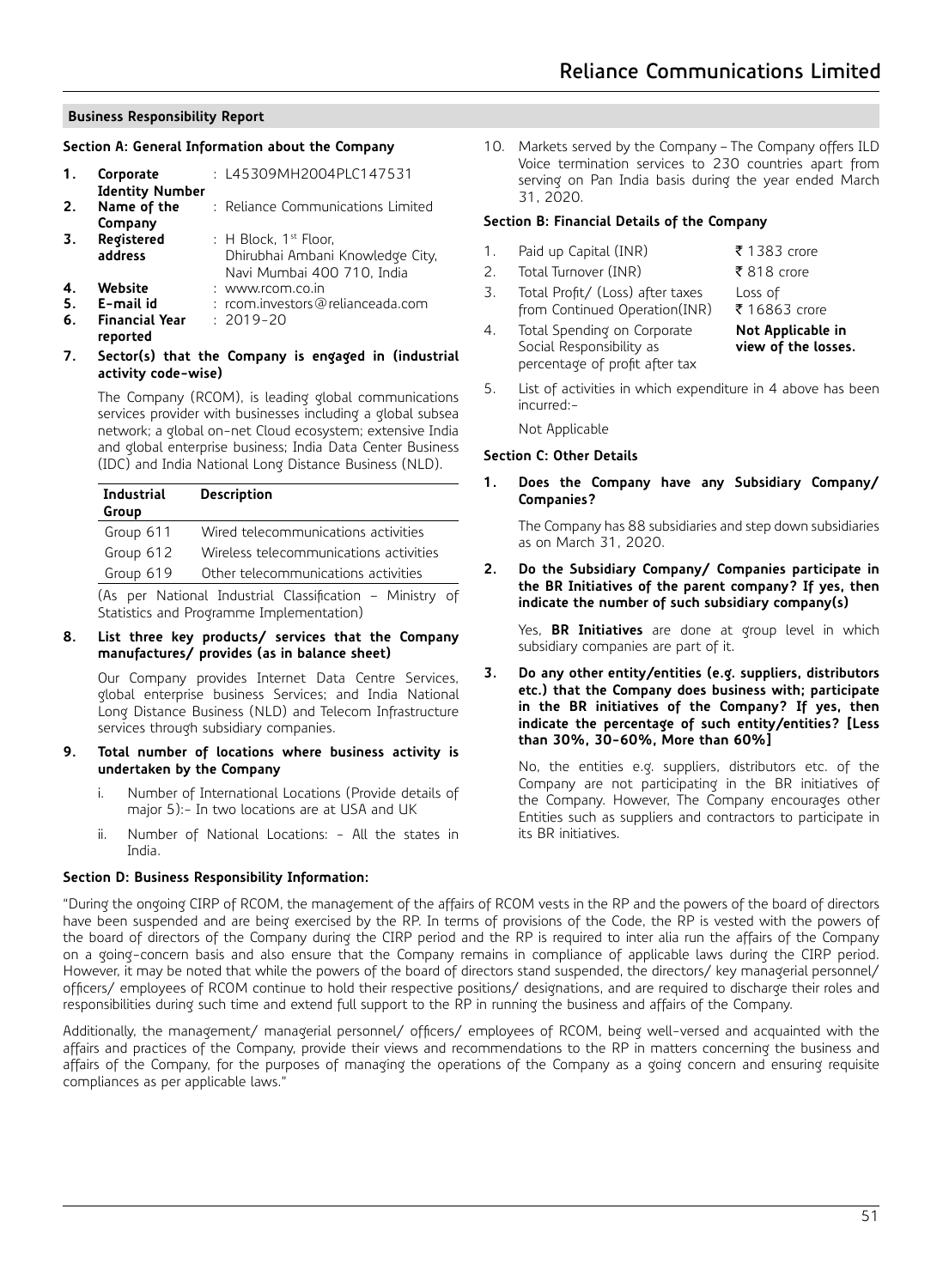## **Principle-wise (as per NVGs) BR Policy/policies (Reply in Y/N)**

**Principle-wise Business Responsibility Policies, as per National Voluntary Guidelines on Social Environmental and Economic Responsibilities of Business (Reply in Y / N)**

| Questions pertaining to Principles (p)                                                                        |              | <b>P</b> |  |  | P P P P P P P   |  |
|---------------------------------------------------------------------------------------------------------------|--------------|----------|--|--|-----------------|--|
|                                                                                                               |              |          |  |  | 2 3 4 5 6 7 8 9 |  |
| Do you have a policy/policies for:                                                                            |              |          |  |  | YYYYYYYYYY      |  |
| Has the policy been formulated in consultation with the<br>relevant stakeholders?                             | Y YYYYYYYYYY |          |  |  |                 |  |
| Does the policy conform to any national /international Y Y Y Y Y Y Y Y Y Y Y Y<br>standards? If yes, Specify. |              |          |  |  |                 |  |

The policy is in line with the National Voluntary Guidelines on Social, Environmental and Economic Responsibilities of Business, 2011 (NVGs) and updated in terms of the National Guidelines on Responsible Business Conduct (NGRBC) dated March 13, 2019. They also conform to international standards like OHSAS 18001 (Standard for Occupational Health And Safety Management System), ISO 14001 (Environment Management).

Has the policy been approved by the Board?

(Note: Since the Company is under CIRP the power of Board of Director is vested with Resolution Professional of the Company) Does the Company have a specified committee of the Board/

Director/Official to oversee the implementation of the policy? Indicate the link for the policy to be viewed online? www.rcom.co.in

internal and external stakeholders?

Does the Company have in-house structure to implement the Yes policy/ policies?

Does the Company have a grievance redressal mechanism related to the policy/ policies to address stakeholders' grievances related to the policy/ policies?

Has the Company carried out independent audit/ evaluation of the working of this policy by an internal or external agency?

If answer against any principle is 'No', please explain why Mot applicable Indicate the frequency with which the Board of Directors, Committee of the Board or CEO to assess the BR performance

of the Company. Does the Company publish a BR or a Sustainability Report? What is the hyperlink for viewing this report? How frequently it is published?

# **Section E: Principle-wise performance**

## **Principle 1:**

**Businesses should conduct and govern themselves with Ethics, Transparency and Accountability.**

**1. Does the policy relating to ethics, bribery and corruption cover only the company? Yes/ No. Does it extend to the Group/ Joint Ventures/ Suppliers/Contractors/NGOs / Others?**

The Company considers Corporate Governance as an integral part of good management. The Company's policy relating to Ethics, Bribery and Corruption is covered under Reliance Group Companies Code of Ethics and Business Policies, which are applicable to all personnel of the Company as well as to the (i) Consultants, (ii) Representatives, (iii) Suppliers, (iv)Contractors and (v) Agents dealing with the

| Y Y Y Y Y Y Y Y Y |  |  |  |  |
|-------------------|--|--|--|--|
| Y Y Y Y Y Y Y Y Y |  |  |  |  |

Has the policy been formally communicated to all relevant The policies have been communicated to the stakeholders by displaying on the Company website.

> The grievances are referred to and attended to by the Divisional Heads of respective businesses for redressal and the HR Group monitors redressal of such grievances.

> In addition to our Management audit team independently evaluate the working of these policies, the Environment, Health and Safety policies are evaluated by internal as well as external ISO audit agencies.

The CSR Committee under the Direction of RP, periodically assesses the BR performance of the Company for ensuring the effectiveness and relevance of BR initiatives.

Yes.

Subject to the criteria of market capitalisation specified under Listing Regulation issued by SEBI, the BRR is published annually and is available on the website of the Company at www.rcom.co.in

> Company. In addition to that the Company obtains an annual confirmation affirming compliance with the Code from the Directors, Key Managerial Personnel and the senior management every year.

> The Company also has a grievance redressal mechanism and a whistle blower policy which enable its employees to raise concerns to the Management.

## **2. How many stakeholder complaints have been received in the past financial year and what percentage was satisfactorily resolved by the management? If so, provide details thereof, in about 50 words or so.**

The Company has received 43 Complaints from the shareholders during the financial year 2019-20 and there were no complaints pending as on March 31, 2020. The details of this are provided in the section on Investor Relations in Corporate Governance Report.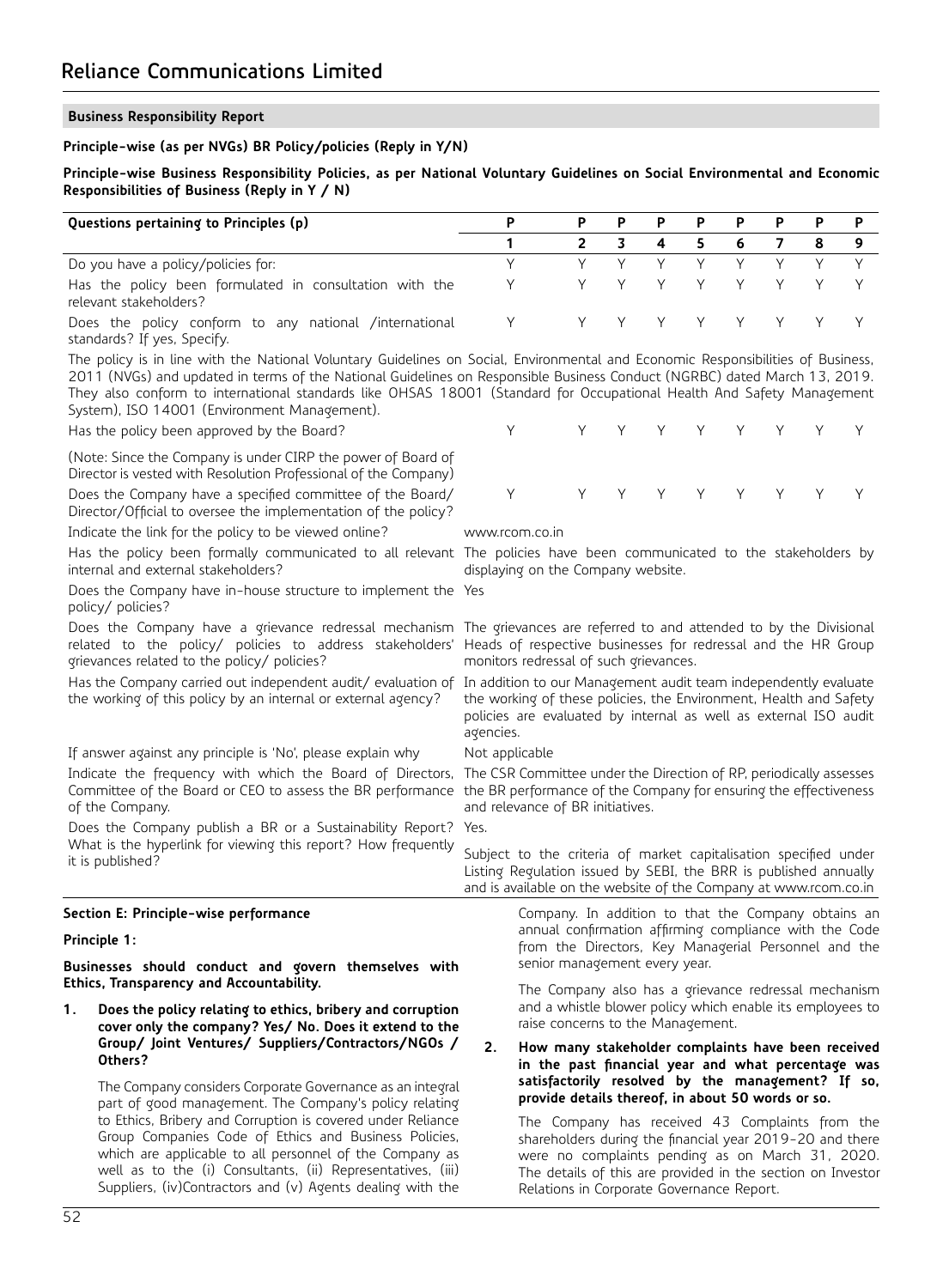# **Principle 2:**

**Businesses should provide goods and services that are safe and contribute to sustainability throughout their life cycle.**

**1. List up to 3 of your products or services whose design has incorporated social or environmental concerns, risks and/or opportunities.**

Our Company provides B2B services, Internet Data Centre and Telecom Infrastructure through subsidiary companies. Another major challenge is to optimize the electricity use at the Data center. Normally, Data center operation itself involves enormous amount of electricity consumption measured by Power Usage Effectiveness (PUE). The huge electricity consumption has a negative impact on the environment and corporate operating costs. We have been identifying and implementing the technologies, mechanisms at all the data centers to improve the PUE.

Electromagnetic radiation from BTS antenna and noise pollution from usage of Diesel Generator may be considered as an environment concerns. Radiation and noise pollution are within the permissible limit, still we are closely monitoring the same and take preventive steps to reduce radiation and noise pollution.

**2. For each such product, provide the following details in respect of resource use (energy, water, raw material etc.) per unit of product (optional):**

The Company's services do not have any broad based impact on energy. Our Internet Data Center (IDC), normally, has a connected load of 5 MW which is being taken from the local grids. We have implemented the Energy Management System (ISO 50001 EnMS) at our largest data center in Mumbai. Spectrum is used for Electromagnetic radiation and Diesel is used in Diesel Generator as a resource. Electromagnetic radiation is measured in unit of RF power transmitted in watt per square meter and Noise pollution emitted from Diesel Generator is measured in terms of dB

# **Principle 3**

## **Businesses should promote the well being of all employees.**

| Total number of employees                                                                             | 1003 |
|-------------------------------------------------------------------------------------------------------|------|
| Total number of employees hired on temporary / contractual / casual basis                             | 109  |
| The number of permanent women employees                                                               | 126  |
| The number of permanent employees with disabilities                                                   | NIL  |
| Do you have an employee association that is recognized by management?                                 | No   |
| What percentage of your permanent employees is members of this recognized NA<br>employee association? |      |
|                                                                                                       |      |

Number of complaints relating to child labour, forced labour, involuntary The Company does not employ child labour, forced labour, sexual harassment in the last financial year and pending, as on the end labour and involuntary labour. The Company did not of the year

level.

**3. Does the company have procedures in place for sustainable sourcing (including transportation)? If yes, what percentage of your inputs was sourced sustainably? Also, provide details thereof, in about 50 words or so.**

Yes, our policy aims to have long term relationship with various vendors. We have detail procedures for finalisation of prospective vendors, which includes techno commercial analysis, vendor's financial strength, market share, past track record etc. All vendors providing goods/ services have to comply with the local laws. While selecting a product, efforts are put on environment friendliness, low power consumption, EMF radiation monitoring / testing etc.

**4. Has the company taken any steps to procure goods and services from local & small producers, including communities surrounding their place of work? If yes, what steps have been taken to improve their capacity and capability of local and small vendors?**

We support and encourage local vendors for ensuing positive impact of sourcing resources. The local vendors were used for small civil related jobs, fiber related services, sign boards, local supply of materials, material handling, housekeeping, etc. We have appointed local service providers whose job is to give after sales service to the customers. These service providers are given regular training so as to optimise their capacity and capabilities.

#### **5. Does the company have a mechanism to recycle products and waste? If yes what is the percentage of recycling of products and waste (separately as <5%, 5-10%, >10%). Also, provide details thereof, in about 50 words or so.**

Yes, the Company has well established process for disposal of Products Waste, e.g. Telecom End of Life Batteries though Battery OEMs and Electronics waste are being disposed off through scrap vendors after proper disposal certificates are being taken from the vendors.

> receive any complaint of sexual harassment and discriminatory employment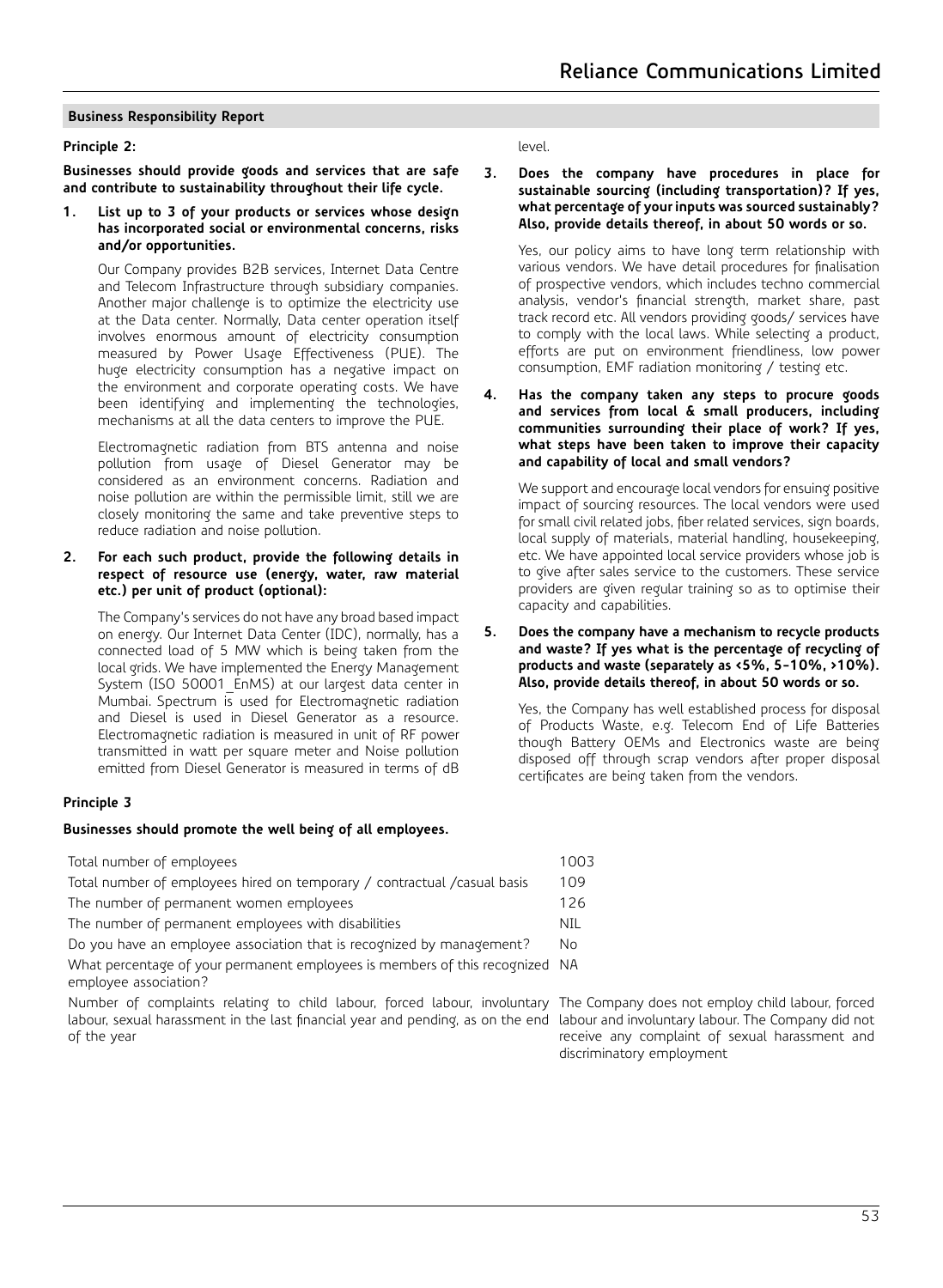| Sl.<br>No. | Category                    | No. of complaints filed during the financial No. of complaints pending as on end of<br>year                           | the financial year |
|------------|-----------------------------|-----------------------------------------------------------------------------------------------------------------------|--------------------|
|            | Child<br>involuntary labour | labour/ forced labour/ The Company does not hire Child labour, Not Applicable<br>forced labour or involuntary labour. |                    |
|            |                             | Not Applicable                                                                                                        |                    |
|            | Sexual harassment           | nil                                                                                                                   | nil                |
|            | Discriminatory employment   | There is no discrimination in the recruitment NIL<br>process of the Company.                                          |                    |

What percentage of your under mentioned employees were given safety and skill upgradation training in the last year

| Permanent Employees                    | 5%  |
|----------------------------------------|-----|
| Permanent Women Employees              | 5%  |
| Casual/Temporary/Contractual Employees | Nil |
| Employees with Disabilities            | Nil |

#### **Principle 4 :**

**Businesses should respect the interests of and be responsive towards all stakeholders, especially those who are disadvantaged, vulnerable and marginalized.**

**1. Has the company mapped its internal and external stakeholders? Yes/ No**

Yes, The Company has mapped the stakeholders i.e. customers, shareholders, employees, suppliers, banks and financial institutions, government and regulatory bodies and the local community and out of these, the Company has identified the disadvantaged, vulnerable and marginalized stakeholders.

**2. Are there any special initiatives taken by the company to engage with the disadvantaged, vulnerable and marginalized stakeholders? If so, provide details thereof.** 

As the Company is under CIRP process and continues to suffer losses, Company has not taken any special CSR intiative during the here under review.

## **Principle 5**

#### **Businesses should respect and promote human rights**

**1. Does the policy of the company on human rights cover only the company or extend to the Group/ Joint Ventures/ Suppliers/Contractors/NGOs/ Others?**

The policy of the Company on human rights covers not only the Company, but also extends to the Group / Joint Ventures / Suppliers / Contractors / NGOs / Others. The Company is committed to complying with all human rights, practices across all group companies, JVs and other stakeholders associated with the Company.

The Company does not employ any forced labour and child labour and is committed to promoting the general equality among the employees.

#### **2. How many stakeholder complaints have been received in the past financial year and what percent was satisfactorily resolved by the management?**

The Company has not received any stakeholder complaint pertaining to human rights during the financial year 2019- 20.

## **Principle 6:**

**Businesses should respect, protect and make efforts to restore the environment.**

**1. Does the policy related to Principle 6 cover only the company or extends to the Group/Joint Ventures / Suppliers / Contractors /NGOs /others.**

Yes, the policy of the Company on environment covers not only the Company, but also extends to the Group / Joint Ventures / Suppliers / Contractors / NGOs / Others. The Company is committed to achieving an excellence in environmental performance, preservation and promotion of clean environment and also actively encourages business partners like suppliers, contractors, etc. to preserve and promote environment.

**2. Does the company have strategies/ initiatives to address global environmental issues such as climate change, global warming, etc? Y/N. If yes, please give hyperlink for webpage etc.**

Yes, the Company has taken the initiatives on Green telecom such as :- (i) Usage of renewable energy with solar panels, (ii) Usage of newly developed batteries to reduce fuel consumption at telecom sites and thereby reducing CO2 emission etc. Hyperlink is not available.

We have also taken following new initiatives to address environmental issues in IDCs

- A. Our IDC building (IDC-5) in Navi Mumbai is precertified for LEED GOLD rating from Indian Green Building Council (IGBC).
- B. As part of efficient energy management in Data centers, we have obtained ISO 50001 certification for IDC4 Mumbai to improve energy performance.

#### **3. Does the company identify and assess potential environmental risks? Y/ N**

Yes. Reduction of Carbon Emission is being implemented by the Company by deploying High Efficient Batteries and Energy Conservation measures such as Sourcing Power through Green resource e.g. Solar and RESCO Model.

We have also identified and assess potential environmental risks as follows: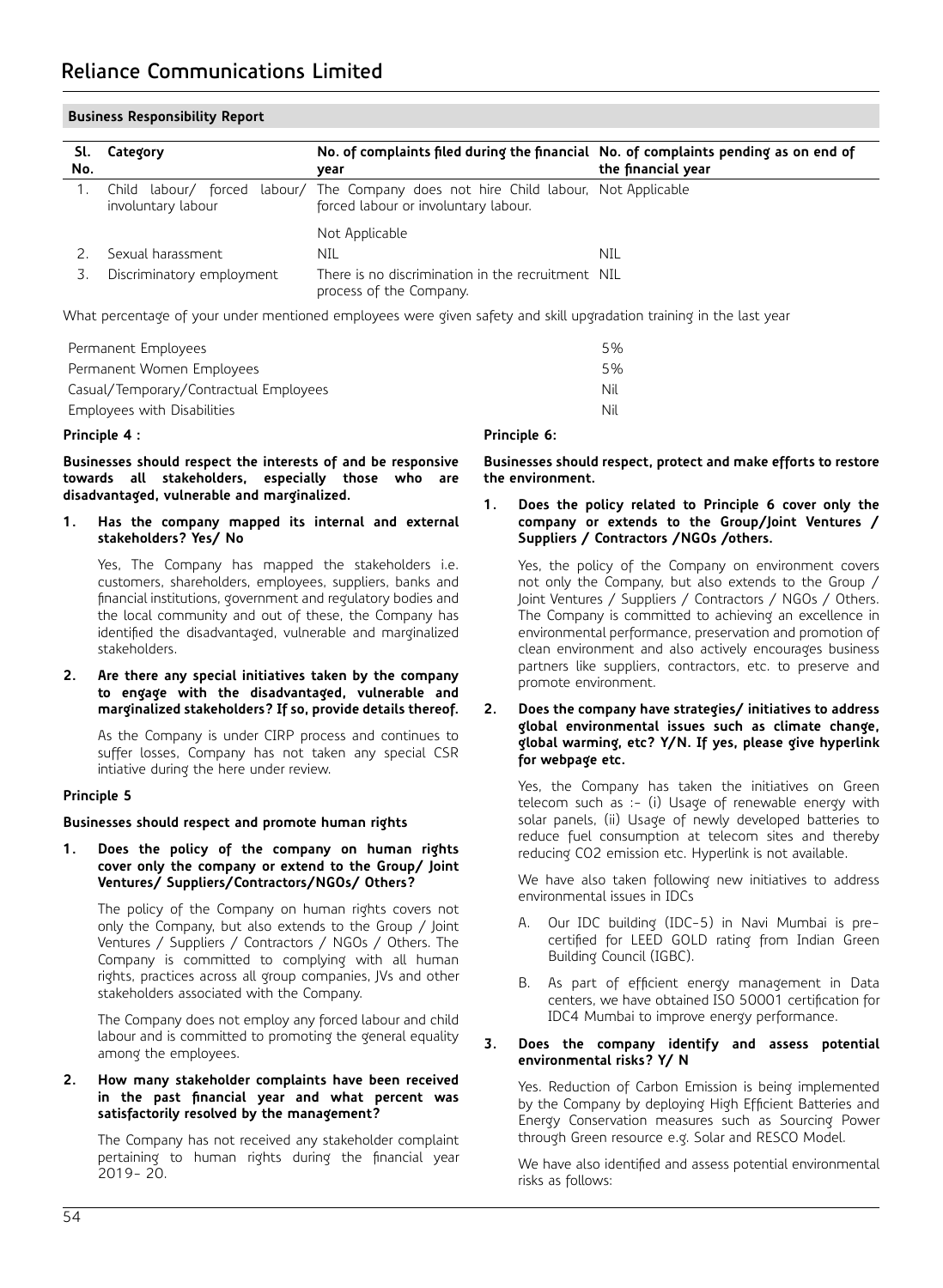- A. Electro-Magnetic Radiation: We comply with EMF norms released by DoT.
- B. Tower Structure safety: Towers are deployed on the basis of Wind Zone compliance.
- C. Lighting arrester and earthling are also used for tower safety.
- D. Towers are complied with fire safety norms and practices.
- E. Surplus electronics equipments not in use are sold and we follow the e-waste process to dispose of these equipments.
- F. IDC as such do not pollute environment, but we comply with all environmental norms while building IDCs and their equipment selection:
- G. We comply with local SEB norms through CEIG approval process for all IDCs across India.
- H. We follow fire safety norms and use automatic gas suppression system (FM200) in all our server halls of IDC to immediate extinguishes the fire. FM200 gas is zero ozone-depleting potential and low global warming potential and short atmospheric life.
- I. Similarly we use HFC based refrigerant in Chiller system zero ozone-depleting potential and low global warming potential.

#### **4. Does the Company have any project related to Clean Development Mechanism? If so, provide details thereof. Also, if Yes, whether any environmental compliance report is filed?**

- A. RCOM as wireless operator has shutdown all the BTS and is operating under spectrum sharing arrangement with RJIO and hence not using any telecom towers for BTS radiation.
- B. RCOM operates its Wireline Business with tesrrestrial fiber and low power UBR radios.
- C. IDCs operated by RCOM subsidiary RIDC do not generate any emission and hence do not pose any risk to environment.

As such RCOM is compliant with the CO2 emission norms.

## **5. Has the company undertaken any other initiatives on – clean technology, energy efficiency, renewable energy, etc. Y/ N. If yes, please give hyperlink for web page etc.**

Yes. We have taken following initiatives for Green IDC and to achieve high Energy efficiency in operations.

- A. Our IDC building (IDC-5) in Navi Mumbai is precertified for LEED GOLD rating from Indian Green Building Council (IGBC).
- B. We are continuously putting efforts to improve PUE (Power Usage effectiveness) on year on year. We have taken several effective steps to improve PUE by optimizing our air-conditioning and lighting systems, e.g. Hot/ Cold Aisle arrangement, restricting airflow, blanking plates and cold aisle Containment etc.

C. We are also submitting Six Monthly MOEF Compliance Report to Ministry of Environment and Forest after quality testing of Air, Water and Soil.

#### **6. Are the Emissions/ Waste generated by the company within the permissible limits given by CPCB/SPCB for the financial year being reported?**

CPCB/ SPCB are not applicable for Telecommunication Network. We comply with the regulatory requirement as released by DOT from time to time. We are continuously reducing the carbon foot printing of IDC by reducing the CO2 emissions year by year.

We are effectively doing e-waste management through CPCB / SCPB approved vendors.

#### **7. Number of show cause/ legal notices received from CPCB/ SPCB which are pending (i.e. not resolved to satisfaction) as on end of Financial Year.**

Nil

#### **Principle 7**

**Businesses, when engaged in influencing public and regulatory policy, should do so in a responsible manner.**

**1. Is your company a member of any trade and chamber or association? If Yes, Name only those major ones that your business deals with:**

Yes, we, along with subsidiary company, are the members of some prestigious trade association. The major associations are as follows:

- a. Tower and Infrastructure Providers Association (TAIPA)
- b. Associated Chambers of Commerce & Industry of India ( ASSOCHAM)
- **2. Have you advocated/ lobbied through above associations for the advancement or improvement of public good? Yes/No; if yes specify the broad areas**

No

#### **Principle 8:**

**Businesses should support inclusive growth and equitable development**

**1. Does the company have specified programmes/ initiatives/projects in pursuit of the policy related to Principle 8? If yes details thereof.**

The Company is under Corporate Restructuring and Insolvency Process and in current year, due to loss, liquidity constraints and cash flow difficulties, the company has not spent any amount on CSR Activity and any programmes/ initiatives/ projects in pursuit of the policy related to Principle 8.

**2. Are the programmes / projects undertaken through in-house team / own foundation / external NGO / government structures / any other organization?**

Not Applicable.

**3. Have you done any impact assessment of your initiative?** Not Applicable.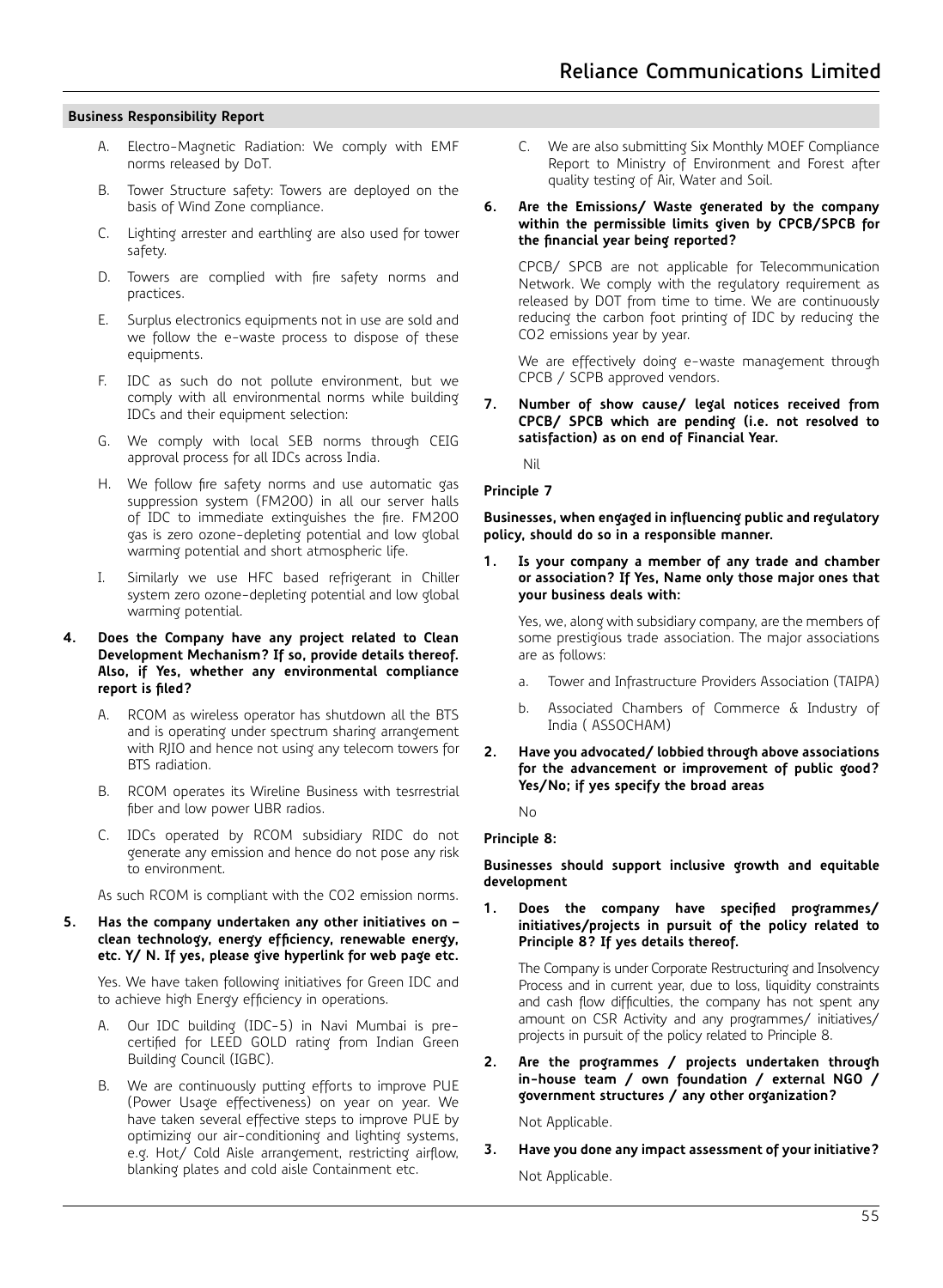**4. What is your company's direct contribution to community development projects? Amount in INR and the details of the projects undertaken.**

Not Applicable

**5. Have you taken steps to ensure that this community development initiative is successfully adopted by the community? Please explain in 50 words, or so.**

Not Applicable

# **Principle 9**

#### **Businesses should engage with and provide value to their customers and consumers in a responsible manner.**

In present scenario, the Company has closed down its business operation based on "business to consumer" business model and the Company is operating its business in "Business to Business" business model. So keep in view the present business model the information required under principle 9 is not relevant to the Company.

Inspite of the above, we assure that the Company is following best practices in providing services to our customer in "B2B" business model in satisfactory manner.

No case is filled against the Company regarding unfair trade practices, irresponsible advertising and/or anti-competitive behaviour during the last five years and pending as on end of financial year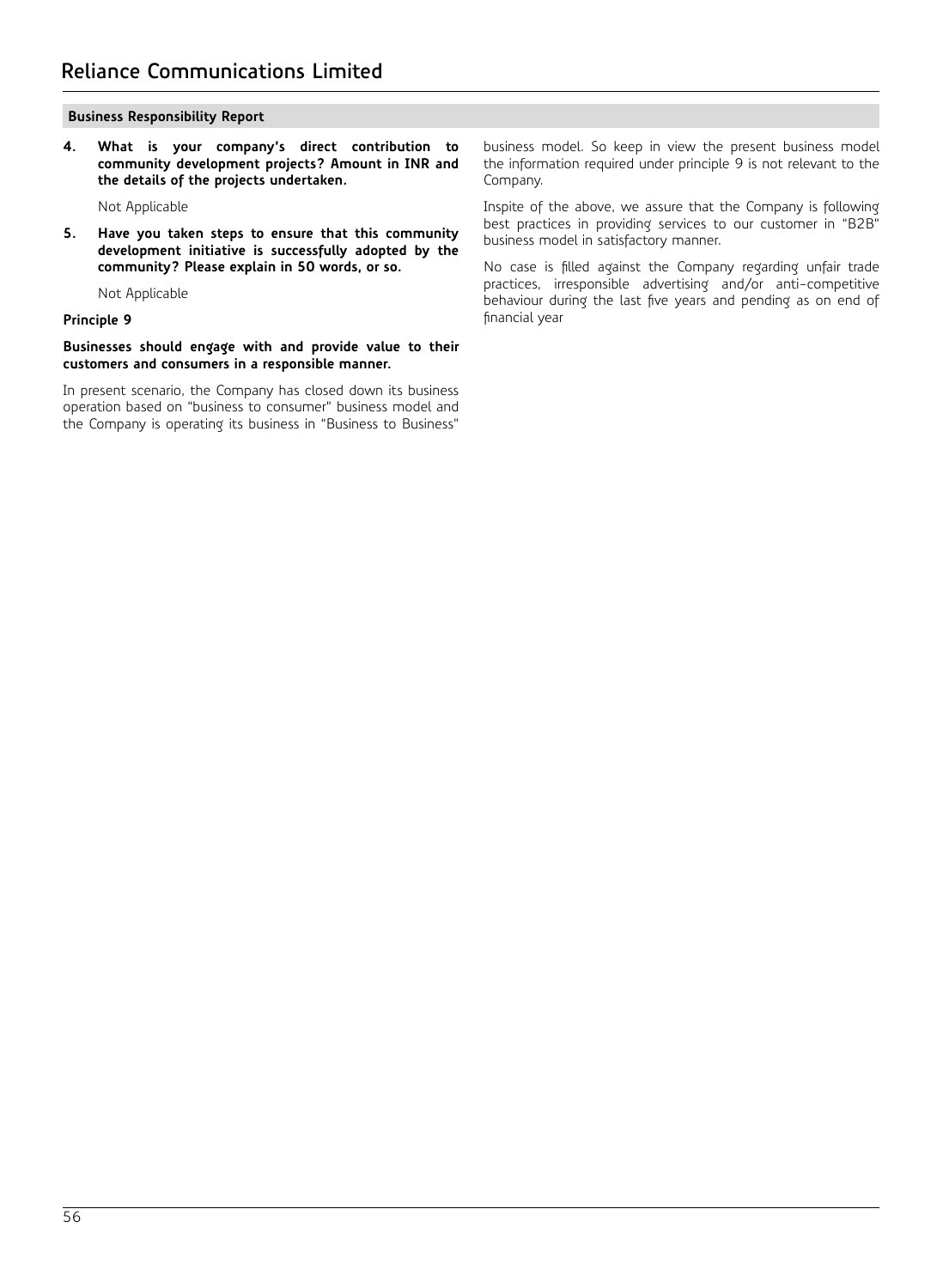# **Certificate on Corporate Governance by Practising Company Secretary**

## **To**

## **The Members of Reliance Communications Limited**

We have examined the compliance of the conditions of Corporate Governance by Reliance Communications Limited ('the Company') for the year ended on March 31, 2020, as stipulated under regulations 17 to 27, clauses (b) to (i) of sub regulation (2) of regulation 46 and para C, D & E of Schedule V of the Securities and Exchange Board of India (Listing Obligations and Disclosure Requirements) Regulations, 2015 ('The Listing Regulations').

The compliance of the conditions of Corporate Governance is the responsibility of the management. Our examination was limited to the review of procedures and implementation thereof, as adopted by the Company for ensuring compliance with conditions of Corporate Governance. It is neither an audit nor an expression of opinion on the financial statements of the Company.

In our opinion and to the best of our information and according to the explanations given to us and the representations made by the directors and the management, we certify that the Company has complied with the conditions of Corporate Governance as stipulated in the Listing Regulations for the year ended on March 31, 2020.

We further state that such compliance is neither an assurance as to the future viability of the Company nor of the efficiency or effectiveness with which the management has conducted the affairs of the Company.

The certificate is solely issued for the purpose of complying with the aforesaid Regulations and may not be suitable for any other purpose.

*(As the Company is under CIR Process under IBC Code, 2016, Regulation 17, 18, 19, 20 and 21 of the Listing Regulations are not applicable to the Company and all the other regulations are complied with under the direction of Resolution Professional of the Company.)*

# **For M/s. Ashita Kaul & Associates**

Practising Company Secretaries

# **Proprietor**

FCS 6988/ CP 6529 Place: Thane Date : June 24, 2020 UDIN : F006988B000595048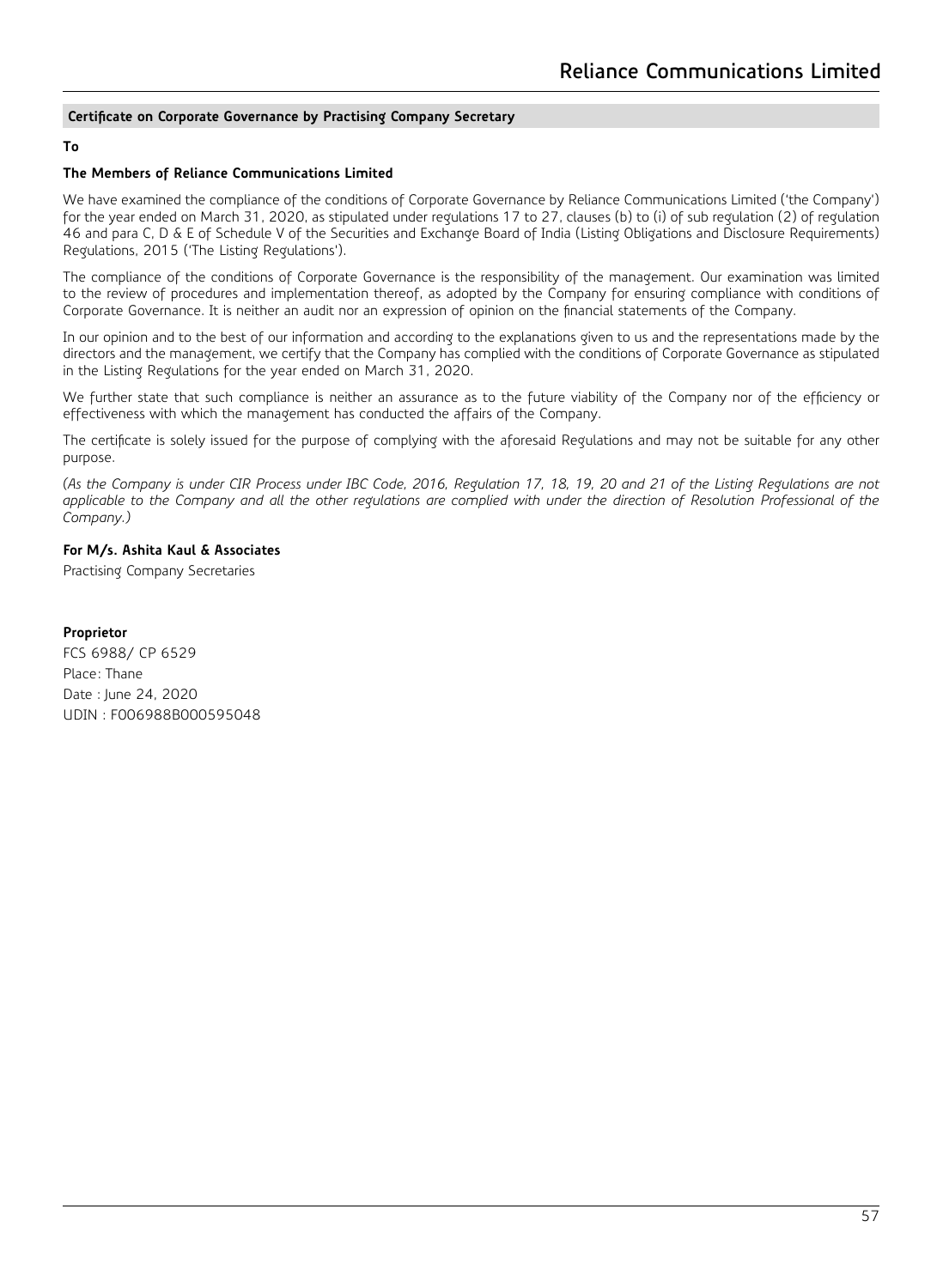# **Certificate of Non-Disqualification of Directors**

(pursuant to Regulation 34(3) and Schedule V Para C clause (10)(i) of the SEBI (Listing Obligations and Disclosure Requirements) Regulations, 2015)

# **The Members**

To,

# **Reliance Communications Limited**

H Block, 1<sup>st</sup> Floor, Dhirubhai Ambani Knowledge City, Navi Mumbai 400710

I have examined the relevant registers, records, forms, returns and disclosures received from the Directors of Reliance Communications Limited having CIN : L45309MH2004PLC147531and having registered office at H Block, 1st Floor, Dhirubhai Ambani Knowledge City, Navi Mumbai 400710 (hereinafter referred to as 'the Company'), produced before meby the Company for the purpose of issuing this Certificate, in accordance with Regulation 34(3) read with Schedule V Para-C Sub clause 10(i) of the Securities and Exchange Board of India (Listing Obligations and Disclosure Requirements) Regulations, 2015.

In my opinion and to the best of my information and according to the verifications (including Directors Identification Number (DIN) status at the portal www.mca.gov.in as considered necessary and explanations furnished to me by the Company & its officers, I hereby certify that none of the Directors on the Board of the Company as stated below for the Financial Year ending on 31<sup>st</sup> March, 2020 have been debarred or disqualified from being appointed or continuing as directors of companies by the Securities and Exchange Board of India, Ministry of Corporate Affairs or any other Statutory Authority.

#### **List of Directors of Reliance Communications Limited:**

| Sr.<br>No. | <b>Name of Director</b>     | <b>DIN</b> | Date of appointment<br>in Company | Date of Cessation |
|------------|-----------------------------|------------|-----------------------------------|-------------------|
|            | Mr Punit Garg               | 00004407   | 02/10/2017                        |                   |
|            | Mr Anil D Ambani*           | 00004878   | 07/02/2006                        |                   |
|            | Mr Suresh Rangachar*        | 00020887   | 11/11/2017                        |                   |
| 4          | Ms. Ryna Karani*            | 00116930   | 11/11/2017                        | -                 |
|            | Ms. Manajri Kacker*         | 06945359   | 16/09/2014                        |                   |
| 6          | Ms. Chhaya Virani*          | 06953556   | 11/11/2017                        | -                 |
|            | Mr. Vishwanath Devaraja Rao | 08607657   | 19/11/2019                        |                   |

Ensuring the eligibility for the appointment / continuity of every Director on the Board is the responsibility of the management of the Company. Our responsibility is to express an opinion on these based on our verification. This Certificate is neither an assurance as to the future viability of the Company nor of the efficiency or effectiveness with which the management has conducted the affairs of the Company.

(\*Shri Anil D Ambani, Smt. Manjari Kacker and Smt. Chhaya Virani, Directors tendered their resignation as Directors of the Company vide resignation letters dated 15th November, 2019 and Shri Suresh Rangachar and Smt. Ryna Karani resigned from their position as directors on 13<sup>th</sup> November, 2019 and 14<sup>th</sup> November, 2019 respectively, and certain directors being Shri Anil D Ambani, Shri Suresh Rangachar and Smt. Manjari Kacker have also filed their respective DIR-11 forms with the Registrar of Companies. The Committee of Creditors of the Company ("CoC"), in its meeting held on 20<sup>th</sup> November, 2019 refused to accept the resignations tendered by such directors. Further, the CoC instructed that the said directors be advised to continue with their duties and responsibilities as directors of the Company and provide all cooperation to the Resolution Professional during the Corporate Insolvency Resolution Process. Accordingly, the name of such directors continues to reflect in the composition of the board of directors and the respective committees of the Company.

Further, the Resolution Professional has filed an application with the Hon'ble National Company Law Tribunal, Mumbai bench ("NCLT"), praying to the NCLT to direct Shri Anil D. Ambani and Shri Suresh Rangachar to continue as directors on the board of the Company and accordingly, declare the resignations tendered by them as null and void. The said application is pending for hearing at the NCLT.

Due to abovementioned events, the Company has not received annual disclosures as required under section 164(2) of the Companies Act, 2013 from Shri Anil D Ambani, Smt. Manjari Kacker, Smt. Ryna Karani, Smt. Chhaya Virani and Shri Suresh Rangachar, Directors of the Company)

> **For Ashita Kaul& Associates Company Secretaries**

Date : June 24, 2020 **AshitaKaul** Place : Thane **Proprietor** UDIN : F006988B000590771 **Membership No: 6988/ CP: 6529**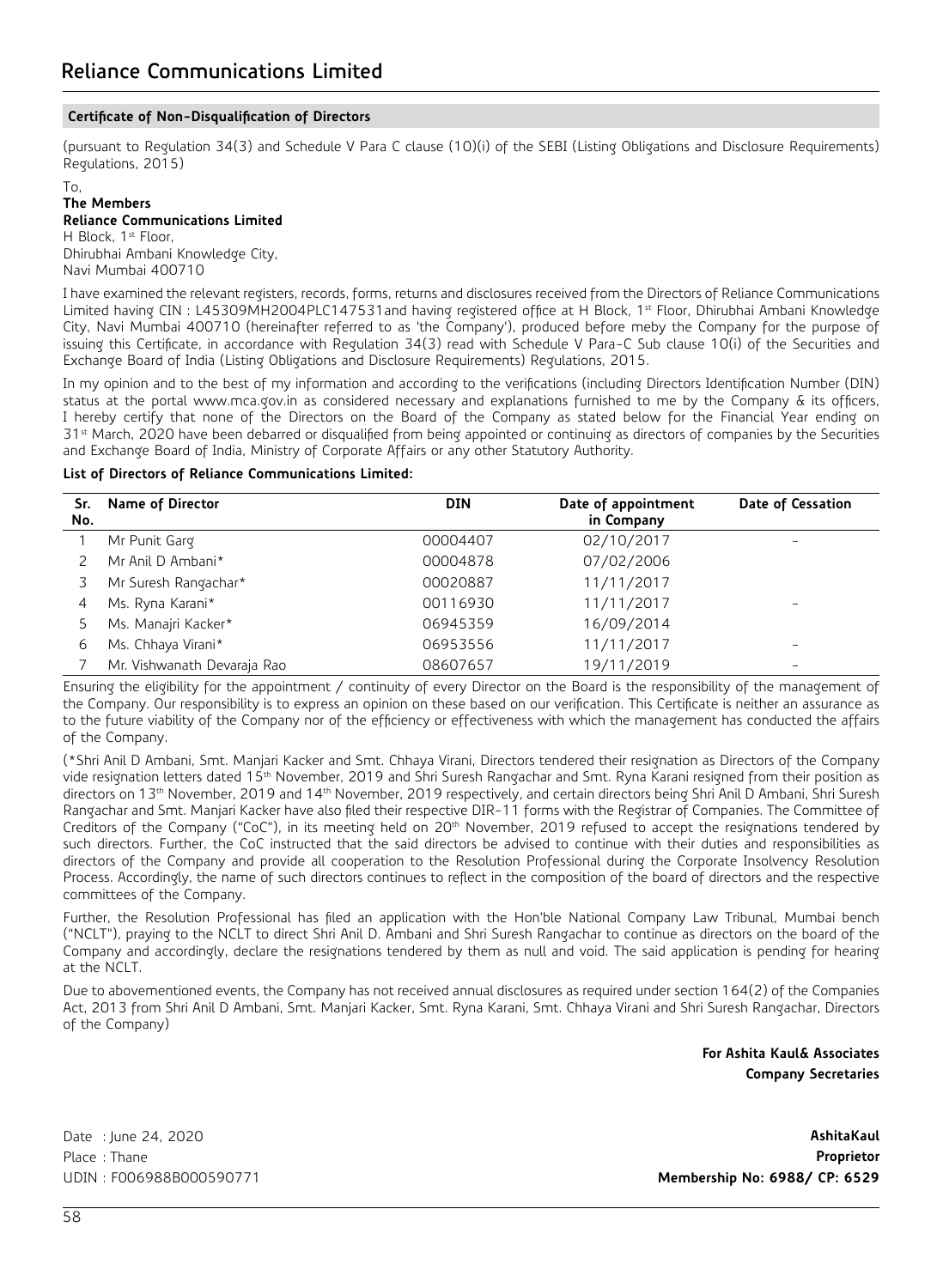## **To the Members of Reliance Communications Limited**

#### **Report on the Audit of the Standalone Financial Statements**

#### **Corporate Insolvency Proceedings as per Insolvency and Bankruptcy Code, 2016 (IBC)**

The Hon'ble National Company Law Tribunal, Mumbai Bench ("NCLT") admitted an insolvency and bankruptcy petition filed by a operational creditor against Reliance Communications Limited ("the Company") and appointed Resolution Professional (RP) who has been vested with management of affairs and powers of the Board of Directors with direction to initiate appropriate action contemplated with extant provisions of the Insolvency and Bankruptcy Code, 2016 and other related rules.

## **Qualified Opinion**

We have audited the accompanying Financial Statements of **Reliance Communications Limited** ("the Company"), which comprise the Balance Sheet as at March 31, 2020, and the Statements of Profit and Loss, Statements of Changes in Equity and Statements of Cash Flows for the year then ended, and notes to the Financial Statements, including a summary of significant accounting policies and other explanatory information.

In our opinion and to the best of our information and according to the explanations given to us, except for the possible effect of matters described in the Basis for Qualified Opinion section of our report, the aforesaid Financial Statements give a true and fair view in conformity with the Indian Accounting Standards prescribed under section 133 of the Act read with the Companies ( Indian Accounting Standards) Rules, 2015, as amended , ("Ind AS") and other accounting principles generally accepted in India, of the state of affairs of the Company as at March 31, 2020 and its loss (including total comprehensive loss) and its cash flows for the year ended on that date.

# **Basis for Qualified Opinion**

We draw attention to following notes to the accompanying financial statements for the year ended March 31,2020:-

- A. Note no. 2.15 & Note no 2.31, "Assets Held for Sale (AHS)" including Wireless Spectrum, Towers, Fiber and Media Convergence Nodes (MCNs) continue to be classified as held for sale at the value ascertained at the end of March 31, 2018, for the reasons referred to in the aforesaid note and impact of the non-payment of spectrum instalments due to Department of Telecommunication (DOT). Non determination of fair value as on the reporting date is not in compliance with Ind AS 105 "Non-Current Assets Held for Sale and Discontinued Operations". Accordingly, we are unable to comment on the consequential impact, if any, on the carrying amount of Assets Held for Sale and on the reported losses for the year ended March 31, 2020.
- B. Note no. 2.48, regarding admission of the Company and its three subsidiaries into Corporate Insolvency Resolution Process ("CIRP"), and pending determination of obligations and liabilities including various claims submitted by the Operational/financial/other creditors and employees including interest payable on loans during CIRP. We are unable to comment the accounting impact and disclosure there of pending reconciliation and determination of final obligation.

The Company accordingly has not provided interest on borrowings amounting to  $\bar{\tau}$  4,212 Crore for year ended March 31, 2020 and  $\bar{\tau}$  6,962 Crore up to the previous financial year calculated based on basic rate of interest as per terms of loan. The Company further has not provided for foreign exchange variance (gain)/ loss amounting to  $\bar{\tau}$  1313 Crore for the ended March 31, 2020 and ₹ 803 Crore of loss up to the previous financial year. Had such interest and foreign exchange variation (gain)/ loss as mentioned above been provided, the reported loss for the year ended March 31, 2020 would have been higher by  $\overline{\tau}$  5,524 Crore. Non provision of interest and nonrecognition of foreign exchange variation (gain)/ loss is not in compliance with Ind AS 23 "Borrowing Costs" and Ind AS 21 "The Effects of Changes in Foreign Exchange Rates" respectively.

- C. Note no. 2.31, regarding pending comprehensive review of carrying amount of all other assets including investment in subsidiaries and liabilities on account of reason stated in the said note and accordingly non provision for impairment of carrying value of assets and write back of liabilities if any. Further Goods & Service Tax (GST) and Tax Deducted at source are pending for reconciliation. In the absence of Comprehensive review as mentioned above for the carrying value of all other assets and liabilities and pending reconciliation of Goods & Service Tax (GST) and Tax Deducted at Source (TDS), we are unable to comment that whether any adjustment is required in the carrying amount of such assets and liabilities and consequential impact, if any, on the reported losses for the year ended March 31, 2020. Non determination of fair value of financial assets & liabilities and carrying amount for other assets and liabilities are not in compliance with Ind AS 109- Financial Instruments and Ind AS 37- Provisions, Contingent Liabilities & Contingent Assets.
- D. Note no. 2.52, regarding non adoption of Ind AS 116 "Leases" effective from April 01, 2019 and the consequent impact thereof. The aforesaid accounting treatment is not in accordance with the relevant Indian Accounting Standard Ind-AS 116.
- E. Note no 2.31, regarding continuous losses incurred by the Company, current liabilities exceeding its current assets, default in repayment of borrowings and default in payment of regulatory and statutory dues. This situation indicates that a material uncertainty exists that may cast significant doubt on the Company's ability to continue as a going concern. The accounts, however has been prepared by the management on a going concern basis for the reason stated in the aforesaid note. We however are unable to obtain sufficient and appropriate audit evidence regarding management's use of the going concern basis of accounting in the preparation of the financial statements, in view of on-going Corporate Insolvency Resolution Process, the outcome of which cannot be presently ascertained.

We conducted our audit in accordance with the Standards on Auditing (SAs) specified under section 143(10) of the Companies Act, 2013 (the Act). Our responsibilities under those Standards are further described in the Auditor's Responsibilities for the Audit of the financial statements section of our report. We are independent of the Company in accordance with the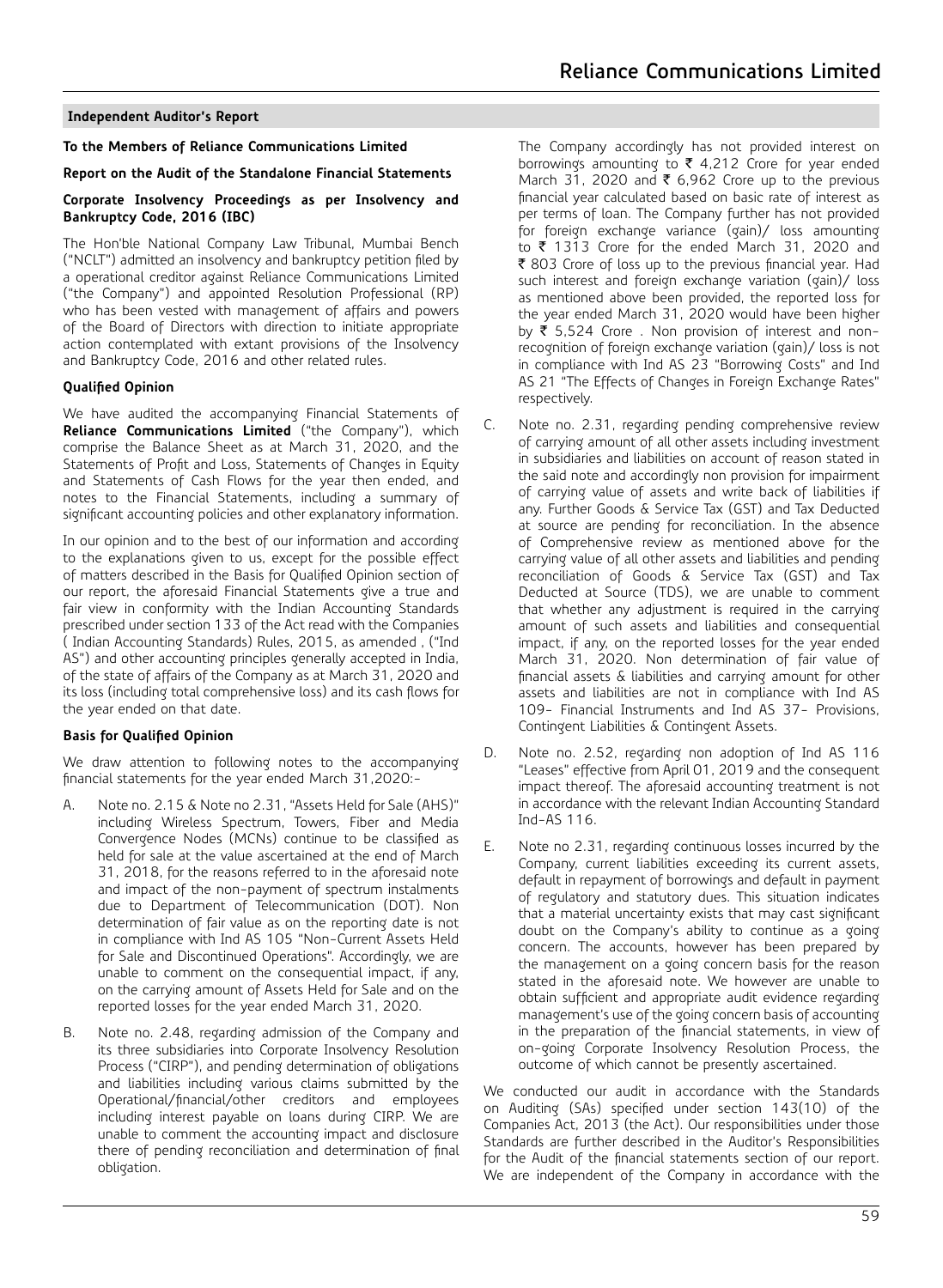Code of Ethics issued by the Institute of Chartered Accountants of India together with the ethical requirements that are relevant to our audit of the financial statements under the provisions of the Companies Act, 2013 and the Rules thereunder, and we have fulfilled our other ethical responsibilities in accordance with these requirements and the Code of Ethics. We believe that the audit evidence we have obtained is sufficient and appropriate to provide a basis for qualified opinion.

## **Emphasis of Matter Paragraph**

- A. We draw attention to Note no. 2.39.2 of the statement, regarding provision of license fee and spectrum usage charges based on management estimates pending special audit from Department of Telecommunications, pursuant to the judgment of Hon'ble Supreme Court of India, vide its order dated October 24, 2019 and status of payment thereof.
- B. We draw attention to Note no. 2.53 of the statement, as regards to the management's evaluation of COVID - 19 impact on the future performance of the Company. The actual outcome of the assumptions and estimates may vary in future due to impact of pandemic.

Our opinion is not modified in respect of above matters.

# **Key Audit Matters**

Key audit matters are those matters that, in our professional judgment, were of most significance in our audit of the Financial Statements of the current period. These matters were addressed in the context of our audit of the financial statements as a whole, and in forming our opinion thereon, and we do not provide a separate opinion on these matters. We have determined the matters described below to be the key audit matters to be communicated in our report.

For each matter below, our description of how our audit addressed the matter is provided in that context.

We have fulfilled the responsibilities described in the Auditor's responsibilities for the audit of the financial statements section of our report, including in relation to these matters. Accordingly, our audit included the performance of procedures designed to respond to our assessment of the risks of material misstatement of the financial statements. The results of our audit procedures, including the procedures performed to address the matters below, provide the basis for our audit opinion on the accompanying financial statements.

## **1. Revenue Recognition**

The accuracy and completeness of revenue amounts recorded is an inherent industry risk. The revenue is categorised broadly into service and wholesale revenue. Service revenue mainly consists of income from fixed line, broadband, rentals and installations. Wholesale revenue comprises revenue from interconnection, external administration, capacity sales and from resellers.

We considered revenue recognition as a key audit matter as the amount involved is material to the financial statements and due to the complexity of the systems and processes used to record revenue. The accounting policy and relevant disclosures relating to revenue are set out in notes 1.12 and 2.25 respectively, to the financial statements.

Our audit procedures included, amongst others, the following:

- Testing the end-to-end reconciliation from business support systems to billing and to the general ledger,
- Performing tests on the accuracy of customer bill generation process on a sample basis and testing of a sample of the credits and discounts applied to such customer bills;
- Performed substantive analytical procedures over the significant revenue streams.
- Involving verification of controls surrounding revenue invoicing;
- Assessed transactions taking place before and after year-end to ensure that revenue was recognised in the appropriate period;
- Performing specific procedures to test the accuracy and completeness of adjustments, and performing procedures to ensure that the revenue recognition criteria adopted by the Company is in line with the company's accounting policies.
- **2. Valuation and disclosure of accrual estimates for legal claims, litigations, regulatory matters and contingencies and deposits against the same legal matters including provision of license fee and spectrum usage charges, pursuant to the judgment of Hon'ble Supreme Court of India, vide its order dated October 24, 2019**

The Company is involved as a party in legal proceedings, including regulatory and other governmental proceedings. The Company has also deposited substantial amounts with regulatory authorities against the demands in dispute, which has been classified as deposit.

This area is significant to our audit, since the accounting and disclosure for (contingent) legal liabilities is complex and judgmental (due to the difficulty in predicting the outcome of the matter and estimating the potential impact if the outcome is unfavourable), and the amounts Involved are, or can be, material to the financial statements as a whole. Further reference is made to Note no. 2.36 Contingent liabilities and note no. 2.39.2 on provision of Licence fees and Spectrum Usage Charges.

Our audit procedures included, amongst others, testing the effectiveness of the Company's internal controls around the identification and evaluation of claims/provisions, proceedings and investigations at different levels in the group, and the recording and continuous re-assessment of the related (contingent) liabilities and provisions and disclosures. We inquired with both internal legal staff including Resolution Professional (RP) as well as with the Company's financial staff in respect of ongoing investigations or claims, proceedings and investigations, inspected relevant correspondence, inspected the minutes of the meetings of the Audit Committee and requested a confirmation from the group's in-house responsible officials and RP. Also the Company has obtained legal opinions in past against these disputes. For claims settled during the year, we vouched the payments, as appropriate, and read the related orders to verify whether the settlements were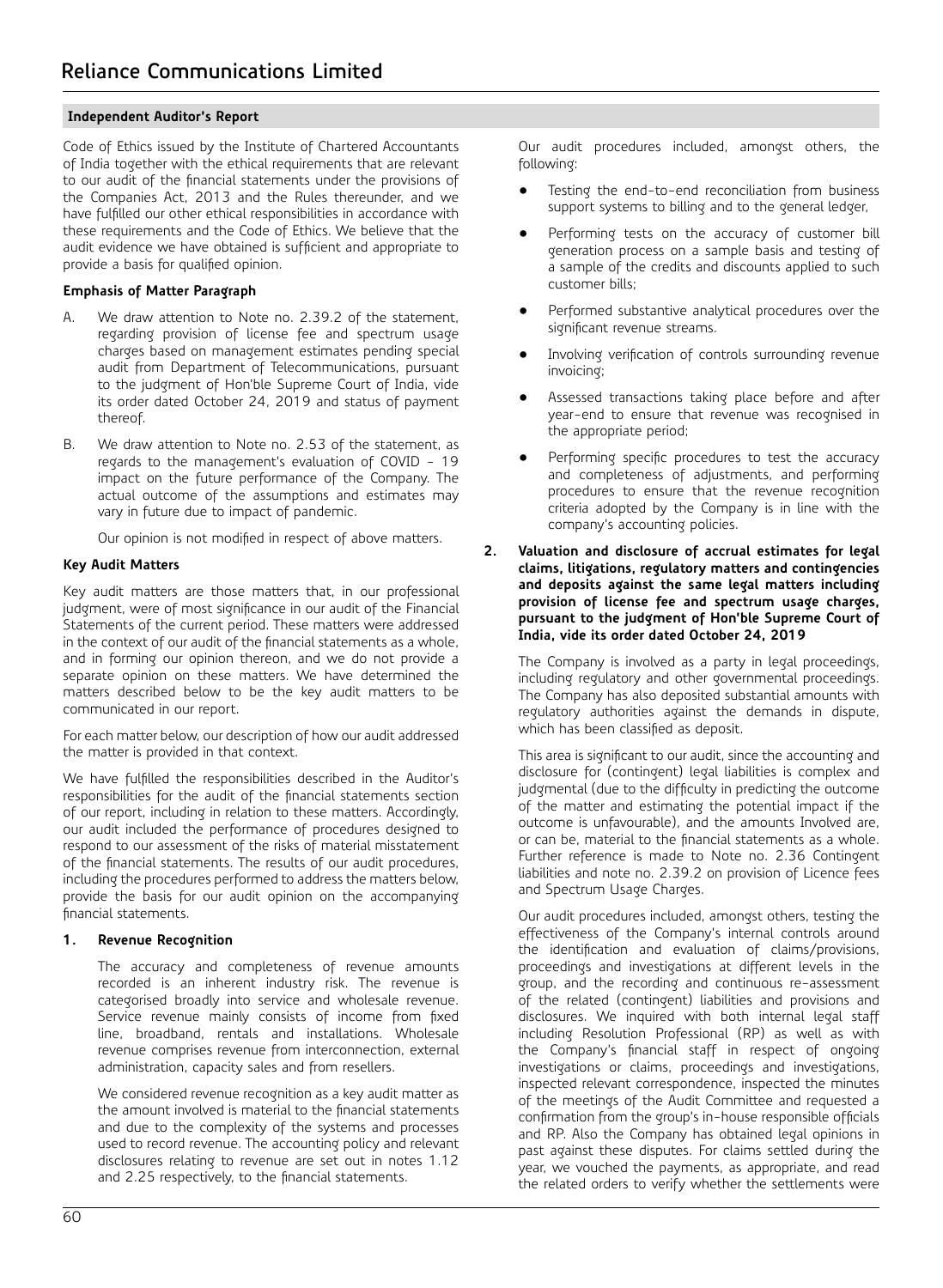#### properly accounted for.

We also assessed the adequacy of the Company's disclosure around legal claims, litigations, regulatory matters and contingencies as included in Note no. 2.36, Contingent liabilities.

We consider management's conclusion on the predicted outcome and estimation of potential impact reasonable and we assessed that the disclosures in Note no. 2.36, Contingent liabilities are reasonable.

#### **Information Other than the Financial Statements and Auditor's Report Thereon**

The Company's Board of Directors is responsible for the preparation of other information. The other information comprises the information included in Board's Report including Annexures to Board's Report, but does not include the financial statements and our auditor's report thereon. Our opinion on the financial statements does not cover the other information and we will not express any form of assurance conclusion thereon.

In connection with our audit of the financial statements, our responsibility is to read the other information identified above and, in doing so, consider whether the other information is materially inconsistent with the financial statements or our knowledge obtained in the audit, or otherwise appears to be materially misstated. When we read the report containing other information, if we conclude that there is a material misstatement therein, we are required to communicate the matter to those charged with governance. We have nothing to report in this regard

#### **Responsibility of Management and Those Charged with Governance for the Financial Statements**

The financial Statements, which is the responsibility of the Company's Management is relied upon by the Resolution Professional based on the assistance provided by the Directors and taken on record by the Resolution Professional as fully described in Note no.2.54 of financial Statements .The Company's Management is responsible for the matters stated in section 134(5) of the Companies Act, 2013 ("the Act") with respect to the preparation of these financial statements that give a true and fair view of the Financial position, Financial performance, (changes in equity) and cash flows of the Company in accordance with the accounting principles generally accepted in India, including the accounting Standards specified under section 133 of the Act.

This responsibility also includes maintenance of adequate accounting records in accordance with the provisions of the Act for safeguarding of the assets of the Company and for preventing and detecting frauds and other irregularities; selection and application of appropriate accounting policies; making judgments and estimates that are reasonable and prudent; and design, implementation and maintenance of adequate internal Financial controls, that were operating effectively for ensuring the accuracy and completeness of the accounting records, relevant to the preparation and presentation of the financial statements that give a true and fair view and are free from material misstatement, whether due to fraud or error.

In preparing the financial statements, Directors/Resolution Professional(RP) is responsible for assessing the Company's ability to continue as a going concern, disclosing, as applicable, matters related to going concern and using the going concern basis of accounting unless management (RP) either intends to liquidate the Company or to cease operations, or has no realistic alternative but to do so.

The Management/RP is also responsible for overseeing the Company's Financial reporting process.

#### **Auditor's Responsibilities for the Audit of the Financial Statements**

Our objectives are to obtain reasonable assurance about whether the financial statements as a whole are free from material misstatement, whether due to fraud or error, and to issue an auditor's report that includes our opinion. Reasonable assurance is a high level of assurance, but is not a guarantee that an audit conducted in accordance with SAs will always detect a material misstatement when it exists. Misstatement can arise from fraud or error and are considered material if, individually or in the aggregate, they could reasonably be expected to influence the economic decisions of users taken on the basis of these financial statements.

As part of an audit in accordance with SAs, we exercise professional judgment and maintain professional skepticism throughout the audit. We also:

- Identify and assess the risks of material misstatement of the financial statements, whether due to fraud or error, design and perform audit procedures responsive to those risks, and obtain audit evidence that is sufficient and appropriate to provide a basis for our opinion. The risk of not detecting a material misstatement resulting from fraud is higher than for one resulting from error, as fraud may involve collusion, forgery, intentional omissions, misrepresentations, or the override of internal control
- Obtain an understanding of internal control relevant to the audit in order to design audit procedures that are appropriate in the circumstances. Under section 143(3)(i) of the Companies Act, 2013, we are also responsible for expressing our opinion on whether the company has adequate internal Financial controls system in place and the operating effectiveness of such controls.
- Evaluate the appropriateness of accounting policies used and the reasonableness of accounting estimates and related disclosures made by management.
- Conclude on the appropriateness of management's use of the going concern basis of accounting and, based on the audit evidence obtained, whether a material uncertainty exists related to events or conditions that may cast significant doubt on the Company's ability to continue as a going concern. If we conclude that a material uncertainty exists, we are required to draw attention in our auditor's report to the related disclosures in the financial statements or, if such disclosures are inadequate, to modify our opinion. Our conclusions are based on the audit evidence obtained up to the date of our auditor's report. However, future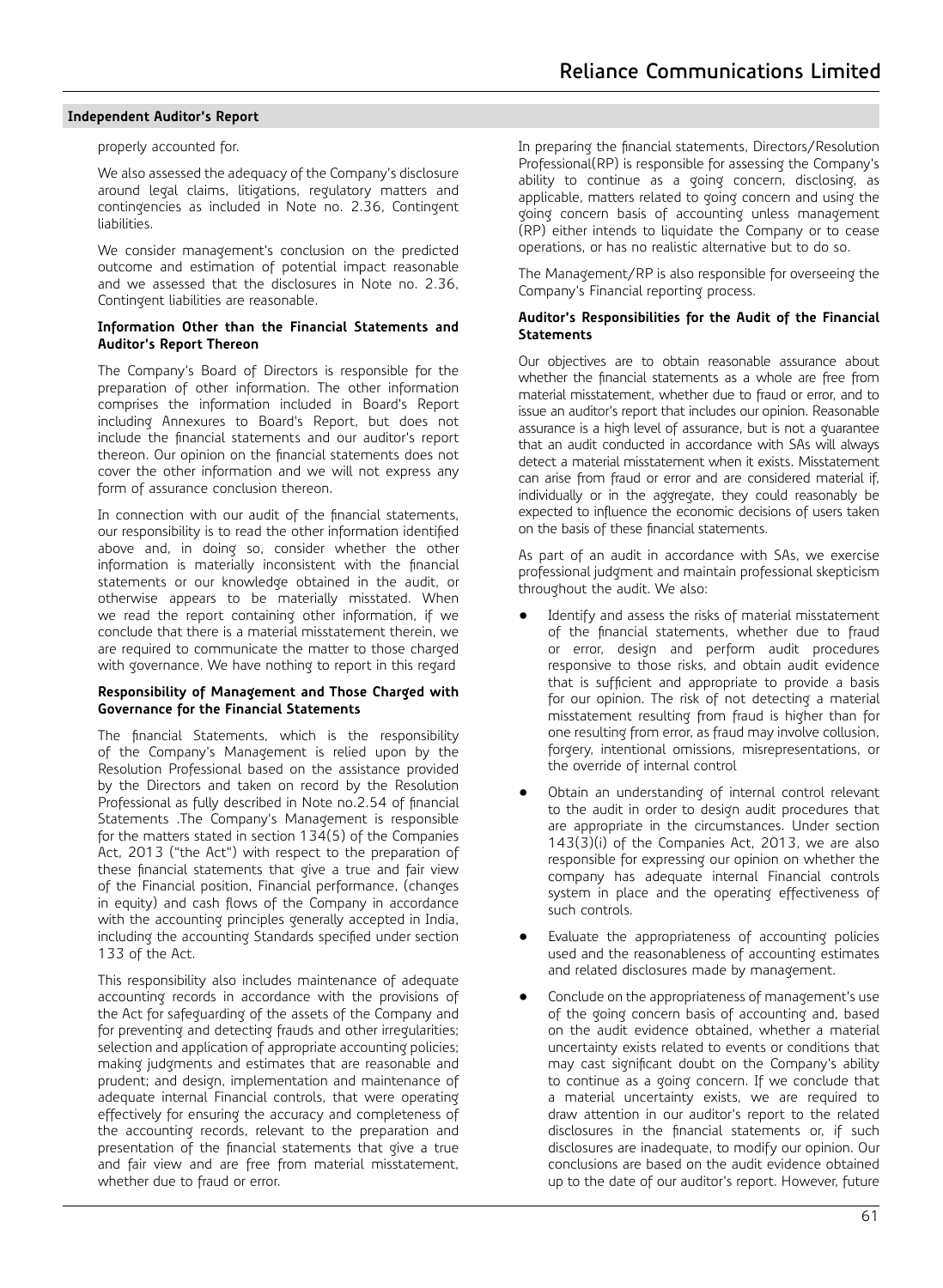events or conditions may cause the Company to cease to continue as a going concern.

Evaluate the overall presentation, structure and content of the financial statements, including the disclosures, and whether the financial statements represent the underlying transactions and events in a manner that achieves fair presentation.

We communicate with those charged with governance regarding, among other matters, the planned scope and timing of the audit and significant audit findings, including any significant deficiencies in internal control that we identify during our audit.

We also provide those charged with governance with a Statements that we have complied with relevant ethical requirements regarding independence, and to communicate with them all relationships and other matters that may reasonably be thought to bear on our independence, and where applicable, related safeguards.

From the matters communicated with those charged with governance, we determine those matters that were of most significance in the audit of the financial statements of the current

period and are therefore the key audit matters. We describe these matters in our auditor's report unless law or regulation precludes public disclosure about the matter or when, in extremely rare circumstances, we determine that a matter should not be communicated in our report because the adverse consequences of doing so would reasonably be expected to outweigh the public interest benefits of such communication.

# **Other Matters**

- A. The entire audit finalisation process was carried from remote locations i.e. other than the office of the Company where books of account and other records are kept, based on the data/details or financial information provided to us through digital medium, owing to complete lockdown imposed by the Central Government to restrict the spread of COVID 19.. Being constrained, we resorted to and relied upon the results of the alternative audit procedures to obtain sufficient and appropriate audit evidence for significant matters in course of our audit. Our report is not modified in respect of this matter.
- B. Pursuant to applications filed by Ericsson India Pvt. Ltd before the National Company Law Tribunal, Mumbai Bench ("NCLT") in terms of Section 9 of the Insolvency and Bankruptcy Code, 2016 read with the rules and regulations framed thereunder ("Code"), the NCLT had admitted the applications and ordered the commencement of corporate insolvency resolution process ("CIRP") of Reliance Communications Limited ("the Company") and two of its subsidiaries namely Reliance Infratel Limited (RITL) and Reliance Telecom Limited (RTL) (collectively, the "Corporate Debtors") vide its orders dated May 15, 2018. The committee of creditors ("CoC") of the Corporate Debtors, at the meetings of the CoC held on May 30, 2019, in terms of Section 22 (2) of the Code, resolved with the requisite voting share, to replace the Interim Resolution Professionals with the Resolution Professional ("RP") for the Corporate Debtors, which has been confirmed by the NCLT in its orders dated June 21, 2019 (published on the website of the NCLT on June 28, 2019).

The financial statements of the Company shall be signed by the Chairperson or Managing Director or Whole Time Director or in absence of all of them, it shall be signed by any Director of the Company who is duly authorized by the Board of Directors to sign the financial statements. As mentioned in Note No 2.54 of the financial statement, in view of the on going Corporate Insolvency Resolution Process, the powers of the board of directors stand suspended and are exercised by the Resolution Professional .

# **Report on Other Legal and Regulatory Requirements**

- As required by the Companies (Auditor's Report) Order, 2016 ("the Order"), issued by the Central Government of India in terms of sub-section (11) of section 143 of the Companies
- Act, 2013, we give in the " Annexure A" a Statements on the matters specified in paragraphs 3 and 4 of the Order, to the extent applicable.

As required by Section 143(3) of the Act, we report that:

- (a) Except for the matters described in the Basis of Qualified opinion paragraph above, We have sought and obtained all the information and explanations which to the best of our knowledge and belief were necessary for the purposes of our audit.
- (b) Except for the possible effects of the matters described in the Basis of Qualified opinion paragraph above , in our opinion, proper books of account as required by law have been kept by the Company so far as it appears from our examination of those books
- (c) The Balance Sheet, the Statements of Profit and Loss, and the Statements of Cash Flows and Statements of Changes in Equity dealt with by this Report are in agreement with the books of account.
- (d) In our opinion, the aforesaid financial statements comply with the Indian Accounting Standards ( Ind AS) specified under Section 133 of the Act, read with the Companies (Indian Accounting Standards) Rules, 2015, as amended, except requirement of Ind AS 105 on Non-Current Assets Held for Sale and Discontinued Operations , Ind AS 23 on Borrowing Cost and Ind AS 21 on Effects of Changes in foreign exchanges ,Ind AS 116 on Leases , Ind AS 109 Financial Instruments ,Ind 37 on Provisions, Contingent Liabilities and Contingent Assets, with regard to matters described in the Basis of Qualified Opinion paragraph above
- (e) The matter described under the basis for qualified opinion paragraph above and Qualified Opinion paragraph of 'Annexure B' to this report in our opinion, may have an adverse effect on functioning of the Company and on the amounts disclosed in financial statements of the Company;
- (f) On the basis of the written representations received from two directors of the Company as on March 31, 2020 taken on record by the Board of Directors and based on legal opinion obtained by the Company during previous year with regard to non payment of debenture holder's due (Refer Note No.2.51), these two directors are not disqualified as on March 31, 2020 from being appointed as a director in terms of Section 164 (2) of the Act. Further as mentioned in Note no. 2.51 of the financial statements, other directors of the Company have resigned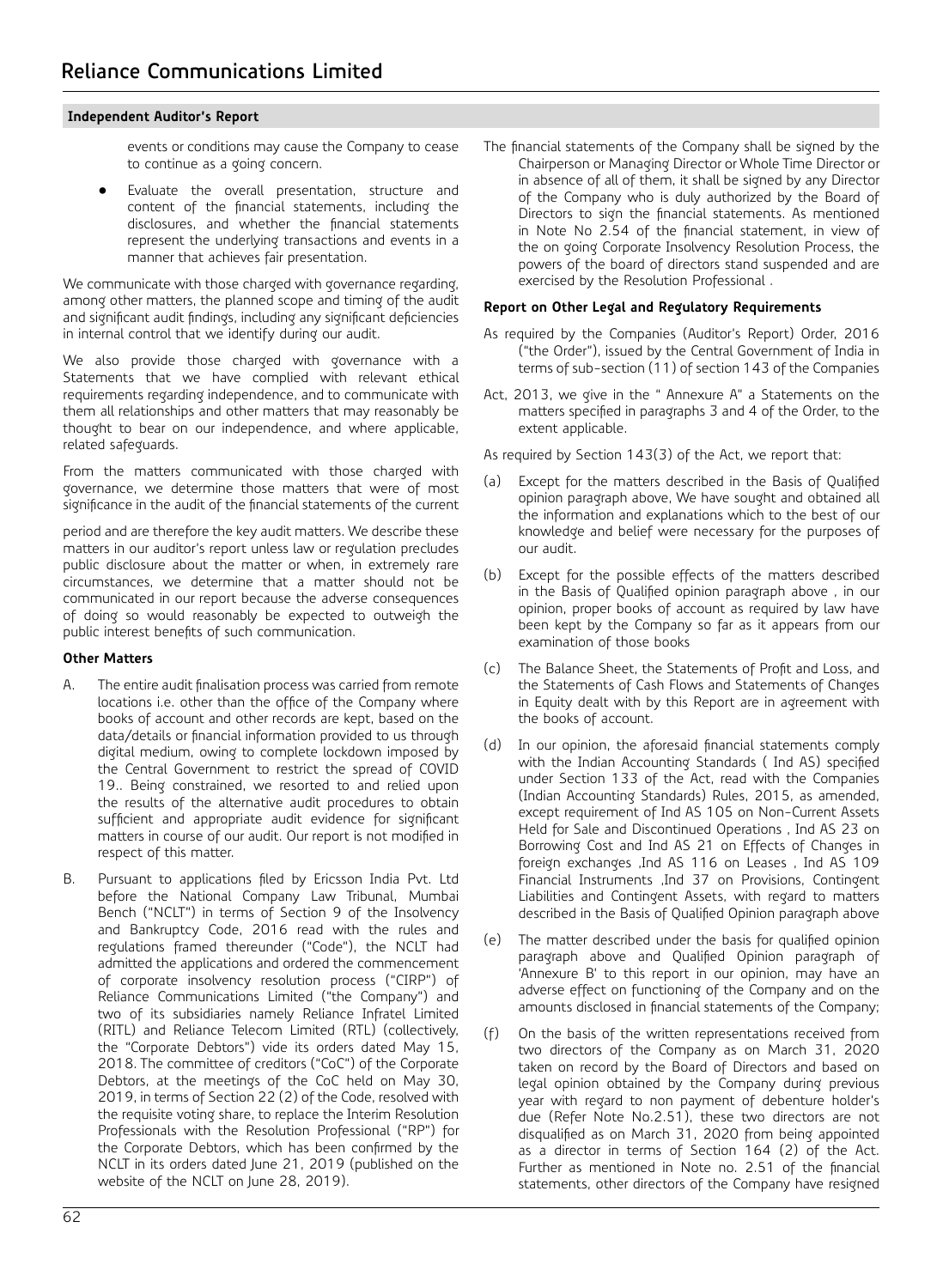from the position of director, however their resignation has not been accepted for the reason stated in the said note and Company has not received declarations from these directors in this regard, accordingly we are unable to comment whether these directors are disqualified as on March 31, 2020 from being appointed as a director in terms of Section 164(2) of the Act.

- (g) The qualification relating to maintenance of accounts and other matters connected therewith are as stated in the Basis for Qualified Opinion paragraph above
- (h) With respect to the adequacy of the internal financial controls with reference to financial statements of the Company and the operating effectiveness of such controls, refer to our separate Report in "Annexure B".
- (i) With respect to the other matters to be included in the Auditor's Report in accordance with the requirements of section 197(16) of the Act, as amended:

In our opinion and to the best of our information and according to the explanation given to us, in respect of one managerial person of the Company, Managerial remuneration has been paid/provided in accordance with the requisite approval by shareholders as mandated by the provisions of section 197 read with schedule V of the Act.

Further in respect of one managerial person of the Company, managerial remuneration paid/provided is in excess of limits prescribed under section 197 read with schedule V of the Act. The company has paid/provided total managerial remuneration amounting to  $\bar{\tau}$  49 lakhs to this managerial person, which exceeds by  $\bar{\tau}$  22 lakhs from the limits prescribed under this Section, the company has disclosed the said excess payment as recoverable from the said managerial person and is in the process of obtaining requisite approval from shareholders in ensuing Annual General Meeting.

The Ministry of Corporate Affairs has not prescribed other details under section 197(16) which are required to be commented upon by us.

- (a) With respect to the other matters to be included in the Auditor's Report in accordance with Rule 11 of the Companies (Audit and Auditors) Rules, 2014, in our opinion and to the best of our information and according to the explanations given to us:
	- i. The Company has disclosed the impact of pending litigations on its Financial position in its financial Statements – Refer 2.36 to the financial statements;
	- ii. The Company did not have any long-term contracts including derivative contracts for which there were any material foreseeable losses; and
	- iii. There has been no delay in transferring amounts, required to be transferred, to the Investor Education and Protection Fund by the Company.

## For **Pathak H.D. & Associates LLP**

Chartered Accountants Firm's Registration No: 107783W/W100593

## **Parimal Kumar Jha**

Partner Membership No: 124262

July 31, 2020 Mumbai UDIN: 20124262AAAADC4008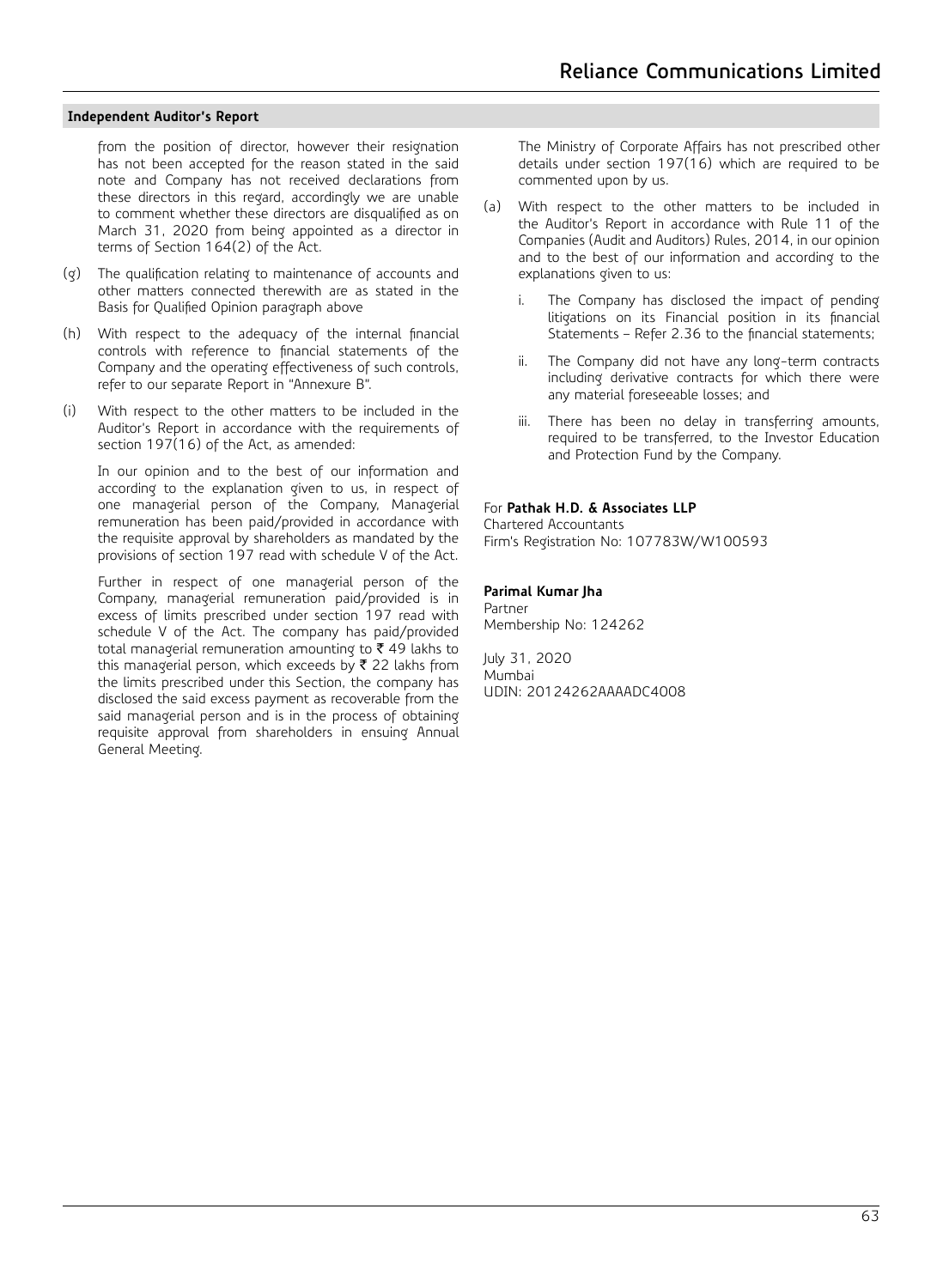With reference to the Annexure A referred to in the Independent Auditors' Report to the Members of Reliance Communications Limited ('the Company') on the financial statements for the year ended March 31, 2020, we report the following:

- i. (a) The Company has maintained proper records showing full particulars, including quantitative details and situation of fixed assets.
	- (b) We are informed that the Company physically verifies its assets over a three year period. In our opinion, this periodicity of physical verification is reasonable having regard to the size of the Company and the nature of its assets. In accordance with this policy and on account of Covid 19 pandemic, the Company has physically verified some of the fixed assets on sample basis during the year which is not under electronic surveillance and no material discrepancies were identified on such physical verification except certain Fixed Assets amounting to  $\bar{\tau}$  1.9 Crore taken from the Company's premises, for which necessary action has been initiated.
	- (c) According to the information and explanations given to us, the title deeds of immovable properties, as disclosed in Note 2.01 &2.15 to the financial statements, are held in the name of the Company, except for the following where the Company is in the process of transferring the title deeds in it's name as these were acquired through various schemes of arrangement entered in the earlier years:

| <b>Particulars</b>                                                        | Land | Freehold Leasehold<br>Land | <b>Building</b> |
|---------------------------------------------------------------------------|------|----------------------------|-----------------|
| No of cases                                                               | 359  | 14                         | 376             |
| Gross block as at<br>March 31, 2020<br>$(\bar{\tau}$ in crores)           | 133  | 12                         | 245             |
| Net block as at<br>March 31, 2020<br>$(\bar{\bar{\mathbf{z}}}$ in crores) | 133  | 10                         | 162             |

ii. The inventory has been physically verified by the management during the year. In our opinion, the frequency of such verification is reasonable. The discrepancies noticed on verification between the physical stocks and the book records were not material and have been dealt with in books of account.

- iii. According to the information & explanations given to us, the Company has not granted any loans, secured or unsecured, to companies, firms, Limited liability Partnerships or other parties covered in the register maintained under Section 189 of the Act. Accordingly, paragraph (iii) of the Order is not applicable to the Company.
- iv. In our opinion according to the information and explanations given to us, the Company has not granted any loans or provided any guarantees or security to the parties covered under Section 185 of the Act. The Company has complied with the applicable provisions of Section 186 of the Act to the extent applicable.
- In our opinion and according to the information and explanations given to us, the Company has not accepted any deposits from the public in accordance with relevant provisions of Sections 73 to 76 or any other relevant provisions of the Act and the rules framed there under. Accordingly, paragraph (v) of the Order is not applicable to the Company.
- vi. We have broadly reviewed the books of account maintained by the Company pursuant to the rules prescribed by the Central Government for maintenance of cost records under sub-section 1 of Section 148 of the Act, in respect of telecommunication activities and are of the opinion that prima facie, the prescribed accounts and records have been made and maintained. However, we have not made a detailed examination of the records.
- vii. (a) According to the information and explanations given to us and on the basis of our examination of the records of the Company, we observed that there are delays in amounts deposited with appropriate authorities for amounts deducted/accrued in the books of account in respect of undisputed statutory dues including provident fund, income tax, goods and services tax, service tax, , duty of customs, sales tax, value added tax (VAT), entry tax, employees' state insurance, cess and other material statutory dues. As explained to us, the Company did not have any dues on account of duty of excise.

According to the information and explanations given to us, undisputed amounts payable in respect of provident Fund, income tax, goods and services tax, sales tax, value added tax, employees' state insurance and other material statutory dues which were in arrears as at March 31, 2020 for a period of more than six months from the date they became payable are as under:

| Name of Statute*                                               | <b>Nature of Dues</b>      | Amount<br>(₹ In<br>Crore) | Period to which<br>the amount<br>relates | Due Date      | Date of<br>Payment |
|----------------------------------------------------------------|----------------------------|---------------------------|------------------------------------------|---------------|--------------------|
| Maharashtra Value Added Tax Act.<br>2002                       | Value Added Tax Payable    | 0.36                      | FY 2017-18                               | Various Dates | Unpaid             |
| Delhi Value Added Tax Act. 2004                                | Value Added Tax Payable    | 0.04                      | FY 2017-18                               | Various Dates | Unpaid             |
| Karnataka Value Added Tax Act, 2003                            | Value Added Tax Payable    | 0.05                      | FY 2017-18                               | Various Dates | Unpaid             |
| Orissa Value Added Tax Act, 2004                               | Value Added Tax Payable    | 0.00                      | FY 2017-18                               | Various Dates | Unpaid             |
| Gujarat Value Added Tax Act, 2003                              | Value Added Tax Payable    | 0.41                      | FY 2017-18                               | Various Dates | Unpaid             |
| Maharashtra Value Added Tax Act.<br>2002                       | Works Contract Tax Payable | 0.01                      | FY 2017-18                               | Various Dates | Unpaid             |
| Rajasthan Value Added Tax Act, 2003 Works Contract Tax Payable |                            | 0.03                      | FY 2017-18                               | Various Dates | Unpaid             |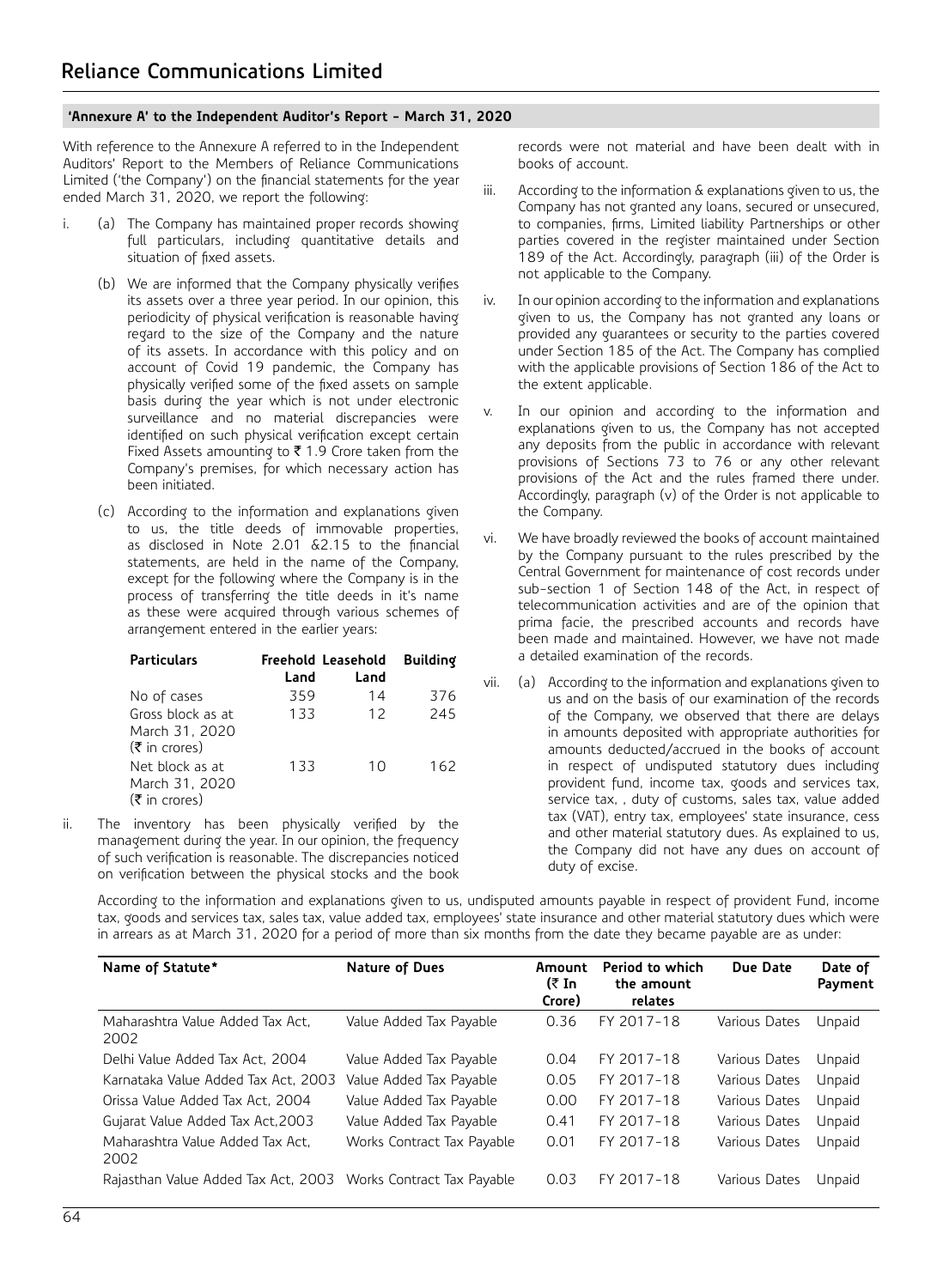| Name of Statute*                              | <b>Nature of Dues</b>      | Amount<br>(₹ In<br>Crore) | Period to which<br>the amount<br>relates | Due Date        | Date of<br>Payment |
|-----------------------------------------------|----------------------------|---------------------------|------------------------------------------|-----------------|--------------------|
| Gujarat CST Act, 1956                         | Central Sales Tax Payable  | 0.03                      | FY 2017-18                               | Various Dates   | Unpaid             |
| Karnataka CST Act, 1956                       | Central Sales Tax Payable  | 0.07                      | FY 2017-18                               | Various Dates   | Unpaid             |
| Andhra Pradesh CST Act, 1956                  | Central Sales Tax Payable  | 0.36                      | FY 2017-18                               | Various Dates   | Unpaid             |
| Punjab CST Act, 1956                          | Central Sales Tax Payable  | 0.42                      | FY 2017-18                               | Various Dates   | Unpaid             |
| Rajasthan CST Act, 1956                       | Central Sales Tax Payable  | 0.00                      | FY 2017-18                               | Various Dates   | Unpaid             |
| Madhya Pradesh CST Act, 1956                  | Central Sales Tax Payable  | 0.00                      | FY 2017-18                               | Various Dates   | Unpaid             |
| Jharkhand CST Act, 1956                       | Central Sales Tax Payable  | 0.00                      | FY 2017-18                               | Various Dates   | Unpaid             |
| Chhattisgarh CST Act, 1956                    | Central Sales Tax Payable  | 0.01                      | FY 2017-18                               | Various Dates   | Unpaid             |
| Himachal Pradesh CST Act, 1956                | Central Sales Tax Payable  | 0.00                      | FY 2017-18                               | Various Dates   | Unpaid             |
| Uttarakhand Value Added Tax<br>Act.2005       | Works Contract Tax Payable | 0.00                      | FY 2017-18                               | Various Dates   | Unpaid             |
| Andhra Pradesh Value Added Tax<br>Act, 2005   | Works Contract Tax Payable | 0.01                      | FY 2017-18                               | Various Dates   | Unpaid             |
| Haryana Value Added Tax Act, 2003             | Works Contract Tax Payable | 0.00                      | FY 2017-18                               | Various Dates   | Unpaid             |
| Himachal Pradesh Value Added Tax<br>Act, 2005 | Works Contract Tax Payable | 0.00                      | FY 2017-18                               | Various Dates   | Unpaid             |
| Punjab Value Added Tax Act, 2005              | Works Contract Tax Payable | 0.00                      | FY 2017-18                               | Various Dates   | Unpaid             |
| Kerala Value Added Tax Act.2003               | Works Contract Tax Payable | 0.00                      | FY 2017-18                               | Various Dates   | Unpaid             |
| Maharashtra Value Added Tax<br>Act, 2002      | Works Contract Tax Payable | 0.25                      | FY 2017-18                               | Various Dates   | Unpaid             |
| Chhattisgarh Value Added Tax<br>Act, 2003     | Works Contract Tax Payable | 0.00                      | FY 2017-18                               | Various Dates   | Unpaid             |
| Orissa Value Added Tax Act.2004               | Works Contract Tax Payable | 0.01                      | FY 2017-18                               | Various Dates   | Unpaid             |
| Madhya Pradesh Value Added Tax<br>Act, 2003   | Works Contract Tax Payable | 0.01                      | FY 2017-18                               | Various Dates   | Unpaid             |
| Income Tax Act. 1961                          | Tax Deducted at source     | 20.99                     | $2017 - 18$<br>FY<br>F.Y 2018-19         | & Various Dates | Unpaid             |

\*In respect of Goods & Service Tax (GST) payable, the Company is in the process of reconciliation (Refer note No. 2.31of the financial statements and our qualification in main report and report on Internal Financial Control with reference to Financial Statements in this regard). The Company has filed GST return up to the month February 2020 and hence as at March 31, 2020, no amount is unpaid for a period of more than six months from the date they became payable.

(b) According to the information and explanations given to us, there are no dues of cess which have not been deposited on account of any dispute. The dues of income tax, duty of customs, service tax, sales tax, value added tax and entry tax as disclosed below have not been deposited by the Company on account of disputes:

| Name of Statue                       | <b>Nature of Dues</b> | Amount*<br>(₹ In Crore) | Period                        | <b>Forum</b>                           |
|--------------------------------------|-----------------------|-------------------------|-------------------------------|----------------------------------------|
| Central Sales Tax. Bihar             | Central Sales Tax     | 0.04                    | $2005 - 06$                   | Appellate Tribunal                     |
|                                      |                       |                         | $0.43$ 2011-12                | Asst. Commissioner of Commercial Taxes |
| Central Sales Tax.<br>Chattisgarh    | Central Sales Tax     |                         | $0.00$ 2011-12                | Dy. Commissioner (Appeals)             |
| Central Sales Tax.<br>Madhya Pradesh | Central Sales Tax     | 0.03                    | $2011 - 12$ to<br>$2013 - 14$ | Dy. Commissioner (Appeals)             |
| Central Sales Tax.<br>Maharashtra    | Central Sales Tax     | 0.27                    | $2011 - 12$                   | Dy. Commissioner of Sales Tax          |
|                                      |                       |                         | 0.35 2013-14                  | Dy. Commissioner of Sales Tax          |
| Central Sales Tax Orissa             | Central Sales Tax     | 0.00                    | $2009 - 10$                   | Addl. Commissioner (Appeals)           |
|                                      |                       | 0.02                    | Oct '06 to<br>March '09       | Sales Tax Appellate Tribunal           |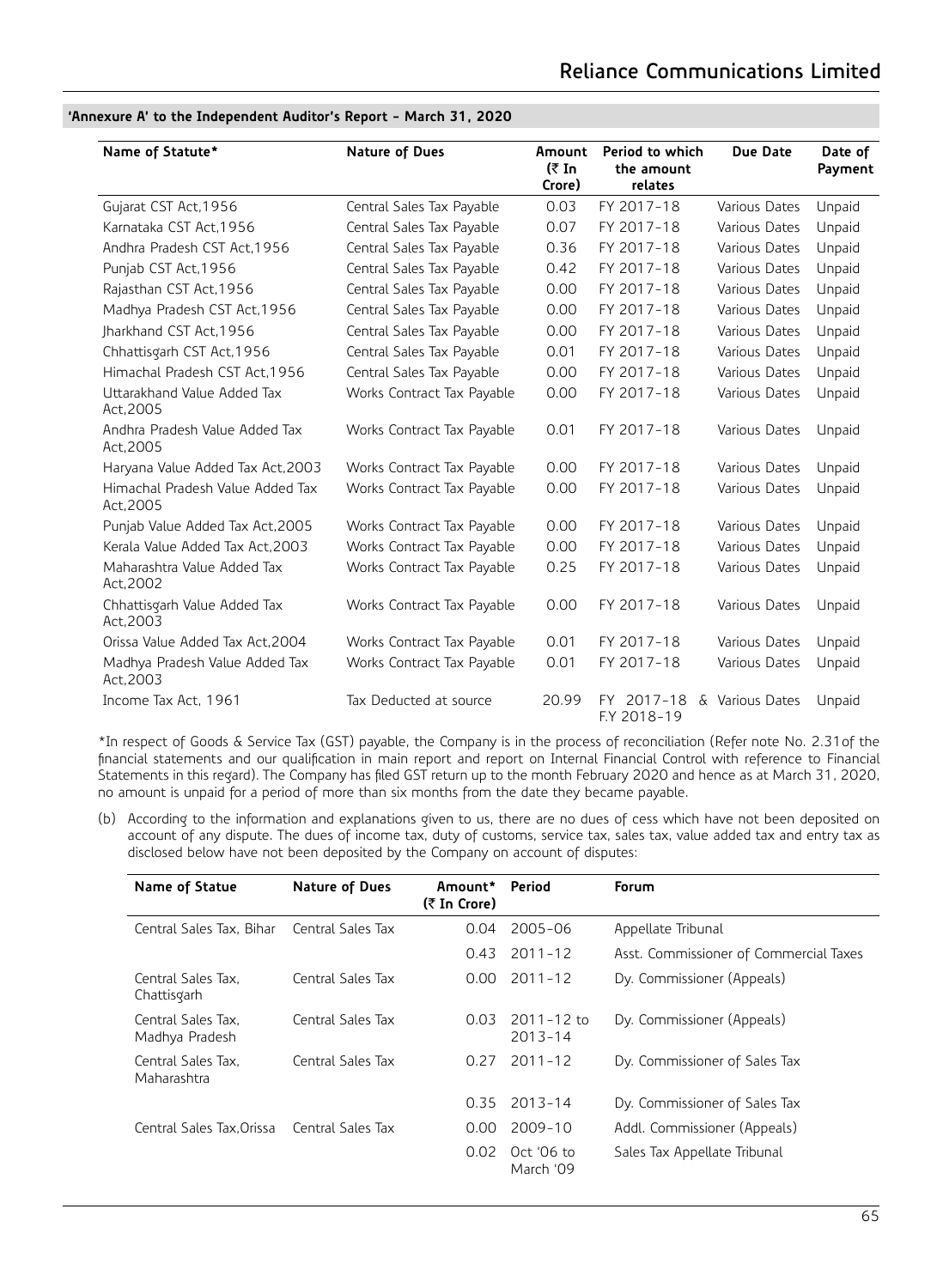| Name of Statue                    | <b>Nature of Dues</b> | Amount*<br>(₹ In Crore) | Period                                   | Forum                                             |
|-----------------------------------|-----------------------|-------------------------|------------------------------------------|---------------------------------------------------|
| Central Sales Tax, Uttar          | Central Sales Tax     | 0.07                    | 2006-07                                  | High Court                                        |
| Pradesh                           |                       | 0.08                    | 2010-11                                  | Additional Commissioner (Appeals)                 |
|                                   |                       | 0.50                    | $2013 - 14$                              | Dy. Commissioner of Commercial Taxes              |
|                                   |                       | 1.25                    | $2014 - 15$                              | Dy. Commissioner of Commercial Taxes              |
| Central Sales Tax,<br>Uttarakhand | Central Sales Tax     | 0.12                    | 2009-10 to<br>2010-11                    | Dy. Commissioner of Commercial Taxes              |
|                                   |                       | 0.14                    | $2012 - 13$                              | Jt. Commissioner of Commercial Taxes<br>(Appeals) |
| Central Sales Tax, West           | Central Sales Tax     | 0.34                    | $2007 - 08$                              | Tax Revision Board Jt.Commissioner                |
| Bengal                            |                       | 0.36                    | $2014 - 15$                              | Commercial Taxes                                  |
|                                   |                       |                         |                                          |                                                   |
| Central Sales Tax,<br>Punjab      | Central Sales Tax     | 0.05                    | 2010-11                                  | Dy. Excise and Taxation Commissioner<br>(Appeals) |
| Entry Tax, Bihar                  | Entry Tax             | 0.38                    | 2007-08 to<br>2008-09                    | Commercial Tax Tribunal                           |
|                                   |                       | 0.25                    | $2011 - 12$                              | Asst. Commissioner of Commercial Taxes            |
| Entry Tax, Chattisgarh            | Entry Tax             | 0.63                    | 2006-07 to<br>2007-08                    | Dy. Commissioner (Appeals)                        |
|                                   |                       | 0.25                    | 2010-11 to<br>2011-12                    | Dy. Commissioner (Appeals)                        |
| Entry Tax,<br>Himachal Pradesh    | Entry Tax             | 1.01                    | 2010-11 to<br>2013-14                    | High Court                                        |
| Entry Tax, Madhya<br>Pradesh      | Entry Tax             | 0.48                    | 2002-03 to<br>2003-04                    | Asst. Commissioner of Commercial Taxes            |
|                                   |                       | 1.58                    | 2005-06 to<br>2008-09 &<br>2010-11       | MP Taxation Board                                 |
|                                   |                       | 0.21                    | $2011 - 12$                              | Dy. Commissioner (Appeals)                        |
| Entry Tax, Orissa                 | Entry Tax             | 0.08                    | 2009-10                                  | Addl. Commissioner (Appeals)                      |
|                                   |                       | 0.05                    | Oct 06-<br>March 09                      | Sales Tax Appellate Tribunal                      |
| Entry Tax, Uttar                  | Entry Tax             | 0.13                    | 2003-04                                  | Commercial Tax Tribunal                           |
| Pradesh                           |                       | 0.02                    | $2013 - 14$                              | Dy. Commissioner of Commercial Taxes              |
|                                   |                       | 0.02                    | $2014 - 15$                              | Dy. Commissioner of Commercial Taxes              |
| Entry Tax, West Bengal            | Entry Tax             | 0.17                    | $2014 - 15$                              | Jt.Commisioner Commercial Taxes                   |
|                                   |                       | 0.18                    | $2015 - 16$                              | Commercial Tax officer                            |
| Entry Tax, Rajasthan              | Entry Tax             | 1.70                    | 2013-14 to<br>$2014 - 15$                | Appellate Authority                               |
|                                   |                       | 14.73                   | $2005 - 06$<br>2007-08 to<br>$2012 - 13$ | Supreme Court                                     |
| Entry Tax, Jammu &<br>Kashmir     | Entry Tax             | 9.69                    | 2008-09 to<br>$2011 - 12$                | High Court                                        |
| Entry Tax, Punjab                 | Entry Tax             | 0.01                    | Oct 2012 to<br>Dec 2012                  | High Court                                        |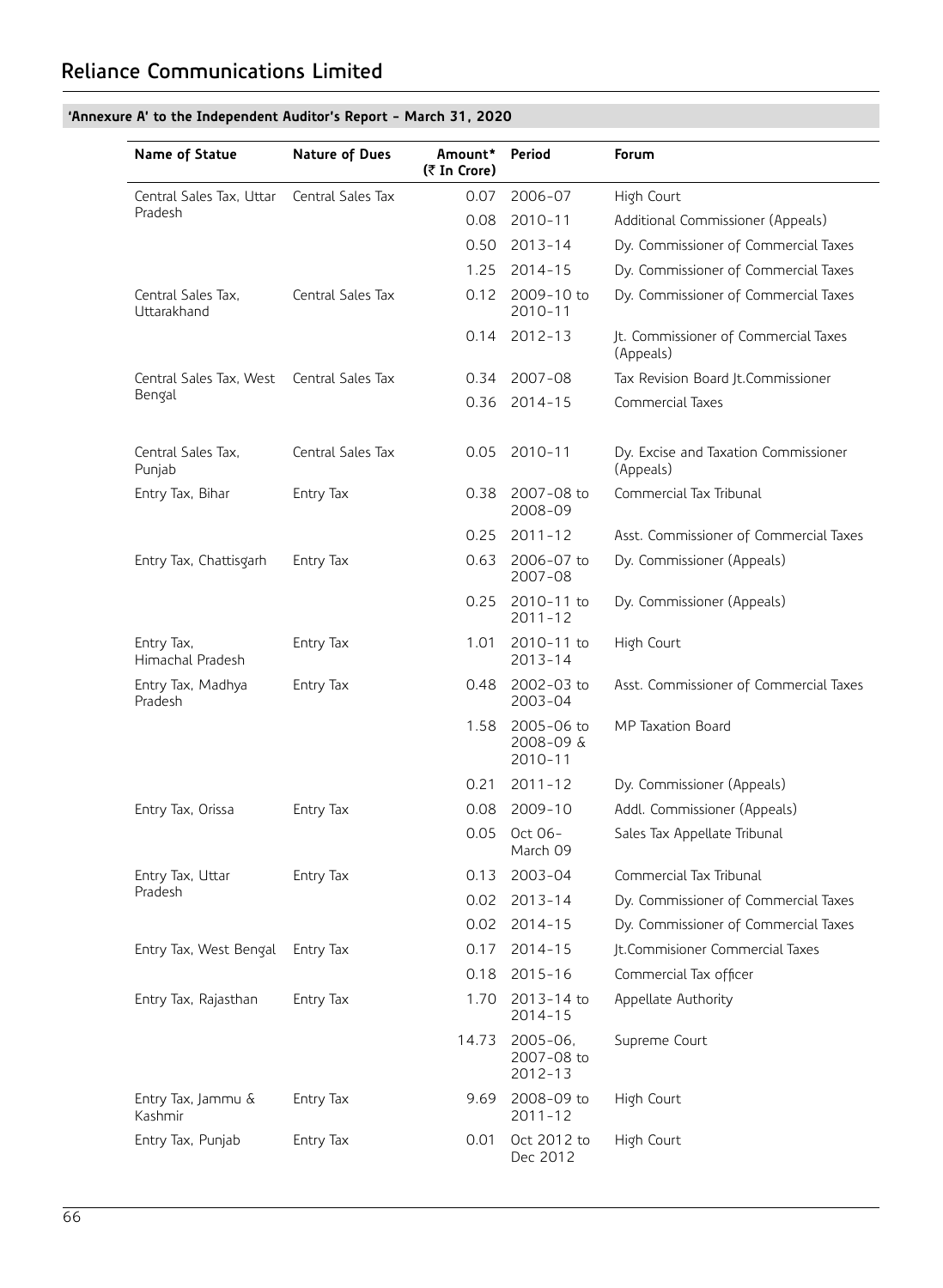# **Reliance Communications Limited**

| Name of Statue                  | Nature of Dues       | Amount*<br>(₹ In Crore) | Period                               | <b>Forum</b>                                      |
|---------------------------------|----------------------|-------------------------|--------------------------------------|---------------------------------------------------|
| VAT, Bihar                      | VAT                  | 0.24                    | $2005 - 06$                          | Commercial Tax Tribunal                           |
|                                 |                      | 8.33                    | $2011 - 12$                          | High Court                                        |
| VAT, Haryana                    | VAT                  | 1.15                    | $2011 - 12$                          | Commercial Tax Tribunal                           |
| VAT, Kerala                     | VAT                  | 0.01                    | 2006-07                              | Deputy Commisoner (Appeals)                       |
|                                 |                      | 2.79                    | 2010-11                              | High Court                                        |
|                                 |                      | 0.02                    | $2011 - 12$                          | Deputy Commissioner (Appeals)                     |
|                                 |                      | 0.32                    | 2012-13                              | High Court                                        |
|                                 |                      | 2.80                    | 2013-14                              | High Court                                        |
|                                 |                      | 2.15                    | $2014 - 15$                          | High Court                                        |
| VAT, Punjab                     | <b>VAT</b>           | 0.05                    | 2010-11                              | Deputy Commissioner (Appeals)                     |
| VAT, Uttarakhand                | VAT                  | 0.78                    | 2009-10 to<br>$2010 - 11$            | Dy. Commissioner of Commercial Taxes              |
|                                 |                      | 0.03                    | $2007 - 08$                          | Jt. Commissioner (Appeals)                        |
|                                 |                      | 0.41                    | $2012 - 13$                          | Jt. Commissioner of Commercial Taxes<br>(Appeals) |
| VAT, West Bengal                | VAT                  | 4.17                    | $2005 -$<br>06,2007-08<br>to 2008-09 | Tax Revision Board                                |
|                                 |                      | 0.03                    | $2012 - 13$                          | Jt. Commissioner of Commercial Taxes<br>(Appeals) |
|                                 |                      | 0.02                    | $2014 - 15$                          | Jt. Commissioner Commercial Taxes                 |
|                                 |                      | 0.13                    | $2015 - 16$                          | It. Commissioner                                  |
| VAT/Sales Tax, Uttar<br>Pradesh | VAT/Sales Tax        | 0.24                    | 2003-04                              | UP Trade Tax Tribunal                             |
|                                 |                      | 0.93                    | 2004-05                              | High Court                                        |
|                                 |                      | 0.52                    | 2005-06, Jan<br>08 to March<br>08    | Dy. Commissioner of Commercial Taxes              |
|                                 |                      | 0.20                    | 2010-11                              | Addl. Commissioner (Appeals)                      |
|                                 |                      | 2.38                    | $2013 - 14$                          | Dy. Commissioner of Commercial Taxes              |
|                                 |                      | 1.83                    | $2014 - 15$                          | Dy. Commissioner of Commercial Taxes              |
| VAT, Chattisgarh                | <b>VAT</b>           |                         | 0.02 2011-12                         | Dy. Commissioner (Appeals)                        |
| Finance Act, 1994               | <b>CENVAT Credit</b> |                         | 2.42 01.4.2004 to<br>31.3.2015       | Commissioner, CGST & Central Excise               |
|                                 |                      | 3.21                    | 01.4.2010 to<br>31.03.2014           | Commissioner, CGST & Central Excise               |
|                                 |                      | 1.32                    | $2014 - 15$                          | <b>CESTAT</b>                                     |
| Income Tax Act, 1961            | Income Tax           | 215.50                  | 2009-10                              | Income Tax Appellate Tribunal                     |
| Income Tax Act, 1961            | Income Tax           | 82.60                   | 2010-11                              | Income Tax Appellate Tribunal                     |
| Income Tax Act, 1961            | Income Tax           | 0.82                    | $2011 - 12$                          | Joint Commissioner of Income Tax                  |

# **'Annexure A' to the Independent Auditor's Report - March 31, 2020**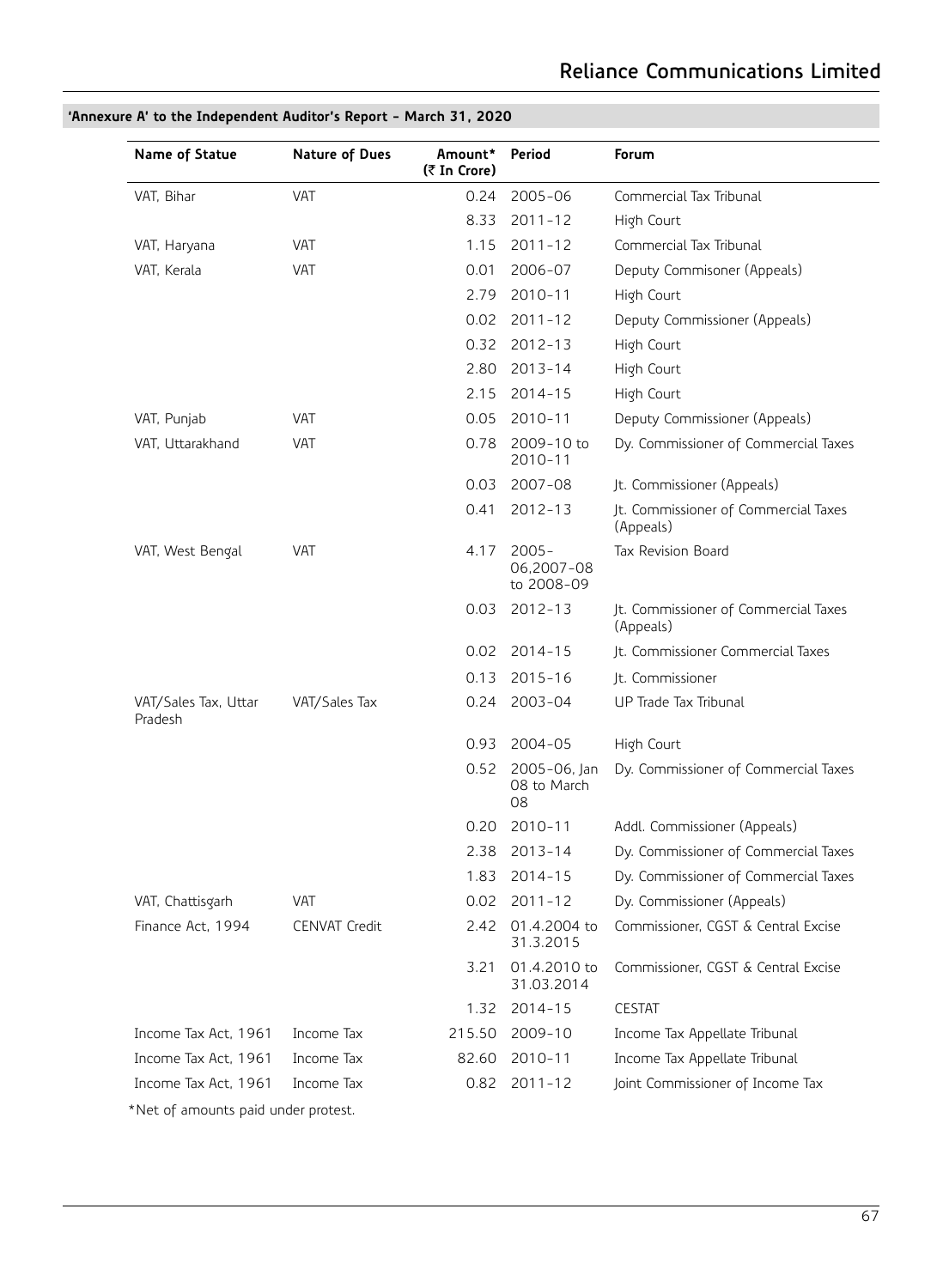viii. The company has defaulted in repayment of following dues to the financial institution, banks and debenture holders during the year, which were not paid as at Balance Sheet date.

| Sr.            | Name of Lender                                                 |         | <b>Borrowings</b>                   | Interest       |                                     |  |
|----------------|----------------------------------------------------------------|---------|-------------------------------------|----------------|-------------------------------------|--|
| no             |                                                                | Amount  | Period<br>(₹ In Cr.) (Maximum days) | Amount         | Period<br>(₹ In Cr.) (Maximum days) |  |
| 1              | Loan from Banks                                                |         |                                     |                |                                     |  |
| 1              | Burlington Loan Management DAC                                 | 163     | 842                                 |                |                                     |  |
| $\overline{c}$ | Shubh Holdings Pte Ltd.                                        | 5022    | 1 1 2 9                             |                |                                     |  |
| 3              | Bank of Baroda                                                 | 1837    | 1 1 2 0                             | 11             | 1 0 9 7                             |  |
| 4              | Bank of India                                                  | 644     | 1 0 9 7                             | 9              | 1 0 9 7                             |  |
| 5              | Bank of Maharashtra                                            | 473     | 1 0 4 9                             |                |                                     |  |
| 6              | Canara Bank                                                    | 622     | 1 006                               |                |                                     |  |
| $\overline{7}$ | Central Bank of India                                          | 258     | 1 0 9 7                             | 3              | 1 0 9 7                             |  |
| 8              | Corporation Bank                                               | 583     | 1 1 1 9                             | 8              | 1 0 9 7                             |  |
| 9              | Dena Bank                                                      | 250     | 784                                 |                |                                     |  |
| 10             | Deutsche Bank                                                  | 130     | 842                                 | 1              | 1 0 1 5                             |  |
| 11             | China Development Bank                                         | 2248    | 1 1 2 9                             | 128            | 1 1 2 9                             |  |
| 12             | Industrial and Commercial Bank of Chine                        | 1194    | 1129                                | 33             | 1129                                |  |
| 13             | Export Import Bank of China                                    | 2 4 3 3 | 1 1 2 9                             | 47             | 1 1 2 9                             |  |
| 14             | <b>IDBI Bank</b>                                               | 721     | 1 1 0 1                             | 9              | 1 0 9 7                             |  |
| 15             | Indian Overseas Bank                                           | 120     | 1 097                               | 1              | 1 0 9 7                             |  |
| 16             | RCOM Bond                                                      | 1955    |                                     |                |                                     |  |
| 17             | Oriental Bank of Commerce                                      | 189     | 1 0 9 7                             | $\overline{c}$ | 1 0 9 7                             |  |
| 18             | Punjab National Bank                                           | 623     | 1 0 9 8                             |                |                                     |  |
| 19             | Standard Chartered Bank                                        | 1 0 7 2 | 1086                                |                |                                     |  |
| 20             | State Bank of India                                            | 2 2 2 7 | 1 0 9 7                             | 21             | 1 0 9 7                             |  |
| 21             | Syndicate Bank                                                 | 705     | 1 1 2 0                             | 5              | 1 0 9 7                             |  |
| 22             | <b>UCO Bank</b>                                                | 681     | 1 0 9 7                             | 9              | 1 0 9 7                             |  |
| 23             | Union Bank of India                                            | 742     | 1 0 9 7                             | 3              | 1 0 9 7                             |  |
| 24             | United Bank of India                                           | 424     | 1 0 9 7                             | $\overline{c}$ | 1 0 9 7                             |  |
| 25             | Vijaya Bank                                                    | 16      | 686                                 |                |                                     |  |
| п              | <b>Debenture</b>                                               |         |                                     |                |                                     |  |
| 26             | Life Insurance Corporation of India                            | 3750    | 784                                 |                |                                     |  |
| III            | <b>Other Loans</b>                                             |         |                                     |                |                                     |  |
| 27             | Corporation<br>Industrial<br>Finance<br>of<br>India<br>Limited | 200     | 1 1 1 3                             | 4              | 1 1 1 3                             |  |
| 28             | India Infrastructure Finance Corporation Limited               | 248     | 914                                 | 4              | 1 1 2 8                             |  |
| 29             | Asset Care and Reconstruction Enterprises<br>Limited           | 492     | 1 1 0 8                             |                |                                     |  |
| 30             | Reliance Capital Limited                                       | 1 000   | 366                                 | 3              | 1 0 9 7                             |  |
| 31             | Neptune Steel Strips Limited                                   | 68      | 92                                  |                |                                     |  |
| 32             | Deep Industrial Finance Limited                                | 260     | 121                                 |                |                                     |  |
| 33             | Pearl Housing Finance Limited                                  | 260     | 121                                 |                |                                     |  |
| 34             | Shriyam Auto Fin Ltd                                           | 260     | 121                                 |                |                                     |  |
| 35             | Traitrya Construction Finance Limited                          | 260     | 121                                 |                |                                     |  |
| 36             | Vishvakarma equipment finance Limited                          | 142     | 121                                 |                |                                     |  |
|                | <b>Total</b>                                                   | 32 272  |                                     | 303            |                                     |  |

(Refer Note no 2.20.2 of Financials statements)

Apart from outstanding of Interest mentioned above, the Company has not provided Interest Expense of  $\bar{\tau}$  4,212 crore for the year and ₹ 11,174 crore up to March 31, 2020, in respect of loans taken from financial institutions, banks, debenture holders and other lenders and therefore, it has not been disclosed above.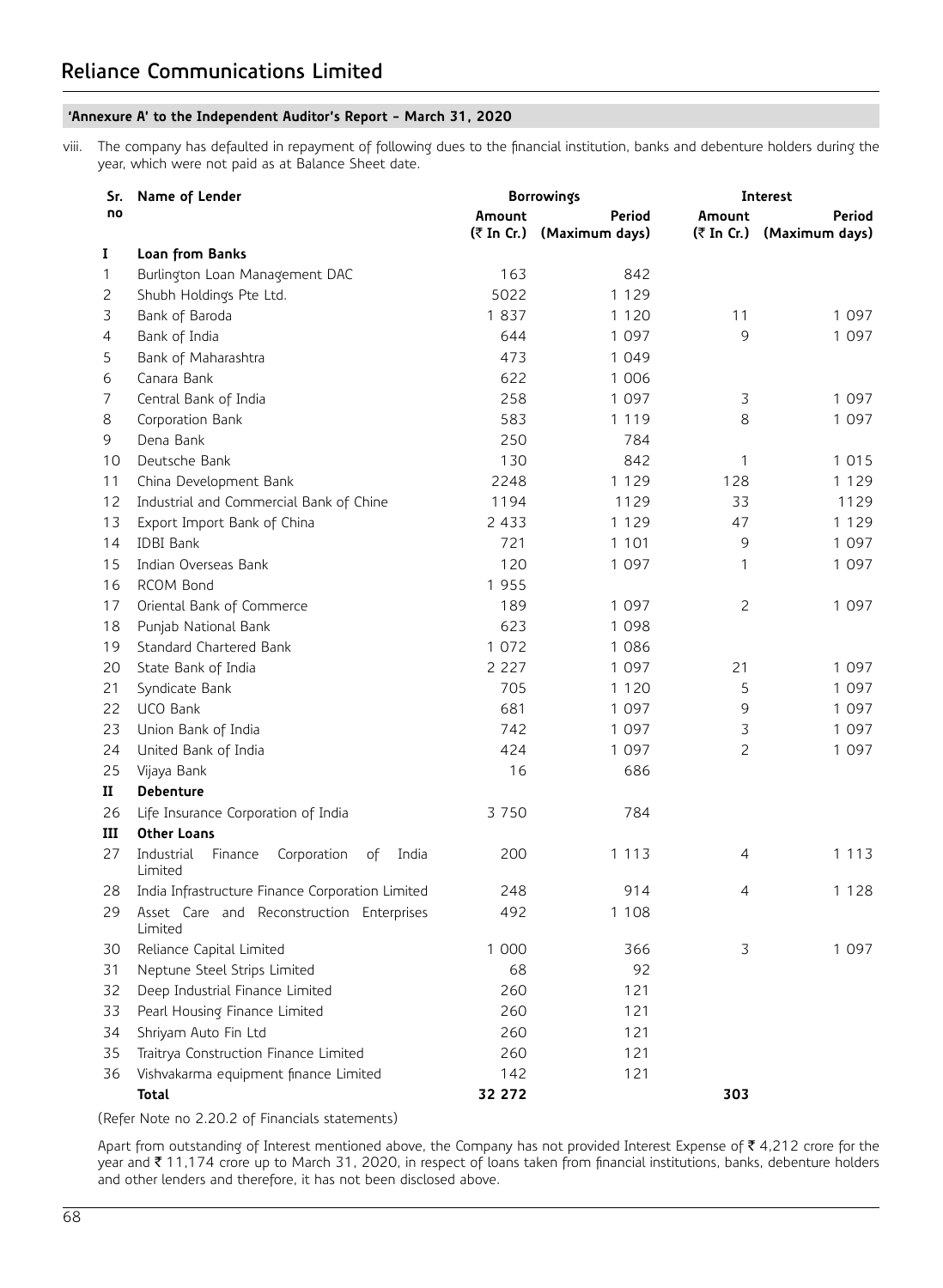- c) Installments amounting to  $\bar{\tau}$  808 crore payable to Department of Telecommunications as on March 31, 2020 for spectrum acquired on deferred payment basis, has not been paid. (Refer Note 2.02)
- ix. During the year, the Company has not raised any money by way of initial public offer or further public offer (including debt instruments). The Company during the year has not taken term loans from banks and financial institutions hence question of utilization of term loans does not arise.
- x. According to the information and explanations given to us, no material fraud by the Company or on the Company by its officers or employees has been noticed or reported during the course of our audit.
- xi. In our opinion and to the best of our information and according to the explanation given to us-

In respect of one managerial person, Managerial remuneration has been paid/provided in accordance with the requisite approval by shareholders as mandated by the provisions of section 197 read with schedule V of the Act.

Further in respect of one managerial person of the Company, managerial remuneration paid/provided is in excess of limits prescribed under section 197 read with schedule V of the Act. The company has paid/provided total managerial remuneration amounting to  $\bar{\tau}$  49 lakhs to this managerial person, which exceeds by  $\bar{\tau}$  22 lakhs from the limits prescribed under this Section, the Company has disclosed the said excess payment as recoverable from the said managerial person and is in the process of obtaining requisite approval from shareholders in ensuing Annual General Meeting.

xii. In our opinion and according to the information and explanations given to us, the Company is not a nidhi company. Accordingly, paragraph (xii) of the Order is not applicable to the Company.

- xiii. According to the information and explanations given to us and based on our examination of the records of the Company, transactions with the related parties are in compliance with Sections 177 and 188 of the Act, where applicable. The details of such related party transactions have been disclosed in the financial statements as required by the applicable accounting standards.
- xiv. According to the information and explanations given to us and based on our examination of the records, the Company has not made any preferential allotment or private placement of shares or fully or partly convertible debentures during the year.
- xv. According to the information and explanations given to us and based on our examination of the records, the Company has not entered into non-cash transactions with directors or persons connected with him. Accordingly, paragraph (xv) of the Order is not applicable to the Company.
- xvi. The Company is not required to be registered under Section 45-IA of the Reserve Bank of India Act, 1934. Accordingly, the provisions of Clause (xvi) of the Order are not applicable to the Company.

# For **Pathak H.D. & Associates LLP**

## Chartered Accountants

Firm's Registration No: 107783W/W100593

#### **Parimal Kumar Jha**

Partner Membership No: 124262

July 31, 2020 Mumbai UDIN: 20124262AAAADC4008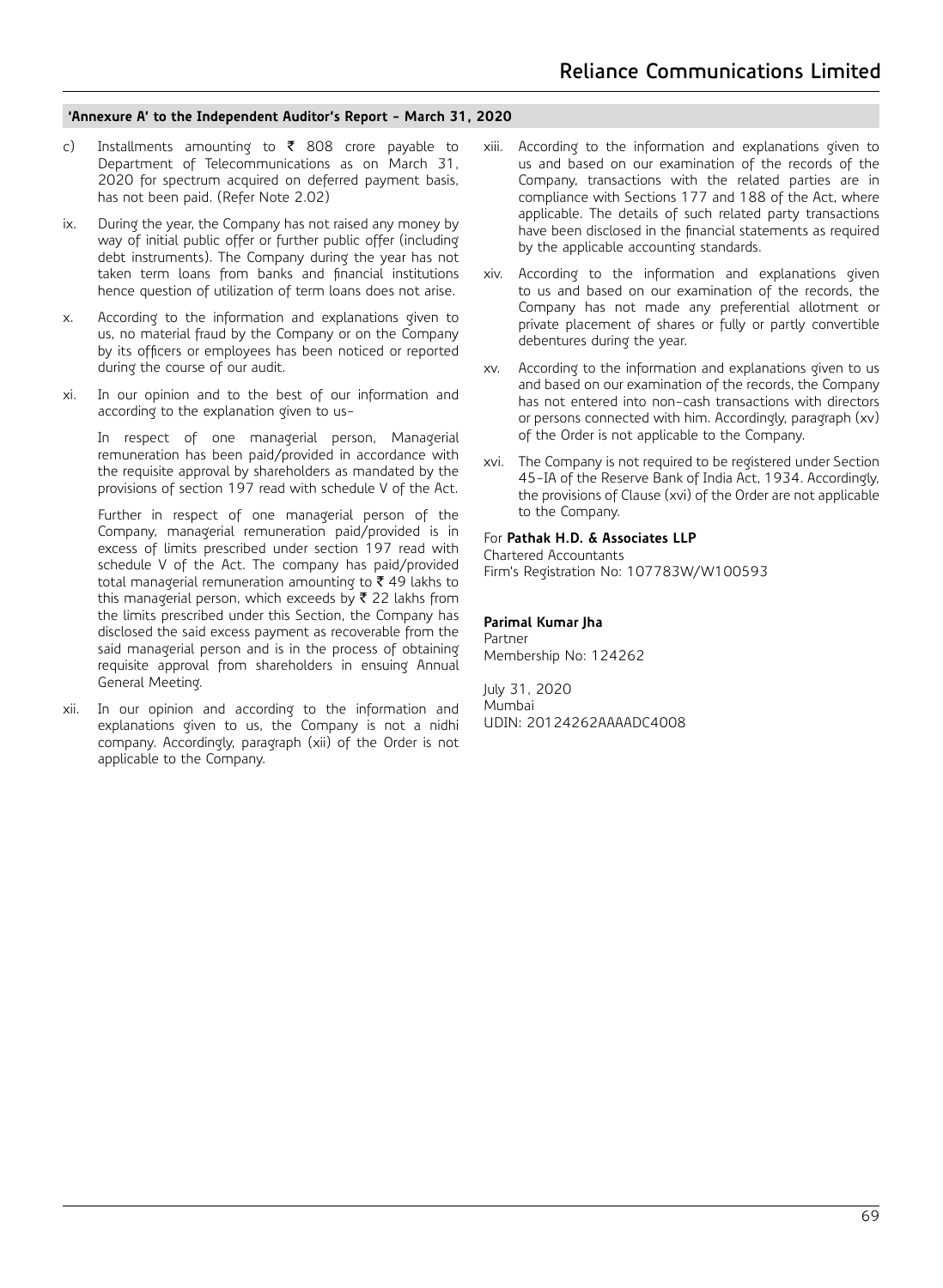#### **Report on the Internal Financial Controls under Clause (i) of Sub-section 3 of Section 143 of the Companies Act, 2013 ("the Act").**

We have audited the internal financial controls with reference to financial statements of Reliance Communications Limited ("the Company") as of March 31, 2020 in conjunction with our audit of the financial statements of the Company for the year ended on that date.

#### **Management's Responsibility for Internal Financial Controls**

The Company's management is responsible for establishing and maintaining internal financial controls based on the internal control over financial reporting criteria established by the Company considering the essential components of internal control stated in the Guidance Note on Audit of Internal financial controls over financial reporting issued by the Institute of Chartered Accountants of India (ICAI). These responsibilities include the design, implementation and maintenance of adequate internal financial controls that were operating effectively for ensuring the orderly and efficient conduct of its business, including adherence to company's policies, the safeguarding of its assets, the prevention and detection of frauds and errors, the accuracy and completeness of the accounting records, and the timely preparation of reliable financial information, as required under the Act.

#### **Auditor's Responsibility**

Our responsibility is to express an opinion on the Company's internal financial controls with reference to financial statements based on our audit. We conducted our audit in accordance with the Guidance Note and the Standards on Auditing as specified under Section 143(10) of the Act, to the extent applicable to an audit of internal financial controls and, both issued by the Institute of Chartered Accountants of India. Those Standards and the Guidance Note require that we comply with ethical requirements and plan and perform the audit to obtain reasonable assurance about whether adequate internal financial controls with reference to financial statements was established and maintained and if such controls operated effectively in all material respects.

Our audit involves performing procedures to obtain audit evidence about the adequacy of the internal financial controls system with reference to financial statements and their operating effectiveness. Our audit of internal financial controls with reference to financial statements included obtaining an understanding of internal financial controls with reference to financial reporting, assessing the risk that a material weakness exists, and testing and evaluating the design and operating effectiveness of internal control based on the assessed risk. The procedures selected depend on the auditor's judgment, including the assessment of the risks of material misstatement of the financial statements, whether due to fraud or error.

We believe that the audit evidence we have obtained is sufficient and appropriate to provide a basis for our qualified opinion on the Company's internal financial controls system with reference to financial statements.

#### **Meaning of Internal Financial controls with reference to financial statements**

A company's internal financial controls with reference to financial statements is a process designed to provide reasonable assurance

regarding the reliability of financial reporting and the preparation of financial statements for external purposes in accordance with generally accepted accounting principles.

A company's internal financial control with reference to financial statements includes those policies and procedures that (1) pertain to the maintenance of records that, in reasonable detail, accurately and fairly reflect the transactions and dispositions of the assets of the company; (2) provide reasonable assurance that transactions are recorded as necessary to permit preparation of financial statements in accordance with generally accepted accounting principles and that receipts and expenditures of the company are being made only in accordance with authorizations of management and directors of the company; and (3) provide reasonable assurance regarding prevention or timely detection of unauthorized acquisition, use, or disposition of the company's assets that could have a material effect on the financial statements.

#### **Inherent Limitations of Internal Financial controls with reference to financial statements**

Because of the inherent limitations of internal financial controls with reference to financial statements, including the possibility of collusion or improper management override of controls, material misstatements due to error or fraud may occur and not be detected. Also, projections of any evaluation of the internal financial controls over financial statements to future periods are subject to the risk that the internal financial control with reference to financial reporting may become inadequate because of changes in conditions, or that the degree of compliance with the policies or procedures may deteriorate.

## **Basis of Qualified Opinion**

According to the information and explanations given to us and based on our audit, the following material weaknesses has been identified in the operating effectiveness of the Company's internal financial controls over financial statements as at March 31, 2020:

- i. Balances of Trade Receivables ,Trade Payables, other liabilities and loan & advances are subject to confirmations. (Read with Note no. 2.31).
- ii. Statutory dues including Goods and Service Tax/Service Tax/ Value Added Tax / Tax Deducted at Source accounts are not reconciled and during the year there were delays in filing of certain statutory returns with the respective authorities.
- iii. The Company's internal control process in respect of closure of outstanding entries in Bank Reconciliation Statements.
- iv. The Company's internal financial control with regard to the compliance with the applicable Indian Accounting Standards and evaluation of carrying values of assets and liabilities and other matters, as fully explained in basis for qualified opinion of our main report, resulting in the Company not providing for adjustments, which are required to be made, to the standalone financial statements.

A 'material weakness' is a deficiency, or a combination of deficiencies, in internal financial control over financial statements, such that there is a reasonable possibility that a material misstatement of the Company's financial statements will not be prevented or detected on a timely basis.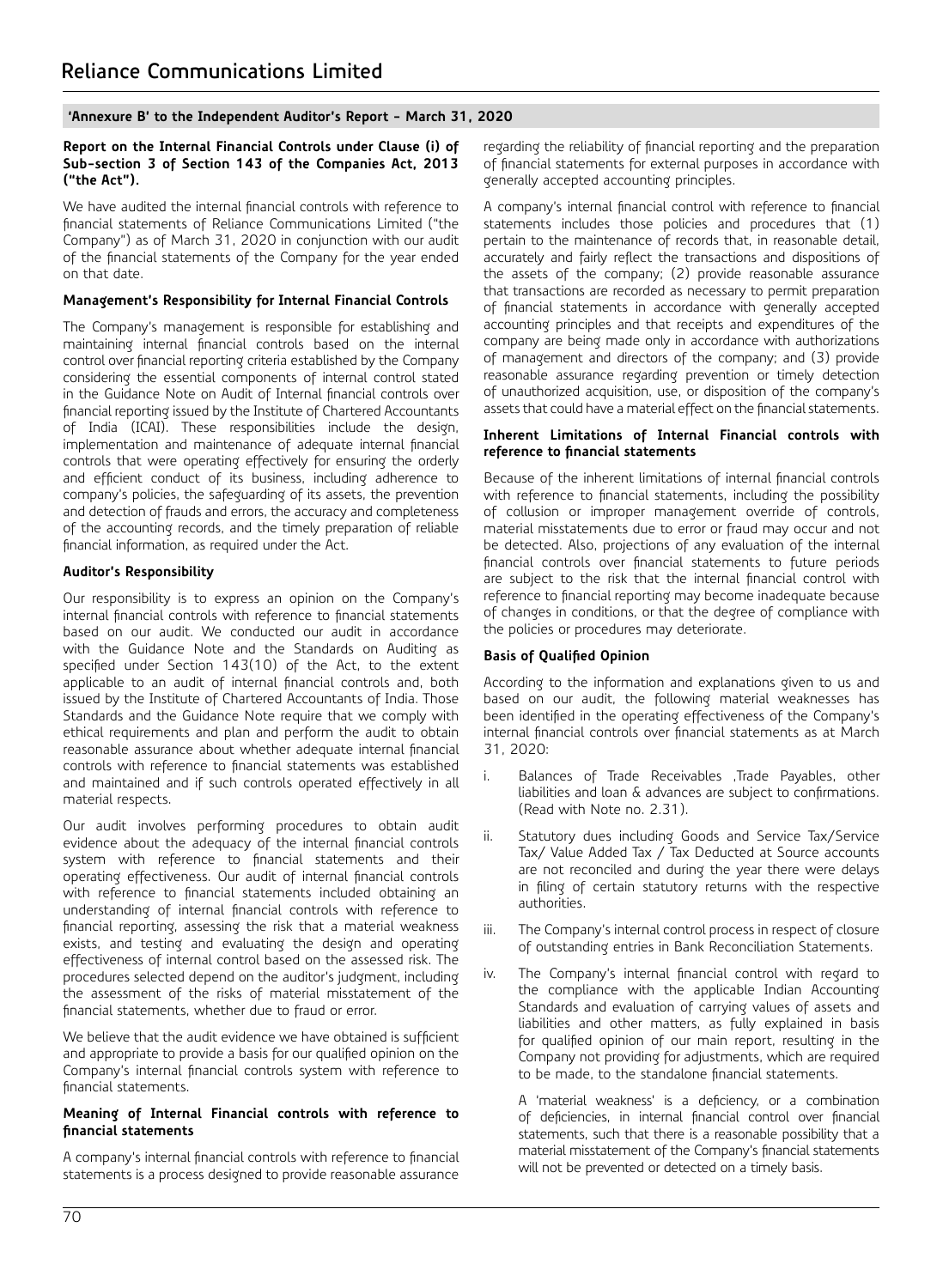# **Qualified Opinion**

In our opinion and to the best of our information and according to the explanations given to us, except for the effects / possible effects of the material weaknesses described above under Basis for Qualified Opinion paragraph on the achievement of the objectives of the control criteria, the Company has, in all material respects an adequate internal financial controls system with reference to financial statements and such internal financial controls over financial statements were operating effectively as at March 31, 2020, based on the internal control over financial statements criteria established by the Company considering the essential components of internal control stated in the Guidance Note on Audit of Internal financial controls over financial statements issued by the ICAI.

We have considered material weakness identified and reported above in determining the nature, timing, and extent of audit tests applied in our audit of the financial statements of the Company for the year ended March 31, 2020 and these material weaknesses affect our opinion on the financial statements of the Company for the year ended March 31, 2020 [our audit report dated July 31, 2020, which expressed a qualified opinion on those financial statements of the Company].

#### For **Pathak H.D. & Associates LLP**

Chartered Accountants Firm's Registration No: 107783W/W100593

# **Parimal Kumar Jha**

Partner Membership No: 124262

July 31, 2020 Mumbai UDIN: 20124262AAAADC4008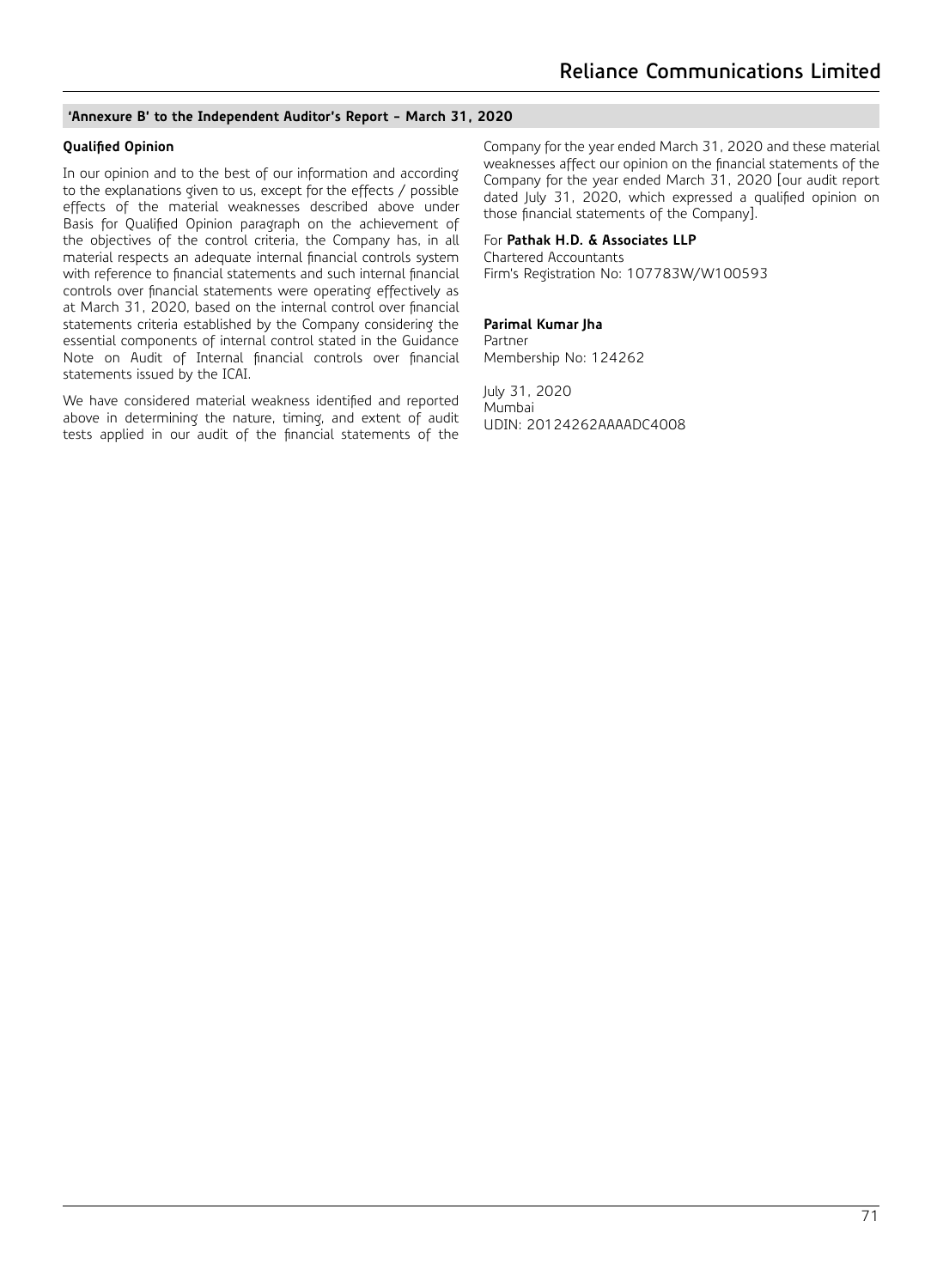# **Balance Sheet as at March 31, 2020**

|                                                         |                                                                            |                                                |                         | $(\bar{\bar{\mathbf{z}}}$ in crore)<br>As at<br>March 31, 2019 |                          |        |
|---------------------------------------------------------|----------------------------------------------------------------------------|------------------------------------------------|-------------------------|----------------------------------------------------------------|--------------------------|--------|
|                                                         |                                                                            | <b>Notes</b>                                   | As at<br>March 31, 2020 |                                                                |                          |        |
| <b>ASSETS</b>                                           |                                                                            |                                                |                         |                                                                |                          |        |
|                                                         | <b>Non Current Assets</b>                                                  |                                                |                         |                                                                |                          |        |
| (a)                                                     | Property, Plant and Equipment                                              | 2.01                                           | 1,484                   |                                                                | 1,645                    |        |
| (b)                                                     | Capital Work in Progress                                                   | 2.01                                           | 97                      |                                                                | 98                       |        |
| (c)                                                     | Intangible Assets                                                          | 2.02                                           | 11                      |                                                                | 24                       |        |
| (d)                                                     | Investment in subsidiaries and Associates                                  | 2.03                                           | 7,450                   |                                                                | 22,524                   |        |
| (e)                                                     | Financial Assets                                                           |                                                |                         |                                                                |                          |        |
|                                                         | (i) Other Financial Assets                                                 | 2.04                                           | 2                       |                                                                | 2                        |        |
| (f)                                                     | Income Tax Assets (net) (Refer Note 2.31)                                  |                                                | 261                     |                                                                | 181                      |        |
| (g)                                                     | Deferred Tax Assets (net)<br>Other Non Current Assets                      | 2.05                                           |                         |                                                                | $\overline{\phantom{a}}$ | 25.406 |
| (h)                                                     | <b>Current Assets</b>                                                      | 2.06                                           | 699                     | 10,004                                                         | 932                      |        |
| (a)                                                     | Inventories                                                                | 2.07                                           | 32                      |                                                                | 61                       |        |
| (b)                                                     | Financial Assets                                                           |                                                |                         |                                                                |                          |        |
|                                                         | (i)<br>Investments                                                         | 2.08                                           | 4,046                   |                                                                | 4,218                    |        |
|                                                         | (ii) Trade Receivable                                                      | 2.09                                           | 253                     |                                                                | 1,527                    |        |
|                                                         | (iii) Cash and Cash Equivalents                                            | 2.10                                           | 234                     |                                                                | 185                      |        |
|                                                         | (iv) Bank balances other than (iii) above                                  | 2.11                                           | 40                      |                                                                | 40                       |        |
|                                                         | $(v)$ Loans                                                                | 2.12                                           | 6,556                   |                                                                | 6,528                    |        |
|                                                         | (vi) Other Financial Assets                                                | 2.13                                           | 205                     |                                                                | 311                      |        |
| (c)                                                     | Other Current Assets                                                       | 2.14                                           | 4,116                   |                                                                | 4,075                    |        |
| (d)                                                     | Assets held for Sale                                                       | 2.15                                           | 19,731                  | 35,213                                                         | 19,731                   | 36,676 |
|                                                         |                                                                            |                                                |                         |                                                                |                          |        |
|                                                         | <b>TOTAL ASSETS</b>                                                        |                                                |                         | <u>45,217</u>                                                  |                          | 62,082 |
|                                                         | <b>EQUITY AND LIABILITIES</b>                                              |                                                |                         |                                                                |                          |        |
| <b>Equity</b>                                           |                                                                            |                                                |                         |                                                                |                          |        |
| (a)                                                     | Equity Share Capital                                                       | 2.16                                           | 1,383                   |                                                                | 1,383                    |        |
| (b)                                                     | Other Equity                                                               | 2.17                                           | (34, 329)               | (32, 946)                                                      | 11,003                   | 12,386 |
|                                                         | Liabilities                                                                |                                                |                         |                                                                |                          |        |
|                                                         | <b>Non Current Liabilities</b>                                             |                                                |                         |                                                                |                          |        |
| (a)                                                     | Other Non Current Liabilities                                              | 2.18                                           | 156                     |                                                                | 83                       |        |
| (b)                                                     | Provisions                                                                 | 2.19                                           | 5                       | 161                                                            | 22                       | 105    |
|                                                         | <b>Current Liabilities</b>                                                 |                                                |                         |                                                                |                          |        |
| (a)                                                     | Financial Liabilities                                                      |                                                |                         |                                                                |                          |        |
|                                                         | Borrowings<br>(i)                                                          | 2.20                                           | 28,340                  |                                                                | 28,335                   |        |
|                                                         | Trade Payables<br>(ii)                                                     |                                                |                         |                                                                |                          |        |
|                                                         | Micro and Small Enterprises                                                | 2.21                                           | 35                      |                                                                | 30                       |        |
|                                                         | Others                                                                     | 2.21                                           | 2,979                   |                                                                | 2,700                    |        |
|                                                         | (iii) Other Financial Liabilities                                          | 2.22                                           | 40,711                  |                                                                | 12,830                   |        |
| (b)                                                     | Other Current Liabilities                                                  | 2.23<br>2.24                                   | 305<br>1,219            |                                                                | 446                      |        |
| (c)                                                     | Provisions                                                                 | 2.15                                           |                         |                                                                | 1,217                    |        |
| (d)                                                     | Liabilities directly related to Assets held for Sale                       |                                                | 4,413                   | 78,002                                                         | 4,033                    | 49,591 |
|                                                         | TOTAL EQUITY AND LIABILITIES                                               |                                                |                         | 45,217                                                         |                          | 62,082 |
|                                                         | <b>Significant Accounting Policies</b>                                     | 1                                              |                         |                                                                |                          |        |
|                                                         | <b>Notes on Accounts</b>                                                   | $\overline{2}$                                 |                         |                                                                |                          |        |
|                                                         | Notes referred to above form an integral part of the financial statements. |                                                |                         |                                                                |                          |        |
| As per our report of even date                          |                                                                            | For Reliance Communications Limited            |                         |                                                                |                          |        |
| For Pathak H.D. & Associates LLP                        |                                                                            |                                                |                         |                                                                |                          |        |
| Chartered Accountants<br>Firm Reg. No.: 107783W/W100593 |                                                                            | Resolution Professional                        |                         | Anish Niranjan Nanavaty                                        |                          |        |
| Parimal Kumar Jha                                       |                                                                            | Executive Director and Chief Financial Officer |                         | Viswanath D.                                                   |                          |        |
| Partner                                                 |                                                                            | Company Secretary                              |                         | Rakesh Gupta                                                   |                          |        |
|                                                         | Membership No: 124262                                                      |                                                |                         |                                                                |                          |        |
|                                                         |                                                                            |                                                |                         |                                                                |                          |        |

Mumbai July 31, 2020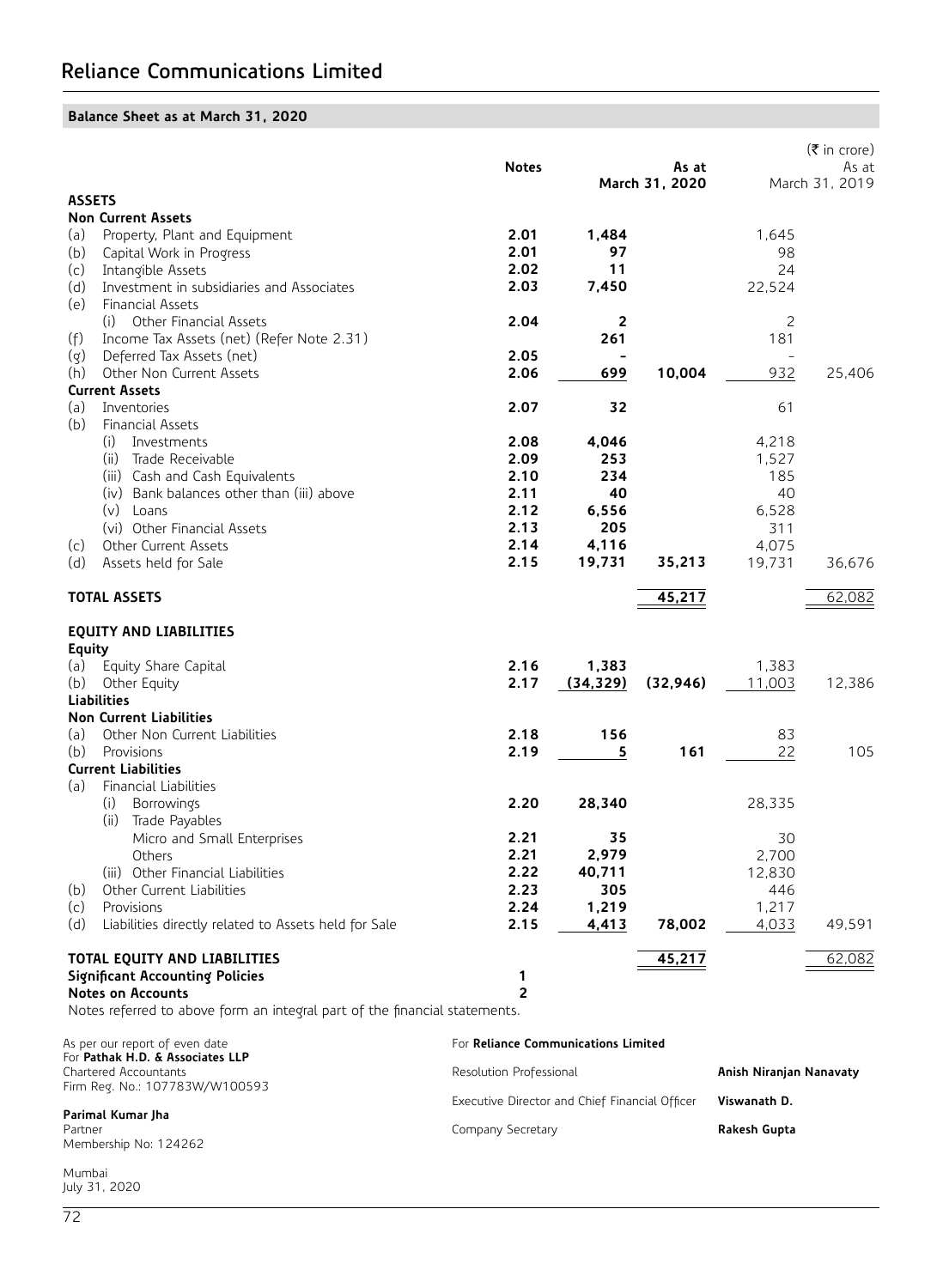# **Statement of Profit and Loss for the year ended March 31, 2020**

|                     |                                                                                                                                                                                                                                                           |                                     | <b>Notes</b>        | For the year ended<br>March 31, 2020           |                            | $(\bar{\bar{\mathbf{z}}}$ in crore)<br>For the year ended<br>March 31, 2019 |
|---------------------|-----------------------------------------------------------------------------------------------------------------------------------------------------------------------------------------------------------------------------------------------------------|-------------------------------------|---------------------|------------------------------------------------|----------------------------|-----------------------------------------------------------------------------|
| 1<br>(a)<br>(b)     | <b>INCOME</b><br>Revenue from Operations<br>Other Income                                                                                                                                                                                                  |                                     | 2.25<br>2.26        |                                                | 818                        | 1,379<br>86                                                                 |
| (c)<br>$\mathbf{2}$ | <b>Total Income</b><br><b>EXPENSES</b>                                                                                                                                                                                                                    |                                     |                     |                                                | 818                        | 1,465                                                                       |
| (a)<br>(b)<br>(c)   | Access Charges, License Fees and Network Expenses<br>Employee Benefits Expenses<br>Finance Costs                                                                                                                                                          |                                     | 2.27<br>2.28        |                                                | 714<br>105                 | 901<br>105                                                                  |
| (d)<br>(e)<br>(f)   | Depreciation, Amortisation and provision for Impairment<br>Sales and General Administration Expenses<br>Total Expenses [(a) to (e)]                                                                                                                       |                                     | 2.01 & 02<br>2.29   |                                                | 183<br>1,428<br>2,430      | 277<br>489<br>1,772                                                         |
| 3<br>4              | Profit/ (Loss) before Exceptional items and Tax [1(c) - 2(f)]<br><b>Exceptional Items</b>                                                                                                                                                                 |                                     | 2.39.1              | (1,612)                                        |                            | (307)                                                                       |
|                     | Profit on Fair value of Investment                                                                                                                                                                                                                        |                                     |                     | (15, 251)                                      |                            | 8,964                                                                       |
|                     | Provision for diminution in the value of Investment<br><b>Total Exceptional Items</b>                                                                                                                                                                     |                                     |                     | (15, 251)                                      |                            | 8,964                                                                       |
| 5<br>6              | Profit/ (Loss) before Tax $(3 + 4)$<br>Tax expenses                                                                                                                                                                                                       |                                     |                     | (16, 863)                                      |                            | 8,657                                                                       |
| (a)<br>(b)          | - Current Tax<br>- Deferred Tax charge/ (credit)                                                                                                                                                                                                          |                                     |                     |                                                |                            | 3,558                                                                       |
| 7                   | Profit/ (Loss) after Tax (5 - 6)                                                                                                                                                                                                                          |                                     |                     | (16, 863)                                      |                            | 5,099                                                                       |
| 8                   | Profit/ (Loss) before Exceptional Items and Tax from Discontinued<br><b>Operations</b>                                                                                                                                                                    |                                     | 2.47                |                                                | (654)                      | (485)                                                                       |
| 9                   | <b>Exceptional Items</b><br>Provision of Liability on account of License & Spectrum fee<br>Provision for impairment of Assets held for Sale / diminution in the                                                                                           |                                     | 2.39.2              | 27,821                                         |                            | 1,767                                                                       |
| 10                  | value of Investment<br>Profit/ (Loss) before Tax from Discontinued Operations (8-9)                                                                                                                                                                       |                                     |                     | (28, 475)                                      |                            | (2, 252)                                                                    |
| 11<br>12            | Tax expenses / (credit) of Discontinued Operations<br>Profit/ (Loss) after Tax from Discontinued Operations (10-11)                                                                                                                                       |                                     |                     | (28, 475)                                      |                            | (2, 252)                                                                    |
| 13                  | Other Comprehensive Income / (Loss)<br>Item that will not be reclassified to profit or loss Remeasurement of<br>Gain / (Loss) of defined benefit plans (net of tax)<br>(Previous Year ₹30,38,561)                                                         |                                     |                     |                                                | 5                          |                                                                             |
| 14<br>15            | Total Comprehensive Income/ (Loss) (7+12+13)<br>Earnings per Share of face value of $\bar{z}$ 5 each fully paid up (Basic<br>and Diluted) before Exceptional items                                                                                        |                                     | 2.38                | (45, 333)                                      |                            | 2,847                                                                       |
|                     | Continuing Operations<br>Discontinued Operations<br>Continuing Operations and Discontinued Operations<br>(after Exceptional items)                                                                                                                        |                                     |                     |                                                | (5.87)<br>(2.38)<br>(8.25) | (6.48)<br>(1.77)<br>(8.25)                                                  |
|                     | Continuing Operations<br>Discontinued Operations<br>Continuing Operations and Discontinued Operations<br><b>Significant Accounting Policies</b><br><b>Notes on Accounts</b><br>Notes referred to above form an integral part of the financial statements. |                                     | 1<br>$\overline{2}$ | (61.45)<br>(103.76)<br>(165.21)                |                            | 18.58<br>(8.21)<br>10.37                                                    |
|                     | As per our report of even date                                                                                                                                                                                                                            | For Reliance Communications Limited |                     |                                                |                            |                                                                             |
|                     | For Pathak H.D. & Associates LLP<br>Chartered Accountants                                                                                                                                                                                                 | Resolution Professional             |                     |                                                |                            | Anish Niranjan Nanavaty                                                     |
|                     | Firm Reg. No.: 107783W/W100593                                                                                                                                                                                                                            |                                     |                     | Executive Director and Chief Financial Officer |                            | Viswanath D.                                                                |
| Partner             | Parimal Kumar Jha<br>Membership No: 124262                                                                                                                                                                                                                | Company Secretary                   |                     |                                                |                            | Rakesh Gupta                                                                |

Mumbai July 31, 2020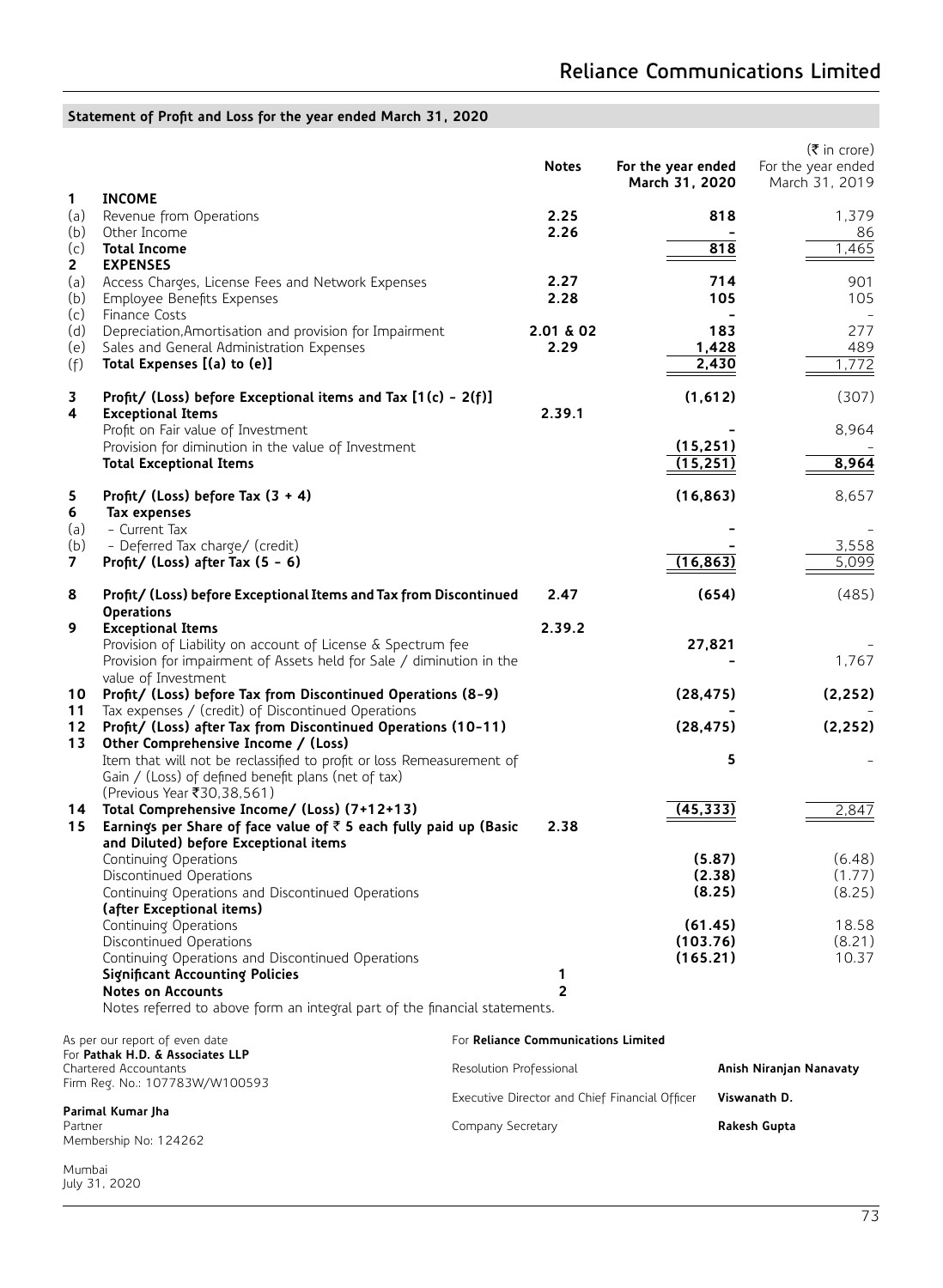|                 |                                              |                                      |                                                |                                |                                                 |                                    |                         | Statement of Changes in Equity for the year ended March |                              |                                                                   | 31,                 | 2020                                   |                                                       |                          |                              |                                                                                                      |                                                                    |                                                         |                                                |                                                       |                         |  |
|-----------------|----------------------------------------------|--------------------------------------|------------------------------------------------|--------------------------------|-------------------------------------------------|------------------------------------|-------------------------|---------------------------------------------------------|------------------------------|-------------------------------------------------------------------|---------------------|----------------------------------------|-------------------------------------------------------|--------------------------|------------------------------|------------------------------------------------------------------------------------------------------|--------------------------------------------------------------------|---------------------------------------------------------|------------------------------------------------|-------------------------------------------------------|-------------------------|--|
| $(3)$ in crore) | For the year ended<br>March 31, 2019         | 1,383                                |                                                | 1,383                          |                                                 | <b>Total</b>                       |                         |                                                         | 7,933                        | 2,847                                                             | 223                 | 11,003                                 | 5(45, 333)                                            |                          | (34, 329)                    |                                                                                                      |                                                                    |                                                         |                                                |                                                       |                         |  |
|                 |                                              |                                      |                                                |                                |                                                 | Other                              | Income<br>Comprehensive | of defined<br>Remeasurement<br>benefit plan             | $\overline{ }$               |                                                                   |                     | $\overline{ }$                         |                                                       |                          | O                            |                                                                                                      |                                                                    |                                                         |                                                |                                                       |                         |  |
|                 | For the year ended<br>March 31, 2020         | 1,383                                |                                                | 1,383                          |                                                 |                                    |                         | FCMITDA<br>$\ddot{\ast}$                                | (224)                        |                                                                   | 223                 | $\begin{pmatrix} 1 \\ 1 \end{pmatrix}$ |                                                       | $\overline{\phantom{0}}$ | J.                           |                                                                                                      |                                                                    |                                                         |                                                |                                                       |                         |  |
|                 |                                              |                                      |                                                |                                |                                                 |                                    |                         | Treasury<br>Equity                                      | (391)                        |                                                                   |                     | (391)                                  |                                                       |                          | (391)                        |                                                                                                      |                                                                    |                                                         |                                                |                                                       |                         |  |
|                 |                                              |                                      |                                                |                                |                                                 |                                    |                         | Retained<br>Earnings                                    | (17,031)                     | 2,847                                                             |                     | 590 (14,184)                           | (45, 338)                                             |                          | (59, 522)                    |                                                                                                      |                                                                    | Anish Niranjan Nanavaty                                 | Viswanath D.                                   | Rakesh Gupta                                          |                         |  |
|                 |                                              |                                      |                                                |                                |                                                 |                                    |                         | Redemption<br>Debenture<br>Reserve                      | 590                          |                                                                   |                     |                                        |                                                       |                          | 590                          |                                                                                                      |                                                                    |                                                         |                                                |                                                       |                         |  |
|                 |                                              |                                      |                                                |                                |                                                 | Attributable to the equity holders | Reserves and Surplus    | <b>Business</b><br>Reserve for<br>Restructuring         | I                            |                                                                   |                     | $\overline{\phantom{a}}$               |                                                       |                          | J.                           |                                                                                                      | For Reliance Communications Limited                                |                                                         | Executive Director and Chief Financial Officer |                                                       |                         |  |
|                 |                                              |                                      |                                                |                                |                                                 |                                    |                         | $\star$<br>General<br>Reserve                           | 9,697                        |                                                                   |                     | 9,697                                  |                                                       |                          | 9,697                        |                                                                                                      |                                                                    | Resolution Professional                                 |                                                | Company Secretary                                     |                         |  |
|                 |                                              |                                      |                                                |                                |                                                 |                                    |                         | Premium<br>Securities<br>Reserve                        | 13,894                       |                                                                   |                     | 13,894                                 |                                                       |                          | 13,894                       | Translation Difference Account                                                                       |                                                                    |                                                         |                                                |                                                       |                         |  |
|                 |                                              |                                      |                                                |                                |                                                 |                                    |                         | Capital<br>Reserve                                      | 1,397                        |                                                                   |                     | 1,397                                  |                                                       |                          | 1,397                        |                                                                                                      |                                                                    |                                                         |                                                |                                                       |                         |  |
|                 | Equity share capital (Refer Note 2.16)<br>G) | Balance at the beginning of the year | Change in equity share capital during the year | Balance at the end of the year | Other Equity (Refer Note 2.17)<br>$\widehat{e}$ | Particulars                        |                         |                                                         | Balance as at April 01, 2018 | Surplus/ (Deficit) of Statement of Profit and<br>L <sub>OSS</sub> | Movement in FCMITDA | Balance as at April 01, 2019           | Surplus/ (Deficit) of Statement of Profit and<br>Loss | Movement in FCMITDA      | Balance as at March 31, 2020 | * General Reserve includes General Reserve -I and III<br>** FCMITDA: Foreign Currency Monetary Items | For Pathak H.D. & Associates LLP<br>As per our report of even date | Firm Reg. No.: 107783W/W100593<br>Chartered Accountants |                                                | Membership No: 124262<br>Parimal Kumar Jha<br>Partner | July 31, 2020<br>Mumbai |  |

# **Reliance Communications Limited**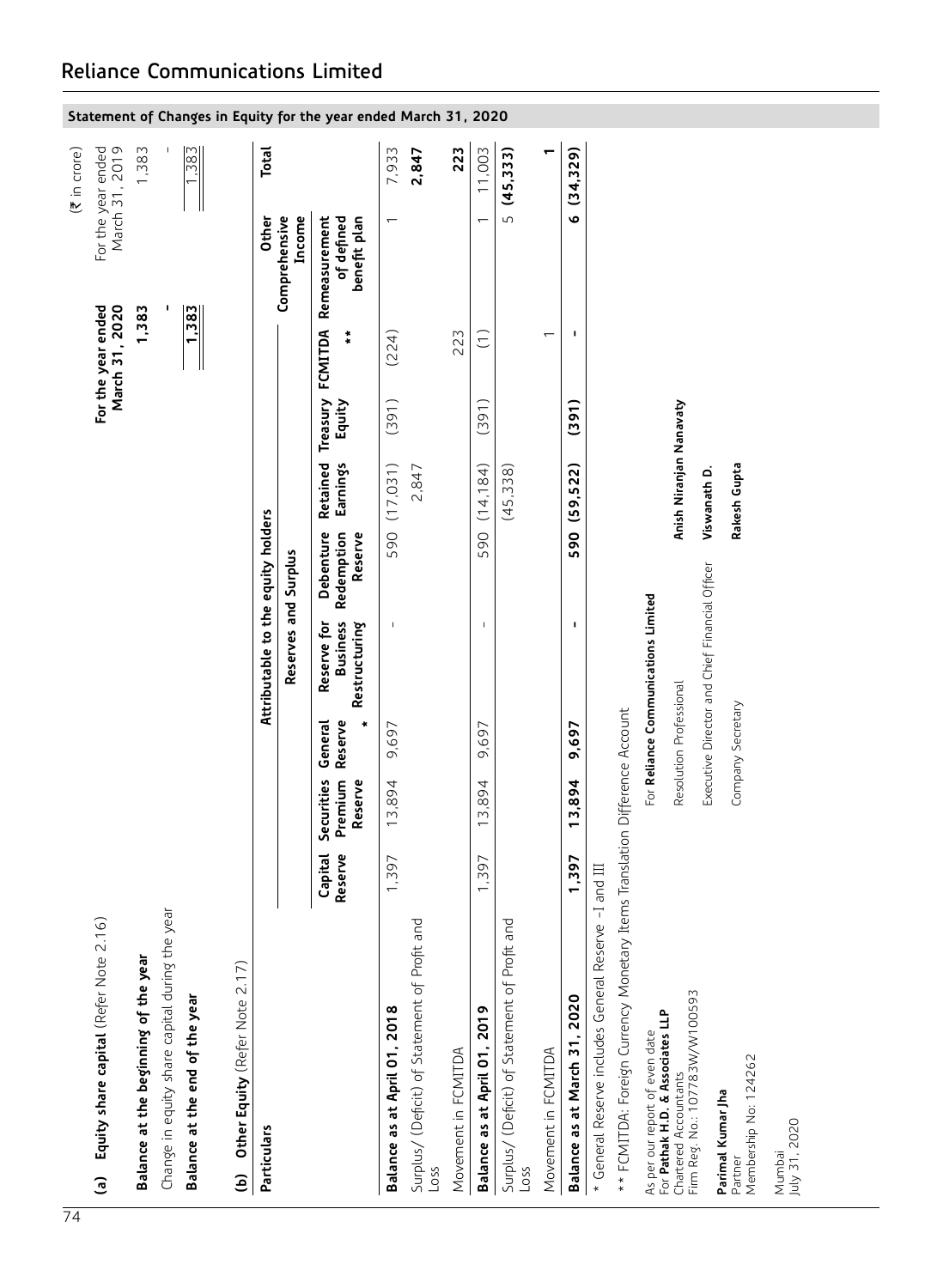# **Cash Flow Statement for the year ended March 31, 2020**

|   |                                                                                                                                                                               |        |                                      |         | $(5 \times 1)$ crore)                |
|---|-------------------------------------------------------------------------------------------------------------------------------------------------------------------------------|--------|--------------------------------------|---------|--------------------------------------|
|   |                                                                                                                                                                               |        | For the year ended<br>March 31, 2020 |         | For the year ended<br>March 31, 2019 |
| А | CASH FLOW FROM OPERATING ACTIVITIES                                                                                                                                           |        |                                      |         |                                      |
|   | Profit/ (Loss) from continuing operations                                                                                                                                     |        | (16, 858)                            |         | 8,657                                |
|   | Profit/ (Loss) from discontinued operations                                                                                                                                   |        | (28, 475)                            |         | (2,252)                              |
|   | Adjusted for:                                                                                                                                                                 |        |                                      |         |                                      |
|   | Provision for Doubtful Debts and Advances                                                                                                                                     | 1,131  |                                      | 243     |                                      |
|   | Write off / (Write back) of old Liabilities                                                                                                                                   | 233    |                                      | (86)    |                                      |
|   | Depreciation and Amortisation Expenses                                                                                                                                        | 183    |                                      | 277     |                                      |
|   | (Profit) / Loss on fair Value of Investments                                                                                                                                  | 15,251 |                                      | (8,964) |                                      |
|   | Impairment of Assets                                                                                                                                                          |        |                                      | 1,767   |                                      |
|   | Effect of change in Foreign Exchange Rate (net)                                                                                                                               | 111    |                                      | (1)     |                                      |
|   | (Profit) / Loss on Sale of Property, Plant and Equipments and Capital Work<br>in Progress (net)                                                                               |        |                                      | (473)   |                                      |
|   | Finance Costs (net)                                                                                                                                                           | 397    |                                      | 831     |                                      |
|   | Interest Income                                                                                                                                                               | (2)    | 17,304                               | (37)    | (6, 443)                             |
|   | Operating Profit before Working Capital changes                                                                                                                               |        | (28, 029)                            |         | (38)                                 |
|   | Adjusted for:                                                                                                                                                                 |        |                                      |         |                                      |
|   | Receivables and other Advances                                                                                                                                                | 215    |                                      | 541     |                                      |
|   | Inventories                                                                                                                                                                   | 29     |                                      | 3       |                                      |
|   | Trade Payables and Other Liabilities                                                                                                                                          | 27,932 | 28,176                               | (251)   | 292                                  |
|   | <b>Cash Generated from Operations</b>                                                                                                                                         |        | 147                                  |         | 255                                  |
|   | Income Tax Refund                                                                                                                                                             |        |                                      |         | 106                                  |
|   | Income Tax Paid                                                                                                                                                               |        | (80)                                 |         | (90)                                 |
|   | Net Cash from / (used in) Operating Activities                                                                                                                                |        | 67                                   |         | 270                                  |
| В | CASH FLOW FROM INVESTING ACTIVITIES                                                                                                                                           |        |                                      |         |                                      |
|   | Additions of Property, Plant and Equipments, Intangible Assets and Capital<br>Work in Progress/ Intangible Assets under Developments (including<br>realised loss capitalised) |        | (8)                                  |         | (78)                                 |
|   | Proceeds from Sale of Property, Plant and Equipments                                                                                                                          |        |                                      |         | 562                                  |
|   | Refund of Loans given to Subsidiaries                                                                                                                                         |        |                                      |         | 120                                  |
|   | Loans given to Subsidiaries                                                                                                                                                   |        |                                      |         | (541)                                |
|   | Investment in Bank deposits (having original maturity for more than 3<br>months)                                                                                              |        |                                      |         | 23                                   |
|   | Interest Income                                                                                                                                                               |        | 2                                    |         | 9                                    |
|   | Net Cash from / (used in) Investing Activities                                                                                                                                |        | (6)                                  |         | 95                                   |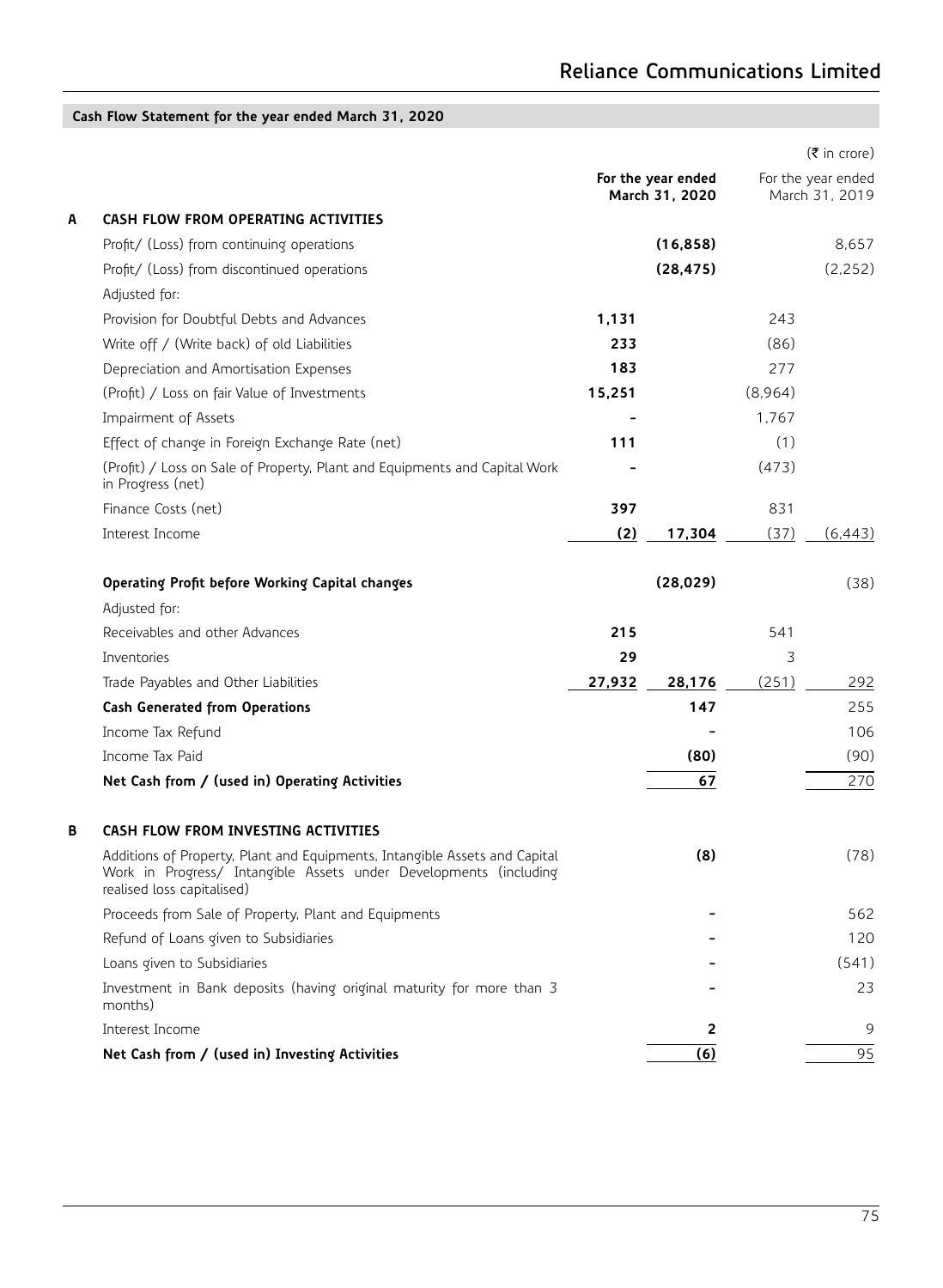# **Statement of Profit and Loss for the year ended March 31, 2020**

|                                                                                                       |                                      | $(\bar{\tau}$ in crore)              |
|-------------------------------------------------------------------------------------------------------|--------------------------------------|--------------------------------------|
|                                                                                                       | For the year ended<br>March 31, 2020 | For the year ended<br>March 31, 2019 |
| C<br>CASH FLOW FROM FINANCING ACTIVITIES                                                              |                                      |                                      |
| Realised Foreign Exchange variation                                                                   |                                      | (14)                                 |
| Net Proceeds from/ (Repayment) of Borrowings - Current                                                | 5                                    | 249                                  |
| Finance Costs                                                                                         | (17)                                 | (562)                                |
| Net Cash generated from/ (used in) Financing Activities                                               | (12)                                 | (327)                                |
| Net Increase/ (decrease) in Cash and Cash Equivalents                                                 | 49                                   | 38                                   |
| Opening Balance of Cash and Cash Equivalents                                                          | 185                                  | 147                                  |
| Effect of Exchange Gain on Cash and Cash Equivalents ( $\bar{\xi}$ Nil) (Previous<br>$year$ ₹ 19,646) |                                      |                                      |
| Closing Balance of Cash and Cash Equivalents                                                          | 234                                  | 185                                  |

|                          | April 1, 2019 | Cashflow (Net) | from subsidiary | Transferred Transaction Cost March 31, 2020 |        |
|--------------------------|---------------|----------------|-----------------|---------------------------------------------|--------|
| Borrowings               | 39.928        |                | $\sim$          | $\sim$ $-$                                  | 39.933 |
| (refer note 2.20 & 2.22) |               |                |                 |                                             |        |

| April 1, 2018 |     | subsidiarv | Cashflow (Net) Transferred from Transaction Cost March 31, 2019 |        |
|---------------|-----|------------|-----------------------------------------------------------------|--------|
| 35.876        | 249 | 3.788      | 15                                                              | 39.928 |

### **Notes**

(1) Figures in brackets indicate cash outgo.

- (2) Cash and cash equivalent includes cash and cheques on hand, remittances-in-transit and bank balances including Fixed Deposits with Banks.
- (3) Statement of Cash Flow has been prepared under the Indirect Method as set out in the Indian Accounting Standard (Ind AS) 7 "Statement of Cash Flows"
- (4) Break up of Cash and Cash Equivalent

|       |                                                | As at          | As at          |
|-------|------------------------------------------------|----------------|----------------|
|       |                                                | March 31, 2020 | March 31, 2019 |
| (i)   | Cash and cash equivalent                       | 234            | 185            |
| (ii)  | Less: Bank overdraft                           |                |                |
| (iii) | Cash and cash equivalent (net) as per Ind AS 7 | 234            | 185            |

| As per our report of even date                                                              | For Reliance Communications Limited            |                         |
|---------------------------------------------------------------------------------------------|------------------------------------------------|-------------------------|
| For Pathak H.D. & Associates LLP<br>Chartered Accountants<br>Firm Reg. No.: 107783W/W100593 | Resolution Professional                        | Anish Niranjan Nanavaty |
|                                                                                             | Executive Director and Chief Financial Officer | Viswanath D.            |
| Parimal Kumar Jha<br>Partner<br>Membership No: 124262                                       | Company Secretary                              | Rakesh Gupta            |

Mumbai July 31, 2020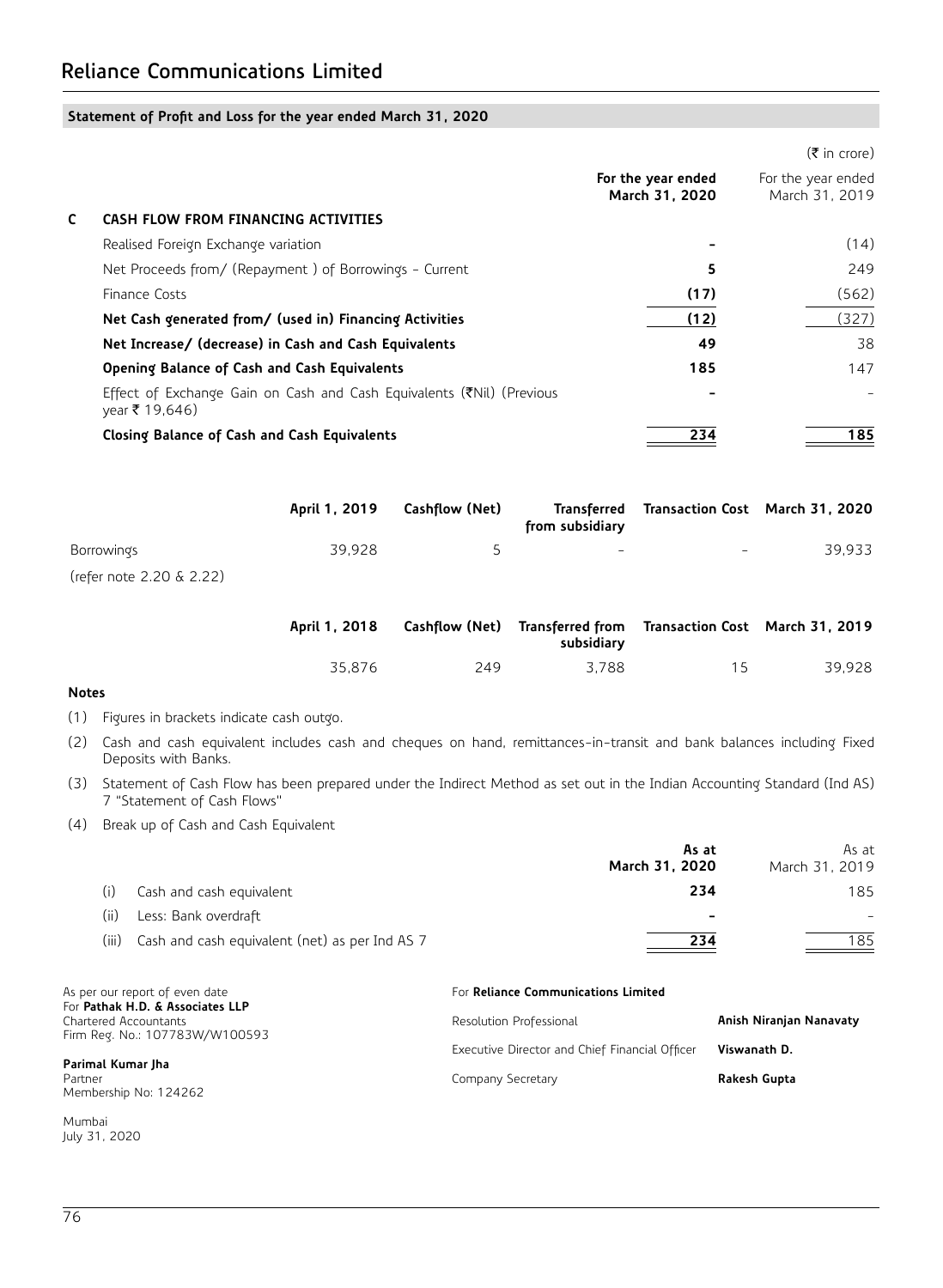### **Note 1**

### **General Information and Significant Accounting Policies**

### **1.01 General Information**

 Reliance Communications Limited ("RCOM" or "the Company") is registered under the Companies Act, 1956 having Registered Office at H Block, 1<sup>st</sup> Floor, Dhirubhai Ambani Knowledge City, Navi Mumbai 400710 and its securities are listed on the BSE Limited and the National Stock Exchange of India Limited.

 RCOM has established a pan-India, next generation, digital network that is capable of supporting best-of-class services spanning the entire communications value chain. RCOM owns and operate the world's largest next generation IP enabled connectivity infrastructure, comprising of fibre optic cable systems in India and globally. The Company, during the previous year, had discontinued Wireless business.

 Corporate Insolvency Resolution Process ("CIR Process") has been initiated in case of the Company and three of its subsidiaries under the Provisions of the Insolvency and Bankruptcy Code, 2016 (the Code). Pursuant to the order, the management of affairs of the Company and powers of board of directors of the Company stands vested with the Resolution Professional ("RP") appointed by the NCLT.

### **1.02 Basis of Preparation of Financial Statements**

The Financial Statements are prepared under historical cost convention/ fair valuation under a Scheme approved by the Hon'ble High Court, in accordance with the generally accepted accounting principles (GAAP) in India and in compliance with the Indian Accounting Standards (Ind AS) specified under Section 133 the Companies Act, 2013 ("the Act") except matters specified in Note 2.15, 2.31, 2.48 and 2.52, read with relevant rules of the Companies (Indian Accounting Standards) Rules 2015, the Companies (Indian Accounting Standards) Amendment Rules 2016 and other provisions of the Act, to the extent notified and applicable as well as applicable guidance note and pronouncements of the Institute of Chartered Accountants of India (ICAI). All assets and liabilities have been classified as current or non-current as per the Company's normal operating cycle and other criteria set out under Ind AS and in Schedule III to the Act. Based on the nature of the services and their realisation in cash & cash equivalents, the Company has ascertained its operating cycle as twelve months for the purpose of current or non-current classification of assets and liabilities."

### **1.03 Functional Currency and Presentation Currency**

These financial statements are presented in Indian Rupees ("Rupees" or "`") which is functional currency of the Company. All amounts are rounded off to the nearest crore, unless stated otherwise.

## **1.04 Property, Plant and Equipment**

- (i) Property, plant and equipment (PPE) are stated at cost net of Modvat/ Cenvat/ GST less accumulated depreciation, amortisation and impairment loss, if any. Subsequent expenditure is capitalised only if it is probable that the future economic benefits associated with the expenditure will flow to the Company.
- (ii) Cost of an item of PPE comprises of its purchase price including import duties and non refundable purchase taxes after deducting trade discounts and rebates, any directly attributable cost of bringing the item to its working condition for its intended use and present value of estimated costs of dismantling and removing the item and restoring the site on which it is located.
- (iii) As per Para 46A of Accounting Standard 11, 'The Effects of Changes in Foreign Exchange Rates', related to acquisition of depreciable assets pursuant to the notifications dated December 29, 2011 and August 9, 2012 issued by Ministry of Corporate Affairs (MCA), under the Companies (Accounting Standard) (Second Amendment) Rules 2011, the cost of depreciable capital assets includes foreign exchange differences arising on translation of long term foreign currency monetary items as at the balance sheet date in so far as they relate to the acquisition of such assets is capitalised and subsequently on adoption of Indian Accounting Standard also the same is allowed for the transactions recorded upto March 31, 2016.
- (iv) Depreciation is provided on Straight Line Method based on the useful life prescribed in Schedule II to the Act except in case of the following assets where useful life is different than those that are prescribed in Schedule II, based on technical evaluation.
	- (a) Telecom Electronic Equipments 20 years
	- (b) Optic Fibre Cable 35 years
	- (c) Batteries 9 years
	- (d) Customer Premises Equipments 3 years
	- (e) Vehicles 5 years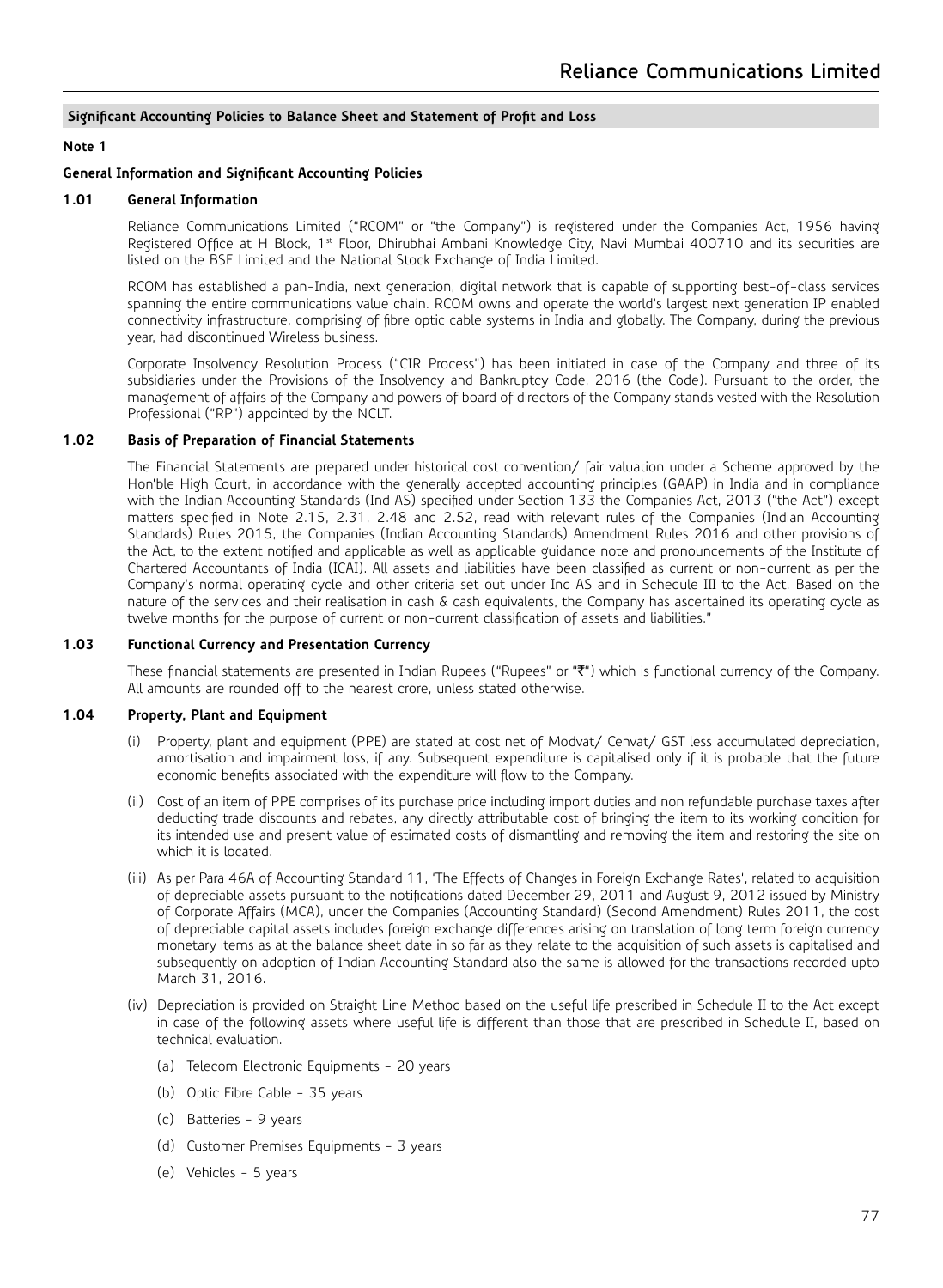- (v) Leasehold Land is depreciated over the period of the lease term.
- (vi) Any gain or loss on disposal of an item of property, plant and equipment is recognised in statement of Profit or Loss.
- (vii) Depreciation methods, useful lives and residual values are reviewed periodically at each reporting date and adjusted prospectively if appropriate.
- (viii) Depreciation on all the assets capitalised pursuant to para 46A of AS 11 is provided over the remaining useful life of the depreciable capital asset.
- (ix) Depreciation on additions is calculated pro rata from the following month of addition.
- (x) Expenses incurred relating to project, prior to commencement of commercial operations, are considered as project development expenditure and shown under Capital Work in Progress.

### **1.05 Intangible Assets**

- Intangible assets acquired are measured on initial recognition at cost. Cost includes all direct costs relating to acquisition of Intangible assets and borrowing cost relating to qualifying assets.
- (ii) Telecom Licenses are stated at cost as applicable less accumulated amortisation less impairment, if any.
- (iii) Indefeasible Rights of Connectivity (IRC) are stated at cost less accumulated amortisation.
- (iv) Subsequent expenditure is capitalised only if it is probable that the future economic benefits associated with the expenditure will flow to the Company.
- (v) Intangible assets, namely Entry Fees/ fees for Telecom Licenses and Brand License are amortised on the basis of Straight Line Method, over the balance period of Licenses. IRC and Software are amortised from the date of acquisition or commencement of commercial services, whichever is later.
- (vi) There are no intangible assets assessed with indefinite useful life. The life of amortisation of the intangible assets is as follows.

| (a) Telecom Licenses                   | $-12.5$ to 20 years |
|----------------------------------------|---------------------|
| (b) Brand License                      | - 10 years          |
| (c) Indefeasible Right of Connectivity | - 15, 20 years      |
| (d) Software                           | - 5 years           |

- (vii) Amortization method, useful life and residual values are reviewed periodically at each reporting period.
- (viii) Any gain or loss on disposal of an item of Intangible Assets is recognised in the Statement of Profit and Loss.

### **1.06 Non-current assets held for sale and discontinued operations**

 Non current assets (or disposal group) are classified as assets held for sale when their carrying amount is to be recovered principally through a sale transaction. Non-current assets (or disposal group) classified as held for sale are measured at the lower of their carrying amount and/ or fair value less costs to sell. This condition is regarded as met only when the sale is highly probable and the asset (or disposal group) is available for immediate sale in its present condition, subject only to terms that are usual and customary for sale of such assets and sale is expected to be concluded within twelve months from the date of such classification.

 Assets and liabilities classified as held for sale are presented separately in the balance sheet. A disposal group qualifies as discontinued operations if it is a component of the company that either has been disposed off or is classified as held for sale, and; represents a separate major line of business or geographical area of operations, or part of a single co-ordinated plan to dispose of a separate major line of business or geographical area of operations, or a subsidiary acquired exclusively with a view to resale. Non-current assets are not depreciated or amortised while they are classified as held for sale.

 When the group is committed to sale plan involving loss of control of a subsidiary, all of the assets and liabilities of that subsidiary are classified as held for sale when the criteria described are met, regardless of whether the group will retain a non controlling interest in its former subsidiary after the sale.

 Loss is recognised for any initial or subsequent write down of such non current assets (or disposal group) to fair value less costs to sell. A gain is recognised for any subsequent increase in fair value less costs to sell an asset (or disposal group) but not in excess of any cumulative loss previously recognised.

 If the criteria for assets held for sale are no longer met, it ceases to be classified as held for sale and are measured at the lower of (i) its carrying amount before the asset was classified as held for sale, adjusted for any depreciation or any amortisation that would have been recognised had that asset not been classified as held for sale, and (ii) its recoverable amount at the date when the disposal group ceases to be classified as held for sale.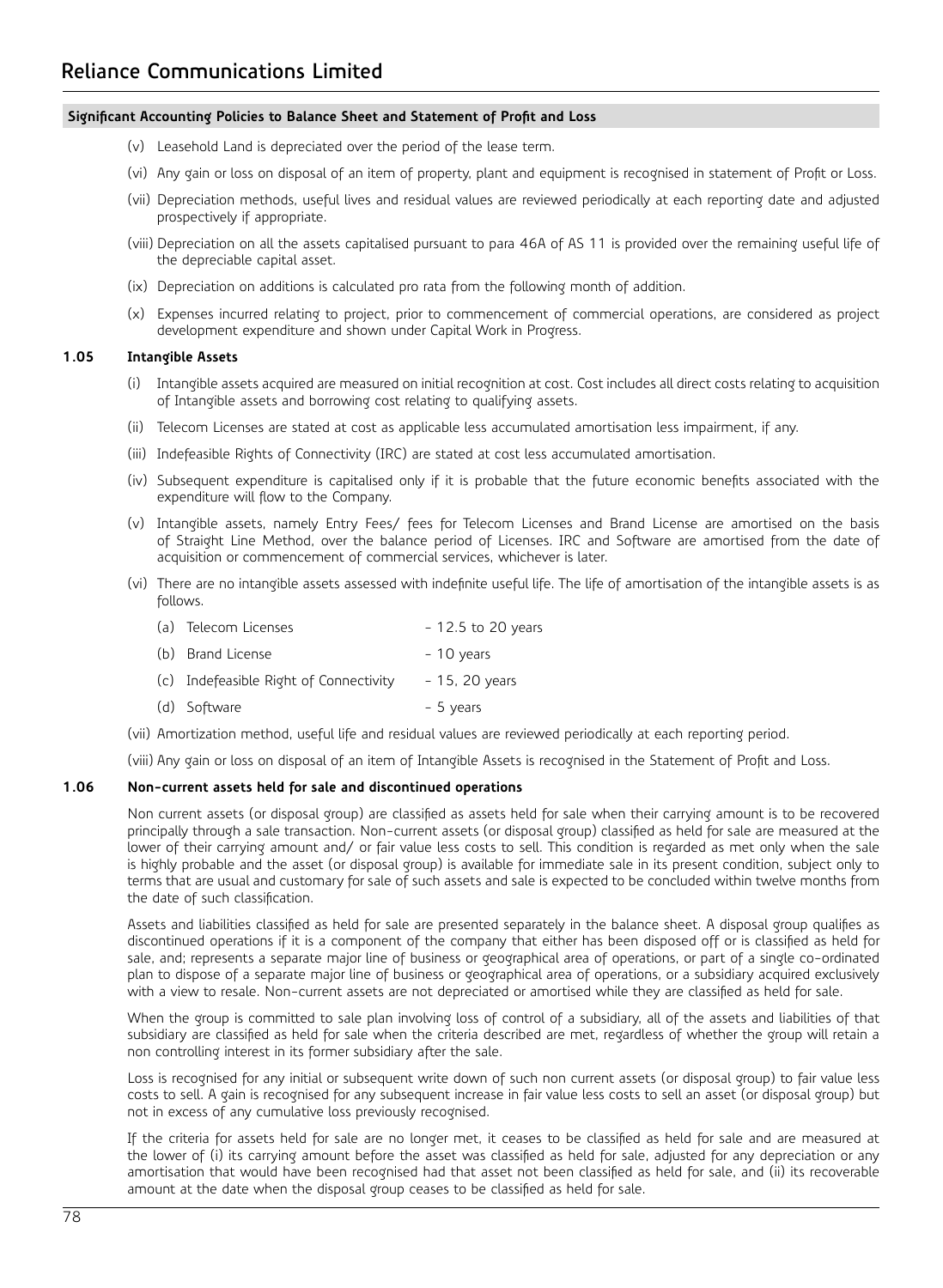A discontinued operation is a component of the entity that has been disposed of or is classified as held for sale and that represents a separate major line of business or geographical area of operations, is part of a single co-ordinated plan to dispose of such a line of business or area of operations, or is a Subsidiary acquired exclusively with a view to resale. The results of discontinued operations or presented separately in the Statement of Profit and Loss.

## **1.07 Impairment of Non Financial Assets**

 Intangible assets that have an indefinite useful life are tested annually for impairment or more frequently if events or changes in circumstances indicate that they may be impaired. Other assets are tested for impairment whenever events or changes in circumstances indicate that the carrying amount may not be recoverable. An asset is treated as impaired when the carrying cost of assets exceeds its recoverable value. An impairment loss is charged to the Statement of Profit and Loss in the year in which an asset is identified as impaired. The impairment loss recognised in prior accounting period is increased/ reversed where there has been change in the estimate of recoverable value. The recoverable value is the higher of the assets' net selling price and value in use.

## **1.08 Inventories of Stores and Spares**

Inventories of stores and spares are accounted for at cost and all other costs incurred in bringing the inventory to their present location and condition, determined on weighted average basis or net realizable value, whichever is less. Net realizable value is the estimated selling price in the ordinary course of business less estimated costs necessary to make the sale.

### **1.09 Employee Benefits**

### **Short term employee benefits**

All employee benefits payable wholly within twelve months of rendering the service are classified as short term employee benefits. These benefits include compensated absences such as paid annual leave and sickness leave. The undiscounted amount of short term employee benefits expected to be paid in exchange for the services rendered by the employees are recognised as an expense during the period.

### **Long term employee benefits**

### **(i) Defined contribution plan**

The Company's contribution towards Employees' Superannuation Plan is recognised as an expense during the period in which it accrues.

### **(ii) Defined benefit plans**

## **Provident Fund**

Provident Fund contributions are made to a Trust administered by the Trustees. Interest payable to the Provident Fund members, shall not be at a rate lower than the statutory rate. Liability is recognised for any shortfall in the income of the fund vis-à-vis liability of the interest as per statutory rates to the members. The Company's contribution towards Employees' Provident Fund is recognised as an expense during the period in which it accrues. (refer note 2.42)

### **Gratuity Plan**

The Company's gratuity benefit scheme is a defined benefit plan. The Company's net obligation in respect of the gratuity benefit scheme is calculated by estimating the amount of future benefit that employees have earned in return for their services in the current and prior periods; that benefit is discounted to determine its present value, mortality rate and the fair value of plan assets is deducted. Mortality rate is based on publicly available mortality table in India.

 The present value of the obligation under such defined benefit plan is determined based on actuarial valuation using the Projected Unit Credit Method.

 Obligation is measured at present value of the estimated future cash flows. Discount rates used for determining present value of obligation under the defined benefit plan, are based on market yield of Government Securities as at the balance sheet date that have terms approximating to the terms of the related obligation.

 Remeasurement which comprise of actuarial gain and losses, the return of plan assets (excluding interest) and the effect of asset ceiling ( if any, excluding interest) are recognised in OCI.

Plan Assets of Defined Benefit Plans have been measured at fair value.

### **(iii) Other Long term employment benefits**

 Compensated absences which are not expected to occur within twelve months after the end of the period in which the employee renders the related services are recognised as a liability at the present value of the defined benefit obligation at the balance sheet date, determined based on actuarial valuation using Projected Unit Credit Method. Discount rates used for determining the present value of the obligation under the defined benefit plan, are based on the market yields of Government Securities as at the Balance Sheet date. Remeasurement gain and losses are recognised in the Statement of Profit and Loss in the period in which they arise.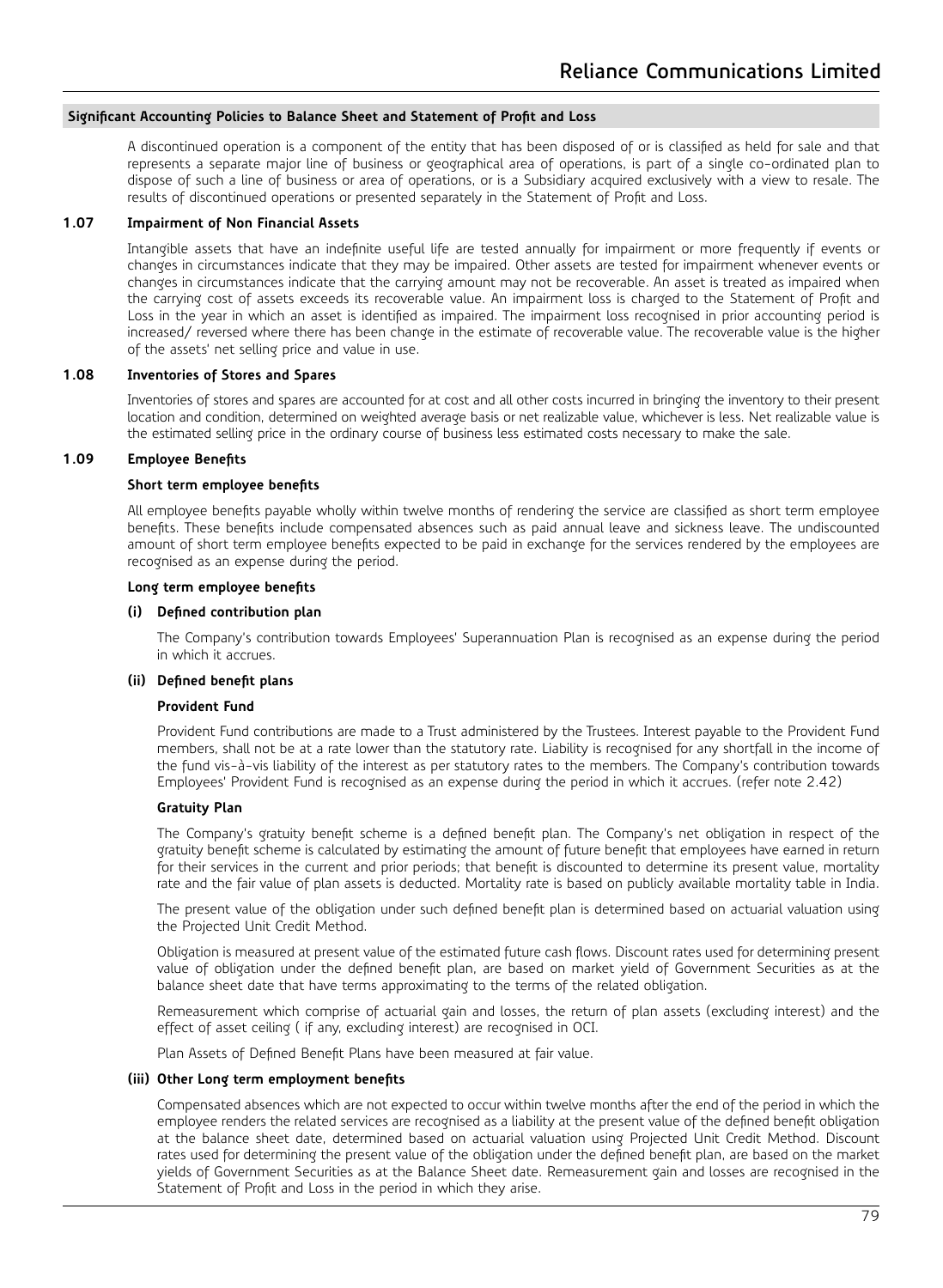## **1.10 Borrowing Cost**

 Borrowing costs attributable to the acquisition or construction of qualifying assets are capitalised as part of the cost of such assets upto the commencement of commercial operations. A qualifying asset is one that necessarily takes substantial period of time to get ready for intended use. Other borrowing costs are recognised as an expense in the year in which they are incurred.

### **1.11 Foreign Currency Transactions**

- (i) Transactions denominated in foreign currencies are recorded at the exchange rates prevailing at the time of the transaction.
- (ii) Monetary items denominated in foreign currencies at the year end are restated at the year end rates.
- (iii) Non Monetary foreign currency items are carried at cost (i.e. translated using the exchange rates at the time of initial transactions).
- (iv) Exchange difference on monetary items is recognised in the Statement of Profit and Loss in the period in which they arises except for;
	- (a) Exchange difference on foreign currency borrowings relating to depreciable capital asset is included in cost of assets.
	- (b) Exchange difference on foreign currency transactions, on which receipt and/ or payments is not planned, initially recognised in OCI and reclassified from equity to profit and loss on repayment of the monetary items.
- (v) Accounting of transactions that include the receipt or payment of advance consideration in a foreign currency the date of transaction, for the purpose of determining the exchange rate, is the date of initial recognition of the non monetary prepayment asset or deferred income liability. If there are multiple payments or receipts in advance, a date of transaction is established for each payment or receipt.
- (vi) All long term foreign currency monetary items consisting of loans taken before March 31, 2016 and which relate to the acquisition of depreciable capital assets at the end of the period/ year are restated at the rate prevailing at the balance sheet date. Exchange difference including attributable to the interest arising as a result is added to or deducted from the cost of the assets as per notification dated December 29, 2011 and August 9, 2012 issued by the Ministry of Company Affairs (MCA), Government of India and depreciated over the balance life of the capital asset. Exchange difference on other long term foreign currency loans is accumulated in "Foreign Currency Monetary Item Translation Difference Account (FCMITDA)" which will be amortized over the balance period of monetary assets or liabilities.

### **1.12 Revenue Recognition**

- (i) Revenue is recognised to the extent it is probable that the economic benefits will flow to the Company and revenue can be reliably measured, regardless of when the payment is being made. Revenue is measured at the fair value of the consideration received or receivable.
- (ii) Revenue from Contracts with Customers

 The Company has applied Ind AS 115, Revenue from Contracts with Customers with effect from April 1, 2018, using the cumulative effect method. Revenue is recognised when control over goods or services is transferred to a customer. A customer obtains control when he has the ability to direct the use of and obtain the benefits from the good or service, there is transfer of title, supplier has right to payment etc. – with the transfer of risk and rewards now being one of the many factors to be considered within the overall concept of control.

 The Company determines whether revenue should be recognised 'over time' or 'at a point in time'. As a result, it is required to determine whether control is transferred over time. If not, only then revenue be recognised at a point in time, or else over time. The Company also determines if there are multiple distinct promises in a contract or a single performance obligation (PO). These promises may be explicit, implicit or based on past customary business practices. The consideration gets allocated to multiple POs and revenue recognised when control over those distinct goods or services is transferred.

 The entities may agree to provide goods or services for consideration that varies upon certain future events which may or may not occur. This is variable consideration, a wide term and includes all types of negative and positive adjustments to the revenue. This could result in earlier recognition of revenue compared to current practice – especially impacting industries where revenue is presently not recorded untill all contingencies are resolved. Further, the entities will have to adjust the transaction price for the time value of money. Where the collections from customers are deferred the revenue will be lower than the contract price, and in case of advance collections, the effect will be opposite resulting in revenue exceeding the contract price with the difference accounted as a finance expense.

 (iii) The Company sells rights of use (ROUs) that provide to the customers with network capacity, typically over a period of 5 to 20 years without transferring legal title or giving an option to purchase network capacity. Capacity services revenues are accounted as operating lease and recognised in the Company's income statement over the life of the contract. Bills raised on the customers/ payments received from the customers for long term contracts and for which revenue is not recognised are included in deferred revenue. Revenue on non cancellable ROUs are recognised as licensing income over the period of the contract.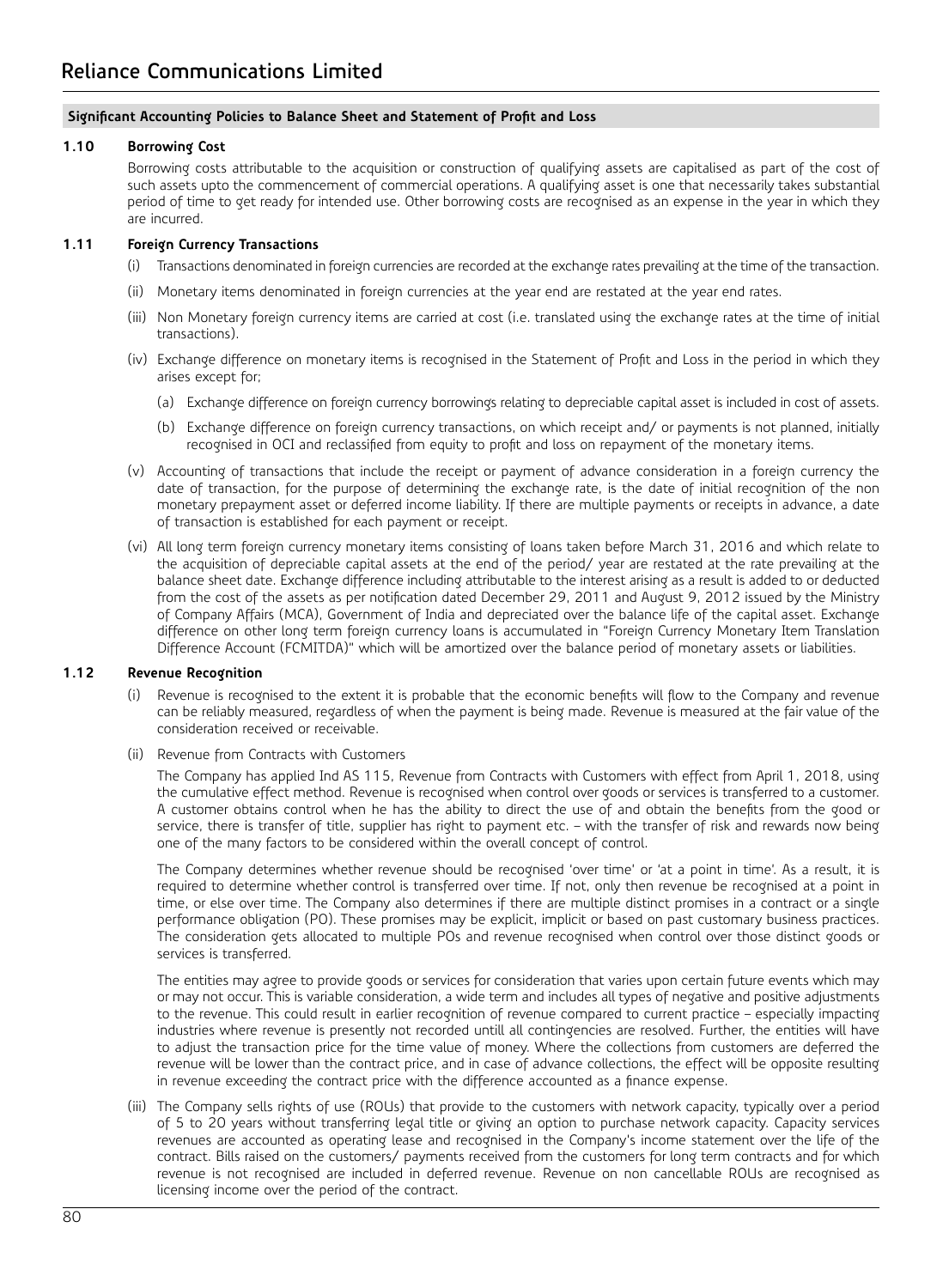- (iv) Revenue is recognised as and when the services are provided on the basis of actual usage of the Company's network. Revenue on upfront charges for services with lifetime validity and fixed validity periods are recognised over the estimated useful life of the subscribers and specified fixed validity period, as appropriate. The estimated useful life is consistent with estimated churn of the subscribers.
- (v) Interest income on investment is recognised on time proportion basis. Interest income is accounted using the applicable Effective Interest Rate (EIR), which is the rate that exactly discounts estimated future cash receipts over the expected life of the financial assets to that asset's net carrying amount on initial recognition. Dividend is considered when right to receive is established. The Company recognises income from the units in the Fixed Income Schemes of Mutual Funds where income accrued is held till declaration or payment thereof for the benefit of the unit holders.

### **1.13 Taxes on Income and Deferred Tax**

 Income Tax comprises of current and deferred tax. It is recognised in the Statement of Profit and Loss except to the extent that it relates to a business combination or to an item recognised directly in equity or OCI.

 Provision for income tax is made on the basis of taxable income for the year at the current rates. Tax expense comprises of current tax and deferred tax at the applicable enacted or substantively enacted rates. Current tax represents amount of Income Tax payable/ recoverable in respect of taxable income/ loss for the reporting period. Deferred tax represents the effect of temporary difference between carrying amount of assets and liabilities in the financial statement and the corresponding tax base used in the computation of taxable income. Deferred tax liabilities are generally accounted for all taxable temporary differences. Deferred tax asset is recognised for all deductible temporary differences, carried forward of unused tax credits and unused tax losses, to the extent that it is probable that taxable profit will be available against which such deductible temporary differences can be utilised.

 MAT (Minimum Alternate Tax) is recognized as an asset only when and to the extent it is probable evidence that the Company will pay normal income tax and will be able to utilize such credit during the specified period. In the year in which the MAT credit becomes eligible to be recognized as an asset, the said asset is created by way of a credit to the Statement of Profit and loss and is included in Deferred Tax Assets. The Company reviews the same at each balance sheet date and if required, writes down the carrying amount of MAT credit entitlement to the extent there is no longer probable that Company will be able to absorb such credit during the specified period.

### **1.14 Government Grants**

Subsidies granted by the Government for providing telecom services in rural areas are recognised as other operating income in accordance with relevant terms and conditions of the scheme and agreement.

### **1.15 Provisions including Asset Retirement Obligation (ARO) and Contingent Liabilities and Contingent Assets**

Provisions involving substantial degree of estimation in measurement are recognised when there is a present obligation as a result of past events and it is probable that there will be an outflow of resources. Provisions are determined by discounting expected future cash flows at the pre tax rate that reflects current market assumptions of time value of money and risk specific to the liability. A disclosure for a contingent liability is made when there is a possible obligation or a present obligation that may, but probably will not, require an outflow of resources. When there is a possible obligation or a present obligation in respect of which the likelihood of outflow of resources is remote, no provision or disclosure is made. Asset Retirement Obligation (ARO) relates to removal of electronics equipments when they will be retired from its active use. Provision is recognised based on the best estimate, of the management, of the eventual costs (net of recovery), using discounted cash flow, that relates to such obligation and is adjusted to the cost of such assets. Estimated future costs of decommissioning are reviewed annually and adjusted as appropriate. Changes in the estimated future costs or in the discount rate applied are added to or deducted from the cost of the asset. Contingent Assets are neither recognised nor disclosed in the financial statements of the Company.

## **1.16 Earning per Share**

In determining Earnings per Share, the Company considers net profit after tax and includes post tax effect of any exceptional item. Number of shares used in computing basic earnings per share is the weighted average number of the shares, excluding the shares owned by the Trust, outstanding during the period. Dilutive earning per share is computed and disclosed after adjusting effect of all dilutive potential equity shares, if any except when result will be anti - dilutive. Dilutive potential equity Shares are deemed converted as at the beginning of the period, unless issued at a later date.

### **1.17 Employee Stock Option Scheme**

In respect of stock options granted pursuant to the Company's Employee Stock Option Scheme, fair value of the options is treated as discount and accounted as employee compensation cost over the vesting period. Employee compensation cost recognised earlier on grant of options is reversed in the period when the options are surrendered by any employee or lapsed as per the terms of the scheme.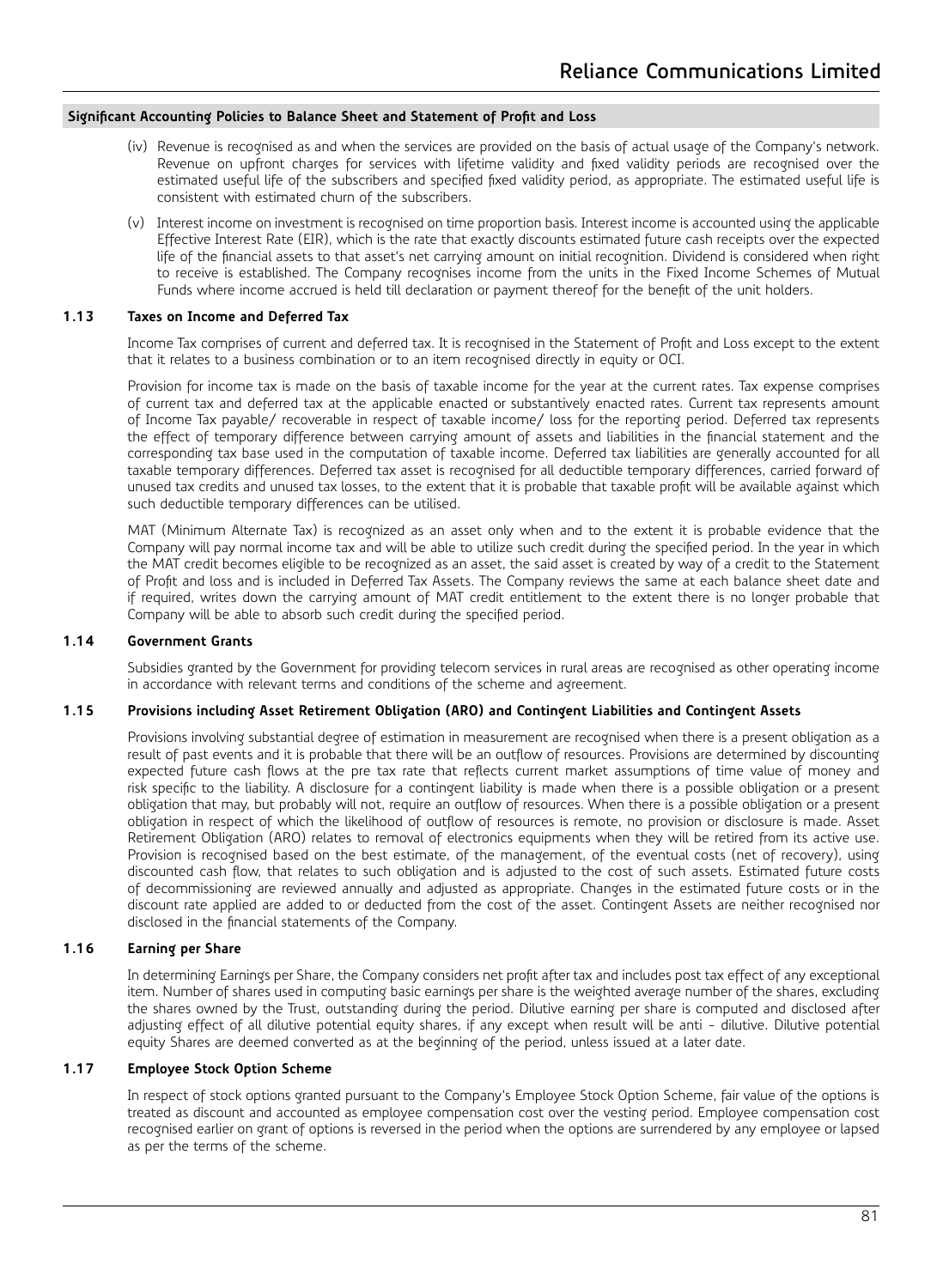### **1.18 Treasury Equity**

The Company has created an Employee Stock Option Scheme Trust (ESOS Trust) for providing share-based payment to its employees. The Company uses ESOS Trust as a vehicle for distributing shares to employees under the employee remuneration schemes. The ESOS Trust buys shares of the Company from the market, for giving shares to employees. The Company treats ESOS Trust as its extension and shares held by ESOS Trust are treated as Treasury Equity.

 Own equity instruments that are reacquired (Treasury Equity) are recognised at cost and deducted from equity. No gain or loss is recognised in Statement of Profit or Loss, on purchase, sale, issue or cancellation of the Company's own equity instruments. Any difference between carrying amount and consideration, if reissued, is recognised in equity.

## **1.19 Measurement of Fair value of financial instruments**

The Company's accounting policies and disclosures require measurement of fair values for the financial instruments. The Company has an established control framework with respect to measurement of fair values. The management regularly reviews significant unobservable inputs and valuation adjustments. If third party information, such as broker quotes or pricing services, is used to measure fair values, then the management assesses evidence obtained from third parties to support the conclusion that such valuations meet the requirements of Ind AS, including level in the fair value hierarchy in which such valuations should be classified.

 When measuring the fair value of a financial asset or a financial liability, the Company uses observable market data as far as possible. Fair values are categorised into different levels in a fair value hierarchy based on the inputs used in the valuation techniques as follows.

Level 1: quoted prices (unadjusted) in active markets for identical assets or liabilities.

 Level 2: inputs other than quoted prices included in Level 1 that are observable for the asset or liability, either directly (i.e. as prices) or indirectly (i.e. derived from prices).

Level 3: inputs for the asset or liability that are not based on observable market data (unobservable inputs).

 If inputs used to measure fair value of an asset or a liability fall into different levels of fair value hierarchy, then fair value measurement is categorised in its entirety in the same level of fair value hierarchy as the lowest level input that is significant to the entire measurement. The Company recognises transfers between levels of fair value hierarchy at the end of the reporting period during which the change has occurred (Note 2.37.1) for information on detailed disclosures pertaining to the measurement of fair values.

### **1.20 Financial Instruments**

A financial instrument is any contract that gives rise to a financial asset of one entity and a financial liability or equity instrument of another entity. Financial instruments also include derivative contracts such as foreign exchange forward contracts.

### **Financial Assets**

### **(i) Initial recognition and measurement**

All financial assets are recognised initially at fair value plus, in the case of financial assets not recorded at fair value through Statement of Profit and Loss, transaction costs that are attributable to the acquisition of the financial asset

### **(ii) Subsequent measurement :**

Subsequent measurement of debt instruments depends on the Company's business model for managing the asset and the cash flow characteristics of the asset. There are three measurement categories into which the Company classifies its debt instruments:

### **Financial Assets measured at amortised cost:**

A 'debt instrument' is measured at the amortised cost if both the following conditions are met:

- a) Asset is held within a business model whose objective is to hold assets for collecting contractual cash flows.
- b) Contractual terms of the asset give rise on specified dates to cash flows that are solely payments of principal and interest (SPPI) on the principal amount outstanding. After initial measurement, such financial assets are subsequently measured at amortised cost using the effective interest rate (EIR) method. Amortised cost is calculated by taking into account any discount or premium on acquisition and fees or costs that are an integral part of the EIR. EIR amortisation is included in finance income in the Statement of Profit and Loss. Losses arising from impairment are recognised in the Statement of Profit and Loss. This category generally applies to trade and other receivables."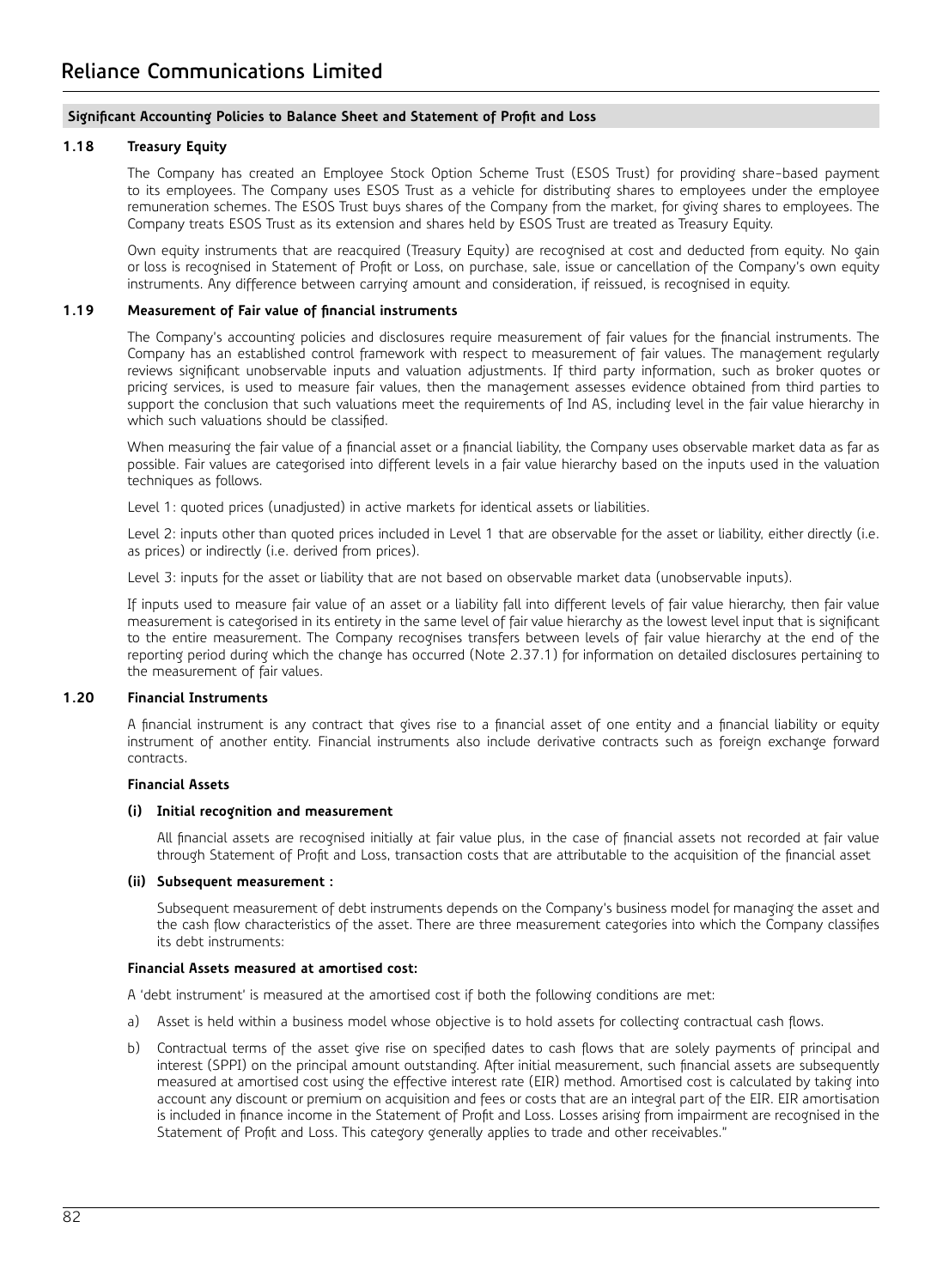### **Financial Assets measured at fair value through other comprehensive income (FVTOCI):**

A 'debt instrument' is classified as at the FVTOCI if both of the following criteria are met:

- a) The objective of the business model is achieved both by collecting contractual cash flows and selling the financial assets.
- b) The contractual cash flows of the assets represent SPPI: Debt instruments included within the FVTOCI category are measured initially as well as at each reporting date at fair value. Fair value movements are recognized in the other comprehensive income (OCI). However, the Company recognizes interest income, impairment losses & reversals and foreign exchange gain or loss in the Statement of Profit and Loss. On derecognition of the asset, cumulative gain or loss previously recognised in Other Comprehensive Income is reclassified from the equity to Statement of Profit and Loss. Interest earned whilst holding FVTOCI debt instrument is reported as interest income using the EIR method

## **Financial Assets measured at fair value through profit or loss (FVTPL):**

Any debt instrument, which does not meet the criteria for categorization as at amortized cost or as FVTOCI, is classified as at FVTPL. In addition, the Company may elect to designate a debt instrument, which otherwise meets amortized cost or FVTOCI criteria, as at FVTPL. However, such election is allowed only if doing so reduces or eliminates a measurement or recognition inconsistency (referred to as 'accounting mismatch')

### **Equity investments :**

All equity investments in scope of Ind-AS 109, "Financial Instruments" are measured at fair value. Equity instruments which are held for trading are classified as at FVTPL. For all other equity instruments, the company decides to classify the same either as at FVOCI or FVTPL. The Company makes such election on an instrument-by-instrument basis. The classification is made on initial recognition which is irrevocable. If the company decides to classify an equity instrument as at FVOCI, then all fair value changes on the instrument, excluding dividends, are recognized in the Other Comprehensive Income. There is no recycling of the amounts from Other Comprehensive Income to profit and loss, even on sale of investment. However, the Company may transfer the cumulative gain or loss within equity. Equity instruments included within the FVTPL category are measured at fair value with all changes recognized in the Statement of Profit and Loss.

### **(iii) Derecognition of Financial Assets**

A financial asset is primarily derecognised when: a) Rights to receive cash flows from the asset have expired, or b) The Company has transferred its rights to receive cash flows from the asset or has assumed an obligation to pay the received cash flows in full without material delay to a third party under a 'pass-through' arrangement and either(a) the Company has transferred substantially all the risks and rewards of the asset, or (b) the Company has neither transferred nor retained substantially all the risks and rewards of the asset, but has transferred control of the asset.

### **(iv) Impairment of Financial Assets**

The Company assesses on a forward looking basis the Expected Credit Losses (ECL) associated with its assets carried at amortised cost. The impairment methodology applied depends on whether there has been a significant increase in the credit risk. In case of significant increase in credit risk, life time ECL is used; otherwise twelve month ECL is used. As a practical expedient, the Company uses a provision matrix to determine impairment loss allowance on portfolio of its trade receivables, as permitted by Ind AS 109. Provision matrix is based on its historically observed default rates over the expected life of the trade receivables and is adjusted for forward-looking estimates. At every reporting date, the historical observed default rates are updated and changes in the forward-looking estimates are analysed.

### **Financial Liabilities**

### **(i) Initial recognition and measurement**

All financial liabilities are recognised initially at fair value, in the case of loans, borrowings and payables, net of directly attributable transaction costs. Financial liabilities include trade and other payables, loans and borrowings including bank overdrafts and derivative financial instruments.

### **(ii) Subsequent measurement**

The measurement of financial liabilities depends on their classification, as described herein:

 **Financial liabilities at fair value through Statement of Profit or Loss:** Financial liabilities at fair value through Profit or Loss include financial liabilities held for trading and financial liabilities designated upon initial recognition as at fair value through profit or loss. Financial liabilities are classified as held for trading if they are incurred for the purpose of repurchasing in the near term. This category also includes derivative financial instruments entered into by the Company that are not designated as hedging instruments in hedge relationships as defined by Ind AS 109. Gains or losses on liabilities held for trading are recognised in the Statement of Profit and Loss.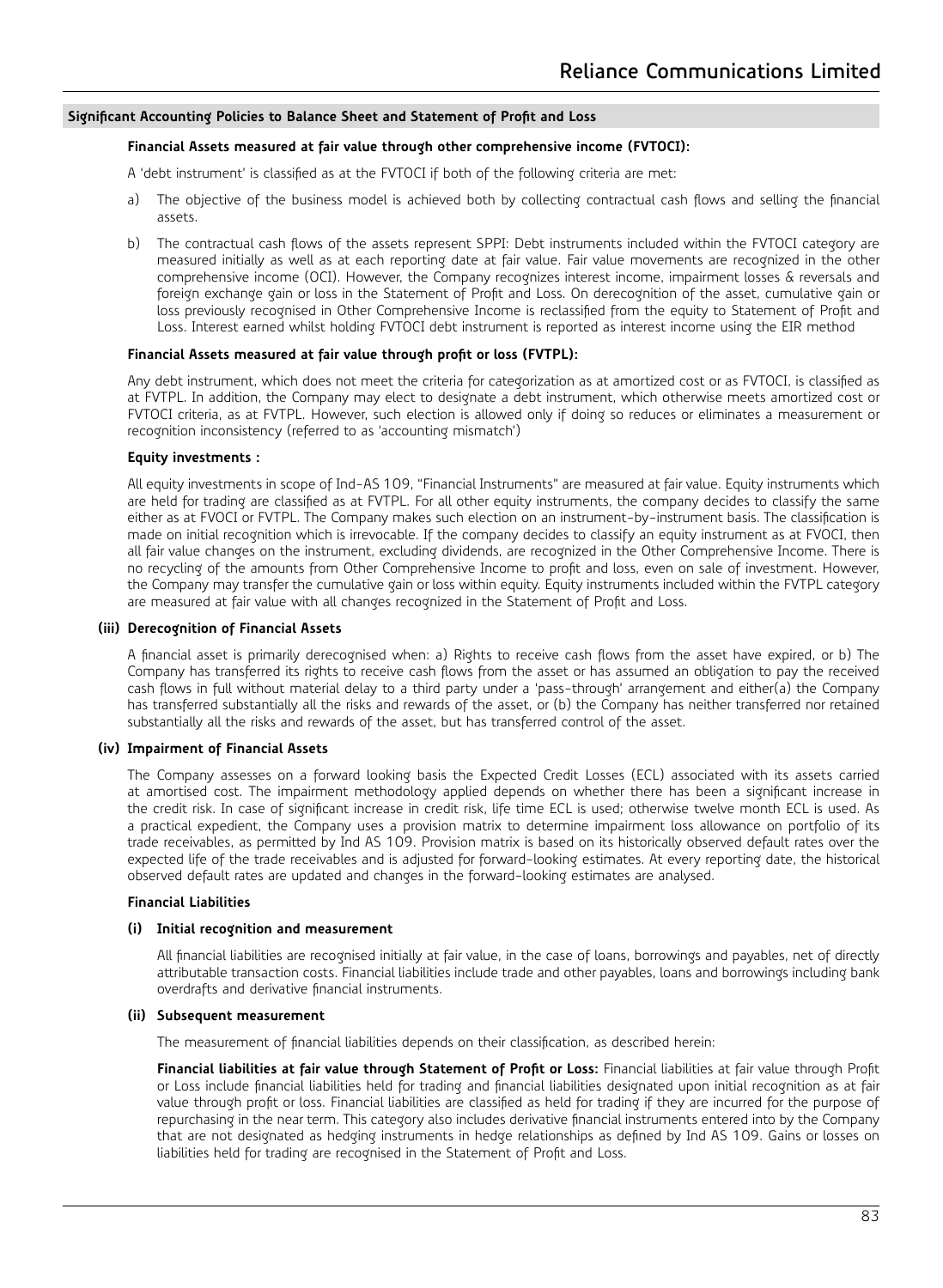**Financial Liabilities measured at Amortised Cost:** After initial recognition, interest-bearing loans and borrowings are subsequently measured at amortised cost using the EIR method. Gains and losses are recognised in Statement of Profit and Loss when the liabilities are derecognised as well as through the EIR amortisation process. Amortised cost is calculated by taking into account any discount or premium on acquisition and fees or costs that are an integral part of the EIR. The EIR amortisation is included as finance costs in the Statement of Profit and Loss.

### **Derecognition of Financial Liabilities**

A financial liability is derecognised when the obligation under the liability is discharged or cancelled or expires. When an existing financial liability is replaced by another from the same lender on substantially different terms, or the terms of an existing liability are substantially modified, such an exchange or modification is treated as the derecognition of the original liability and the recognition of a new liability. The difference in the respective carrying amounts is recognised in the Statement of Profit and Loss.

## **1.21 Use of Estimates**

The preparation and presentation of Financial Statements requires estimates and assumptions to be made that affect the reported amount of assets and liabilities and disclosure of contingent liabilities on the date of the Financial Statements and the reported amount of revenues and expenses during the reporting period. Difference between the actual results and estimates is recognised in the period in which the results are known/ materialised. Estimates and underlying assets are reviewed on periodical basis. Revisions to accounting estimates are recognised prospectively.

 The preparation of financial statements requires the use of accounting estimates which, by definition, will seldom equal the actual results. The management also needs to exercise judgment in applying the accounting policies.

 This note provides an overview of the areas that involved a higher degree of judgment or complexity, and of items which are more likely to be materially adjusted due to estimates and assumptions turning out to be different than those originally assessed. Detailed information about each of these estimates and judgments is included in relevant notes together with information about the basis of calculation for each affected line item in the financial statements.

### **Critical estimates and judgments**

The Company has based its assumptions and estimates on parameters available when the financial statements were prepared. Existing circumstances and assumptions about future developments, however, may change due to market changes or circumstances arising that are beyond the control of the Company. Such changes are reflected in the assumptions when they occur.

 The areas involving critical estimates or judgments pertaining to useful life of property, plant and equipment including intangible asset (Note 2.01 and Note 2.02), current tax expense and tax payable, recognition of deferred tax assets for carried forward tax losses (Note 2.05), fair value of unlisted securities (Note 2.08), impairment of trade receivables and other financial assets (Note 2.09), assets held for sale (Note 2.15), liabilities held for sale (Note 2.15) and measurement of defined benefit obligation (Note 2.42). Estimates and judgments are continually evaluated. They are based on historical experience and other factors, including expectations of future events that may have a financial impact on the Company and that are believed to be reasonable under the circumstances.

- Useful life of Property, Plant and Equipment including intangible asset: Residual values, useful lives and methods of depreciation of property, plant and equipment are reviewed at each financial year end and adjusted prospectively, if appropriate.
- (ii) Taxes: The Company provides for tax considering the applicable tax regulations and based on probable estimates. Management periodically evaluates positions taken in the tax returns giving due considerations to tax laws and establishes provisions in the event if required as a result of differing interpretation or due to retrospective amendments, if any.

 The recognition of deferred tax assets is based on availability of sufficient taxable profits in the Company against which such assets can be utilized.

- (iii) Fair value measurement and valuation process: The Company measured financial assets and liabilities, if any, at fair value for financial reporting purposes.
- (iv) Trade receivables and Other Financial Assets: The Company follows a 'simplified approach' (i.e. based on lifetime Expected Credit Loss ("ECL")) for recognition of impairment loss allowance on Trade receivables. For the purpose of measuring lifetime ECL allowance for trade receivables, the Company estimates irrecoverable amounts based on the ageing of the receivable balances and historical experience. Further, a large number of minor receivables are grouped into homogeneous groups and assessed for impairment collectively. Individual trade receivables are written off when management deems them not to be collectable.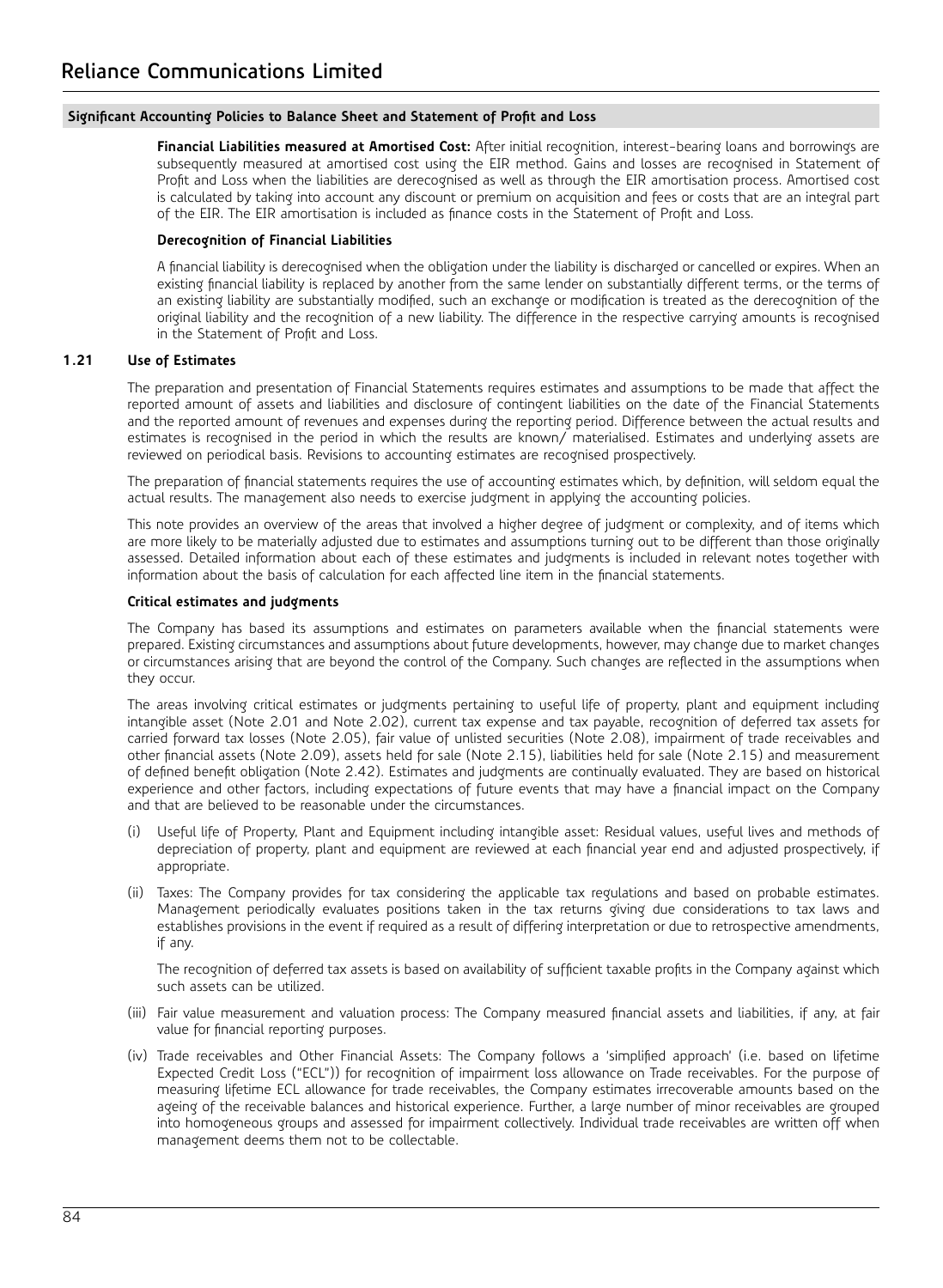(v) Defined benefit plans (gratuity benefits): The Company's obligation on account of gratuity and compensated absences is determined based on actuarial valuations. An actuarial valuation involves making various assumptions that may differ from actual developments in the future. These include determination of the discount rate, future salary increases and mortality rates. Due to the complexities involved in the valuation and its long-term nature, these liabilities are highly sensitive to changes in these assumptions. All assumptions are reviewed at each reporting date.

 The parameter subject to frequent changes is the discount rate. In determining the appropriate discount rate, the management considers the interest rates of government bonds in currencies consistent with the currencies of the post-employment benefit obligation.

 The mortality rate is based on publicly available mortality tables in India. Those mortality tables tend to change only at interval in response to demographic changes. Future salary increases and gratuity increases are based on expected future inflation rates.

- (vi) Non-financial assets are reviewed for impairment, whenever events or changes in circumstances indicate that the carrying amount of such assets may not be recoverable. If any such indication exists, the recoverable amount of the asset is estimated in order to determine the extent of the impairment loss, if any.
- (vii) Determination of net realisable value for Assets held for Sale and related liabilities.
- (viii) Provisions and contingent liabilities are reviewed at each balance sheet date and adjusted to reflect the current best estimates.
- (ix) The Company has provided liability against License & Spectrum Fee dues along with interest and penalty, for the demands raised by DoT considering Non-Telecom income till FY 2014-15 and for the balance years, for which demand have not been raised by DoT, the Company has computed estimated liability on Non-Telecom revenue from FY 2015-16 onwards along with interest and penalty thereof.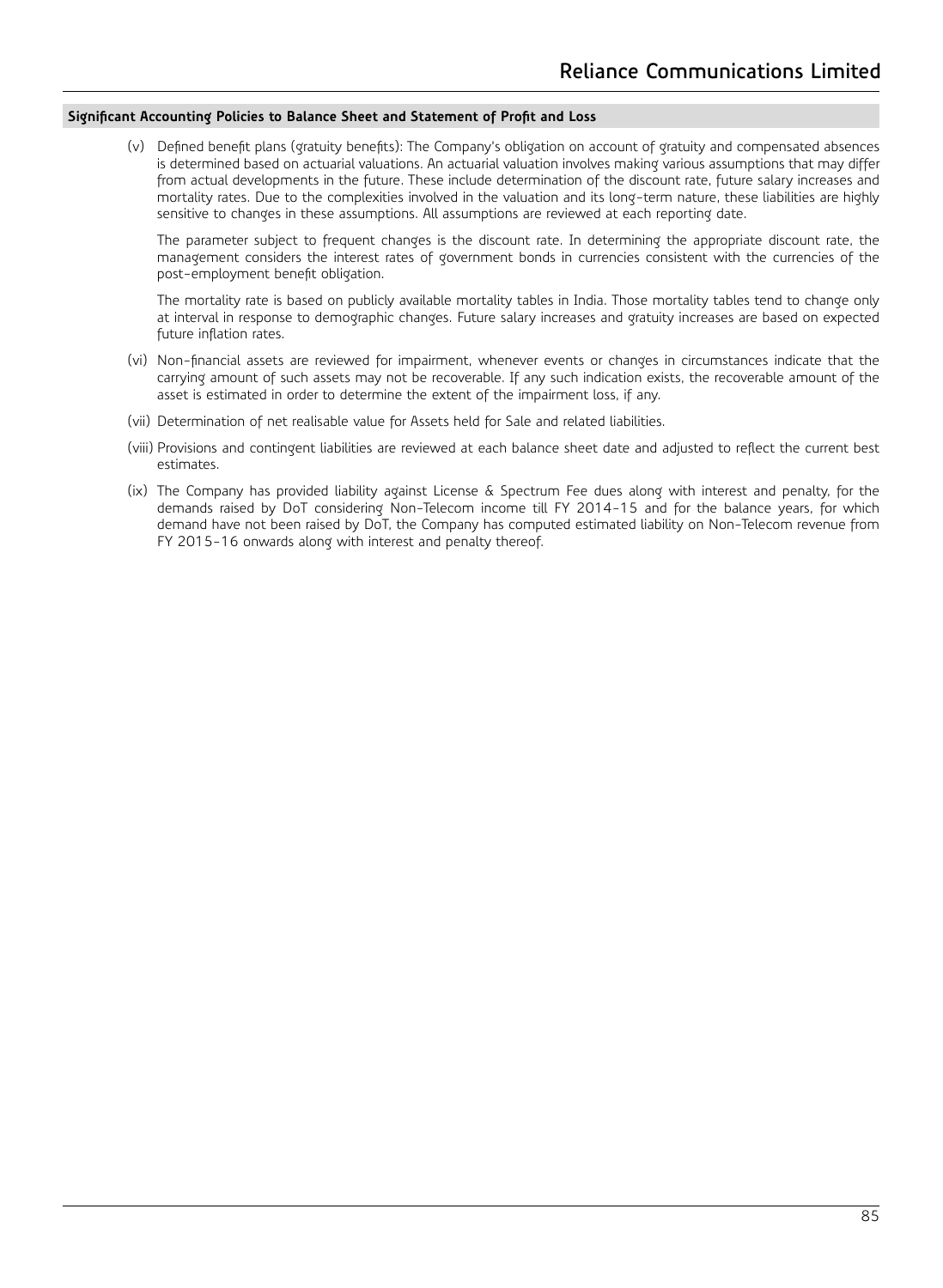|             | Note: 2.01 Property, Plant and Equipment                                                                                                                                                                                                                                                                                                                                                                                                                                                                                                                                                                                                                                                                                                                | (PPE)            |                          |                  |                        |                                                                    |                                                                                                                           |               |              | $(3)$ in crore)             |
|-------------|---------------------------------------------------------------------------------------------------------------------------------------------------------------------------------------------------------------------------------------------------------------------------------------------------------------------------------------------------------------------------------------------------------------------------------------------------------------------------------------------------------------------------------------------------------------------------------------------------------------------------------------------------------------------------------------------------------------------------------------------------------|------------------|--------------------------|------------------|------------------------|--------------------------------------------------------------------|---------------------------------------------------------------------------------------------------------------------------|---------------|--------------|-----------------------------|
| Particulars |                                                                                                                                                                                                                                                                                                                                                                                                                                                                                                                                                                                                                                                                                                                                                         | Leasehold<br>្តូ | Freehold<br>Land         | <b>Buildings</b> | Plant and<br>Machinery | Equipments<br><b>Office</b>                                        | Furniture<br>and Fixtures                                                                                                 | Vehicles      | <b>Total</b> | Capital Work<br>in Progress |
|             | Gross carrying value                                                                                                                                                                                                                                                                                                                                                                                                                                                                                                                                                                                                                                                                                                                                    |                  |                          |                  |                        |                                                                    |                                                                                                                           |               |              |                             |
|             | As at April 1, 2018                                                                                                                                                                                                                                                                                                                                                                                                                                                                                                                                                                                                                                                                                                                                     | 228              | 90                       | 36               | 4,809                  | 23                                                                 | $\overline{Q}$                                                                                                            | 45            | 5,271        | <b>091</b>                  |
| Additions   |                                                                                                                                                                                                                                                                                                                                                                                                                                                                                                                                                                                                                                                                                                                                                         |                  | J.                       |                  | 75                     |                                                                    |                                                                                                                           |               |              | SO                          |
|             | Transferred to Assets held for Sale                                                                                                                                                                                                                                                                                                                                                                                                                                                                                                                                                                                                                                                                                                                     |                  |                          |                  | (1, 013)               | т                                                                  |                                                                                                                           |               | (1,013)      | (54)                        |
|             | Deduction/adjustments                                                                                                                                                                                                                                                                                                                                                                                                                                                                                                                                                                                                                                                                                                                                   |                  |                          |                  |                        |                                                                    |                                                                                                                           |               |              | (68)                        |
|             | As at April 1, 2019                                                                                                                                                                                                                                                                                                                                                                                                                                                                                                                                                                                                                                                                                                                                     | 228              | 90                       | 36               | 3,871                  | 23                                                                 | $\overline{Q}$                                                                                                            | 45            | 4,333        | 8 <sup>o</sup>              |
| Additions   |                                                                                                                                                                                                                                                                                                                                                                                                                                                                                                                                                                                                                                                                                                                                                         |                  | $\overline{\phantom{a}}$ |                  | σ                      |                                                                    | $\overline{1}$                                                                                                            | J.            |              | $\infty$                    |
|             | Deduction/adjustments                                                                                                                                                                                                                                                                                                                                                                                                                                                                                                                                                                                                                                                                                                                                   |                  | $\mathbf{I}$             |                  |                        |                                                                    |                                                                                                                           |               |              | $\odot$                     |
|             | As at March 31, 2020                                                                                                                                                                                                                                                                                                                                                                                                                                                                                                                                                                                                                                                                                                                                    | 228              | g                        | 8                | 3,880                  | 23                                                                 | $\frac{1}{2}$                                                                                                             | 45            | 4,342        | 57                          |
|             | <b>Accumulated Depreciation</b>                                                                                                                                                                                                                                                                                                                                                                                                                                                                                                                                                                                                                                                                                                                         |                  |                          |                  |                        |                                                                    |                                                                                                                           |               |              |                             |
|             | As at April 1, 2018                                                                                                                                                                                                                                                                                                                                                                                                                                                                                                                                                                                                                                                                                                                                     |                  |                          |                  | 3,034                  | 22                                                                 | 59                                                                                                                        | $\frac{1}{4}$ | 3,145        |                             |
|             | Depreciation for the year                                                                                                                                                                                                                                                                                                                                                                                                                                                                                                                                                                                                                                                                                                                               |                  |                          | 6 m              | 194                    |                                                                    |                                                                                                                           |               | 197          |                             |
|             | Transferred to Assets held for Sale                                                                                                                                                                                                                                                                                                                                                                                                                                                                                                                                                                                                                                                                                                                     |                  |                          |                  | (654)                  |                                                                    |                                                                                                                           |               | (654)        |                             |
|             | Deduction/adjustments                                                                                                                                                                                                                                                                                                                                                                                                                                                                                                                                                                                                                                                                                                                                   |                  |                          |                  |                        |                                                                    |                                                                                                                           |               |              |                             |
|             | As at April 1, 2019                                                                                                                                                                                                                                                                                                                                                                                                                                                                                                                                                                                                                                                                                                                                     |                  |                          | Ō                | 2,574                  | 22                                                                 | 39                                                                                                                        | $\frac{1}{4}$ | 2,688        |                             |
|             | Depreciation for the year                                                                                                                                                                                                                                                                                                                                                                                                                                                                                                                                                                                                                                                                                                                               |                  | $\mathsf I$              | $\sim$           | 168                    |                                                                    |                                                                                                                           |               | 170          |                             |
|             | Transferred to Assets held for Sale                                                                                                                                                                                                                                                                                                                                                                                                                                                                                                                                                                                                                                                                                                                     |                  |                          |                  |                        |                                                                    |                                                                                                                           |               |              |                             |
|             | As at March 31, 2020                                                                                                                                                                                                                                                                                                                                                                                                                                                                                                                                                                                                                                                                                                                                    |                  | J.                       | $\overline{1}$   | 2,742                  | 22                                                                 | 59                                                                                                                        | $\frac{1}{4}$ | 2,858        |                             |
|             | Net carrying value                                                                                                                                                                                                                                                                                                                                                                                                                                                                                                                                                                                                                                                                                                                                      |                  |                          |                  |                        |                                                                    |                                                                                                                           |               |              |                             |
|             | As at March 31, 2019                                                                                                                                                                                                                                                                                                                                                                                                                                                                                                                                                                                                                                                                                                                                    | 227              | 90                       | 27               | 1,297                  |                                                                    |                                                                                                                           | $\sim$ $\sim$ | 1,645        |                             |
|             | As at March 31, 2020                                                                                                                                                                                                                                                                                                                                                                                                                                                                                                                                                                                                                                                                                                                                    | 227              | 90                       | 25               | 1,138                  |                                                                    |                                                                                                                           |               | 1,484        |                             |
| Notes;      |                                                                                                                                                                                                                                                                                                                                                                                                                                                                                                                                                                                                                                                                                                                                                         |                  |                          |                  |                        |                                                                    |                                                                                                                           |               |              |                             |
| 2.01.1      | Capital Work-in-Progress includes ₹                                                                                                                                                                                                                                                                                                                                                                                                                                                                                                                                                                                                                                                                                                                     |                  |                          |                  |                        | 8 crore (Previous year ₹ 9 crore) on account of materials at site. |                                                                                                                           |               |              |                             |
| 2.01.2      | Transfer of title of certain Land and Buildings received from Reliance Industries Limited pursuant to the Scheme of Arrangement and from Reliance Communications                                                                                                                                                                                                                                                                                                                                                                                                                                                                                                                                                                                        |                  |                          |                  |                        |                                                                    |                                                                                                                           |               |              |                             |
|             | Infrastructure Limited pursuant to scheme of demerger of the Network division are under process.                                                                                                                                                                                                                                                                                                                                                                                                                                                                                                                                                                                                                                                        |                  |                          |                  |                        |                                                                    |                                                                                                                           |               |              |                             |
| 2.01.3      | have been secured by second pari passu charge and Rupee loan of ₹ 611 crore availed by RTL have been secured by first pari passu charge on movable Fixed<br>Refer Note 2.20 for Security in favour of the Lenders. Foreign Currency Loans of ₹ 1.623 crore availed by RITL and Foreign Currency Loans of ₹ 1.341 crore<br>availed by RTL are secured by first pari passu charge on movable fixed assets of the Borrower Group. Apart from this, Rupee Loan of ₹ 918 crore availed by RITL<br>Assets of the Borrower Group. Further non fund based outstanding of ₹ 1,361 crore availed by the Company, ₹ 246 crore availed by RTL and ₹ 4 crore by RCIL<br>have been secured by second pari passu charge on movable Fixed Assets of the Borrower Group. |                  |                          |                  |                        |                                                                    |                                                                                                                           |               |              |                             |
| 2.01.4      | During the year,                                                                                                                                                                                                                                                                                                                                                                                                                                                                                                                                                                                                                                                                                                                                        |                  |                          |                  |                        |                                                                    |                                                                                                                           |               |              |                             |
|             | (a) Project Development expenditure of ₹ Nil (Previous year ₹ 1 crore) has been capitalised in Plant and machinery.                                                                                                                                                                                                                                                                                                                                                                                                                                                                                                                                                                                                                                     |                  |                          |                  |                        |                                                                    |                                                                                                                           |               |              |                             |
|             | On finalisation and implementation of debt resolution process through Hon'ble NCLT, the Company will carry out a comprehensive impairment review of its<br>tangible assets.<br>$\overline{E}$                                                                                                                                                                                                                                                                                                                                                                                                                                                                                                                                                           |                  |                          |                  |                        |                                                                    |                                                                                                                           |               |              |                             |
| 2.01.5      | Plant and Machinery includes Gross<br>March 31, 2020, pertaining to asse                                                                                                                                                                                                                                                                                                                                                                                                                                                                                                                                                                                                                                                                                |                  | ts taken on lease        |                  |                        |                                                                    | Carring Value of ₹ 23 crore (Previous year ₹ 23 crore) and Net Carrying Value of ₹ 21 crore (Previous year ₹ 22 crore) as |               |              | đ                           |
| 2.01.6      | Above notes to be read with Note 2.15 "Assets Held for Sale"                                                                                                                                                                                                                                                                                                                                                                                                                                                                                                                                                                                                                                                                                            |                  |                          |                  |                        |                                                                    |                                                                                                                           |               |              |                             |

# **Reliance Communications Limited**

**Significant Accounting Policies to Balance Sheet and Statement of Profit and Loss**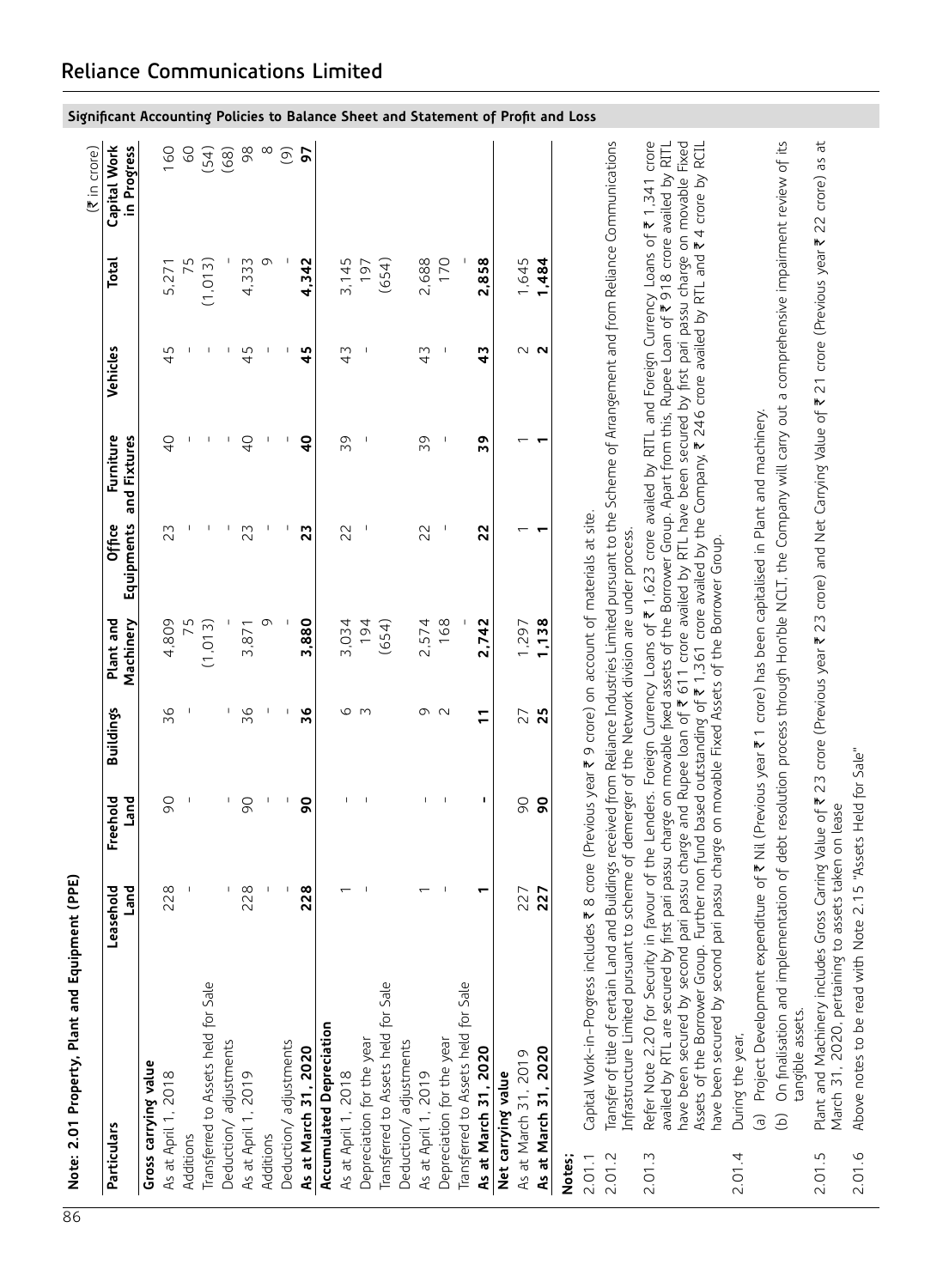### **Note: 2.02 Intangible Assets**

|                                 |                            |                                          |          |                      | $(\bar{\bar{\mathbf{z}}}$ in crore) |
|---------------------------------|----------------------------|------------------------------------------|----------|----------------------|-------------------------------------|
| <b>Particulars</b>              | <b>Telecom</b><br>Licenses | Indefeasible<br>Right of<br>Connectivity | Software | <b>Brand License</b> | Total                               |
| Gross carrying value            |                            |                                          |          |                      |                                     |
| As at April 1, 2018             | 23                         | 252                                      |          | 169                  | 444                                 |
| Additions                       |                            |                                          |          |                      |                                     |
| As at April 1, 2019             | 23                         | 252                                      |          | 169                  | 444                                 |
| Additions                       |                            |                                          |          |                      |                                     |
| Deduction/ adjustments          |                            |                                          |          |                      |                                     |
| As at March 31, 2020            | 23                         | 252                                      |          | 169                  | 444                                 |
|                                 |                            |                                          |          |                      |                                     |
| <b>Accumulated Amortisation</b> |                            |                                          |          |                      |                                     |
| As at April 01, 2018            | 19                         | 179                                      |          | 142                  | 340                                 |
| Amortisation for the year       | $\qquad \qquad -$          | 62                                       |          | 18                   | 80                                  |
| Deduction/ adjustments          |                            |                                          |          |                      |                                     |
| As at April 1, 2019             | 19                         | 241                                      |          | 160                  | 420                                 |
| Amortisation for the year       | 1                          | 3                                        |          | 9                    | 13                                  |
| Deduction/ adjustments          |                            |                                          |          |                      |                                     |
| As at March 31, 2020            | 20                         | 244                                      |          | 169                  | 433                                 |
| Net carrying value              |                            |                                          |          |                      |                                     |
| As at March 31, 2019            | 4                          | 11                                       |          | 9                    | 24                                  |
| As at March 31, 2020            | 3                          | 8                                        |          |                      | 11                                  |

2.02.1 During the earlier years, the Company had successfully Bid under auction conducted for spectrum by the Department of Telecommunications (DoT), Government of India (GoI) and won spectrum in 12 service areas as total cost of ` 1,934 crore. The Company has made upfront payment of ` 527 crore under deferred payment option and the balance was payable in 10 annual installments for Mumbai and Jammu and Kashmir circles and 16 annual installments for other Circles.

 During the year the Company has defaulted the payment of Installment of ` 196 crore which was due on April 9, 2019 and  $\bar{\tau}$  6 crore which was due on October 20, 2019 with the delay of 358 days and 164 days respectively. Further, an installment of ` 22 crore is with respect to Mumbai circle which was due on due on March 03, 2019 and March 03, 2020 is defaulted by 395 days and 29 days respectively as at March 31, 2020. Apart from above, balance installments not due as at March 31, 2020 is aggregating to₹ 2,923 crore including interest@10% per annum. An Installment of ₹196 crore, due on April 9, 2020 is yet to be paid.

During an earlier year, the Company acquired Spectrum of ₹4,513 crore under Scheme of Demerger along with corresponding Deferred Payment Liability of  $\bar{\bar{\xi}}$  2,013 crore. (Refer Note No. 2.33.2). Above was payable in annual installments of  $\bar{\bar{\xi}}$  281 crore each.

The Company has defaulted two installments of  $\bar{\tau}$  281 crore each Payable on March 26, 2019 and March 26, 2020 with a delay of 372 days and 6 days respectively. Apart from the above, balance installments not due as at March 31, 2020 is aggregating to  $\bar{\tau}$  3,096 crore including interest @ 10 % per annum.

 Department of Telecommunications issued show cause notice to the Company for revocation/ termination of spectrum due to non-payment of 3<sup>rd</sup> installment due on March 03, 2019 for 0.6 MHz Spectrum acquired in 1800 MHz band in Mumbai, which was stayed by the Hon'ble NCLAT. The said order of stay of NCLAT stood merged with its final order dated 30.04.2019 as a result of which RCOM's CIRP got recommenced at NCLT Mumbai and order of Moratorium got restored. Further, in the matter of One Time Spectrum Charges, TDSATs order dated 04.02.2019 inter alia directing for the return of Bank Guarantee of ` 2000 crore, has been stayed by Hon'ble Supreme court on 19.08.2019 in an appeal filed by Union of India.

- 2.02.2 Balance useful life as at March 31, 2019 is 3 years for Indefeasible Right of Connectivity (IRC).
- 2.02.3 Refer Note 2.20 for Security in favour of the Lenders.
- 2.02.4 Above notes to be read with Note 2.15 "Assets Held for Sale".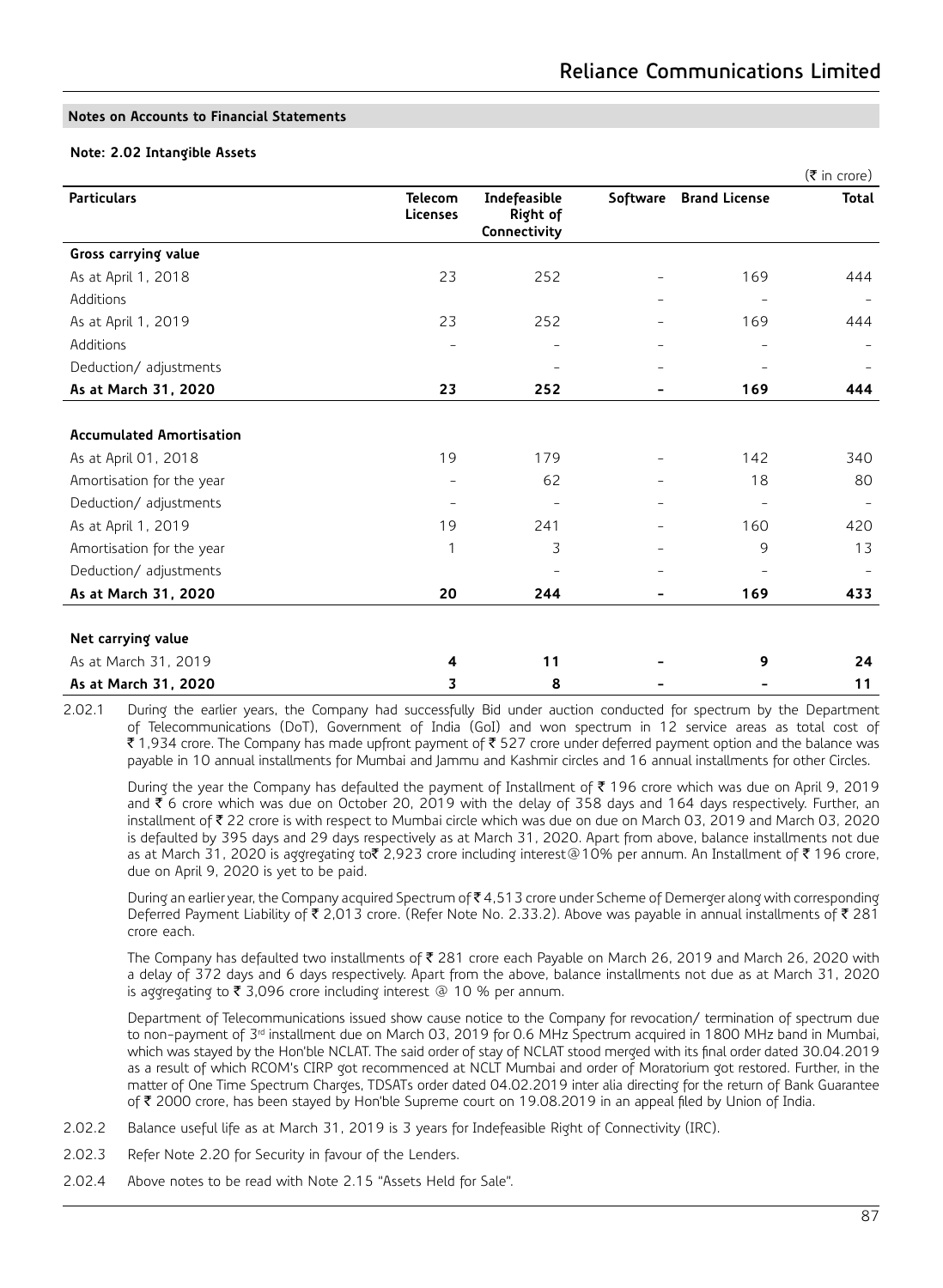|                                       |                                                                                                                                                                        |                           |                         |                           | $(\bar{\tau}$ in crore) |
|---------------------------------------|------------------------------------------------------------------------------------------------------------------------------------------------------------------------|---------------------------|-------------------------|---------------------------|-------------------------|
|                                       |                                                                                                                                                                        |                           | As at<br>March 31, 2020 |                           | As at<br>March 31, 2019 |
| Note: 2.03<br>Unquoted, fully paid up | Investment in subsidiaries and Associates (valued at cost unless stated otherwise)<br>In Equity Shares of Wholly Owned Subsidiary Companies                            |                           |                         |                           |                         |
|                                       | 9,38,00,00,000 Reliance Communications Infrastructure Limited of ₹ 1 each<br>(9,38,00,00,000) Provision for Diminution in the value Investment                         | 8,734<br>(3,000)<br>5,734 |                         | 8,734<br>(3,000)<br>5,734 |                         |
|                                       | 50,00,000 Reliance Realty Limited (Formerly Reliance Infocomm<br>(50,00,000) Infrastructure Limited) of ₹10 each<br>Provision for Diminution in the value Investment * | 10,000<br>(8,964)         |                         | 10,000                    |                         |
|                                       | 6,87,066 Reliance Wimax Limited of ₹10 each                                                                                                                            | 1,036<br>8                |                         | 8                         |                         |
| (6,87,066)                            | 50,000 Reliance Webstore Limited of ₹10 each<br>(50,000) ₹ 5,00,000 (Previous year ₹ 5,00,000) (Refer note 2.20.1)                                                     |                           |                         |                           |                         |
| (1,00,00,000) 10 each                 | 1,00,00,000 Independent TV Limited (Formerly Reliance Big TV Limited) of ₹                                                                                             | 10                        |                         | 10                        |                         |
|                                       | Provision for Diminution in the value Investment                                                                                                                       | (10)                      |                         | (10)                      |                         |
| (35,63,601)                           | 35,63,601 Campion Properties Limited of ₹10 each                                                                                                                       | 9                         |                         | 9                         |                         |
|                                       | 1,000 Aircom Holdco BV of Euro 1 each (₹72,860) (Previous year ₹<br>$(1,000)$ 72,860)                                                                                  |                           |                         |                           |                         |
|                                       | 50,000 Reliance Tech Services Limited of ₹10 each ₹5,00,000 (Previous<br>$(50,000)$ year ₹ 5,00,000)                                                                   |                           |                         |                           |                         |
|                                       | 20,00,000 Globalcom Mobile Commerce Limited of ₹ 10 each (Formerly ____<br>(20,00,000) Reliance Mobile Commerce Limited)                                               | $\mathbf{2}$              | 6.789                   | 2                         | 15,753                  |
| Unquoted, fully paid up               | In Equity Shares of Subsidiary Companies                                                                                                                               |                           |                         |                           |                         |
| (6,69,80,100)                         | 6,69,80,100 Reliance Telecom Limited of ₹10 each                                                                                                                       | 521                       |                         | 521                       |                         |
|                                       | Provision for Diminution in the value Investment                                                                                                                       | (521)                     |                         | (521)                     |                         |
| (14, 516)                             | 14,516 Reliance Globalcom BV of Euro 100 each                                                                                                                          | 6,515                     |                         | 6,515                     |                         |
|                                       | Provision for Diminution in the value Investment*                                                                                                                      | (5,876)<br>639            |                         | 6,515                     |                         |
|                                       | 12,00,000 Reliance Globalcom Limited, Bermuda Class A Common Shares<br>(12,00,000) of USD 0.01 each                                                                    | 233                       |                         | 233                       |                         |
|                                       | Provision for Diminution in the value Investment *                                                                                                                     | (233)                     |                         | 233                       |                         |
|                                       | 9,500 Towercom Infrastructure Private Limited of ₹10 each ₹95,000<br>$(9500)$ (₹ 95,000)                                                                               |                           |                         |                           |                         |
| In Equity Shares of Companies         | 1,00,000 Gateway Net Trading Pte. Limited of USD 1 each ₹ 46,78,250<br>(1,00,000) (Previous year ₹ 46,78,250)                                                          |                           |                         |                           | 6,749                   |
| Unquoted, fully paid up               |                                                                                                                                                                        |                           |                         |                           |                         |
| (6,50,25,000)                         | 6,50,25,000 Warf Telecom International Private Limited of MRF 1 each                                                                                                   | 22                        |                         | 22                        |                         |
|                                       | 13,000 Mumbai Metro Transport Private Limited of ₹10 each ₹1,30,000<br>(13,000) (Previous year ₹ 1,30,000)                                                             |                           |                         |                           |                         |
|                                       | 400 Nationwide Communication Private Limited of ₹10 each ₹4,000<br>$(400)$ (Previous year ₹ 4,000)                                                                     |                           | 22                      |                           | 22                      |
| Aggregate Book value of Investments   |                                                                                                                                                                        |                           | 7,450                   |                           | 22,524                  |
|                                       | Unquoted                                                                                                                                                               |                           | 7,450                   |                           | 22,524                  |
| Aggregate value of impairment         | Quoted                                                                                                                                                                 |                           | 18,604                  |                           | 3,531                   |
|                                       | * During the current year, impaired (previous year fair valued Reliance Reality Limited) as per Ind AS 109, "Financial Instruments"                                    |                           |                         |                           |                         |

<sup>(</sup>Refer note 2.39.1)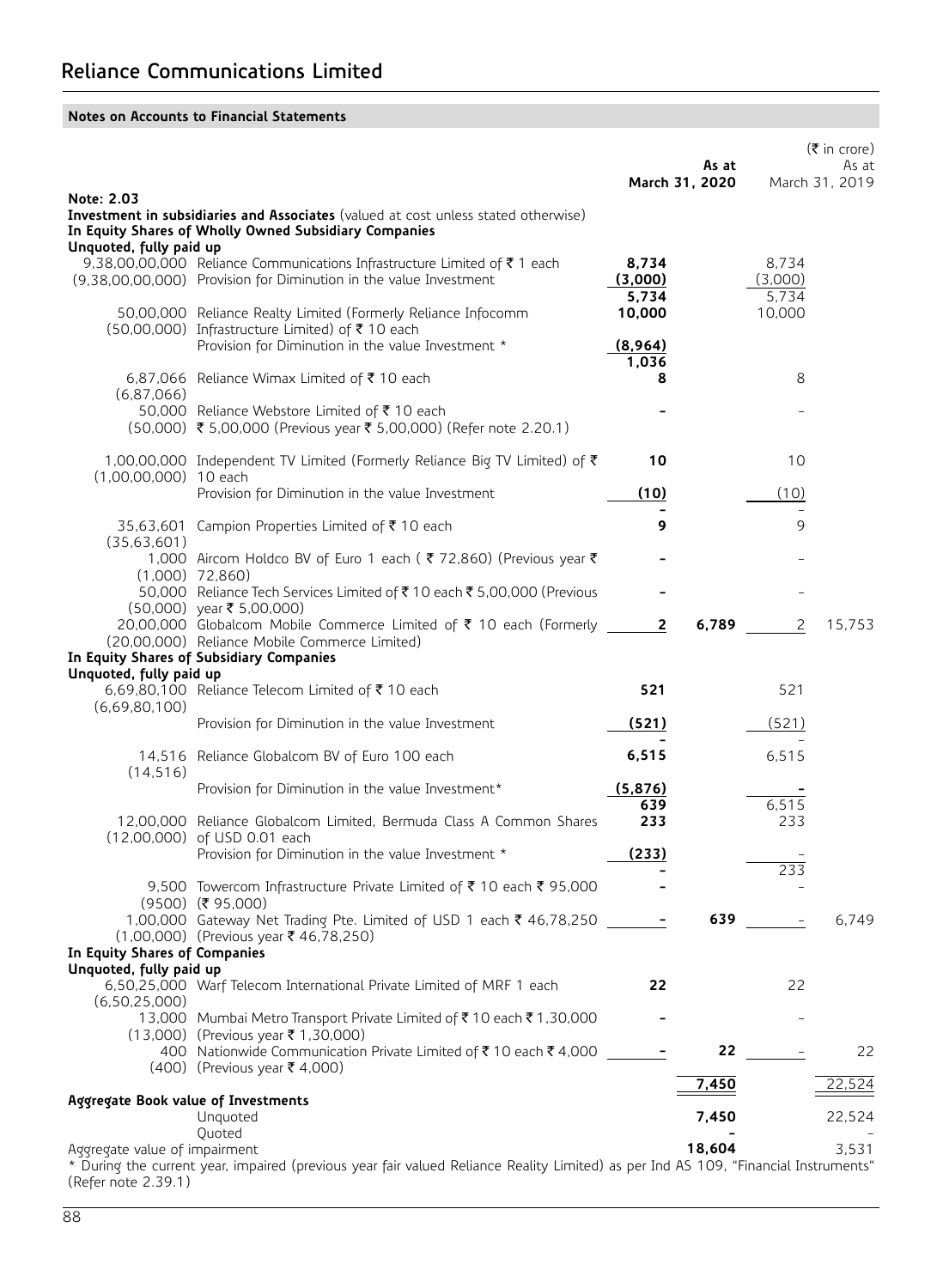|      |                                                                     |                   |                          |                         | $(\bar{\tau}$ in crore) |
|------|---------------------------------------------------------------------|-------------------|--------------------------|-------------------------|-------------------------|
|      |                                                                     |                   | As at                    |                         | As at                   |
|      |                                                                     |                   | March 31, 2020           |                         | March 31, 2019          |
|      | Note: 2.04                                                          |                   |                          |                         |                         |
|      | <b>Other Financial Assets</b>                                       |                   |                          |                         |                         |
|      | (Unsecured, Considered good/ unless stated otherwise)               |                   |                          |                         |                         |
|      | Bank Deposits with Maturity for more than 12 months                 |                   | 2                        |                         | 2                       |
|      |                                                                     |                   | 2                        |                         | $\overline{2}$          |
|      | Note: 2.05                                                          |                   |                          |                         |                         |
|      | Deferred Tax Assets (net)                                           | As at             |                          | For the year ended      |                         |
| (a)  | Amount recognised in Financial Statement                            | March 31.<br>2020 | 31,2019                  | March March 31.<br>2020 | March<br>31,2019        |
| (i)  | <b>Deferred Tax Assets</b>                                          |                   |                          |                         |                         |
|      | Related to carried forward loss and unabsorbed depreciation         | 7,733             | 6,890                    | (843)                   | (1,042)                 |
|      | Disallowances, under the Income Tax Act, 1961                       | 8                 | 8                        |                         | 46                      |
|      | Related to Provisions for expenses                                  | 1.540             | 1.097                    | (443)                   | (45)                    |
|      | Deferred Tax on provision for diminution in the value of investment | 2,088             | $\overline{\phantom{0}}$ | (2,088)                 |                         |
|      | Provision of Liability on account of License & Spectrum fee         | 9,722             |                          | (9, 722)                |                         |
|      | Others                                                              |                   |                          |                         | 50                      |
|      | Sub total (i)                                                       | 21,091            | 7,995                    | (13,096)                | (991)                   |
| (ii) | <b>Deferred Tax Liabilities</b>                                     |                   |                          |                         |                         |
|      | Related to temporary difference on depreciation/ amortisation       | (1,026)           | (1.020)                  | 6                       | 383                     |
|      | Deferred Tax Liability on fair value of investment                  |                   | (2,088)                  | (2,088)                 | 2,088                   |
|      | Related to temporary difference on Indexed cost                     | (101)             | (101)                    |                         | (9)                     |
|      | Sub total (ii)                                                      | (1, 127)          | (3,209)                  | (2,082)                 | 2,462                   |
|      | Net Deferred Tax Assets/ (Liability)                                | 19,964            | 4,786                    |                         |                         |
|      | Deferred Tax (Credit) (i)-(ii)                                      |                   |                          | 15,178                  | 1,472                   |
|      | Restricted to and consequent impact                                 |                   |                          |                         | 3,558                   |

Significant management judgement has been considered in determining the provision for income tax, deferred tax assets and liabilities and recoverability of deferred tax assets. The recoverability of deferred tax assets is based on estimate of the taxable income for the period over which deferred tax assets will be recovered.

The Company has unabsorbed business losses/depreciation and long term capital losses which according to the management will be used to setoff taxable profit arising, in next few years from, operation and/or sale of asset of the Company. However Deferred Tax Assets have been restricted to ₹ Nil (Previous Year ₹ Nil) due to non existence of reasonable certainty. Year wise expiry of total Losses are as under:-

|                             | Amount<br>of Loss<br>₹ in Crore   |
|-----------------------------|-----------------------------------|
| Expiring within 1 year      |                                   |
| Expiring within 1 to 5 year | 4.484                             |
| Expiring within 5 to 7 year | 6.136                             |
| Without expiry limit        | 11.510                            |
|                             | Sr. Year of Expiry Financial Year |

## **(b) Amounts recognised in Statement of Profit and Loss**

|       |                                                     |                                      | $(\bar{\tau}$ in crore)              |
|-------|-----------------------------------------------------|--------------------------------------|--------------------------------------|
|       |                                                     | For the Year ended<br>March 31, 2020 | For the Year ended<br>March 31, 2019 |
|       | Current Tax                                         |                                      |                                      |
| (ii)  | Short provision for earlier years                   | -                                    |                                      |
| (iii) | Deferred income tax liability $\ell$ (asset), (net) |                                      | 3,558                                |
|       | Tax expense/(credit) for the year                   |                                      | 3.558                                |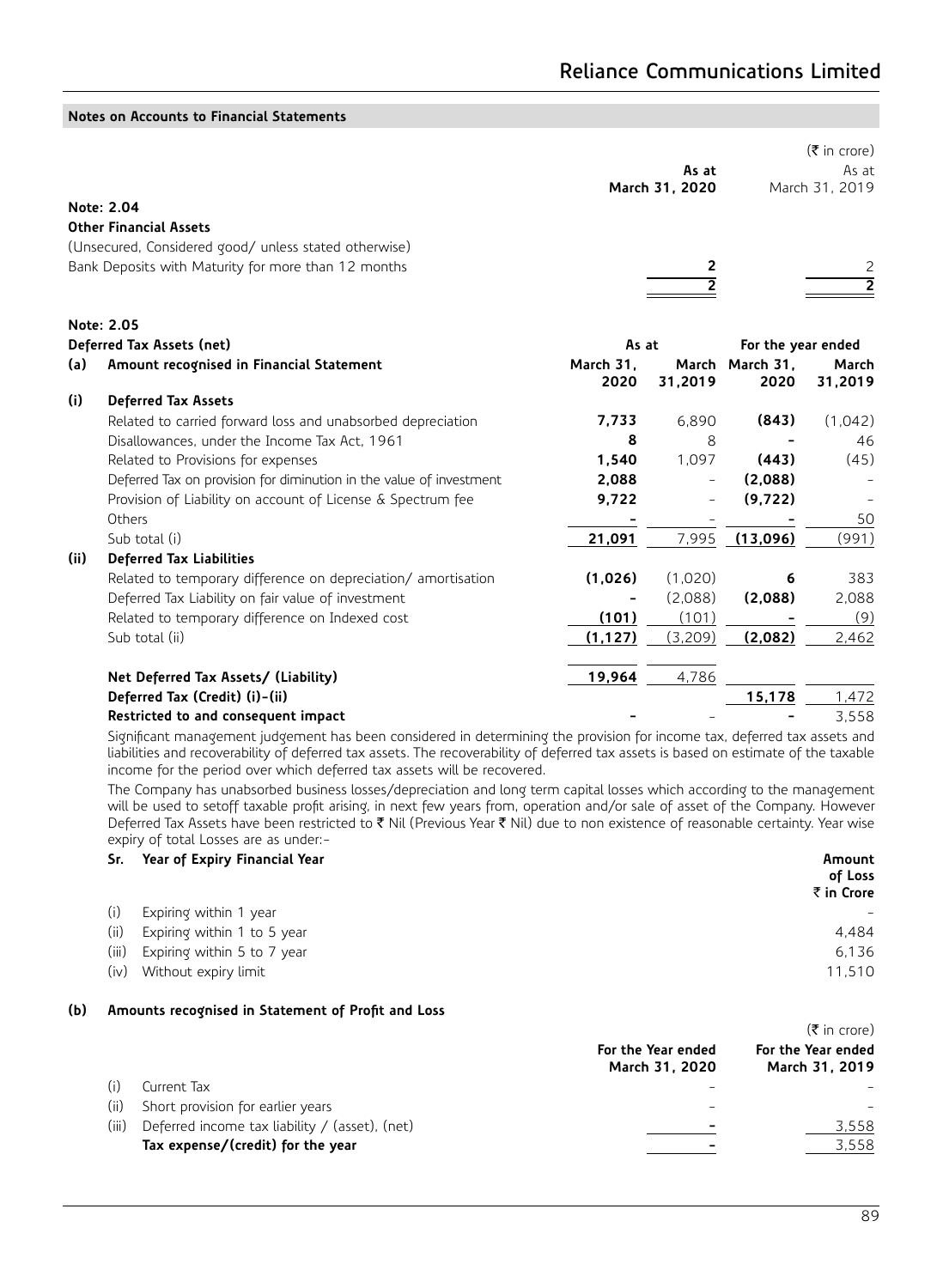| Amounts recognised in other comprehensive income                                                                                                                           |                                      |                                      |
|----------------------------------------------------------------------------------------------------------------------------------------------------------------------------|--------------------------------------|--------------------------------------|
| ₹ Nil Previous year (₹ Nil)                                                                                                                                                |                                      |                                      |
| <b>Reconciliation of Tax Expenses</b>                                                                                                                                      | For the year ended<br>March 31, 2020 | For the year ended<br>March 31, 2019 |
| Profit/ (Loss) before Tax                                                                                                                                                  | (45, 338)                            | 6.405                                |
| Applicable Tax Rate                                                                                                                                                        | 34.944%                              | 34.944%                              |
| Computed Tax Expenses (i)                                                                                                                                                  | (15, 843)                            | 2.238                                |
| Add/ (Less):                                                                                                                                                               |                                      |                                      |
| - Tax charge to/ credit on account of depreciation allowances                                                                                                              | 6                                    | 383                                  |
| - Tax on provision for diminution in the value of investment<br>and liability on account of licence and spectrum fee / Tax<br>rate difference on Fair Value of Investments | 14,994                               | (1.044)                              |
| - Deferred tax not recognised for the year/ reversal of earlier year                                                                                                       |                                      | 939                                  |
| - Deferred tax on carried forward loss                                                                                                                                     | 843                                  | 1,042                                |
| Sub total (ii)                                                                                                                                                             | 15,843                               | 1,320                                |
| Income Tax Expenses charge/ (credit) to Statement of<br>Profit and Loss (i+ii)                                                                                             |                                      | 3,558                                |

There is no taxable income during the year and the Company has not recognised Deferred Tax Assets (DTA) in absence of reasonable certainty

|                                 |                                                                                                                                                                        | March 31, 2020 | As at  | As at<br>March 31, 2019 |
|---------------------------------|------------------------------------------------------------------------------------------------------------------------------------------------------------------------|----------------|--------|-------------------------|
| Note: 2.06                      |                                                                                                                                                                        |                |        |                         |
| <b>Other Non Current Assets</b> |                                                                                                                                                                        |                |        |                         |
| Deposits                        |                                                                                                                                                                        |                | 352    | 352                     |
| Other Non Current Assets *      |                                                                                                                                                                        |                | 347    | 580                     |
|                                 | * Refund due against claims lodged.                                                                                                                                    |                | 699    | 932                     |
| Note: 2.07                      |                                                                                                                                                                        |                |        |                         |
|                                 | <b>Inventories</b> (valued at lower of cost or net realisable value)                                                                                                   |                |        |                         |
| Stores and Spares               |                                                                                                                                                                        |                | 32     | 61                      |
| Note: 2.08                      |                                                                                                                                                                        |                |        |                         |
| otherwise state)                | Investments (Current Financial Assets) (valued at amortised cost unless                                                                                                |                |        |                         |
|                                 | In Preference Shares of Wholly Owned Subsidiary Companies                                                                                                              |                |        |                         |
| Unquoted, fully paid up         |                                                                                                                                                                        |                |        |                         |
|                                 | 20,000 8 % Redeemable, Cumulative Preference Shares of Reliance<br>(20,000) Communications Infrastructure Limited of ₹10 each<br>₹ 2,00,000 (Previous year ₹ 2,00,000) |                |        |                         |
|                                 | 10,00,000 7.5 % Redeemable, Non Cumulative, Non Convertible<br>(10,00000) Preference Shares of Reliance WiMax Limited of ₹10 each                                      | 1              | 1<br>1 | 1                       |
|                                 | In Preference Shares of Subsidiary Companies                                                                                                                           |                |        |                         |
| Unquoted, fully paid up         |                                                                                                                                                                        |                |        |                         |
|                                 | 4,50,00,000 1% Redeemable, Non Cumulative, Non Convertible Preference<br>(4,50,00,000) Shares of Reliance Telecom Limited of ₹10 each                                  | 445            | 445    |                         |
|                                 | Provision for Diminution in the value Investment                                                                                                                       | (400)          | (400)  |                         |
|                                 |                                                                                                                                                                        | 45             | 45     |                         |
|                                 | 52 (52) 1% Redeemable, Non Cumulative, Non Convertible Preference<br>Shares of Reliance Globalcom BV of Euro 1 each ₹ 29,85,060<br>(Previous Year ₹29,85,060)          |                |        |                         |
|                                 | 22,143 8% Redeemable, Non Cumulative, Non Convertible, Preference<br>(22,143) Shares of Reliance Globalcom BV of Euro 1 each *                                         | 178            | 172    |                         |
|                                 | Provision for Diminution in the value Investment **                                                                                                                    | (178)          |        |                         |
|                                 |                                                                                                                                                                        |                | 172    |                         |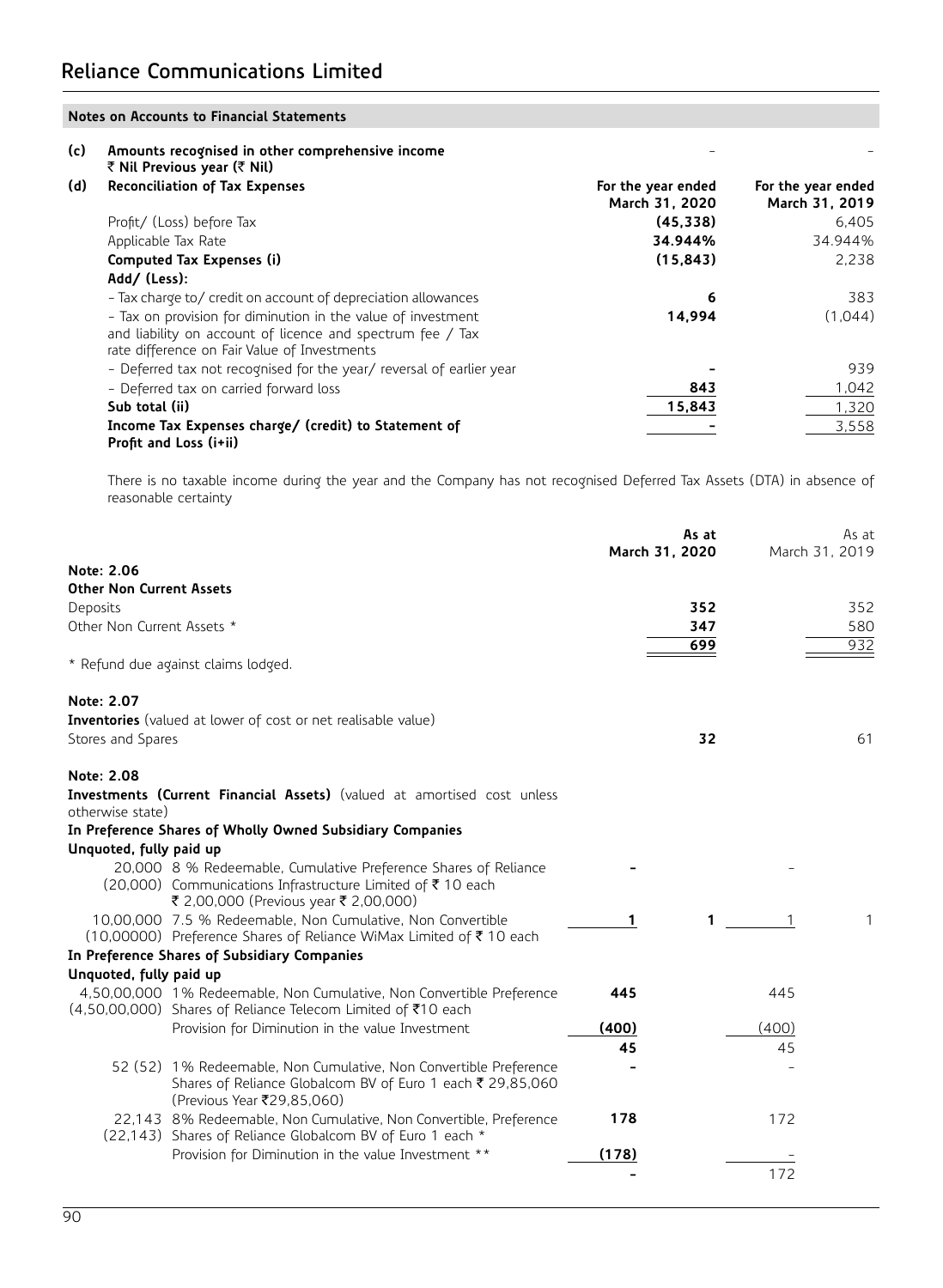|          | Notes on Accounts to Financial Statements                                                                                                                                                                                      |                                           |                                           |
|----------|--------------------------------------------------------------------------------------------------------------------------------------------------------------------------------------------------------------------------------|-------------------------------------------|-------------------------------------------|
|          | 4,00,00,000 0.10% Redeemable, Non Cumulative, Non Convertible<br>$(4,00,00,000)$ Preference Shares of Reliance Infratel Limited of ₹10 each #                                                                                  | As at<br>March 31, 2020<br>4,000<br>4.045 | As at<br>March 31, 2019<br>4.000<br>4,217 |
|          | In Government Securities (Quoted) ***<br>34,000 6.83% GOI 2039 of ₹100 each fully paid up<br>(34,000) ₹ 30,52,000 (Previous year ₹ 30,52,000)<br>(Market Value of Quoted Investments ₹ 34,10,200 (Previous<br>Year ₹31,19,500) |                                           |                                           |
|          | In Government Securities (Unquoted) ***<br>6 years National Savings Certificate<br>(Lodged with Sales Tax Department)<br>₹ 45,000 (Previous Year ₹45,000)                                                                      |                                           |                                           |
|          | 5 1/2 years Kisan Vikas Patra<br>(Lodged with Chennai Metropolitan Development Authority)<br>₹ 5,000 (Previous year ₹ 5,000)<br>₹ 5,000 (Previous Year ₹5,000)                                                                 | 4,046                                     | 4,218                                     |
| Unguoted | Aggregate Book Value of Investments<br>Ouoted ₹ 30,52,000 (Previous Year ₹ 30,52,000)                                                                                                                                          | 4,046<br>4,046                            | 4,218<br>4,218                            |
|          | Aggregate Market Value of Quoted Investments<br>Ouoted ₹ 34,10,200 (Previous Year ₹ 31,19,500)                                                                                                                                 |                                           |                                           |
|          | Aggregate Value of Impairment of Investments                                                                                                                                                                                   | 578                                       | 400                                       |

\* This investment has been considered as monetary item as per Ind AS 21 "The Effects of Changes in Foreign Exchange Rates" and hence, cost has been revalued at the year end foreign exchange rate.

\*\* During the year, impaired as per Ind AS 109, "Financial Instruments" (Refer note 2.39.1)

\*\*\* at fair value through profit and loss

# During the year, since the Company and RITL are undergoing CIRP, income in respect of Yield on Preference Shares (Previous year  $\overline{\tau}$  4 crore) has not been recognised.

|                                                          |                |       |       | $(\bar{\tau}$ in crore) |
|----------------------------------------------------------|----------------|-------|-------|-------------------------|
|                                                          |                | As at |       | As at                   |
|                                                          | March 31, 2020 |       |       | March 31, 2019          |
| Note: 2.09                                               |                |       |       |                         |
| Trade Receivables (Unsecured) (Refer Note 2.31 and 2.49) |                |       |       |                         |
| Considered good                                          | 253            |       | 1,527 |                         |
| Considered doubtful                                      | 3,055          |       | 1,925 |                         |
|                                                          | 3,308          |       | 3,452 |                         |
| Less: Provision for doubtful receivables                 | 3,055          | 253   | 1,925 | 1,527                   |
|                                                          |                | 253   |       | 1,527                   |
| Note: 2.10                                               |                |       |       |                         |
| Cash and Cash equivalents                                |                |       |       |                         |
| Cheques on Hand                                          |                | 2     |       | 6                       |
| Balances with Banks*                                     |                | 218   |       | 165                     |
| Bank Deposits with less than 3 months' maturity          |                | 14    |       | 14                      |
|                                                          |                | 234   |       | 185                     |
|                                                          |                |       |       |                         |

\* includes balance of  $\bar{\tau}$  0.08 crore in respect of one bank account which is subject to confirmation from bank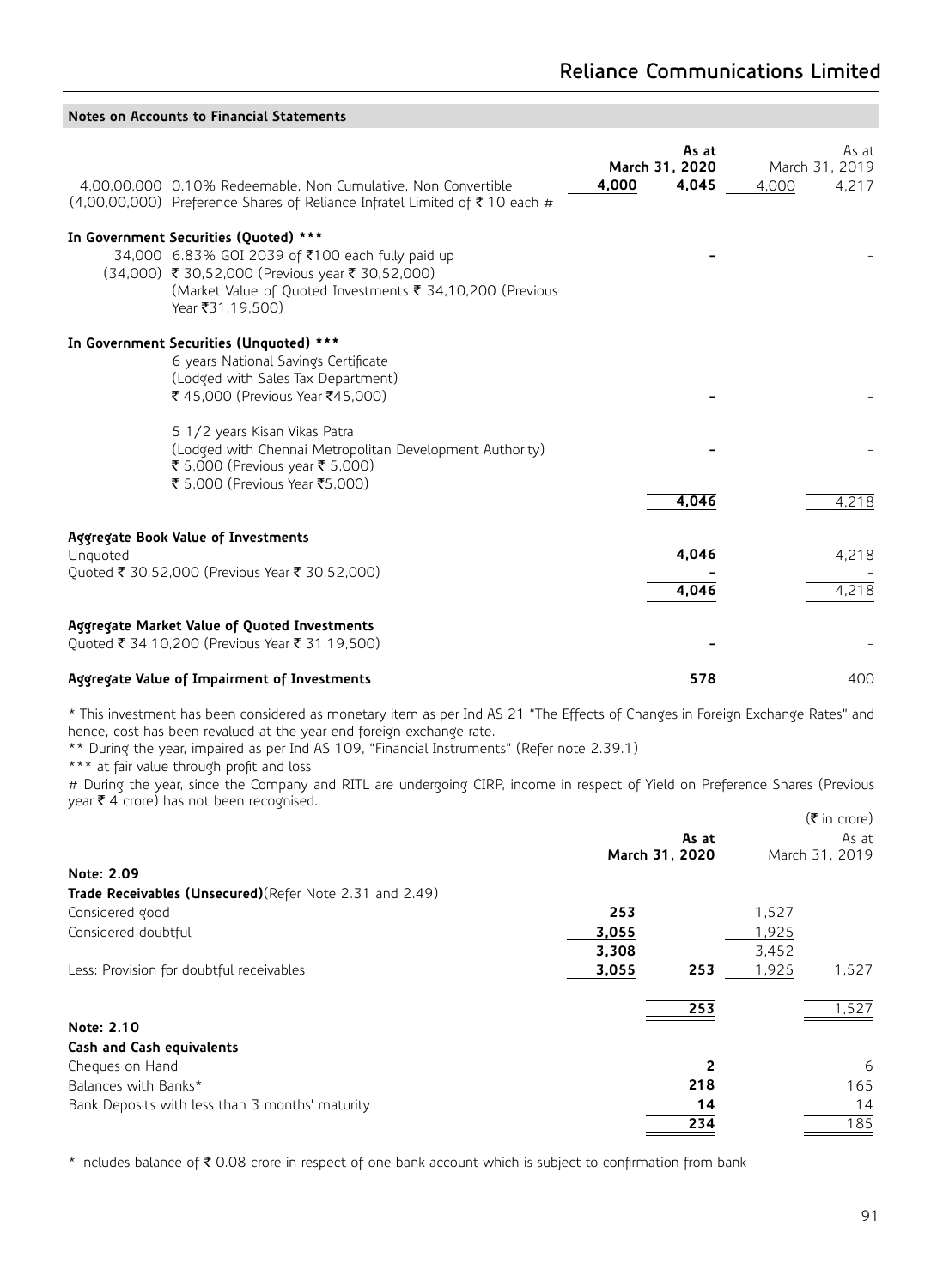|                                                                                                       |       | As at<br>March 31, 2020 |       | $(\bar{\bar{\mathbf{z}}}$ in crore)<br>As at<br>March 31, 2019 |
|-------------------------------------------------------------------------------------------------------|-------|-------------------------|-------|----------------------------------------------------------------|
| Note: 2.11                                                                                            |       |                         |       |                                                                |
| Bank Balances other than Cash and Cash Equivalents referred in Note 2.10<br>above                     |       |                         |       |                                                                |
| Bank Deposits with less than 12 months' maturity                                                      |       | 39                      |       | 39                                                             |
| Earmarked Balance- Unpaid Dividend *                                                                  |       | 1                       |       | 1                                                              |
|                                                                                                       |       | 40                      |       | 40                                                             |
| * Transferred ₹ 1 crore (Previous year ₹ 1 crore) to Investor Education and<br>Protection Fund (IEPF) |       |                         |       |                                                                |
| Note: 2.12                                                                                            |       |                         |       |                                                                |
| Loans (Current Financial Assets)                                                                      |       |                         |       |                                                                |
| (Unsecured, Considered good unless stated otherwise)                                                  |       |                         |       |                                                                |
| Loans to Related Parties (Refer Note 2.44 and 2.49)                                                   |       | 6,556                   |       | 6,528                                                          |
| Note: 2.13<br>Other Financial Asset (Unsecured, Considered good)                                      |       |                         |       |                                                                |
| (Refer Note 2.49)                                                                                     |       |                         |       |                                                                |
| Interest Accrued on Loans and Investments                                                             |       | 57                      |       | 58                                                             |
| Unbilled Revenue                                                                                      |       | 47                      |       | 67                                                             |
| Others                                                                                                |       | 101                     |       | 186                                                            |
|                                                                                                       |       | 205                     |       | 311                                                            |
| Note: 2.14                                                                                            |       |                         |       |                                                                |
| Other Current Assets (Unsecured, Considered good unless otherwise stated)                             |       |                         |       |                                                                |
| (Refer Note 2.31 and 2.49)                                                                            |       |                         |       |                                                                |
| Advances to Related Parties                                                                           |       | 11                      |       | 116                                                            |
| Deposits *                                                                                            |       | 1,635                   |       | 1,642                                                          |
| Others **                                                                                             |       |                         |       |                                                                |
| Considered good                                                                                       | 2,470 |                         | 2,317 |                                                                |
| Considered doubtful                                                                                   | 74    |                         | 74    |                                                                |
|                                                                                                       | 2,544 |                         | 2,391 |                                                                |
| Less: Provision for doubtful advances                                                                 | 74    | 2,470                   | 74    | 2,317                                                          |
|                                                                                                       |       | 4,116                   |       | 4,075                                                          |

\*Deposits include  $\bar{\tau}$  1,565 crore (Previous Year  $\bar{\tau}$ 1,565 crore) paid against disputed claims.

\*\* Includes prepaid expenses, service tax, Goods and Service Tax (GST),service tax credits, advances to vendor and other receivables.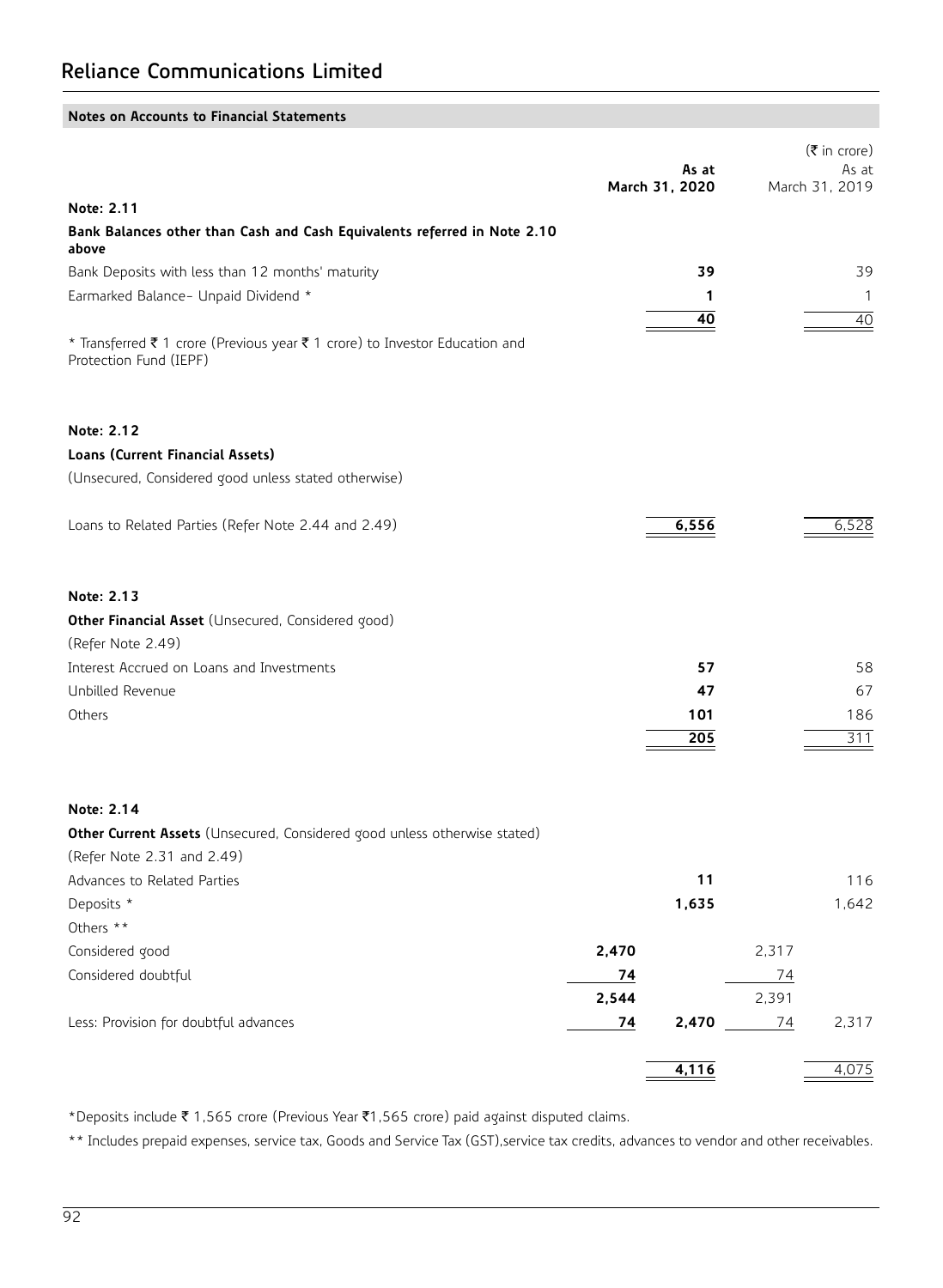|                     | ţ |
|---------------------|---|
|                     |   |
|                     | ï |
|                     |   |
| n                   |   |
| ۳<br>$\sim$         | ı |
| .,<br>ቆ             |   |
| $\ddot{\mathbf{c}}$ |   |
| z                   | L |

| 25 21 21 21 21<br>;<br>,<br>,<br>,<br>d of March 3<br>en classified as the assets held for sale at the value ascertained as at the end of | ć<br>ty in favour of Lenders. On finalisation and implementation of debt resol<br>;<br>;<br>;<br>;<br>;<br>;<br>ううこうし うぅ                           | Sale.<br>D_ District Corp. 12-2-2-2-1<br>irment review of its tangible, intangible assets and Asset                                                      |
|-------------------------------------------------------------------------------------------------------------------------------------------|----------------------------------------------------------------------------------------------------------------------------------------------------|----------------------------------------------------------------------------------------------------------------------------------------------------------|
| תי הרבים ב<br>j<br>)<br>)<br>)<br>י<br>נוס<br>]<br>]                                                                                      | value less selling cost. Also Refer Note 2.01.3 for Security in fav<br>hair<br>C<br>ء<br>ت<br>غ<br>م<br>CONNECT TO THE TOWN CONTRACT<br>)<br> <br> | ---->> >>>> ^-->> ::<br>Į<br>l<br>]<br>]<br>]<br>ֺ֦֧֦֧֦֧֦֧֦֧ׅ֧֦֧ׅ֧֦֧֖֖֧֧֦֧ׅ֖֖֧֧֧֧֧֧֧֦֧֚֚֚֚֚֚֚֚֚֚֚֚֚֚֚֕֜֓֝֬֜֓֝֬֝֝֬֝֝֓֜֓֝֓֝֬֝֬֝֬֜֜<br>そくこくろよ しくく<br>)<br>] |

| Net Block<br>Reclassified<br>from PPE<br>For the year ended<br>March 31<br>Particulars                                                                                                                                                                                         |                                         |                                          |                                          |                                                      |                                                                         |                                          |                                                     |                    |               |                           | $(3)$ in crore)                       |
|--------------------------------------------------------------------------------------------------------------------------------------------------------------------------------------------------------------------------------------------------------------------------------|-----------------------------------------|------------------------------------------|------------------------------------------|------------------------------------------------------|-------------------------------------------------------------------------|------------------------------------------|-----------------------------------------------------|--------------------|---------------|---------------------------|---------------------------------------|
|                                                                                                                                                                                                                                                                                |                                         |                                          | Provision for Impairment                 |                                                      |                                                                         |                                          | Write Off                                           |                    | Deduction*    |                           | Asset Held for Sale                   |
|                                                                                                                                                                                                                                                                                | March<br>2019<br>As at<br>$\frac{1}{2}$ | Write off<br>during<br>the year<br>Less  | As at<br>March<br>2020<br>$\overline{5}$ | for the<br>ended<br>March<br>Provision<br>year<br>51 | Write off<br>and Loss<br>as per<br>statement<br>Additional<br>of Profit | Write off<br>during<br>the year<br>Total | of for<br>the year<br>March<br>Write<br>ended<br>51 | For the year ended | March 31,     |                           | As at March 31.                       |
| <b>PO2</b><br><b>2020</b>                                                                                                                                                                                                                                                      | 2020<br>Ó                               |                                          |                                          | 2019                                                 | <b>2020</b>                                                             |                                          | 2019                                                | <b>2020</b>        | 2019          | 2020                      | 2019                                  |
| $\sim$                                                                                                                                                                                                                                                                         | W                                       | 4                                        | $5 = (3-4)$                              | 9                                                    |                                                                         | $8 = 4 + 7$                              | Ō                                                   | $\frac{0}{1}$      |               | $-10$<br>$12 = (13 + 1 -$ | $-6 - 11$<br>$13 =$<br>$\overline{C}$ |
| σ<br>35<br>Property, Plant and<br>Tangible                                                                                                                                                                                                                                     |                                         |                                          |                                          |                                                      |                                                                         |                                          |                                                     |                    | ı             | 6,222                     | 6,222                                 |
| Equipment                                                                                                                                                                                                                                                                      |                                         |                                          |                                          |                                                      |                                                                         |                                          |                                                     |                    |               |                           |                                       |
| Freehold Land                                                                                                                                                                                                                                                                  |                                         |                                          |                                          |                                                      |                                                                         |                                          |                                                     |                    | 5             | 339                       | 339                                   |
| Leasehold Land                                                                                                                                                                                                                                                                 |                                         |                                          |                                          |                                                      |                                                                         |                                          |                                                     |                    | $\circ$       | Ō                         | $\circ$                               |
| <b>Buildings</b>                                                                                                                                                                                                                                                               |                                         |                                          |                                          |                                                      |                                                                         |                                          | J.                                                  |                    | 36            | 170                       | 170                                   |
| 4<br>5<br>Capital Work In Progress                                                                                                                                                                                                                                             |                                         |                                          | $\mathbf{I}$                             |                                                      |                                                                         |                                          | $\mathbf{I}$                                        |                    |               | 186                       | 186                                   |
| Z<br>$\overline{4}$<br>Subtotal                                                                                                                                                                                                                                                |                                         |                                          | п                                        |                                                      |                                                                         |                                          |                                                     |                    | $\frac{2}{3}$ | 6,926                     | 6,926                                 |
| Telecom Licenses<br>Intangible                                                                                                                                                                                                                                                 |                                         |                                          | $\mathbf{I}$                             | 1,767                                                |                                                                         |                                          |                                                     |                    |               | 12,736                    | 12,736                                |
| Software                                                                                                                                                                                                                                                                       |                                         |                                          | $\blacksquare$                           |                                                      |                                                                         | $\mathbf{I}$                             |                                                     |                    |               |                           |                                       |
| Intangible Assets under                                                                                                                                                                                                                                                        |                                         |                                          | $\overline{\phantom{a}}$                 |                                                      |                                                                         | $\overline{1}$                           |                                                     |                    |               | 69                        | 69                                    |
| Development                                                                                                                                                                                                                                                                    |                                         |                                          |                                          |                                                      |                                                                         |                                          |                                                     |                    |               |                           |                                       |
| Subtotal                                                                                                                                                                                                                                                                       |                                         |                                          | I.                                       | 1,767                                                |                                                                         |                                          |                                                     |                    |               | 12,805                    | 12,805                                |
| 41<br>Total                                                                                                                                                                                                                                                                    |                                         |                                          |                                          | 1,767                                                |                                                                         |                                          |                                                     |                    | 103           | 19,731                    | 9,731                                 |
| *During the previous year, based on the final confirmation, sale of certain Media Convergence Nodes (MCNs) have been recorded and net income thereof has been accounted as<br>Provision for impairment of assets held for<br>part of Discontinued Operations.<br>$\widehat{E}$ |                                         | sale ₹ Nil (Previous year ₹ 1,767 crore) |                                          |                                                      |                                                                         |                                          |                                                     |                    |               |                           |                                       |

# **Reliance Communications Limited**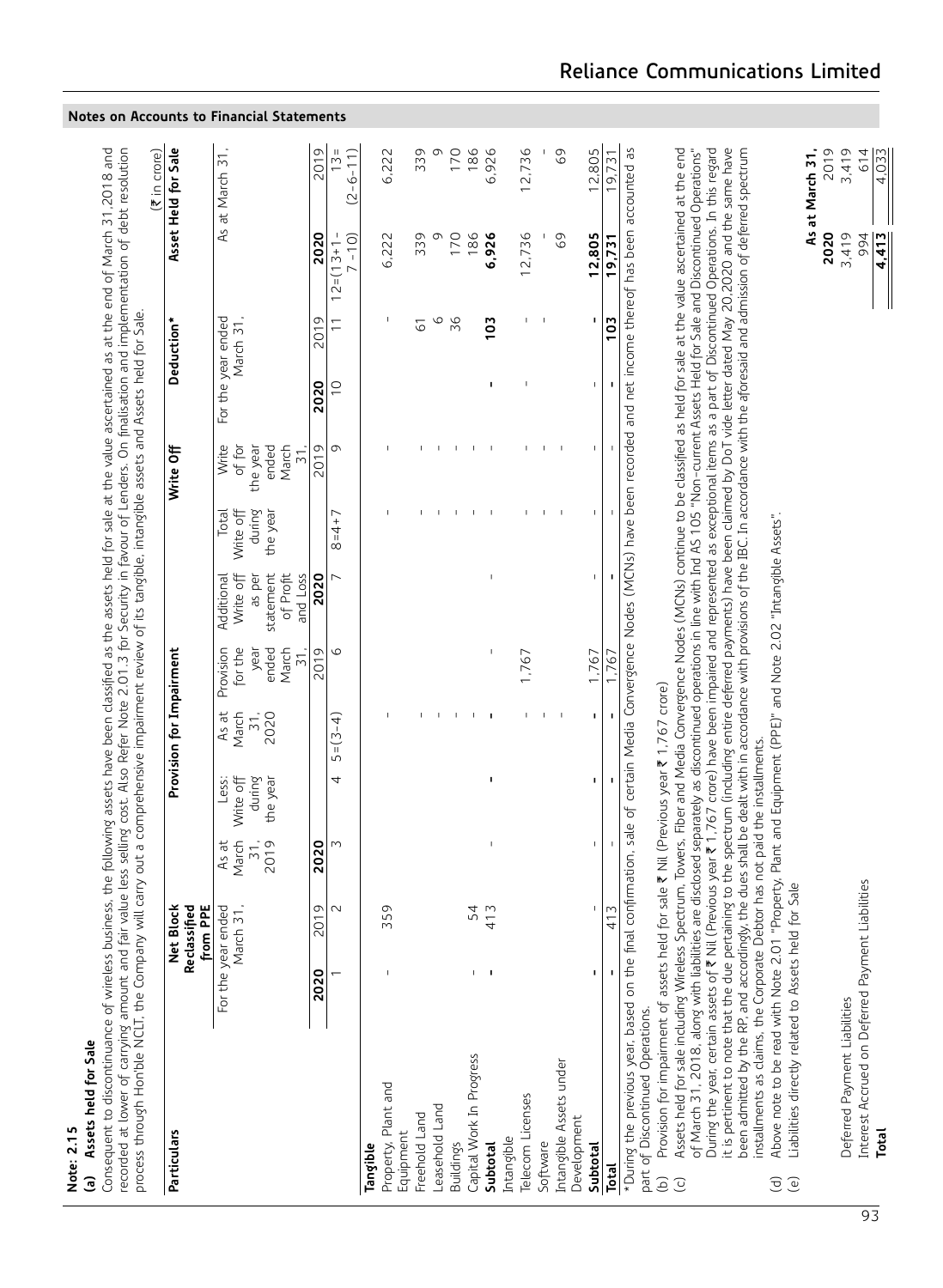|     | Note: 2.16                                                                                                         |               | As at<br>March 31, 2020 |               | $(\bar{\bar{\mathbf{z}}}$ in crore)<br>As at<br>March 31, 2019 |
|-----|--------------------------------------------------------------------------------------------------------------------|---------------|-------------------------|---------------|----------------------------------------------------------------|
|     | <b>Share Capital</b><br><b>Authorised</b>                                                                          |               |                         |               |                                                                |
|     | 5,00,00,00,000 Equity Shares of ₹ 5 each<br>(5,00,00,00,000)                                                       |               | 2,500                   |               | 2.500                                                          |
|     | Issued, Subscribed and Paid Up                                                                                     |               | 2,500                   |               | 2,500                                                          |
|     | 276,55,33,050 Equity Shares of ₹ 5 each fully paid up<br>(2,76,55,33,050)                                          |               | 1,383<br>1,383          |               | 1.383<br>1,383                                                 |
| 1)  | Shares held by Holding/Ultimate Holding Company and/or their subsidiaries*                                         |               |                         |               |                                                                |
|     |                                                                                                                    |               | No. of Shares           |               | No. of Shares                                                  |
|     | (a) Reliance Innoventures Private Limited, Holding<br>Company                                                      |               |                         |               | 1 23 79 001                                                    |
|     | (b) Reliance Communications Enterprises Private Limited<br>Subsidiary of Holding Company                           |               | 10 172                  |               | 36 56 10 172                                                   |
|     | (c) Reliance Wind Turbine Installators Industries Private<br>Limited Subsidiary of Holding Company                 |               | 84 98 729               |               | 85 81 510                                                      |
|     | (d) Reliance Ornatus Enterprises and Ventures Private<br>Limited Subsidiary of Holding Company                     |               | 9 20 00 000             |               | 9 20 00 000                                                    |
|     | (e) Reliance Telecom Infrainvest Private Limited<br>Subsidiary of Holding Company<br>* upto February 6, 2019       |               | 66 667                  |               | 8 66 66 667                                                    |
| 2)  | Details of Shareholders holding more than 5% shares in the company                                                 |               |                         |               |                                                                |
|     |                                                                                                                    | No. of Shares | %                       | No. of Shares | %                                                              |
| (a) | Reliance Communications Enterprises Private Limited<br>known as AAA Communication Private<br>(Formerly<br>Limited) | 10 172        | 0.00                    | 36 56 10 172  | 13.22                                                          |
|     | (Formerly known as ADA Enterprises and Ventures<br>Private Limited)                                                |               |                         |               |                                                                |
|     | (b) Life Insurance Corporation of India                                                                            | 11 91 90 552  | 4.31                    | 16 41 88 199  | 5.94                                                           |

As on 31<sup>st</sup> March, 2020, none of the shareholders are holding more than 5% shares in the company

### 3) **Terms/rights attached to equity shares**

The Company has only one class of equity shares having a par value of  $\bar{\tau}$  5 per share. Each holder of equity shares is entitled to one vote per share. In the event of liquidation of the Company, the holder of equity shares will be entitled to receive remaining assets of the Company. The distribution will be in proportion to the number of equity shares held by the shareholders.

### 4) **Reconciliation of shares outstanding at the beginning and at the end of the reporting period**

|                                                              |               | March 31,2020 |                                                 |             |
|--------------------------------------------------------------|---------------|---------------|-------------------------------------------------|-------------|
| <b>Equity shares</b>                                         | Number        | ( in Crore)   | <b>Number</b>                                   | ('in Crore) |
| At the beginning of the Year<br>Add: Changes during the year | 276 55 33 050 |               | 1 383 276 55 33 050<br>$\overline{\phantom{a}}$ | 1 383       |
| At the end of the Year                                       | 276 55 33 050 |               | 383 276 55 33 050                               | 383         |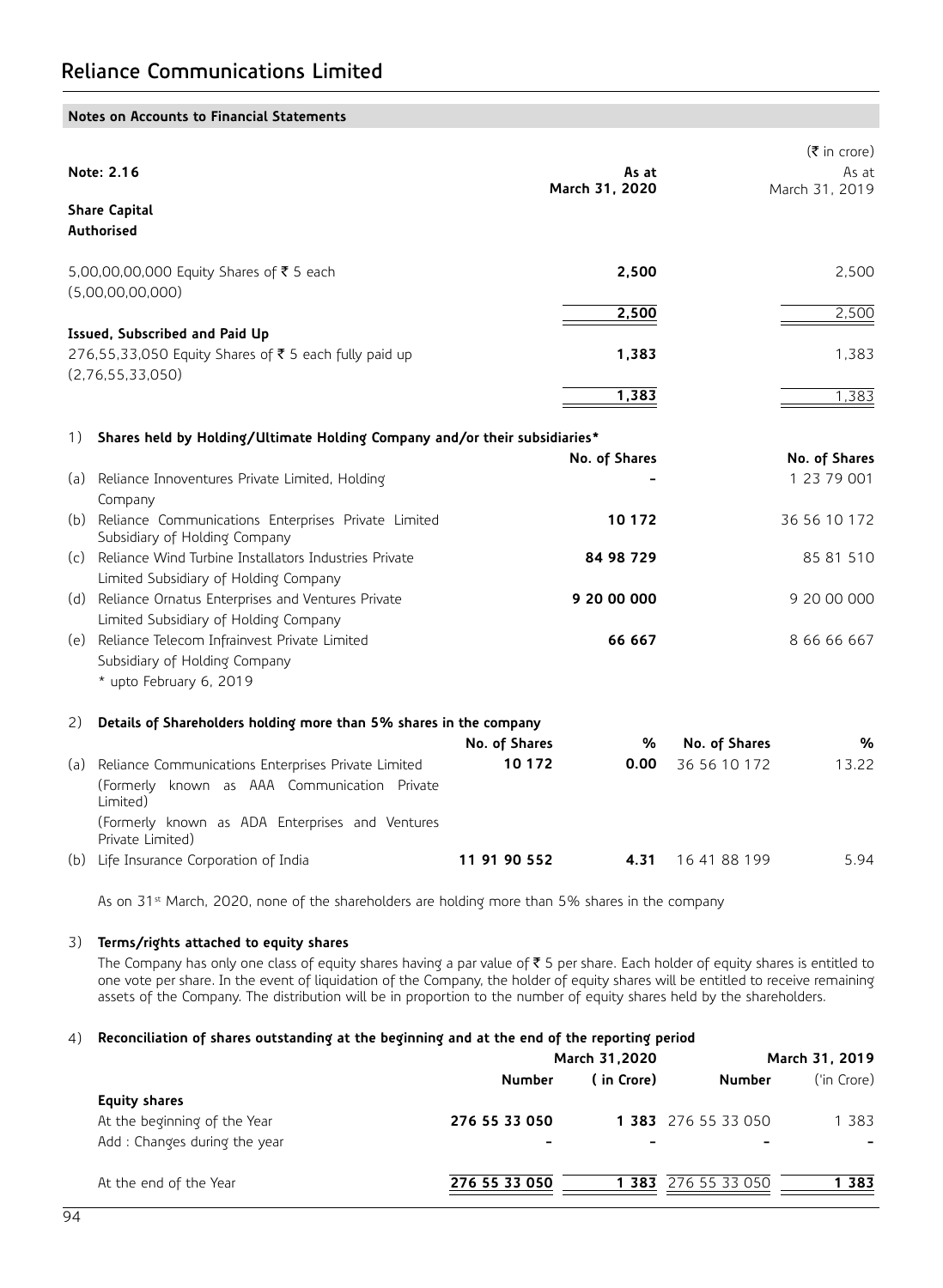# **Reliance Communications Limited**

| Notes on Accounts to Financial Statements                                 |           |                |                          |                                     |
|---------------------------------------------------------------------------|-----------|----------------|--------------------------|-------------------------------------|
|                                                                           |           |                |                          | $(\bar{\bar{\mathbf{z}}}$ in crore) |
|                                                                           |           | As at          |                          | As at                               |
|                                                                           |           | March 31, 2020 |                          | March 31, 2019                      |
| Note: 2.17                                                                |           |                |                          |                                     |
| <b>Other Equity</b>                                                       |           |                |                          |                                     |
| <b>Capital Reserve</b>                                                    |           | 1,397          |                          | 1,397                               |
| <b>Debenture Redemption Reserve</b>                                       |           |                |                          |                                     |
| Opening Balance<br>(i)                                                    | 590       |                | 590                      |                                     |
| Transfer from/ (to) General Reserve<br>(ii)                               |           | 590            | <b>Contract Contract</b> | 590                                 |
| <b>Securities Premium Account</b>                                         |           | 13,894         |                          | 13,894                              |
| General Reserve I (Refer Note 2.33.1)                                     |           | 5,538          |                          | 5,538                               |
| General Reserve III (Refer Note 2.33.1)                                   |           | 4,159          |                          | 4,159                               |
| Foreign Currency Monetary Items Translation Difference Account            |           |                |                          |                                     |
| (i)<br>Opening Balance                                                    |           | (1)            |                          | (224)                               |
| (ii)<br>Deduction / Additions during the year                             |           |                |                          | (1)                                 |
| Amortisation during the year<br>(iii)                                     |           | 1              |                          | 224                                 |
|                                                                           |           |                |                          | (1)                                 |
| <b>Treasury Equity</b>                                                    |           | (391)          |                          | (391)                               |
| Surplus/ (Deficit) in retained earnings                                   |           |                |                          |                                     |
| Opening Balance<br>(i)                                                    | (14, 184) |                | (17, 031)                |                                     |
| Add : Profit/ (Loss) for the period from Continuing Operations.<br>(ii)   | (16, 863) |                | 5,099                    |                                     |
| Add : Profit/ (Loss) for the period from Discontinued Operations<br>(iii) | (28, 475) |                | $(59,522)$ $(2,252)$     | (14, 184)                           |
| <b>Other Comprehensive Income</b>                                         |           |                |                          |                                     |
| Remeasurement of defined employee benefit Plans                           |           |                |                          |                                     |
| Opening Balance<br>(i)                                                    | 1         |                | 1                        |                                     |
| Additions during the period<br>(ii)                                       | 5         | 6              |                          | 1                                   |
|                                                                           |           | (34, 329)      |                          | 11,003                              |

## **Nature and Purpose of Reserve**

### **Capital Reserve**

Capital Reserve includes Equity Share Capital of the Company, which was cancelled pursuant to the Scheme of Demerger of Undertaking from Reliance Industries Limited. During an earlier year, Capital Reserve was created under scheme of demerger (Refer Note 2.33.2).

## **Debenture Redemption Reserve**

Debenture Redemption Reserve is created out of profits of the respective year as required under the Act then applicable, which shall be utilised for the purpose of redemption of Debentures issued by the Company.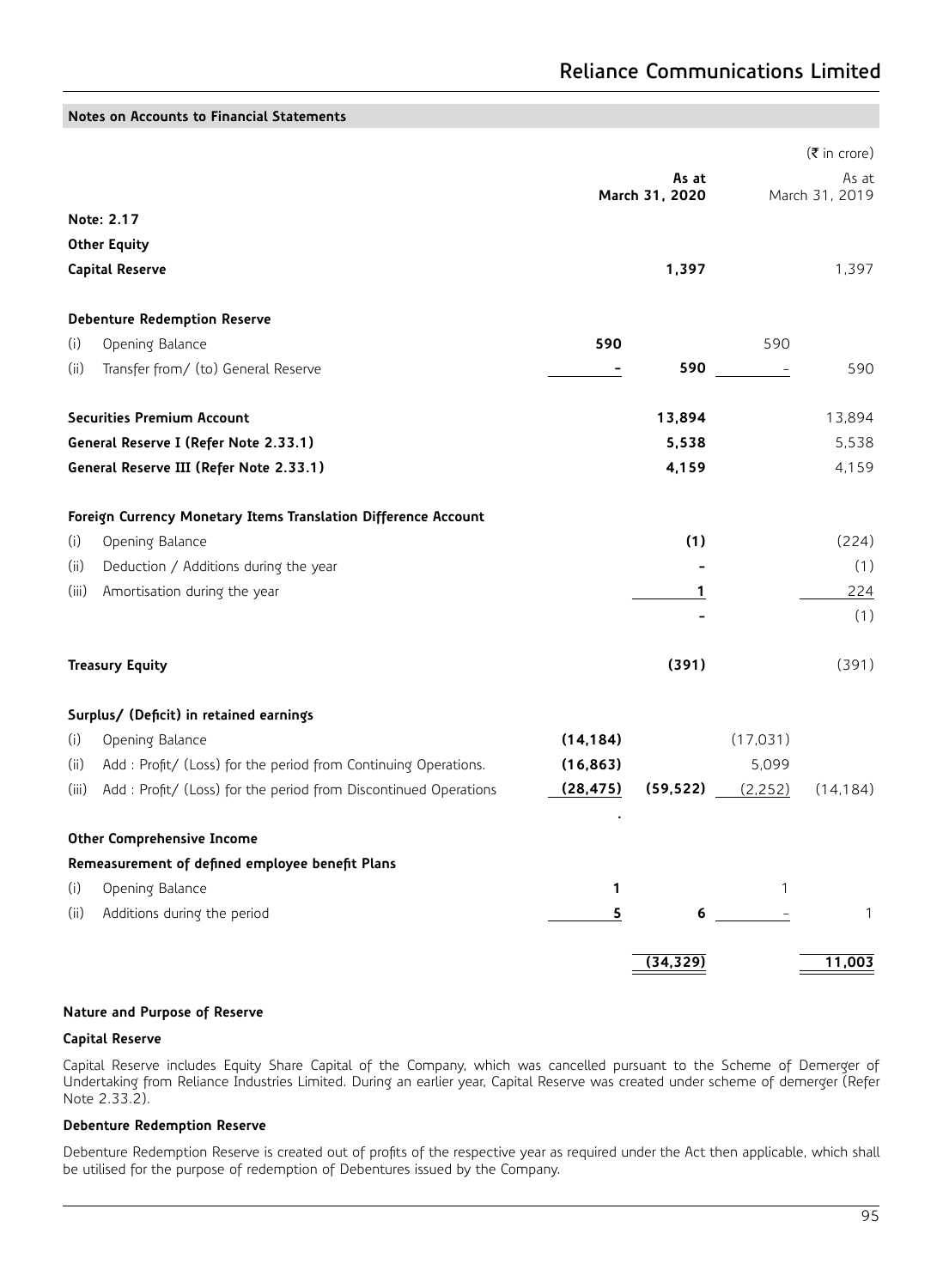## **Securities Premium Account**

Securities Premium represents the premium charged to the shareholders at the time of issuance of shares. It also includes  $\bar{\tau}$  8,047 crore created pursuant to the Scheme of Amalgamation/ Arrangements of the earlier years. Securities Premium can be utilised based on the relevant requirements of the Act

### **General Reserve I**

General Reserve I of ₹ 5,538 crore (Previous year ₹ 5,538 crore) represents the unadjusted balance being the excess of assets over liabilities relatable to the Telecommunications Undertaking transferred and vested into the Company.

### **General Reserve III**

General Reserve III comprises of ` 4,159 crore transferred to General Reserve from Statement of Profit and Loss.

### **Foreign Currency Monetary Items Translation Difference Account (FCMITDA)**

FCMITDA has been created in view of the option allowed pursuant to the notification dated December 29, 2011 issued by the MCA, GoI, being the exchange differences on long term borrowing other than borrowings relating to acquisition of depreciable capital assets.

## **Treasury Equity**

Treasury Equity represents 2,12,79,000 nos. of Equity Shares held by the ESOS Trust.

|                                      |                         | $(\bar{\bar{\tau}}$ in crore) |
|--------------------------------------|-------------------------|-------------------------------|
|                                      | As at<br>March 31, 2020 | As at<br>March 31, 2019       |
| Note: 2.18                           |                         |                               |
| <b>Other Non Current Liabilities</b> |                         |                               |
| Income Received in Advance           | 156                     | $\overline{83}$               |
| Note: 2.19                           |                         |                               |
| <b>Provisions</b>                    |                         |                               |
| Employee Benefits                    | 5                       | $\overline{22}$               |
| Note: 2.20                           |                         |                               |
| Borrowings - Current                 |                         |                               |
| Secured                              |                         |                               |
| 6.5% Senior Secured Notes            | 1,955                   | 1,955                         |
| Foreign Currency Loans               | 11,191                  | 11,191                        |
| Rupee Loans from Banks               | 3,978                   | 3,973                         |
| Rupee Loans from Others              | 646                     | 646                           |
| <b>Unsecured</b>                     |                         |                               |
| Rupee Loans from Banks               | 2,306                   | 2,306                         |
| Rupee Loans from Others              | 8,264                   | 8,264                         |
|                                      | 28,340                  | 28,335                        |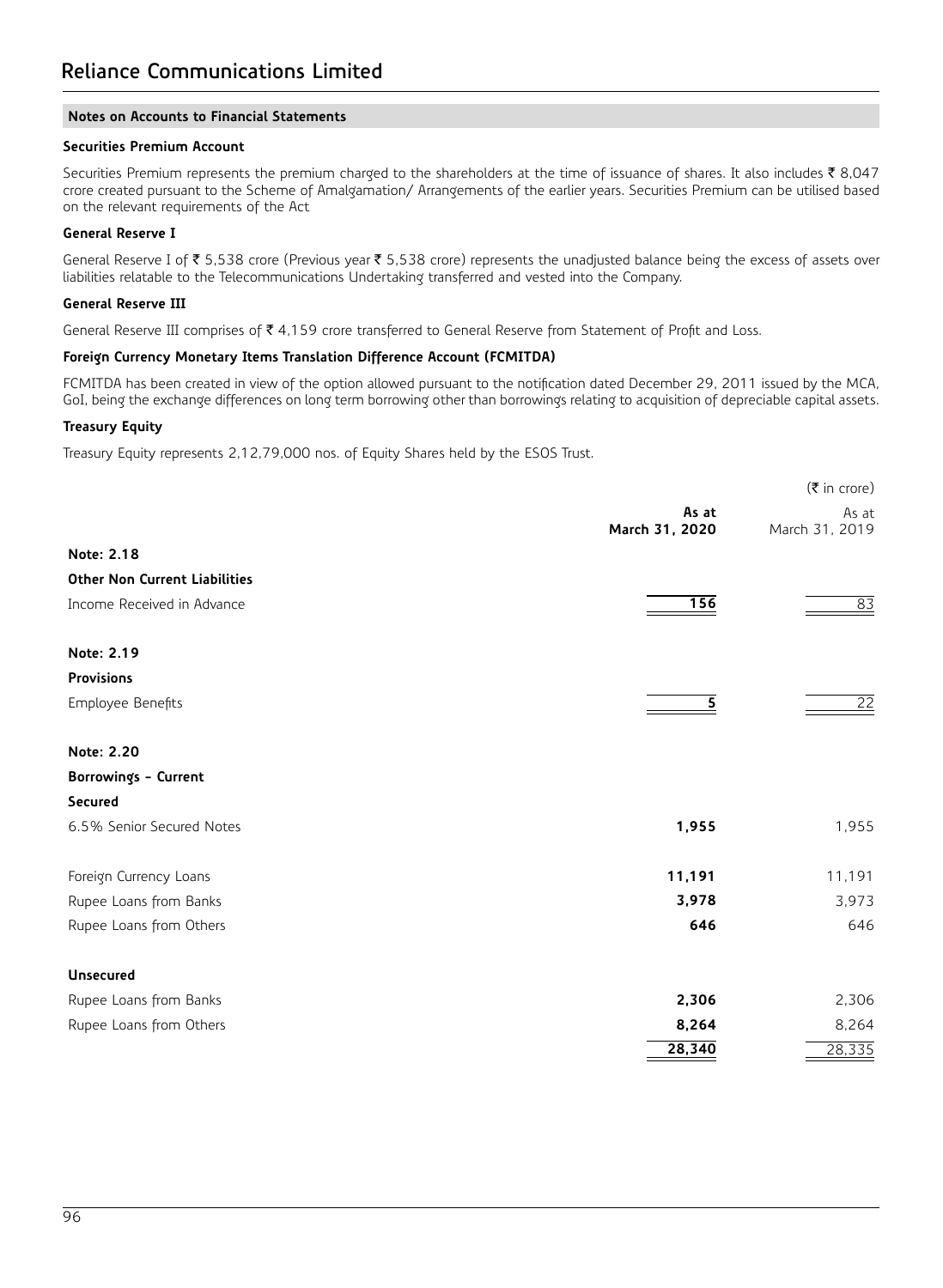## **2.20.1 Debentures, Senior Secured Notes and Term Loans**

The Company, on March 2, 2009, allotted, 3,000, 11.20% Secured Redeemable, Non Convertible Debentures ("NCDs") of the face value of  $\bar{\tau}$  1,00,00,000 each, aggregating to  $\bar{\tau}$  3,000 crore to be redeemed at the end of 10<sup>th</sup> year from the date of allotment thereof i.e. March 1, 2019 and the same remains outstanding as at March 31, 2020. The Company on February 7, 2012, also allotted, 1,500, 11.25% Secured Redeemable Non Convertible Debentures ("NCDs") of the face value of  $\bar{\tau}$  1,00,00,000 each aggregating to  $\bar{\xi}$  1,500 crore redeemable in four annual equal installments starting at the end of 4<sup>th</sup> year from the date of allotment thereof, the outstanding against said NCDs is ₹750 crore as on March 31, 2020. The Company had, on May 6, 2015, issued Senior Secured Notes (SCNs) of USD 300 million, face value of USD 100 per bond, bearing 6.5% p.a. interest, with a maturity of 5 1/2 years.

The Company had been sanctioned Rupee Loans of  $\bar{\xi}$  6,015 crore (outstanding as on March 31,2020 was  $\bar{\xi}$  5,463 crore) (Term Loan Facility) under consortium banking arrangement on the terms and conditions as set out in common loan agreement.

Outstanding NCDs along with SCNs, Foreign Currency Loans and Rupee Loans of ₹ 25,424 crore ("the said Secured Loans") have been secured by first pari passu charge on the whole of the movable plant and machinery including (without limitations) tower assets and optic fiber cables, if any (whether attached or otherwise), capital work in progress (pertaining to the movable fixed assets), both present and future including all the rights, title, interests, benefits, claims and demands in respect of all insurance contracts relating thereto of the Borrower Group; comprising of the Company and its subsidiary companies namely; RTL, RITL and RCIL, ("the Borrower Group"), in favour of the Security Trustee for the benefit of the NCD/ SCN Holders and the lenders of the said Secured Loans. The said loans also include  $\bar{\tau}$  3,583 crore which are guaranteed by a Director. Apart from above Rupee Loan also includes  $\bar{\tau}$  398 crore which is secured by first pari passu charge on Spectrum, acquired during the earlier year under the scheme of demerger, (Refer Note 2.33.2) is pending to be executed. Outstanding Rupee Loan of ₹ 487 crore availed by the Company and ₹ 485 crore availed by RITL are secured by second pari passu charge on the movable plant and machinery and capital work in progress of the Borrower Group and is guaranteed by a director of the Company, Tower receivables, pledge of equity shares of Globalcom IDC Limited held by Reliance Webstore Limited (RWSL). The Company has provided non-disposal undertaking for its share holding in RWSL. Charge over Towers receivables is pending to be executed. Further, Outstanding Rupee Loans of  $\bar{\tau}$  1,872 crore is secured by second charge over movable Fixed Assets of the Borrower Group, out of which, charge is pending to be created for  $\bar{\tau}$  1,072 crore. The Company, for the benefit of the Lenders of SCNs of ₹1,955 crore, Foreign Currency Loans of ₹11,191 crore, 11.25% NCDs aggregating to ₹750 crore and Rupee Loans of  $\bar{\tau}$  7,403 crore has, apart from the above, also assigned 20 Telecom Licenses for services under Unified Access Services (UAS), National Long Distance (NLD) and International Long Distance (ILD) (collectively referred as "Telecom Licenses") by execution of the Tripartite Agreements with DoT and the Security Trustee acting on behalf of the Lenders. Further, assignment of the Telecom Licences of the Company for rupee loans from banks of  $\bar{\tau}$  1,000 crore and from others of  $\bar{\tau}$  740 crore is pending to be executed.

The Company has, for the benefit of the Lenders of SCNs, Foreign Currency Loans and Rupee Loans aggregating to  $\bar{\tau}$  19,102 crore, apart from the above security, pledged equity shares of RCIL held by the Company and of RTL held by the Company and Reliance Realty Limited by execution of the Share Pledge Agreement with the Share Pledge Security Trustee. Outstanding Rupee Loans of  $\bar{\tau}$ 5,463 crore is also secured by pledge of equity shares of RITL held by RCIL, current assets, movable assets including intangible, both present and future of the Borrower Group. During the previous year, charge over the three immovable assets of the Borrower Group was created. However charge over balance immovable assets of the Borrower Group and RGBV security for Rupee Loans of  $\bar{\tau}$  5,463 crore is pending to be executed. Further, outstanding Foreign Curreny Loan of  $\bar{\tau}$  1,623 crore availed by RITL and  $\bar{\tau}$  1,341 crore availed by RTL is guaranteed by the Company.

During the previous year, lenders have invoked guarantees provided by borrower group for outstanding rupee loan of  $\bar{\tau}$  5,950 crore availed by the Company,  $\overline{\xi}$  611 crore availed by RTL and  $\overline{\xi}$  485 crore availed by RITL.

During the previous year, the Company created first ranking exclusive charge (pari passu inter se the Lenders) over Designated Account with future rights, title and interest therein, including all of its rights in respect of any amount standing to the credit of the Designated Account and the debt represented by it, in favour of State Bank of India, the Convenor (for the benefit of the Lenders) as continuing security.

During the previous year, the Company was, in the process of finalising and implementing its asset monetization and debt resolution plan, comprising the Company's restructuring of Debt including allotment of shares against debt from lenders. Accordingly in order to allot the shares of the Company, debt aggregating to  $\bar{\tau}$  Nil (Previous year  $\bar{\tau}$  3,788 crore) was assigned from subsidiaries to the Company.

Foreign currency Loans have been stated at the exchange rate of March 31, 2018.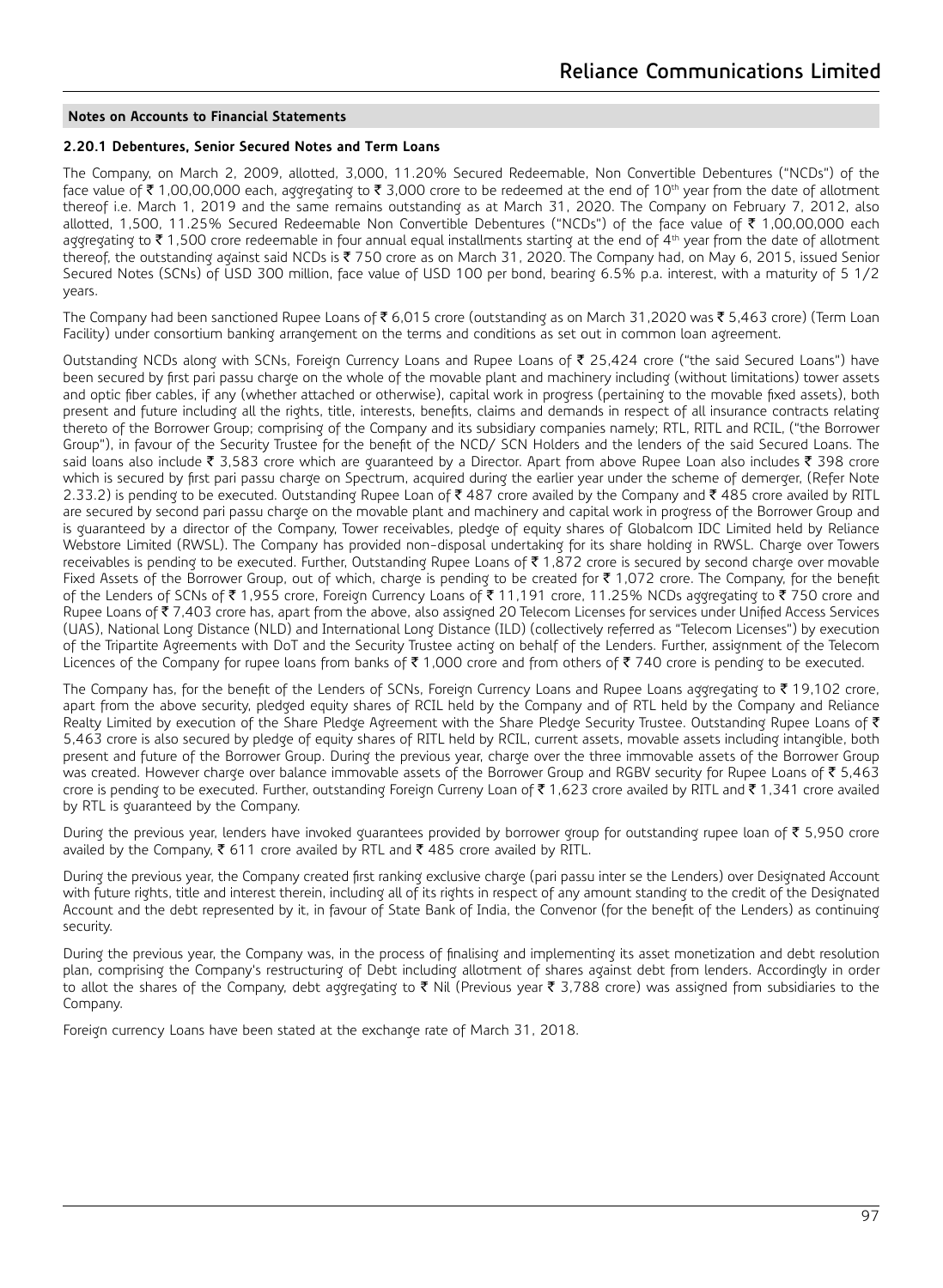## **2.20.2 Delay/Default in repayment of Borrowing (Current and Non Current) and Interest**

The Company has delayed/defaulted in the payment of dues to the financial institutions, banks, debenture holders and others.

|   | Sr. Name of Lender                             | Amount represents rupees in crore and period represents maximum days   |                          |                                       |            |                            |        |                                                        |                          |                                              |        |                                                                |          |                            |                          |  |
|---|------------------------------------------------|------------------------------------------------------------------------|--------------------------|---------------------------------------|------------|----------------------------|--------|--------------------------------------------------------|--------------------------|----------------------------------------------|--------|----------------------------------------------------------------|----------|----------------------------|--------------------------|--|
|   |                                                | <b>Borrowings</b>                                                      |                          | Interest                              |            | <b>Borrowings</b>          |        |                                                        | Interest                 |                                              |        |                                                                |          |                            |                          |  |
|   |                                                | Delay in<br>repayment<br>during the<br>year ended<br>March 31,<br>2020 |                          | Default<br>As at<br>March 31,<br>2020 |            | As on<br>March 31,<br>2020 |        | Delay in<br>during the year<br>ended March<br>31, 2019 |                          | Default<br>repayment As at March 31,<br>2019 |        | Delay in<br>repayment<br>during the year<br>ended<br>March 31, |          | As on<br>March 31,<br>2019 |                          |  |
|   |                                                |                                                                        |                          |                                       |            |                            |        |                                                        |                          |                                              |        | 2019                                                           |          |                            |                          |  |
| I | Loan from Banks                                | Amount Period                                                          |                          | Amount Period                         |            | Amount                     | Period | Amount                                                 | Period                   | Amount                                       | Period | Amount                                                         | Period   | Amount                     | Period                   |  |
|   | Bank of America <sup>2</sup>                   |                                                                        |                          |                                       |            |                            |        |                                                        |                          | 359                                          | 476    |                                                                |          |                            |                          |  |
|   | Burlington Loan<br>Management DAC <sup>2</sup> |                                                                        |                          | 163                                   | 842        |                            |        |                                                        |                          |                                              |        |                                                                |          |                            |                          |  |
|   | Shubh Holdings Pte Ltd. <sup>1&amp;2</sup>     | -                                                                      |                          | 5,022 1129                            |            |                            |        |                                                        |                          |                                              |        |                                                                |          |                            |                          |  |
|   | Bank of Baroda                                 |                                                                        |                          | 1,837 1120                            |            | 11                         | 1097   |                                                        |                          | 1,022                                        | 754    |                                                                |          | 11                         | 731                      |  |
|   | Bank of India                                  | -                                                                      |                          |                                       | 644 1097   | 9                          | 1097   |                                                        |                          | 308                                          | 731    |                                                                |          | 9                          | 731                      |  |
|   | Bank of Maharashtra                            | -                                                                      |                          |                                       | 473 1049   |                            |        |                                                        |                          | 473                                          | 683    |                                                                |          |                            | Ē,                       |  |
|   | Canara Bank                                    |                                                                        |                          |                                       | 622 1006   |                            |        |                                                        |                          | 267                                          | 640    |                                                                |          |                            |                          |  |
|   | Central Bank of India                          | $\overline{a}$                                                         | $\overline{\phantom{0}}$ |                                       | 258 1097   | 3                          | 1097   |                                                        | -                        | 123                                          | 731    |                                                                |          | 3                          | 731                      |  |
|   | Corporation Bank                               |                                                                        | -                        |                                       | 583 1119   | 8                          | 1097   |                                                        |                          | 470                                          | 753    |                                                                |          | 8                          | 731                      |  |
|   | Dena Bank                                      | ۰                                                                      |                          | 250                                   | 784        |                            |        |                                                        | $\equiv$                 | 250                                          | 418    |                                                                |          | $\overline{\phantom{a}}$   |                          |  |
|   | Deutsche Bank*                                 | -                                                                      |                          | 130                                   | 842        | 1                          | 1015   |                                                        |                          | 130                                          | 476    |                                                                |          | 1                          | 649                      |  |
|   | China Development Bank*1                       | $\overline{\phantom{0}}$                                               |                          | 2,249 1129                            |            | 128                        | 1129   |                                                        |                          | 4,457                                        | 763    |                                                                | $\equiv$ | 128                        | 763                      |  |
|   | Industrial and Commercial<br>Bank of China*    |                                                                        |                          | 1,194 1129                            |            | 33                         | 1129   |                                                        |                          | 1,194                                        | 763    |                                                                |          | 33                         | 763                      |  |
|   | Export Import Bank of<br>China*                |                                                                        |                          | 2,433 1129                            |            | 47                         | 1129   |                                                        |                          | 1,779                                        | 763    |                                                                |          | 47                         | 763                      |  |
|   | <b>IDBI Bank</b>                               | -                                                                      |                          |                                       | 721 1101   | 9                          | 1097   |                                                        |                          | 361                                          | 735    |                                                                |          | 9                          | 731                      |  |
|   | Indian Overseas Bank                           | ۰                                                                      |                          |                                       | 120 1097   | 1                          | 1097   |                                                        |                          | 57                                           | 731    |                                                                |          | 1                          | 731                      |  |
|   | RCOM Bond                                      |                                                                        | ۰                        | 1,955                                 |            |                            |        |                                                        |                          |                                              |        |                                                                |          |                            |                          |  |
|   | Oriental Bank of Commerce                      | $\overline{a}$                                                         |                          |                                       | 189 1097   | 2                          | 1097   | 9                                                      | 99                       | 90                                           | 731    |                                                                |          | 2                          | 731                      |  |
|   | Punjab National Bank                           | $\overline{\phantom{0}}$                                               |                          |                                       | 623 1098   |                            |        | 114                                                    | 89                       | 618                                          | 732    |                                                                |          |                            | $\overline{a}$           |  |
|   | Standard Chartered Bank                        |                                                                        |                          | 1,072 1086                            |            |                            |        | L,                                                     | $\overline{\phantom{a}}$ | 1,072                                        | 720    |                                                                |          |                            |                          |  |
|   | State Bank of India                            | ۰                                                                      |                          |                                       | 2,227 1097 | 21                         | 1097   | 159                                                    | 329                      | 1,507                                        | 731    |                                                                |          | 21                         | 731                      |  |
|   | Syndicate Bank                                 | ۰                                                                      |                          |                                       | 705 1120   | 5                          | 1097   | 173                                                    | 89                       | 705                                          | 754    |                                                                |          | 5                          | 731                      |  |
|   | UCO Bank                                       |                                                                        |                          |                                       | 681 1097   | 9                          | 1097   |                                                        |                          | 326                                          | 731    |                                                                |          | 9                          | 731                      |  |
|   | Union Bank of India                            |                                                                        |                          |                                       | 742 1097   | 3                          | 1097   |                                                        |                          | 610                                          | 731    |                                                                |          | 3                          | 731                      |  |
|   | United Bank of India                           |                                                                        |                          |                                       | 424 1097   | 2                          | 1097   |                                                        | $\overline{\phantom{a}}$ | 424                                          | 731    |                                                                |          | $\overline{c}$             | 731                      |  |
|   | Yes Bank                                       |                                                                        |                          | $\overline{\phantom{0}}$              |            |                            | -      | 281                                                    | 89                       |                                              |        |                                                                |          |                            | $\overline{\phantom{a}}$ |  |
|   | Vijaya Bank                                    |                                                                        |                          | 16                                    | 686        |                            | -      | 84                                                     | 87                       | 16                                           | 320    |                                                                |          |                            | $\qquad \qquad -$        |  |
| п | Debenture                                      |                                                                        |                          |                                       |            |                            |        | ÷,                                                     | $\overline{\phantom{a}}$ |                                              |        |                                                                |          |                            | $\overline{\phantom{a}}$ |  |
|   | Life Insurance Corporation<br>of India         |                                                                        | $-$                      | 3,750                                 | 784        |                            |        |                                                        | $\overline{\phantom{a}}$ | 3,750                                        | 418    |                                                                |          |                            | $\overline{\phantom{a}}$ |  |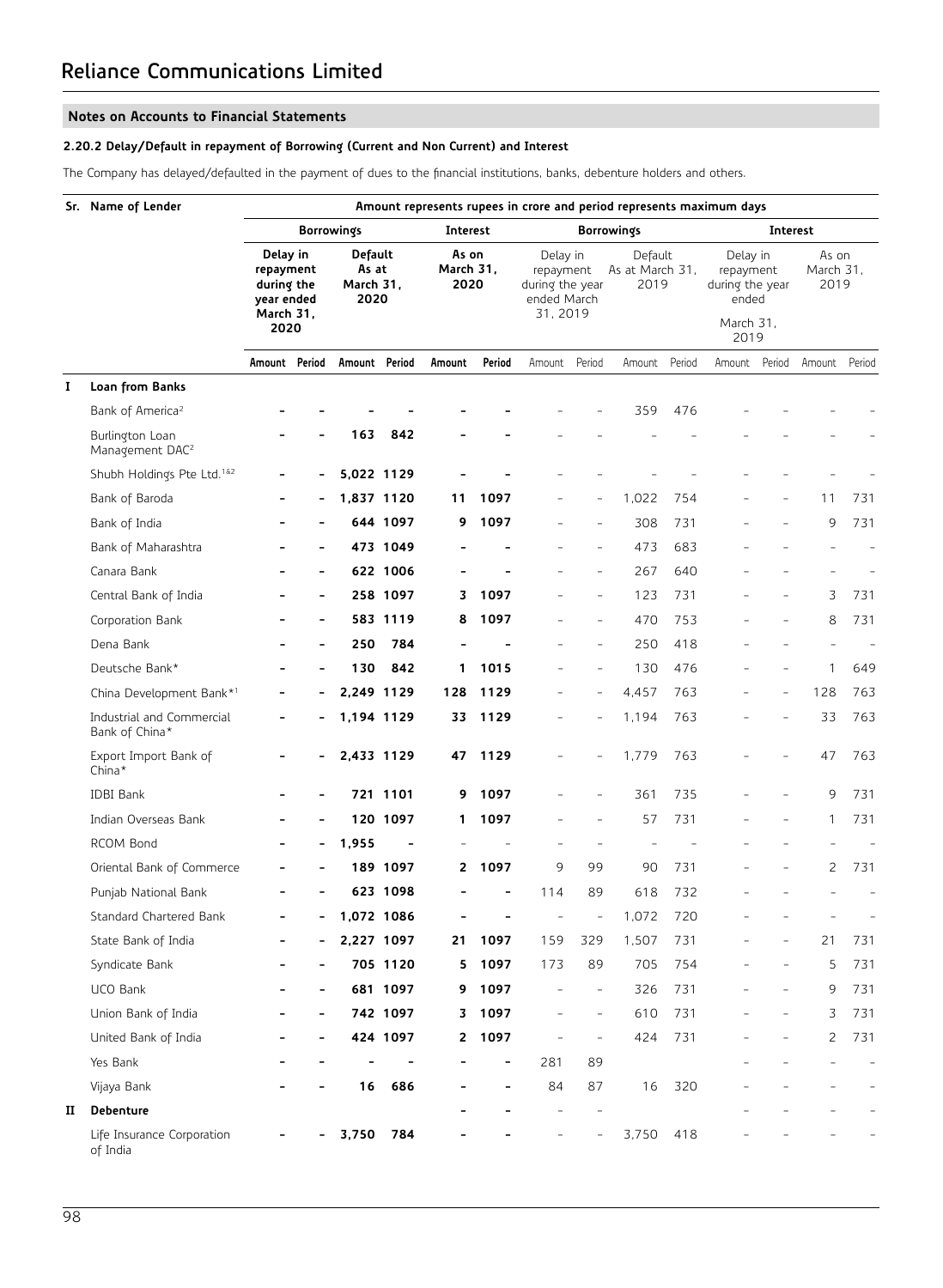|  | Sr. Name of Lender                                                                                              | Amount represents rupees in crore and period represents maximum days |                            |               |                                                         |                   |                                    |        |                                                   |        |                            |        |        |        |                     |
|--|-----------------------------------------------------------------------------------------------------------------|----------------------------------------------------------------------|----------------------------|---------------|---------------------------------------------------------|-------------------|------------------------------------|--------|---------------------------------------------------|--------|----------------------------|--------|--------|--------|---------------------|
|  |                                                                                                                 | <b>Borrowings</b>                                                    |                            | Interest      |                                                         | <b>Borrowings</b> |                                    |        |                                                   |        | Interest                   |        |        |        |                     |
|  | Delay in<br>Default<br>As at<br>repayment<br>during the<br>March 31.<br>2020<br>year ended<br>March 31,<br>2020 |                                                                      | As on<br>March 31,<br>2020 |               | Delay in<br>repayment<br>during the year<br>ended March |                   | Default<br>As at March 31,<br>2019 |        | Delay in<br>repayment<br>during the year<br>ended |        | As on<br>March 31,<br>2019 |        |        |        |                     |
|  |                                                                                                                 |                                                                      |                            |               |                                                         |                   | 31, 2019                           |        |                                                   |        | March 31.<br>2019          |        |        |        |                     |
|  |                                                                                                                 | Amount Period                                                        |                            | Amount Period |                                                         | Amount            | Period                             | Amount | Period                                            | Amount | Period                     | Amount | Period | Amount | Period              |
|  | <b>III</b> Other Loans                                                                                          |                                                                      |                            |               |                                                         |                   |                                    |        |                                                   |        |                            |        |        |        |                     |
|  | Industrial Finance<br>Corporation of India Limited                                                              |                                                                      |                            |               | 200 1113                                                | 4                 | 1113                               |        |                                                   | 200    | 747                        |        |        | 4      | 747                 |
|  | India Infrastructure Finance<br>Corporation Limited                                                             |                                                                      |                            | 248           | 914                                                     | 4                 | 1128                               |        |                                                   | 9      | 548                        |        |        | 4      | 762                 |
|  | Asset Care and<br>Reconstruction Enterprises<br>Limited                                                         |                                                                      |                            |               | 492 1108                                                |                   |                                    |        |                                                   | 492    | 742                        |        |        |        |                     |
|  | Neptune Steel Strips<br>Limited                                                                                 |                                                                      |                            | 68            | 92                                                      |                   |                                    |        |                                                   |        |                            |        |        |        |                     |
|  | Deep Industrial Finance<br>Limited                                                                              |                                                                      |                            | 260           | 121                                                     |                   |                                    |        |                                                   |        |                            |        |        |        |                     |
|  | Pearl Housing Finance<br>Limited                                                                                |                                                                      |                            | 260           | 121                                                     |                   |                                    |        |                                                   |        |                            |        |        |        |                     |
|  | Shriyam Auto Fin Ltd                                                                                            |                                                                      |                            | 260           | 121                                                     |                   |                                    |        |                                                   |        |                            |        |        |        |                     |
|  | Traitrya Construction<br>Finance Limited                                                                        |                                                                      |                            | 260           | 121                                                     |                   |                                    |        |                                                   |        |                            |        |        |        |                     |
|  | Vishvakarma equipment<br>finance Limited                                                                        |                                                                      |                            | 142           | 121                                                     |                   |                                    |        |                                                   |        |                            |        |        |        |                     |
|  | Reliance Capital Limited                                                                                        | $\overline{\phantom{0}}$                                             |                            | 1,000         | 366                                                     | 3                 | 1097                               |        |                                                   |        |                            |        |        | 3      | 731                 |
|  | Other Lenders                                                                                                   | -                                                                    |                            | 7.661 various | dates                                                   | 68                | various<br>dates                   |        |                                                   |        |                            |        |        |        | 68 various<br>dates |
|  | <b>IV</b> Total                                                                                                 | $\overline{a}$                                                       |                            | 39,933        |                                                         | 371               |                                    | 820    |                                                   | 21.069 |                            |        |        | 371    |                     |

\* facility recalled

<sup>1.</sup> Downsale of China Development Bank  $\bar{\tau}$  4,826 crore to Shubh Holdings Pte Ltd

<sup>2.</sup> Downsale of Bank of America of  $\bar{z}$  359 crore to Shubh Holdings Pte Ltd  $\bar{z}$  196 crore and Burlington Loan Management DAC ₹ 163 crore

- 2.20.3 Since the Company is under CIRP and claims have been filed by lenders, the overall obligations and liabilities including obligation for interest on loans shall be determined during the CIR Process. The total loan amount has been disclosed in delay/ default during the current year. However, corresponding amounts of the previous year's delay/ default are based on original terms of facility and from the date of recall, where loans have been recalled
- 2.20.4 Apart from above outstanding of Interest, the Company has not provided Interest Expenses of  $\bar{z}$  4,212 crore,  $\bar{z}$  3,907 crore and ` 3,055 crore for the year ended March 31, 2020, March 31, 2019 and March 31,2018 respectively which includes interest on NCDs from LIC of  $\bar{\tau}$  420 crore,  $\bar{\tau}$  420 crore and  $\bar{\tau}$  418 crore for the year ended March 31, 2020, March 31, 2019 and March 31, 2018 respectively. Therefore it has not been disclosed.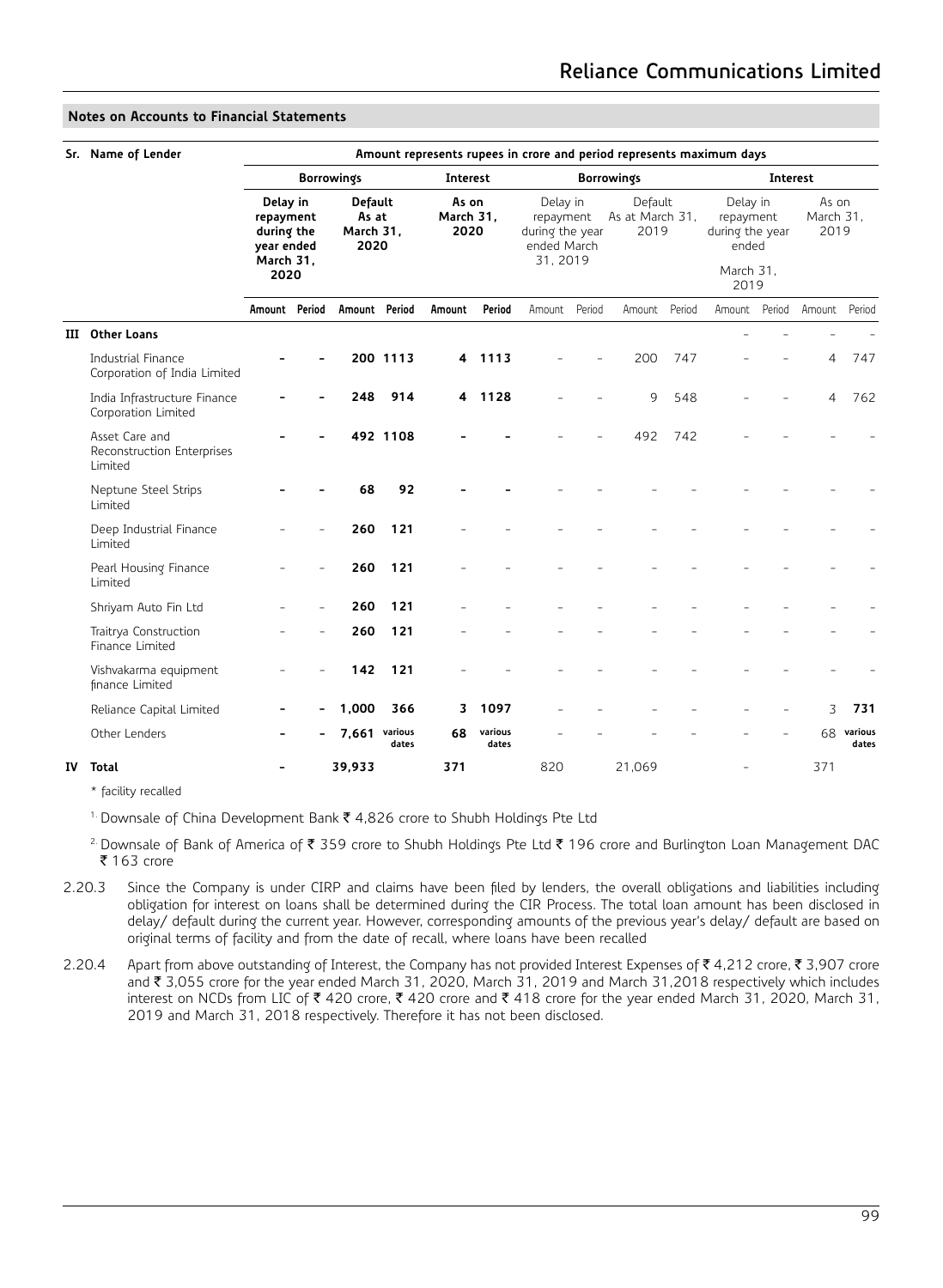# **Note: 2.21**

| <b>Trade Payables</b><br>(Refer Note 2.31 and 2.49)<br>Dues to Micro and Small Enterprises (Refer Note 2.43)<br>35<br>2,979<br>Due to Others<br>3,014<br>Note: 2.22<br>Other Financial Liabilities - Current<br><b>Current Maturities of Long Term Debts</b><br>Secured (Refer Note 2.20)<br>3,000 11.20% Redeemable, Non Convertible Debentures of ₹ 1 crore each<br>3,000<br>3,000<br>750<br>1,500 11.25% Redeemable, Non Convertible Debentures of ₹1 crore each<br>750<br>5,901<br>Rupee Term Loan from Banks<br>5,901<br>Rupee Term Loan from Others<br>760<br>760<br><b>Unsecured</b><br>1,182<br>Rupee Term Loan from Others<br>11,593<br>1,182<br><b>Others</b> (Refer Note 2.49)<br>371<br>371<br>Interest accrued and due on borrowings<br>Unclaimed Dividend*<br>1<br>$\mathbf 1$ |                     |     | As at<br>March 31, 2020 |     | As at<br>March 31, 2019 |
|----------------------------------------------------------------------------------------------------------------------------------------------------------------------------------------------------------------------------------------------------------------------------------------------------------------------------------------------------------------------------------------------------------------------------------------------------------------------------------------------------------------------------------------------------------------------------------------------------------------------------------------------------------------------------------------------------------------------------------------------------------------------------------------------|---------------------|-----|-------------------------|-----|-------------------------|
|                                                                                                                                                                                                                                                                                                                                                                                                                                                                                                                                                                                                                                                                                                                                                                                              |                     |     |                         |     |                         |
|                                                                                                                                                                                                                                                                                                                                                                                                                                                                                                                                                                                                                                                                                                                                                                                              |                     |     |                         |     |                         |
|                                                                                                                                                                                                                                                                                                                                                                                                                                                                                                                                                                                                                                                                                                                                                                                              |                     |     |                         |     | 30                      |
|                                                                                                                                                                                                                                                                                                                                                                                                                                                                                                                                                                                                                                                                                                                                                                                              |                     |     |                         |     | 2,700                   |
|                                                                                                                                                                                                                                                                                                                                                                                                                                                                                                                                                                                                                                                                                                                                                                                              |                     |     |                         |     | 2,730                   |
|                                                                                                                                                                                                                                                                                                                                                                                                                                                                                                                                                                                                                                                                                                                                                                                              |                     |     |                         |     |                         |
|                                                                                                                                                                                                                                                                                                                                                                                                                                                                                                                                                                                                                                                                                                                                                                                              |                     |     |                         |     |                         |
|                                                                                                                                                                                                                                                                                                                                                                                                                                                                                                                                                                                                                                                                                                                                                                                              |                     |     |                         |     |                         |
|                                                                                                                                                                                                                                                                                                                                                                                                                                                                                                                                                                                                                                                                                                                                                                                              |                     |     |                         |     |                         |
|                                                                                                                                                                                                                                                                                                                                                                                                                                                                                                                                                                                                                                                                                                                                                                                              |                     |     |                         |     |                         |
|                                                                                                                                                                                                                                                                                                                                                                                                                                                                                                                                                                                                                                                                                                                                                                                              |                     |     |                         |     |                         |
|                                                                                                                                                                                                                                                                                                                                                                                                                                                                                                                                                                                                                                                                                                                                                                                              |                     |     |                         |     |                         |
|                                                                                                                                                                                                                                                                                                                                                                                                                                                                                                                                                                                                                                                                                                                                                                                              |                     |     |                         |     |                         |
|                                                                                                                                                                                                                                                                                                                                                                                                                                                                                                                                                                                                                                                                                                                                                                                              |                     |     |                         |     |                         |
|                                                                                                                                                                                                                                                                                                                                                                                                                                                                                                                                                                                                                                                                                                                                                                                              |                     |     |                         |     | 11,593                  |
|                                                                                                                                                                                                                                                                                                                                                                                                                                                                                                                                                                                                                                                                                                                                                                                              |                     |     |                         |     |                         |
|                                                                                                                                                                                                                                                                                                                                                                                                                                                                                                                                                                                                                                                                                                                                                                                              |                     |     |                         |     |                         |
|                                                                                                                                                                                                                                                                                                                                                                                                                                                                                                                                                                                                                                                                                                                                                                                              |                     |     |                         |     |                         |
|                                                                                                                                                                                                                                                                                                                                                                                                                                                                                                                                                                                                                                                                                                                                                                                              | Capital Creditors** | 199 |                         | 191 |                         |
| 28,166<br>Provisions for Expenses (Refer Note 2.39.2)<br>296                                                                                                                                                                                                                                                                                                                                                                                                                                                                                                                                                                                                                                                                                                                                 |                     |     |                         |     |                         |
| Other Liabilities ***<br>29,118<br>378<br>381                                                                                                                                                                                                                                                                                                                                                                                                                                                                                                                                                                                                                                                                                                                                                |                     |     |                         |     | 1,237                   |

 $(\bar{\bar{\mathbf{z}}}$  in crore)

**40,711** 12,830

\* Transferred ₹ 1 crore (Previous year ₹ 1 crore) to Investor Education and Protection Fund (IEPF)

\*\* Includes ₹ 1 crore (Previous year ₹ 1 crore) towards Micro and Small Enterprises. ( Refer Note 2.43)

\*\*\* Includes Security deposit, book overdraft etc.,

## **Note: 2.23**

| <b>Other Current Liabilities</b> (Refer Note 2.49) |     |     |
|----------------------------------------------------|-----|-----|
| Income Received in advance                         | 53  | 194 |
| Payable to tax authorities (Refer Note 2.31)       | 72  | 69  |
| Other Current Liabilities                          | 180 | 183 |
|                                                    | 305 | 446 |

# **Note: 2.24 Provisions Provision for Employee benefits Othe**

| Employee Benefits                           |       |       |
|---------------------------------------------|-------|-------|
| Others                                      |       |       |
| Disputed and Other Claims (Refer Note 2.35) | 1.215 | 1.215 |
|                                             | 1,219 | ,217  |
|                                             |       |       |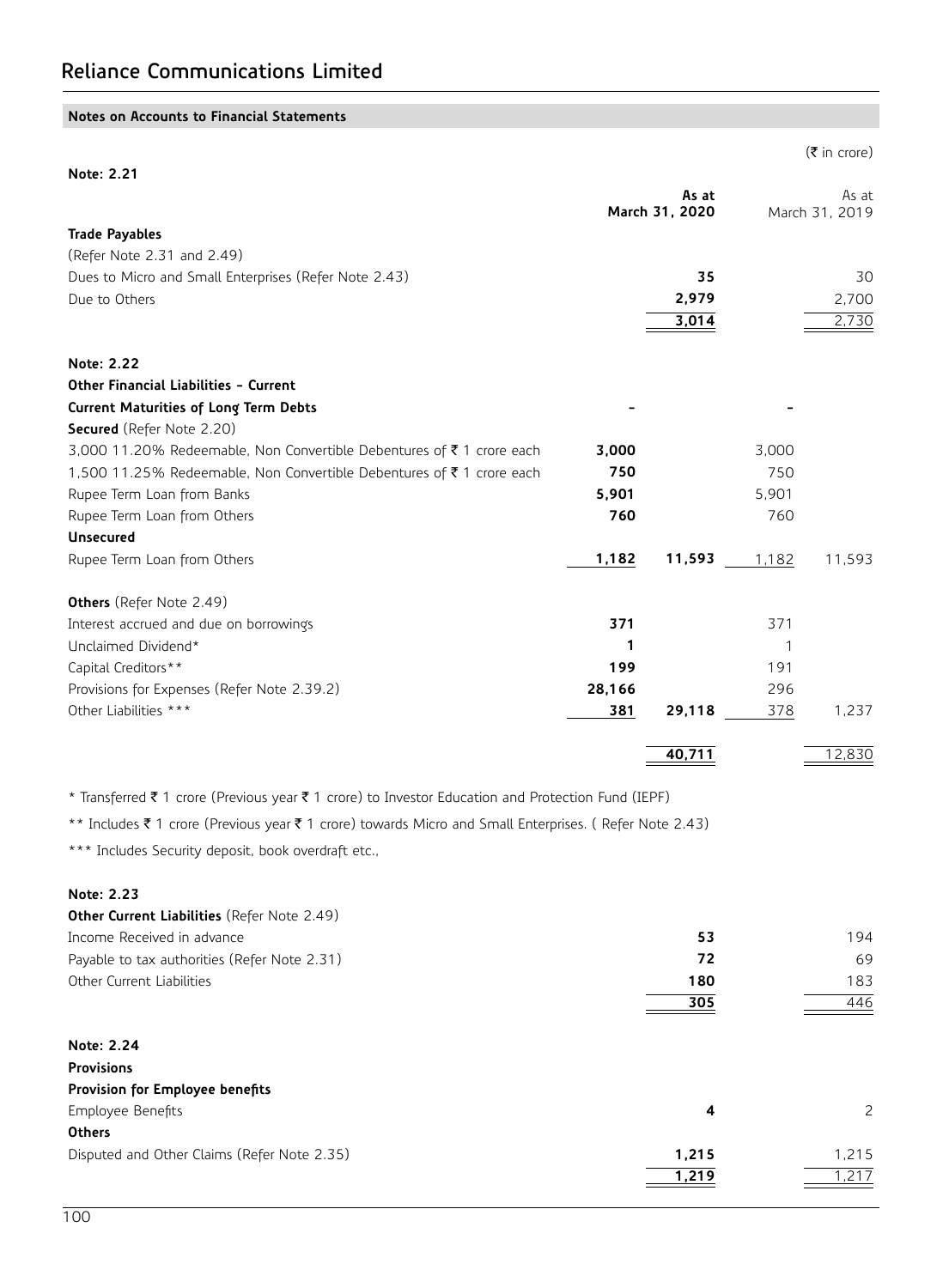|                                                  |                                      | $(\bar{\bar{\tau}}$ in crore)        |
|--------------------------------------------------|--------------------------------------|--------------------------------------|
|                                                  | For the Year ended<br>March 31, 2020 | For the Year ended<br>March 31, 2019 |
| Note: 2.25                                       |                                      |                                      |
| <b>Revenue From Operations</b> (Refer Note 2.49) |                                      |                                      |
| Sale of Services                                 | 818                                  | 1.379                                |
|                                                  | 818                                  | 1,379                                |

Revenue for the year from sale of services as disclosed above pertains to revenue from contracts with customers over a period of time. The Company has not given any volume discounts, service level credits, etc during the year. There is no disaggregation of Revenue as it pertains to service revenue of India Operations

The Company has applied the practical expedient in Ind AS 115. Accordingly, the Company has not disclosed the aggregate transaction price allocated to pending performance obligations which are subject to variability due to several factors such as terminations, changes in scope of contracts, periodic revalidations of the estimates, economic factors (changes in currency rates, tax laws etc). No consideration from contracts with customers is excluded from the amount mentioned above.

The Company classifies the right to consideration in exchange for deliverables as either a receivable or as unbilled revenue if revenues is accrued. Receivable and unbilled revenue are a right to consideration that is unconditional upon passage of time. Receivable is presented net of impairment in the Balance Sheet. Unbilled revenue as at April 1, 2019, was ₹ 66 crore and it was billed during the year. Unbilled Revenue as at March 31, 2020 is  $\bar{\tau}$  33 crore.

Invoicing in excess of earnings are classified as unearned revenue. Unearned revenue as at April 1, 2019, was  $\bar{\tau}$  277 crore and out of which ₹155 crore was recorded as revenue during the year. Unearned Revenue as at March 31, 2020 is ₹209 crore and out of which  $\bar{\tau}$  53 crore and  $\bar{\tau}$  112 crore shall be accounted as revenue within one year and between next two to five years respectively and balance after five years.

# **Note: 2.26**

## **Other Income**

| Miscellaneous Income                                                |     | 86  |
|---------------------------------------------------------------------|-----|-----|
|                                                                     |     | 86  |
| Note: 2.27                                                          |     |     |
| Access Charges, License Fees and Network Expenses (Refer Note 2.49) |     |     |
| Access Charges                                                      | 97  | 200 |
| License Fees                                                        | 84  | 121 |
| Infrastructure Charges                                              | 24  | 47  |
| Bandwidth Charges                                                   | 87  | 167 |
| Network Repairs and Maintenance                                     | 205 | 133 |
| Stores and Spares Consumed                                          | 15  | 5   |
| Power, Fuel and Utilities                                           | 170 | 175 |
| Rent                                                                | 23  | 27  |
| Other Network Operating Expenses                                    | 9   | 26  |
|                                                                     | 714 | 901 |
| Note: 2.28                                                          |     |     |
| <b>Employee Benefits Expenses</b> (Refer Note 2.40 and 2.49)        |     |     |
| Salaries (including managerial remuneration)                        | 85  | 87  |
| Contribution to Provident, Gratuity and Superannuation Fund         | 7   | 6   |
| Employee Welfare and Other Amenities                                | 13  | 12  |
|                                                                     | 105 | 105 |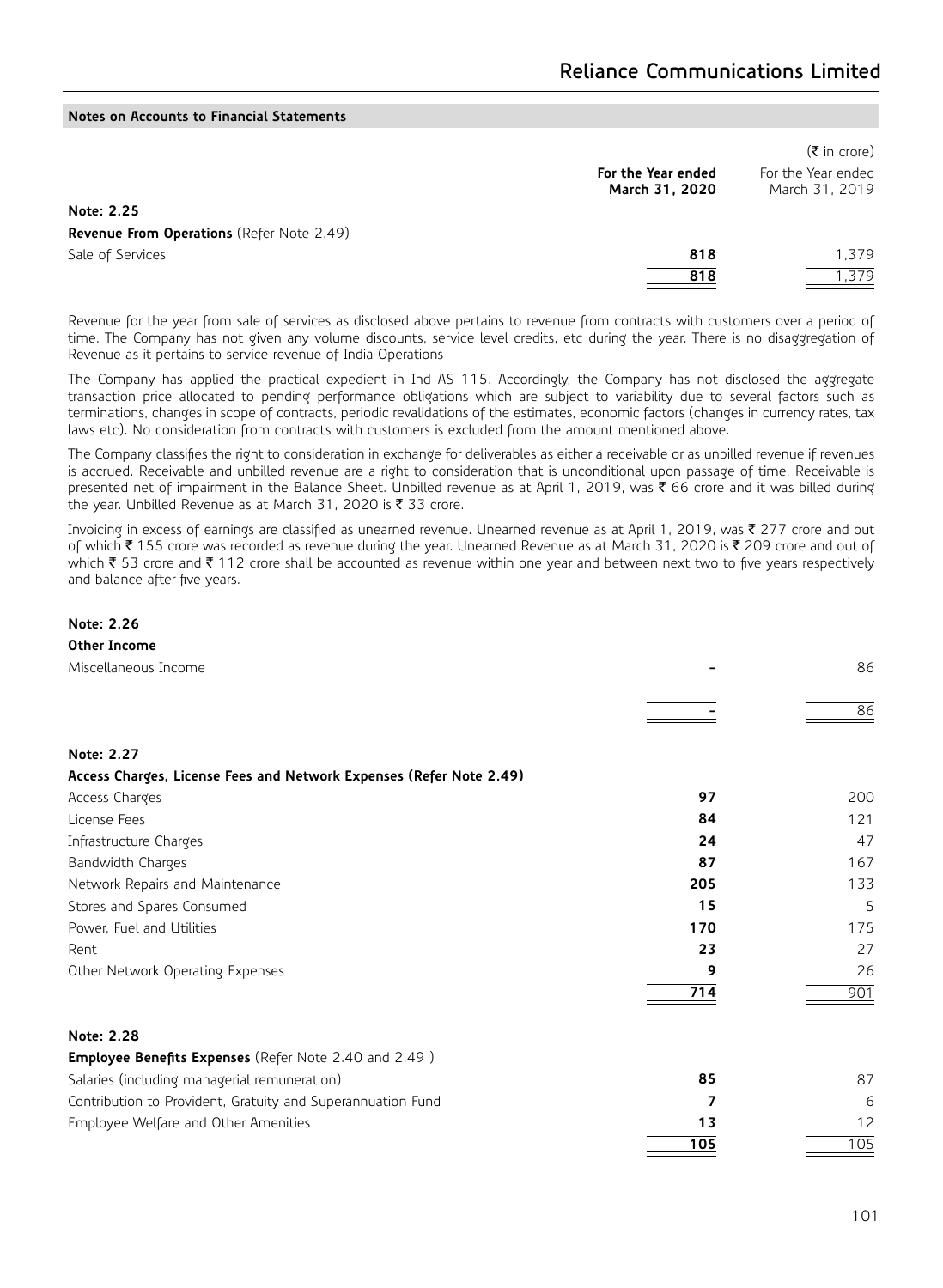|                                                                      |     |                                      |                    | $(\bar{\bar{\mathbf{z}}}$ in crore) |
|----------------------------------------------------------------------|-----|--------------------------------------|--------------------|-------------------------------------|
| Note: 2.29                                                           |     | For the Year ended<br>March 31, 2020 | For the Year ended | March 31, 2019                      |
| Sales and General Administration Expenses (Refer Note 2.40 and 2.49) |     |                                      |                    |                                     |
| Selling, Marketing and Distribution Expenses                         |     | 3                                    |                    | 13                                  |
| Provision for Doubtful Debts                                         |     | 1129                                 |                    | 167                                 |
| Insurance                                                            | 6   |                                      | 2                  |                                     |
| Rent. Rates and Taxes                                                | 7   |                                      | 12                 |                                     |
| Other Repairs                                                        | 4   |                                      | 5                  |                                     |
| Travelling                                                           | 3   |                                      |                    |                                     |
| Professional Fees                                                    | 16  |                                      | 7                  |                                     |
| Foreign Exchange Loss/(Gain) (net)                                   | 111 |                                      | (1)                |                                     |
| Hire Charges                                                         | 24  |                                      | 97                 |                                     |
| Data Warehousing Charges                                             | 44  |                                      | 106                |                                     |
| AMC Charges                                                          | 11  |                                      | 12                 |                                     |
| <b>CIRP Cost</b>                                                     | 14  |                                      |                    |                                     |
| Other General and Administrative Expenses                            | 52  | 292                                  | 64                 | 305                                 |
| Payment to Auditors                                                  |     |                                      |                    |                                     |
| Statutory Audit Fees<br>(a)                                          | 4   |                                      | 4                  |                                     |
| (b)<br>For reimbursement of expenses                                 |     |                                      |                    |                                     |
| (₹17,853 (Previous Year ₹56,956))                                    |     | 4                                    |                    | 4                                   |
|                                                                      |     | 1,428                                |                    | 489                                 |

## **Note: 2.30**

### **Previous Year**

The figures of the previous year have been regrouped and reclassified, wherever required. Amount in financial statements are presented in Rupees in crore, except as otherwise stated.

### **Note: 2.31Going Concern**

Pursuant to an application filed by Ericsson India Pvt. Ltd before the National Company Law Tribunal, Mumbai Bench ("NCLT") in terms of Section 9 of the Insolvency and Bankruptcy Code, 2016 read with the rules and regulations framed thereunder ("Code"), the NCLT had admitted the application and ordered the commencement of corporate insolvency resolution process ("CIRP") of Reliance Communications Limited ("Corporate Debtor") vide its order dated May 15, 2018. The NCLT had appointed Mr. Pardeep Kumar Sethi as the interim resolution professional for the Corporate Debtor vide its order dated May 18, 2018. However, the Hon'ble NCLAT by an order dated May 30, 2018 had stayed the order passed by the Hon'ble NCLT for initiating the CIRP of the Corporate Debtor and allowed the management of the Corporate Debtor to function. In accordance with the order of the Hon'ble NCLAT, Mr. Pardeep Kumar Sethi handed over the control and management of the Corporate Debtor back to the erstwhile management of the Corporate Debtor on May 30, 2018. Subsequently, by order dated April 30, 2019, the Hon'ble NCLAT allowed stay on CIRP to be vacated. On the basis of the orders of the Hon'ble NCLAT, Mr. Pardeep Kumar Sethi, wrote to the management of the Corporate Debtor on May 02, 2019 requesting the charge, operations and management of the Corporate Debtor to be handed over back to IRP. Therefore, Mr. Pardeep Kumar Sethi had in his capacity as IRP taken control and custody of the management and operations of the Corporate Debtor from May 02, 2019. Subsequently, the committee of creditors of the Corporate Debtor pursuant to its meeting held on May 30, 2019 resolved, with requisite voting share, to replace the existing interim resolution professional, i.e. Mr. Pardeep Kumar Sethi with Mr. Anish Niranjan Nanavaty as the resolution professional for the Corporate Debtor in accordance with Section 22(2) of the Code. Subsequently, upon application by the CoC in terms of Section 22(3) of the Code, the NCLT appointed Mr. Anish Niranjan Nanavaty as the resolution professional for the Corporate Debtor ("RP") vide its order dated June 21, 2019, which was published on June 28, 2019 on the website of the NCLT. Accordingly, the IRP handed over the matters pertaining to the affairs of the Corporate Debtor to the RP as on June 28, 2019 who assumed the powers of the board of directors of the Corporate Debtor and the responsibility of conducting the CIRP of the Corporate Debtor.

Further, pursuant to the meeting of the committee of creditors of the Corporate Debtor dated March 2, 2020, a resolution plan, submitted by a resolution applicant in respect of the Company, has been approved by the committee of creditors. The application under Section 31 of the Code filed by the RP for approval of resolution plan is currently pending adjudication before the NCLT.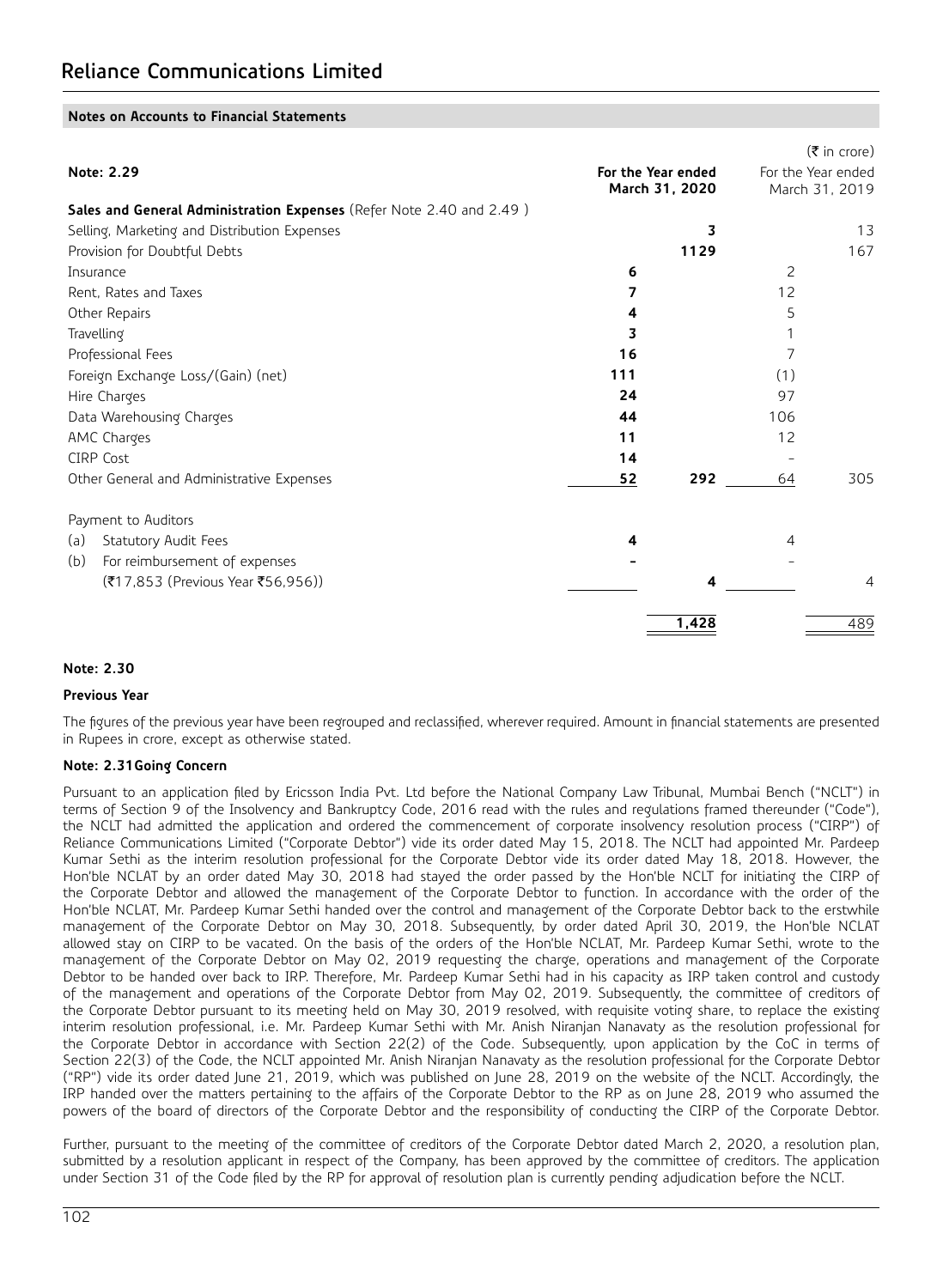During the current year, the CIRP in respect of the Company and its subsidiaries; Reliance Telecom Limited (RTL) and Reliance Infratel Limited (RITL) has been re-commenced, and interim resolution professionals had been appointed in respect of the aforesaid companies. Subsequently, appointment of Mr. Anish Niranjan Nanavaty as the Resolution Professional (RP) of the Company and its subsidiaries has been confirmed by the NCLT vides its order dated June 21, 2019 which was published on June 28, 2019 on the NCLT's website.

Pursuant to strategic transformation programme, as a part of asset monetization and resolution plan of the Company ,the Company and its subsidiary companies; RTL and RITL, with the permission of and on the basis of suggestions of the lenders, had entered into definitive binding agreements with Reliance Jio Infocomm Limited (RJio) for monetization of certain specified assets on December 28, 2017 for sale of Wireless Spectrum, Towers, Fiber and Media Convergence Nodes (MCNs). During the previous financial year, the said asset sale agreements were terminated by mutual consent on account of various factors and developments including inter alia non receipt of consents from lenders and permission/ approvals from Department of Telecommunication.

On completion of the corporate insolvency resolution process, the Company will carry out a comprehensive review of all the assets including investment in subsidiaries and liabilities which are pending for confirmation and accordingly provide for impairment of assets and write back of liabilities, if any. Further, the Company is in the process of reconciling Goods & Service Tax (GST) and Tax Deducted at source.

Considering these developments including, in particular, the RP having taken over the management and control of the Company and its three subsidiaries (Group) inter alia with the objective of running them as going concerns, the financial statements continue to be prepared on going concern basis. However, since the Group continues to incur loss, current liabilities exceed current assets and Group has defaulted in repayment of borrowings, payment of regulatory and statutory dues, these events indicate that material uncertainty exists that may cast significant doubt on Group's ability to continue as a going concern.

## **Note: 2.32**

### **Foreign Currency Monetary Items; Long Term**

In view of the option allowed pursuant to the notification dated December 29, 2011 issued by the Ministry of Corporate Affairs (MCA), Government of India, for the year ended on March 31, 2020, the Company has accumulated by Nil (Previous year  $\bar{\tau}$  Nil) of exchange differences on long term borrowings relating to the acquisition of depreciable capital assets to the cost of capitalised assets. Further, the Company has accumulated foreign currency variations of Nil (Previous year ₹ 1 crore) arising on other long-term foreign currency monetary items in FCMITDA and  $\bar{z}$  1 crore (Previous year  $\bar{z}$  224 crore) has been amortised during the year, leaving Nil balance to be amortised over the balance period of loans.

### **Note: 2.33**

### **Schemes of Amalgamation and Arrangement of earlier years**

### **1. Pertaining to earlier years,**

The Company, during the earlier years, underwent various restructuring Schemes through Court including restructuring of ownership structure of telecom business so as to align the interest of the shareholders. Accordingly, pursuant to the Schemes of Amalgamation and Arrangement ("the Schemes") under Sections 391 to 394 of the Companies Act, 1956 approved by the Hon'ble High Court of respective Judicature, the Company, during the respective years, recorded all necessary accounting effects, along with requisite disclosure in the notes to the accounts, in accordance with the provisions of the said Schemes. The cumulative effects of the Schemes in case of Equity Share Capital of the Company have been disclosed below the respective Notes to the Accounts. Reserves, pursuant to the said Schemes, include:

- (i)  $\bar{\tau}$  8,047 crore being Securities Premium Account, which was part of the Securities Premium of erstwhile Reliance Infocomm Limited (RIC), the transferor company.
- (ii) General Reserve I of  $\xi$  5,538 crore (previous year  $\xi$  5,538 crore) representing the unadjusted balance being the excess of assets over liabilities relatable to Telecommunications Undertaking transferred and vested into the Company.
- (iii) General Reserve III comprises of  $\bar{\bar{\epsilon}}$  4,159 crore transferred to General Reserve from Statement of Profit and Loss.
- (iv) Additional depreciation of  $\bar{\tau}$  Nil (Previous year  $\bar{\tau}$  Nil) arising on fair value of the assets has been adjusted, consistent with the practice followed in earlier years, to General Reserve as permitted pursuant to the Scheme of Arrangement sanctioned vide an order dated July 3, 2009 by the Hon'ble High Court and as determined by the Board of Directors.
- 2 During the earlier year, Pursuant to the Scheme of Demerger ("the Scheme") sanctioned by the Hon'ble High Court of Judicature at Bombay and at Jaipur, the Company had acquired Wireless undertaking of Sistema Shyam Teleservices Limited (SSTL) with effect from October 31, 2017. Upon merger of Wireless undertaking of SSTL,  $\bar{\tau}$  1,397 crore being excess of assets over liabilities taken over has been credited to Capital Reserve. The Company had also allotted 27,65,53,305 nos of Equity Shares of ` 5 each, on October 31, 2017, to Shareholders of SSTL.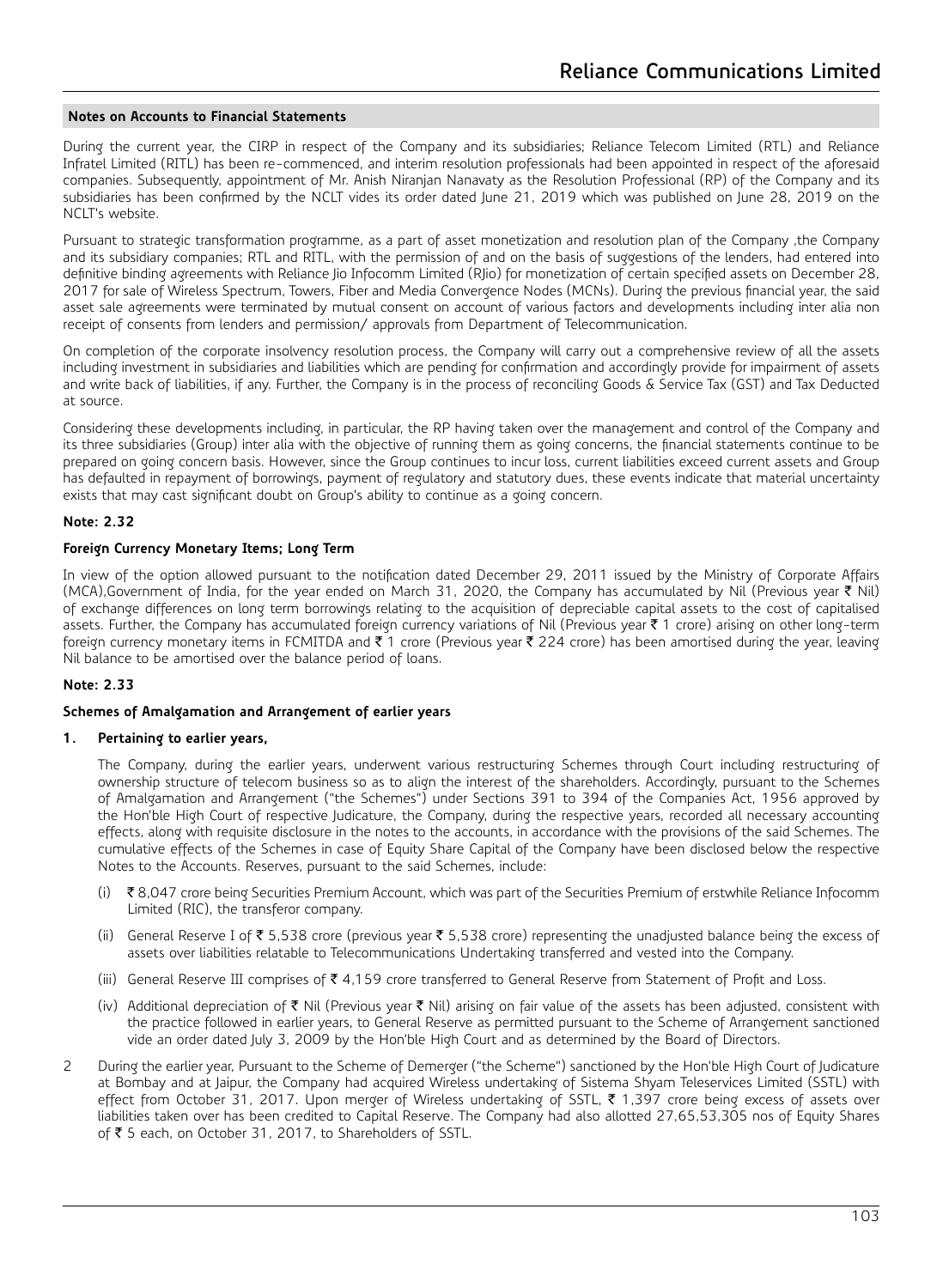### **Note: 2.34 Capital Management**

Capital of the Company, for the purpose of capital management, include issued equity capital, securities premium and all other equity reserves attributable to the equity holders of the Company. The Company's objective when managing the capital is to safe guard the Company's ability to continue as a going concern and the Company is presently under CIRP and there by continue to operate as a Going Concern.

The Company monitors capital using gearing ratio, which is debt divided by total capital plus debt.

|     |                               |                    | $(\bar{\tau}$ in crore) |
|-----|-------------------------------|--------------------|-------------------------|
|     |                               | For the year ended | For the year ended      |
|     |                               | March 31, 2020     | March 31, 2019          |
| (a) | Equity                        | (32.946)           | 12.386                  |
| (b) | Debt                          | 39.933             | 39.928                  |
| (c) | Equity and Debt $(a + b)$     | 6.987              | 52,314                  |
| (d) | Capital Gearing Ratio (b / c) | 572%               | 76%                     |

Increasing capital gearing ratio reflects decrease in equity on account of loss incurred by the Company due to impairment of investment in Subsidiaries and Provision of Liability on account of License & Spectrum fee during the year.

## **Note: 2.35**

### **Movement of Provisions (Current/ Non current)**

|                                         |                    |                                                             |                    | $(\bar{\bar{\tau}}$ in crore) |  |
|-----------------------------------------|--------------------|-------------------------------------------------------------|--------------------|-------------------------------|--|
| <b>Particulars</b>                      | Current            |                                                             | <b>Non Current</b> |                               |  |
|                                         | For the year ended |                                                             | For the year ended |                               |  |
|                                         |                    | March 31, 2020 March 31, 2019 March 31, 2020 March 31, 2019 |                    |                               |  |
| <b>Provision for Employee Benefits</b>  |                    |                                                             |                    |                               |  |
| Balances at the beginning of the period |                    |                                                             | 22                 | 18                            |  |
| Additional provision/(Reduction)        |                    | (2)                                                         | (17)               | $\overline{4}$                |  |
| Balances at the close of the period     | 4                  |                                                             | 5                  | 22                            |  |
| Others - Disputed and Other claims      |                    |                                                             |                    |                               |  |
| Balances at the beginning of the period | 1.215              | 1.215                                                       |                    |                               |  |
| Additional provision/(Reduction)        |                    |                                                             |                    |                               |  |
| Balances at the close of the period     | 1.215              | 1.215                                                       |                    |                               |  |

Provisions include, provision for disputed claims of verification of customers  $\bar{\xi}$  9 crore (Previous year  $\bar{\xi}$  9 crore) and others of  $\bar{\xi}$  1,206 crore (Previous year  $\bar{\tau}$  1,206 crore). The aforesaid provisions shall be utilised on settlement of the claims, if any, there against.

### **Note: 2.36**

## **Contingent Liabilities and Capital Commitment (as represented by the Management)**

|       |                                                                                                                     |                | $(\bar{\bar{\tau}}$ in crore) |
|-------|---------------------------------------------------------------------------------------------------------------------|----------------|-------------------------------|
|       |                                                                                                                     | As at          | As at                         |
|       |                                                                                                                     | March 31, 2020 | March 31, 2019                |
| (i)   | Estimated amount of contracts remaining to be executed on capital<br>account (net of advances) and not provided for | 5              | 22                            |
| (ii)  | Disputed Liabilities not provided for                                                                               |                |                               |
|       | - Sales Tax and VAT                                                                                                 | 35             | 35                            |
|       | - Custom, Excise and Service Tax                                                                                    | 12             | 12                            |
|       | - Entry Tax and Octroi                                                                                              | 55             | 55                            |
|       | - Income Tax                                                                                                        | 393            | 393                           |
|       | - Employee related                                                                                                  | 16             |                               |
|       | - Other Litigations                                                                                                 | 8,321          | 11,418                        |
| (iii) | Guarantees given by the Company on behalf of its Subsidiaries                                                       | 5.182          | 4.861                         |
| (iv)  | Guarantees given by the Company-others                                                                              | 784            | 878                           |

### **(v) Spectrum Charges**

Department of Telecommunication (DoT) had, during the earlier years, issued demand on the Company for  $\bar{\tau}$  1,758 Crore towards levy of One Time Spectrum Charges, being the prospective charges for holding CDMA spectrum beyond 2.5 MHz for the period from 1<sup>st</sup> January, 2013 till the expiry of the initial terms of the respective Licenses. Based on a Petition filed by the Company (T.P. No. 219 of 2018), the Hon'ble TDSAT, vide its order dated 4th February 2019, set aside the impugned orders and demands for OTSC. In the light of the order passed by TDSAT on 4<sup>th</sup> February 2019, setting aside the OTSC Demands raised by DoT, no demand exist in the eye of Law.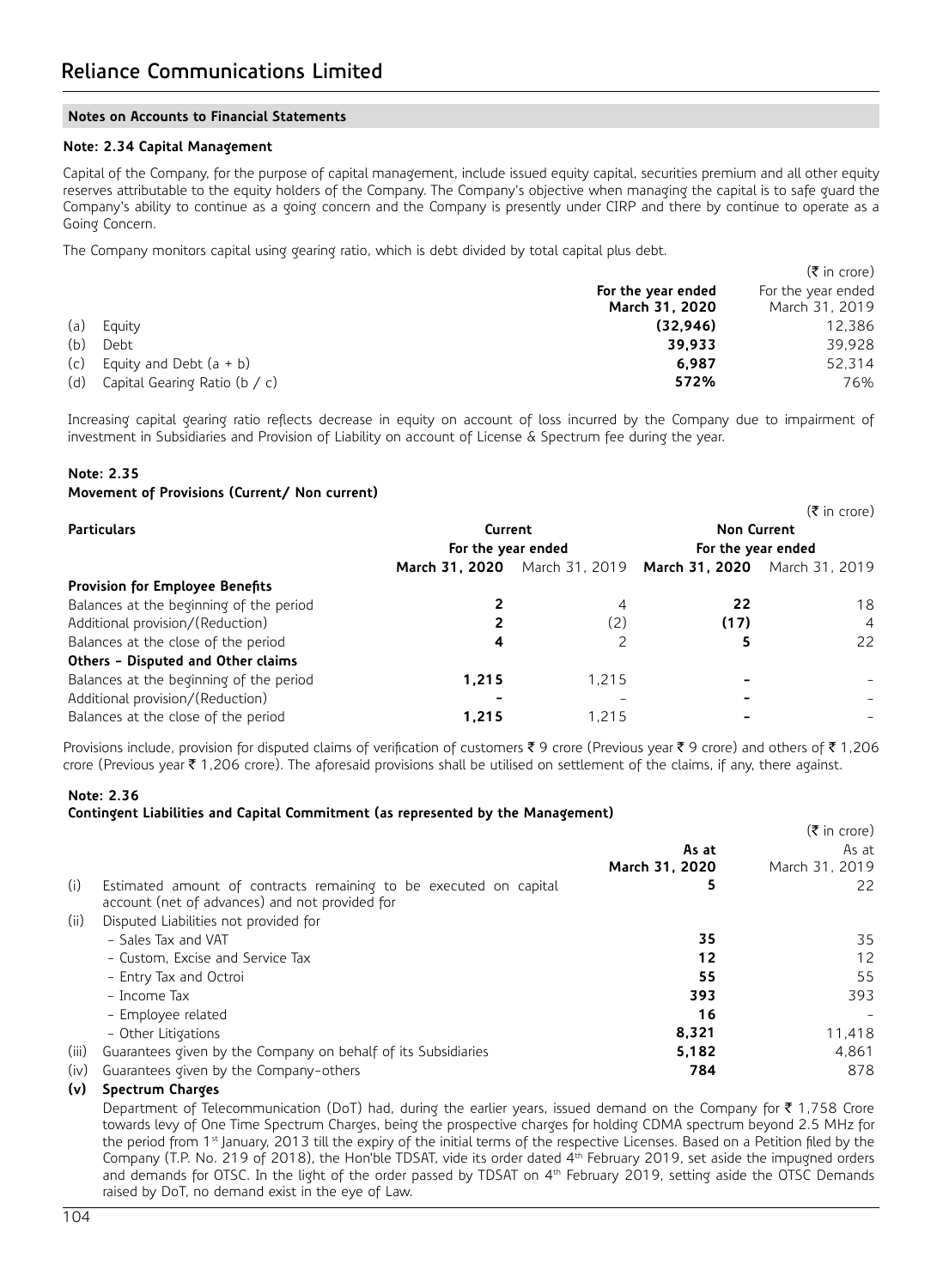## **Note: 2.37**

## **2.37.1 Financial Instruments**

The fair value of financial assets and liabilities are included at the amount at which the instrument could be exchanged in a current transaction between the willing parties, other than in a forced or liquidation sale.

The following methods and assumptions were used to estimate the fair values:

Fair value of cash and short-term deposits, trade and other short term receivables, trade payables, other current liabilities, short term loans from banks and other financial institutions approximate their carrying amounts largely due to the short term maturities of these instruments

Financial Instruments with fixed and variable interest rates are evaluated by the Company based on parameters such as interest rate and individual credit worthiness of the counterparty. Based on this evaluation, allowances are taken to account for the expected losses of these receivables.

Fair value hierarchy

Level 1 - Quoted prices (unadjusted) in active markets for identical assets or liabilities.

Level 2 – Inputs other than quoted prices included within Level 1 that are observable for the asset or liability, either directly (i.e. as prices) or indirectly (i.e. derived from prices).

Level 3 - Inputs for the assets or liabilities that are not based on observable market data (unobservable inputs).

The carrying values of the financial instruments by categories were as follows:

|                                                                         |                | $(\bar{\bar{\mathbf{z}}}$ in crore) |
|-------------------------------------------------------------------------|----------------|-------------------------------------|
| <b>Particulars</b>                                                      | As at          | As at                               |
|                                                                         | March 31, 2020 | March 31, 2019                      |
| Financial assets at amortised cost:                                     |                |                                     |
| Cash and cash equivalents (Refer Note 2.10)                             | 234            | 185                                 |
| Bank Balances (Refer Note 2.11)                                         | 40             | 40                                  |
| Trade receivables (Refer Note 2.09)                                     | 253            | 1,527                               |
| Investments (Refer Note 2.08)                                           | 4,046          | 4,218                               |
| Loans and Other financial assets (Refer Note 2.04, 2.12 and 2.13)       | 6,764          | 6,841                               |
| <b>Total</b>                                                            | 11,336         | 12,811                              |
| Financial assets at fair value through Statement of Profit and Loss:    |                |                                     |
| Investments ₹34,10,200                                                  |                | 10,000                              |
| (Refer note 2.03 and 2.08)                                              |                |                                     |
| Financial assets at fair value through other Comprehensive Income:      | <b>Nil</b>     | Nil                                 |
| Financial liabilities at amortised cost:                                |                |                                     |
| Trade payables (Refer note 2.21)                                        | 3,014          | 2,730                               |
| Other financial liabilities (Refer Note 2.22)                           | 29,118         | 1.237                               |
| Borrowings (Refer Note 2.20 and 2.22)                                   | 39,934         | 39,928                              |
| Liabilities directly related to Assets Held for sale (Refer Note 2.15)  | 4,413          | 4,033                               |
| <b>Total</b>                                                            | 76,478         | 47,928                              |
| Financial liabilities at fair value through Profit and Loss:            | Nil            | Nil                                 |
| Financial Liabilities at fair value through other Comprehensive Income: | Nil            | Nil                                 |

### **2.37.2 Financial Risk Management Objectives and Policies**

Activities of the Company expose it to a variety of financial risks: market risk, credit risk and liquidity risk.

The Company's financial liabilities comprise of borrowings, trade payable and other liabilities to manage its operation and the financial assets include trade receivables, deposits, cash and bank balances, other receivables etc. arising from its operation.

Corporate Insolvency Resolution Process ("CIR Process") has been initiated in case of the Company and three of its subsidiaries under the Provisions of the Insolvency and Bankruptcy Code, 2016 (the Code). Pursuant to the order, the management of affairs of the Company and powers of board of directors of the Company stand vested with the Resolution Professional ("RP") appointed by the NCLT. The framework and the strategies for effective management will be established post implementation of Resolution Plan. Presently, the financial management activities are restricted to management of current assets and liabilities of the Company and the day to day cashflow and its associated risks are as under: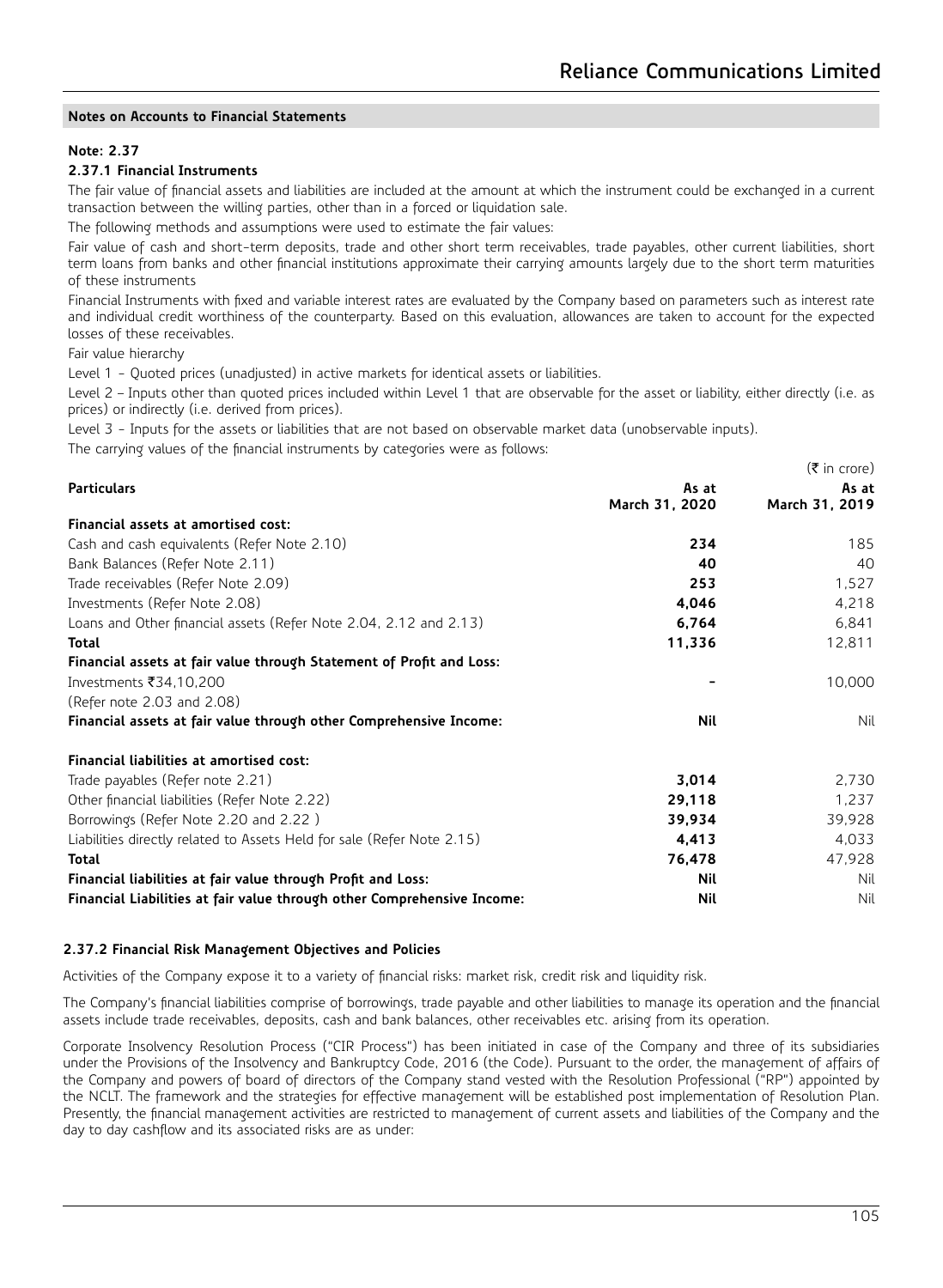## **Market risk**

The Company also operates internationally and hence, a portion of the business is transacted in several currencies. Consequently, the Company is exposed to foreign exchange risk to the extent that there is mismatch between the currencies in which its sales and services, purchases from overseas suppliers and borrowings in various foreign currencies. Market Risk is the risk that changes in market prices such as foreign exchange rates, interest rates will affect income or value of its holding financial assets/ instruments. The exchange rate between rupee and foreign currencies has changed substantially in recent years and may fluctuate significantly in the future. As a result operations of the Company are adversely affected as rupee appreciates/ depreciates against US Dollar. Since the Company is under CIR Process, it is not required to meet any loan or interest obligation till the resolution plan is implemented. As the overall obligation and liabilities shall be determined during CIR Process, foreign curreny loans are stated at exchange rate as at March 31, 2018.

## **Foreign Currency Risk from financial instruments as of :**

|                                      |                        |                          |                          |           |                        |                          |                          | (Amount in crore) |
|--------------------------------------|------------------------|--------------------------|--------------------------|-----------|------------------------|--------------------------|--------------------------|-------------------|
| <b>Particulars</b>                   |                        | March 31,2020            |                          |           |                        | March 31,2019            |                          |                   |
|                                      | <b>U.S.</b><br>dollars | Euro                     | <b>Other</b><br>Currency | Total     | <b>U.S.</b><br>dollars | Euro                     | <b>Other</b><br>Currency | Total             |
| Trade Receivables                    | 89                     |                          |                          | 89        | 1,228                  | -                        |                          | 1.229             |
| Other financials assets              | 324                    |                          |                          | 324       | 296                    |                          | -                        | 296               |
| Investments                          |                        |                          |                          |           | $\qquad \qquad =$      | 172                      | $\overline{\phantom{0}}$ | 172               |
| Cash & Cash Equivalents              |                        |                          |                          |           | -                      | -                        |                          |                   |
| <b>Borrowings</b>                    | (13, 147)              |                          |                          | (13, 147) | (13, 147)              | $\overline{\phantom{0}}$ |                          | (13.147)          |
| Trade payables and Other Liabilities | (1,782)                | $\overline{\phantom{a}}$ | (6)                      | (1,788)   | (1.727)                | $\overline{\phantom{m}}$ | (7)                      | (1.734)           |
| Net assets / (liabilities)           | (14, 516)              | $\qquad \qquad$          | (6)                      | (14, 522) | (13,350)               | 172                      | (6)                      | (13, 184)         |

## **Sensitivity Analysis**

Not relavant till the time resolution plan is finalised.

### **Interest Rate Risk**

Interest rate risk can be either fair value interest rate risk or cash flow interest rate risk. Fair value interest rate risk is the risk of changes in fair values of fixed interest bearing investments because of fluctuations in the interest rates, in cases where the borrowings are measured at fair value through profit or loss. Cash flow interest rate risk is the risk that the future cash flows of floating interest bearing investments will fluctuate because of fluctuations in the interest rates. Since the Company is under CIR Process, it could not meet interest obligation during the year and shall be finalised when resolution plan is implemented.

### **Exposure to interest rate risk/ Sensitivity Analysis**

Not relavant till the time resolution plan is finalised.

### **Derivative financial instruments**

The Company does not hold derivative financial instruments

The company offsets a financial asset and a financial liability when it currently has a legally enforceable right to set off the recognized amounts and the company intends either to settle on a net basis, or to realise the asset and settle the liability simultaneously.

### **Credit risk**

Credit risk refers to the risk of default on its obligation by the customer/ counter party resulting in a financial loss. The maximum exposure to the credit risk at the reporting date is carrying value of respective financial assets.

Trade receivables and unbilled revenue are typically unsecured and are derived from revenue earned from the customers. Credit risk has always been managed by each business segment through credit approvals, establishing credit limits and continuously monitoring the credit worthiness of customers to which the Company grants credit terms in the normal course of business. On account of adoption of Ind AS 109, the Company uses expected credit loss (ECL) model to assess the impairment loss or gain. ECL methodology depends on whether there is any significant increase in credit risk. In case of significant increase in credit risk, life time ECL is used; otherwise twelve month ECL is used. The Company uses a provision matrix to compute the expected credit loss allowance for trade receivables and unbilled revenues. The provision matrix takes into account available external and internal credit risk factors such as default risk of industry, credit default swap quotes, credit ratings from international credit rating agencies and historical experience for the customers.

Credit risk on cash and cash equivalents is limited as the Company generally invests in deposits with banks and financial institutions with high credit ratings assigned by international and/or domestic credit rating agencies. Investments primarily include investment in quoted bonds issued by Government and certificates of deposit which are funds deposited at a bank for a specified time period.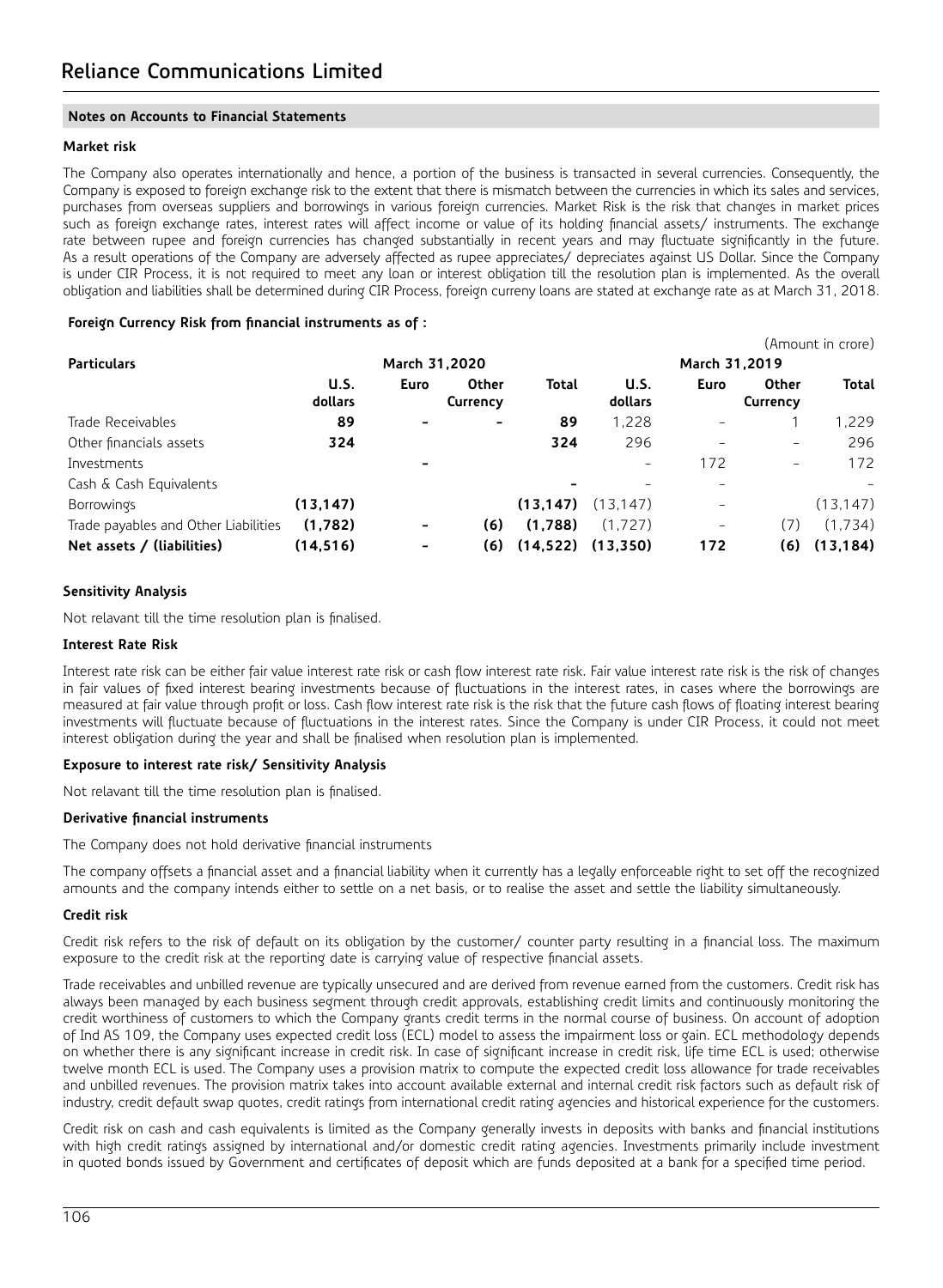### **Ageing of Trade Receivable**

| <b>Particulars</b> |                 | As at March 31, 2020        |                                                  |                 | As at March 31, 2019        |                                    |  |
|--------------------|-----------------|-----------------------------|--------------------------------------------------|-----------------|-----------------------------|------------------------------------|--|
|                    | Gross<br>Amount | Weighted<br>Average<br>Rate | Provision for<br><b>Doubtful</b><br><b>Debts</b> | Gross<br>Amount | Weighted<br>Average<br>Rate | Provision for<br>Doubtful<br>Debts |  |
| Not Due            | 139             | 53%                         | 73                                               | 160             |                             |                                    |  |
| $0 - 90$           | 81              | 33%                         | 27                                               | 113             |                             |                                    |  |
| $91 - 180$         | 53              | 51%                         | 27                                               | 85              | 43%                         | 37.05                              |  |
| 181-365            | 57              | 58%                         | 33                                               | 131             | 36%                         | 47.13                              |  |
| Above 365          | 2.979           | 97%                         | 2.895                                            | 2.963           | 62%                         | 1,841                              |  |
| Total              | 3,309           |                             | 3,055                                            | 3,452           | 56%                         | 1.925                              |  |

| Movement of Provision for Doubtful Debt | For the year ended<br>March 31, 2020 | For the year ended March<br>31.2019 |
|-----------------------------------------|--------------------------------------|-------------------------------------|
| Opening Balance                         | 1925                                 | 1.826                               |
| Add :Provision during the year          | 1130                                 | 214                                 |
| Less: Write off during the year         |                                      | (115)                               |
| Closing Balance                         | 3,055                                | 1.925                               |

### **Liquidity risk**

The Company is under CIR Process. The Company depends upon timely receipt from sales and delay in sales realisation as well as vendor payments can severely impact the current level of operation. Liquidity crises had led to default in repayment of principal and interest to lenders. Since the Company is under CIR Process, it is not required to meet any loan or interest obligation till the resolution plan is implemented.

Liquidity risk is the financial risk that is encountered due to uncertainty resulting in difficulty in meeting its obligations. An entity is exposed to liquidity risk if markets on which it depends are subject to loss of liquidity for any reason; extraneous or intrinsic to its business operations, affecting its credit rating or unexpected cash outflows. A position can be hedged against market risk but still entail liquidity risk. Prudence requires liquidity risk to be managed in addition to market, credit and other risks as it has tendency to compound other risks. It entails management of asset, liabilities focused on a medium to long-term perspective and future net cash flows on a day-by-day basis in order to assess liquidity risk.

Liquidity Periodic budget and rolling forecasts shall be determined during CIR process.

### **Note: 2.38 Earnings per Share (EPS)**

|     |                                                                                                                             |                                      | $(\bar{\bar{\mathbf{z}}}$ in crore)  |
|-----|-----------------------------------------------------------------------------------------------------------------------------|--------------------------------------|--------------------------------------|
|     |                                                                                                                             | For the year ended<br>March 31, 2020 | For the year ended<br>March 31, 2019 |
|     | Basic and Diluted EPS (after Exceptional Items) from continuing operations                                                  |                                      |                                      |
| (a) | Profit/Loss attributable to Equity Shareholders (₹ in crore) (used as<br>numerator for calculating Basic and Diluted EPS)   | (16.863)                             | 5.099                                |
| (b) | Weighted average number of Equity Shares (used as denominator for<br>calculating Basic and Diluted EPS)                     | 274 42 54 050                        | 274 42 54 050                        |
| (c) | Basic and Diluted Earnings per Share of ₹ 5 each (₹)                                                                        | (61.45)                              | 18.58                                |
|     | Basic and Diluted EPS (after Exceptional Items) from discontinued operations                                                |                                      |                                      |
| (a) | Profit / Loss attributable to Equity Shareholders (₹ in crore) (used as<br>numerator for calculating Basic and Diluted EPS) | (28.475)                             | (2.252)                              |
| (b) | Weighted average number of Equity Shares (used as denominator for<br>calculating Basic and Diluted EPS)                     | 274 42 54 050                        | 274 42 54 050                        |
| (c) | Basic and Diluted Earnings per Share of ₹ 5 each (₹)                                                                        | (103.76)                             | (8.21)                               |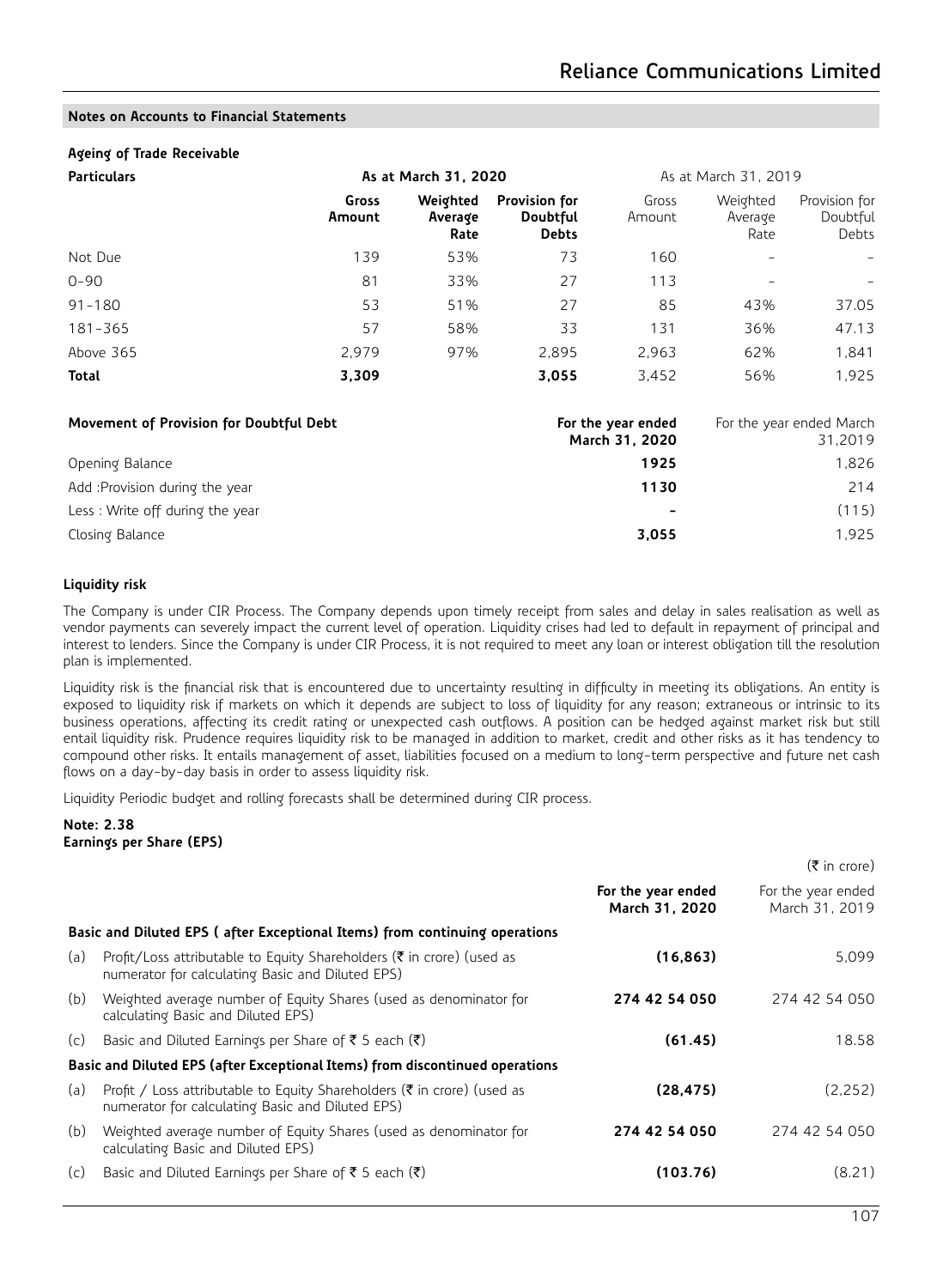|     |                                                                                                                                        |                                      | $(\bar{\bar{\mathbf{z}}}$ in crore)  |
|-----|----------------------------------------------------------------------------------------------------------------------------------------|--------------------------------------|--------------------------------------|
|     |                                                                                                                                        | For the year ended<br>March 31, 2020 | For the year ended<br>March 31, 2019 |
|     | Basic and Diluted EPS (after Exceptional Items) from continuing and<br>discontinued operations                                         |                                      |                                      |
| (a) | Profit / Loss attributable to Equity Shareholders (₹ in crore) (used as<br>numerator for calculating Basic and Diluted EPS)            | (45, 338)                            | 2,847                                |
| (b) | Weighted average number of Equity Shares (used as denominator for<br>calculating Basic and Diluted EPS)                                | 274 42 54 050                        | 274 42 54 050                        |
| (c) | Basic and Diluted Earnings per Share of ₹ 5 each (₹)                                                                                   | (165.21)                             | 10.37                                |
|     | Basic and Diluted EPS (before Exceptional Items) from continuing operations                                                            |                                      |                                      |
| (a) | Profit/Loss attributable to Equity Shareholders ( $\bar{\tau}$ in crore) (used as<br>numerator for calculating Basic and Diluted EPS)  | (1,612)                              | (1,777)                              |
| (b) | Weighted average number of Equity Shares (used as denominator for<br>calculating Basic and Diluted EPS)                                | 274 42 54 050                        | 274 42 54 050                        |
| (c) | Basic and Diluted Earnings per Share of ₹ 5 each (₹)                                                                                   | (5.87)                               | (6.48)                               |
|     | Basic and Diluted EPS (before Exceptional Items) from discontinued<br>operations                                                       |                                      |                                      |
| (a) | Profit/Loss attributable to Equity Shareholders ( $\bar{\tau}$ in crore) (used as<br>numerator for calculating Basic and Diluted EPS)  | (654)                                | (485)                                |
| (b) | Weighted average number of Equity Shares (used as denominator for<br>calculating Basic and Diluted EPS)                                | 274 42 54 050                        | 274 42 54 050                        |
| (c) | Basic and Diluted Earnings per Share of ₹ 5 each (₹)                                                                                   | (2.38)                               | (1.77)                               |
|     | Basic and Diluted EPS (before Exceptional Items) from continuing and<br>discontinued operations                                        |                                      |                                      |
| (a) | Profit/ Loss attributable to Equity Shareholders ( $\bar{\tau}$ in crore) (used as<br>numerator for calculating Basic and Diluted EPS) | (2, 266)                             | (2,262)                              |
| (b) | Weighted average number of Equity Shares (used as denominator for<br>calculating Basic and Diluted EPS)                                | 274 42 54 050                        | 274 42 54 050                        |
| (c) | Basic and Diluted Earnings per Share of ₹ 5 each (₹)                                                                                   | (8.25)                               | (8.25)                               |
|     | Reconciliation of weighted average number of ordinary shares                                                                           |                                      |                                      |
|     |                                                                                                                                        | For the year ended<br>March 31, 2020 | For the year ended<br>March 31, 2019 |
|     | Issued ordinary shares at April 1                                                                                                      | 276 55 33 050                        | 276 55 33 050                        |

**Note: 2.39**

### **Exceptional Items**

## **1 Relating to Continuing Operations**

During the previous year ended March 31, 2019, the Company was in the process of finalising and implementing its asset monetization and debt resolution plan, comprising the Company 's real estate development plan and restructuring of Debt. Accordingly as required by the lenders and also to safeguard the development of real estate and the business taken up by RRL, it was felt necessary that control of RRL be conferred on ADA Group. However, in view of the monetization plan having failed and the resumption of the corporate insolvency resolution process, the control of RRL has now been transferred from ADA Group to the Company . However RP has highlighted that the Company shall not be responsible for any actions undertaken by ADA Group in control of RRL prior to the vesting of control of RRL with the Company . During the current year, pursuant to amendment of the Articles of Association in the Extra Ordinary General Meeting of Reliance Realty Limited (RRL), held on December 10,

Effect of Treasury shares held **(2,12,79,000)** (2,12,79,000) Weighted average number of shares for basic and diluted EPS **274 42 54 050** 274 42 54 050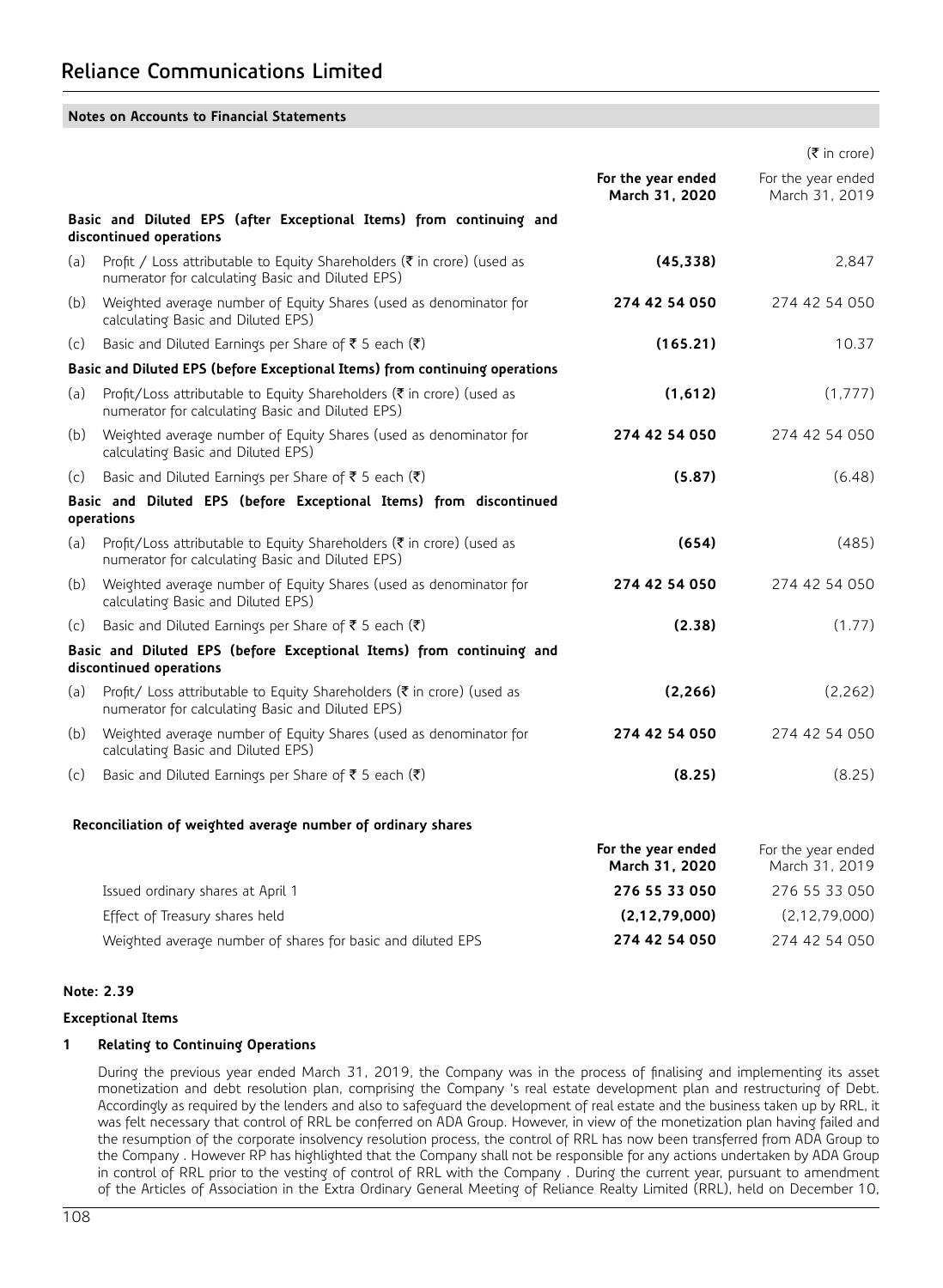2019, the control of RRL, a subsidiary of the Corporate Debtor, was conferred on the Company, with effect from December 10, 2019. Consequently RRL Investments previously fair valued was recorded at cost. Impact on profitability for the year ended March 31, 2020 is  $\bar{\tau}$  8,964 crore loss represented as exceptional items as part of continuing operations.

Also during the year, GCX Limited, an overseas step-down subsidiary of the Company, defaulted in payment to 7% Senior Secondary Notes (Notes) amounting to USD 350 million that had fallen due for repayment on August 01, 2019. An ad hoc group of the Senior Secured Noteholders agreed not to exercise their full rights on default in exchange for placement of an independent director on the GCX board, the retention of a Chief Restructuring Officer for GCX, and the filing of a Chapter 11 plan for GCX and subsidiaries under which the equity interests in GCX would be extinguished and new shares would be issued to the Senior Note holders. More than 75% of Bond holders have committed their support for the said plan. GCX and certain subsidiaries (the "Debtors") filed their voluntary Chapter 11 petitions on September 15, 2019, and on the same date, they filed a proposed plan of reorganization and disclosure statement. Over Corporate Debtor's objections, the Plan was confirmed by the bankruptcy court on December 4, 2019. The Plan, as confirmed, provides that the old equity interests in the Debtors would be extinguished and the new ownership would pass to the participating Note holders on the "Effective Date" of the Plan. It provided that certain transactions needed to occur and various regulatory approvals needed to be obtained before the Debtors would file a Notice of Effective Date (i.e., a notice declaring that, as of the stated date, the Plan had become effective). As of the present date, the Debtors have not filed any such Notice of Effective Date, and the Plan has not become "effective." As a result, although the Debtors and the Noteholders continue to work towards satisfying the various Plan requirements, technically, Corporate Debtor has not yet been divested of its indirect equity interest in GCX and the other Debtors. Impact on profitability is  $\bar{\tau}$  6,287 crore for the year ended March 31, 2020 and has been represented as part of Exceptional Items. Hence the figures for the year ended March 31, 2020 are not comparable with the previous year.

### **2 Relating to Discontinued Operations**

The Hon'ble Supreme Court of India, vide its order dated October 24, 2019 had dismissed the petition filed by the telecom operators and agreed with the interpretation of the Department of Telecommunications (DoT) to the definition of Adjusted Gross Revenue (AGR) under the license. Vide order dated March 18, 2020, the Supreme Court has directed that self-assessment/ re-assessment of AGR dues by telecom companies will not be permitted and the dues are to be paid along with interest and penalty as per the AGR judgment dated October 24, 2019. An application filed by DoT seeking permission from the Supreme Court to inter alia recover the AGR dues from the telecom companies in a staggered manner is currently undergoing adjudication and reserved for orders. During the proceedings before the Supreme Court, affidavits have been placed by the Company and its subsidiary Reliance Telecom Limited to put on record the current status of the insolvency resolution process and other details as required to be submitted by the Supreme Court including the audited financials of the last 10 years as well as the Income Tax Returns and the particulars of AGR deposited during the last 10 years.

On July 20, 2020, the Supreme Court inter alia has recorded the amounts payable by each telecom operator to the DOT and directed the telecom companies undergoing insolvency proceedings to place on record all documents regarding insolvency and orders passed in the proceeding within 10 days from date of order so that bona fides of initiation of the insolvency proceedings and actions taken may be examined by the Supreme Court and so that it can examine how to ensure that the AGR related dues may be recovered.

In the aforesaid order of the Hon'ble Supreme Court dated July 20, 2020, an amount of ₹ 221.4 crore on account of AGR dues pertaining to Sistema Shyam Teleservices Limited ("SSTL") has been reflected in the AGR dues of the Company. As per the scheme of arrangement between SSTL and the Company dated October 7, 2016 (approved by the Rajasthan High Court), the aforesaid AGR dues also form a part of the liabilities of identified disputes of the undertaking of SSTL that had been transferred to the Company as on the appointed date of merger i.e.,  $31<sup>st</sup>$  October 2017. Pursuant to the aforesaid, the Company has provided for an amount of  $\bar{z}$  312.58 Cr (including interest thereof on the principal amount) on account of additional AGR dues in the financial statements for the Year ended 31<sup>st</sup> March 2020.

The DoT had during the pendency of the various proceedings simultaneously directed Special Audit in relation to the computation of License fee, Spectrum fee, applicable interest and penalties thereon, which is under progress for the financial year 2015-16 onwards. In this regard, the Company has provided for estimated liability aggregating to  $\bar{\tau}$  27,821 crore (including that of SSTL ` 313 crore) for the year ended March 31, 2020 and represented as exceptional items relating to discontinued operations which may undergo revision based on demands from DoT and / or any developments in this matter.

Considering various factors including admission of the Company and its subsidiary RTL to resolution process under the Code and the moratorium applicable under Code, discharge of the aforesaid liability will be dealt with in accordance with the Code.

The assets pertaining to Wireless Spectrum and Media Convergence Nodes (MCNs) continued to be classified as assets held for sale at the value ascertained at the end of prevous year, along with liabilities, and disclosed separately as discontinued operations in line with Ind AS 105 "Non-current Assets Held for Sale and Discontinued Operations". During the previous year, certain assets of  $\bar{\tau}$  1,767 crore (Refer note 2.15) have been impaired and represented as exceptional items as a part of Discontinued Operations.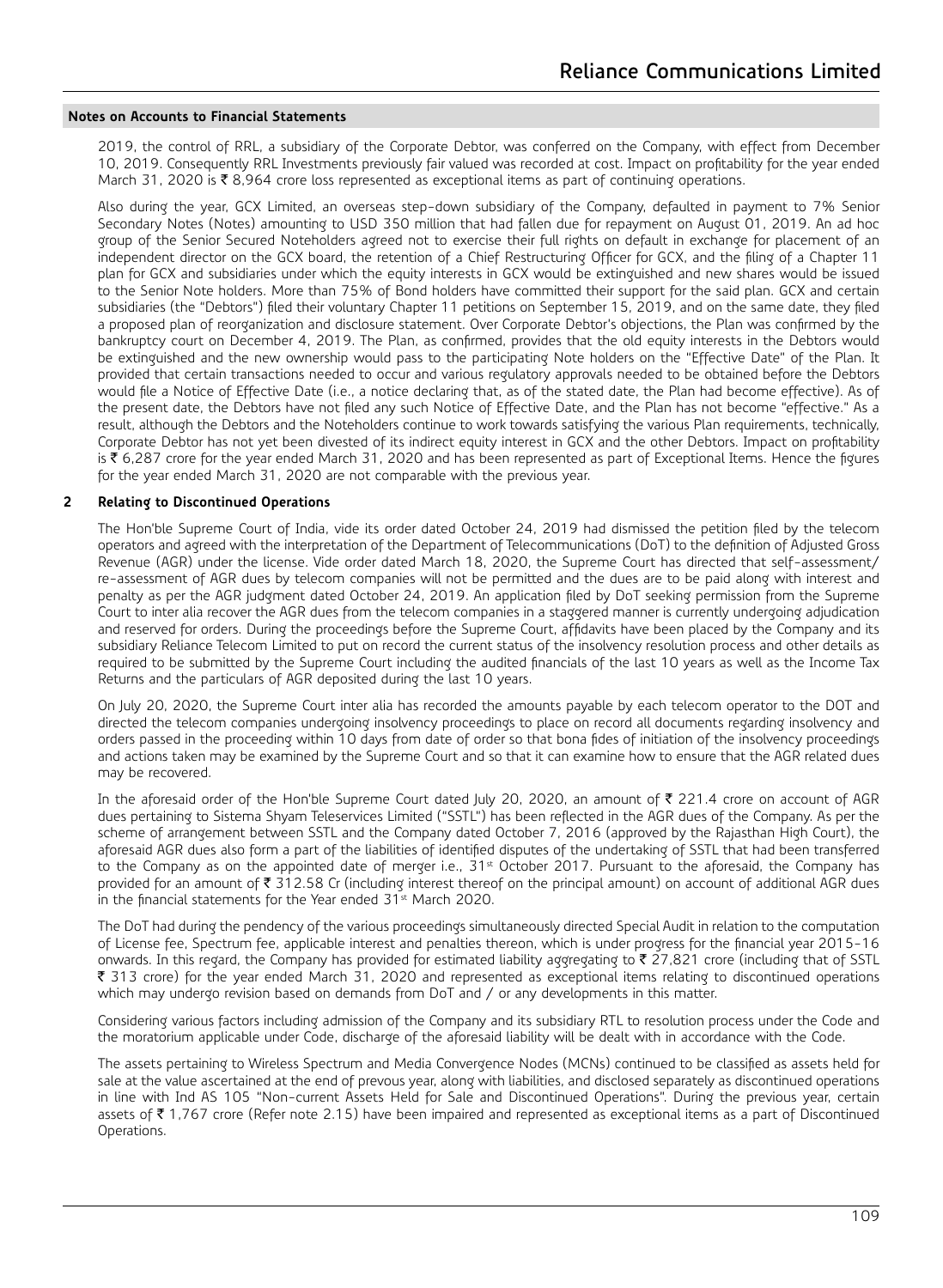### **Note: 2.40 Recovery of the Expenses**

Expenses are net of recoveries for common cost from; RITL, a subsidiary of RCIL includes ₹11 Crores (Previous Year ₹ Nil) for Salaries and ₹ 3 crore (Previous year ₹ 4 crore) for Sales and General and Administration Expenses. RRL ₹ 31,50,537 (Previous Year ₹ Nil), RTL, a Subsidiary of the Company includes Insurance  $\bar{\tau}$  Nil (Previous year  $\bar{\tau}$  1 Crore).

### **Note 2.41Corporate Social Responsibility**

The Company is not required to spend towards Corporate Social Responsibility (CSR) as per Section 135 of the Companies Act, 2013, since there is no average profit in the last 3 years calculated as per the provisions of the Act.

### **Note 2.42 Employee Benefits**

Gratuity: In accordance with the applicable Indian laws, the Company provides for the gratuity, a defined benefit retirement plan (Gratuity Plan) for all employees. The Gratuity Plan provides a lump sum payment to vested employees, at retirement or termination of employment, an amount based on respective employee's last drawn salary and for the years of employment with the Company.

The gratuity plan is governed by the Payment of Gratuity Act, 1972 (Gratuity Act). The Company is bound to pay the statutory minimum gratuity as prescribed under Gratuity Act. There are no minimum funding requirements for a gratuity plan in India. The Company's philosophy is to fund the benefits based on its own liquidity and tax position as well as level of underfunding of the plan vis-à-vis settlements. The management is responsible for the overall governance of the plan. The management has outsourced the investment management of the fund to insurance company which in turn manages these funds as per the mandate provided to them by the trustees and applicable insurance and other regulations.

The Company operates its gratuity and superannuation plans through separate trusts which is administered and managed by the Trustees. As on March 31, 2020 and March 31, 2019, the contributions towards superannuation plans have been invested in Insurer Managed Funds.

The plan is in the nature of a defined benefit plan which is sponsored by the Company and hence it underwrites all the risks pertaining to the plan. In particular, there is a risk for the Company that any significant change in salary growth or demographic experience or inadequate returns on underlying plan assets can result in an increase in cost of providing these benefits to employees in future.

The defined benefit plan exposes the Company to actuarial risks such as logentivity risks, interest risk and market (Investment) risk.

The following table sets out the status of the Gratuity Plan as required under Ind AS 19 "Employee Benefits".

|      |                                                                                                          |                | $(\bar{\bar{\mathbf{z}}}$ in crore) |
|------|----------------------------------------------------------------------------------------------------------|----------------|-------------------------------------|
|      | <b>Particulars</b>                                                                                       | As at          | As at                               |
|      |                                                                                                          |                | March 31, 2020 March 31, 2019       |
| (i)  | Reconciliation of opening and closing balances of the present value of the defined<br>benefit obligation |                |                                     |
|      | Obligation at the beginning of the year                                                                  | 21             | 12                                  |
|      | Service Cost                                                                                             | 1              | 1                                   |
|      | Interest Cost                                                                                            | $\overline{2}$ | 1                                   |
|      | Liability Transferred in from other Company                                                              |                | 9                                   |
|      | Liability Transferred out to other Company                                                               |                |                                     |
|      | Actuarial (gain) / loss recognised in other comrehensive income                                          | (4)            |                                     |
|      | - Change in financial assumptions (previous year ₹ 1,41,165)                                             |                |                                     |
|      | - Change in demographic assumptions                                                                      |                | 1                                   |
|      | - Experience adjustments                                                                                 |                |                                     |
|      | Benefits Paid                                                                                            | (7)            | (4)                                 |
|      | Liabilities Extinguished on Settlement                                                                   |                |                                     |
|      | Obligation at the end of the year                                                                        | 13             | 21                                  |
|      | Note: Defined benefit obligation liability is wholly funded by the Company                               |                |                                     |
| (ii) | Change in plan assets                                                                                    |                |                                     |
|      | Plan assets at the beginning of the year, at fair value (Previous Year ₹ 2,82,075)                       | 21             |                                     |
|      | Expected return on plan assets                                                                           | 3              | 1                                   |
|      | Actuarial gain / (loss) recognised in other comrehensive income                                          |                |                                     |
|      | Contributions                                                                                            |                | 24                                  |
|      | Assets Transferred in from other Company                                                                 |                |                                     |
|      |                                                                                                          |                |                                     |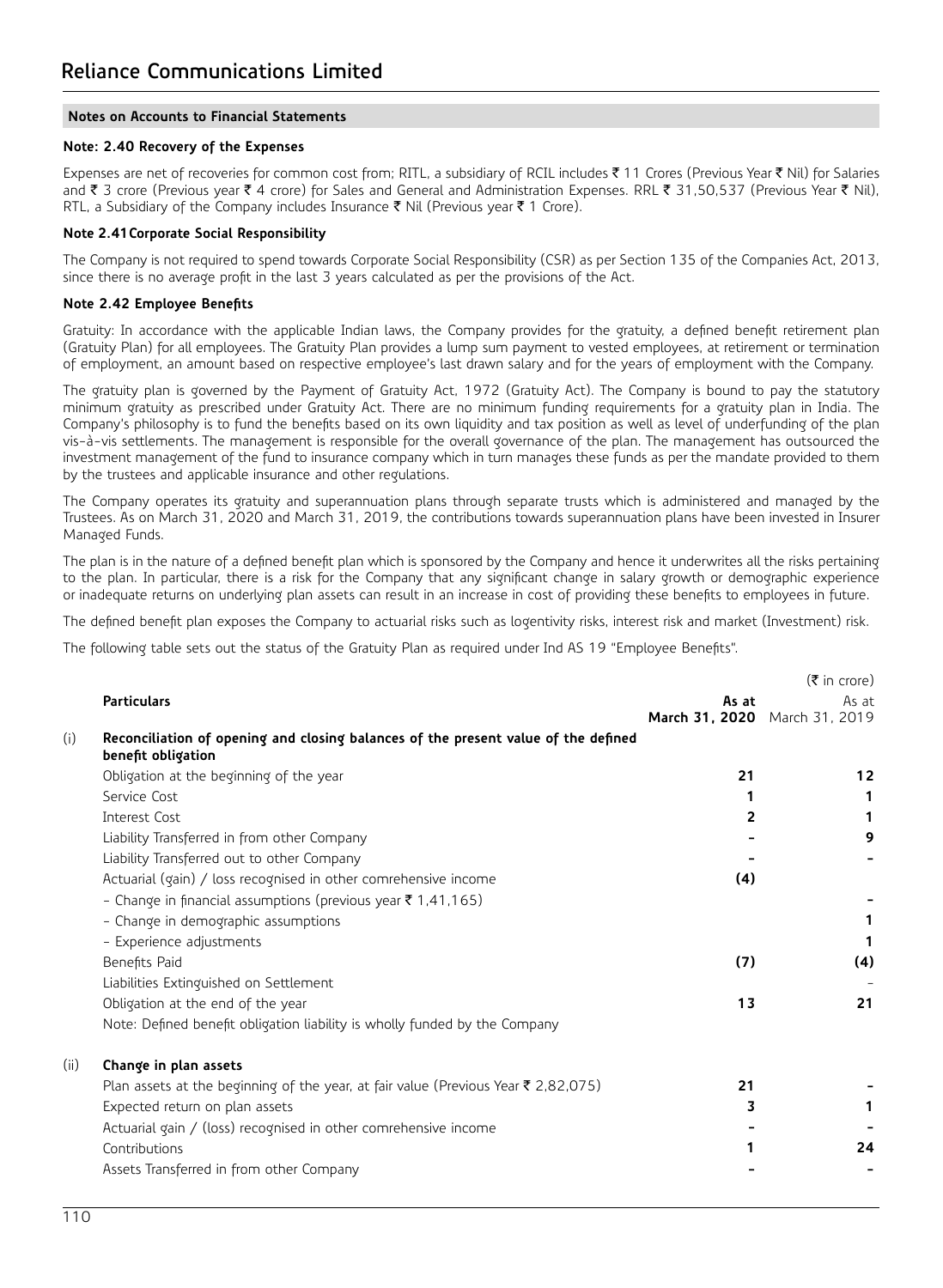# **Reliance Communications Limited**

|        |                                                                                            |                 | $(\bar{\bar{\mathbf{z}}}$ in crore)        |
|--------|--------------------------------------------------------------------------------------------|-----------------|--------------------------------------------|
|        | <b>Particulars</b>                                                                         | As at           | As at<br>March 31, 2020 March 31, 2019     |
|        | Assets Transferred out to other Company                                                    |                 |                                            |
|        | Benefits paid from the fund                                                                | (7)             | (4)                                        |
|        | Assets distributed on settlement                                                           | $\Omega$        |                                            |
|        | Plan assets at the end of the year, at fair value                                          | 18              | 21                                         |
| (iii)  | Reconciliation of present value of the obligation and the fair value of the plan<br>assets |                 |                                            |
|        | Fair value of plan assets at the end of the year                                           | 18              | 21                                         |
|        | Present value of the defined benefit obligation at the end of the year                     | 13              | 21                                         |
|        | Liability recognized in the Balance Sheet (Previous Year ₹47,40,794)                       | (5)             |                                            |
| (iv)   | Expense Recognised in Profit or Loss                                                       |                 |                                            |
|        | Service Cost                                                                               | 1               | 1                                          |
|        | Interest Cost                                                                              | $\overline{2}$  | 1                                          |
|        | Total                                                                                      | 3               | $\overline{c}$                             |
| (v)    | Amount Recognised in Other Comprehensive Income                                            |                 |                                            |
|        | Actuarial (gain) / loss recognised in other comprehensive income                           | $\overline{2}$  |                                            |
|        | Expected return on plan assets                                                             | 3               |                                            |
|        | Total (Previous year ₹ 30,39,561)                                                          | 5               |                                            |
| (vi)   | Investment details of plan assets                                                          |                 |                                            |
|        | 100% of the plan assets are invested in balanced Fund Instruments                          |                 |                                            |
| (vii)  | Actual return on plan assets                                                               | 3               | 1                                          |
| (viii) | <b>Assumptions</b>                                                                         |                 |                                            |
|        | Interest rate                                                                              | 5.04%           | 7.64%                                      |
|        | Estimated return on plan assets                                                            | 5.04%           | 7.64%                                      |
|        | Salary growth rate                                                                         | Nil             | 8%                                         |
|        | Employee turnover rate                                                                     | 50% for all age | For service 4                              |
|        |                                                                                            | group           | year and below<br>18% and 5%<br>thereafter |

Mortality in Retirement: LIC Buy-out Annuity Rates & UK Published PA (90) Annuity Rates suitably adjusted for Indian Lives.

The estimates of future salary increases considered in actuarial valuation take into account inflation, seniority, promotion and other relevant factors such as supply and demand factors in the employment market

# (ix) **Particulars of the amounts for the year and Previous years**

**Notes on Accounts to Financial Statements**

|                                                                        |      |      | Gratuity                 |                 |      |
|------------------------------------------------------------------------|------|------|--------------------------|-----------------|------|
|                                                                        |      |      | As at March 31           |                 |      |
|                                                                        | 2020 | 2019 | 2018                     | 2017            | 2016 |
| Present Value of benefit obligation                                    | 13   |      | 12                       | 16              | 14   |
| Fair value of plan assets                                              | 18   | 21   | $\overline{\phantom{0}}$ | $\qquad \qquad$ |      |
| Excess of obligation over plan assets (plan assets over<br>obligation) | (5)  | -    | 12                       | 16              |      |

The expected contribution is based on the same assumptions used to measure the company's gratuity obligations as of March 31, 2020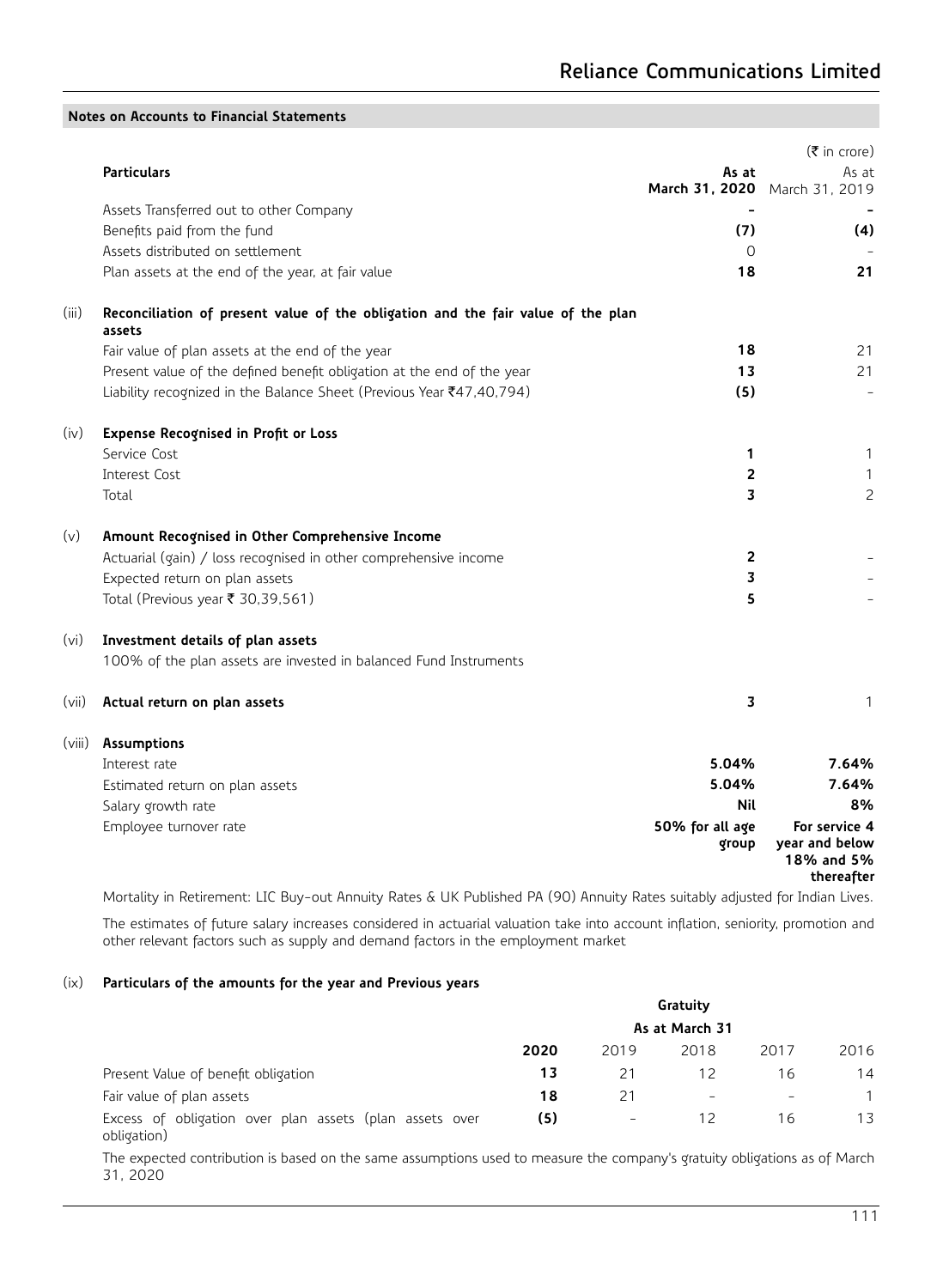### (x) **Sensitivity Analysis**

Reasonably possible changes at the reporting date to one of the relevant actuarial assumptions, holding other assumptions constant, would have affected the defined benefit obligation by the amounts shown below.

|                                                                                                 | As at | As at<br>March 31,2020 March 31,2019 |
|-------------------------------------------------------------------------------------------------|-------|--------------------------------------|
| Discount rate $(+1\%$ movement) $($ $(-)$ ₹ 8,95,506)                                           |       | (1)                                  |
| Discount rate (- 1% movement) (₹9.13,452)                                                       |       | 1                                    |
| Future salary growth (+ 1% movement)                                                            | Nil   | 1                                    |
| Future salary growth (- 1% movement)                                                            | Nil   | (1)                                  |
| Employee turnover (+ 1% movement) ( $\bar{\tau}$ (-) 914 (Previous year $\bar{\tau}$ 7,02,588)) |       |                                      |
| Employee turnover (- 1% movement) (₹ 963 (Previous year ₹7,41,774))                             |       |                                      |

Although the analysis does not take account of the full distribution of cash flows expected under the plan, it does provide an approximation of the sensitivity of the assumptions shown. In the current year, as valuation has been done on Nil Salary increment so Sensitivity on Future Salary increment has not given

# (xi) **Maturity analysis of defined benefit plan (fund)**

Project benefit payable in future from the date of reporting

| 1 <sup>st</sup> following year |   | 2            |
|--------------------------------|---|--------------|
| 2 <sup>nd</sup> following year |   | $\mathbf{1}$ |
| 3rd following year             |   | 1            |
| 4 <sup>th</sup> following year |   | 2            |
| 5 <sup>th</sup> following year | 0 | 3            |
| Sum of 6 to 10 years           | 0 | 10           |
| Sum of years 11 and above      |   | 19           |

**Provident Fund (PF)** : Under this scheme, the employee and employer each make monthly contribution to the plan equal to 12% of the covered employee's basic salary. Contributions are made to the trust established by the Company upto 29.2.2020. During the previous year, based on the actuarial valuation, Fair value of plan assets was ₹ 128 crore, the present value of defined benefit obligation was  $\bar{\tau}$  105 crore. PF deducted for the month of March 31, 2020, the employee and employer monthly contribution to the PF equal to 12% of the covered employee's basic salary is deposited with Regional Provident Fund Commissioner (RPFC) as per order received from the PF Commissioner dated 9.3.2020.

For the year ended March 31,2020, the Company has contributed ₹ 3.22 crore from April 2019 to February 2020 and For March 2020  $\bar{\tau}$  0.24 crore (Previous year  $\bar{\tau}$  3 crore) towards Provident Fund to RPFC.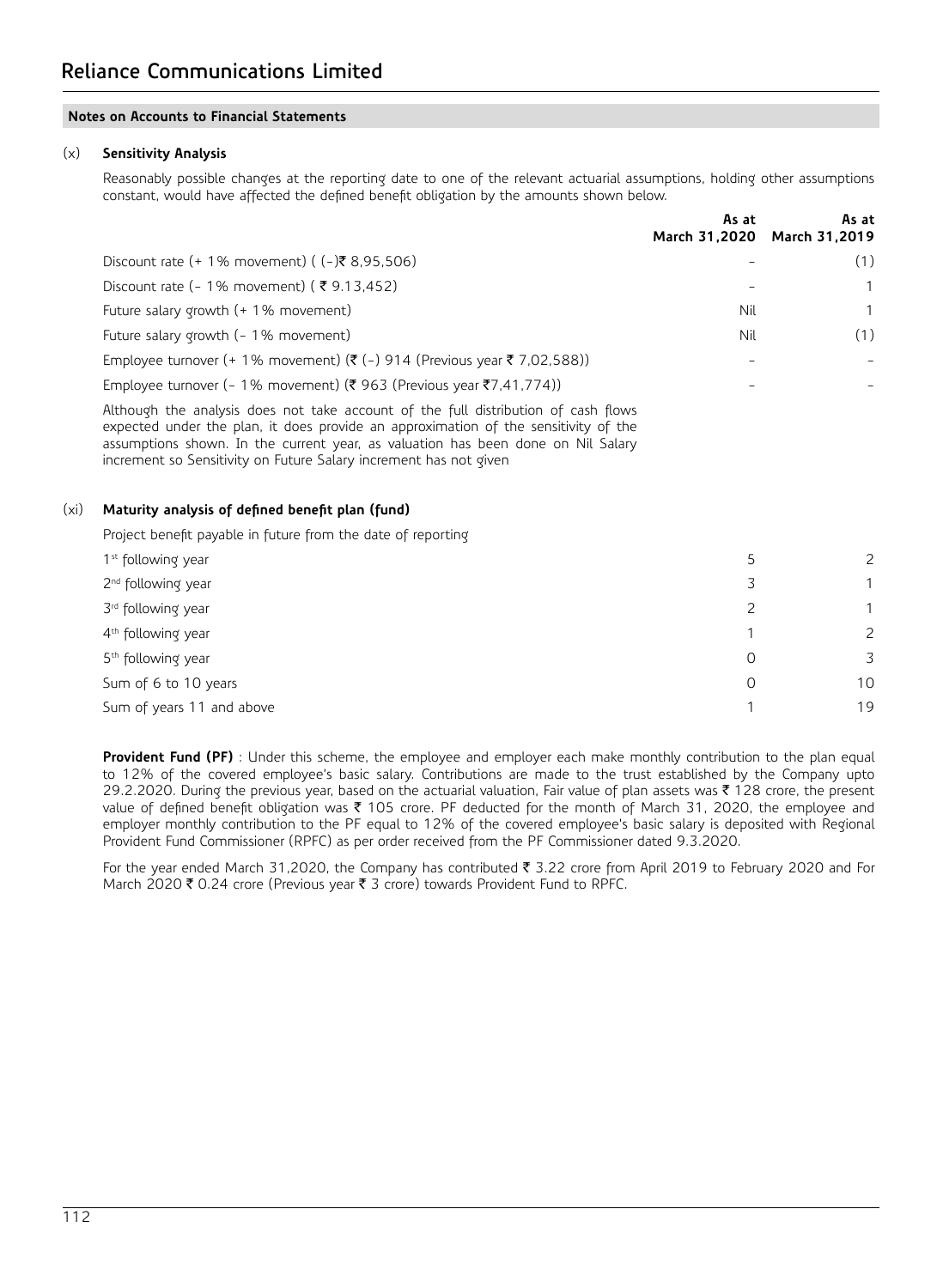# **Note 2.43**

# **Disclosure under Micro, Small and Medium Enterprises Development Act, 2006 (MSMED)**

Under the Micro, Small and Medium Enterprises Development Act, 2006 (MSMED) which came into force from October 2, 2006, certain disclosures are required to be made relating to MSME. On the basis of the information and records available with the company, the following disclosures are made for the amounts due to Micro and Small Enterprises.

|       |                                                                                                                                                                                                                                                                                   |       | (₹ in crore)                           |
|-------|-----------------------------------------------------------------------------------------------------------------------------------------------------------------------------------------------------------------------------------------------------------------------------------|-------|----------------------------------------|
|       |                                                                                                                                                                                                                                                                                   | As at | As at<br>March 31, 2020 March 31, 2019 |
| (i)   | Principal amount due to any supplier as at the year end                                                                                                                                                                                                                           | 35    | 30                                     |
| (ii)  | Interest due on the principal amount unpaid at the year end to any supplier                                                                                                                                                                                                       | 14    | 11                                     |
| (iii) | Amount of Interest paid by the Company in terms of Section 16 of the MSMED,<br>along with the amount of the payment made to the supplier beyond the appointed<br>day during the accounting year                                                                                   |       |                                        |
| (iv)  | Payment made to the enterprises beyond appointed date under Section 16 of MSMED                                                                                                                                                                                                   | 19    | 22                                     |
| (v)   | Amount of Interest due and payable for the period of delay in making payment, which<br>has been paid but beyond the appointed day during the year, but without adding the<br>interest specified under MSMED                                                                       | 0     | $\overline{4}$                         |
| (vi)  | Amount of interest accrued and remaining unpaid at the end of each accounting<br>year; and                                                                                                                                                                                        | 14    | 15                                     |
| (vii) | Amount of further interest remaining due and payable even in the succeeding years,<br>until such date when the interest dues as above are actually paid to the small<br>enterprise, for the purpose of disallowance as a deductible expenditure under Section<br>23 of the MSMED. | 8     | 11                                     |

### **Note 2.44 Disclosures required by Clause 34(3) and 53 (f) of the SEBI (Listing Obligations and Disclosure Requirements) Regulations,2015.**

Loans and Advances in the nature of Loans to Subsidiary Companies

|            |                                                                                |                         |                         |                                                      | $(\bar{\bar{\mathbf{z}}}$ in Crore)            |
|------------|--------------------------------------------------------------------------------|-------------------------|-------------------------|------------------------------------------------------|------------------------------------------------|
| Sr.<br>No. | Name of the Company                                                            | As At<br>March 31, 2020 | As At<br>March 31, 2019 | Maximum<br><b>Balance during</b><br>the current year | Maximum<br>Balance during<br>the Previous year |
| (i)        | Reliance Telecom Limited                                                       | 2,356                   | 2,356                   | 2,356                                                | 2,400                                          |
| (ii)       | Campion Properties Limited                                                     | 153                     | 153                     | 153                                                  | 153                                            |
| (iii)      | Reliance Communications Infrastructure Limited                                 | 3,462                   | 3.462                   | 3,462                                                | 3,957                                          |
| (iv)       | Reliance Realty Limited (Formerly Reliance<br>Infocomm Infrastructure Limited) | 77                      | 77                      | 77                                                   | 208                                            |
| (v)        | Independent TV Limited (Formerly Reliance Big<br>TV Limited)                   |                         |                         |                                                      | 23                                             |
| (vi)       | Reliance Infratel Limited                                                      |                         |                         |                                                      | 157                                            |
| (vii)      | Reliance Globalcom B.V.                                                        | 324                     | 296                     | 324                                                  | 296                                            |
| (viii)     | Globalcom IDC Limited (Formerly Reliance IDC<br>Limited)                       | 185                     | 185                     | 185                                                  | 185                                            |
|            |                                                                                | 6,556                   | 6,529                   |                                                      |                                                |

The Company has not provided interest for the year ended March 31, 2020 and for the previous year ended March 31, 2019 (Refer Note 2.48) and therefore, interest has not been charged on Loans and Advances to subsidiaries.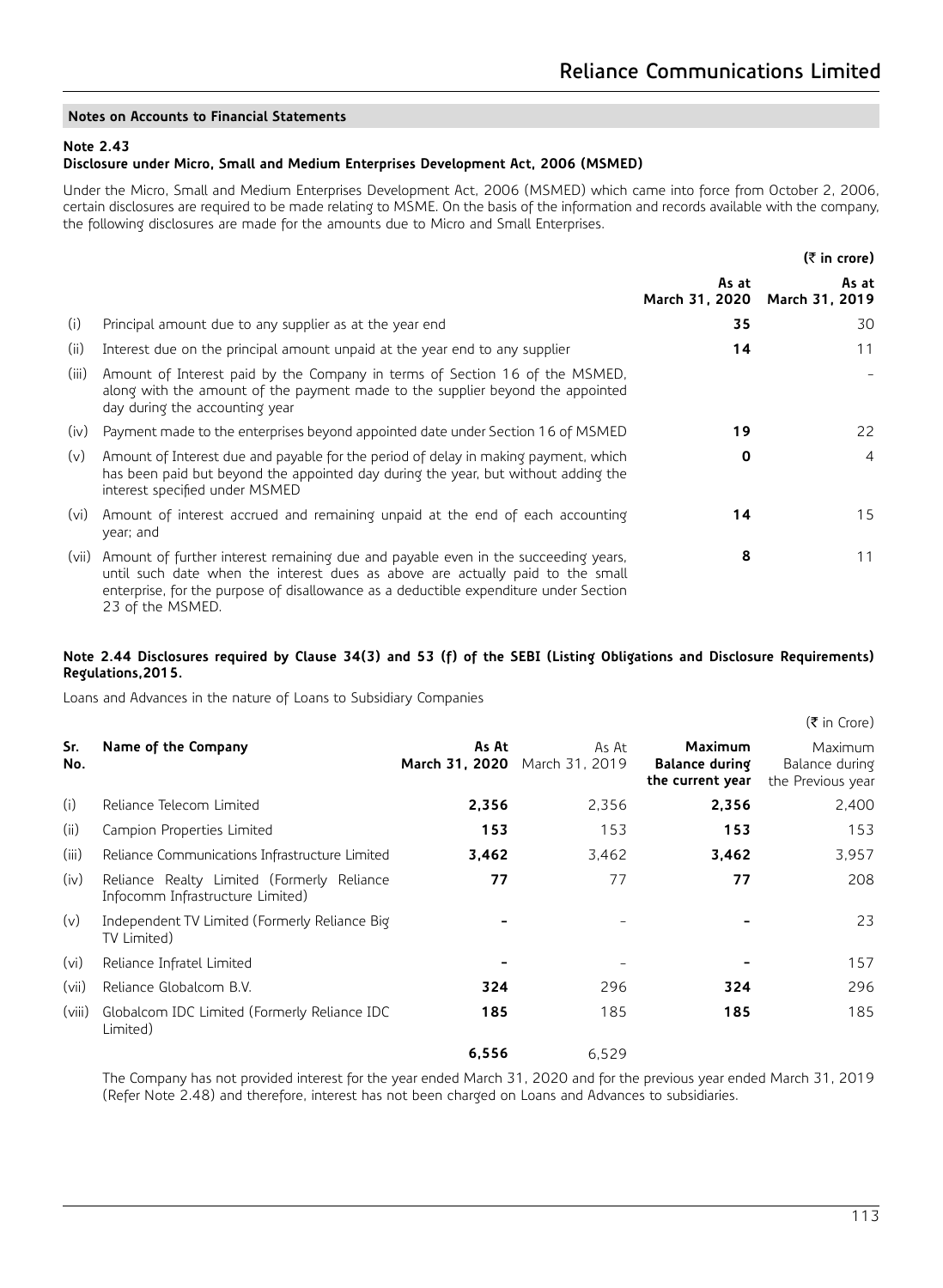# **2.45 Employee Stock Option Schemes**

The Company was operating Employee Stock Option Plans; ESOS Plan 2008 and ESOS Plan 2009, which covered eligible employees of the Company and its Subsidiaries. ESOS Plan 2008 was operational till March 31,2017 whereas ESOS Plan 2009 was operational till January 16, 2019. ESOS Plans were administered through an ESOS Trust. The Vesting of the Options was on the expiry of one year from the date of Grant as per Plan under the respective ESOS(s). In respect of Options granted, the accounting value of Options (based on market price of the share on the date of the grant of the Option) was accounted as deferred employee compensation, which was amortised on a straight line basis over the Vesting Period. Each Option entitles the holder thereof to apply for and be allotted/ transferred one Equity Share of the Company of  $\bar{\tau}$  5 each upon payment of the Exercise Price during the Exercise Period. The maximum Exercise Period was 10 years from the date of Grant of Options.

The Company has established a Trust for the implementation and management of ESOS for the benefit of its present and future employees. Advance of ₹ 387 crore (Previous year ₹ 387 crore) has been granted to the Trust and the said amount has been utilized by the Trust for purchasing 2.13 crore (Previous year 2.13 crore) Equity Shares during the earlier years. The fall in the value of these underlying shares on account of market volatility and loss, if any, can be determined upon sale of shares by Trust.

 $(F : \mathbb{R} \cup \mathbb{R})$ 

# **Note 2.46 Post Reporting Events**

No adjusting or significant non-adjusting events have occurred between the reporting date and the date of authorisation.

### **Note 2.47 Discontinued Operations:**

Financial Performance of discontinued operations is presented hereunder:

|                                                                             |                                      | $(1)$ $\cup$ $\cup$ $\cup$ $\cup$ $\cup$ |
|-----------------------------------------------------------------------------|--------------------------------------|------------------------------------------|
|                                                                             | For the year ended<br>March 31, 2020 | For the year ended<br>March 31, 2019     |
| Income                                                                      |                                      |                                          |
| Revenue from Operations                                                     |                                      |                                          |
| Other Income                                                                | 2                                    | 635                                      |
| <b>Total Income</b>                                                         |                                      | 635                                      |
| <b>Expenses</b>                                                             |                                      |                                          |
| Access Charges, License Fee and Network Expenses                            | 14                                   | 15                                       |
| Employee Benefit Expenses                                                   |                                      | 38                                       |
| Finance Costs                                                               | 397                                  | 831                                      |
| Sales and General Admin Expenses                                            | 245                                  | 236                                      |
| <b>Total Expenses</b>                                                       | 656                                  | 1,120                                    |
| Profit/(loss) before exceptional items and tax from discontinued operations | (654)                                | (485)                                    |
| Cash flow from                                                              |                                      |                                          |
| - Operating activities                                                      | (24)                                 | 200                                      |
| - Investing activities                                                      | (2)                                  | 147                                      |
| - Financing activities                                                      | (12)                                 | (327)                                    |

# **Note 2.48**

### **Non Provision of Interest and foreign Exchange Variation on Borrowings**

Considering various factors including admission of the Company and its three subsidiaries; RTL, RITL and RCIL to CIRP under the Code, there are various claims submitted by the operational creditors, the financial creditors, employees and other creditors. The overall obligations and liabilities including obligation for interest on loans and the principal rupee amount in respect of loans including foreign currency denominated loans shall be determined during the CIRP and accounting impact / disclosure if any will be given on completion of CIRP. Further, prior to May 15, 2018, the Company and its said subsidiaries were under Strategic Debt Restructuring (SDR) and asset monetization and debt resolution plan was being worked out. The Company has not provided Interest of  $\bar{\tau}$  4,212 crore calculated based on basic rate of interest as per terms of loan for the year ended March 31, 2020 and foreign exchange variation aggregating to ₹1,313 crore loss for the year ended March 31, 2020. Had the Company provided Interest and foreign exchange variation, the Loss would have been higher by  $\bar{\xi}$  5,525 crore for the year ended March 31, 2020. During the previous years, Interest of ₹ 6,962 crore and foreign exchange variation loss aggregating to ₹ 803 crore were not provided.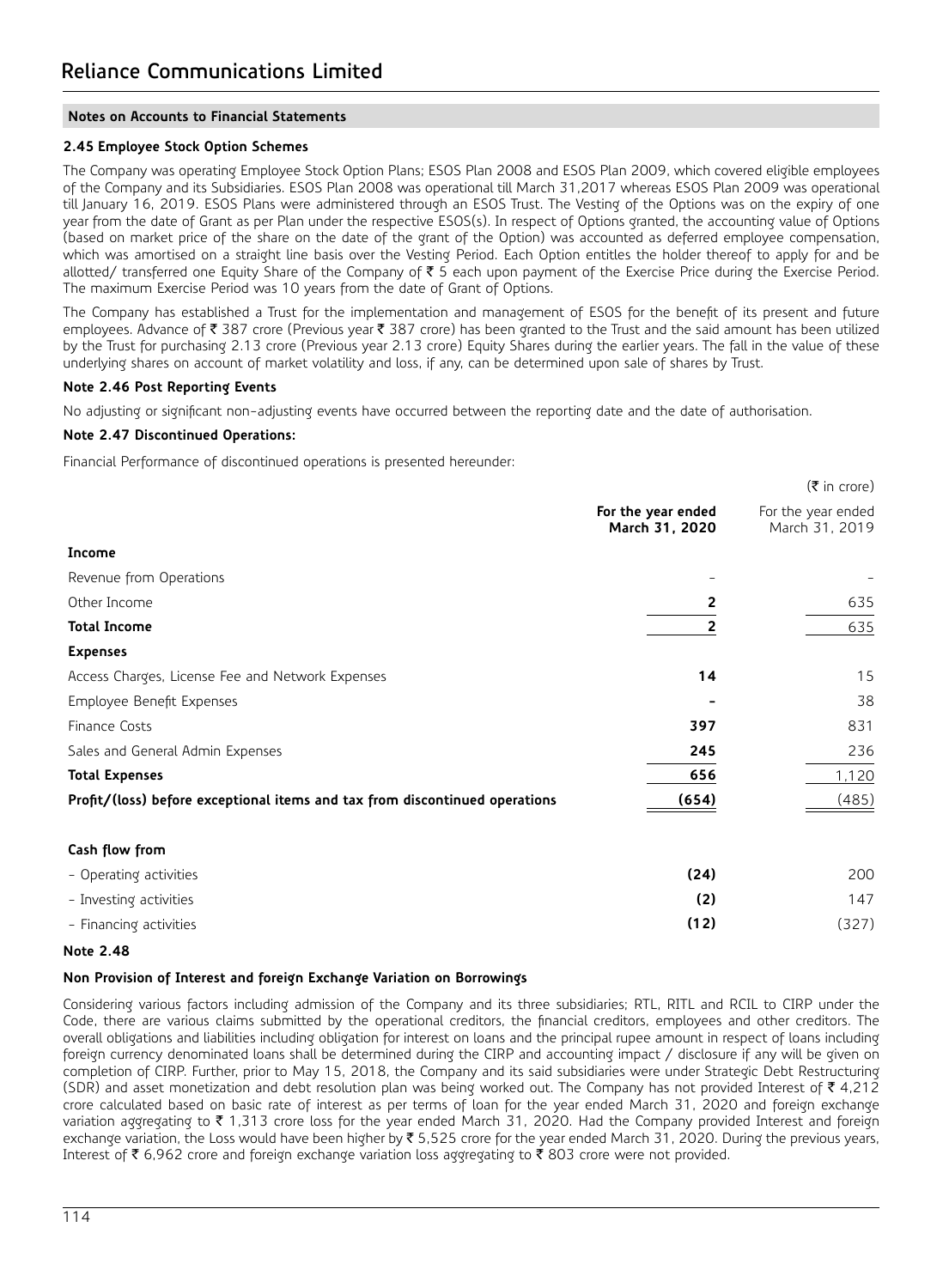# **2.49 Related Parties**

As per the Ind AS 24 "Related Party Disclosures" as referred to in Accounting Standard Rules, the disclosure of transactions with the related parties as defined therein are given below. All transactions entered into by the Company with related parties, were in ordinary course of business and on arm's length basis.

# **A List of Related Parties : where control exists**

- **(i) Subsidiary Companies (direct and step down subsidiaries)**
- Reliance WiMax Limited (RWML)
- Reliance Bhutan Limited
- Reliance Webstore Limited (RWSL)
- Reliance Realty Limited (Formerly Reliance Infocomm Infrastructure Limited)(RRL)
- Campion Properties Limited
- Independent TV Limited (Formerly known as Reliance Big TV Limited)\*
- Reliance Tech Services Limited
- Reliance Telecom Limited
- Reliance Communications Infrastructure Limited (RCIL)
- Globalcom IDC Limited (Formerly known as Reliance IDC Limited)
- Reliance Infratel Limited (RITL)
- Globalcom Mobile Commerce Limited ( Formerly known as Reliance Mobile Commerce Limited)
- Reliance BPO Private Limited
- 14 Reliance Globalcom Limited, India\*\*
- Reliance Communications Tamilnadu Limited
- Globalcom Realty Limited (Formerly Reliance Infra Realty Limited)
- Reliance Infra Projects Limited
- Realsoft Cyber Systems Private Limited
- Worldtel Tamilnadu Private Limited
- Internet ExchangeNext.com Limited
- Reliance Globalcom B.V.
- Reliance Communications (UK) Limited
- Reliance Communications (Hong Kong) Limited
- Reliance Communications (Singapore) Pte. Limited
- Reliance Communications (New Zealand) Pte Limited
- Reliance Communications (Australia) Pty Limited
- Anupam Global Soft (U) Limited
- Gateway Net Trading Pte Limited
- 29 Reliance Globalcom Limited, Bermuda (RGL Bermuda)\*\*
- FLAG Telecom Singapore Pte. Limited\*\*
- FLAG Atlantic UK Limited\*\*
- Reliance FLAG Atlantic France SAS (Flag France)\*\*
- FLAG Telecom Taiwan Limited\*\*
- 34 Reliance FLAG Pacific Holdings Limited\*\*
- FLAG Telecom Group Services Limited (formerly known as GCX Services Limited)\*\*
- FLAG Telecom Deutschland GmbH \*\*
- FLAG Telecom Hellas AE \*\*
- FLAG Telecom Asia Limited \*\*

# **(i) Subsidiary Companies (direct and step down subsidiaries)**

- FLAG Telecom Nederland B.V. \*\*
- Reliance Globalcom (UK) Limited \*\*
- Yipes Holdings Inc.\*\*
- 42 Reliance Globalcom Services Inc.\*\*
- YTV Inc. \*\*
- Reliance Infocom Inc.
- Reliance Communications Inc. (RCI)
- Reliance Communications International Inc. (RCII)
- Reliance Communications Canada Inc.
- Bonn Investment Inc.
- FLAG Telecom Development Limited \*\*
- FLAG Telecom Development Services Company LLC \*\*
- FLAG Telecom Network Services DAC \*\*
- Reliance FLAG Telecom Ireland DAC (Flag Ireland)\*\*
- FLAG Telecom Japan Limited \*\*
- 54 FLAG Telecom Ireland Network DAC \*\*
- FLAG Telecom Network USA Limited \*\*
- FLAG Telecom Espana Network SAU \*\*
- Reliance Vanco Group Ltd \*\*
- Euronet Spain SA
- Vanco (Shanghai) Co Ltd. \*\*
- Vanco (Asia Pacific) Pte. Ltd. \*\*
- Vanco Australasia Pty. Ltd. \*\*
- Vanco Sp Zoo \*\*
- Vanco Gmbh \*\*
- Vanco Japan KK \*\*
- Vanco NV \*\*
- Vanco SAS \*\*
- Vanco South America Ltda \*\*
- Vanco Srl \*\*
- Vanco Sweden AB \*\*
- Vanco Switzerland AG \*\*
- Vanco Deutschland GmbH \*\*
- Vanco BV \*\*
- 73 Vanco UK Ltd \*\*
- 74 Vanco International Ltd \*\*
- Vanco Row Limited \*\*
- Vanco Global Ltd \*\*
- VNO Direct Ltd \*\*
- 78 Vanco US LLC \*\*
- Vanco Solutions Inc \*\*
- 80 Net Direct SA (Proprietary) Ltd. (Under liquidation)\*\*
- 81 Global Cloud Xchange Limited \*\*
- GCX Limited \*\*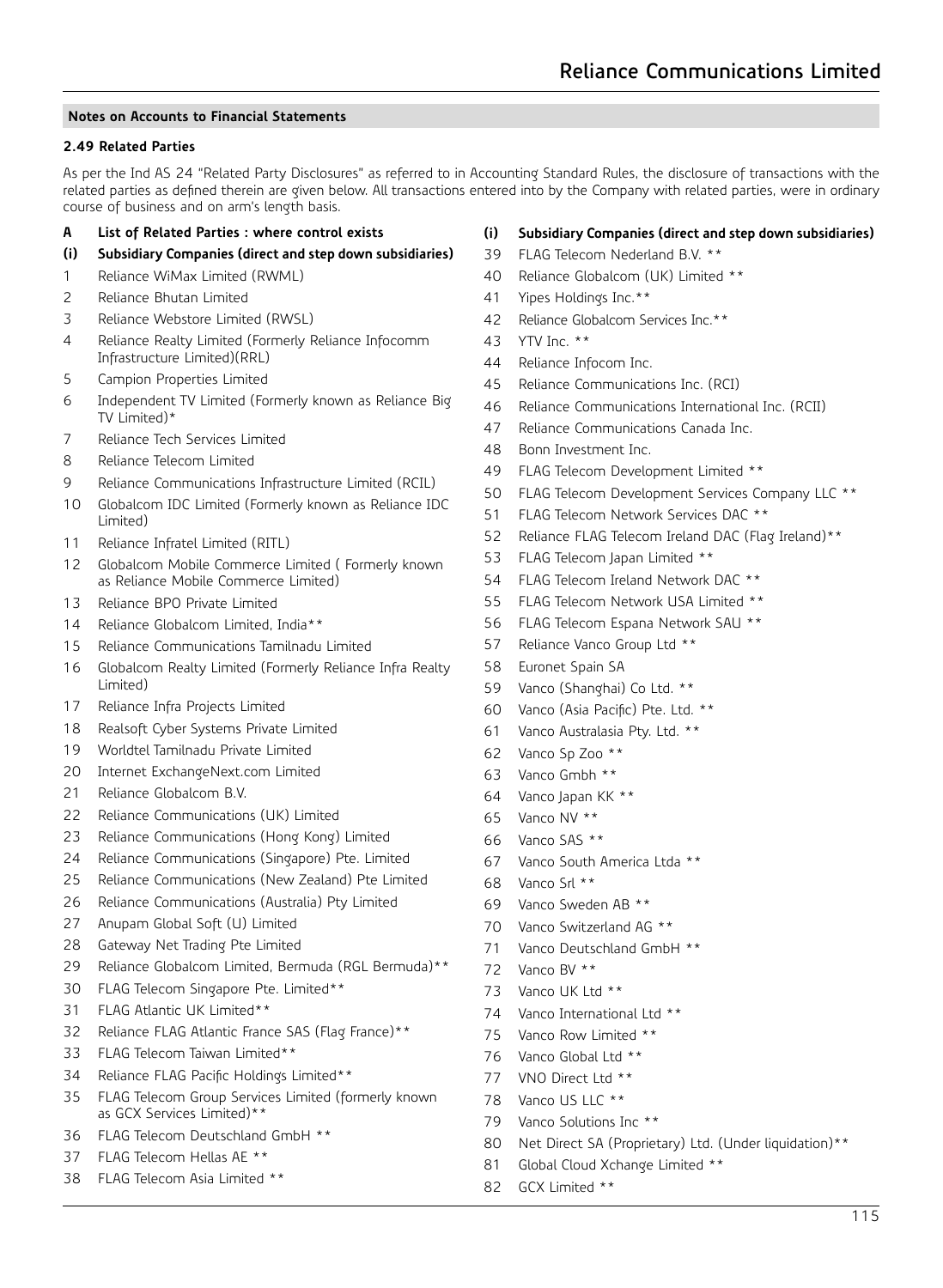# **(i) Subsidiary Companies (direct and step down subsidiaries)**

- 83 Aircom Holdco B.V
- 84 Towercom Infrastructure Private Limited
- 85 Seoul Telenet Inc. \*\*
- 86 FLAG Holdings (Taiwan) Limited \*\*
- 87 Reliance Telecom Infrastructure (Cyprus) Holdings Limited
- 88 Lagerwood Investments Limited

# **(ii) Holding Company**

Reliance Innoventures Private Limited (upto 6th February,2019)

# **(iii) Individuals Promoters**

Shri Anil D. Ambani, the person having control during the year

### **(iv) Key Managerial Person**

Shri Punit Garg - Executive Director (w.e.f. 2.10.2017 till 5.4.2019)

Shri Manikantan V. - Director and Chief Financial Officer (upto 19.11.2019)

Shri. Viswanath D (w.e.f. 19.11.2019)

Shri. Rakesh Gupta (w.e.f. 20.07.2019)

Shri Prakash Shenoy - Company Secretary (upto 19.07.2019)

**B List of Other Related Parties : where there have been transactions**

### **(i) Associates**

- 1 Warf Telecom International Private Limited
- 2 Mumbai Metro Transport Private Limited

### **(ii) Fellow Subsidiary Company**

- 1 Reliance Big Entertainment Private Limited
- 2 Big Animation (India) Private Limited
- 3 Big Flicks Private Limited
- 4 Zapak Digital Entertainment Limited
- 5 Zapak Mobile Games Private Limited
- 6 Ralston Trading Private Limited
- 7 Unlimit IOT Private Limited
- 8 Nationwide Communication Private Limited (ceased to be subsidiary w.e.f 06.03.2019)

# **(iii) Enterprises over which individual described in Sr. No. A (iii) above having control**

- 1 Reliance Capital Limited
- 2 Reliance General Insurance Company Limited
- 3 Reliance Money Precious Metals Private Limited
- 4 Reliance Home Finance Limited
- 5 Reliance Securities Limited
- 6 Reliance Financial Limited
- 7 Reliance Money Solutions Private Limited
- 8 Reliance Wealth Management Limited
- 9 Reliance Infrastructure Limited
- 10 Mumbai Metro One Private Limited
- **(iii) Enterprises over which individual described in Sr. No. A (iii) above having control**
- 11 HK Toll Road Private Limited
- 12 GF Toll Road Private Limited
- 13 KM Toll Road Private Limited
- 14 Reliance Energy Limited
- 15 DS Toll Road Limited
- 16 BSES Kerala Power Limited
- 17 Vidarbha Industries Power Limited
- 18 Reliance Power Limited
- 19 Sasan Power Limited
- 20 Reliance Cleangen Limited (RCGL)
- 21 Reliance Nippon Life Insurance Company Limited (Formerly known as Reliance Life Insurance Company Limited)
- 22 BSES Rajdhani Power Limited
- 23 Reliance Commercial Finance Limited
- 24 Reliance Defence Limited
- 25 SU Toll Road Private Limited
- 26 TD Toll Road Private Limited
- 27 TK toll Road Private Limited
- 28 BSES Yamuna Power Limited
- 29 Reliance Communications Enterprises Private Limited
- 30 Metro One Operation Private Limited
- 31 Reliance Defence Systems and Tech Limited (Formerly Reliance Space Ltd.)
- 32 Reliance Naval and Engineering Limited
- 33 Reliance Health Insurance Limited
- 34 Reliance Commodities Limited
- 35 Rajasthan Sun Technique Energy Private Limited

# **(iv) Employee Benefits Trust**

- 1 Reliance Infocomm Limited Employees Provident Fund
- 2 Reliance Infocomm Limited Employees Gratuity Fund
- 3 Reliance Infocomm Limited Employees Superannuation Schemes

\* No control during the entire year. During an earlier year, the Company had entered into a definitive binding agreement with Pantel Technologies Private Limited and Veecon Media and Television Limited (the Purchaser) for sale of its subsidiary company, Independent TV Limited (ITVL) (Formerly Reliance Big TV Limited) having DTH Business. As per the agreement, all collections from Debtors and all liabilities of the ITVL will be to the account of, and borne by, the purchaser. In view of the above and upon transfer of the entire operations of ITVL, from the previous year, ITVL has been deconsolidated for the purpose of and as per requirement of Ind AS 110 "Consolidated Financial Statement".

\*\* No control w.e.f.1-7-2019. Refer note 2.39.1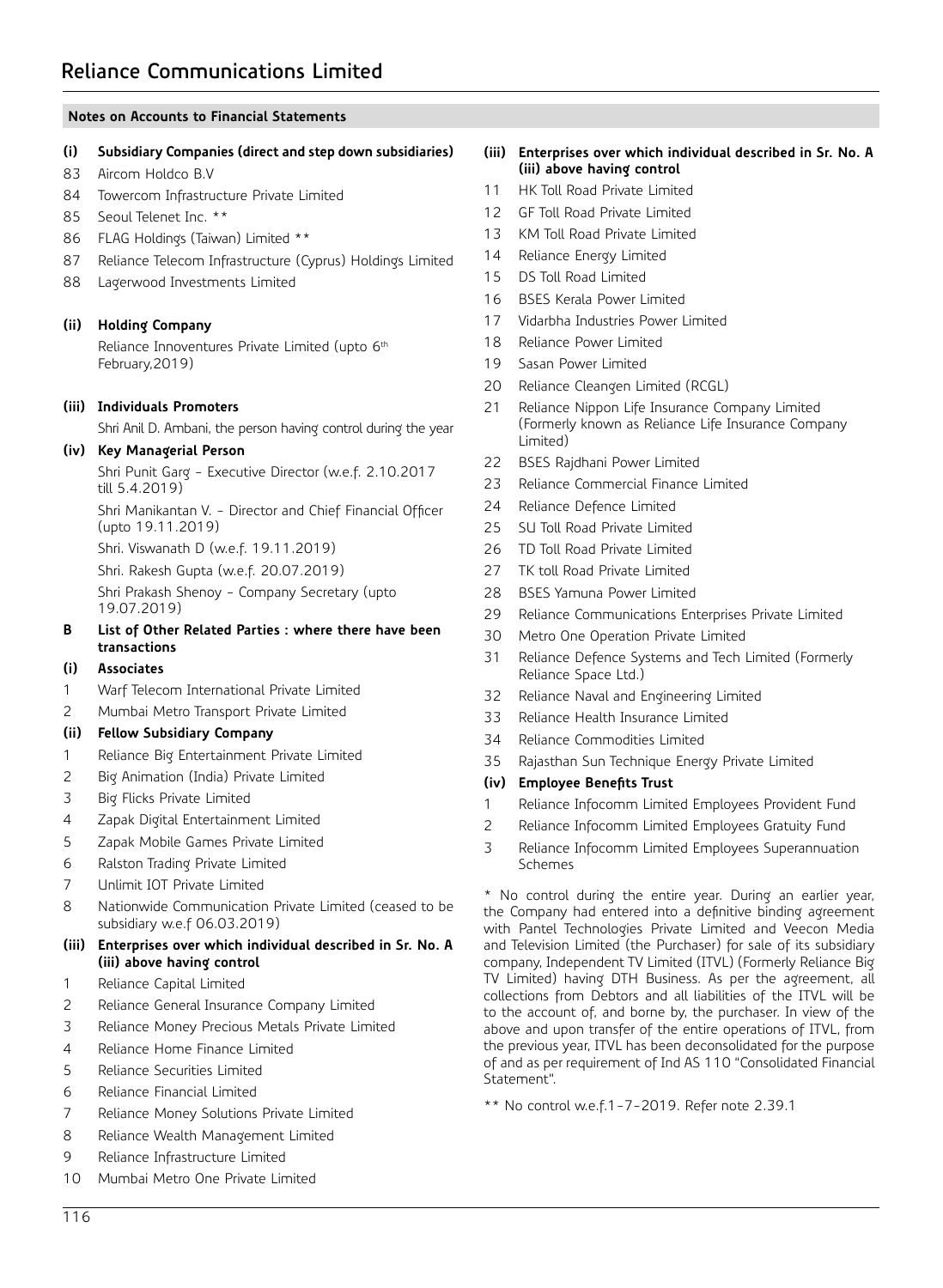|                |                                             |                          |                               |                                                                     |                                                   | $(\bar{\bar{\mathbf{z}}}$ in crore) |
|----------------|---------------------------------------------|--------------------------|-------------------------------|---------------------------------------------------------------------|---------------------------------------------------|-------------------------------------|
|                | <b>Nature of Transactions</b>               | <b>Subsidiaries</b>      | Fellow<br><b>Subsidiaries</b> | <b>Enterprises</b><br>over which<br>individual<br>having<br>control | Employee<br>Benefits Associates/<br><b>Others</b> | <b>Total</b>                        |
| 1              | Investments                                 |                          |                               |                                                                     |                                                   |                                     |
|                | Balance as at April 1, 2019                 | 26,720                   |                               |                                                                     | 22                                                | 26,742                              |
|                |                                             | (21, 693)                |                               |                                                                     | (22)                                              | (21, 715)                           |
|                | Fair Valuation of Investment                |                          |                               |                                                                     |                                                   |                                     |
|                |                                             | (8,964)                  |                               |                                                                     | $\overline{\phantom{0}}$                          | (8,964)                             |
|                | Provision for Diminision in the value       | (15, 251)                |                               |                                                                     |                                                   | (15, 251)                           |
|                | Investment during the year                  | (3,931)                  |                               |                                                                     |                                                   | (3,931)                             |
|                | Foreign Exchange Fluctuation                | 6                        |                               |                                                                     |                                                   | 6                                   |
|                |                                             | (6)                      |                               |                                                                     |                                                   | (6)                                 |
|                | Balance as at March 31, 2020                | 11,474                   |                               |                                                                     | 22                                                | 11,496                              |
|                |                                             | (26, 720)                |                               |                                                                     | (22)                                              | (26, 742)                           |
| 2              | Purchase of PPE/ Intangible Assets          |                          |                               |                                                                     |                                                   |                                     |
|                |                                             | (23)                     |                               |                                                                     |                                                   | (23)                                |
| 3              | <b>Trade Receivables</b>                    | 5                        |                               | 9                                                                   |                                                   | 14                                  |
|                |                                             | (1, 195)                 |                               | (6)                                                                 | ÷                                                 | (1, 201)                            |
| 4              | Loans - Current Financial Assets            |                          |                               |                                                                     |                                                   |                                     |
|                | Balance as at April 1, 2019                 | 6,528                    |                               |                                                                     |                                                   | 6,528                               |
|                |                                             | (3,640)                  |                               |                                                                     |                                                   | (3,640)                             |
|                | Given / Adjusted during the Year            | $\blacksquare$           |                               |                                                                     | $\overline{a}$                                    |                                     |
|                |                                             | (3,833)                  |                               |                                                                     | $\overline{\phantom{0}}$                          | (3,833)                             |
|                | Repaid & Adjusted during the Year           | $\overline{\phantom{0}}$ |                               |                                                                     | $\overline{a}$                                    |                                     |
|                |                                             | (962)                    |                               |                                                                     |                                                   | (962)                               |
|                | Foreign Exchange Fluctuation                | 28                       |                               |                                                                     |                                                   | 28                                  |
|                |                                             | (17)                     |                               |                                                                     |                                                   | (17)                                |
|                | Balance as at March 31, 2020                | 6,556                    |                               |                                                                     |                                                   | 6,556                               |
|                |                                             | (6,528)                  |                               |                                                                     |                                                   | (6, 528)                            |
| 5              | Interest Accrued on Loans and               | 53                       |                               |                                                                     |                                                   | 53                                  |
|                | <b>Investments - Other Financial Assets</b> | (53)                     |                               |                                                                     |                                                   | (53)                                |
| 6              | <b>Other Current Assets</b>                 |                          |                               |                                                                     |                                                   |                                     |
|                | (i) Advances                                | $\mathbf{1}$             |                               | 10                                                                  |                                                   | 11                                  |
|                |                                             | (115)                    |                               | (1)                                                                 |                                                   | (116)                               |
| $\overline{7}$ | <b>Other Finacial Assets</b>                | 14                       |                               |                                                                     |                                                   | 14                                  |
|                |                                             | (12)                     |                               |                                                                     |                                                   | (12)                                |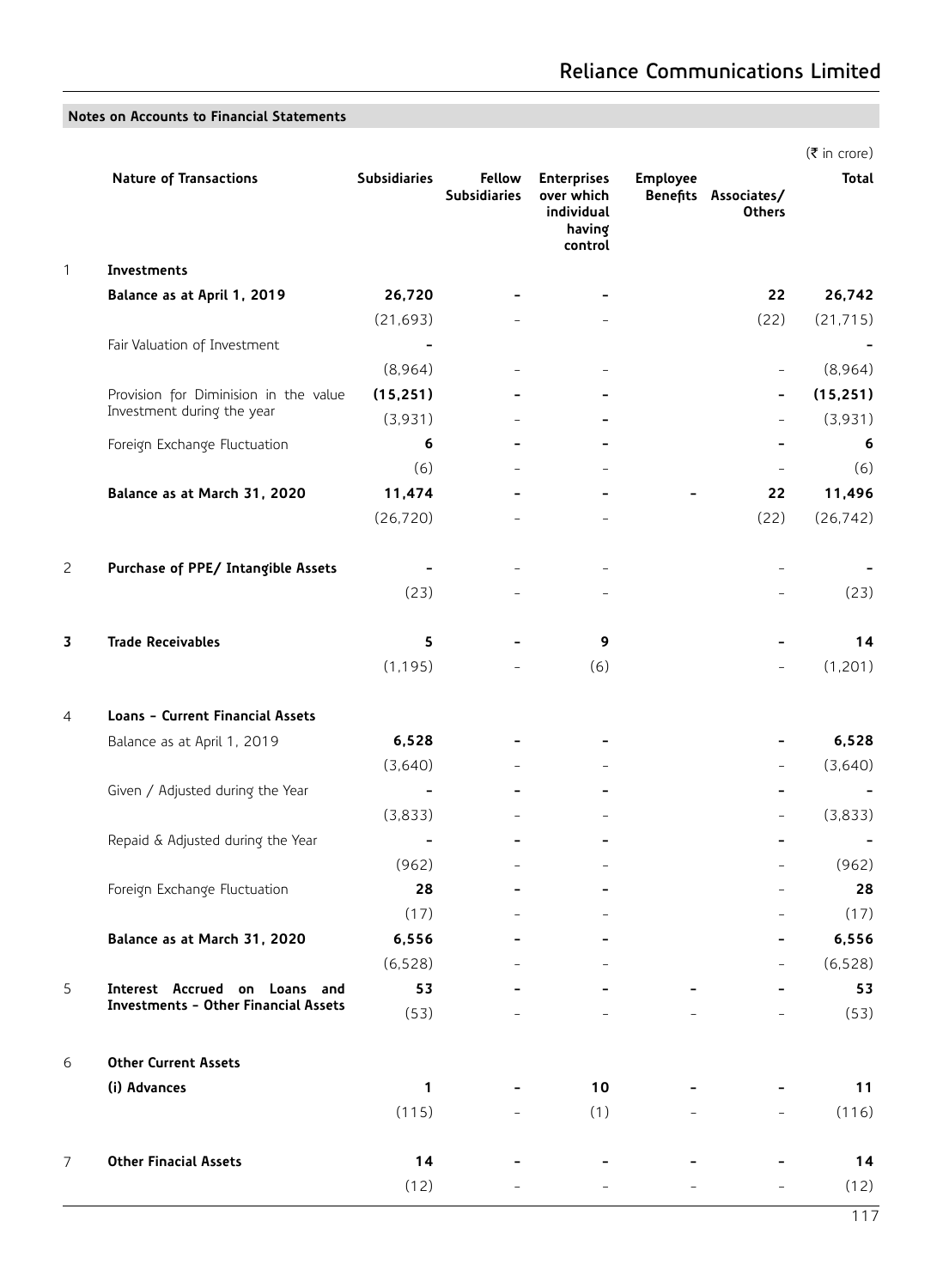|    |                                                                     |                                |                               |                                                                     |          |                                       | $(\bar{\bar{\mathbf{z}}}$ in crore) |
|----|---------------------------------------------------------------------|--------------------------------|-------------------------------|---------------------------------------------------------------------|----------|---------------------------------------|-------------------------------------|
|    | <b>Nature of Transactions</b>                                       | <b>Subsidiaries</b>            | Fellow<br><b>Subsidiaries</b> | <b>Enterprises</b><br>over which<br>individual<br>having<br>control | Employee | Benefits Associates/<br><b>Others</b> | <b>Total</b>                        |
| 8  | Borrowings - Non Current                                            |                                |                               |                                                                     |          |                                       |                                     |
|    | Balance as at April 1, 2019                                         |                                |                               |                                                                     |          |                                       |                                     |
|    |                                                                     |                                | $\overline{\phantom{0}}$      | (854)                                                               |          | ÷                                     | (854)                               |
|    | Taken during the Year                                               |                                |                               |                                                                     |          |                                       |                                     |
|    |                                                                     |                                |                               |                                                                     |          |                                       |                                     |
|    | Repaid during the Year                                              |                                |                               |                                                                     |          |                                       |                                     |
|    |                                                                     |                                |                               |                                                                     |          |                                       |                                     |
|    | Regrouped with short term Borrowings                                |                                |                               |                                                                     |          |                                       |                                     |
|    |                                                                     |                                | $\overline{\phantom{0}}$      | (854)                                                               |          |                                       | (854)                               |
|    | Balance as on March 31, 2020<br>(including current maturity of Long |                                |                               |                                                                     |          |                                       |                                     |
|    | term Debts)                                                         |                                |                               |                                                                     |          |                                       |                                     |
| 9  | <b>Trade Payables</b>                                               | 320                            | $\mathbf{1}$                  | 1                                                                   |          |                                       | 322                                 |
|    |                                                                     | (1, 114)                       |                               | (1)                                                                 |          | $\overline{\phantom{0}}$              | (1, 115)                            |
| 10 | Borrowings - Current                                                |                                |                               | 4,607                                                               |          | -                                     | 4,607                               |
|    |                                                                     |                                | $\overline{\phantom{0}}$      | (4,607)                                                             |          | $\overline{\phantom{0}}$              | (4,607)                             |
| 11 | Other Financial Liabilities                                         |                                |                               |                                                                     |          |                                       |                                     |
|    | (i) Other Liabilities                                               | 11                             |                               |                                                                     |          |                                       | 11                                  |
|    |                                                                     | (140)                          |                               |                                                                     |          | $\overline{\phantom{0}}$              | (140)                               |
| 12 | Income                                                              |                                |                               |                                                                     |          |                                       |                                     |
|    | <b>Revenue From Operations</b>                                      | 10                             | $\mathbf{1}$                  | 9                                                                   |          |                                       | 20                                  |
|    |                                                                     | (102)                          | $\overline{\phantom{a}}$      | (16)                                                                |          | ÷                                     | (118)                               |
|    | Other Income                                                        |                                |                               | $\overline{\phantom{0}}$                                            |          |                                       |                                     |
|    |                                                                     | (4)                            |                               |                                                                     |          | L,                                    | (4)                                 |
| 13 | Expenditure                                                         |                                |                               |                                                                     |          |                                       |                                     |
|    | Access Charges                                                      | 29                             |                               |                                                                     |          |                                       | 29                                  |
|    |                                                                     | (45)                           |                               |                                                                     |          |                                       | (45)                                |
|    | Network Operation Expenses                                          | 263                            |                               | 4                                                                   |          |                                       | 267                                 |
|    |                                                                     | (364)                          |                               | (2)                                                                 |          |                                       | (366)                               |
|    | Employee Benefit Expenses                                           |                                |                               |                                                                     | 3        |                                       | $\mathbf 3$                         |
|    |                                                                     | $\overline{\phantom{a}}$<br>51 |                               | 1                                                                   | (6)      |                                       | (6)<br>52                           |
|    | General and Administration Expenses                                 | (207)                          |                               | (16)                                                                |          |                                       | (223)                               |
|    | Recovery of Expenses                                                | 15                             |                               |                                                                     |          |                                       | 15                                  |
|    |                                                                     | (6)                            |                               |                                                                     |          |                                       | (6)                                 |
|    |                                                                     |                                |                               |                                                                     |          |                                       |                                     |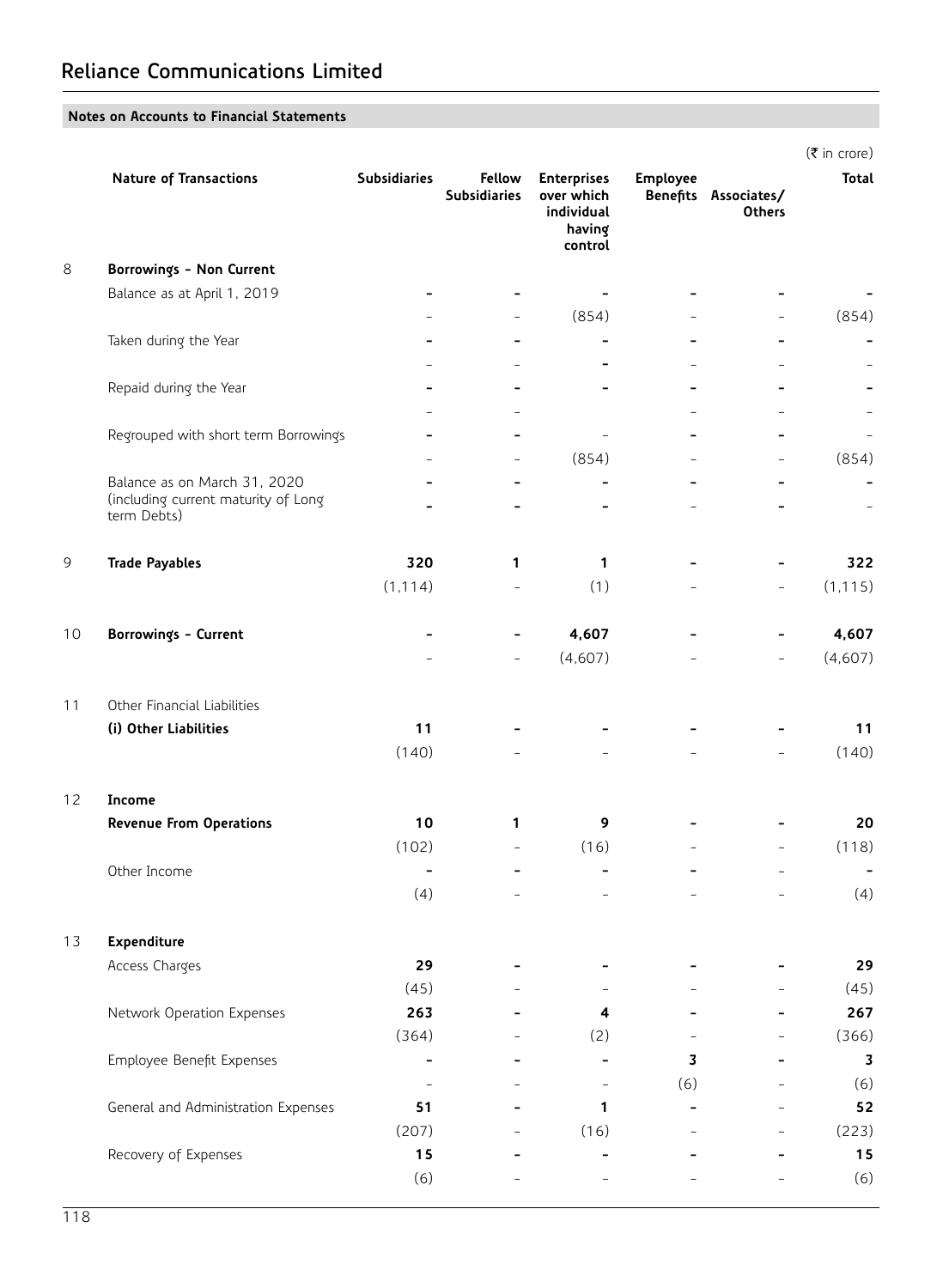|    |                                                                         |                     |                                      |                                                                     |                 |                                       | $(\bar{\bar{\mathbf{z}}}$ in crore) |
|----|-------------------------------------------------------------------------|---------------------|--------------------------------------|---------------------------------------------------------------------|-----------------|---------------------------------------|-------------------------------------|
|    | <b>Nature of Transactions</b>                                           | <b>Subsidiaries</b> | <b>Fellow</b><br><b>Subsidiaries</b> | <b>Enterprises</b><br>over which<br>individual<br>having<br>control | <b>Employee</b> | Benefits Associates/<br><b>Others</b> | <b>Total</b>                        |
| 14 | <b>Corporate Guarantee</b>                                              |                     |                                      |                                                                     |                 |                                       |                                     |
|    | 14.01 Given by the Company                                              | 5,182               |                                      |                                                                     |                 |                                       | 5,182                               |
|    |                                                                         | (4,861)             |                                      |                                                                     |                 |                                       | (4,861)                             |
|    | 14.02 Taken by the Company                                              | 1,400               |                                      |                                                                     |                 |                                       | 1,400                               |
|    |                                                                         |                     |                                      |                                                                     |                 |                                       |                                     |
| 15 | Person having control during the<br>year                                |                     |                                      |                                                                     |                 |                                       |                                     |
|    | Shri Anil D. Ambani- Sitting Fees<br>[₹ Nil (Previous year ₹ 1,20,000)] |                     |                                      |                                                                     |                 |                                       |                                     |
| 16 | Managerial Remuneration                                                 |                     |                                      |                                                                     |                 |                                       |                                     |
|    | Shri. Punit Garg (₹ 3,62,386) *                                         |                     |                                      |                                                                     |                 |                                       |                                     |
|    |                                                                         |                     |                                      |                                                                     |                 | (2)                                   | (2)                                 |
|    | Shri. Manikantan V *                                                    |                     |                                      |                                                                     |                 | 1                                     | 1                                   |
|    |                                                                         |                     |                                      |                                                                     |                 | (2)                                   | (2)                                 |
|    | Shri. Viswanathan D (₹ 22,19,178)                                       |                     |                                      |                                                                     |                 |                                       | $\overline{\phantom{0}}$            |
|    |                                                                         |                     |                                      |                                                                     |                 | (2)                                   | (2)                                 |

\* within the limit approved by share holders

The following table describes the components of compensation paid or payable to key management personnel for the services rendered during the year ended:

|                                             | For the year ended | For the year ended |
|---------------------------------------------|--------------------|--------------------|
|                                             | March 31, 2020     | March 31, 2019     |
| Salaries and other benefits                 | 1.24.97.942        | 3.78.19.726        |
| Contributions to defined contribution plans | 11.25.799          | 23.68.525          |
| Commission to directors                     |                    |                    |
| Share-based payments expense                |                    |                    |
| Total                                       | 1,36,23,741        | 4,01,88,251        |

Some of the key management personnel of the Company are also covered under the Company's Gratuity Plan along with the other employees of the Company. Proportionate amounts of gratuity accrued under the Company's Gratuity Plan have not been separately included in the above disclosure.

The managerial remuneration paid to the Executive Director and CFO of the Company amounting to  $\bar{\tau}$  0.49 crore for the financial year exceeds the prescribed limits under Section 197 read with Schedule V to the Companies Act, 2013 by ₹ 0.27 crore. His appointment and remuneration has been approved by the Committee of Creditors. The excess amount of  $\bar{\tau}$  0.27 crore has been reflected as Advance receivable in the financial statements and as per the provisions of the Companies Act, 2013, the excess remuneration is subject to approval of the shareholders which the Company proposes to obtain in the forthcoming Annual General Meeting.

### **Note 2.50 Segment Performance**

Disclosure as per Ind AS 108 "Operating Segments" is reported in Consolidated Accounts of the Company. Therefore, the same has not been separately disclosed in line with the provision of Ind AS.

### **Note 2.51 Note on Disqualification of Directors**

During the year under review, Shri Anil D Ambani, Smt. Manjari Kacker, Smt. Ryna Karani, Smt. Chhaya Virani and Shri Suresh Rangachar, Directors tendered their resignation as Directors of the Company, however the Committee of Creditors of the Company ("CoC"), in its meeting held on 20<sup>th</sup> November, 2019 refused to accept the resignations tendered by above mentioned directors. Further, the CoC instructed that the said directors be advised to continue with their duties and responsibilities as directors of the Company and provide all cooperation to the Resolution Professional during the Corporate Insolvency Resolution Process. Accordingly,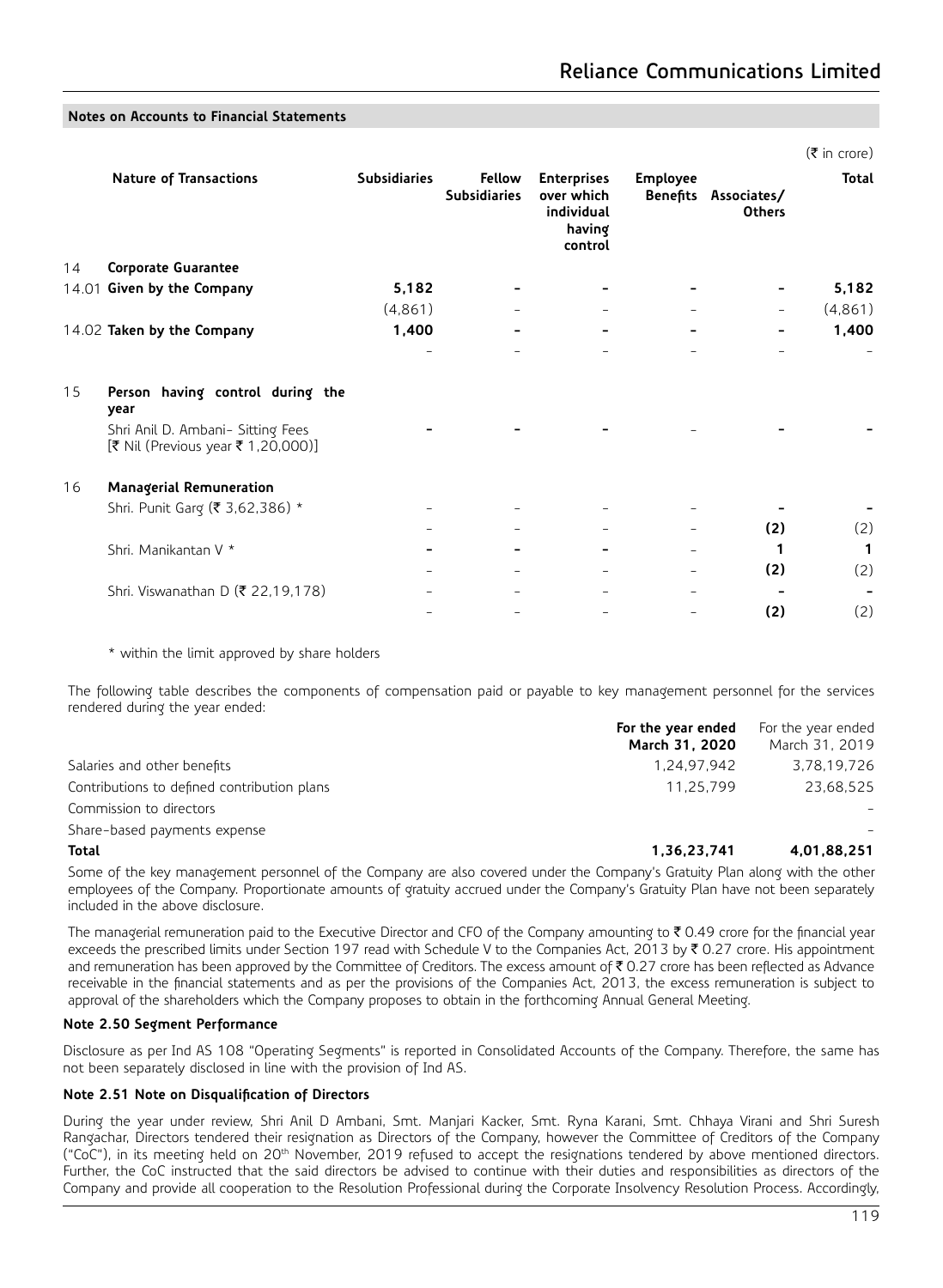the name of such directors continues to reflect in the composition of the board of directors and the respective committees of the Company. Due to above mentioned events, the Company has not received annual disclosures as required under section 164(2) of the Companies Act, 2013 regarding disqualification of directors from Shri Anil D Ambani, Smt. Manjari Kacker, Smt. Ryna Karani, Smt. Chhaya Virani and Shri Suresh Rangachar, Directors of the Company. As per legal opinion obtained by the company during the previous year,none of the Directors were disqualified under section 164(2) of the Companies Act 2013 for default in payment of interest and principal of debentures.

### **Note 2.52 Lease:**

The assets of the Company are held for sale as per Ind AS 105 and accordingly lease agreements are considered to be short term in nature and Ind AS 116 has not been applied.

### **Note 2.53 Note on Covid -19 Impact**

While the Company is sensitive about the impact of the pandemic (Covid 19), not only on the human life but on businesses and industrial activity across the globe, however, its effect will only be realized and ascertained over the next few months. The Company has been monitoring the situation closely and has taken proactive measures to comply with various directions / regulations / guidelines issued by Government of India, various state governments and local bodies to ensure safety of workforce across all its offices.

Vide notification dated March 24, 2020 issued by Ministry of Home Affairs, a nation-wide lockdown was announced to contain COVID-19 outbreak and same had been extended for additional period. However, Telecommunication services, being essential services, had been exempted and permitted to continue operation during the period of lockdown. The Company has continued to provide services to its Enterprise customers without any interruptions and honour commitments, despite facing all odds during lockdown.

The extent to which the COVID-19 pandemic will impact the Company's future financial results will depend on upcoming developments, which are highly uncertain, including, among other things, any new information concerning the severity of the COVID-19 pandemic and the action to mitigate its spread as advised by local authorities.

As the Company is undergoing CIRP, it is relevant to note that the period of lockdown is notified to be exempt under the Code for the purpose of timeline to complete the CIRP.

### **Note 2.54**

### **Authorisation of Financial Statements**

The Directors of the Company have approved the financial statement at their meeting held on July 31, 2020 which was chaired by Mr. Anish Niranjan Nanavaty, Resolution Professional ('RP') of the Company and RP took the same on record, basis recommendation from the directors.

With respect to the financial statements for the year ended March 31, 2020, the RP has signed the same solely for the purpose of ensuring compliance by the Corporate Debtor with applicable laws, and subject to the following disclaimers:

- (i) The RP has furnished and signed the report in good faith and accordingly, no suit, prosecution or other legal proceeding shall lie against the RP in terms of Section 233 of the Code;
- (ii) No statement, fact, information (whether current or historical) or opinion contained herein should be construed as a representation or warranty, express or implied, of the RP including, his authorized representatives and advisors;
- (iii) The RP, in review of the financial statements and while signing this statement of financial statements, has relied upon the assistance provided by the directors of the Corporate Debtor, and certifications, representations and statements made by the directors of the Corporate Debtor, in relation to these financial statements. The statement of financial statements of the Corporate Debtor for the year ended March 31, 2020 have been taken on record by the RP solely on the basis of and on relying the aforesaid certifications, representations and statements of the aforesaid directors and the management of the Corporate Debtor. For all such information and data, the RP has assumed that such information and data are in the conformity with the Companies Act, 2013 and other applicable laws with respect to the preparation of the financial statements and that they give true and fair view of the position of the Corporate Debtor as of the dates and period indicated therein. Accordingly, the RP is not making any representations regarding accuracy, veracity or completeness of the data or information in the financial statements.
- (iv) In terms of the provisions of the Code, the RP is required to undertake a review of certain transactions. Such review has been completed and the RP has filed the necessary applications with the adjudicating authority.

| As per our report of even date<br>For Pathak H.D. & Associates LLP | For Reliance Communications Limited            |                         |
|--------------------------------------------------------------------|------------------------------------------------|-------------------------|
| Chartered Accountants                                              | Resolution Professional                        | Anish Niranjan Nanavaty |
| Firm Reg. No.: 107783W/W100593                                     | Executive Director and Chief Financial Officer | Viswanath D.            |
| Parimal Kumar Jha<br>Partner<br>Membership No: 124262              | Company Secretary                              | Rakesh Gupta            |
| Mumbai                                                             |                                                |                         |

July 31, 2020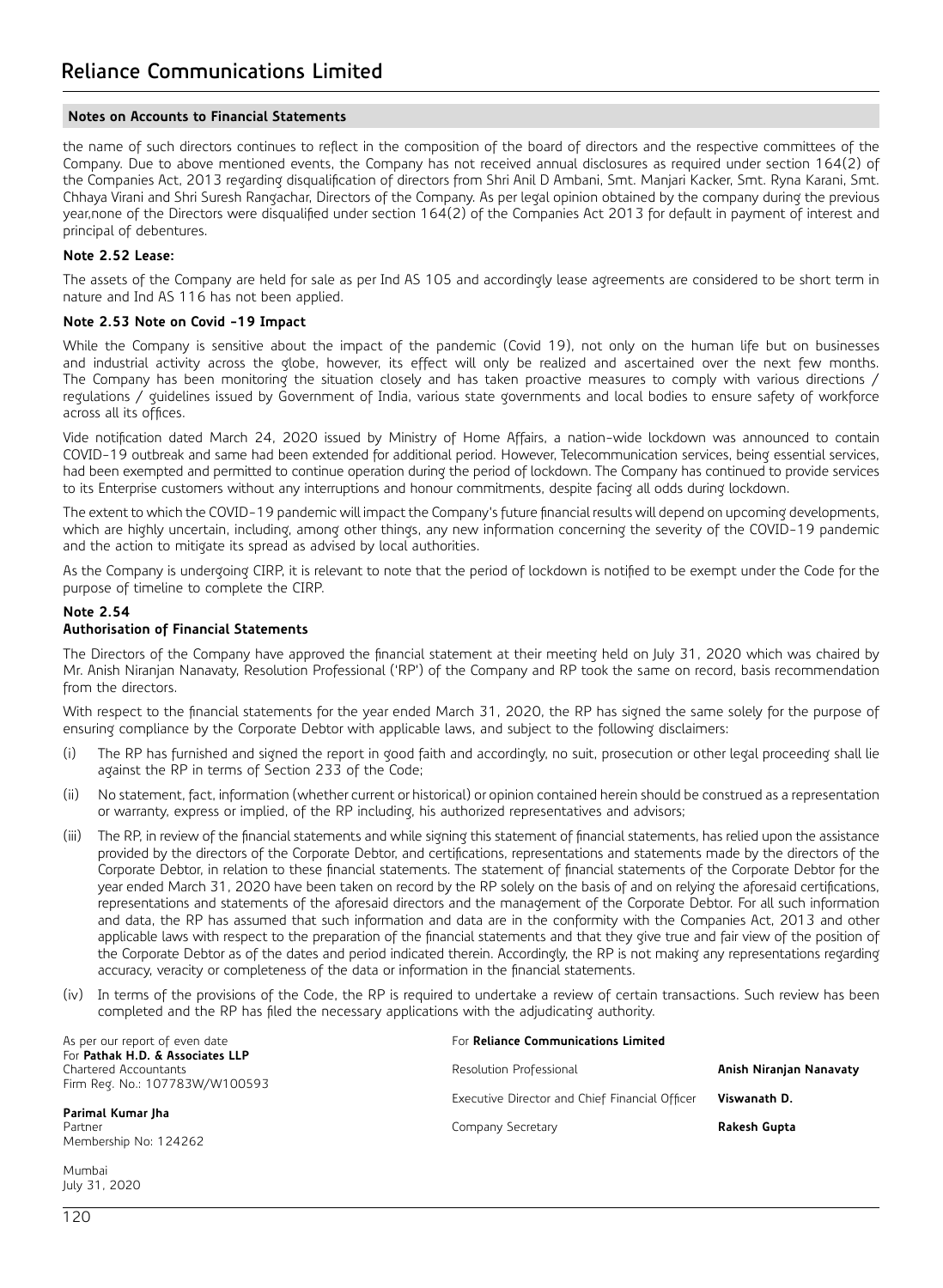# **Statement on Impact of Audit Qualifications (for audit report with modified opinion) submitted along-with Annual Audited Financial Results - Standalone)**

Statement on Impact of Audit Qualifications for the Financial Year ended March 31, 2020 [See Regulation 33 / 52 of the SEBI (LODR) (Amendment) Regulations, 2016]

| I.<br>Sr. I<br>No. | <b>Particulars</b>                                                  | <b>Audited Figures</b><br>(as reported before<br>adjusting for | <b>Audited Figures</b><br>(audited figures<br>after adjusting<br>qualifications) for qualifications) |
|--------------------|---------------------------------------------------------------------|----------------------------------------------------------------|------------------------------------------------------------------------------------------------------|
|                    | Turnover / Total income                                             | 818                                                            | 818                                                                                                  |
| 2                  | Total Expenditure                                                   | 2.430                                                          | 2.430                                                                                                |
| 3                  | Net Profit/(Loss) before Exceptional items                          | (1.612)                                                        | (1,612)                                                                                              |
| 4                  | Exceptional Item (Refer Note 2.39.1)                                | 15.251                                                         | 15.251                                                                                               |
| 5                  | Net Profit/(Loss) after Exceptional items                           | (16.863)                                                       | (16, 863)                                                                                            |
| 6                  | Net Profit / (Loss) from Discontinued Operations                    | (28.475)                                                       | (34,000)                                                                                             |
| 7                  | Earnings Per Share $(\bar{\tau})$                                   | (165.21)                                                       | (185.35)                                                                                             |
| 8                  | <b>Total Assets</b>                                                 | 45,217                                                         | 45.217                                                                                               |
| 9                  | Total Liabilities                                                   | 78.163                                                         | 91,453                                                                                               |
| 10                 | Net worth                                                           | (32,946)                                                       | (46, 236)                                                                                            |
| 11                 | Any other financial item(s) (as felt appropriate by the management) |                                                                |                                                                                                      |

**II** Audit Qualification (each audit qualification separately):

| a. |              | Details of Audit Qualification:                                                                     | Non Provision of Interest and Foreign Exchange variation<br>(Refer Note 2.48)                                                                                                                                                             |
|----|--------------|-----------------------------------------------------------------------------------------------------|-------------------------------------------------------------------------------------------------------------------------------------------------------------------------------------------------------------------------------------------|
| b. |              | Type of Audit Qualification: Qualified Opinion /<br>Disclaimer of Opinion / Adverse Opinion         | Qualified Opinion                                                                                                                                                                                                                         |
| C. |              | Frequency of qualification: Whether appeared first time<br>/ repetitive / since how long continuing | Third Time                                                                                                                                                                                                                                |
| d. |              | For Audit Qualification(s) where the impact is quantified<br>by the auditor, Management's Views:    | Impact is not ascertainable as the Company is under IBC and<br>CIR process initiated                                                                                                                                                      |
| е. |              | For Audit Qualification(s) where the impact is not<br>quantified by the auditor:                    | Impairment review of tangible and intangible assets, assets<br>held for sale, investments and other assets and reconciliation<br>of credits relating to GST and TDS, Going concern (Refer Note<br>2.15 and 2.31), Lease (Refer Note 2.52) |
|    | (i)          | Management's estimation on the impact of audit<br>qualification:                                    |                                                                                                                                                                                                                                           |
|    | (ii)         | If management is unable to estimate the impact,<br>reason for the same:                             | Impact is not ascertainable as the Company is under IBC and<br><b>CIR Process initiated</b>                                                                                                                                               |
|    | (iii)        | Auditors' Comments on (i) or (ii) above:                                                            | Refer 'Basis for Qualified Opinion' in audit report read with<br>relevant notes in the financial statements, the same is self<br>explanatory.                                                                                             |
|    | Signatories: |                                                                                                     |                                                                                                                                                                                                                                           |
|    |              | Resolution Professional                                                                             | Anish Niranjan Nanavaty                                                                                                                                                                                                                   |
|    |              | Executive Director and Chief Financial Officer                                                      | Viswanath D                                                                                                                                                                                                                               |
|    |              | Statutory Auditor                                                                                   | Parimal Kumar Jha                                                                                                                                                                                                                         |
|    |              | UDIN:20124262AAAACZ1130                                                                             |                                                                                                                                                                                                                                           |

Place: Mumbai

 $\rm III$ 

Date : July 31, 2020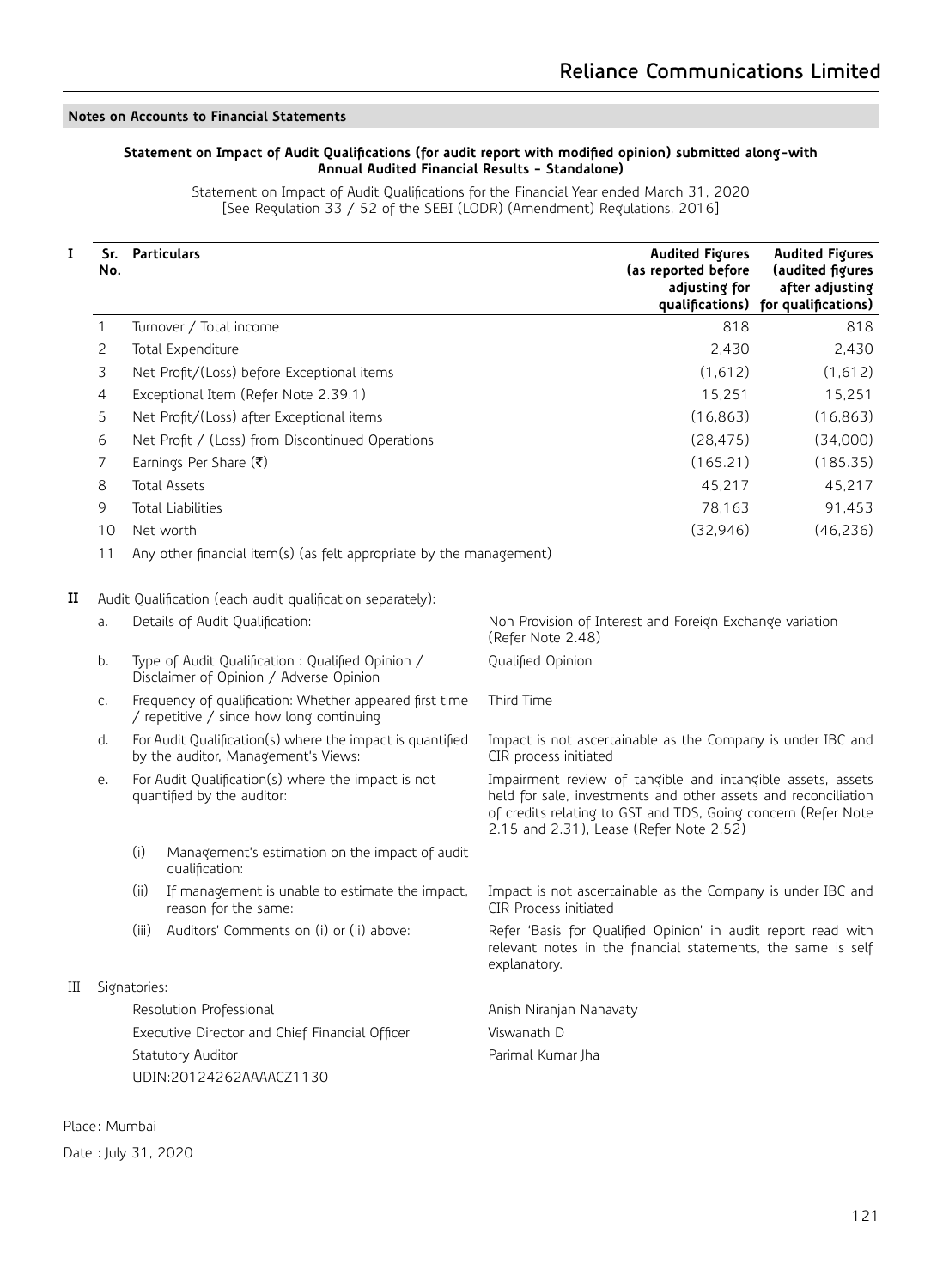### **To**

# **The Members of Reliance Communications Limited**

### **Report on the Audit of the Consolidated Financial Statements**

### **Corporate Insolvency Proceedings as per Insolvency and Bankruptcy Code, 2016 (IBC)**

The Hon'ble National Company Law Tribunal, Mumbai Bench ("NCLT") admitted an insolvency and bankruptcy petition filed by an operational creditor against Reliance Communications Limited ("the Company") and its two subsidiaries, appointed Resolution Professional (RP) who has been vested with management of affairs and powers of the Board of Directors with direction to initiate appropriate action contemplated with extant provisions of the Insolvency and Bankruptcy Code, 2016 and other related rules.

# **Qualified Opinion**

We have audited the accompanying Consolidated Financial Statements of **Reliance Communications Limited** ("the Company") and its subsidiaries (the Company and its subsidiaries together referred to as "the Group") and its associates, which comprise the Consolidated Balance Sheet as at March 31, 2020, and the Consolidated Statements of Profit and Loss, the Consolidated Statements of Changes in Equity and the Consolidated Statements of Cash Flows for the year then ended, and notes to the Financial Statements, including a summary of significant accounting policies and other explanatory information (hereinafter referred to as "the consolidated financial statements").

In our opinion and to the best of our information and according to the explanations given to us, except for the possible effect of matters described in the Basis for Qualified Opinion section of our report, the aforesaid Consolidated Ind AS Financial Statements give a true and fair view in conformity with the Indian Accounting Standards prescribed under section 133 of the Act read with the Companies ( Indian Accounting Standards) Rules,2015 , as amended , ("Ind AS") and other accounting principles generally accepted in India, of the state of affairs of the Company as at March 31, 2020, the consolidated loss, consolidated total comprehensive loss, consolidated changes in equity and its consolidated cash flows for the year ended on that date.

# **Basis for Qualified Opinion**

We draw attention to following notes to the accompanying consolidated financial statements for the year ended March 31,2020:-

A. Note no 2.16 & Note no 2.36 regarding, "Assets Held for Sale (AHS)" including Wireless Spectrum, Towers, Fiber and Media Convergence Nodes (MCNs) continue to be classified as held for sale at the value ascertained at the end of March 31, 2018, a for the reasons referred to in the aforesaid note and impact of the non payment of spectrum instalments due to Department of Telecommunication (DOT). Non determination of fair value as on the reporting date is not in compliance with Ind AS 105 "Non Current Assets Held for Sale and Discontinued Operations". Accordingly, we are unable to comment on the consequential impact, if any, on the carrying amount of Assets Held for Sale and on the reported losses for the year ended March 31, 2020.

B. Note no. 2.53 regarding admission of the Company and its three subsidiaries into Corporate Insolvency Resolution Process ("CIRP") and pending determination of obligations and liabilities including various claims submitted by the Operational/financial/ other creditors and employees including interest payable on loans during CIRP. We are unable to comment the accounting impact and disclosure thereof pending reconciliation and determination of final obligation.

The Company and some of it's subsidiaries accordingly have not provided interest on borrowings amounting to  $\bar{\tau}$ 4,748 Crore for the year ended March 31, 2020 and  $\bar{\tau}$ 7,998 Crore up to the previous financial year as per the terms of the borrowings. The Company further has not credited/ provided for foreign exchange variance (gain)/ loss amounting to  $\bar{\tau}$  1,609 Crore for year ended March 31, 2020 and ₹984 Crore loss up to the previous financial year. Had such interest and foreign exchange variation (gain)/ loss as mentioned above been provided, the reported loss for the year ended March 31, 2020 would have been higher by  $\bar{\tau}$  6,357 Crore. Non provision of interest and non recognition of foreign exchange variation (gain)/loss is not in compliance with Ind AS 23 "Borrowing Costs" and Ind AS 21 "The Effects of Changes in Foreign Exchange Rates" respectively.

- C. Note no. 2.36, regarding the pending comprehensive review of carrying amount of all other assets including investments & liabilities, impairment of goodwill on consolidation for the reason stated in the said note and accordingly non provision for impairment of carrying value of assets and write back of liabilities if any, by the Group. Further Goods & Service Tax (GST) and Tax Deducted at source are pending reconciliation. In the absence of Comprehensive review as mentioned above for the carrying amount of all other assets and liabilities and pending reconciliation of Goods and Service Tax (GST) and Tax Deducted at Source(TDS), we are unable to comment that whether any adjustment is required in the carrying amount of such assets and liabilities and consequential impact, if any, on the reported losses for the year ended March 31, 2020. Non determination of fair value of financial assets & liabilities are not in compliance with Ind AS 109- Financial Instruments & non determination of carrying amount of non-financial assets & liabilities are not in compliance, Ind AS 36- Impairment of Assets and Ind AS 37- Provisions, Contingent Liabilities & Contingent Assets.
- D. Note no 2.41, regarding non adoption of Ind AS 116 i.e. "Leases" effective from April 01, 2019 and the impact thereof. The Company and some of it's subsidiaries have not applied Ind AS 116 . The aforesaid accounting treatment is not in accordance with the relevant Indian Accounting Standard Ind AS 116.
- E. Note no 2.36 & Note 2.44.1(b) regarding termination of definitive binding agreement for monetization of assets of the Company and two of its subsidiaries namely RTL & RITL and the on going CIRP, the outcome of which cannot be presently ascertained. Company's subsidiary namely Reliance Communications Infrastructure Limited (RCIL) has also been admitted under the Code with effect from September 25, 2019. Further one of the Company's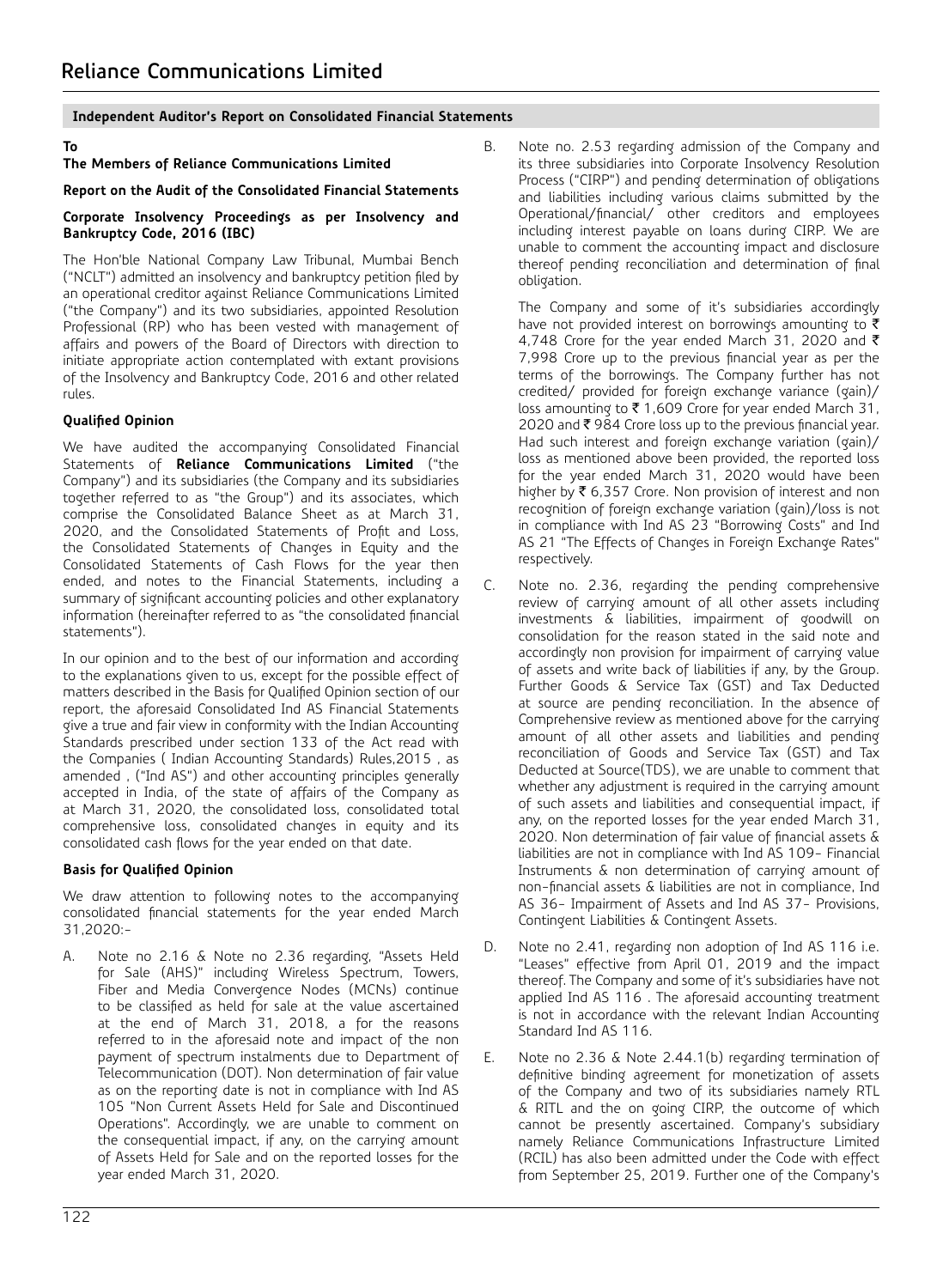foreign step-down subsidiaries namely GCX Limited has ceased to be the subsidiary on initiation of a voluntary application under Chapter 11 of US States Bankruptcy Code on account of default in payment to 7% Senior Secured Notes amounting to USD 350 million due for payment on August 01, 2019 which has been confirmed by the Delaware Court order as explained in Note No 2.44.1(b) of the financial statements. The group has continued to incur losses, it's current liabilities exceed current assets and defaulted in repayment of its borrowings and payment of statutory dues. Further, auditors of material subsidiaries of the Company have qualified their reports with respect to Going Concern of the Company on account of reasons mentioned above.

This situation indicates that a material uncertainty exists that may cast significant doubt on the Group's ability to continue as a going concern. The accounts, however, has been prepared by the management on a going concern basis for the reason stated in the aforesaid note. However we are unable to obtain sufficient and appropriate audit evidence regarding management's use of the going concern basis of accounting in the preparation of the financial statements, in view of on going Corporate Insolvency Resolution Process, the outcome of which cannot be presently ascertained.

- F. Note no 2.61 regarding unbilled revenue recognized by one of the Company's subsidiary amounting to  $\overline{\mathfrak{k}}$  917 Crore with respect to services provided, which has not been billed by the Company for the reasons mentioned in the aforesaid note. We are unable to comment on the ultimate outcome of reconciliation and it's impact on the revenue recognized during the period and in earlier periods and its realisation.
- G. Note No 2.60 regarding non receipt of balance confirmation from balance with Industrial and Commercial bank of China in Fixed Deposit (FD) account amounting to  $\bar{\tau}$  31.62 Crores as at March 31, 2020 in respect of one of the Company's Subsidiary. The Company further, has recognised Interest income on the said FD amounting to  $\bar{\tau}$  1.06 Crores on the basis of Confirmation received as at September 30, 2019. Pending receipt of balance confirmation as on reporting date, we are unable to comment on the consequential impact if any, on the financial statements of the company.

We conducted our audit in accordance with the Standards on Auditing (SAs) specified under section 143(10) of the Companies Act, 2013 ("Act"). Our responsibilities under those Standards are further described in the Auditor's Responsibilities for the Audit of the Consolidated Financial statements section of our report. We are independent of the Group and its associates in accordance with the Code of Ethics issued by the Institute of Chartered Accountants of India together with the ethical requirements that are relevant to our audit of the financial statements under the provisions of the Companies Act, 2013 and the Rules thereunder, and we have fulfilled our other ethical responsibilities in accordance with these requirements and the Code of Ethics. We believe that the audit evidence obtained by us and other auditors in terms of their reports referred to in "Other Matter" paragraph below, is sufficient and appropriate to provide a basis for our qualified opinion.

#### **Emphasis of Matter Paragraph**

- A. We draw attention to Note no. 2.44.2(a) of the financial statements, regarding provision of license fee and spectrum usage charges by the Company and one of it's subsidiary, based on management estimates pending special audit from Department of Telecommunications, pursuant to the judgment of Hon'ble Supreme Court of India, vide its order dated October 24, 2019 and status of payment thereof.
- B. We draw attention to Note no. 2.63 to the financial statements, as regards to the management evaluation of COVID - 19 impact on the future performance of the Group. The actual outcome of the assumptions and estimates may vary in future due to impact of pandemic.

Our Opinion is not modified in respect of the above matters.

#### **Key Audit Matters**

Key audit matters are those matters that, in our professional judgment, were of most significance in our audit of the Consolidated Financial Statements of the current period. These matters were addressed in the context of our audit of the Consolidated Financial Statements as a whole, and in forming our opinion thereon, and we do not provide a separate opinion on these matters. We have determined the matters described below to be the key audit matters to be communicated in our report.

For each matter below, our description of how our audit addressed the matter is provided in that context.

We have fulfilled the responsibilities described in the Auditor's responsibilities for the audit of the Consolidated Financial Statements section of our report, including in relation to these matters. Accordingly, our audit included the performance of procedures designed to respond to our assessment of the risks of material misstatement of the Consolidated Financial Statements. The results of our audit procedures, including the procedures performed to address the matters below, provide the basis for our audit opinion on the accompanying Consolidated Financial Statements.

#### **1. Revenue Recognition**

The accuracy and completeness of revenue amounts recorded by the Company is an inherent industry risk. The revenue of the Company is categorised broadly into service and wholesale revenue. Service revenue mainly consists of income from fixed line , broadband, rentals and installations. Wholesale revenue comprises revenue from interconnection, external administration, capacity sales and from resellers.

We considered revenue recognition as a key audit matter as the amount involved is material to the Financial Statements and due to the complexity of the systems and processes used to record revenue. The accounting policy and relevant disclosures relating to revenue are set out in notes 1.3(m) and 2.28 respectively, to the Consolidated Financial Statements.

Our audit procedures included, amongst others, the following:

Testing the end-to-end reconciliation from business support systems to billing and to the general ledger;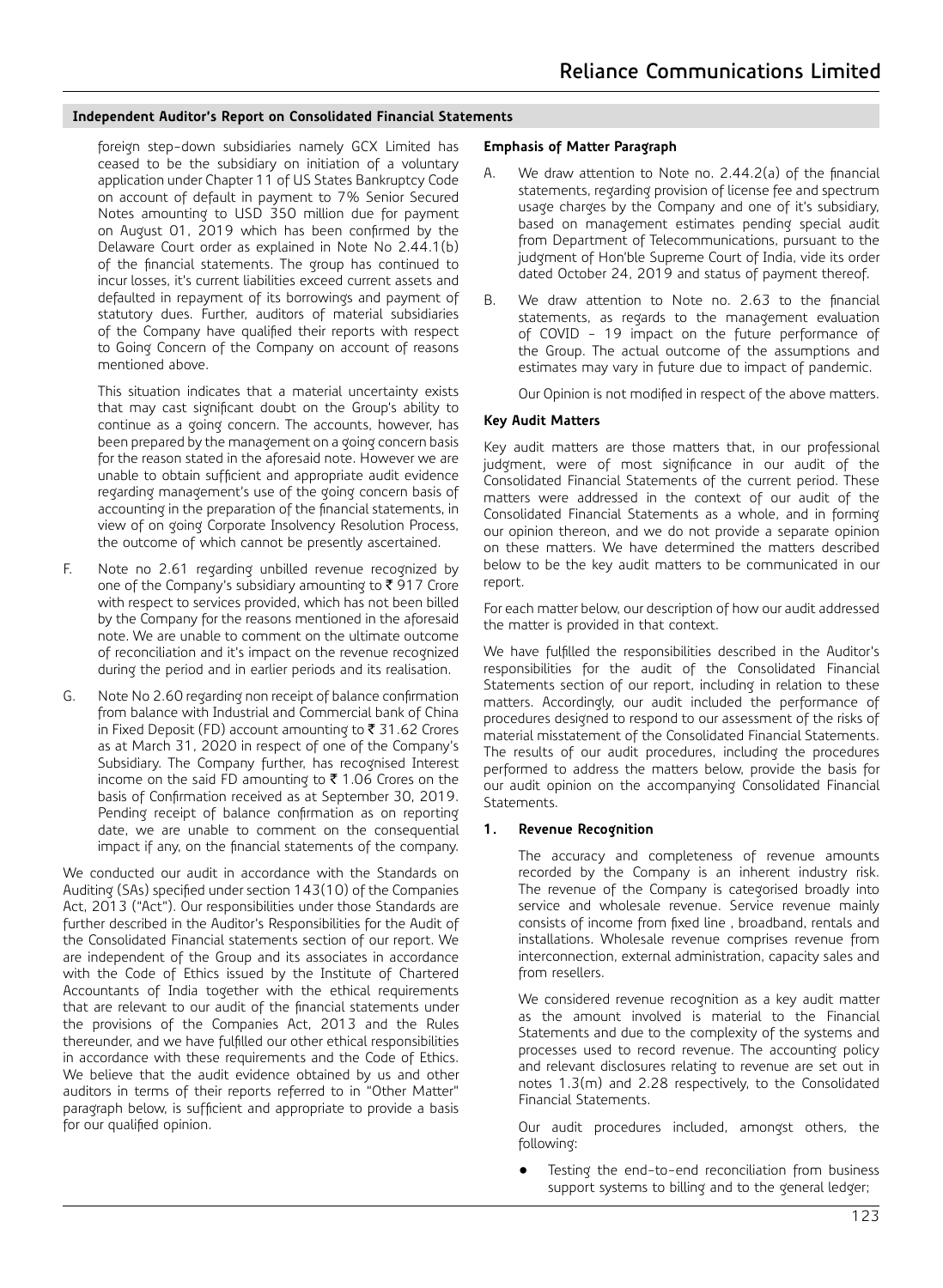- Performing tests on the accuracy of customer bill generation process on a sample basis and testing of a sample of the credits and discounts applied to such customer bills;
- Performed substantive analytical procedures over the significant revenue streams.
- Involving verification of controls surrounding revenue invoicing;
- Assessed transactions taking place before and after year-end to ensure that revenue was recognised in the appropriate period;
- Performing specific procedures to test the accuracy and completeness of adjustments, and performing procedures to ensure that the revenue recognition criteria adopted by the Company is in line with the company's accounting policies.
- **2. Valuation and disclosure of accrual estimates for legal claims, litigations, regulatory matters and contingencies and deposits against the same legal matters including provision of license fee and spectrum usage charges, pursuant to the judgment of Hon'ble Supreme Court of India, vide its order dated October 24, 2019**

The Group is involved as a party in legal proceedings, including regulatory and other governmental proceedings. The Group has also deposited substantial amounts with regulatory authorities against the demands in dispute, which has been classified as deposit.

This area is significant to our audit, since the accounting and disclosure for (contingent) legal liabilities is complex and judgmental (due to the difficulty in predicting the outcome of the matter and estimating the potential impact if the outcome is unfavourable), and the amounts Involved are, or can be, material to the Financial Statements as a whole. Further reference is made to Note no 2.40 on Contingent liabilities and Note No 2.44.2(a) on provision of Licence fees and Spectrum Usage Charges.

Our audit procedures included, amongst others, testing the effectiveness of the Group's internal controls around the identification and evaluation of claims/provisions, proceedings and investigations at different levels in the group, and the recording and continuous re-assessment of the related (contingent) liabilities and provisions and disclosures. We inquired with both internal legal staff including Resolution Professional (RP) as well as with the Company's Financial staff in respect of ongoing investigations or claims, proceedings and investigations, inspected relevant correspondence, inspected the minutes of the meetings of the Audit Committee and requested a confirmation from the group's in-house responsible officials and RP. Also, the Group has obtained legal opinions in past against these disputes. For claims settled during the year, we vouched the payments, as appropriate, and read the related orders to verify whether the settlements were properly accounted for.

We also assessed the adequacy of the Company's disclosure around legal claims, litigations, regulatory matters and contingencies as included in Note No. 2.40 on Contingent liabilities.

We consider management's conclusion on the predicted outcome and estimation of potential impact reasonable and we assessed that the disclosures in Note No 2.40, Contingent liabilities are reasonable.

### **Information Other than the Consolidated Financial Statements and Auditor's Report Thereon**

The Company's Board of Directors is responsible for the preparation of other information. The other information comprises the information included in Board's Report including Annexures to Board's Report, but does not include the Consolidated Financial Statements and our auditor's report thereon.

Our opinion on the Consolidated Financial Statements does not cover the other information and we will not express any form of assurance conclusion thereon.

In connection with our audit of the Consolidated Financial Statements, our responsibility is to read the other information identified above when it becomes available and, in doing so, consider whether the other information is materially inconsistent with the Consolidated Financial Statements or our knowledge obtained in the audit, or otherwise appears to be materially misstated. When we read the report containing other information, if we conclude that there is a material misstatement therein, we are required to communicate the matter to those charged with governance. We have nothing to report in this regard.

### **Responsibility of Management and Those Charged with Governance for the Consolidated Financial Statements**

The consolidated financial statements, which is the responsibility of the Holding Company's Management and is relied upon by the Resolution Professional based on the assistance provided by the Directors and taken on record by the Resolution Professional as fully described in Note No 2.64 of financial statements. The Holding Company's Management are responsible for the preparation and presentation of these consolidated financial statements that give a true and fair view of the net profit/ loss and other comprehensive income/loss and other financial information of the Group including its associates in accordance with the Indian Accounting Standards prescribed under Section 133 of the Act read with relevant rules issued thereunder and other accounting principles generally accepted in India. The respective Management/Board of Directors of the companies included in the Group and of its associates are responsible for maintenance of adequate accounting records in accordance with the provisions of the Act for safeguarding of the assets of the Group and its associates and for preventing and detecting frauds and other irregularities; selection and application of appropriate accounting policies; making judgments and estimates that are reasonable and prudent; and the design, implementation and maintenance of adequate internal financial controls, that were operating effectively for ensuring accuracy and completeness of the accounting records, relevant to the preparation and presentation of the consolidated financial statements that give a true and fair view and are free from material misstatement, whether due to fraud or error, which have been used for the purpose of preparation of the consolidated financial statements by the Directors of the Holding Company, as aforesaid.

In preparing the consolidated financial statements, the respective Board of Directors/Resolution Professional of the companies included in the Group and of its associates are responsible for assessing the ability of the Group and its associates to continue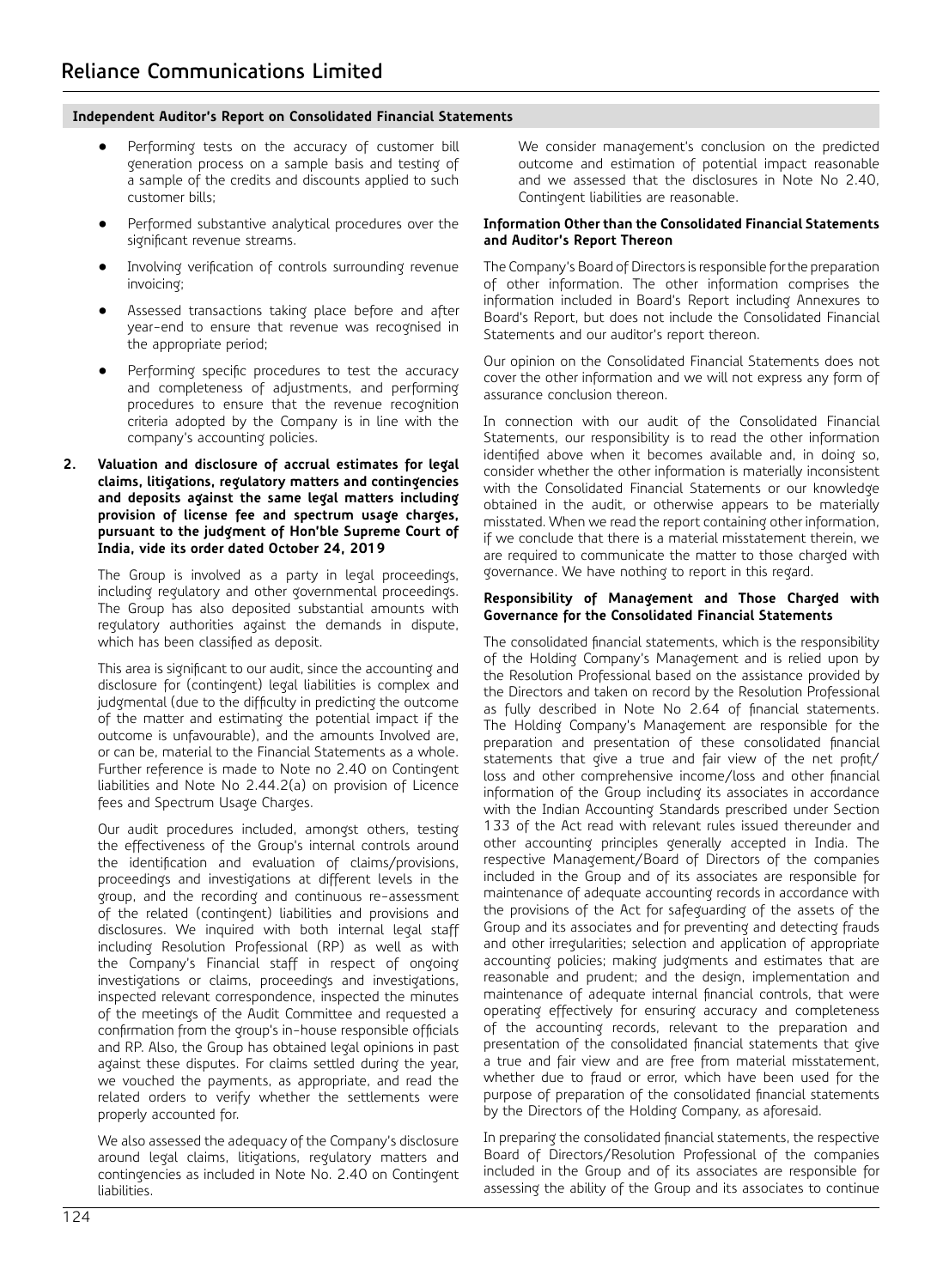as a going concern, disclosing, as applicable, matters related to going concern and using the going concern basis of accounting unless the respective Board of Directors/Resolution Professional either intends to liquidate the Group or to cease operations, or has no realistic alternative but to do so.

The respective Board of Directors/Resolution Professional of the companies included in the Group and of its associates is responsible for overseeing the financial reporting process of the Group and of its associates.

### **Auditor's Responsibilities for the Audit of the Consolidated Financial Statements**

Our objectives are to obtain reasonable assurance about whether the Consolidated Financial Statements as a whole are free from material misstatement, whether due to fraud or error, and to issue an auditor's report that includes our opinion. Reasonable assurance is a high level of assurance, but is not a guarantee that an audit conducted in accordance with SAs will always detect a material misstatement when it exists. Misstatement can arise from fraud or error and are considered material if, individually or in the aggregate, they could reasonably be expected to influence the economic decisions of users taken on the basis of these Consolidated Financial Statements.

As part of an audit in accordance with SAs, we exercise professional judgment and maintain professional skepticism throughout the audit. We also:

- Identify and assess the risks of material misstatement of the Consolidated Financial Statements, whether due to fraud or error, design and perform audit procedures responsive to those risks, and obtain audit evidence that is sufficient and appropriate to provide a basis for our opinion. The risk of not detecting a material misstatement resulting from fraud is higher than for one resulting from error, as fraud may involve collusion, forgery, intentional omissions, misrepresentations, or the override of internal control.
- Obtain an understanding of internal control relevant to the audit in order to design audit procedures that are appropriate in the circumstances. Under section 143(3) (i) of the Companies Act, 2013, we are also responsible for expressing our opinion on whether the company has adequate internal Financial controls system in place and the operating effectiveness of such controls.
- Evaluate the appropriateness of accounting policies used and the reasonableness of accounting estimates and related disclosures made by management.
- Conclude on the appropriateness of management's use of the going concern basis of accounting and, based on the audit evidence obtained, whether a material uncertainty exists related to events or conditions that may cast significant doubt on the Group's ability to continue as a going concern. If we conclude that a material uncertainty exists, we are required to draw attention in our auditor's report to the related disclosures in the Consolidated Financial Statements or, if such disclosures are inadequate, to modify our opinion. Our conclusions are based on the audit evidence obtained up to the date of our auditor's report. However, future events or conditions may cause the Group to cease to continue as a going concern.
- Evaluate the overall presentation, structure and content of the Consolidated Financial Statements, including the disclosures, and whether the Consolidated Financial Statements represent the underlying transactions and events in a manner that achieves fair presentation.
- Obtain sufficient appropriate audit evidence regarding the financial statements/financial information of the entities within the Group and its associates to express an opinion on the consolidated financial statements. We are responsible for the direction, supervision and performance of the audit of financial information of such entities included in the consolidated financial statements of which we are the independent auditors. For the other entities included in the consolidated financial statements, which have been audited by other auditors, such other auditors remain responsible for the direction, supervision and performance of the audits carried out by them. We remain solely responsible for our audit opinion.

We communicate with those charged with governance regarding, among other matters, the planned scope and timing of the audit and significant audit findings, including any significant deficiencies in internal control that we identify during our audit.

We also provide those charged with governance with a Statements that we have complied with relevant ethical requirements regarding independence, and to communicate with them all relationships and other matters that may reasonably be thought to bear on our independence, and where applicable, related safeguards.

From the matters communicated with those charged with governance, we determine those matters that were of most significance in the audit of the Consolidated Financial Statements of the current period and are therefore the key audit matters. We describe these matters in our auditor's report unless law or regulation precludes public disclosure about the matter or when, in extremely rare circumstances, we determine that a matter should not be communicated in our report because the adverse consequences of doing so would reasonably be expected to outweigh the public interest benefits of such communication.

### **Other Matters**

- 1. The entire audit finalisation process was carried from remote locations i.e. other than the office of the Company where books of account and other records are kept , based on the data/details or financial information provided to us through digital medium, owing to complete lockdown imposed by the Central Government to restrict the spread of COVID19.Being constrained, we resorted to and relied upon the results of the alternative audit procedures to obtain sufficient and appropriate audit evidence for significant matters in course of our audit. Our report is not modified in respect of this matter.
- 2. Pursuant to applications filed by Ericsson India Pvt. Ltd before the National Company Law Tribunal, Mumbai Bench ("NCLT") in terms of Section 9 of the Insolvency and Bankruptcy Code, 2016 read with the rules and regulations framed thereunder ("Code"), the NCLT had admitted the applications and ordered the commencement of corporate insolvency resolution process ("CIRP") of Reliance Communications Limited ("the Company") and two of its subsidiaries namely Reliance Infratel Limited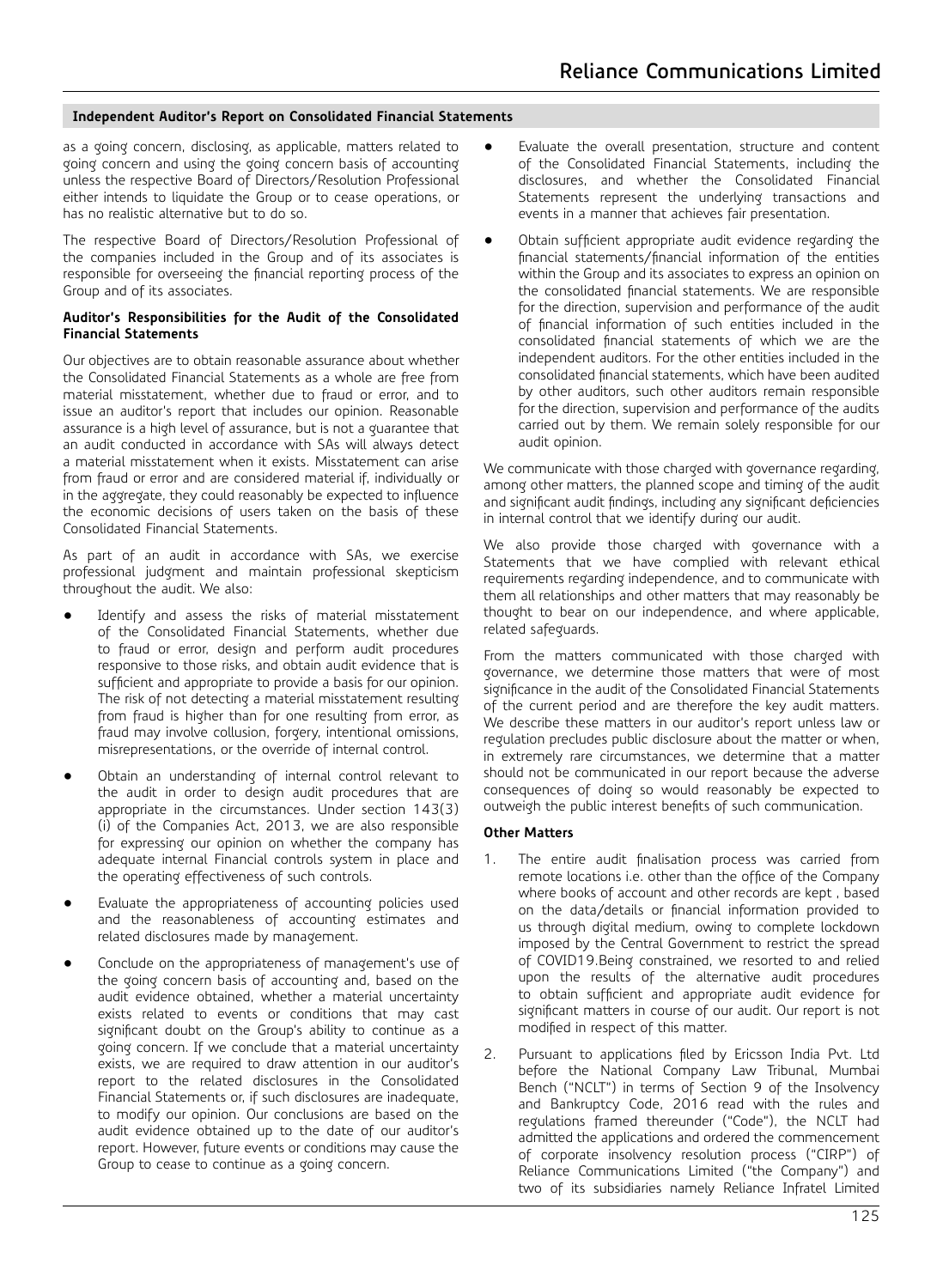(RITL) and Reliance Telecom Limited (RTL) (collectively, the "Corporate Debtors") vide its orders dated May 15, 2018. The committee of creditors ("CoC") of the Corporate Debtors, at the meetings of the CoC held on May 30, 2019, in terms of Section 22 (2) of the Code, resolved with the requisite voting share, to replace the Interim Resolution Professionals with the resolution professional ("RP") for the Corporate Debtor, which has been confirmed by the NCLT in its orders dated June 21, 2019 (published on the website of the NCLT on June 28, 2019).

Further, Pursuant to an application filed by State Bank of India before the National Company Law Tribunal, Mumbai Bench ("NCLT") in terms of Section 7 of the Insolvency and Bankruptcy Code, 2016 read with the rules and regulations framed thereunder ("Code"), the NCLT had admitted the application and ordered the commencement of corporate insolvency resolution process ("CIRP") of the its subsidiary namely Reliance Communications Infrastructure Limited (RCIL) ("the Company") ("Corporate Debtor") vide its order dated September 25, 2019 which has been received by the IRP (as defined hereinafter) on September 28, 2019 ("CIRP Order"). The NCLT has appointed Mr. Anish Niranjan Nanavaty as the interim resolution professional for the Company ("IRP") vide the CIRP Order who has been confirmed as the resolution professional of the Company ("RP") by the committee of creditors.

The consolidate financial statements of a Company shall be signed by the Chairperson or Managing Director or Whole Time Director or in absence of all of them, it shall be signed by any Director of the Company who is duly authorized by the Board of Directors to sign the consolidated financial statements. As mentioned in Note No.2.64 of the statement, In view of the ongoing CIRP, the powers of the board of directors stand suspended and are exercised by the RP.

3. The consolidated financial statements include financial statements of Sixty six subsidiaries considered in the preparation of the Statement (including four subsidiaries classified as discontinued operations), whose financial statements reflect total assets of  $\bar{\tau}$  2,828 Crore, total revenues from continuing operations of  $\bar{\tau}$  750 Crore and total revenues from discontinued operations of  $\bar{\tau}$  11 Crore for year ended March 31, 2020 and total net profit/ (loss) after tax from continuing operations of  $\bar{\tau}$  (311) Crore and total profit/(loss) after tax from discontinued operations of  $\bar{\tau}$  (13) Crore, Total Comprehensive income/ ((loss) from continuing operations of  $\bar{\tau}$  (311) Crore and Total Comprehensive income/((loss) from discontinuing operations of  $\bar{\tau}$  (12) Crore year ended March 31, 2020 and net cash outflow of  $\overline{\tau}$  73 Crore for the year ended March 31,2020 as considered in the consolidated financial statements, which have been audited/reviewed by the respective independent auditors. The consolidated financial statements also includes financial statements of 2 associates considered in the Statement, whose financial statements reflect Group's share of net profit of ₹4 Crore for the year ended March 31, 2020. The independent auditors' reports on financial statements / financial information of these entities and associates have been furnished to us and our opinion on the consolidated financial statements, in so far as it relates to the amounts and disclosures included in

respect of these entities, is based solely on the report of such auditors and the procedures performed by us are as stated in paragraph above.

4. The consolidated financial statements include unaudited financial statements of Sixteen subsidiaries considered in the preparation of the Statement, whose financial statements reflect total assets of  $\bar{\tau}$  3,436 Crore, total revenues from operations of  $\bar{\tau}$  97 Crore for the year ended March 31, 2020 and total profit/(loss) after tax from operations of  $\bar{\tau}$  (2,385) Crore and total comprehensive income/(loss) of  $\bar{\tau}$  (2,369) Crore from operations for year ended March 31, 2020 and net cash outflow of  $\bar{\tau}$  2 Crore for the year ended March 31,2020 as considered in the consolidated financial statements. These unaudited financial statements / financial information have been furnished to us by the Directors and our opinion on the consolidated financial statements, in so far as it relates to the amounts and disclosures included in respect of these subsidiaries is based solely on such unaudited financial statements / financial information. In our opinion and according to the information and explanations given to us by the Directors, these financial statements / financial information are not material to the Group.

Our Opinion on the consolidated financial statements , and our report on other Legal and Regulatory requirements below, is not modified in respect of the above matters with respect to our reliance on the work done and the reports of the other auditors and financial statements certified by the respective management.

### **Report on Other Legal and Regulatory Requirements**

As required by Section 143(3) of the Act, we report that:

- Except for the matters described in the Basis of Qualified Opinion paragraph, we have sought and obtained all the information and explanations which to the best of our knowledge and belief were necessary for the purposes of our audit.
- (b) Except for the possible effects of the matters described in the Basis of Qualified opinion paragraph above , in our opinion, proper books of account as required by law have been kept by the Group so far as it appears from our examination of those books
- (c) The Consolidated Balance Sheet, the Consolidated Statements of Profit and Loss, and the Consolidated Statements of Cash Flows and the Consolidated Statements of Changes in Equity dealt with by this Report are in agreement with the books of account.
- (d) In our opinion, the aforesaid Consolidated Financial Statements comply with the Accounting Standards specified under Section 133 of the Act, read with the Companies (Indian Accounting Standards) Rules, 2015, as amended, except requirement of Ind AS 105 on Non-Current Assets Held for Sale and Discontinued Operations , Ind AS 23 on Borrowing Cost and Ind AS 21 on Effects of Changes in foreign exchanges , Ind AS 116 Leases ,Ind AS 109 Financial Instruments, Ind AS 36 on Impairment of Assets, Ind AS 37 on Provisions, Contingent Liabilities and Contingent Assets, with regard to matters described in the Basis of Qualified Opinion paragraph above.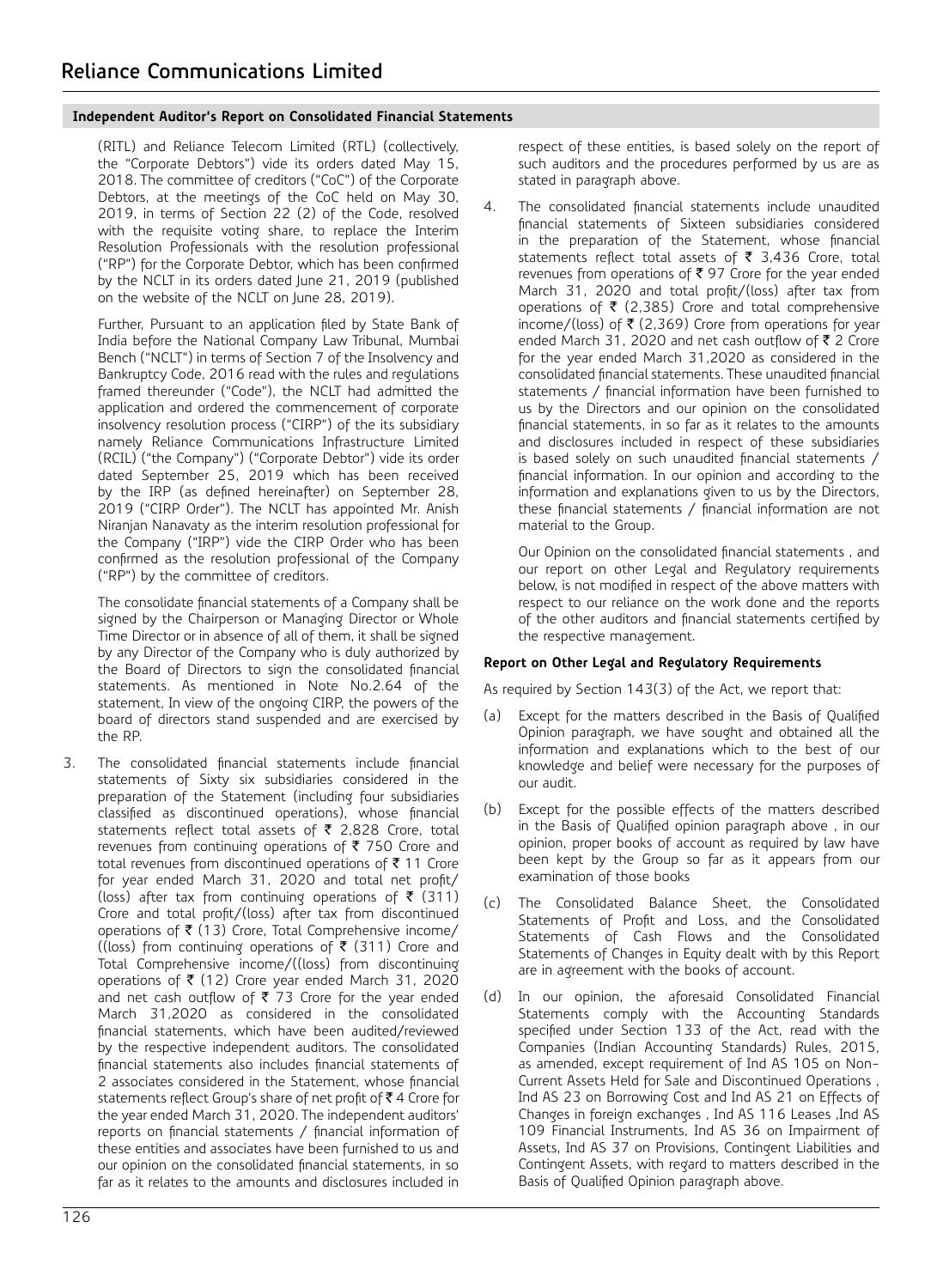- (e) Matters described under the Basis for Qualified Opinion paragraph above and Qualified Opinion paragraph of 'Annexure A' to this report in our opinion, may have an adverse effect on functioning of the Group and on the amounts disclosed in Consolidated Financial Statements of the Group;
- (f) The qualification relating to maintenance of accounts and other matters connected therewith are as stated in the Basis for Qualified Opinion paragraph above.
- (g) On the basis of the written representations received from two directors of the Company as on March 31, 2020 taken on record by the Board of Directors and based on legal opinion obtained by the Company during previous year with regard to non payment of debenture holder's due (Refer Note No.2.56), these two directors are not disqualified as on March 31, 2020 from being appointed as a director in terms of Section 164 (2) of the Act. Further as mentioned in Note no. 2.56 of the financial statements, other directors of the Company have resigned from the position of director, however their resignation has not been accepted for the reason stated in the said note and Company has not received declarations from these directors in this regard, accordingly we are unable to comment whether these directors are disqualified as on March 31, 2020 from being appointed as a director in terms of Section 164(2) of the Act.
- (h) With respect to the adequacy of the internal Financial controls over Financial reporting of the Group and the operating effectiveness of such controls, refer to our separate Report in "Annexure A".
- (i) With respect to the other matters to be included in the Auditor's Report in accordance with the requirements of section 197(16) of the Act, as amended:

In our opinion and to the best of our information and according to the explanation given to us, in respect of one managerial person of the Company, Managerial remuneration has been paid/provided in accordance with the requisite approval by shareholders as mandated by the provisions of section 197 read with schedule V of the Act.

Further in respect of one managerial person of the Company, managerial remuneration paid/provided is in excess of limits prescribed under section 197 read with schedule V of the Act. The company has paid/provided

total managerial remuneration amounting to  $\bar{\tau}$  49 lakhs to this managerial person, which exceeds by  $\bar{\tau}$  22 lakhs from the limits prescribed under this Section, the company has disclosed the said excess payment as recoverable from the said managerial person and is in the process of obtaining requisite approval from shareholders in ensuing Annual General Meeting.

The Ministry of Corporate Affairs has not prescribed other details under section 197(16) which are required to be commented upon by us.

- (j) With respect to the other matters to be included in the Auditor's Report in accordance with Rule 11 of the Companies (Audit and Auditors) Rules, 2014, in our opinion and to the best of our information and according to the explanations given to us:
	- i. The Group has disclosed the impact of pending litigations on its Financial position in its Financial Statements – Refer Note 2.40 to the Consolidated Financial Statements;
	- ii. The Group did not have any long-term contracts including derivative contracts for which there were any material foreseeable losses; and
	- iii There has been no delay in transferring amounts, required to be transferred, to the Investor Education and Protection Fund by the Company and its subsidiary companies and associate companies incorporated in India.

# For **Pathak H.D. & Associates LLP**

Chartered Accountants Firm's Registration No:107783W/W100593

### **Parimal Kumar Jha**

Partner Membership No:124262

Mumbai July 31, 2020

UDIN: 20124262AAAADD3418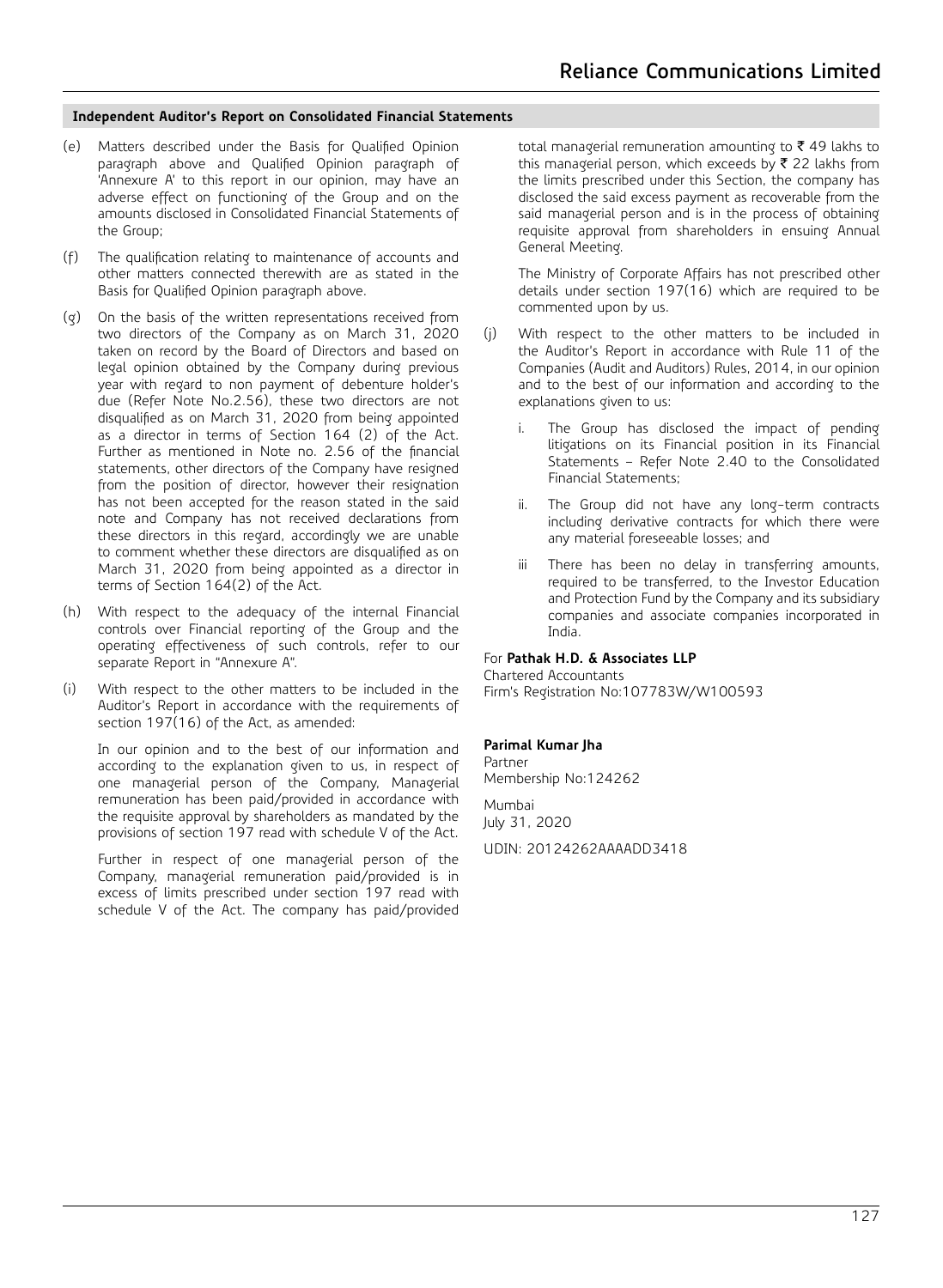# **'Annexure A' to the Independent Auditor's Report - 31 March 2020**

### **Report on the Internal Financial Controls under Clause (i) of Sub-section 3 of Section 143 of the Companies Act, 2013 ("the Act").**

In conjunction with our audit of the consolidated financial statements of the Company as of and for the year ended March 31, 2020, we have audited the internal financial controls with reference to the consolidated financial statements of Reliance Communications Limited (hereinafter referred to as "the Holding Company") and its subsidiaries and associates which are companies incorporated in India, as of that date.

### **Management's Responsibility for Internal Financial Controls**

The respective Directors/ Resolution Professional (RP)/Board of Directors of the Holding Company, its subsidiaries and associates which are companies incorporated in India, are responsible for establishing and maintaining internal financial controls based on the internal financial control over financial reporting criteria established by the Holding Company considering the essential components of internal control stated in the Guidance Note on Audit of Internal Financial Controls Over Financial Reporting issued by the Institute of Chartered Accountants of India (ICAI).

These responsibilities include the design, implementation and maintenance of adequate internal financial controls that were operating effectively for ensuring the orderly and efficient conduct of its business, including adherence to the respective Company's policies, the safeguarding of its assets, the prevention and detection of frauds and errors, the accuracy and completeness of the accounting records, and the timely preparation of reliable financial information, as required under the Companies Act, 2013.

### **Auditor's Responsibility**

Our responsibility is to express an opinion on the Holding Company, it's subsidiaries and associates, which are Companies incorporated in India, internal financial controls with reference to consolidated financial statements based on our audit. We conducted our audit in accordance with the Guidance Note and the Standards on Auditing as specified under Section 143(10) of the Act, to the extent applicable to an audit of internal financial controls and, both issued by the Institute of Chartered Accountants of India. Those Standards and the Guidance Note require that we comply with ethical requirements and plan and perform the audit to obtain reasonable assurance about whether adequate internal financial controls with reference to the consolidated financial statements was established and maintained and if such controls operated effectively in all material respects.

Our audit involves performing procedures to obtain audit evidence about the adequacy of the internal financial controls system with reference to consolidated financial statements and their operating effectiveness. Our audit of internal financial controls with reference to the consolidated financial statements included obtaining an understanding of internal financial controls with reference to financial reporting, assessing the risk that a material weakness exists, and testing and evaluating the design and operating effectiveness of internal control based on the assessed risk. The procedures selected depend on the auditor's judgment, including the assessment of the risks of material misstatement of the financial statements, whether due to fraud or error.

We believe that the audit evidence we have obtained and the audit evidence obtained by the other auditors in terms of their

reports referred to in Other Matters paragraph below, is sufficient and appropriate to provide a basis for our qualified opinion on the internal financial controls system with reference to the consolidated financial statements.

### **Meaning of Internal Financial Controls with reference to consolidated financial statements**

A company's internal financial controls with reference to the consolidated financial statements is a process designed to provide reasonable assurance regarding the reliability of financial reporting and the preparation of financial statements for external purposes in accordance with generally accepted accounting principles.

A company's internal financial control with reference to the consolidated financial statements includes those policies and procedures that (1) pertain to the maintenance of records that, in reasonable detail, accurately and fairly reflect the transactions and dispositions of the assets of the company; (2) provide reasonable assurance that transactions are recorded as necessary to permit preparation of financial statements in accordance with generally accepted accounting principles and that receipts and expenditures of the company are being made only in accordance with authorizations of management and directors of the company; and (3) provide reasonable assurance regarding prevention or timely detection of unauthorized acquisition, use, or disposition of the company's assets that could have a material effect on the consolidated financial statements.

### **Inherent Limitations of Internal Financial Controls with reference to the consolidated financial statements**

Because of the inherent limitations of internal financial controls with reference to the consolidated financial statements, including the possibility of collusion or improper management override of controls, material misstatements due to error or fraud may occur and not be detected. Also, projections of any evaluation of the internal financial controls over consolidated financial statements to future periods are subject to the risk that the internal financial control with reference to the consolidated financial statements may become inadequate because of changes in conditions, or that the degree of compliance with the policies or procedures may deteriorate.

### **Basis of Qualified Opinion**

According to the information and explanations given to us and based on our audit, the following material weaknesses have been identified in the operating effectiveness of the Holding Company's including some of Subsidiaries Companies internal financial controls with reference to financial statements as at March 31, 2020:

- i. In case of the Holding Company & Some of its subsidiaries, Balances of trade receivable, trade payable, other liabilities and loans & advances are subject to confirmations. (Refer Note no. 2.36).
- ii. Statutory dues including Goods and Service Tax/ Value Added Tax/ Tax Deducted at Source accounts are not reconciled for the Holding Company and some of its Subsidiaries and during the year there were delays in filing of certain statutory returns with the respective authorities.
- iii. Internal control process in respect of closure of outstanding entries in Bank Reconciliation Statements in respect of the Holding Company and some of its Subsidiaries.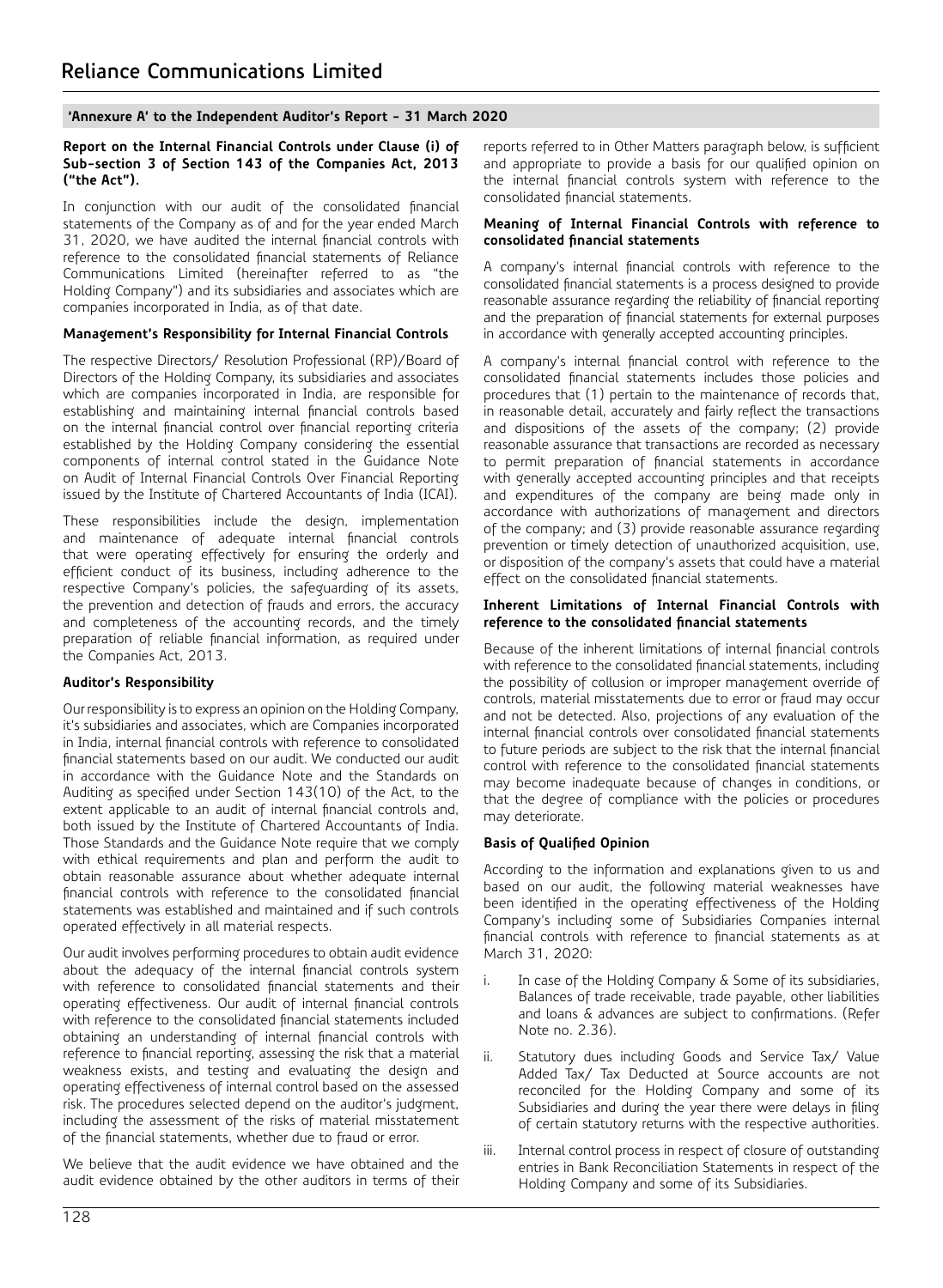# **'Annexure A' to the Independent Auditor's Report - 31 March 2020**

iv. Matters described in basis for qualified opinion paragraph of our main report. The Company's internal financial control with regard to the compliance with the applicable Indian Accounting Standards and evaluation of carrying values of assets and liabilities and other matters, as fully explained in basis for qualified opinion of our main report, resulting in the Company not providing for adjustments, which are required to be made, to the standalone financial statements.).

A 'material weakness' is a deficiency, or a combination of deficiencies, in internal financial control over financial statements, such that there is a reasonable possibility that a material misstatement of the Company's financial statements will not be prevented or detected on a timely basis.

### **Qualified Opinion**

In our opinion and to the best of our information and according to the explanations given to us and based on the consideration of reports of other auditors, as referred to in other matters paragraph below, except for the effects / possible effects of the material weaknesses described above under Basis for Qualified Opinion paragraph on the achievement of the objectives of the control criteria, the Holding Company, it's subsidiaries and associates, which are incorporated in India, has, in all material respects an adequate internal financial controls system with reference to consolidated financial statements and such internal financial controls over financial statements were operating effectively as at March 31, 2020, based on the internal control over financial statements criteria established by the Holding Company considering the essential components of internal control stated in the Guidance Note on Audit of Internal financial controls over financial statements issued by the ICAI.

We have considered material weakness identified and reported above in determining the nature, timing, and extent of audit tests applied in our audit of the consolidated financial statements of the group for the year ended March 31, 2020 and these material weaknesses affect our opinion on the consolidated financial statements of the Company for the year ended March 31, 2020 [our audit report dated July 31, 2020, which expressed a qualified opinion on those consolidated financial statements of the group].

### **Other Matters**

Our report under Section 143(3)(i) of the Act on the adequacy and operating effectiveness of the internal financial controls over financial reporting with reference to these Consolidated Financial Statements of the Holding Company, in so far as it relates to separate financial statement of 10 subsidiaries and 2 associates, which are companies incorporated in India, is based on the corresponding reports of the auditors of such subsidiaries, associates and joint ventures incorporated in India.

### For **Pathak H.D. & Associates LLP**

Chartered Accountants Firm's Registration No:107783W/W100593

# **Parimal Kumar Jha**

Partner Membership No:124262

Mumbai July 31, 2020 UDIN: 20124262AAAADD3418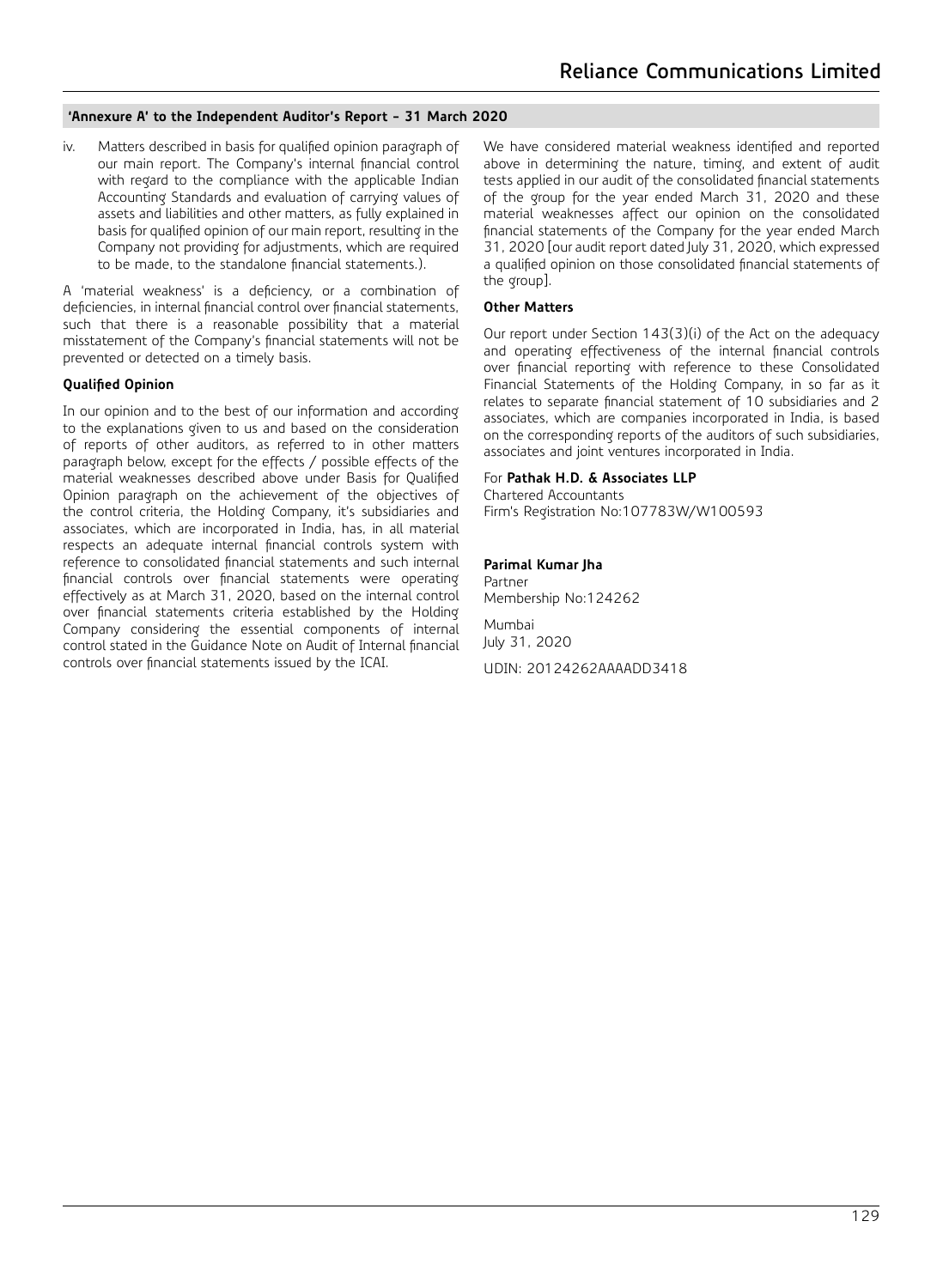# **Consolidated Balance Sheet as at March 31, 2020**

| <b>ASSETS</b>                                                                                                                                                                                                                                                                                                                                                                                                      | Notes                                                                                                                                 |                                                                                               | As at<br>March 31, 2020                             |                                                                              | $(\bar{\tau}$ in crore)<br>As at March<br>31, 2019 |
|--------------------------------------------------------------------------------------------------------------------------------------------------------------------------------------------------------------------------------------------------------------------------------------------------------------------------------------------------------------------------------------------------------------------|---------------------------------------------------------------------------------------------------------------------------------------|-----------------------------------------------------------------------------------------------|-----------------------------------------------------|------------------------------------------------------------------------------|----------------------------------------------------|
| <b>Non Current Assets</b><br>(a) Property, Plant and Equipment<br>(b) Capital Work in Progress<br>(c) Goodwill<br>(d) Other Intangible Assets<br>(e) Intangible Assets under Development<br>(f) Investment in Associates<br>(g) Financial Assets<br>(i) Investments<br>(ii) Other Financial Assets<br>(h) Deferred Tax Asset (net)<br>(i) Income Tax Asset (net) (Refer Note 2.36)<br>(i) Other Non Current Assets | 2.01<br>2.01<br>2.02<br>2.03<br>2.03<br>2.04<br>2.05<br>2.06<br>2.07<br>2.08                                                          | 2,222<br>193<br>1,472<br>19<br>$\overline{\phantom{0}}$<br>32<br>23<br>2<br>8<br>653<br>1,025 | 5,649                                               | 7,612<br>191<br>1,339<br>756<br>4<br>28<br>12,005<br>7<br>29<br>492<br>1,136 | 23,599                                             |
| <b>Current Assets</b><br>(a) Inventories<br>(b) Financial Assets<br>(i) Investments<br>(ii) Trade Receivables<br>(iii) Cash and Cash Equivalents<br>(iv) Bank Balances other than (iii) above<br>(v) Other Financial Assets<br>(c) Other Current Assets<br>(d) Assets held for Sale<br><b>Total Assets</b>                                                                                                         | 2.09<br>2.10<br>2.11<br>2.12<br>2.13<br>2.14<br>2.15<br>2.16                                                                          | 32<br>490<br>442<br>113<br>386<br>5,567<br>35,321                                             | 42,351<br>48,000                                    | 63<br>1,346<br>832<br>106<br>505<br>5,780<br>35,327                          | 43,959<br>67,558                                   |
| <b>EQUITY AND LIABILITIES</b><br>Equity<br>(a) Equity Share Capital<br>(b) Other Equity<br>Equity Attributable to Shareholders of the parent<br>Non-Controlling Interest<br><b>Total Equity</b><br><b>LIABILITIES</b><br>Non-Current Liabilities<br>(a) Financial Liabilities                                                                                                                                      | 2.17<br>2.18<br>2.19                                                                                                                  |                                                                                               | 1,383<br>(49, 539)<br>(48, 156)<br>316<br>(47, 840) |                                                                              | 1,383<br>(5,563)<br>(4.180)<br>322<br>(3,858)      |
| (i) Borrowings<br>(b) Deferred Revenue<br>(c) Other Non-Current Liabilities<br>(d) Deferred Tax Liabilities (net)<br>(e) Provisions                                                                                                                                                                                                                                                                                | 2.20<br>2.21<br>2.07<br>2.22                                                                                                          | 468<br>156<br>1,257<br>12                                                                     | 1,893                                               | 2,940<br>100<br>1,285<br>200                                                 | 4,525                                              |
| <b>Current Liabilities</b><br>(a) Financial Liabilities<br>(i) Borrowings<br>(ii) Trade Payables<br>Due to Micro and Small Enterprises<br>Due to Others<br>(iii) Other Financial Liabilities<br>(b) Income received in Advance / Deferred Revenue (Refer Note 2.54 and<br>2.61)<br>(c) Other Current Liabilities                                                                                                   | 2.23<br>2.24<br>2.25<br>2.26                                                                                                          | 30,269<br>80<br>4,103<br>47.914<br>1,930<br>1,036                                             |                                                     | 31,244<br>86<br>3,555<br>19,678<br>3,008<br>1,310                            |                                                    |
| (d) Income Tax Liabilities (net)<br>(e) Provisions<br>(f) Liabilities directly related to Asset held for Sale<br>Total Equity and Liabilities                                                                                                                                                                                                                                                                      | 2.27<br>2.16                                                                                                                          | 1,467<br>7,148                                                                                | <u>93,947</u><br>48,000                             | 20<br>1,471<br>6,519                                                         | <u>66,891</u><br>67,558                            |
| Significant Accounting Policies<br><b>Notes on Accounts</b><br>The Notes referred to above form an integral part of the Consolidated Financial Statements.                                                                                                                                                                                                                                                         | 1<br>2                                                                                                                                |                                                                                               |                                                     |                                                                              |                                                    |
| As per our report of even date<br>For <b>Pathak H.D. &amp; Associates LLP</b><br>Chartered Accountants<br>Firm Reg. No.: 107783W/W100593<br>Parimal Kumar Jha<br>Partner<br>Membership No: 124262<br>Mumbai                                                                                                                                                                                                        | For Reliance Communications Limited<br>Resolution Professional<br>Executive Director and Chief Financial Officer<br>Company Secretary |                                                                                               |                                                     | Anish Niranjan Nanavaty<br>Viswanath D.<br>Rakesh Gupta                      |                                                    |

July 31, 2020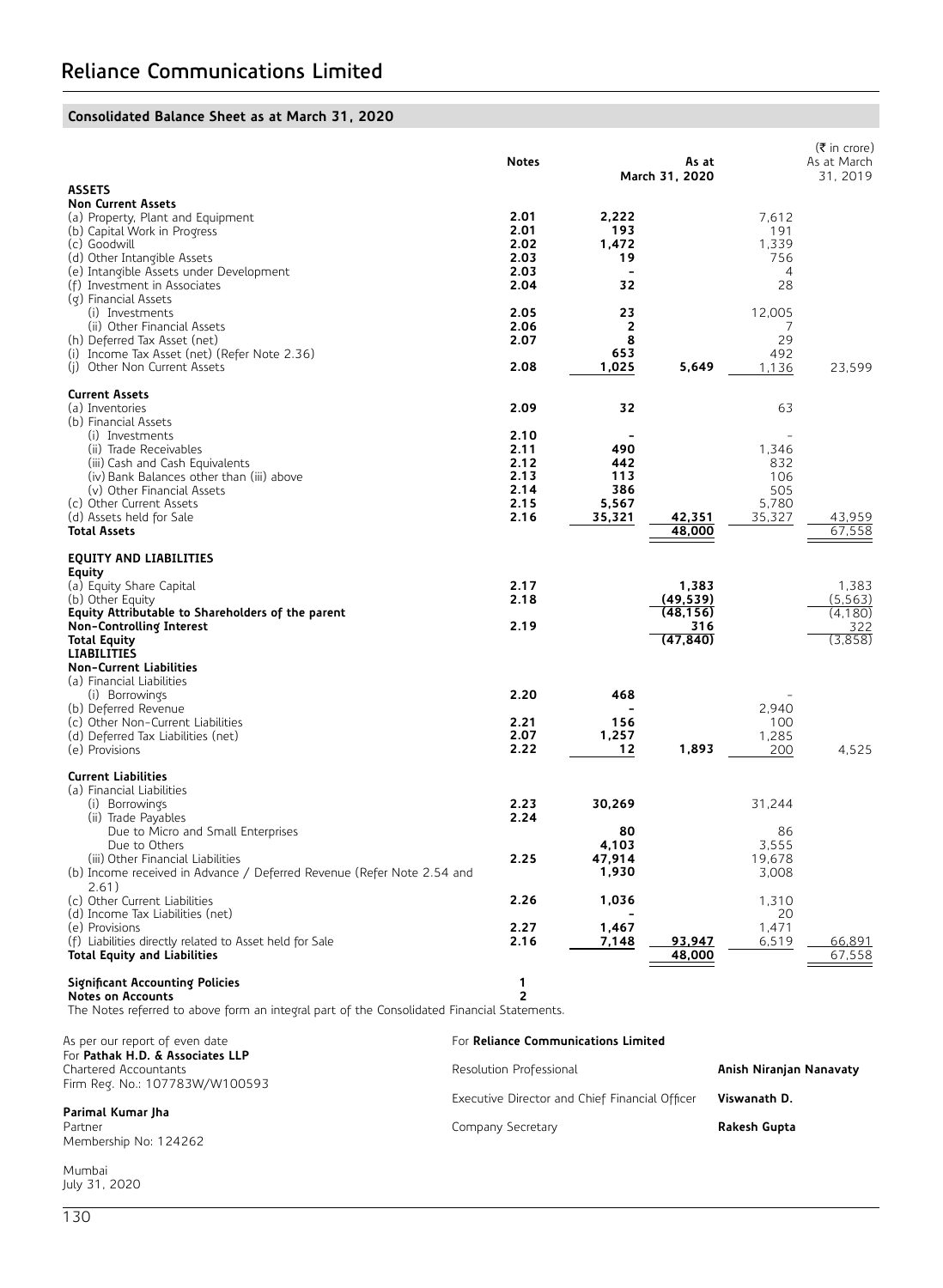# **Consolidated Statement of Profit and Loss for the year ended March 31, 2020**

|                                 |                                                                                                                                                                                                                                                                                                                                                                                                                                                                                                                                                                          |                                                                           | <b>Notes</b>                                          | For the year ended<br>March 31, 2020                                                         | (₹ in crore)<br>For the year ended<br>March 31, 2019                                  |
|---------------------------------|--------------------------------------------------------------------------------------------------------------------------------------------------------------------------------------------------------------------------------------------------------------------------------------------------------------------------------------------------------------------------------------------------------------------------------------------------------------------------------------------------------------------------------------------------------------------------|---------------------------------------------------------------------------|-------------------------------------------------------|----------------------------------------------------------------------------------------------|---------------------------------------------------------------------------------------|
| $\mathbf{1}$                    | <b>INCOME</b><br>(a) Revenue from Operations<br>(b) Other Income<br>(c) Total Income $((a) + (b))$                                                                                                                                                                                                                                                                                                                                                                                                                                                                       |                                                                           | 2.28<br>2.29                                          | 1,685<br>49<br>1,734                                                                         | 4,015<br>179<br>4,194                                                                 |
| 2<br>3<br>4<br>5<br>6<br>7<br>8 | <b>EXPENSES</b><br>(a) Access Charges, License Fees and Network Expenses<br>(b) Employee Benefits Expenses<br>(c) Finance Costs<br>(d) Depreciation, Amortisation and provision for Impairment<br>(e) Sales and General Administration Expenses<br>(f) Total Expenses ((a) to (e))<br>Profit/ (Loss) before share of Profit of Associates, Exceptional Items and Tax (1(c)-2(f))<br>Share of Loss/ (Profit) of Associates<br>Profit/ (Loss) before Exceptional Items and Tax (3 - 4)<br><b>Exceptional Items</b><br>Profit / (Loss) before Tax $(5 + 6)$<br>Tax expense: |                                                                           | 2.30<br>2.31<br>2.32<br>2.01 & 2.03<br>2.33<br>2.44.1 | 1,102<br>210<br>62<br>354<br>589<br>2,317<br>(583)<br>(4)<br>(579)<br>(10, 214)<br>(10, 793) | 2,133<br>521<br>192<br>820<br>980<br>4,646<br>(452)<br>(2)<br>(450)<br>2,008<br>1,558 |
| 9                               | (a) Current Tax<br>(b) Deferred Tax Charge/ (Credit) (net) (including MAT Credit)<br>Profit / (Loss) after Tax from Continuing Operations (7 - 8)                                                                                                                                                                                                                                                                                                                                                                                                                        |                                                                           | 2.07                                                  | 14<br>14<br>(10, 807)                                                                        | 13<br>2,412<br>2,425<br>(867)                                                         |
|                                 | 10 Profit / (Loss) before Exceptional and Tax from Discontinued Operations<br>11 Exceptional Items relating to Discontinued Operations                                                                                                                                                                                                                                                                                                                                                                                                                                   |                                                                           | 2.52                                                  | (1, 142)                                                                                     | (3, 136)                                                                              |
|                                 | Provision of liability on account of License and Spectrum Fee<br>Impairment of Assets                                                                                                                                                                                                                                                                                                                                                                                                                                                                                    |                                                                           | 2.44.2                                                | 30,837                                                                                       | 3,222                                                                                 |
|                                 | 12 Profit / (Loss) before Tax (10 - 11)<br>13 Tax Expenses / (Credit) on Discontinued Operations<br>14 Profit / (Loss) after Tax fron Discontinued Operations (12 - 13)<br>15 Other Comprehensive Income                                                                                                                                                                                                                                                                                                                                                                 |                                                                           |                                                       | (31, 979)<br>(109)<br>(31, 870)                                                              | (6,358)<br>(7)<br>(6, 351)                                                            |
|                                 | (a) Items that will not be reclassified to profit or loss<br>(i) Remeasurement gain/ (loss) of defined employee benefit plans (net of tax)<br>(ii) Net gain/ (loss) on Equity Shares carried out at fair value (net of tax)<br>(b) Items that will be reclassified to profit or loss                                                                                                                                                                                                                                                                                     |                                                                           |                                                       | 7<br>16                                                                                      |                                                                                       |
|                                 | (i) Exchange difference on translation of financial statements of foreign operations                                                                                                                                                                                                                                                                                                                                                                                                                                                                                     |                                                                           |                                                       | (48)                                                                                         | 12                                                                                    |
|                                 | Other Comprehensive Income/ (Loss) for the year<br>16 Total Comprehensive Income/(Loss) for the year(9+14 + 15)<br>17 Profit/ (Loss) for the year attributable to                                                                                                                                                                                                                                                                                                                                                                                                        |                                                                           |                                                       | (25)<br>(42,702)                                                                             | 12<br>(7,206)                                                                         |
|                                 | Shareholders<br>Non Controlling Interest                                                                                                                                                                                                                                                                                                                                                                                                                                                                                                                                 |                                                                           |                                                       | (42, 671)<br>(6)                                                                             | (7,206)<br>(12)                                                                       |
|                                 | 18 Total Comprehensive Income/ (Loss) attributable to<br>Shareholders<br>Non Controlling Interest                                                                                                                                                                                                                                                                                                                                                                                                                                                                        |                                                                           |                                                       | (42, 696)<br>(6)                                                                             | (7, 194)<br>(12)                                                                      |
|                                 | 19 Earnings per Share of $\bar{\tau}$ 5 each fully paid up (Basic and Diluted)<br>(before exceptional items)<br>(a) Continuing Operations<br>(b) Discontinued Operations<br>(c) Continuing and Discontinued Operations<br>(after exceptional items)<br>(a) Continuing Operations<br>(b) Discontinued Operations<br>(c) Continuing and Discontinued Operations<br><b>Significant Accounting Policies</b><br><b>Notes on Accounts</b>                                                                                                                                      |                                                                           | 2.43<br>1<br>$\mathbf{2}$                             | (2.16)<br>(3.74)<br>(5.90)<br>(39.38)<br>(116.11)<br>(155.49)                                | (6.97)<br>(11.36)<br>(18.33)<br>(3.16)<br>(23.10)<br>(26.26)                          |
|                                 | The Notes referred to above form an integral part of the Consolidated Financial Statements.                                                                                                                                                                                                                                                                                                                                                                                                                                                                              |                                                                           |                                                       |                                                                                              |                                                                                       |
|                                 | As per our report of even date<br>For Pathak H.D. & Associates LLP                                                                                                                                                                                                                                                                                                                                                                                                                                                                                                       | For Reliance Communications Limited                                       |                                                       |                                                                                              |                                                                                       |
|                                 | <b>Chartered Accountants</b><br>Firm Reg. No.: 107783W/W100593                                                                                                                                                                                                                                                                                                                                                                                                                                                                                                           | Resolution Professional<br>Executive Director and Chief Financial Officer |                                                       | Viswanath D.                                                                                 | Anish Niranjan Nanavaty                                                               |
| Partner                         | Parimal Kumar Jha<br>Membership No: 124262                                                                                                                                                                                                                                                                                                                                                                                                                                                                                                                               | Company Secretary                                                         |                                                       | Rakesh Gupta                                                                                 |                                                                                       |
|                                 | $M$ umbai                                                                                                                                                                                                                                                                                                                                                                                                                                                                                                                                                                |                                                                           |                                                       |                                                                                              |                                                                                       |

Mumbai July 31, 2020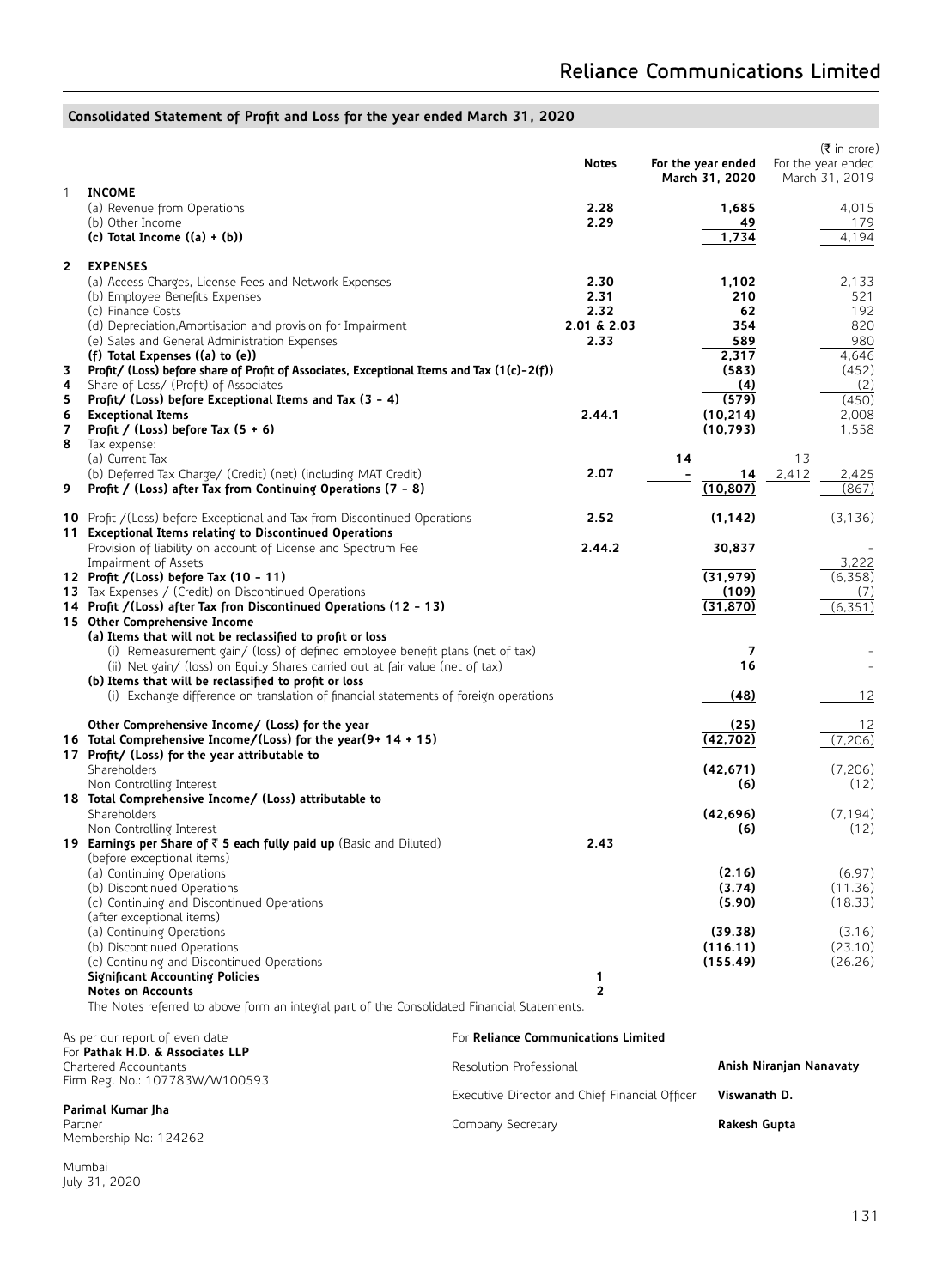# **Reliance Communications Limited**

 $\sim$ 

| <b>Others</b><br>J.<br>4<br>4<br>23<br>27<br>Other Comprehensive<br>Income<br>Exchange<br>Fluctuation<br>Reserve<br>$\frac{6}{6}$<br>1,383<br>1,383<br>54<br>$\frac{2}{3}$<br>$\frac{8}{1}$<br>(48)<br>ِي<br>FCMITDA*<br>$\odot$<br>(225)<br>231<br>Attributable to the equity holders of the parent<br>Treasury<br>(391)<br>Equity<br>(391)<br>(391)<br>(15, 341)<br>I,<br>Retained<br>Earnings<br>(7, 206)<br>(22, 547)<br>(42, 671)<br>(65, 218)<br>590<br>590<br>Debenture<br>Redemption<br>590<br>Reserve<br>Reserves and Surplus<br><b>Business</b><br>Restructuring<br>Reserve for<br>I.<br>п<br>General<br>Reserve<br>34<br>$\overline{3}$<br>$\frac{1}{4}$<br>Securities<br>Premium<br>Reserve<br>13,894<br>13,894<br>13,894<br>Change in equty share capital during the year<br>Reserve<br>Capital<br>(1, 274)<br>1,507<br>2,781<br>2,781<br>Balance at the beginning of the year<br>Balance at the end of the year<br>Other Equity (Refer Note 2.18)<br>Balance as at March 31,2020<br>Surplus/ (Deficit) of Statement<br>Balance as at March 31,2019<br>Surplus/ (Deficit) of Statement<br>Balance as at April 01, 2018<br>Other Comprehensive Income<br>Other Comprehensive Income<br>Reduction during the year<br>Movement in FCMITDA<br>Movement in FCMITDA<br>of Profit and Loss<br>of Profit and Loss<br>Particulars | $(3)$ in crore)<br>(42, 671)<br>(49, 539)<br>(1, 274)<br>231<br>Anish Niranjan Nanavaty<br>Rakesh Gupta<br>Viswanath D.<br>Executive Director and Chief Financial Officer<br>For Reliance Communications Limited<br>Resolution Professional<br>*FCMITDA: Foreign Currency Monetary Items Translation Difference Account<br>Company Secretary | Firm Reg. No.: 107783W/W100593<br>For Pathak H.D. & Associates LLP<br>As per our report of even date<br>Membership No: 124262<br>Chartered Accountants<br>Parimal Kumar Jha<br>July 31, 2020<br>Mumbai<br>Partner<br>ê | Equity Share Capital (Refer Note 2.17) |  |  |  |  | For the year ended<br>March 31, 2020 | For the year ended | March 31, 2019 |
|---------------------------------------------------------------------------------------------------------------------------------------------------------------------------------------------------------------------------------------------------------------------------------------------------------------------------------------------------------------------------------------------------------------------------------------------------------------------------------------------------------------------------------------------------------------------------------------------------------------------------------------------------------------------------------------------------------------------------------------------------------------------------------------------------------------------------------------------------------------------------------------------------------------------------------------------------------------------------------------------------------------------------------------------------------------------------------------------------------------------------------------------------------------------------------------------------------------------------------------------------------------------------------------------------------------------------------------|----------------------------------------------------------------------------------------------------------------------------------------------------------------------------------------------------------------------------------------------------------------------------------------------------------------------------------------------|------------------------------------------------------------------------------------------------------------------------------------------------------------------------------------------------------------------------|----------------------------------------|--|--|--|--|--------------------------------------|--------------------|----------------|
|                                                                                                                                                                                                                                                                                                                                                                                                                                                                                                                                                                                                                                                                                                                                                                                                                                                                                                                                                                                                                                                                                                                                                                                                                                                                                                                                       |                                                                                                                                                                                                                                                                                                                                              |                                                                                                                                                                                                                        |                                        |  |  |  |  |                                      |                    | 1,383          |
|                                                                                                                                                                                                                                                                                                                                                                                                                                                                                                                                                                                                                                                                                                                                                                                                                                                                                                                                                                                                                                                                                                                                                                                                                                                                                                                                       |                                                                                                                                                                                                                                                                                                                                              |                                                                                                                                                                                                                        |                                        |  |  |  |  |                                      |                    |                |
|                                                                                                                                                                                                                                                                                                                                                                                                                                                                                                                                                                                                                                                                                                                                                                                                                                                                                                                                                                                                                                                                                                                                                                                                                                                                                                                                       |                                                                                                                                                                                                                                                                                                                                              |                                                                                                                                                                                                                        |                                        |  |  |  |  |                                      |                    | 1,383          |
|                                                                                                                                                                                                                                                                                                                                                                                                                                                                                                                                                                                                                                                                                                                                                                                                                                                                                                                                                                                                                                                                                                                                                                                                                                                                                                                                       |                                                                                                                                                                                                                                                                                                                                              |                                                                                                                                                                                                                        |                                        |  |  |  |  |                                      |                    |                |
|                                                                                                                                                                                                                                                                                                                                                                                                                                                                                                                                                                                                                                                                                                                                                                                                                                                                                                                                                                                                                                                                                                                                                                                                                                                                                                                                       |                                                                                                                                                                                                                                                                                                                                              |                                                                                                                                                                                                                        |                                        |  |  |  |  |                                      |                    |                |
|                                                                                                                                                                                                                                                                                                                                                                                                                                                                                                                                                                                                                                                                                                                                                                                                                                                                                                                                                                                                                                                                                                                                                                                                                                                                                                                                       |                                                                                                                                                                                                                                                                                                                                              |                                                                                                                                                                                                                        |                                        |  |  |  |  |                                      |                    | <b>Total</b>   |
|                                                                                                                                                                                                                                                                                                                                                                                                                                                                                                                                                                                                                                                                                                                                                                                                                                                                                                                                                                                                                                                                                                                                                                                                                                                                                                                                       |                                                                                                                                                                                                                                                                                                                                              |                                                                                                                                                                                                                        |                                        |  |  |  |  |                                      |                    |                |
|                                                                                                                                                                                                                                                                                                                                                                                                                                                                                                                                                                                                                                                                                                                                                                                                                                                                                                                                                                                                                                                                                                                                                                                                                                                                                                                                       |                                                                                                                                                                                                                                                                                                                                              |                                                                                                                                                                                                                        |                                        |  |  |  |  |                                      |                    | 1,400          |
|                                                                                                                                                                                                                                                                                                                                                                                                                                                                                                                                                                                                                                                                                                                                                                                                                                                                                                                                                                                                                                                                                                                                                                                                                                                                                                                                       |                                                                                                                                                                                                                                                                                                                                              |                                                                                                                                                                                                                        |                                        |  |  |  |  |                                      |                    | (7, 206)       |
|                                                                                                                                                                                                                                                                                                                                                                                                                                                                                                                                                                                                                                                                                                                                                                                                                                                                                                                                                                                                                                                                                                                                                                                                                                                                                                                                       |                                                                                                                                                                                                                                                                                                                                              |                                                                                                                                                                                                                        |                                        |  |  |  |  |                                      |                    | $\frac{2}{1}$  |
|                                                                                                                                                                                                                                                                                                                                                                                                                                                                                                                                                                                                                                                                                                                                                                                                                                                                                                                                                                                                                                                                                                                                                                                                                                                                                                                                       |                                                                                                                                                                                                                                                                                                                                              |                                                                                                                                                                                                                        |                                        |  |  |  |  |                                      |                    |                |
|                                                                                                                                                                                                                                                                                                                                                                                                                                                                                                                                                                                                                                                                                                                                                                                                                                                                                                                                                                                                                                                                                                                                                                                                                                                                                                                                       |                                                                                                                                                                                                                                                                                                                                              |                                                                                                                                                                                                                        |                                        |  |  |  |  |                                      |                    | (5, 563)       |
|                                                                                                                                                                                                                                                                                                                                                                                                                                                                                                                                                                                                                                                                                                                                                                                                                                                                                                                                                                                                                                                                                                                                                                                                                                                                                                                                       |                                                                                                                                                                                                                                                                                                                                              |                                                                                                                                                                                                                        |                                        |  |  |  |  |                                      |                    |                |
|                                                                                                                                                                                                                                                                                                                                                                                                                                                                                                                                                                                                                                                                                                                                                                                                                                                                                                                                                                                                                                                                                                                                                                                                                                                                                                                                       |                                                                                                                                                                                                                                                                                                                                              |                                                                                                                                                                                                                        |                                        |  |  |  |  |                                      |                    | (25)           |
|                                                                                                                                                                                                                                                                                                                                                                                                                                                                                                                                                                                                                                                                                                                                                                                                                                                                                                                                                                                                                                                                                                                                                                                                                                                                                                                                       |                                                                                                                                                                                                                                                                                                                                              |                                                                                                                                                                                                                        |                                        |  |  |  |  |                                      |                    |                |
|                                                                                                                                                                                                                                                                                                                                                                                                                                                                                                                                                                                                                                                                                                                                                                                                                                                                                                                                                                                                                                                                                                                                                                                                                                                                                                                                       |                                                                                                                                                                                                                                                                                                                                              |                                                                                                                                                                                                                        |                                        |  |  |  |  |                                      |                    | $\odot$        |
|                                                                                                                                                                                                                                                                                                                                                                                                                                                                                                                                                                                                                                                                                                                                                                                                                                                                                                                                                                                                                                                                                                                                                                                                                                                                                                                                       |                                                                                                                                                                                                                                                                                                                                              |                                                                                                                                                                                                                        |                                        |  |  |  |  |                                      |                    |                |
|                                                                                                                                                                                                                                                                                                                                                                                                                                                                                                                                                                                                                                                                                                                                                                                                                                                                                                                                                                                                                                                                                                                                                                                                                                                                                                                                       |                                                                                                                                                                                                                                                                                                                                              |                                                                                                                                                                                                                        |                                        |  |  |  |  |                                      |                    |                |
|                                                                                                                                                                                                                                                                                                                                                                                                                                                                                                                                                                                                                                                                                                                                                                                                                                                                                                                                                                                                                                                                                                                                                                                                                                                                                                                                       |                                                                                                                                                                                                                                                                                                                                              |                                                                                                                                                                                                                        |                                        |  |  |  |  |                                      |                    |                |
|                                                                                                                                                                                                                                                                                                                                                                                                                                                                                                                                                                                                                                                                                                                                                                                                                                                                                                                                                                                                                                                                                                                                                                                                                                                                                                                                       |                                                                                                                                                                                                                                                                                                                                              |                                                                                                                                                                                                                        |                                        |  |  |  |  |                                      |                    |                |
|                                                                                                                                                                                                                                                                                                                                                                                                                                                                                                                                                                                                                                                                                                                                                                                                                                                                                                                                                                                                                                                                                                                                                                                                                                                                                                                                       |                                                                                                                                                                                                                                                                                                                                              |                                                                                                                                                                                                                        |                                        |  |  |  |  |                                      |                    |                |
|                                                                                                                                                                                                                                                                                                                                                                                                                                                                                                                                                                                                                                                                                                                                                                                                                                                                                                                                                                                                                                                                                                                                                                                                                                                                                                                                       |                                                                                                                                                                                                                                                                                                                                              |                                                                                                                                                                                                                        |                                        |  |  |  |  |                                      |                    |                |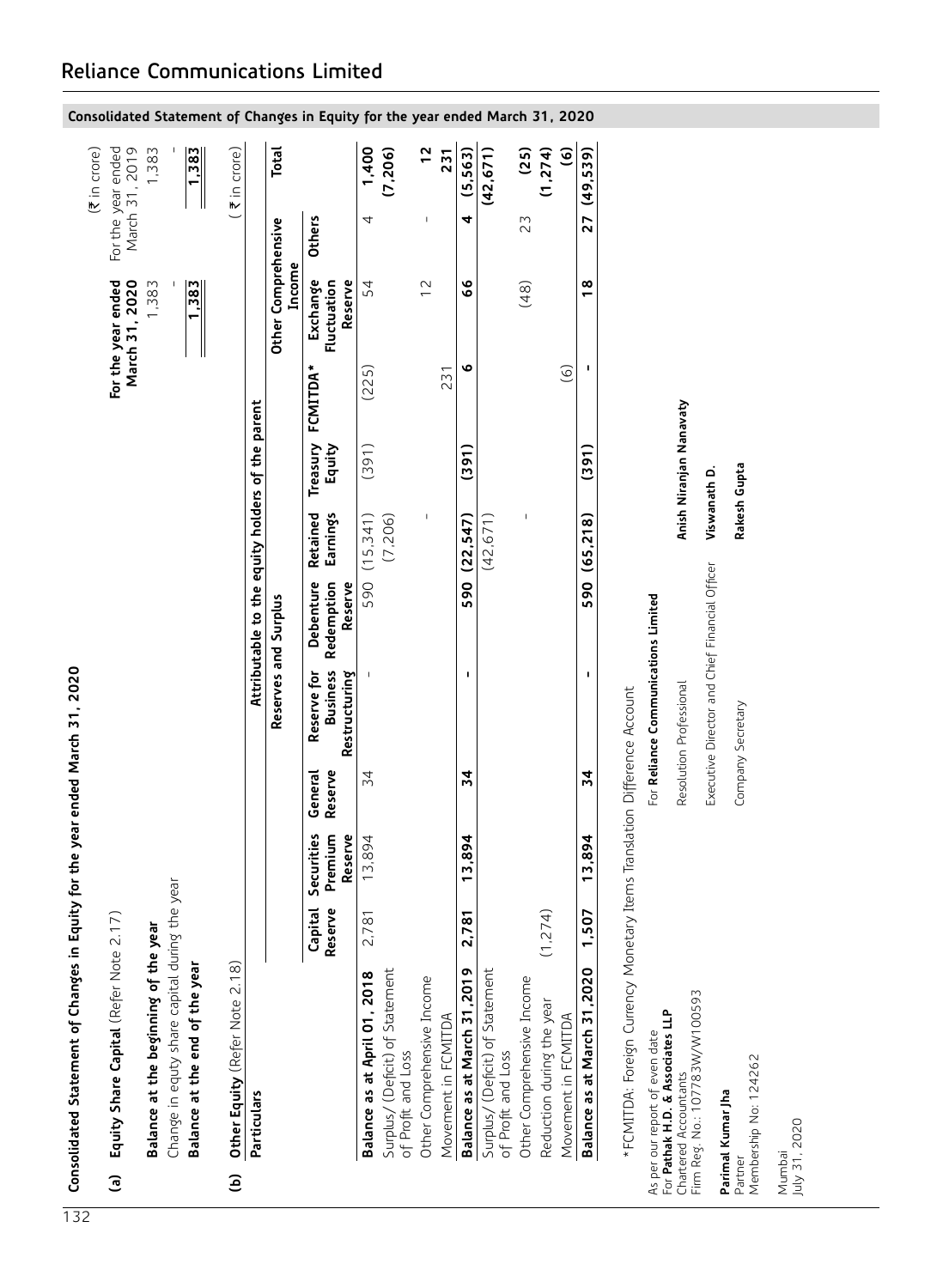#### **Consolidated Cash Flow Statement for the year ended March 31, 2020**  $(\bar{\tau}$  in Crore) **For the year ended March 31, 2020** For the year ended March 31, 2019 **A CASH FLOW FROM OPERATING ACTIVITIES Profit/ (Loss) before tax from Continued Operations (10,793)** 1,558 **Profit/ (Loss) before tax from Discontinued Operations (31,979)** (6,358) Adjusted for: Provision for Doubtful Debts, Loans and Advances **115** 2,804 Depreciation and Amortisation **355** 863 Impairment of Goodwill **and Science Cooperation** of the state of deconsolidation of subsidiaries **1,250** and 2,177<br>
Impact of deconsolidation of subsidiaries **1,250** and 2,944) Impact of deconsolidation of subsidiaries **1,250** (4,944) Provision for Impairment (net) **8,968** 3,981 Effect of Changes in Foreign Exchange Rate (net) **132** (1) (Profit) /Loss on Sale of Assets and Capital Work in Progress (net) **-** (826) Finance Costs **717** 1,275 Share of Profit/ (Loss) on investment in associates **(4)** (2) Share of Profit/ (Loss) on investment in associates (1998)<br>Write off of other non current assets / write back of old Liabilities (253)<br>Interest Income (11) (11) Interest Income **(9)** (11)  $\frac{11,756}{(31,016)}$   $\frac{5,063}{263}$ **Operating Profit before Working Capital Changes** Adjusted for: Receivables and Other Advances **34** (405) Inventories **31** 16 Trade Payables and Other Liabilities **31,154** 272  $\frac{31,219}{203}$  (117) **Cash Generated from Operations** 2013<br>
Income Tax Refund 2013<br>
203 11 Income Tax Refund **46** 411<br>
Income Tax Refund **46** 411<br>
Income Tax Refund **46** 413 Income Tax Paid **(230) (184)** (183) 228 **Net Cash from Operating Activities 19** 374 **B CASH FLOW FROM INVESTING ACTIVITIES** Additions of Property, Plant and Equipments, Intangible and Capital Work in Progress / Intangible assets under Development (including realised loss capitalised)  **(11)** (284) ncorresponds from Sale of Property, Plant and Equipments<br>Proceeds from Sale of Property, Plant and Equipments<br>Investment in Bank deposits (having orignal maturity for more than 3 months) **-** - - - - - - - - - - - - - - - -Investment in Bank deposits (having orignal maturity for more than 3 months)<br>Interest Income<br>**Net Cash Used in Investing Activities**<br>**Net Cash Used in Investing Activities** Interest Income **16** 6 **Net Cash Used in Investing Activities 5** 719 **C CASH FLOW FROM FINANCING ACTIVITIES** Net Proceeds from / (Repayment) of Borrowings Current (net) **(2)** 230 Realised foreign exchange loss variation **-** (14) Repayment of Borrowings - Non Current<br>
Repayment of Borrowings - Non Current<br>
Finance Cost (1,080) Finance Cost **(52)** (1,080) **Net Cash from / (used in) Financing Activities (868)** (868) (868) **Net Increase/ (Decrease) in Cash and Cash Equivalents (30)** 225 **Opening Balance of Cash and Cash Equivalents** 832<br>Decrease in Cash and Cash Equivalents on account of deconsolidation of Subsidiaries **832** (360) Decrease in Cash and Cash Equivalents on account of deconsolidation of Subsidiaries Effect of Exchange Gain/ (Loss) on Cash and Cash Equivalents (Previous year ` 1,012) **Closing Balance of Cash and Cash Equivalents 442 832** April 1, 2019 Cashflow net Foreign Exchange Movement Net impact of Consolidation/ Deconsolidation<br>(2,023) Transaction Cost March 31. 2020 Borrowings (Refer Note 2.20, 2.23 and 2.25) 47,606 (2) 3 (2,023) - 45,584

| ,              |  |
|----------------|--|
| $ -$<br>$\sim$ |  |

(a) Cash and Cash Equivalent includes cash on hand, cheques on hand, remittances- in-transit and bank balance including Fixed Deposits with Banks.<br>(b) Statement of Cashflow has been prepared under the indirect method set o Statement of Cashflow has been prepared under the indirect method set out in Indian Accounting Standard (Ind AS 7) "Statement of Cashflow"

Cashflow net<br>225  Foreign Exchange Movement<br>145

47,233 225 145 3 47,606

April 1, 2018<br>47.233

(c) Cash and Cash equivalent are net of Bank overdraft as required under Ind AS 7. Break up of Cash and Cash Equivalents

| Cash and Cash Equivalent (Refer Note 2.12)<br>(i)                                        | March 31, 2020                                 | As at<br>442 | As at<br>March 31, 2019<br>832 |
|------------------------------------------------------------------------------------------|------------------------------------------------|--------------|--------------------------------|
| (ii)<br>Less: Bank overdraft<br>(iii)<br>Cash and Cash Equivalents (net) as per Ind AS 7 |                                                | 442          | 832                            |
| As per our report of even date<br>For Pathak H.D. & Associates LLP                       | For Reliance Communications Limited            |              |                                |
| Chartered Accountants<br>Firm Reg. No.: 107783W/W100593                                  | Resolution Professional                        |              | Anish Niranjan Nanavaty        |
|                                                                                          | Executive Director and Chief Financial Officer | Viswanath D. |                                |
| Parimal Kumar Jha<br>Partner<br>Membership No: 124262                                    | Company Secretary                              | Rakesh Gupta |                                |

Mumbai July 31, 2020  Transaction Cost  March 31. 2019<br>47.606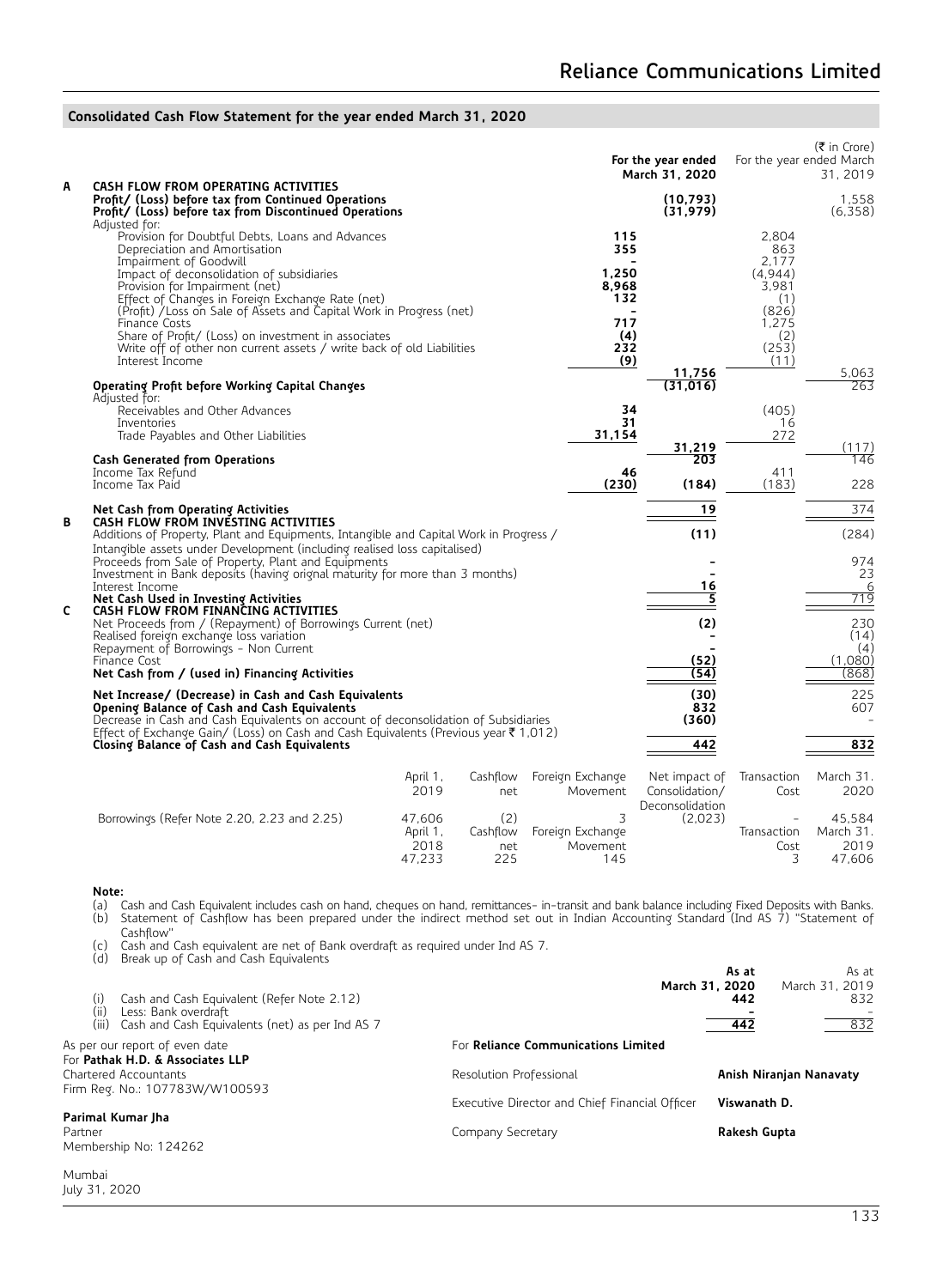# **1 General Information and Significant Accounting Policies**

### **1.1 General Information**

Reliance Communications Limited ("RCOM" or "the Company"), is registered under the Companies Act, 1956, having Registered Office at H Block, 1st Floor, Dhirubhai Ambani Knowledge City, Navi Mumbai 400710 and its securities are listed on the BSE Limited and the National Stock Exchange of India Limited.

RCOM has established pan India, next generation, digital network that is capable of supporting the best of class services spanning the entire communications value chain. RCOM and its subsidiaries own and operate the world's largest next generation IP enabled connectivity infrastructure, comprising of fibre optic cable systems in India and globally.

Corporate Insolvency Resolution Process ("CIR Process") has been initiated in case of the Company and three of its subsidiaries under the Provisions of the Insolvency and Bankruptcy Code, 2016 (the Code). Pursuant to the order, the management of affairs of the Company and powers of board of directors of the Company stands vested with the Resolution Professional ("RP") appointed by the NCLT.

# **1.2 Principles of Consolidation**

The Consolidated Financial Statements relate to the Company, all of its subsidiary companies and associates (hereinafter collectively referred to as "the Group"). The Company controls an entity when it is exposed to or has rights to variable returns from its involvement with the entity and has the ability to affect those returns through its power over the entity. Associates are those entities in which the Group has significant influence, but not control or joint control, over the financial and operating policies. A joint venture is an arrangement in which the Group has joint control, whereby the Group has rights to the net assets of the arrangement, rather than rights to its assets and obligations for its liabilities. Interest in associates and the joint venture are accounted for using the equity method. The financial statements of entities are included in the consolidated financial statements from the date on which control commences and until the date on which control ceases. The Consolidated Financial Statements have been prepared on the following bases.

- (a) The financial statements of the Company and its subsidiaries are consolidated by combining like items of assets, liabilities, incomes and expenses and cash flows after fully eliminating intra group balances and intra group transactions resulting in unrealized profit or loss in accordance with the Indian Accounting Standard ("Ind AS") 110 "Consolidated Financial Statements" as referred to in the Indian Accounting Standards Rules, 2015 and as amended from time to time.
- (b) Investments in subsidiaries are eliminated and differences between the costs of investment over the net assets on the date of investment or on the date of the financial statements immediately preceding the date of investment in subsidiaries are recognised as Goodwill or Capital Reserve, as the case may be. Investment in associates and joint ventures are initially recognised at cost, which includes transaction costs. Subsequent to initial recognition, the Consolidated Financial Statements include the Group's share of profit or loss and other comprehensive income (OCI) of equity accounted investees, until the date on which significant influence or joint control ceases. When the Group's share of loss in an equity accounted investment equals or exceeds its interest in the entity, the Group does not recognise further losses, unless it has incurred obligations or made payments on behalf of the other entity
- (c) Changes in ownership interests for transactions with non controlling interests that do not result in loss of control are treated as the transactions with the equity owners of the Group. For purchases from non controlling interests, the difference between fair value of any consideration paid and the relevant share acquired of the carrying value of net assets of the subsidiary is recorded in equity. Gains or losses on disposals to non-controlling interests are also recorded in equity. When the Group ceases to consolidate or equity account for an investment because of loss of control, joint control or significant influence, any retained interest in the entity is remeasured to its fair value with the change in carrying amount recognised in profit or loss. This fair value becomes initial carrying amount for the purpose of subsequent accounting for the retained interest as an associate, joint venture or financial asset.
- (d) Share of Non Controlling Interest in net profit or loss of consolidated subsidiaries for the year is identified and adjusted against income of the Group in order to arrive at the net income attributable to the Equity Shareholders of the Company.
- (e) Share of Non Controlling Interest in net assets of consolidated subsidiaries is identified and presented in the consolidated statement of profit or loss, consolidated statement of changes in equity and consolidated balance sheet respectively as a separate item from liabilities and the Shareholders' Equity.
- (f) The Consolidated Financial Statements are prepared using uniform Accounting Policies for like transactions and other events in similar circumstances and are presented in the same manner as far as possible, as the standalone financial statements of the Company.

### **1.3 Other Significant Accounting Policies**

### **(a) Basis of Preparation of Consolidated Financial Statements**

 The consolidated financial statements are prepared under historical cost convention/ fair valuation under the Scheme approved by the Hon'ble High Court, in accordance with the generally accepted accounting principles (GAAP) in India and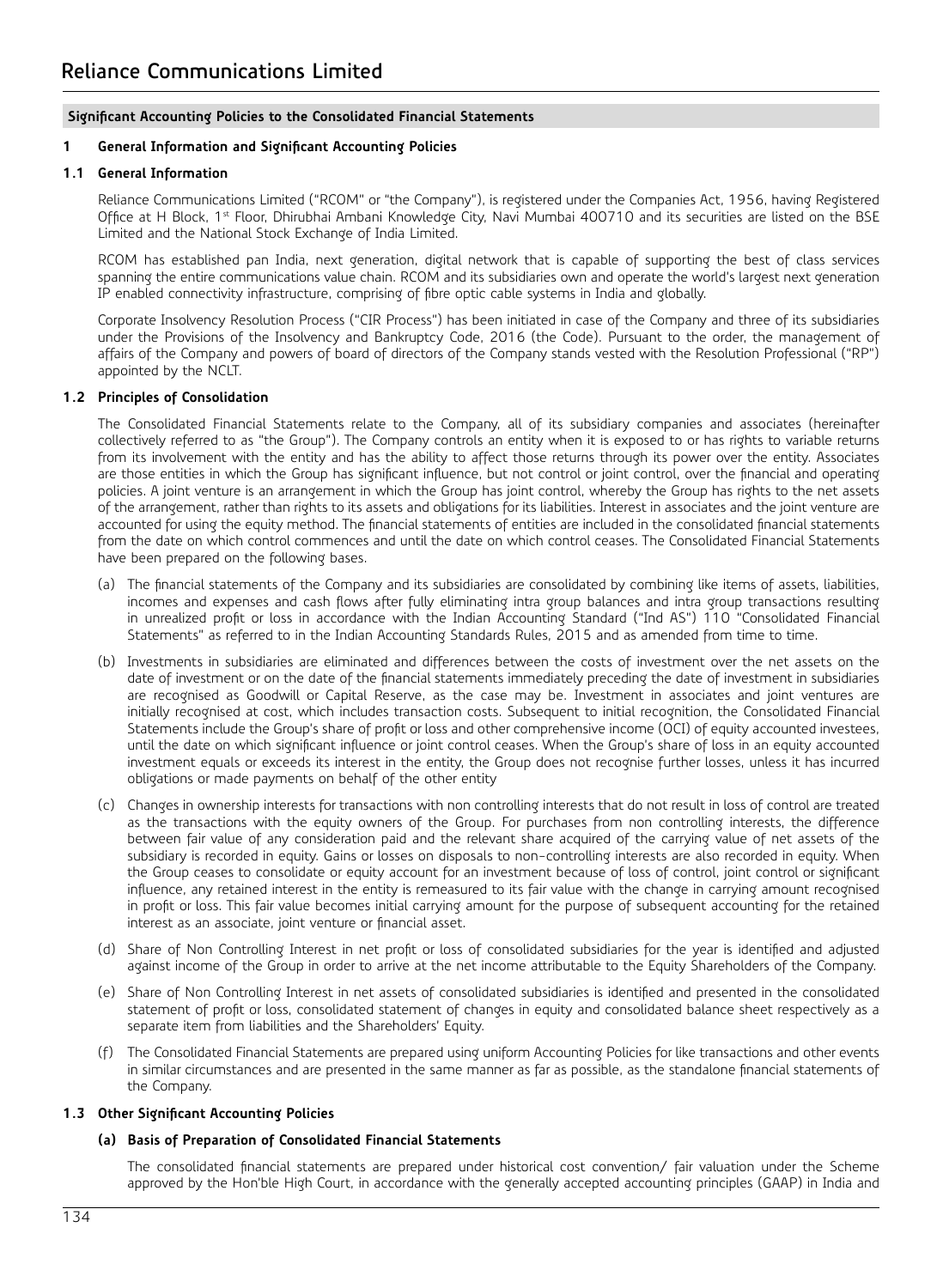in compliance with the Ind AS specified under Section 133 of the Companies Act, 2013 ("the Act") except matter specified in note 2.16, 2.36, 2.41 and 2.53, read with relevant rules of the Companies (Indian Accounting Standards) Rules, 2015, the Companies (Indian Accounting Standards) Amendment Rules, 2016 and other provisions of the Act, to the extent notified and applicable as well as applicable guidance notes and pronouncements of the Institute of Chartered Accountants of India (the ICAI).

 All assets and liabilities have been classified as current or non current as per the Group's normal operating cycle and other criteria as set out under Ind AS and in the Schedule III to the Act. Based on the nature of the services and their realisation in cash and cash equivalents, the Group has ascertained its operating cycle as twelve months for the purpose of current or non-current classification of assets and liabilities.

### **(b) Functional Currency and Presentation Currency**

These consolidated financial statements are presented in Indian Rupees ("Rupees" or "₹") which is functional currency of the Company. All amounts are rounded off to the nearest crore, unless stated otherwise.

### **(c) Use of Estimates**

 The preparation and presentation of consolidated financial statements requires estimates and assumptions to be made that affect the reported amount of assets and liabilities and disclosure of contingent liabilities on the date of the consolidated financial statements and the reported amount of revenues and expenses during the reporting period. Difference between actual results and estimates are recognised in the period in which the results are known/ materialised. Estimates and underlying assets are reviewed on periodical basis. Revisions to accounting estimates are recognised prospectively. The preparation of financial statements requires the use of accounting estimates which, by definition, will seldom equal the actual results. The Management also needs to exercise judgement in applying the accounting policies. This note provides an overview of the areas that involved a higher degree of judgments or complexity, and of items which are more likely to be materially adjusted due to estimates and assumptions turning out to be different than those originally assessed. Detailed information about each of these estimates and judgements is included in relevant notes together with information about the basis of calculation for each affected line item in the financial statements.

### **(d) Property, Plant and Equipment**

- (i) Property, Plant and Equipment (PPE) are stated at cost net of Modvat/ Cenvat / GST less accumulated depreciation, amortisation and impairment loss, if any. Subsequent expenditure is capitalised only if it is probable that the future economic benefits associated with the expenditure will flow to the Group.
- (ii) Cost of an item of PPE comprises of its purchase price including import duties and non refundable purchase taxes after deducting trade discounts and rebates, any directly attributable cost of bringing the item to its working condition for its intended use and present value of estimated costs of dismantling and removing the item and restoring the site on which it is located.

 The residual values, useful lives and methods of depreciation of PPE are reviewed at each reporting date and adjusted prospectively, if appropriate.

- (iii) As per Para 46A of Accounting Standard (AS) 11, 'The Effects of Changes in Foreign Exchange Rates', related to acquisition of depreciable capital assets pursuant to the notifications dated December 29, 2011 and August 9, 2012 issued by Ministry of Corporate Affairs (MCA), under the Companies (Accounting Standards) (Second Amendment) Rules 2011, the cost of depreciable capital assets includes foreign exchange differences arising on translation of long term foreign currency monetary items as at the balance sheet date in so far as they relate to the acquisition of such assets is capitalised and subsequently, on adoption of Indian Accounting Standard also, the same is allowed for the transactions recorded upto March 31, 2016.
- (iv) Depreciation is provided on Straight Line Method based on the useful life prescribed in Schedule II to the Act except in case of the following assets where useful life is different than those that prescribed in Schedule II, based on technical evaluation.
	- (1) Telecom Electronic Equipments 20 years
	- (2) Telecom Towers 35 years
	- (3) Ducts and OFC 35 years
	- (4) Batteries 9 years
	- (5) Furniture, Fixtures and Office Equipments 5, 10 years
	- (6) Customer Premises Equipments (CPE) 3 to 5 years (where assets are installed on customer's premises)
	- (7) Vehicles 5 years
	- (8) Leasehold improvements Shorter of the remaining lease term or useful life
	- (9) Cable Systems Shorter of 15 years or remaining useful life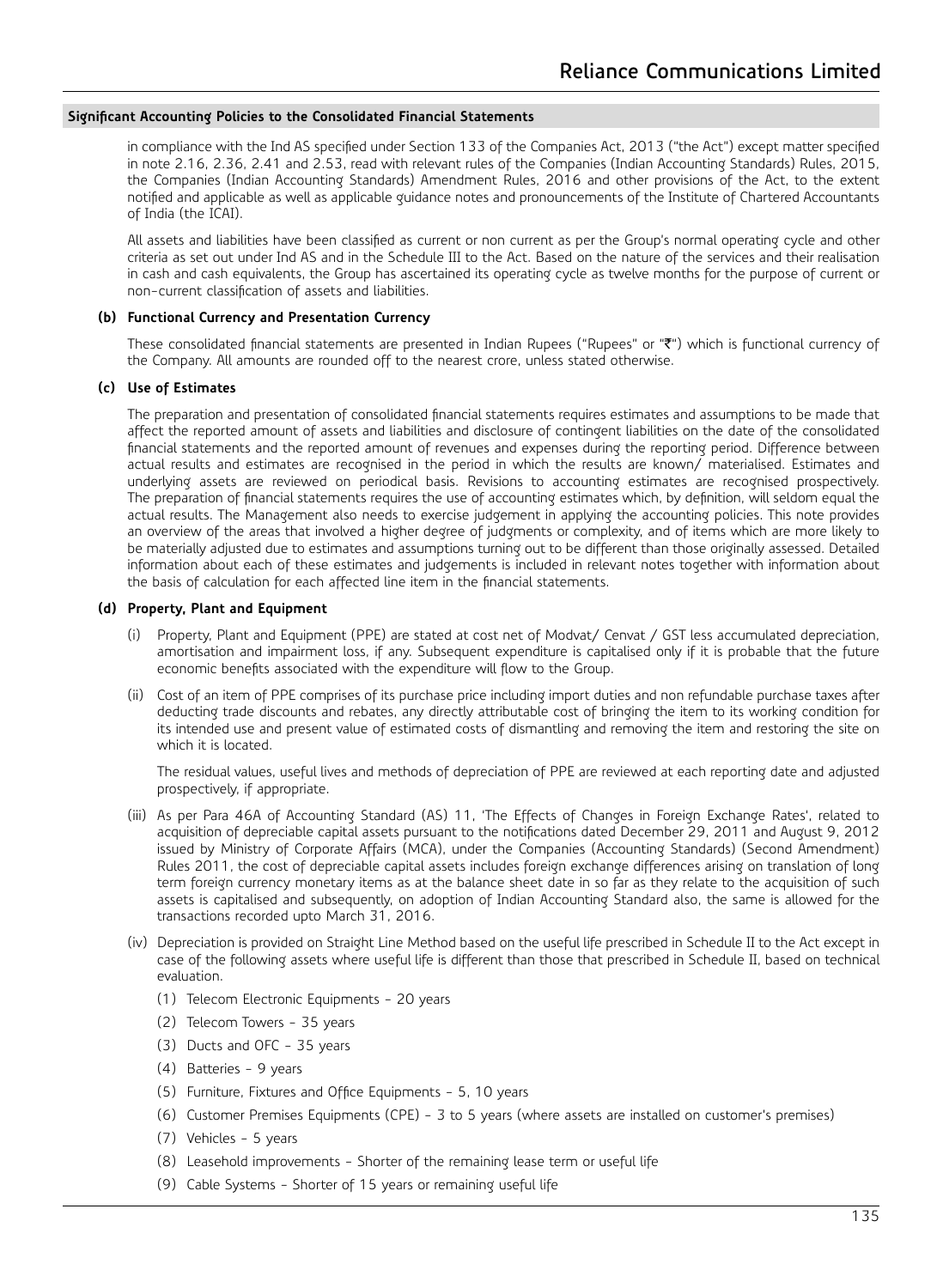In case of Falcon project, the asset life of Sub Marine Cable Network and Terrestrial Network is estimated at 25 years and 15 to 25 years respectively.

- (v) Expenditure of capital nature incurred on assets taken on operating lease is depreciated over the remaining period of the lease term.
- (vi) Leasehold Land with lease term of more then 50 years is classified as finance lease and depreciated over the period of the lease term.
- (vii) Any gain or loss on disposal of an item of property, plant and equipment is recognised in the Statement of profit or loss.
- (viii) CPE's are treated as part of PPE, as the associated risk and rewards remain with the Company.
- (ix) Depreciation on all the assets capitalised pursuant to para 46A of AS 11 is provided over the remaining useful life of the depreciable capital asset.
- (x) Depreciation on additions is calculated pro rata basis from the following month of addition.
- (xi) Expenses incurred relating to project, prior to commencement of commercial operations, are considered as project development expenditure and shown under Capital Work in Progress

### **(e) Intangible Assets other than Goodwill**

- (i) Intangible assets acquired are measured on initial recognition at cost. Cost includes all direct costs relating to acquisition of Intangible assets and borrowing cost relating to qualifying assets.
- (ii) Telecom Licenses are stated at cost as applicable less accumulated amortisation and impairment, if any.
- (iii) Indefeasible Right of Connectivity (IRC) are stated at cost less accumulated amortisation.
- (iv) Subsequent expenditure is capitalised only if it is probable that the future economic benefits associated with the expenditure will flow to the Group.
- (v) Intangible assets, namely entry fees/ fees for Telecom Licenses and Brand Licenses are amortised on the basis of Straight Line Method, over the balance period of Licenses. IRC and Software are amortized from the date of acquisition or commencement of commercial services, whichever is later.
- (vi) There is no intangible asset assessed with indefinite useful life.

The life of amortisation of the intangible assets are as follows.

- (1) Telecom Licenses 12.50 to 20 years
- (2) Brand License 10 years
- (3) DTH License 10 years
- (4) Indefeasible Right of Connectivity In the year of purchase or, 15/ 20 years, as the case may be.
- (5) Software 5 years
- (6) Trade Names and Trademarks 5 to 10 years
- (7) Intellectual Property 7 years
- (8) Building Access Rights 5 years
- (vii) Amortisation methods, useful lives and residual values are reviwed periodically at each reporting date.

(viii) Any gain or loss on disposal of an item of intangible assets is recognised in statement of profit and loss

### **(f) Lease**

# **i) Operating lease:**

### **As a Lessee:**

 Where the lessor effectively retains substantially all risks and benefits of ownership of the leased assets, they are classified as operating lease. Operating lease payments are recognised as an expense in the Statement of Profit and Loss on a straight line basis over the period of lease unless the payments are structured to increase in line with expected general inflation to compensate for the lessor's expected inflationary cost increase.

### **As a Lessor:**

 Rental income from operating lease is recognised on a straight line basis over the lease term unless payments to the Company are structured to increase in line with expected general inflation to compensate for the Company's expected inflationary cost increase; such increases are recognised in the year in which such benefits accrue. Assets given on operating lease are included in PPE/ Intangible Assets. Costs, including depreciation/ amortisation, are recognised as an expense in the Statement of Profit and Loss.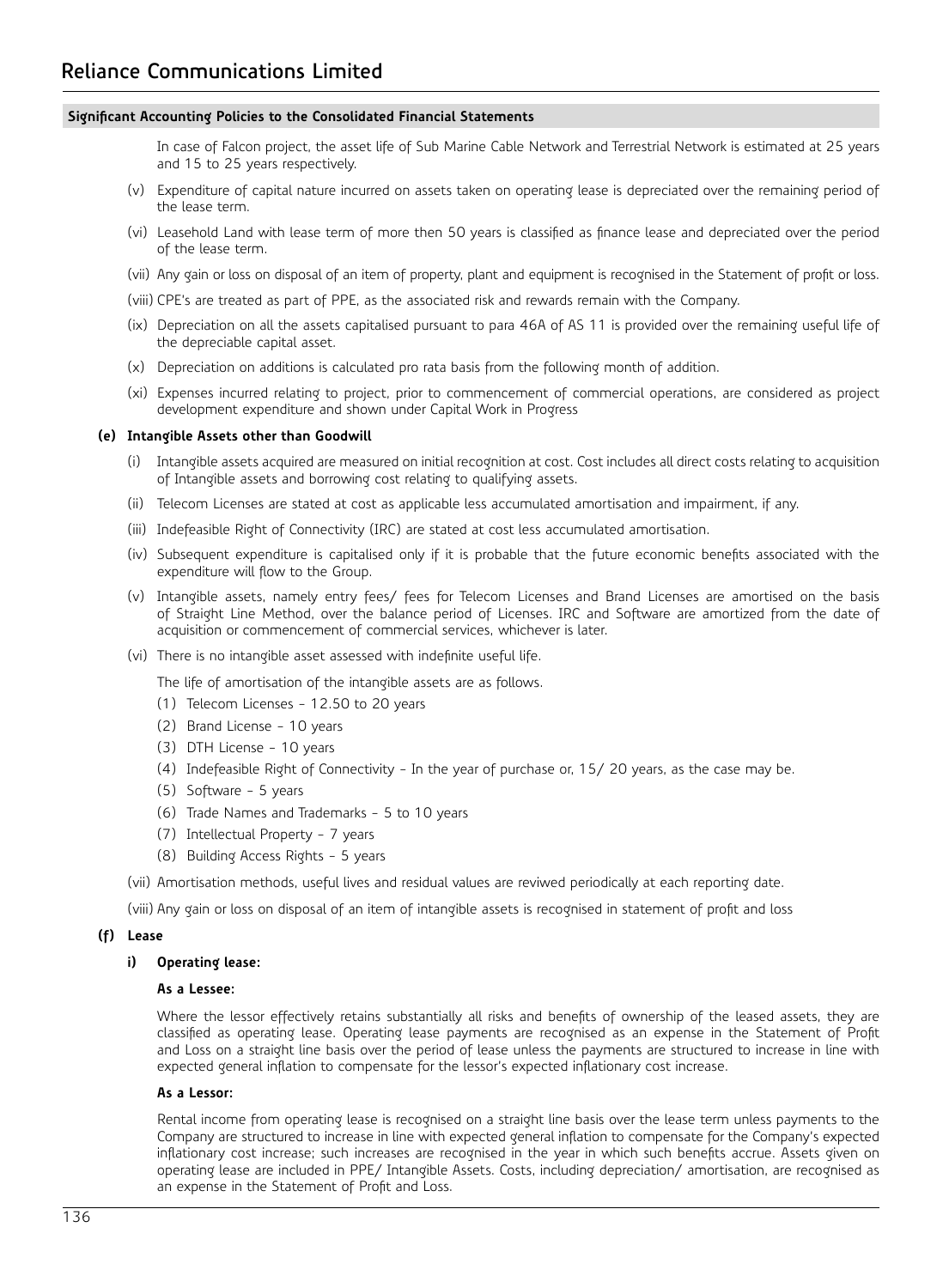### **ii) Finance lease:**

### **As a Lessee:**

 Assets held under finance leases are initially recognised as assets at the commencement of the lease at their fair value or, if lower, at the present value of the minimum lease payments. Lease payments are apportioned between finance charges and reduction of the lease liability so as to achieve a constant rate of interest on the remaining balance of the liability. Finance charges are recognised in the statement of profit and loss, unless they are directly attributable to qualifying assets, in which case they are capitalised in accordance with the Company's general policy on borrowing costs. Such assets are depreciated/ amortised over the period of lease or estimated useful life of the assets whichever is less.

### **As a Lessor:**

 Amounts due from lessees under finance leases are recognised as receivables at the amount of the Company's net investment in the leases. Finance lease income is allocated to accounting period so as to reflect a constant periodic rate of return on the net investment outstanding in respect of the lease.

#### **(g) Non current assets held for sale and discontinued operations**

 Non-current assets (or disposal group) are classified as the assets held for sale when their carrying amount is to be recovered principally through a sale transaction. Non-current assets (or disposal group) classified as held for sale are measured at the lower of their carrying amount and/ or fair value less costs to sell. This condition is regarded as met only when the sale is highly probable and the asset (or disposal group) is available for immediate sale in its present condition, subject only to terms that are usual and customary for sale of such assets and sale is expected to be concluded within twelve months from the date of such classification

Assets and liabilities classified as held for sale are presented separately in the balance sheet.

 A disposal group qualifies as discontinued operations if it is a component of the company that either has been disposed off or is classified as held for sale, and; : represents a separate a major line of business or geographical area of operations, or Is part of a single co-ordinated plan to dispose of a separate major line of business or geographical area of operations, or is a subsidiary acquired exclusively with a view to resale. Non-current assets are not depreciated or amortised while they are classified as held for sale.

 When the group is committed to sale plan involving loss of control of a subsidiary, all of the assets and liabilities of that subsidiary are classified as held for sale when the criteria described are met, regardless of whether the group will retain a non controlling interest in its former subsidiary after the sale.

 Loss is recognised for any initial or subsequent write down of such non current assets (or disposal group) to fair vale less costs to sell. A gain is recognised for any subsequent increase in fair value less costs to sell an asset (or disposal group) but not in excess of any cumulative loss previously recognised.

 If the criteria for assets held for sale are no longer met, it ceases to be classified as held for sale and are measured at the lower of (i) its carrying amount before the asset was classified as held for sale, adjusted for any depreciation or any amortisation that would have been recognised had that asset not been classified as held for sale, and (ii) its recoverable amount at the date when the disposal group creases to be classified as held for sale.

 A discontinued operation is a component of the entity that has been disposed of or is classified as held for sale and that represents a separate major line of business or geographical area of operations, is part of a single co-ordinated plan to dispose of such a line of business or area of operations, or is a Subsidiary acquired exclusively with a view to resale. The results of discontinued operations or presented separately in the Statement of Profit and Loss.

#### **(h) Impairment of Non Financial Assets**

 Goodwill and intangible assets that have indefinite useful life are tested annually for impairment or more frequently, if events or changes in circumstances indicate that they may be impaired. Other assets are tested for impairment whenever events or changes in circumstances indicate that the carrying amount may not be recoverable. An asset is treated as impaired when carrying cost of assets exceeds its recoverable value. An impairment loss is charged to the Statement of Profit and Loss in the year in which an asset is identified as impaired. Impairment loss recognised in prior accounting period is increased/ reversed (for the assets other than Goodwill) where there is change in the estimate of recoverable value. Recoverable value is higher of net selling price and value in use.

### **(i) Inventories of Stores, Spares and Communication Devices**

 Inventories of stores, spares and communication devices are accounted for at cost and all other costs incurred in bringing the inventory to their present location and condition, determined on weighted average basis or net realisable value, whichever is less. Net realisable value is the estimated selling price in the ordinary course of business less estimated costs necessary to make the sale.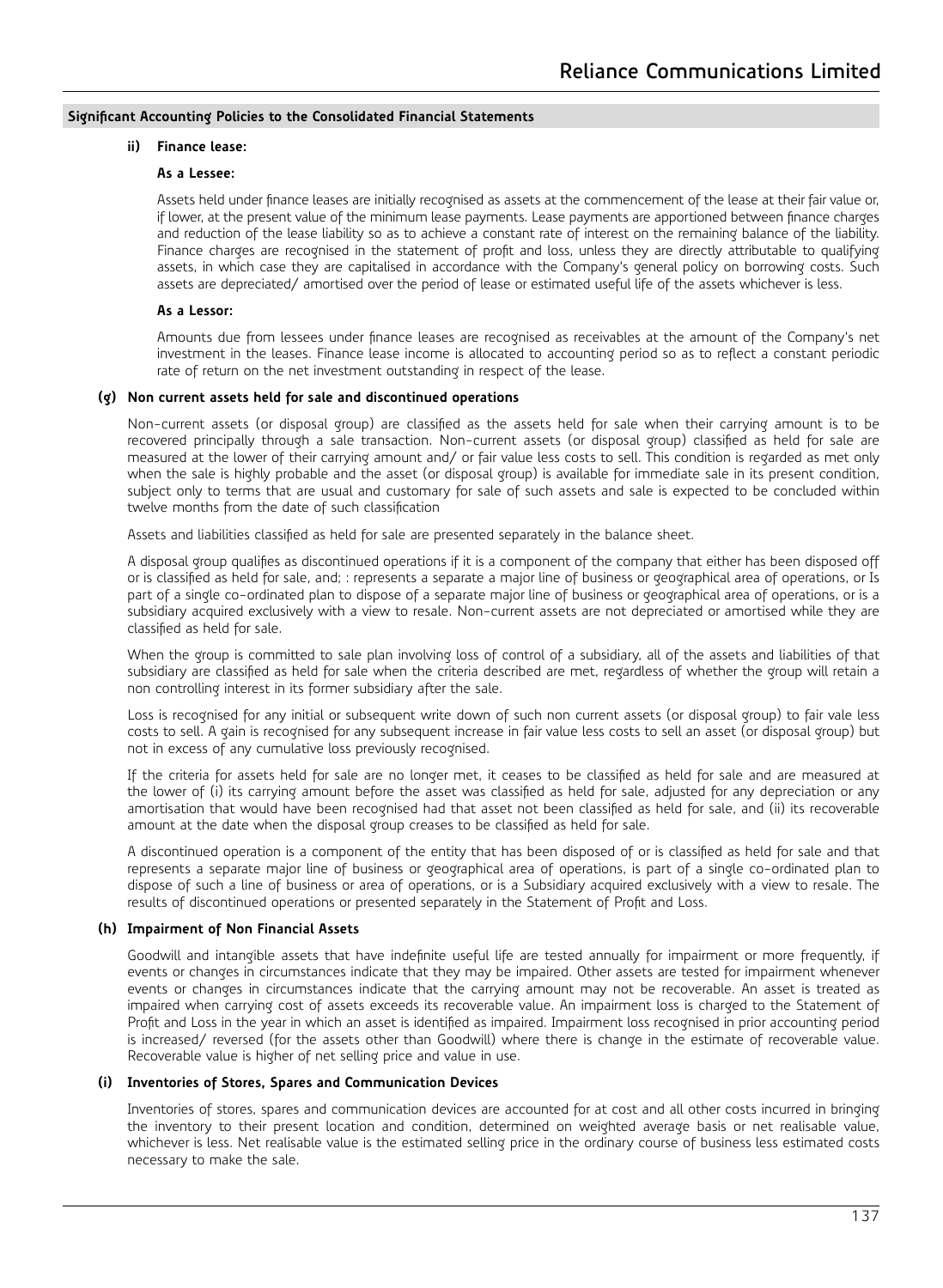### **(j) Employee Benefits**

### **Short-term employee benefits**

 All employee benefits payable wholly within twelve months of rendering the service are classified as short-term employee benefits. These benefits include compensated absence such as paid annual leave and sickness leave. The undiscounted amount of short-term employee benefits expected to be paid in exchange for the services rendered by the employees is recognized as an expense during the period.

### **Long term employee benefits**

### **(i) Defined contribution plan**

 The Group's contribution towards employees' Superannuation Plan is recognized as an expense during the period in which it accrues.

### **(ii) Defined benefit plans**

### **Provident Fund**

 Provident Fund contributions are made to a Trust administered by the Trustees or other recognised fund. Interest payable to the Provident Fund members, shall not be at a rate lower than the statutory rate. Liability is recognized for any shortfall in the Income of the fund vis-à-vis liability of the interest as per statutory rates to the members. The Company's contribution towards employees' Provident fund is recognized as an expense during the period in which it accrues.

### **Gratuity Plan**

 The Company's gratuity benefit scheme is a defined benefit plan. The Company's net obligation in respect of the gratuity benefit scheme is calculated by estimating the amount of future benefit that employees have earned in return for their service in the current and prior periods; that benefit is discounted to determine its present value, mortality rate and the fair value of plan assets is deducted. Mortality rate is based on publicly available mortality table in India.

 Present value of the obligation under such defined benefit plan is determined based on actuarial valuation using the Projected Unit Credit Method.

 Obligation is measured at present value of the estimated future cash flows. Discount rates used for determining present value of obligation under the defined benefit plan, are based on market yield of Government Securities as at the balance sheet date that have terms approximating to the terms of the related obligation.

 Remeasurements which comprise of actuarial gain and losses, the return of plan assets (excluding interest) and the effect of assets ceiling (if any, excluding interest) are recognised in Other Comprehensive Income.

Plan Assets of Defined Benefit Plans have been measured at fair value.

#### **(iii) Other Long term employment benefits**

 Compensated absences which are not expected to occur within twelve months after the end of the period in which the employee renders the related services are recognized as a liability at the present value of the defined benefit obligation at the balance sheet date, determined based on actuarial valuation using Projected Unit Credit Method. Discount rates used for determining present value of the obligation under the defined benefit plan, are based on the market yield on Government Securities as at the balance sheet date. Remeasurements gains or losses are recognised in the Statement of Profit and Loss in the period in which they arise.

### **(k) Borrowing Cost**

 Borrowing costs attributable to the acquisition or construction of qualifying assets are capitalised as part of the cost of such assets upto the commencement of commercial operations. A qualifying asset is one that necessarily takes substantial period of time to get ready for intended use. Other borrowing costs are recognised as an expense in the year in which they are incurred.

### **(l) Foreign Currency Transactions**

- (i) Transactions denominated in foreign currencies are recorded at the exchange rates prevailing at the time of the transaction.
- (ii) Monetary items denominated in foreign currencies at the year end are restated at the year end rates.
- (iii) Non monetary foreign currency items are carried at cost (i.e. translated using the exchange rates at the time of initial transactions).
- (iv) Exchange difference on monetary items is recognised in the Statement of Profit and Loss in the period in which it arises except for;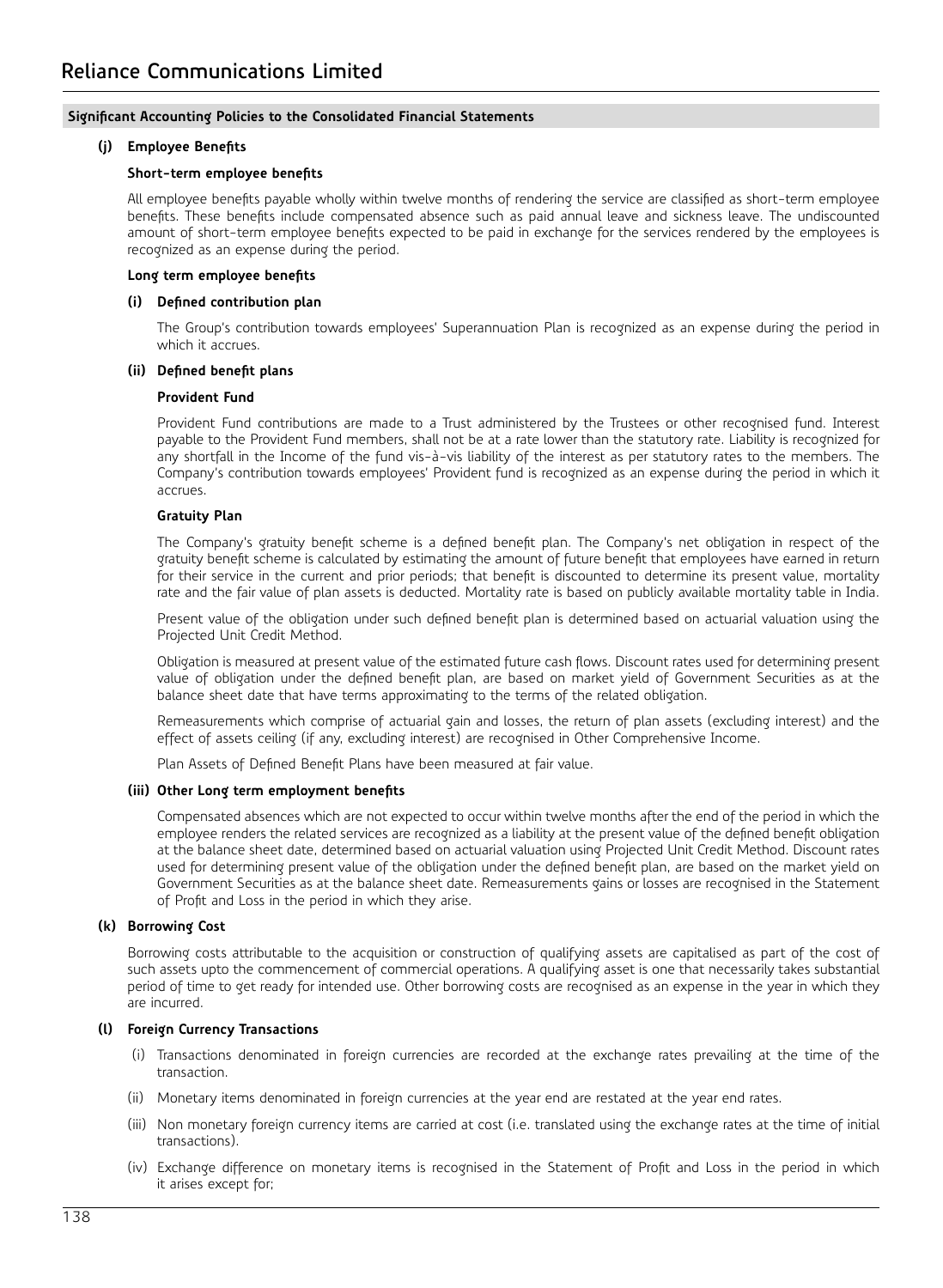- (a) Exchange difference on foreign currency borrowings relating to depreciable capital asset is included in cost of assets.
- (b) Exchange difference on foreign currency transactions, on which receipt and/ or payments is not planned, initially recognised in Other Comprehensive Income and reclassified from Equity to profit and loss on repayment of the monetary items.
- (v) All long term foreign currency monetary items consisting of loans taken before March 31, 2016 and which relate to the acquisition of depreciable capital assets at the end of the period/ year are restated at the rate prevailing at the balance sheet date. Exchange difference including attributable to the interest arising as a result is added to or deducted from cost of the assets as per notification dated December 29, 2011 and August 9, 2012 issued by the Ministry of Company Affairs (MCA), Government of India and depreciated over the balance life of the capital asset. Exchange difference on other long term foreign currency loans is accumulated in Foreign Currency Monetary Item Translation Difference Account (FCMITDA)" which will be amortized over the balance period of monetary assets or liabilities.
- (vi) Accounting of transactions that include the receipt or payment of advance consideration in a foreign currency thedate of transaction, for the purpose of determining the exchange rate, is the date of initial recognition of the nonmonetary prepayment asset or deferred income liability. If there are multiple payments or receipts in advance, adate of transaction is established for each payment or receipt.
- (vii) The results and financial position of foreign operations with functional currency different from the presentation currency, are translated into the presentation currency as follows:
	- (a) assets and liabilities for each consolidated statement of financial position presented are translated at the closing rate at the date of that consolidated statement of financial position;
	- (b) income and expenses for each consolidated statement of comprehensive income are translated at average exchange rates (unless average rate is not a reasonable approximation of the cumulative effect of the rates prevailing on the transaction dates, in which case income and expenses are translated at the rate on the dates of the transactions); and
	- (c) all resulting exchange differences are recognised in other comprehensive income.
- (viii) Goodwill and fair value adjustments arising on the acquisition of a foreign entity are treated as assets and liabilities of the foreign entity and translated into rupee, the functional currency of the company, at the exchange rates at the reporting date. Exchange difference arising are recognised in other comprehensive income and accumulated in equity, except to the extent that the exchange differences is allocated to the non controlling interests.

### **(m) Revenue Recognition**

- (i) Revenue is recognised to the extent it is probable that the economic benefits will flow to the Group and revenue can be reliably measured, regardless of when the payment is being made. Revenue is measured at the fair value of the consideration received or receivable.
- (ii) Revenue is recognised as and when services are provided on the basis of actual usage of the Company's network. Revenue on upfront charges for services with lifetime validity and fixed validity periods are recognised over the estimated useful life of the subscribers and specified fixed validity period, as appropriate. The estimated useful life is consistent with estimated churn of the subscribers.
- (iii) The Company sells Right of Use (ROUs) that provide to the customers with network capacity/ passive infrastructure, typically over a period of 5 to 20 years without transferring legal title or giving an option to purchase the network capacity/ passive infrastructure. Capacity services revenues are accounted as operating lease and recognised in the Company's income statement over the life of the contract. Bills raised on the customers/ payments received from the customers for long term contracts and for which revenue is not recognised are included in deferred revenue. Revenue on non cancellable ROUs are also recognised as licencing income over the period of contract. Revenue on non cancellable contracts for right to use of specified fibre pairs/ ducts for a period of 15 to 20 years or economic useful life is recognized as revenue on delivery of such assets to the customers. In revenue arrangements including more than one deliverable, the arrangements are divided into separate units of accounting. Deliverables are considered separate units of accounting if the following two conditions are met: (1) the deliverable has value to the customer on a standalone basis and (2) there is evidence of the fair value of the item. The arrangement considered is allocated to each separate unit of accounting based on its relative fair value.
- (iv) Standby maintenance charges are invoiced separately from capacity sales. Revenue relating to standby maintenance is recognised over the period in which service is provided. Any amount billed prior to providing of service is included in deferred revenue. Revenue from other service is recognized as and when service is rendered.
- (v) Network services include capacity lease services, IP transit, IPLC (private lines leased to customers), backup service for other network operators and all other services. The customer typically pays charges for network services periodically over the life of the contract, which may be up to three years. Network revenue is recognised in the Company's Statement of Profit and Loss over the term of the contract.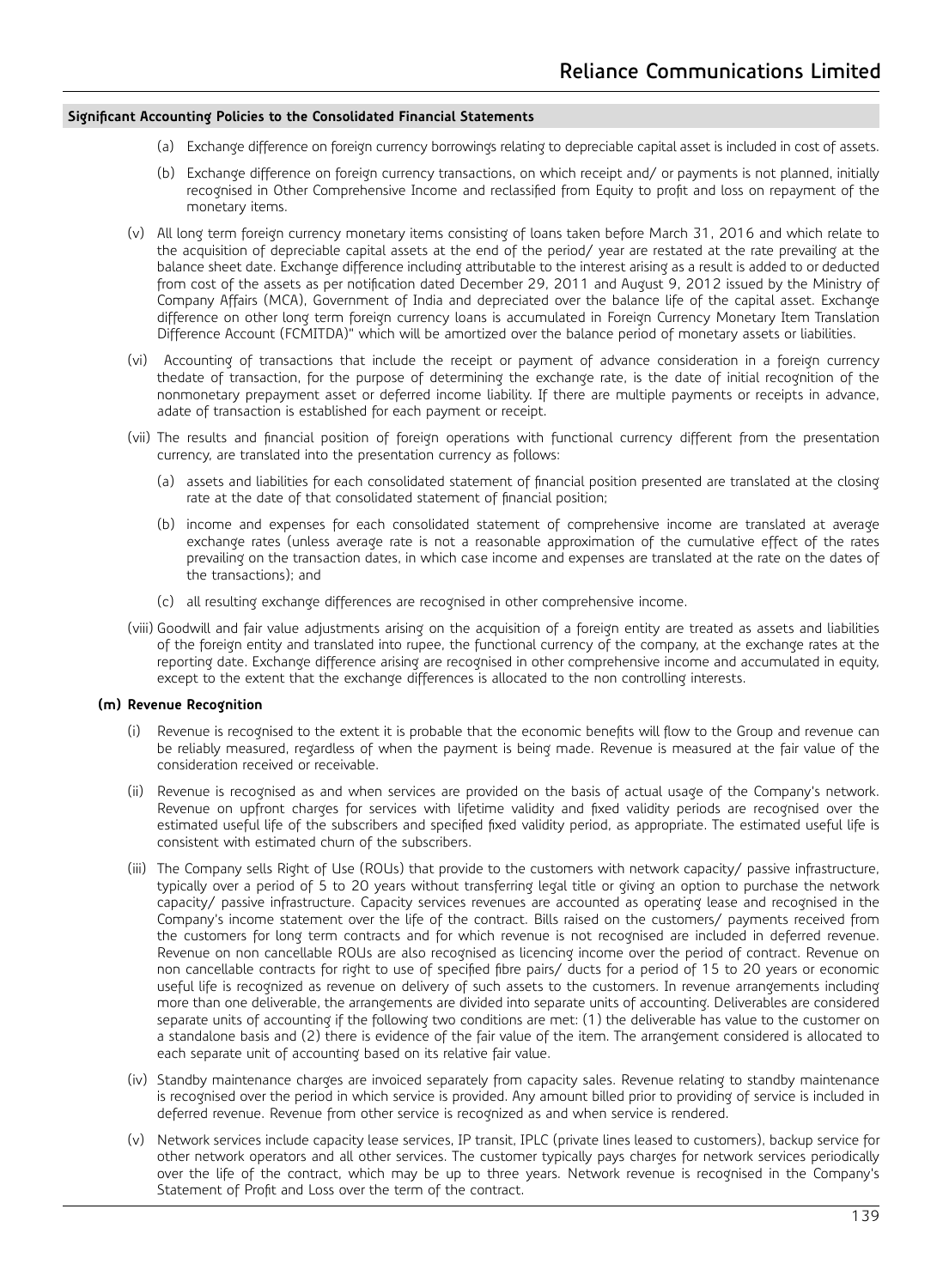- (vi) Sale of handsets and accessories are recognised when goods are supplied and are recorded net of trade discounts, rebates, commissions to distributors and dealers and sales taxes. It does not include inter company transfers.
- (vii) Interest income on investment is recognised on time proportion basis. Interest income is accounted using the applicable Effective Interest Rate (EIR), which is the rate that exactly discounts estimated future cash receipts over the expected life of the financial assets to that asset's net carrying amount on initial recognition. Dividend is considered when right to receive is established. The Group recognises income from units in the Fixed Income Schemes of Mutual Funds, where income accrued is held till declaration or payment thereof for the benefit of the unit holders.
- (viii) Revenue is recognised net of taxes when the Base Transceiver Station (BTS) Tower is Ready For Installation of customer equipments and as per the terms of the agreements.
- (ix) Revenue from Contracts with Customers

 The Company has applied Ind AS 115, Revenue from Contracts with Customers with effect from April 1, 2018, using the cumulative effect method. Revenue is recognised when control over goods or services is transferred to a customer. A customer obtains control when he has the ability to direct the use of and obtain the benefits from the good or service, there is transfer of title, supplier has right to payment etc. – with the transfer of risk and rewards now being one of the many factors to be considered within the overall concept of control.

 The Group determines whether revenue should be recognised 'over time' or 'at a point in time'. As a result, it is required to determine whether control is transferred over time. If not, only then revenue be recognised at a point in time, or else over time. The Company also determines if there are multiple distinct promises in a contract or a single performance obligation (PO). These promises may be explicit, implicit or based on past customary business practices. The consideration gets allocated to multiple POs and revenue recognised when control over those distinct goods or services is transferred.

 The entities may agree to provide goods or services for consideration that varies upon certain future events which may or may not occur. This is variable consideration, a wide term and includes all types of negative and positive adjustments to the revenue. Further, the entities will have to adjust the transaction price for the time value of money. Where the collections from customers are deferred the revenue will be lower than the contract price, and in case of advance collections, the effect will be opposite resulting in revenue exceeding the contract price with the difference accounted as a finance expense/gain.

# **(n) Taxes on Income and Deferred Tax**

 Income Tax comprises of current and deferred tax. It is recognised in the Statement of Profit and Loss except to the extent that it relates to a business combination or to an item recognised directly in equity or other comprehensive income.

 Provision for income tax is made on the basis of taxable income for the year at the current rates. Tax expense comprises of current tax and deferred tax at the applicable enacted or substantively enacted rates. Current tax represents amount of Income Tax payable/ recoverable in respect of taxable income/ loss for the reporting period. Deferred tax represents the effect of temporary difference between carrying amount of assets and liabilities in the consolidated financial statements and the corresponding tax base used in the computation of taxable income. Deferred tax liabilities are generally accounted for all taxable temporary differences. Deferred tax asset is recognised for all deductible temporary differences, carried forward of unused tax credits and unused tax losses, to the extent that it is probable that taxable profit will be available against which such deductible temporary differences can be utilised. Deferred income tax assets and liabilities are offset when there is a legally enforceable right to offset current income tax assets against current income tax liabilities and when deferred income tax assets and liabilities relate to the income tax levied by the same taxation authority on either the same taxable entity or different taxable entities where there is an intention to settle the balances on a net or simultaneous basis. Deferred tax assets/ liabilities are not recognised for initial recognition of Goodwill or on an asset or liability in a transaction that is not a business combination and at the time of transaction affects neither the accounting profit nor taxable profit or loss. MAT credit is recognised as an asset, only if it is probable that the Company will pay normal income tax during the specified period.

### **(o) Government Grants**

 Subsidies granted by the Government for providing telecom services in rural areas are recognised as other operating income in accordance with relevant terms and conditions of the applicable scheme and agreement.

### **(p) Provisions including Asset Retirement Obligation (ARO) and Contingent Liabilities and Contingent Assets**

 Provisions involving substantial degree of estimation in measurement are recognised when there is a present obligation as a result of past events and it is probable that there will be an outflow of resources. Provisions are determined by discounting expected future cashflows at the pre tax rate that reflects current market assumptions of time value of money and risk specific to the liability. A disclosure for a contingent liability is made when there is a possible obligation or a present obligation that may, but probably will not, require an outflow of resources. When there is a possible obligation or a present obligation in respect of which the likelihood of outflow of resources is remote, no provision or disclosure is made.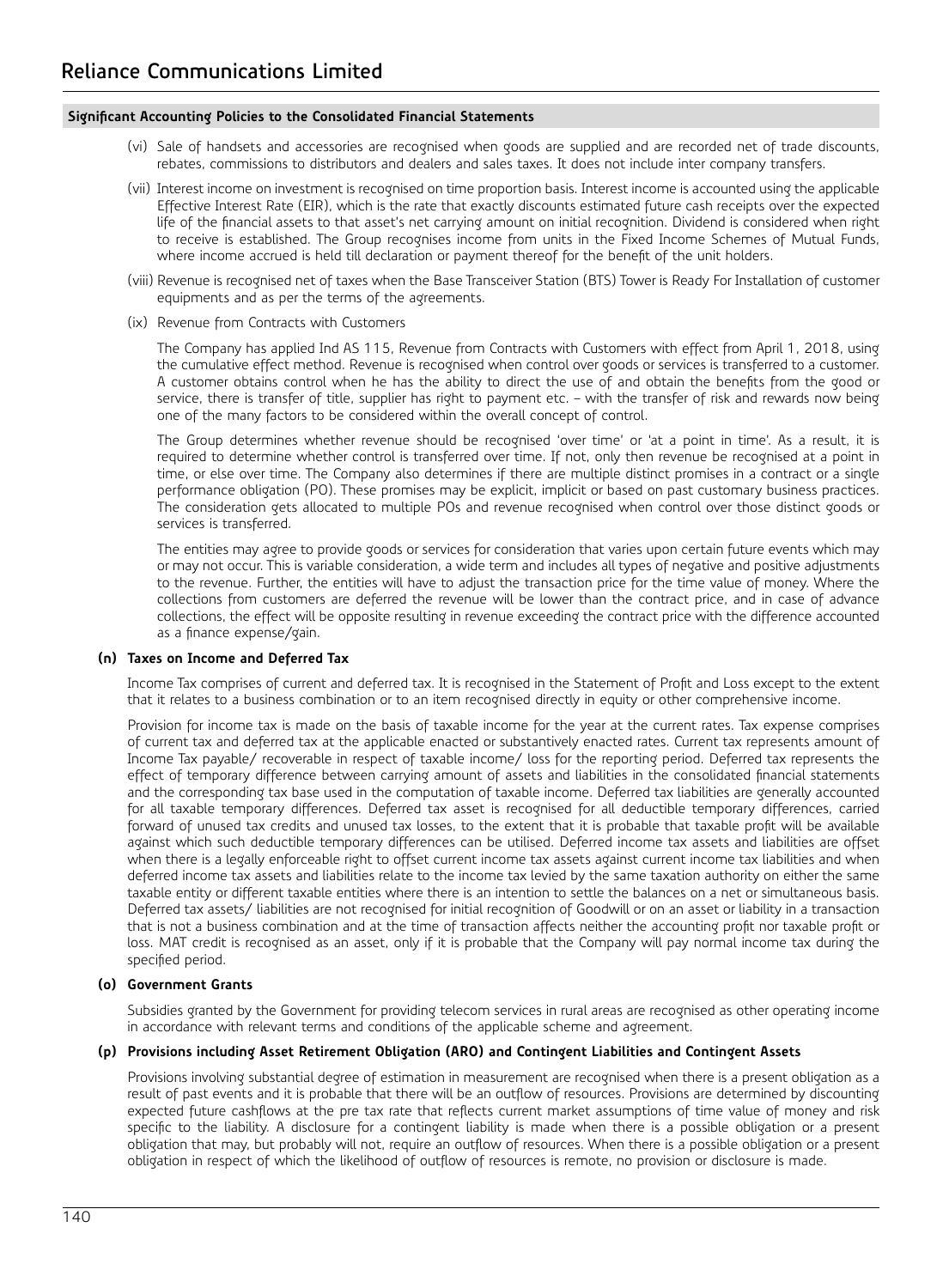Asset Retirement Obligation (ARO) relates to the removal of telecom towers, sub marine cable systems and equipments when they will be retired from its active use. Provision is recognised based on the best estimate, of the management, of the eventual costs (net of recovery), using discounted cash flow, that relates to such obligation and is adjusted to the cost of such assets. Estimated future costs of decommissioning are reviewed annually and adjusted as appropriate. Changes in the estimated future costs or in the discount rate applied are added to or deducted from the cost of the asset. Contingent Assets are neither recognised nor disclosed in the consolidated financial statements.

### **(q) Earning per Share**

 In determining Earning per Share, the Group considers net profit after tax attributable to parent and includes post tax effect of any exceptional item. Number of shares used in computing basic earnings per share is the weighted average number of the shares, excluding the shares owned by the Trust, outstanding during the period. Dilutive earning per share is computed and disclosed after adjusting effect of all dilutive potential equity shares, if any except when results will be anti dilutive. Dilutive potential equity shares are deemed converted as at the beginning of the period, unless issued at a later date.

### **(r) Employee Stock Option Scheme**

 In respect of stock options granted pursuant to the Company's Employee Stock Options Scheme, fair value of the options is treated as discount and accounted as employee compensation cost over the vesting period. Employee compensation cost recognised earlier on grant of options is reversed in the period when the options are surrendered by any employee or lapsed as per the terms of the scheme.

### **(s) Treasury Shares**

 The Group has created an Employee Stock Option Scheme Trust (ESOS Trust) for providing share-based payment to its employees. The Group uses ESOS Trust as a vehicle for distributing shares to the employees under the employee remuneration schemes. The ESOS Trust buys shares of the Company from the market, for giving shares to the employees. The Group treats ESOS Trust as its extension and the shares held by ESOS Trust are treated as treasury equity.

 Own equity instruments that are reacquired (treasury equity) are recognised at cost and deducted from equity. No gain or loss is recognised in Statement of Profit and Loss, on purchase, sale, issue or cancellation of the Group's own equity instruments. Any difference between carrying amount and consideration, if reissued, is recognised in equity."

### **(t) Measurement of Fair value of financial instruments**

 The Group's accounting policies and disclosures require measurement of fair values for the financial instruments. The Group has an established control framework with respect to measurement of fair values. The management regularly reviews significant unobservable inputs and valuation adjustments. If third party information, such as broker quotes or pricing services, is used to measure fair values, then the management assesses evidence obtained from third parties to support the conclusion that such valuations meet requirements of Ind AS, including level in fair value hierarchy in which such valuations should be classified. When measuring fair value of a financial asset or a financial liability, the Group uses observable market data as far as possible. Fair values are categorised into different levels in a fair value hierarchy based on the inputs used in the valuation techniques as follows.

Level 1: quoted prices (unadjusted) in active markets for identical assets or liabilities.

 Level 2: inputs other than quoted prices included in Level 1 that are observable for the asset or liability, either directly (i.e. as prices) or indirectly (i.e. derived from prices).

 Level 3: inputs for the asset or liability that are not based on observable market data (unobservable inputs). If inputs used to measure fair value of an asset or a liability fall into different levels of fair value hierarchy, then fair value measurement is categorised in its entirety in the same level of fair value hierarchy as the lowest level input that is significant to the entire measurement. The Group recognises transfers between levels of fair value hierarchy at the end of the reporting period during which the change has occurred. (Refer to note 2.42.1) for disclosures pertaining to the measurement of fair values).

### **(u) Financial Instruments**

 A financial instrument is any contract that gives rise to the financial asset of one entity and the financial liability or equity instrument of another entity. Financial instruments also include derivative contracts such as foreign currency foreign exchange forward contracts.

### **Financial Assets**

#### **i Initial recognition and measurement**

 All financial assets are recognised initially at fair value plus, in the case of financial assets not recorded at fair value through Statement of Profit and Loss, transaction costs that are attributable to the acquisition of the financial asset.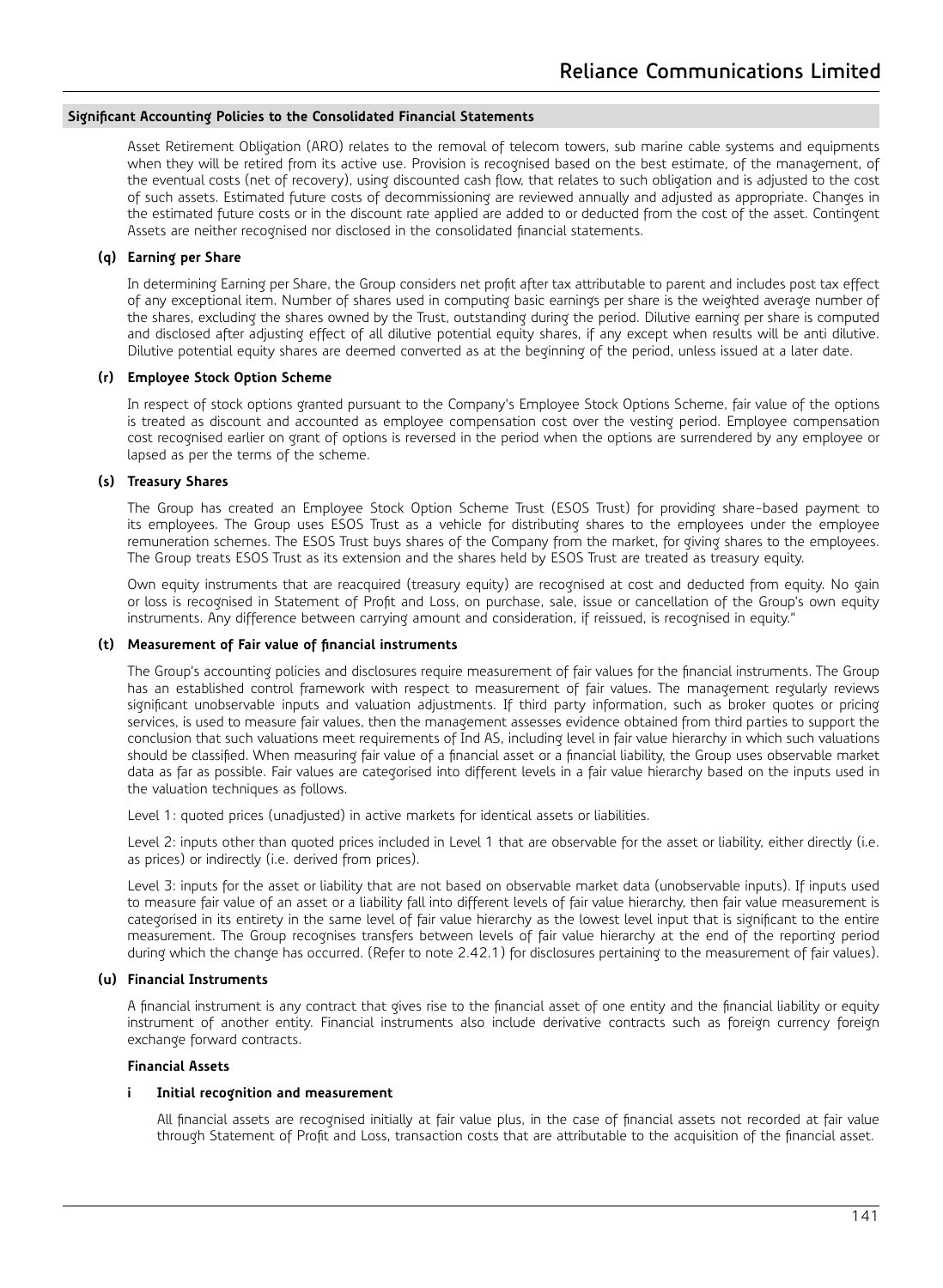### **ii Subsequent measurement**

 Subsequent measurement of the debt instruments depends on the Group's business model for managing asset and cash flow characteristics of the asset. There are three measurement categories into which the Group classifies its debt instruments.

### **Financial Assets measured at amortised cost:**

A 'debt instrument' is measured at the amortised cost, if both the following conditions are met:

- a) Asset is held within a business model, whose objective is to hold assets for collecting contractual cash flows, and
- b) Contractual terms of the asset give rise to cash flows, on specified dates, that are solely payments of principal and interest (SPPI) on the principal amount outstanding. After initial measurement, such financial assets are subsequently measured at amortised cost using the effective interest rate (EIR) method. Amortised cost is calculated by taking into account any discount or premium on acquisition and fees or costs that are an integral part of EIR. EIR amortisation is included in finance income in the Statement of Profit and Loss. Losses arising from impairment are recognised in the Statement of Profit and Loss. This category generally applies to trade and other receivables.

Financial Assets measured at Fair Value through Other Comprehensive Income (FVTOCI):

A 'debt instrument' is classified as FVTOCI if both of the following criteria are met:

- a) Objective of the business model is achieved both, by collecting contractual cash flows and selling financial assets, and
- b) Contractual cash flows of the asset represent SPPI: Debt instruments included within FVTOCI category are measured initially as well as at each reporting date at fair value. Fair value movements are recognized in OCI. However, the Group recognizes interest income, impairment loss and reversal and foreign exchange gain or loss in the Statement of Profit and Loss. On derecognition of the asset, cumulative gain or loss previously recognised in OCI is reclassified from the equity to Statement of Profit and Loss. Interest earned whilst holding FVTOCI debt instrument is reported as interest income using EIR method.

### **Financial Assets measured at fair value through profit or loss (FVTPL):**

 Any debt instrument, which does not meet the criteria for categorization as at amortized cost or as FVTOCI, is classified as FVTPL. In addition, the Group may elect to designate a debt instrument, which otherwise meets amortized cost or FVTOCI criteria, as FVTPL. However, such election is allowed only if, doing so reduces or eliminates measurement or recognition inconsistency (referred to as 'accounting mismatch').

### **Equity investments :**

 All equity investments in scope of Ind AS 109 "Financial Instruments" are measured at fair value. Equity instruments which are held for trading are classified as FVTPL. For all other equity instruments, the Group decides to classify the same either as FVOCI or FVTPL. The Group makes such election on instrument by instrument basis. The classification is made on initial recognition, which is irrevocable. If the Group decides to classify an equity instrument as FVOCI, then all fair value changes on the instrument, excluding dividend, are recognized in the OCI. There is no recycling of the amounts from OCI to profit and loss, even on sale of investment. However, the Group may transfer the cumulative gain or loss within equity. Equity instruments included within FVTPL category are measured at fair value with all changes recognized in the Statement of Profit and Loss. Also, the Group has elected to apply the exemption available under Ind AS 101 to continue the carrying value for its investments in subsidiaries and associates as recognised in the financial statements as at the date of transition to Ind AS, measured as per the previous GAAP as at the date of transition.

#### **Derecognition of Financial Assets**

 A financial asset is primarily derecognised when: (I) Rights to receive cash flows from the asset have expired, or (II) The Group has transferred its rights to receive cash flows from the asset or has assumed an obligation to pay the received cash flows in full without material delay to a third party under 'pass-through' arrangement and either (a) the Group has transferred substantially all the risks and rewards of the asset, or (b) the Group has neither transferred nor retained substantially all the risks and rewards of the asset, but has transferred control of the asset.

### **Impairment of Financial Assets**

 The Group assesses on a forward looking basis the expected credit losses associated with its assets carried at amortised cost. Impairment methodology applied depends on whether there has been a significant increase in the credit risk. As a practical expedient, the Group uses a provision matrix to determine impairment loss allowance on portfolio of its trade receivables, as permitted by Ind AS 109. Provision matrix is based on its historically observed default rates over the expected life of the trade receivables and is adjusted for forward looking estimates. At every reporting date, the historical observed default rates are updated and changes in the forward looking estimates are analysed.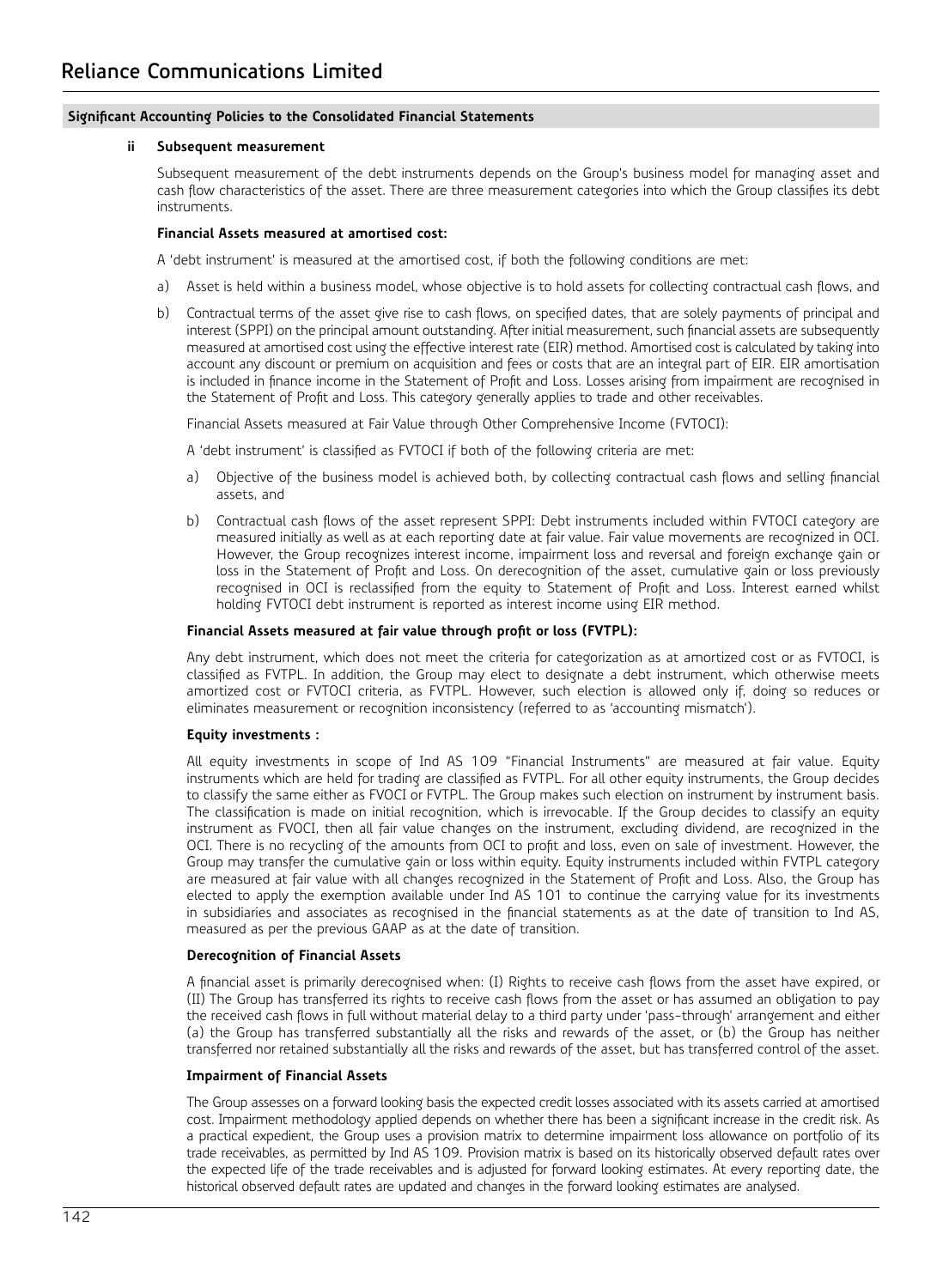#### **Financial Liabilities**

#### **Initial recognition and measurement**

 All financial liabilities are recognised initially at fair value, in the case of loans, borrowings and payables, net of directly attributable transaction costs. Financial liabilities include trade and other payables, loans and borrowings including bank overdrafts and derivative financial instruments.

#### **Subsequent measurement**

The measurement of financial liabilities depends on their classification, as described herein:

 Financial liabilities at Fair Value through Profit or Loss: Financial liabilities at Fair Value through Profit or Loss include financial liabilities held for trading and financial liabilities designated upon initial recognition as at fair value through profit or loss. Financial liabilities are classified as held for trading, if they are incurred for the purpose of repurchasing in the near term. This category also includes derivative financial instruments entered into by the Group that are not designated as hedging instruments in hedge relationship as defined by Ind AS 109. Gains or losses on liabilities held for trading are recognised in Statement of Profit or Loss.

 Financial liabilities measured at amortised cost: After initial recognition, interest bearing loans and borrowings are subsequently measured at amortised cost using Effective Interest Rate (EIR) method. Gains or losses are recognised in Statement of Profit and Loss when the liabilities are derecognised as well as through EIR amortisation process. Amortised cost is calculated by taking into account any discount or premium on acquisition and fees or costs that are an integral part of EIR. EIR amortisation is included as finance costs in the Statement of Profit and Loss.

#### **Derecognition of Financial Liabilities**

 A financial liability is derecognised when the obligation under the liability is discharged or cancelled or expires. When an existing financial liability is replaced by another from the same lender on substantially different terms, or the terms of an existing liability are substantially modified, such an exchange or modification is treated as the derecognition of the original liability and the recognition of a new liability. The difference in the respective carrying amounts is recognised in the Statement of Profit and Loss.

### **(v) Business Combinations and Goodwill**

 "Business Combinations are accounted for using the acquisition method. Cost of an acquisition is measured as the aggregate of the consideration transferred, measured at acquisition date fair value and the amount of any non controlling interests in the acquiree. For each business combination, the Group elects whether to measure the non controlling interests in the acquiree at fair value or at proportionate share of the acquiree's identifiable net assets. Acquisition related costs are expensed as incurred. At the acquisition date, the identifiable assets acquired and liabilities assumed are recognised at their acquisition date fair values. If the business combination is achieved in stages, any previously held equity interest is remeasured at its acquisition date fair value, resulting gain or loss is recognised in Statement of Profit and Loss or OCI, as appropriate. Goodwill is initially measured at cost, being the excess of the aggregate of the consideration transferred and the amount recognised for non controlling interests, and any previous interest held, over the net identifiable assets acquired and liabilities assumed. If the fair value of net assets acquired is in excess of the aggregate consideration the difference is recognised in other comprehensive income and accumulated in equity as capital reserve provided there is clear evidence of the underlying reasons for classifying the business combination as a bargain purchase. In other cases, the bargain purchase gain is recognised directly in equity as capital reserve.

 Where settlement of any part of cash consideration is deferred, the amount payable in the future is discounted to its present value as at the date of exchange. Contingent consideration is classified either as equity or a financial liability. Amount classified as a financial liability is subsequently remeasured to fair value with change in fair value recognised in Statement in Profit and Loss.

 Business Combinations that occurred before April 1, 2008, are not restated retrospectively in accordance with Ind AS 103 "Business Combinations". Carrying amounts of assets acquired and liabilities assumed as part of past business combinations as well as the amounts of goodwill that arose from such transactions as they were determined under the previous GAAP are considered as their deemed cost under Ind AS as at the date of transition. In respect of business combinations that occurred prior to April 1, 2008, goodwill is included on the basis of its deemed cost, which represents the amount recorded under previous GAAP.

# **(w) Critical estimates and judgements**

 The Group has based assumptions and estimates on parameters available when the financial statements were prepared. Existing circumstances and assumptions about future developments, however, may change due to market changes or circumstances arising that are beyond the control of the Group. Such changes are reflected in the assumptions when they occur.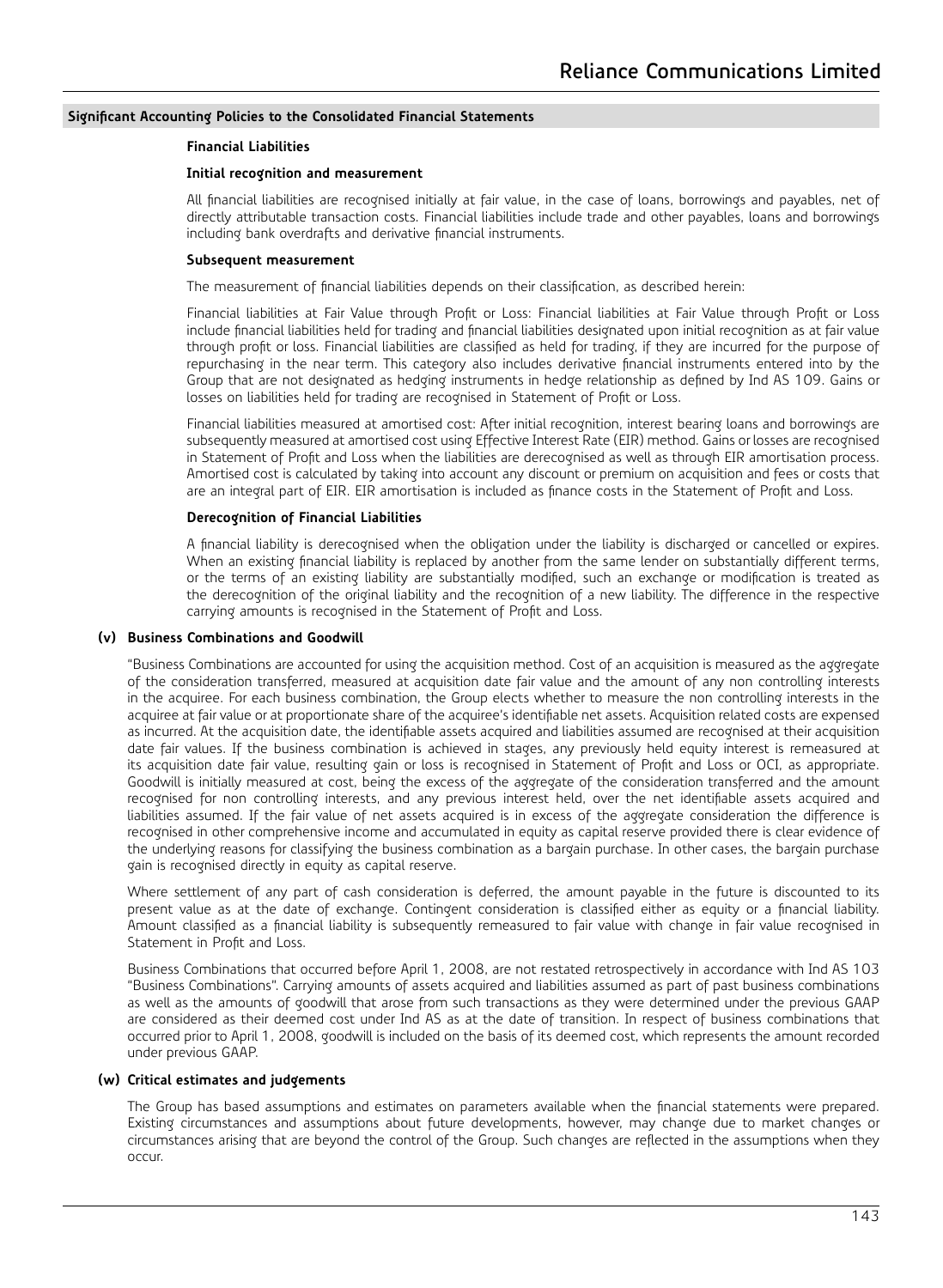The areas involving critical estimates or judgements pertain to current tax expense and tax payable (Note 2.07), fair value of unlisted securities (Note 2.05), goodwill impairment (Note 2.02), estimated useful life of property, plant and equipment including intangible assets (Note 2.01 and 2.03), measurement of defined benefit obligation (Note 2.49), provision for asset retirement obligation (Note 2.22 and Note 2.27), recognition of deferred tax assets for carried forward tax losses (Note 2.07), impairment of trade receivables and other financial assets (Note 2.42) assets held for sale (Note 2.16), liabilities held for sale (Note 2.16). Estimates and judgements are continually evaluated. They are based on historical experience and other factors, including expectations of future events that may have a financial impact on the group and that are believed to be reasonable under the circumstances.

- (i) Useful life of Property, Plant and Equipment including intangible assets: Residual values, useful lives and methods of depreciation of property, plant and equipment are reviewed at each financial year end and adjusted prospectively, if appropriate
- (ii) Taxes : The Group provides for tax considering the applicable tax regulations and based on probable estimates. Management periodically evaluates positions taken in the tax returns giving due considerations to tax laws and establishes provisions in the event if required as a result of differing interpretation or due to retrospective amendments, if any. The recognition of deferred tax assets is based on availability of sufficient taxable profits in the Group against which such assets can be utilized.
- (iii) Fair value measurement and valuation process: The Group measured financial assets and liabilities if any, at fair value for financial reporting purposes.
- (iv) Trade receivables and other financial assets: The Group follows a 'simplified approach' (i.e. based on lifetime Expected Credit Loss (ECL)) for recognition of impairment of loss allowance on Trade receivables (including lease receivables). For the purpose of measuring lifetime ECL allowance for trade receivables, the Group estimates irrecoverable amount based on the ageing of the receivable balances and historical experience. Further, a large number of minor receivables are grouped into homogeneous groups and assessed for impairment collectively. Individual trade receivables are written off when management deems them not to be collectable.
- (v) Defined benefit plans (gratuity benefits) : The Group's obligation on account of gratuity and compensated absences is determined based on actuarial valuations. An actuarial valuation involves making various assumptions that may differ from actual development in the future. These include determination of the discount rate, future salary increase and mortality rates. Due to the complexities involved in the valuation and its long-term nature, these liabilities are highly sensitive to changes in assumptions. All assumptions are reviewed at each reporting date.

 The parameter subject to frequent changes is the discount rate. In determining appropriate discount rate, the management considers interest rates of government bonds in currencies, consistent with the currencies of the postemployment benefit obligation.

 The mortality rate is based on publicly available mortality tables in India. Those mortality tables tend to change only at interval in response to demographic changes. Future salary increase and gratuity increase are based on expected future inflation rates.

- (vi) Non-financial assets are reviewed for impairment, whenever events or changes in circumstances indicate that the carrying amount of such assets may not be recoverable. If any such indication exists, the recoverable amount of the asset is estimated in order to determine the extent of the impairment loss, if any.
- (vii) Determination of net realisable value for Assets held for Sale and related liabilities.
- (viii) Provisions and Contingent liabilities are reviewed at each balance sheet date and adjusted to reflect best estimate.
- (ix) The Group has provided liability against License & Spectrum Fee dues along with interest and penalty, for the demands raised by DoT considering Non-Telecom income till FY 2014-15 and for the balance years, for which demand have not been raised by DoT, the company has computed estimated liability on Non-Telecom revenue from FY 2015-16 onwards along with interest and penalty thereof.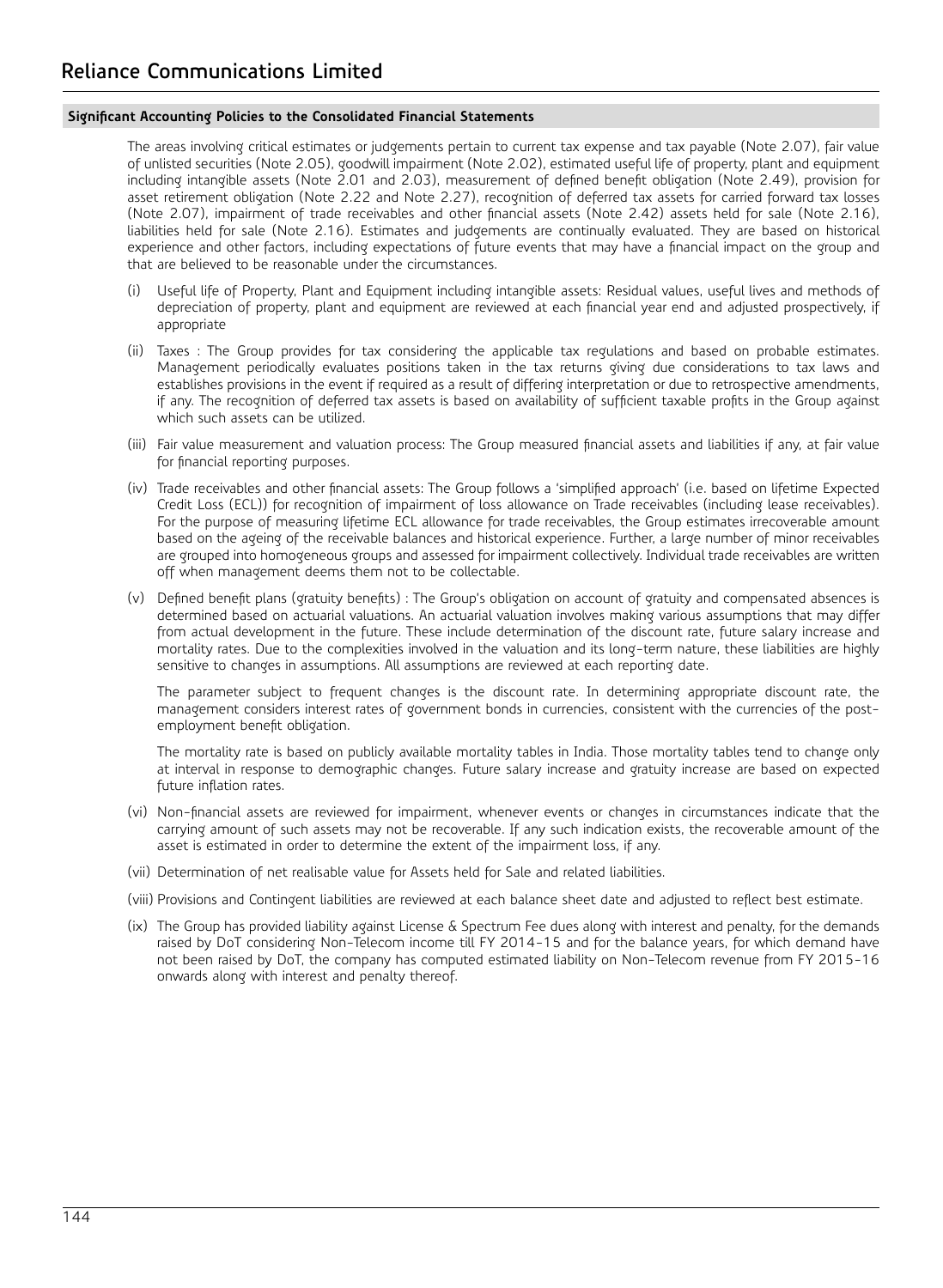|        | Ξ<br>ă      |
|--------|-------------|
|        | ទួ<br>Plant |
| š<br>ᄫ | Propert     |

| Property, Plant and Equipment<br>Note 2.01                                                                                                                                             |                |                          |                   |                  |                        |                                  |               |                 |                 | $(5)$ in crore)                |                                                                          |
|----------------------------------------------------------------------------------------------------------------------------------------------------------------------------------------|----------------|--------------------------|-------------------|------------------|------------------------|----------------------------------|---------------|-----------------|-----------------|--------------------------------|--------------------------------------------------------------------------|
| Particulars                                                                                                                                                                            | Leasehold<br>Š | Leasehold<br>Improvement | Freeehold<br>Land | <b>Buildings</b> | Machinery<br>Plant and | Equipment and Fixtures<br>Office | Furniture     | Vehicles        | Total           | Progress<br>Work in<br>Capital | Significant Accounting Policies to the Consolidated Financial Statements |
| Gross carrying value<br>As at April 1, 2018                                                                                                                                            | 6,371          | GO                       | 99                | 338              | 33,491                 | 104                              | 114           | 73              | 40,650          |                                |                                                                          |
| Reclassified as Asset held for Sale<br>Additions                                                                                                                                       |                |                          |                   | (34)             | 183<br>(1,088)         |                                  |               |                 | 183<br>(1, 122) | 265<br>55<br>(54)              |                                                                          |
| Deductions/ Adjustment including                                                                                                                                                       | (6, 143)       | $\circledR$              |                   | (218)            | (5, 129)               | (18)                             | (48)          | $\widehat{\Xi}$ | (11,565)        | (75)                           |                                                                          |
| As at March 31, 2019<br>Currency Translation                                                                                                                                           | 228            | 52                       | 99                | 86               | 27,457                 | 86                               | 66            | 72              | 28,146          | 191                            |                                                                          |
| Additions                                                                                                                                                                              |                |                          |                   |                  |                        |                                  |               |                 |                 | Z                              |                                                                          |
| Additions on acquisition                                                                                                                                                               |                | M                        |                   | 1,636            | 187                    | $\frac{8}{1}$                    | 43            |                 | 1,888           |                                |                                                                          |
| Deductions/ Adjustment including                                                                                                                                                       |                | (52)                     |                   | S                | 8.508)                 | (49)                             | (23)          | (17)            | (8, 644)        |                                |                                                                          |
| Currency Translation                                                                                                                                                                   |                |                          |                   |                  |                        |                                  |               |                 |                 |                                |                                                                          |
| As at March 31, 2020                                                                                                                                                                   | <b>228</b>     | m                        | o<br>0            | 1.727            | 9,153                  | 55                               | 86            | \$6             | 21,407          | 193                            |                                                                          |
| <b>Accumulated Depreciation</b>                                                                                                                                                        |                |                          |                   |                  |                        |                                  |               |                 |                 |                                |                                                                          |
| As at April 1, 2018                                                                                                                                                                    |                | C <sub>O</sub>           | I                 | 240              | 23,567                 | 104                              | 107           | 20              | 24,149          |                                |                                                                          |
| Depreciation for the year                                                                                                                                                              |                |                          |                   | 50               | 614                    |                                  |               |                 | 664             | f,                             |                                                                          |
| Reclassified as Asset held for Sale                                                                                                                                                    |                |                          |                   | $(34)$<br>(236)  | (653)                  |                                  |               |                 | (687)           |                                |                                                                          |
| Deductions/ Adjustment including                                                                                                                                                       |                | $\circledR$              |                   |                  | (3,285)                | (18)                             | (44)          | $\widehat{E}$   | (3, 592)        |                                |                                                                          |
| Currency Translation                                                                                                                                                                   |                |                          |                   |                  |                        |                                  |               |                 |                 |                                |                                                                          |
| As at March 31, 2019                                                                                                                                                                   |                | 52                       |                   | 20               | 20,243                 | 86                               | 63            | 69              | 20,534          |                                |                                                                          |
| Depreciation for the year                                                                                                                                                              |                | $\overline{\phantom{a}}$ |                   | $\circ$          | 304                    |                                  |               |                 | 310<br>1.369    |                                |                                                                          |
| Additions on acquisition                                                                                                                                                               |                |                          |                   | 1,131            | 178                    | $\frac{8}{1}$                    | $\frac{4}{1}$ |                 |                 |                                |                                                                          |
| Deductions/ Adjustment including                                                                                                                                                       |                | (51)                     | I                 |                  | (2,889)                | (49)                             | (22)          | (17)            | (3,028)         |                                |                                                                          |
| Currency Translation                                                                                                                                                                   |                |                          |                   |                  |                        |                                  |               |                 |                 |                                |                                                                          |
| As at March 31, 2020                                                                                                                                                                   |                |                          | $\mathbf I$       | 1,157            | 17,836                 | 55                               | 82            | 53              | 19,185          |                                |                                                                          |
| Net Carrying Value                                                                                                                                                                     |                |                          |                   |                  |                        |                                  |               |                 |                 |                                |                                                                          |
| As at March 31, 2019                                                                                                                                                                   | 227            | $\overline{1}$           | 99                | 66               | 7,214                  | $\overline{1}$                   | W             | W               | $\sim$<br>7,612 |                                |                                                                          |
| As at March 31, 2020                                                                                                                                                                   | 227            | $\sim$                   | 99                | 570              | 1.317                  | $\blacksquare$                   | 4             | m               | 2,222           |                                |                                                                          |
| Notes:                                                                                                                                                                                 |                |                          |                   |                  |                        |                                  |               |                 |                 |                                |                                                                          |
| (a) Freehold Land includes ₹ 55,808 (Previous year ₹ 55,808) acquired from Karnataka Industrial Areas Development Board (a Government of Karnataka Undertaking). Transfer of<br>2.01.1 |                |                          |                   |                  |                        |                                  |               |                 |                 |                                |                                                                          |
| ownership is under process.                                                                                                                                                            |                |                          |                   |                  |                        |                                  |               |                 |                 |                                |                                                                          |
| うちのうとう というこうごう こうはんそう しょうせん とうよう クライニ・ライン アカリー・アイ・ライン・ディー いちょうこう ファー ポート・ファー こうしょう アカリー・アプリエント こうしょう こうしょう こうしょう こうしょう しょうしょう アカリー・アクセス アカリー・アクセス<br>$\tilde{f}$                       |                |                          |                   |                  |                        |                                  |               |                 |                 |                                |                                                                          |

- (b) Freehold Land includes  $\bar{\tau}$  1 crore (Previous year  $\bar{\tau}$  1 crore) towards land acquired, the transfer of ownership is under process. Freehold Land Includes < 1 crore (Previous year < 1 crore) towards land acquired the transfer of ownership is under process. a)
	-
- Buliding includes ₹ 250 (Previous year ₹ 250) towards cost of Shares in Co-operative Society (held by Reliance Telecom Limited). 2.01.2 Buliding includes ₹ 250 (Previous year ₹ 250) towards cost of Shares in Co-operative Society (held by Reliance Telecom Limited). 2.01.2
- 2.01.3 Plant and Machinery includes Asset Retirement Obligations (ARO) Gross Block ₹ Nil (Previous depreciation ₹ Nil (Previous year ₹ 73 crore) and Net Block Plant and Machinery includes Asset Retirement Obligations (ARO) Gross Block ₹ Mil (Previous year ₹ 113 crore), Accumulated Depreciation ₹ Mil (Previous year ₹ 73 crore) and Net Block ₹ Nil crore (Previous year ₹ 40 crore). (Refer Note 2.39) ` Nil crore (Previous year ` 40 crore). (Refer Note 2.39) During the year 2.01.4 During the year 2.01.3 2.01.4
	-
	- (a) Project Development Expenditure of ₹ Nil (Previous year ₹ 1 crore) has been capitalised in Plant and Machinery. (a) Project Development Expenditure of ` Nil (Previous year ` 1 crore) has been capitalised in Plant and Machinery.
		- Capital Work in Progress includes ₹ 8 crore (Previous year ₹ 9 crore) on account of materials at site. 2.01.5 Capital Work in Progress includes  $\bar{\bar{\bf v}}$  8 crore (Previous year  $\bar{\bar{\bf v}}$  9 crore) on account of materials at site. 2.01.5
- Transfer of title of certain land and buildings received from Reliance Industries Limited pursuant to the Schemes of Arrangements is under process. 2.01.6 Transfer of title of certain land and buildings received from Reliance Industries Limited pursuant to the Schemes of Arrangements is under process.
	- During the year, Additions on acquisition inclues Consolidation of Reliance Reality Limited (Refer Note 2.44.1 (a)) 2.01.7 During the year, Additions on acquisition inclues Consolidation of Reliance Reality Limited (Refer Note 2.44.1 (a)) 2.01.7
- 2.01.8 During the year, deductions / Adjustments include exchange fluctuation on account of currency translation of foreign subsidiaries and deconsolidation of Reliance Globalcom Limited, Reliance Vanco Group Limted and GCX Limited (Refer Note 2.44.1 (b)). During previous year, deductions / Adjustments include exchange fluctuation on account of currency translation During the year, deductions / Adjustments include exchange fluctuation on account of currency translation of foreign subsidiaries and deconsolidation of Reliance Globalcom Limited,<br>Reliance Vanco Group Limted and GCX Limit foreign subsidiaries and deconsolidation of Reliance Realty Limited and Independent TV Limited. (Refer Note 2.44.1 (a)) of foreign subsidiaries and deconsolidation of Reliance Realty Limited and Independent TV Limited. (Refer Note 2.44.1 (a))  $\overline{\sigma}$ 2.01.8
	- 2.01.9 Refer Note 2.23 for security in favour of the Lenders. Non fund based outstanding of ₹ 1,361 crore availed by the Company, ₹ 246 crore availed by RTL and ₹ 4 crore by RCIL have Refer Note 2.23 for security in favour of the Lenders. Non fund based outstanding of ₹ 1.361 crore availed by the Company, ₹ 246 crore availed by RTL and ₹ 4 crore by RCIL have<br>been secured by second pari passu charge on m been secured by second pari passu charge on movable Fixed Assets of the Borrower Group. 2.01.9
		- Above notes to be read with Note 2.16 "Assets Held for Sale". 2.01.10 Above notes to be read with Note 2.16 "Assets Held for Sale". 2.01.10
- On finalisation and implementation of debt resolution process through Hon'ble NCLT, the Company will carry out a comprehensive impairment review of its tangible assets. 2.01.11 On finalisation and implementation of debt resolution process through Hon'ble NCLT, the Company will carry out a comprehensive impairment review of its tangible assets.2.01.11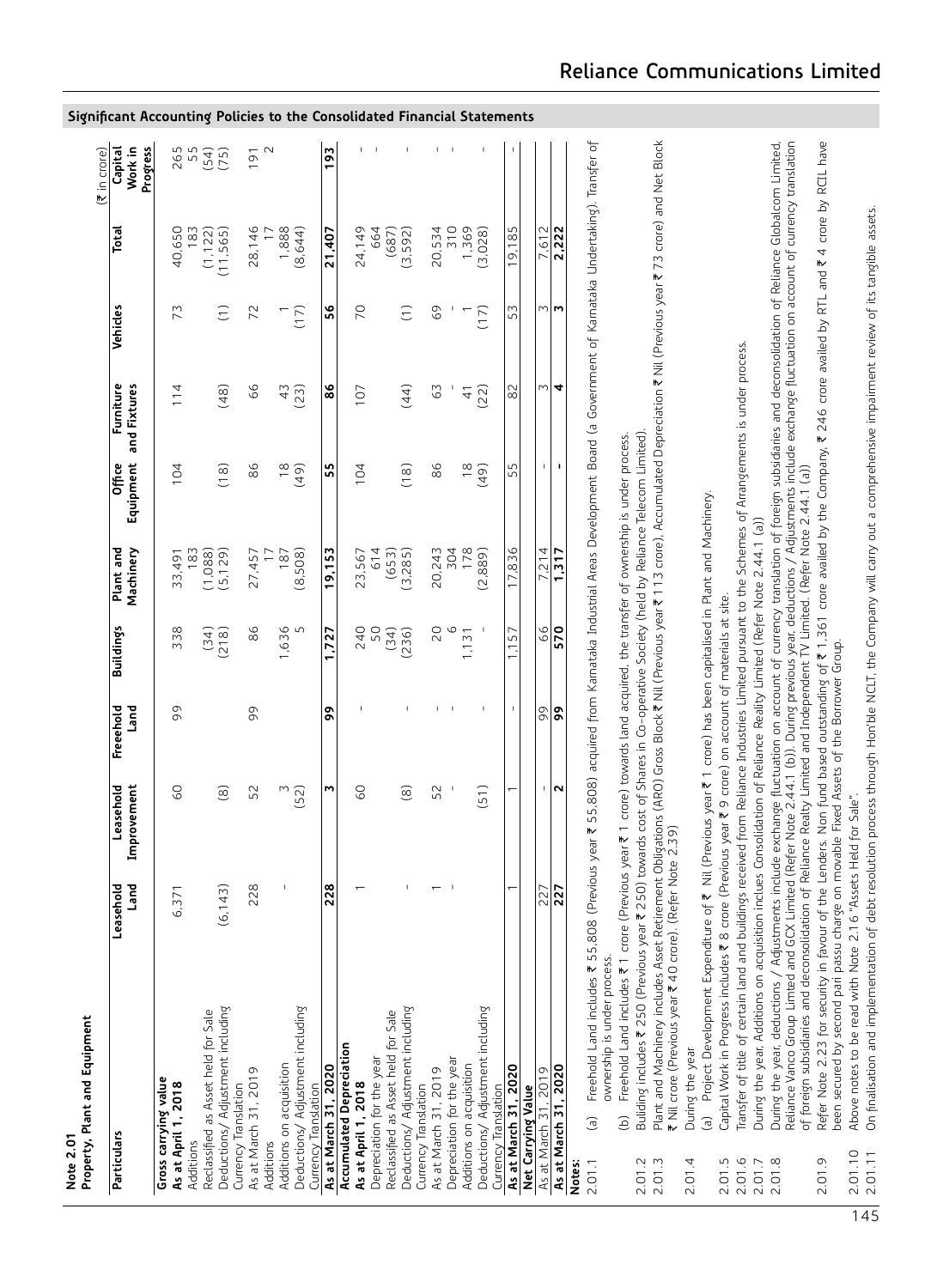### **Notes on Accounts to the Consolidated Financial Statements Significant Accounting Policies to the Consolidated Financial Statements**

# **Note 2.02**

# **Goodwill**

Goodwill is recognised on consolidation of financial statements of subsidiaries financial as details given herein:

|                           |       |       |                                                            | $(5 \nvert$ in crore) |
|---------------------------|-------|-------|------------------------------------------------------------|-----------------------|
|                           | As at |       | As at <b>For the year ended</b> For the year ended         |                       |
|                           |       |       | <b>March 31, 2020</b> March 31, 2019 <b>March 31, 2020</b> | March 31, 2019        |
| Goodwill on Consolidation | 1.472 | 1.339 | 133                                                        | (2,210)               |

There is an increase in Goodwill on consolidation mainly on account of consolidation of Reliance Reality Limited and impairment of Reliance Globalcom Limited during the year, except due to changes in foreign exchange currency fluctuation. (Refer Note 2.44.1) On finalisation and implementation of debt resolution process through Hon'ble NCLT, the Company will carry out a comprehensive

impairment review of its Goodwill. (Refer Note 2.36)

| <b>Note 2.03</b>                 |          |              |          |              |                   |              |                                     |
|----------------------------------|----------|--------------|----------|--------------|-------------------|--------------|-------------------------------------|
| Other Intangible Assets          |          |              |          |              |                   |              | $(\bar{\bar{\mathbf{z}}}$ in crore) |
| <b>Particulars</b>               | Telecom  | Indefeasible | Software | <b>Brand</b> | Licence           | <b>Total</b> | Intangible                          |
|                                  | Licences | Right of     |          | License      | and               |              | <b>Assets Under</b>                 |
|                                  |          | Connectivity |          |              | Knowhow           |              | Development                         |
| Gross carrying value             |          |              |          |              |                   |              |                                     |
| As at April 1, 2018              | 243      | 1,893        | 168      | 169          |                   | 2,473        |                                     |
| <b>Additions</b>                 |          | 115          | 2        |              |                   | 117          | $\overline{4}$                      |
| Deductions/ Adjustment including |          | 120          | 9        |              | 1                 | 130          |                                     |
| Currency Translation             |          |              |          |              |                   |              |                                     |
| As at March 31, 2019             | 243      | 2,128        | 179      | 169          | 1                 | 2,720        | 4                                   |
| Additions                        |          |              |          |              |                   |              |                                     |
| Deductions/ Adjustment including |          | (1,611)      | (17)     |              |                   | (1,628)      | (4)                                 |
| Currency Translation             |          |              |          |              |                   |              |                                     |
| As at March 31, 2020             | 243      | 519          | 162      | 169          |                   | 1,094        |                                     |
| Accumulated amortisation         |          |              |          |              |                   |              |                                     |
| As at April 1, 2018              | 239      | 1,143        | 160      | 142          |                   | 1,684        |                                     |
| Amortisation for the year        |          | 178          | 3        | 18           |                   | 199          |                                     |
| Deductions/ Adjustment including |          | 73           | 8        |              |                   | 81           |                                     |
| Currency Translation             |          |              |          |              |                   |              |                                     |
| As at March 31, 2019             | 239      | 1,394        | 171      | 160          | $\qquad \qquad -$ | 1,964        |                                     |
| Amortisation for the year        |          | 34           |          | 9            |                   | 45           |                                     |
| Deductions/ Adjustment including |          | (923)        | (11)     |              |                   | (934)        |                                     |
| Currency Translation             |          |              |          |              |                   |              |                                     |
| As at March 31, 2020             | 240      | 505          | 161      | 169          |                   | 1,075        |                                     |
| Net Carrying Value               |          |              |          |              |                   |              |                                     |
| As at March 31, 2019             | 4        | 734          | 8        | 9            |                   | 756          |                                     |
| As at March 31, 2020             | 3        | 14           |          |              |                   | 19           |                                     |

2.03.1 During the earlier years, the Company, successfully bid under auction conducted for spectrum by Department of Telecommunications (DoT) and won spectrum in 14 service areas at a total cost of  $\bar{\tau}$  4,519 crore. The Company had made upfront payment of  $\bar{\tau}$  1,190 crore under deferred payment option and balance was payable in 10 annual installments for Mumbai and Jammu and Kashmir Circle and 16 annual installments for other Circles.

During the year the Company had defaulted the payment of Installment of₹493 crore which was due on April 9, 2019 and₹6 crore which is due on October 20, 2019 with the delay of 358 days and 164 days respectively. Further, an installment of₹22 crore due on March 03, 2019 and March 3,2020 is defaulted by 395 days and 29 days respectively as at March 31, 2020. Apart from above, balance installments not due as at March 31, 2020 is aggregating to₹7,083 crore including interest@10% per annum. An Installment of ₹493 crore, due on April 9, 2020 is yet to be paid. During the previous year, the Company acquired Spectrum of ₹ 4,513 crore under Scheme of Demerger along with corresponding Deferred Payment Liability of ₹ 2,013 crore. (Refer Note No. 2.38.1 (viii)). Above was payable in annual installments of ₹ 281 crore each.

The Company has defaulted an installment of  $\bar{\tau}$  281 crore on March 26, 2019 and March 26, 2020 with a delay of 372 days and 6 days respectively. Apart from above, balance installments not due as at March 31, 2020 is aggregating to ₹ 3,096 crore including interest @10% per annum.

 Department of Telecommunications issued show cause notice to the Company for revocation/ termination of specturm due to nonpayment  $3<sup>rd</sup>$  installment due on March 03, 2019 for 0.6 MHz Spectrum acquired in 1800 MHz band in Mumbai, which was stayed by the Hon'ble NCLAT. The said order of stay of NCLAT stood merged with its final order dated 30.04.2019 as a result of which RCOM's CIRP got recommenced at NCLT Mumbai and order of Moratorium got restored. Further, in the matter of One Time Spectrum Charges, TDSATs order dated 04.02.2019 inter alia directing for the return of Bank Guarantee of ₹ 2000 crore, has been stayed by Hon'ble Supreme court on 19.08.2019 in an appeal filed by Union of India.

2.03.2 Deductions / Adjustments include exchange fluctuation on account of currency translation of foreign subsidiaries and deconsolidation of Reliance Globalcom Limited. (Refer Note 2.44.1 (b)).

2.03.3 Refer Note 2.23.1 for security in favour of the Lenders.

2.03.4 Above notes to be read with Note 2.16 "Asset held for Sale".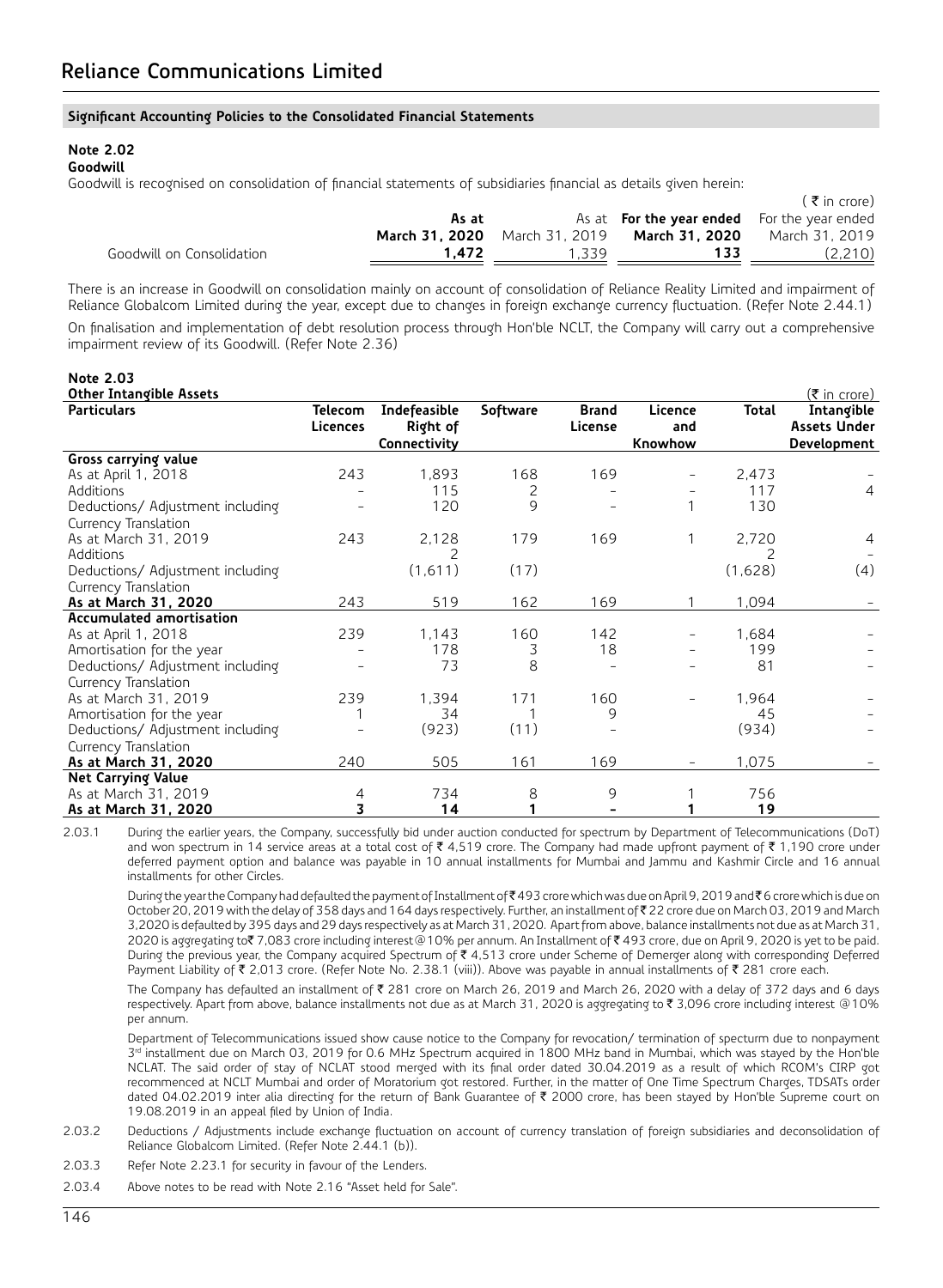|                         |                                                                      |                                      | $(\bar{\tau}$ in crore)              |
|-------------------------|----------------------------------------------------------------------|--------------------------------------|--------------------------------------|
|                         |                                                                      | As at<br>March 31, 2020              | As at<br>March 31, 2019              |
| Note 2.04               |                                                                      |                                      |                                      |
|                         | Investment in Associates (Valued at Amortised Cost)                  |                                      |                                      |
| <b>Equity Shares</b>    |                                                                      |                                      |                                      |
| Unquoted, fully paid up |                                                                      |                                      |                                      |
| (6,50,25,000)           | 6,50,25,000 Warf Telecom International Private Limited of MRf 1 each | 22                                   | 22                                   |
|                         | Add/ Less: Share Profit / (Loss) in Loss of Associates               | 10<br>32                             | 6                                    |
|                         | 13 000 Mumbai Metro Transport Private Limited of ₹10 each            |                                      | 28                                   |
| (13000)                 |                                                                      | 32                                   | 28                                   |
|                         | Aggregate information for all investments in Associates:             |                                      |                                      |
|                         |                                                                      | For the year ended<br>March 31, 2020 | For the year ended<br>March 31, 2019 |
|                         | Summarised Statement of Profit and Loss Account                      |                                      |                                      |
|                         | Share of Profit/ (Loss)                                              | 4                                    | 2                                    |
|                         | Share of Other Comprehensive Income                                  |                                      |                                      |
|                         | <b>Total</b>                                                         | 4                                    | $\overline{c}$                       |
|                         |                                                                      |                                      | Amount in ₹                          |
|                         | Unrecognised share in Loss of Associate                              |                                      |                                      |
|                         | Unrecognised Share in Loss of Associates for the year                | 1,34,498                             | 55,972                               |
|                         |                                                                      |                                      | ₹ in crore                           |
|                         |                                                                      | As at<br>March 31, 2020              | As at<br>March 31, 2019              |
|                         | Aggregate carrying amount of interest in these Associates            | 32                                   | 28                                   |
|                         |                                                                      |                                      | Amount in ₹                          |
|                         | Aggregate of unrecognised share in Loss of Associates                | 4,15,531                             | 2,81,033                             |
|                         | Aggregate value of Impairment                                        | Nil                                  | Nil                                  |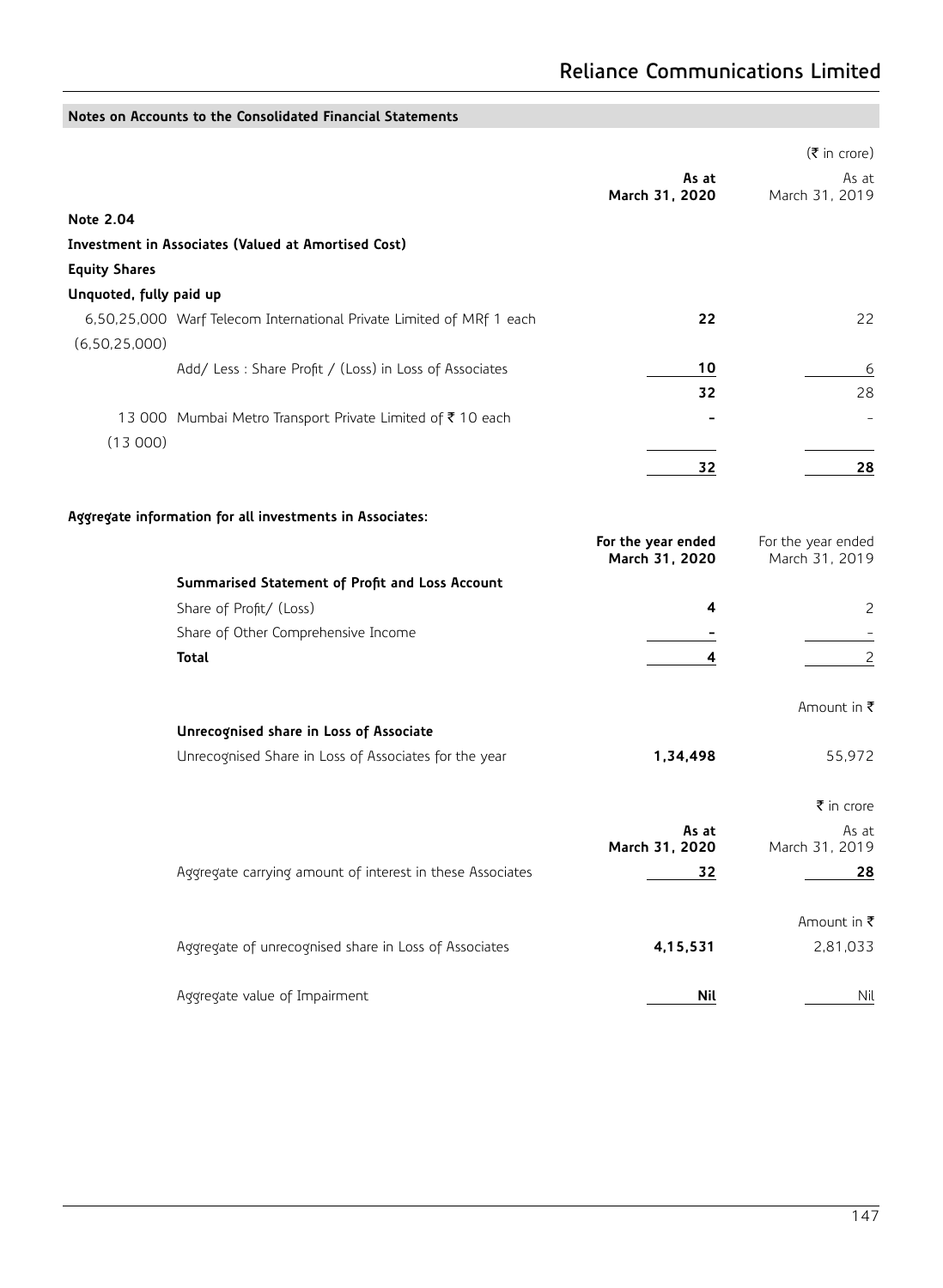| Notes on Accounts to the Consolidated Financial Statements                                             |                         |                                |
|--------------------------------------------------------------------------------------------------------|-------------------------|--------------------------------|
|                                                                                                        |                         | $(\bar{\bar{\tau}})$ in crore) |
|                                                                                                        | As at                   | As at                          |
|                                                                                                        | March 31, 2020          | March 31, 2019                 |
| <b>Note 2.05</b>                                                                                       |                         |                                |
| Investments<br>Investment in Equity Shares of Companies (Fair valued through other Comprehensive<br>a) |                         |                                |
| Income)                                                                                                |                         |                                |
| Quoted, fully paid up                                                                                  |                         |                                |
| 39,342 Groupon Inc.-Class A Common Stock of USD 0.0001 each                                            | 1                       | 1                              |
| (39, 342)                                                                                              |                         |                                |
| 5,95,074 Sequans Communications SA of Euro 0.02 each                                                   | 22                      | 4                              |
| (595, 074)                                                                                             |                         |                                |
|                                                                                                        | 23                      | 5                              |
| Unquoted, fully paid up                                                                                |                         |                                |
| Nil Reliance Realty Limited, Subsidiary, Equity Shares of ₹10 each *                                   |                         | 10,000                         |
| (50,00,000)                                                                                            |                         |                                |
| Investment in Preference Shares of Companies<br>b)                                                     |                         |                                |
| Unquoted, fully paid up                                                                                |                         |                                |
| Nil 7.5% Redeemable Non Cumulative Non Convertible                                                     |                         | 2.000                          |
| (50,00,000) Preference share of Reliance Realty Limited of ₹10 each<br>(Refer Note 2.44.1)             |                         |                                |
| <b>Other Investments</b> (At amortised cost)<br>c)                                                     |                         |                                |
| 400 Nationwide Communication Private Limited of ₹10 each                                               |                         |                                |
| $(400)$ ₹ 4,000 $(4,000)$                                                                              |                         |                                |
|                                                                                                        | 23                      | 12,005                         |
|                                                                                                        |                         |                                |
| Aggregate book value of investments                                                                    |                         |                                |
| Quoted                                                                                                 | 23                      | 5                              |
| Unquoted                                                                                               |                         | 12,000                         |
|                                                                                                        |                         |                                |
| Aggregate market Value of quoted investments                                                           | 23                      | $\mathsf S$                    |
| Aggregate value of impairment                                                                          | Nil                     | Nil                            |
| * during previous year, fair valued as per Ind AS 109 "Financial Instruments" (Refer Note 2.44.1)      |                         |                                |
| Note 2.06                                                                                              |                         | $(\bar{\bar{\tau}}$ in crore)  |
| Other Financial Assets (Unsecured, Considered good/ unless stated otherwise)                           |                         |                                |
|                                                                                                        | As at<br>March 31, 2020 | As at<br>March 31, 2019        |
| Deposits with Bank (Margin Money Deposits)                                                             |                         | 3                              |
| Bank Deposits with Maturity for more than 12 months                                                    | 2                       | 4                              |
|                                                                                                        | 2                       | 7                              |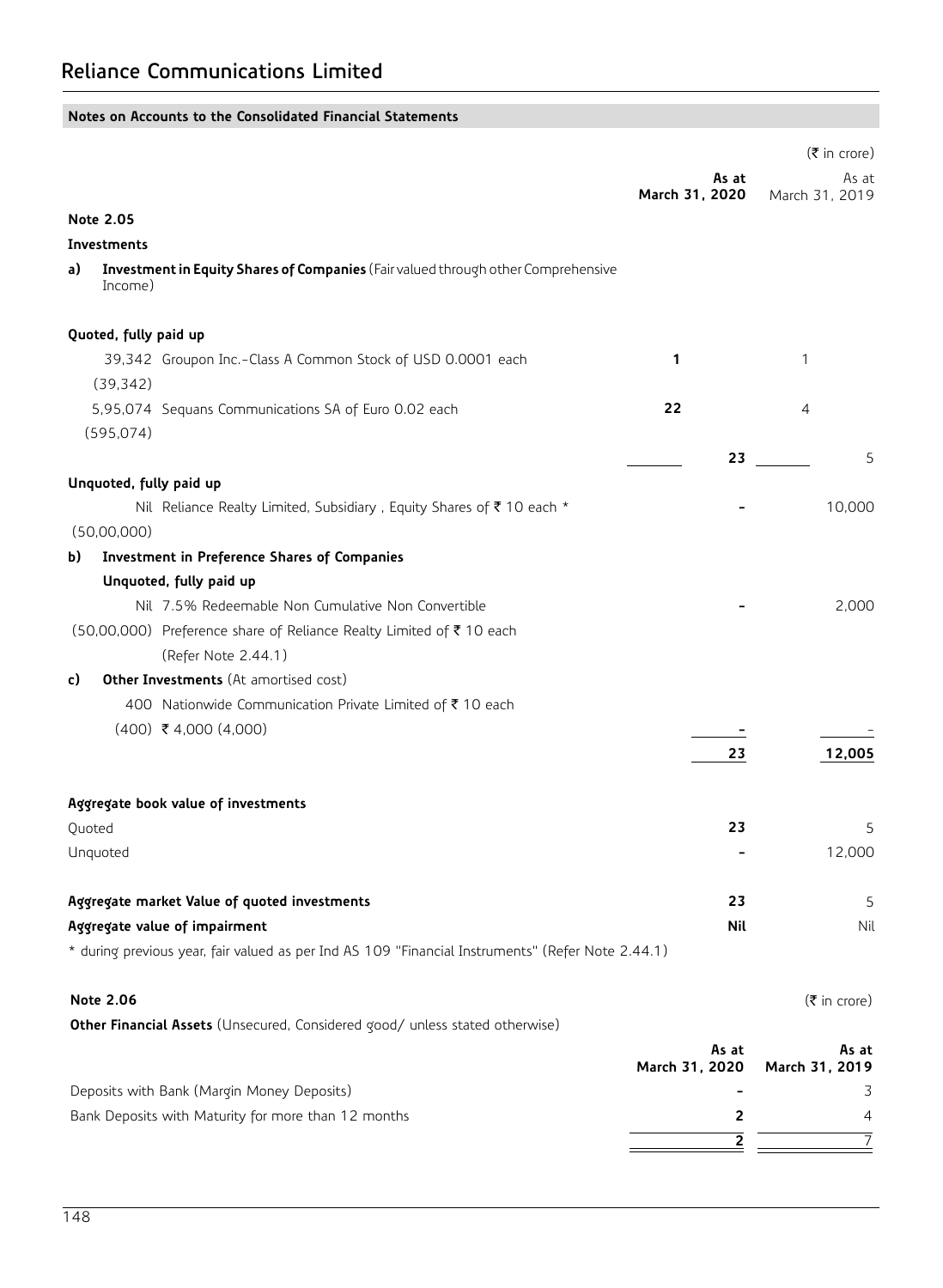# **Note 2.07**

## **Deferred Tax Assets/ Liabilities**

# **2.07 (a) Deferred Tax Assets**

The Deferred Tax Assets of the Company and its subsidiaries comprise of the following.

|       |                                                                                   |                    |           |                                 | $(5 \infty)$ |
|-------|-----------------------------------------------------------------------------------|--------------------|-----------|---------------------------------|--------------|
|       |                                                                                   | As at<br>March 31, |           | For the year ended<br>March 31, |              |
|       |                                                                                   | 2020               | 2019      | 2020                            | 2019         |
| (i)   | <b>Deferred Tax Assets</b>                                                        |                    |           |                                 |              |
|       | Related to carried forward loss                                                   | 9,447              | 8,717     | 730                             | 1,617        |
|       | <b>MAT Credit Entitlement</b>                                                     | 37                 | 39        | (2)                             | (1)          |
|       | Disallowances, under the Income Tax Act, 1961                                     | 1,621              | 1,195     | 426                             | 30           |
|       | Provision for Liabilities on account of License & Spectrum Fees                   | 9,722              | L,        | 9,722                           |              |
|       | Deferred tax on fair valuation of investment                                      | 2,088              | $\bar{ }$ | 2,088                           |              |
|       | Related to temporary difference on depreciation/ amortisation                     | 276                | 465       | (189)                           | (235)        |
|       | Others                                                                            |                    |           |                                 | (50)         |
|       |                                                                                   | 23,191             | 10.417    | 12,775                          | 1,361        |
| (ii)  | <b>Deferred Tax Liabilities</b>                                                   |                    |           |                                 |              |
|       | Related to temporary difference on depreciation/ amortisation and<br>indexed Cost | 1,127              | 1,121     | 6                               | 374          |
|       | Deferred tax on fair valuation of investment                                      |                    | 2,088     | (2,088)                         | 2,088        |
|       | Net Deferred Tax Assets (I)                                                       | 22,064             | 7,208     | 14,857                          | (1, 100)     |
|       | <b>Restricted to</b>                                                              | <u>8</u>           | 29        | (21)                            | (3, 545)     |
|       |                                                                                   |                    |           |                                 |              |
|       | 2.07 (b) Deferred Tax Liabilities                                                 |                    |           |                                 |              |
| (i)   | <b>Deferred Tax Liabilities</b>                                                   |                    |           |                                 |              |
|       | Related to timing difference on depreciation on fixed assets                      | 1,788              | 1.362     | 426                             | (838)        |
|       | Related to Temporary difference on other items                                    | 839                | 926       | (87)                            | (76)         |
|       | <b>Total</b>                                                                      | 2,627              | 2,288     | $\overline{339}$                | (914)        |
| (ii)  | <b>Deferred Tax Assets</b>                                                        |                    |           |                                 |              |
|       | <b>MAT Credit Entitlement</b>                                                     | 7                  |           | $\overline{ }$                  | (36)         |
|       | Related to carried forward loss                                                   | 19                 |           | 19                              |              |
|       | Relating to unabsorbed Depreciation                                               | 1,173              | 894       | 279                             | 353          |
|       | Related to other disallowances                                                    | 171                | 109       | 62                              | 1            |
|       | <b>Total</b>                                                                      | 1,370              | 1,003     | 367                             | 318          |
| (iii) | Impact of Consolidation/ Deconsolidation of Subsidaries<br>(Refer Note 2.44.1)    |                    |           | 102                             |              |
|       | Net Deferred Tax Liabilities (II)                                                 | 1,257              | 1,285     | (130)                           | (1,232)      |
|       | Deferred Tax Charge/ (Credit) (II - I)                                            |                    |           | (109)                           | 2,313        |

The Group offsets tax assets and liabilities if and only if it has a legally enforceable right to set off current tax assets and current tax liabilities and the deferred tax assets and deferred tax liabilities relate to income taxes levied by the same tax authority.

Deferred Tax Assets are not provided on undistributed earnings of ₹1,194 crore as at March 31, 2020 (Previous year ₹2,946 crore) , of the subsidiaries, where it is expected that earnings of the subsidiaries will not be distributed in the foreseeable future. Generally, the Company indefinitely reinvests all the accumulated undistributed earnings of subsidiaries and accordingly, has not recorded any deferred taxes in relation to such undistributed earnings of such entities. It is impracticable to determine the taxes payable when these earnings are remitted.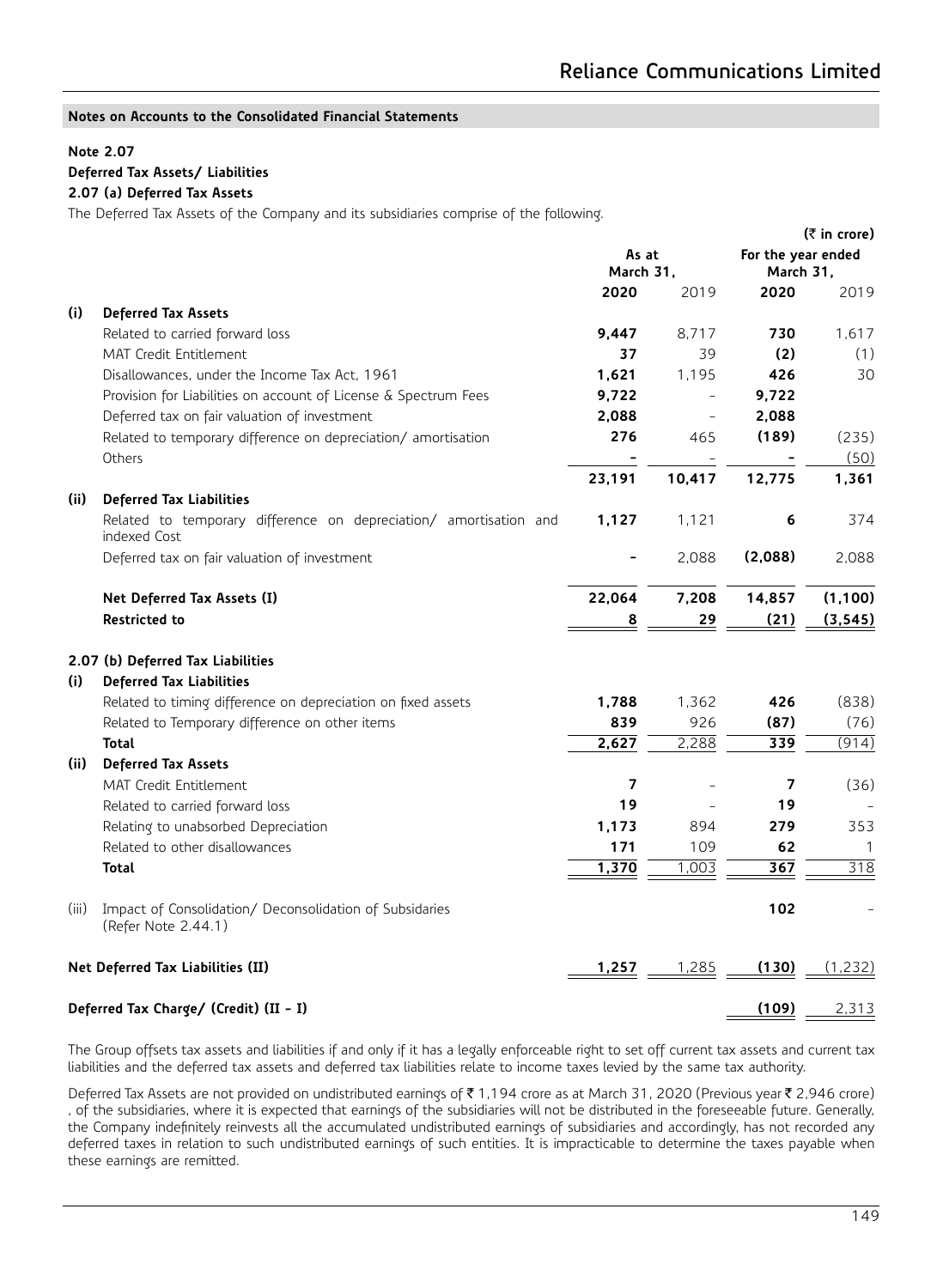Significant management judgement has been considered in determining provision for income tax, deferred income tax assets and liabilities and recoverability of deferred income tax assets. Recoverability of deferred tax assets is based on estimates of taxable income by each jurisdiction in which the relevant entity operates and the period over which deferred income tax assets will be recovered.

Deferred Tax Assets have not been recognised in respect of losses of certain subsidiaries due to non existance of reasonable certainty in the near future, Year wise expiry of total Losses of  $\bar{\tau}$  27,626 crore are as under:

|       | Sr. Particulars                   | <b>Amount of Loss</b><br>(₹ in crore) |
|-------|-----------------------------------|---------------------------------------|
| (i)   | Expiring within 1 year            | 270                                   |
| (ii)  | Expiring within 1 to 5 year       | 5.291                                 |
| (iii) | Expiring within 5 to 7 year       | 7.363                                 |
|       | (iv) Expiring within 7 to 20 year | 532                                   |
|       | (v) Without expiry limit          | 14.170                                |
|       |                                   | 27,626                                |

| (a) | Amounts recognised in Statement of profit and loss |                  |                                              |       | $(\bar{\bar{\mathbf{z}}}$ in crore)  |                                      |       |  |
|-----|----------------------------------------------------|------------------|----------------------------------------------|-------|--------------------------------------|--------------------------------------|-------|--|
|     | <b>Particulars</b>                                 |                  | For the year ended<br>March 31, 2020         |       |                                      | For the year ended<br>March 31, 2019 |       |  |
|     |                                                    | <b>Operation</b> | Continuing Discontinuing<br><b>Operation</b> |       | <b>Total</b> Continuing<br>Operation | Discontinuing<br>Operation           | Total |  |
|     | Current income tax                                 | 14               |                                              | 14    |                                      | 92                                   | 105   |  |
|     | Deferred income tax liability / (asset), net       |                  | (109)                                        | (109) | 2.412                                | (99)                                 | 2,313 |  |
|     | Tax expense for the year                           | 14               | (109)                                        | (95)  | 2.425                                | (7)                                  | 2.418 |  |

#### **(b) Amounts recognised in other comprehensive income** - 1

### **2.07 (c) Reconciliation of Tax Expenses** (₹ in crore)

**For the year ended March 31,2020 For the year ended March 31, 2019** Profit/ (Loss) before Tax **(42,772)** (4,800) Applicable Tax Rate **34.652%** 34.944% **Computed Tax Expenses (I) (14,820)** (1,677) **Add: Items not considered for Tax Computation** Tax Charges/ (Credit) on account of temporary difference **96** 497 Deferred Tax on carried forward losses **860** 1,042 Tax on rate difference on fair valuation of investment and Liability on account of License & Spectrum fee / Tax rate difference on Fair Value of Investment  **14,995** (1,044) Expenses disallowed for tax purpose **(1,589)** 1,854 Deferred tax not recognised for the year (restricted) **-** 939 Others **16** 340 **Subtotal (II) 14,377 3,628 Less: Items not considered for Tax Computation** Effect of Tax impact in Foreign jurisdiction **(347)** (467) **Subtotal (III) (347) (467) Income Tax Expenses charge/ (credit) to Statement of Profit and Loss (96) 2,418**

#### **(I + II - III)**

There is no taxable income during the year and the Company has not recognised Deferred Tax Assets (DTA) in absence of reasonable certainity.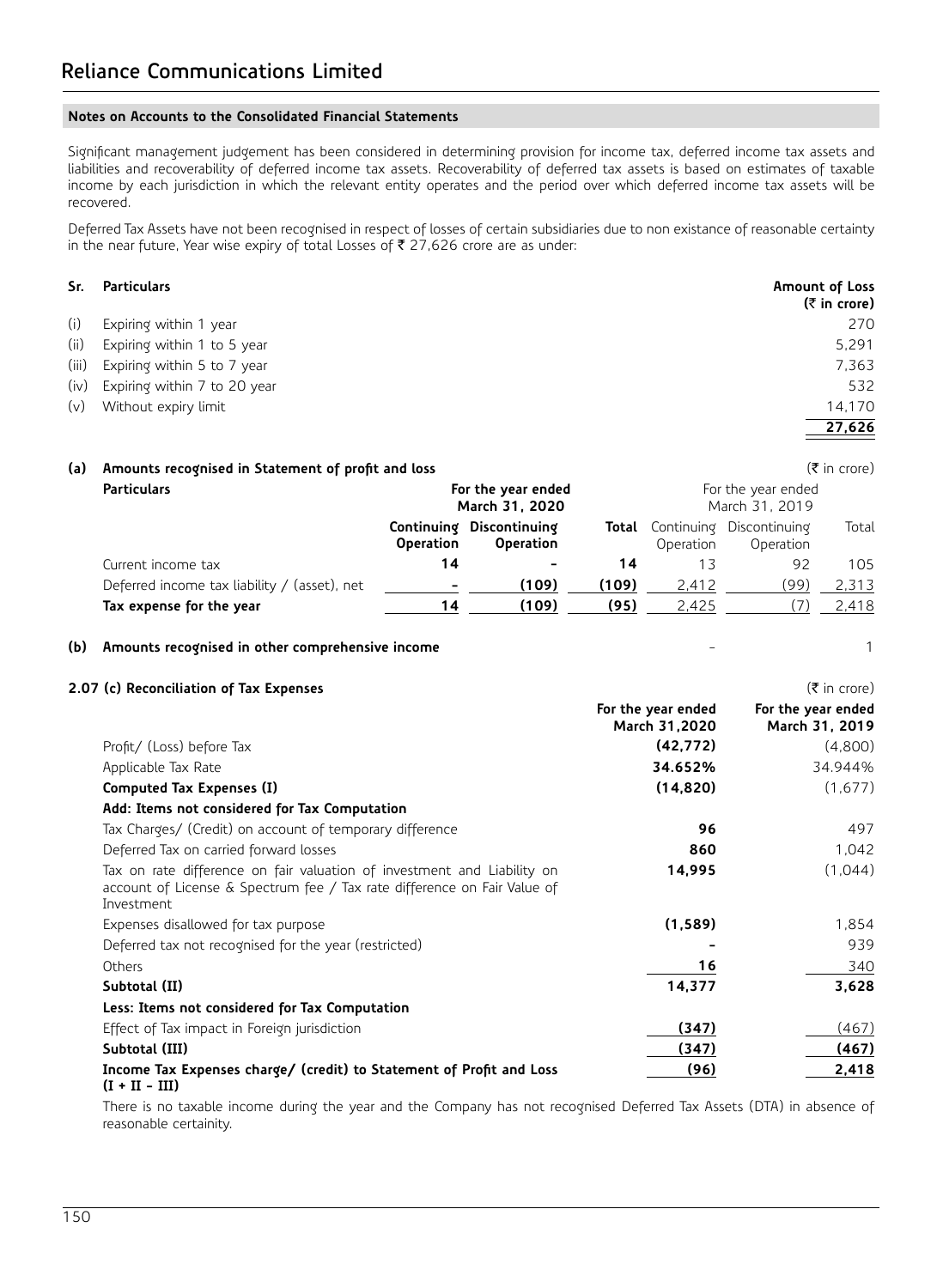# **Note 2.08**

**Other Non Current Assets** (Unsecured, Considered good - unless stated otherwise)

|                   |                                                                                     | As at<br>March 31, 2020 | As at<br>March 31, 2019 |
|-------------------|-------------------------------------------------------------------------------------|-------------------------|-------------------------|
|                   | Capital Advances * (Refer Note 2.58)                                                | 25                      |                         |
| Deposits          |                                                                                     | 425                     | 440                     |
|                   | Other Loans and Advances ** (Refer Note 2.40 (vii))                                 | 575                     | 589                     |
| Prepaid Expenses  |                                                                                     |                         | 107                     |
|                   |                                                                                     | 1,025                   | 1,136                   |
|                   | * net of provision (Refer Note 2.52)                                                |                         |                         |
|                   | ** includes refund due against claims lodged                                        |                         |                         |
| Note 2.09         |                                                                                     |                         |                         |
|                   | <b>Inventories</b> (valued at lower of cost or net realisable value)                |                         |                         |
| Stores and Spares |                                                                                     | 32                      | 62                      |
|                   | Stock in Trade (Communication Devices and Accessories)                              | 32                      | 1<br>63                 |
| Note 2.10         |                                                                                     |                         |                         |
| Investments       |                                                                                     |                         |                         |
| a)<br>and Loss)   | <b>Investment in Government Securities</b> (Fair Valued through Statement of Profit |                         |                         |
| <b>Quoted</b>     |                                                                                     |                         |                         |
|                   | 34,000 6.83% GOI Bonds - 2039 of ₹ 100 each fully paid up                           |                         |                         |
|                   | (34,000) (₹ 31,19,500) (Previous year ₹ 31,19,500)                                  |                         |                         |
| b)                | Investment in Government Securities (At amortised cost)                             |                         |                         |
|                   | Unquoted, fully paid up                                                             |                         |                         |
|                   | 6 Year National Savings Certificates                                                |                         |                         |
|                   | (lodged with the Sales Tax Department)                                              |                         |                         |
|                   | ₹ 2,49,500 (Previous year ₹ 2,49,500)                                               |                         |                         |
|                   | 5 1/2 years Kisan Vikas Patra                                                       |                         |                         |
|                   | (lodged with Chennai Metropolitan Development Authority)<br>₹ 5,000 (₹ 5,000)       |                         |                         |
|                   | Aggregate book value of investments                                                 |                         |                         |
|                   | Quoted (₹ 31,19,500) (Previous year ₹ 31,19,500)<br>Unquoted                        |                         |                         |
|                   | Aggregate market value of quoted investments                                        |                         |                         |
|                   | (₹ 34,10,200) (Previous year ₹ 31,19,500)                                           |                         |                         |
|                   | Aggregate value of Impairment                                                       | <b>Nil</b>              | Nil                     |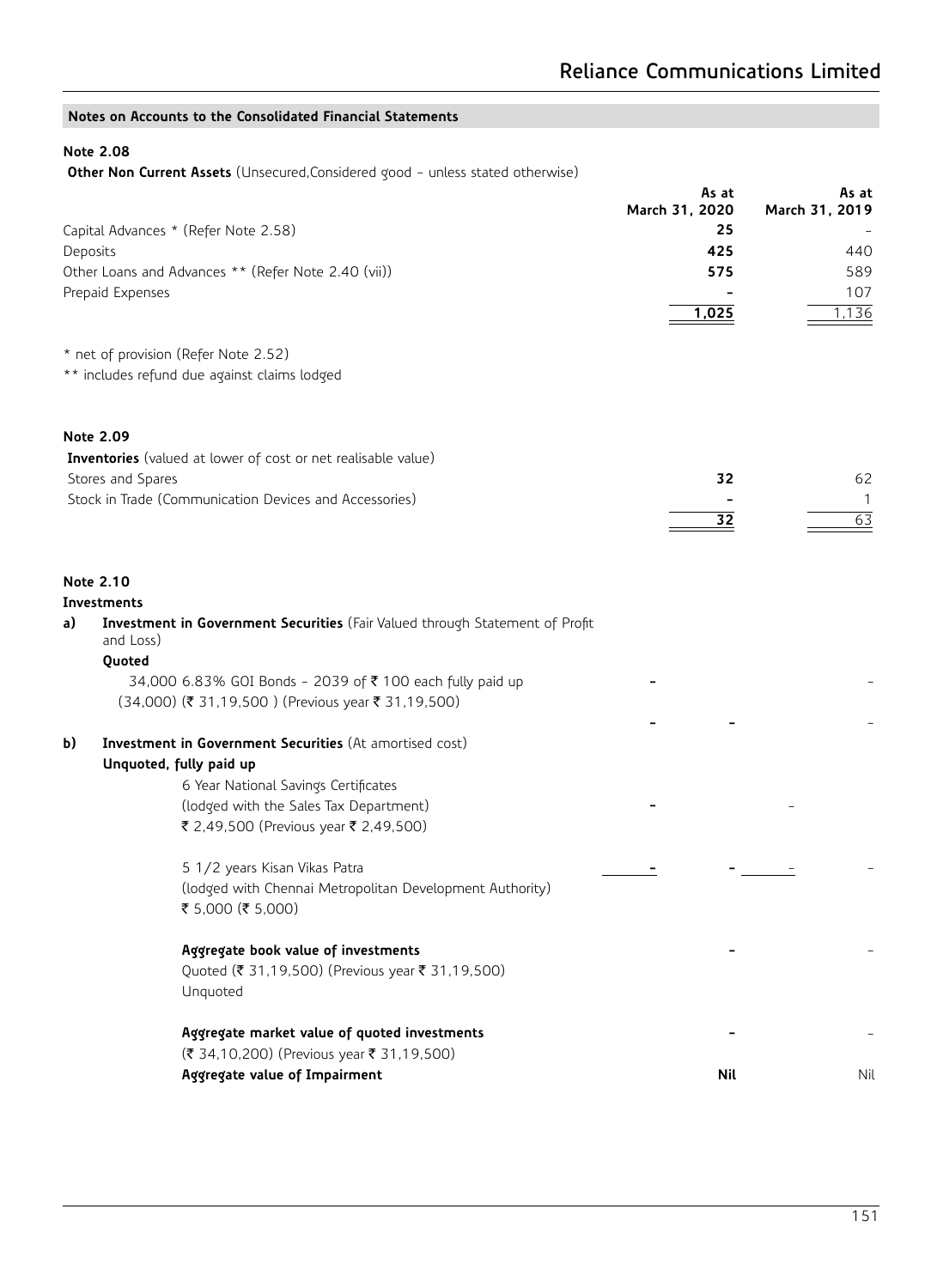|    |                                                                                                            |                | $($ ₹ in crore) |
|----|------------------------------------------------------------------------------------------------------------|----------------|-----------------|
|    |                                                                                                            | As at          | As at           |
|    |                                                                                                            | March 31, 2020 | March 31, 2019  |
|    | Note 2.11<br>Trade Receivables (Unsecured) (Refer Note 2.36 and 2.47)                                      |                |                 |
|    | Considered Good                                                                                            | 490            | 1,346           |
|    | Considered Doubtful                                                                                        | 2,350          | 2,438           |
|    | Less: Provision for Doubtful Debts                                                                         | 2,350          | 2,438           |
|    |                                                                                                            | 490            | 1,346           |
|    |                                                                                                            |                |                 |
|    | Note 2.12                                                                                                  |                |                 |
|    | Cash and Cash Equivalents                                                                                  |                |                 |
|    | Cash on hand (Previous year ₹ 2,28,657)                                                                    |                |                 |
|    | Cheques on hand                                                                                            | 2              | 6               |
|    | Balance with Banks                                                                                         | 426            | 813             |
|    | Bank deposits with less than 3 months' maturity                                                            | 14             | 13              |
|    |                                                                                                            | 442            | 832             |
|    | * includes balance of ₹1 crore in respect of 17 Bank accounts, which is subject to confirmation from Bank. |                |                 |
|    | Note 2.13                                                                                                  |                |                 |
|    | Bank Balances other than Cash and Cash Equivalants referred in Note 2.12 above                             |                |                 |
|    | Bank deposits with less than 12 months' maturity (Refer Note 2.60)                                         | 112            | 105             |
|    | Earmarked Balances - Unpaid Dividend *                                                                     | 1              | $\mathbf{1}$    |
|    | * Transferred ₹ 1 crore (Previous year ₹ 1 crore) to Investor Education and Protection Fund (IEPF)         | 113            | 106             |
|    | Note 2.14                                                                                                  |                |                 |
|    | Other Financial Assets (Unsecured, Considered good)                                                        |                |                 |
|    | Unbilled Revenue                                                                                           | 56             | 87              |
|    | Interest accrued on Investments                                                                            | 6              | 13              |
|    | Other Financial Assets                                                                                     | 324            | 405             |
|    |                                                                                                            | 386            | 505             |
|    | Note 2.15                                                                                                  |                |                 |
|    | Other Current Assets (Unsecured)                                                                           |                |                 |
| a) | Advances and Receivables (Refer Note 2.36 and 2.47)                                                        |                |                 |
|    | Considered good **                                                                                         | 3,028          | 3,106           |
|    | Considered doubtful                                                                                        | 212            | 142             |
|    | Less: Provision for doubtful advances                                                                      | 212            | 142             |
|    |                                                                                                            | 3,028          | 3,106           |
| b) | Others (Considered good) (Refer Note 2.36)                                                                 |                |                 |
|    | Deposits *                                                                                                 | 1,689          | 1,700           |
|    | Balance with Customs, Central Excise Authorities etc.                                                      | 541            | 659             |
|    | Others                                                                                                     | 309            | 315             |
|    |                                                                                                            | 5,567          | 5,780           |

\* Deposits include ₹ 1565 crore (Previous year ₹ 1565 crore) paid against disputed claims.

\*\* Includes prepaid expenses, service tax, Goods and Service Tax (GST),service tax credits, advances to vendor and other receivables.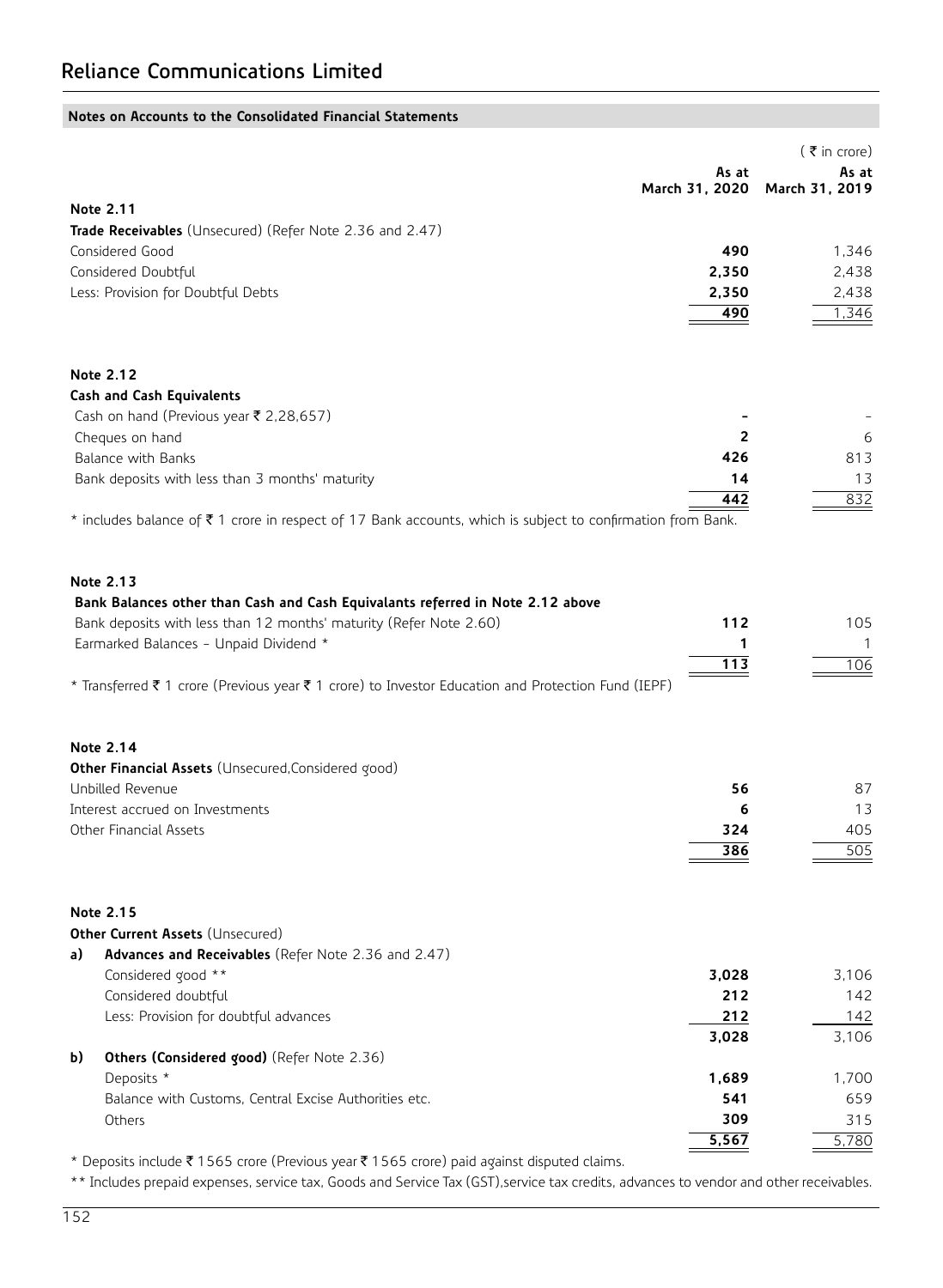| ä, |  |
|----|--|
| ۱  |  |
|    |  |
|    |  |

| ֖֖֖֖֧֖֪ׅ֖֧֚֚֚֚֚֚֚֚֚֚֚֚֚֚֚֚֚֚֚֚֚֚֚֚֚֚֚֚֬֝֝֝ |
|--------------------------------------------|
| f.                                         |
|                                            |
|                                            |
| Л<br>ï<br>ı                                |
| í                                          |
|                                            |
|                                            |

| Particulars                            | Net Block Reclassifie<br>intangible Assets<br>from PPE and | ত                  |                       | Provision for impairment                 |                                   |                                                                         |                                                                         | Write off                             |                                                                     | Deduction*                      |                          | Asset Held for Sale<br>(net) | $(5)$ in crore) |
|----------------------------------------|------------------------------------------------------------|--------------------|-----------------------|------------------------------------------|-----------------------------------|-------------------------------------------------------------------------|-------------------------------------------------------------------------|---------------------------------------|---------------------------------------------------------------------|---------------------------------|--------------------------|------------------------------|-----------------|
|                                        | March 31,                                                  | For the year ended | March,<br>As at<br>57 | write off<br>the year<br>during<br>Less: | March,<br>As at<br>$\overline{5}$ | Additional<br>statement<br>and Loss<br>write off<br>of Profit<br>as per | Additional<br>statement<br>and Loss<br>of Profit<br>write off<br>as per | Total write<br>off during<br>the year | the year<br>Write of<br>March<br>during<br>ended<br>$\overline{51}$ | For the year ended<br>March 31, |                          | March 31<br>As at            |                 |
|                                        | 2020                                                       | 2019               | 2019                  | 2020                                     | 2020                              | 2019                                                                    | 2020                                                                    |                                       | 2019                                                                | 2020                            | ത<br>$\overline{5}$      | 2020                         | 2019            |
|                                        |                                                            | $\sim$             | m                     | 4                                        | $\mathbf{f}$<br>н<br>un,<br>m     | ۰                                                                       | r                                                                       | r<br>÷<br>o<br>п<br>$\infty$          | ۰                                                                   | ő                               | Ξ                        | $12 = (13 +$<br>$1 - 7 - 10$ | $\frac{1}{2}$   |
| Tangible                               |                                                            |                    |                       |                                          |                                   |                                                                         |                                                                         |                                       |                                                                     |                                 |                          |                              |                 |
| Lease hold Land                        |                                                            |                    |                       |                                          |                                   |                                                                         |                                                                         |                                       |                                                                     |                                 | $\circ$                  | 23                           | 23              |
| Freehold Land                          |                                                            |                    |                       |                                          |                                   |                                                                         |                                                                         |                                       |                                                                     |                                 | $\frac{1}{11}$           | 362                          | 362             |
| Leasehold Improvement                  |                                                            |                    | 4                     |                                          | 4                                 |                                                                         |                                                                         |                                       |                                                                     |                                 |                          |                              |                 |
| Building                               |                                                            |                    |                       |                                          |                                   |                                                                         |                                                                         |                                       |                                                                     |                                 | 62                       | 796                          | 796             |
| Plant and Machinery                    |                                                            | 434                | 10,805                |                                          | 10,805                            |                                                                         | $\circ$                                                                 | $\circ$                               | 6,253                                                               |                                 | 20                       | 17,661                       | 17,667          |
| Office Equipment                       |                                                            |                    |                       |                                          |                                   |                                                                         |                                                                         |                                       |                                                                     |                                 |                          |                              |                 |
| Furniture and Fixtures                 |                                                            |                    |                       |                                          |                                   |                                                                         |                                                                         |                                       |                                                                     | $\overline{1}$                  |                          |                              |                 |
| Capital work in Progress               |                                                            | 54                 | 230                   |                                          | 230                               |                                                                         |                                                                         |                                       |                                                                     | $\blacksquare$                  |                          | 274                          | 274             |
| Subtotal                               |                                                            | 488                | 11,040                | Ţ                                        | 11,040                            | ı                                                                       | ۰o                                                                      | ۰                                     | 6,253                                                               | $\blacksquare$                  | <b>199</b>               | 19,121                       | 19,127          |
| Intangible                             |                                                            |                    |                       |                                          |                                   |                                                                         |                                                                         |                                       |                                                                     |                                 |                          |                              |                 |
| Telecom License                        |                                                            |                    | 279                   |                                          | 279                               | 1,797                                                                   |                                                                         |                                       | 4,479                                                               |                                 |                          | 15,278                       | 15,278          |
| Software                               |                                                            |                    |                       |                                          |                                   |                                                                         |                                                                         |                                       | 57                                                                  |                                 |                          |                              |                 |
| Intangible Assets under<br>Development |                                                            |                    | 85                    |                                          | 85                                |                                                                         |                                                                         |                                       |                                                                     |                                 | $\overline{\phantom{a}}$ | 922                          | 922             |
| Subtotal                               |                                                            | I.                 | 364                   |                                          | 364                               | 1.797                                                                   | ı                                                                       |                                       | 4,516                                                               |                                 |                          | 16,200                       | 16,200          |
| Total                                  |                                                            | 488                | 11,404                |                                          | 11,404                            | 1.797                                                                   | o                                                                       | o                                     | 10.769                                                              |                                 | 99                       | 35,321                       | 35.32.          |

**(d) Liabilities directly related to Assets held for Sale** As at March 31,

Liabilities directly related to Assets held for Sale

 $\widehat{\mathbf{c}}$ 

Deferred Payment Liabilities **5,340** 5,340 Interest Accrued on Deferred Payment Liabilities **1,808** 1,179

Interest Accrued on Deferred Payment Liabilities

Deferred Payment Liabilities

**2020** 2019

As at March 31,

2019<br>5,340 1,179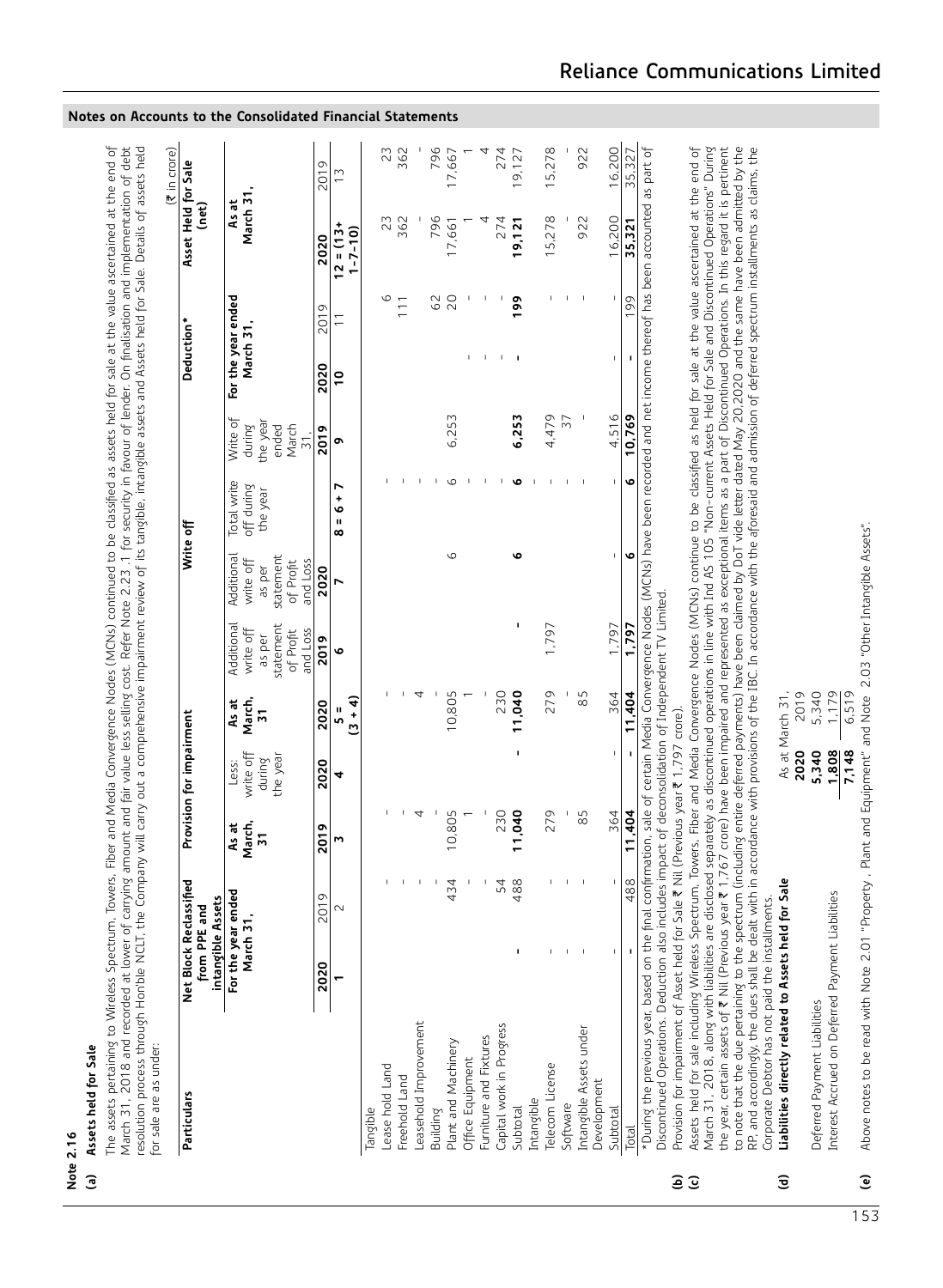|     |                                                                                                      |              |                |              | $(5 \nvert \bar{5})$ in crore) |
|-----|------------------------------------------------------------------------------------------------------|--------------|----------------|--------------|--------------------------------|
|     |                                                                                                      |              | As at          |              | As at                          |
|     |                                                                                                      |              | March 31, 2020 |              | March 31, 2019                 |
|     | Note 2.17                                                                                            |              |                |              |                                |
|     | <b>Share Capital</b>                                                                                 |              |                |              |                                |
|     | Authorised                                                                                           |              |                |              |                                |
|     | 5,00,00,00,000 Equity Shares of ₹ 5 each                                                             |              | 2,500          |              | 2,500                          |
|     | (5,00,00,00,000)                                                                                     |              |                |              |                                |
|     |                                                                                                      |              | 2,500          |              | 2,500                          |
|     | Issued, Subscribed and Paid up                                                                       |              |                |              |                                |
|     | 2,76,55,33,050 Equity Shares of ₹ 5 each fully paid up                                               |              | 1,383          |              | 1,383                          |
|     | (2,76,55,33,050)                                                                                     |              |                |              |                                |
|     |                                                                                                      |              | 1,383          |              | 1,383                          |
| (1) | Shares held by Holding/ Ultimate Holding Company and/ or their Subsidiaries/ Associates*             |              |                |              |                                |
|     |                                                                                                      |              | No of Shares   |              | No of Shares                   |
| (a) | Reliance Innoventures Private Limited, the Holding Company *                                         |              |                |              | 1,23,79,001                    |
| (b) | Reliance Communications Enterprises Private Limited Subsidiary of<br>Holding Company                 |              | 10,172         |              | 72,31,10,172                   |
| (c) | Reliance Wind Turbine Installators Industries Private Limited , Subsidiary<br>of the Holding Company |              | 84,98,729      |              | 30,00,00,000                   |
| (d) | Reliance Ornatus Enterprises and Ventures Private Limited, Subsidiary of<br>the the Holding Company  |              | 9,20,00,000    |              | 30,00,00,000                   |
| (e) | Telecom Infrastructure Finance Private Limited, Subsidiary of the<br>Holding Company                 |              | 66,667         |              | 8,66,66,667                    |
|     | * upto February 6, 2019.                                                                             |              |                |              |                                |
| (2) | Details of Shareholders holding more then 5% shares in the Company                                   |              |                |              |                                |
|     |                                                                                                      | No of Shares | %              | No of Shares | %                              |
| (a) | Reliance Communications Enterprises Private Limited                                                  | 10,172       | 0.00           | 36,56,10,172 | 13.23                          |
| (b) | Life Insurance Corporation of India                                                                  | 11,91,90,552 | 4.31           | 16,41,88,199 | 5.94                           |

As on 31<sup>st</sup> March, 2020,, none of the shareholders are holding more than 5% shares in the company

# (3) **Term/ right attached to equity shares**

The Company has only one class of equity shares having a par value of  $\bar{\tau}$  5 per share. Each holder of equity share is entitiled to one vote per share. In the event of liquidation of the Company, the holder of equity shares will be entitled to receive remaining assets of the Company. The distribution will be in proportion to the number of equity shares held by the shareholder.

### (4) **Reconcilation of shares outstanding at the beginning and at the end of the reporting period,**

|                              | As at March 31, 2020 |                | As at March 31, 2019        |                         |
|------------------------------|----------------------|----------------|-----------------------------|-------------------------|
|                              | <b>Number</b>        | $(5$ in crore) | Number                      | $(\bar{\tau}$ in crore) |
| <b>Equity Shares</b>         |                      |                |                             |                         |
| At the beginning of the year | 2,76,55,33,050       |                | <b>1,383</b> 2.76.55.33.050 | 1.383                   |
| Add: Changes during the year |                      |                |                             |                         |
| At the end of the year       | 2,76,55,33,050       |                | 1,383 2,76,55,33,050        | 1,383                   |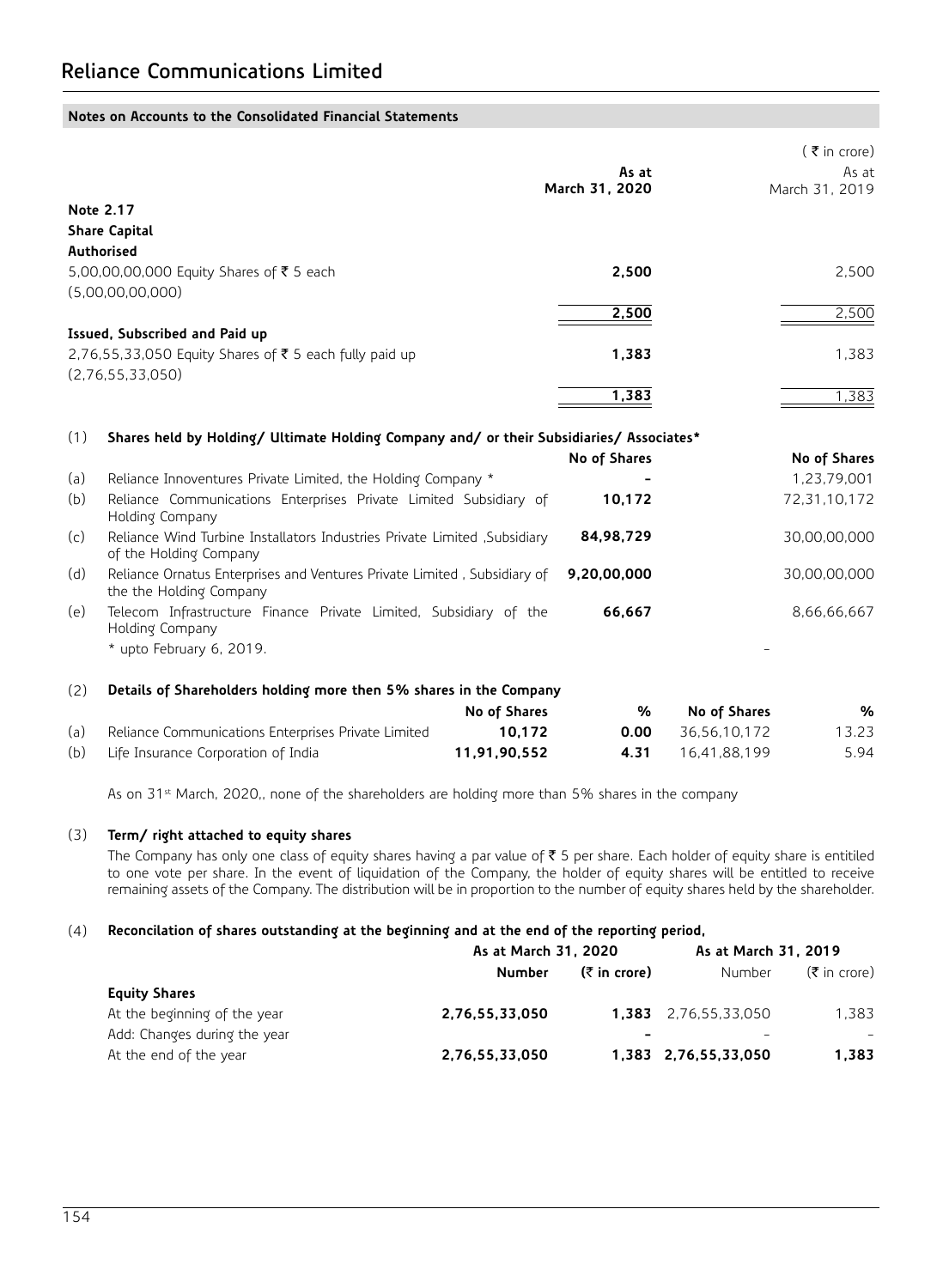|             |                                                                                                               | As at<br>March 31, 2020 | (₹in Crore)<br>As at<br>March 31, 2019 |
|-------------|---------------------------------------------------------------------------------------------------------------|-------------------------|----------------------------------------|
|             | Note 2.18                                                                                                     |                         |                                        |
|             | Other equity                                                                                                  |                         |                                        |
|             | <b>Capital Reserve</b>                                                                                        |                         |                                        |
| (i)         | As per last Balance Sheet                                                                                     | 2,781                   | 2,781                                  |
| (ii)        | Deduction during the year (Refer Note 2.38.1 (viii) and 2.44.1(b))                                            | (1, 274)                |                                        |
|             |                                                                                                               | 1,507                   | 2,781                                  |
|             | <b>Debenture Redemption Reserve</b>                                                                           |                         |                                        |
| (i)         | Opening balance                                                                                               | 590                     | 590                                    |
| (ii)        | Transfer to General Reserve                                                                                   |                         |                                        |
|             |                                                                                                               | 590                     | 590                                    |
|             | <b>Securities Premium Account</b>                                                                             |                         |                                        |
| (i)         | Opening balance                                                                                               | 13,894                  | 13,894                                 |
| (ii)        | Additions during the year                                                                                     |                         |                                        |
|             |                                                                                                               | 13,894                  | 13,894                                 |
|             | <b>General Reserve</b>                                                                                        |                         |                                        |
| (i)         | Opening balance                                                                                               | 34                      | 34                                     |
| (ii)        | Less: Transferred to Statement of Profit and Loss                                                             |                         |                                        |
|             |                                                                                                               | 34                      | 34                                     |
|             | Foreign Currency Monetary Items Translation Difference Account                                                |                         |                                        |
| (i)         | Opening balance                                                                                               | 6                       | (225)                                  |
| (ii)        | Deduction/ (Additions) during the year                                                                        |                         | 6                                      |
| (iii)       | Amortisation during the year                                                                                  | (6)                     | 225                                    |
|             |                                                                                                               | (0)                     | 6                                      |
|             | <b>Treasury Reserve</b>                                                                                       |                         |                                        |
| (i)<br>(ii) | Opening balance<br>Additions during the year                                                                  | (391)                   | (391)                                  |
|             |                                                                                                               | (391)                   | (391)                                  |
|             | Surplus/ (deficit) in retained earnings                                                                       |                         |                                        |
| (i)         | Opening balance                                                                                               | (22, 547)               | (15, 341)                              |
| (ii)        | Add: Profit/ (loss) for the year from Continued Operation                                                     | (10, 807)               | (867)                                  |
| (iii)       | Add: Profit/ (loss) for the year from Discontinued Operation                                                  | (31, 864)               | (6, 339)                               |
|             |                                                                                                               | (65, 218)               | (22, 547)                              |
|             |                                                                                                               |                         |                                        |
|             | <b>Other Comprehensive Income</b><br>(a) Exchange difference on translation of financial statement of foreign |                         |                                        |
|             | operation                                                                                                     |                         |                                        |
|             | (i)<br>Opening balance                                                                                        | 66                      | 54                                     |
|             | (ii) Additions during the period (net)                                                                        | (48)                    | 12                                     |
|             |                                                                                                               | 18                      | 66                                     |
| (b)         | Remeasurement of defined employee benefit and fair valuation of<br>investment and others                      |                         |                                        |
|             | Opening balance<br>(i)                                                                                        | 4                       | 4                                      |
|             | (ii) Additions during the period (net)                                                                        | 23                      |                                        |
|             |                                                                                                               | 27                      | $\overline{4}$                         |
|             |                                                                                                               | (49, 539)               | (5, 563)                               |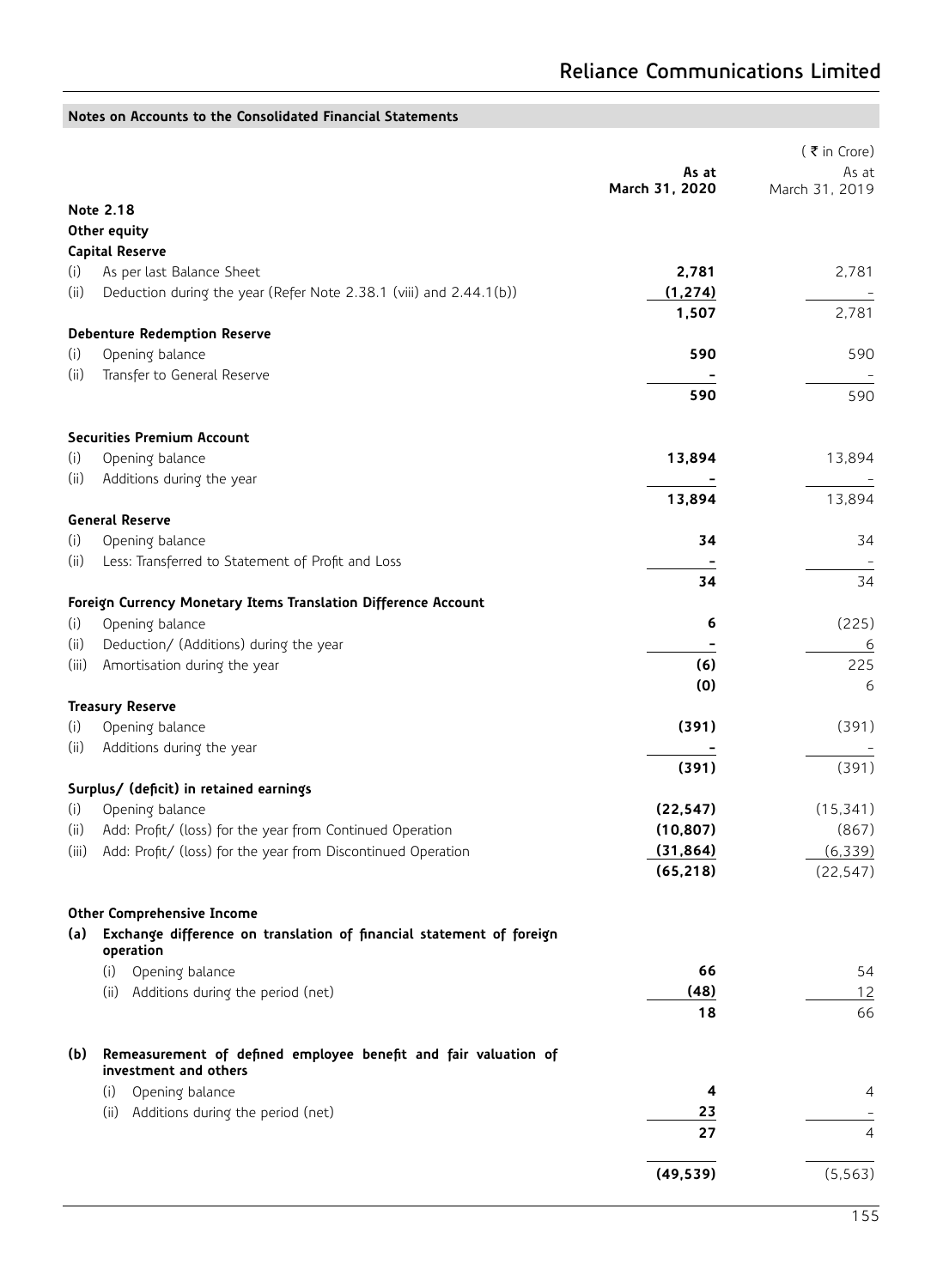### **Nature and Purpose of Reserve**

### **Capital Reserve**

Capital Reserve represents surplus arising on consolidation of financials of subsidiaries at the time of acquisition. It also includes Equity Share Capital of the Company, which was cancelled pursuant to the Scheme of Demerger of undertaking from Reliance industries Limited. During the earlier year, Capital Reserve is created under scheme of demerger (Refer Note 2.38.1(viii))

### **Debenture Redemption Reserve**

Debenture Redemption Reserve is created out of profits for the respective year as required under the Act then applicable which shall be utilised for the purpose of redemption of Debentures issued by the Company.

### **Exchange Fluctuation Reserve**

Exchange Fluctuation Reserve represents the unrealised gains and losses on account of translation of foreign subsidiaries into the reporting currency

### **Securities Premium Account**

Securities premium reserves represents the premium charged to the shareholders at the time of issuance of shares. It also includes ` 8,047 created pursuant to Schemes of Amagamation/ Arrangement of earlier years. The securities premium reserves can be utilised based on the relevant requirements of the Act.

### **General Reserve**

General reserve of  $\bar{\tau}$  34 crore (Previous year  $\bar{\tau}$  34 crore) represents created out of the retained earnings permitted to be distributed to shareholders as part of dividend.

### **Foreign Currency Monetary Items Translation Difference Account (FCMITDA)**

FCMITDA has been created in view of the Option allowed pursuant to the notification dated December 29, 2011 issued by the Ministry of Corporate Affairs (MCA), Government of India, being exchange differences (net of amortisation) on long term borrowing other than borrowings relating to acquisition of depreciable capital assets.

### **Treasury Equity**

Treasury Equity represents 2,12,79,000 Nos. of Equity Shares held by the ESOS Trust.

### **Note 2.19**

### **Non Controlling Interest**

|                                                                 |                                      | 〔₹ in Crore)                         |
|-----------------------------------------------------------------|--------------------------------------|--------------------------------------|
| Information regarding non-controlling interest                  | For the year ended<br>March 31, 2020 | For the year ended<br>March 31, 2019 |
| Accumulated balances of non-controlling interest at the begning | 322                                  | 332                                  |
| Profit/(Loss) added to non-controlling interest                 | (6)                                  | (12)                                 |
| Foreign exchange variation and other movements                  |                                      | $\mathcal{P}$                        |
| Accumulated balances of non-controlling interest at the closing | 316                                  | 322                                  |

**Financial information of subsidiaries that have material non-controlling interest is provided below :**

**Name of Subsidiary : Reliance Infratel Limited**

**NCI Percentage: 9.55%**

### **Country of Incorporation : India**

**The summarised financial information of this subsidiary is provided below. This information is based on amounts before intercompany eliminations**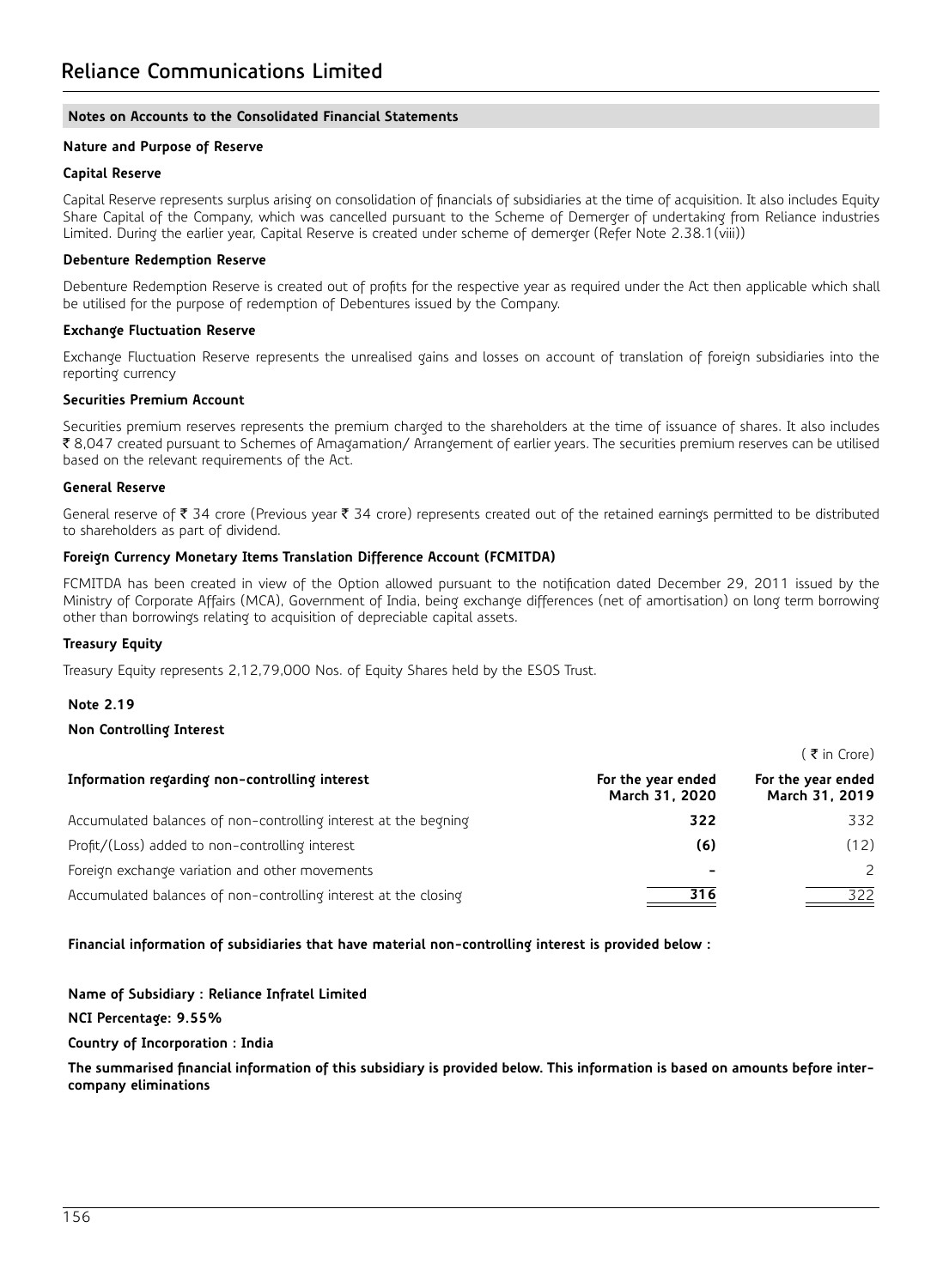# **Summarised statement of profit or loss**

|                                             | For the year ended<br>March 31, 2020 | For the year ended<br>March 31, 2019 |
|---------------------------------------------|--------------------------------------|--------------------------------------|
| Total Revenue                               | 1,343                                | 1.450                                |
| Network Expenses                            | 1,462                                | 1,513                                |
| Employee benefits                           | 25                                   | 35                                   |
| Finance Cost                                |                                      | 8                                    |
| Depreciation                                |                                      |                                      |
| Other expenses                              | 35                                   | 26                                   |
| Profit before tax                           | (180)                                | (132)                                |
| Income tax                                  | (114)                                |                                      |
| Profit for the year                         | (66)                                 | (132)                                |
| Total comprehensive income                  |                                      |                                      |
| Attributable to non-controlling interests   | (6)                                  | (12)                                 |
| Dividends paid to non-controlling interests | Nil                                  | <b>Nil</b>                           |

### **Summarised Balance Sheet**

|                                                                                           | As at          | As at          |
|-------------------------------------------------------------------------------------------|----------------|----------------|
|                                                                                           | March 31, 2020 | March 31, 2019 |
| Non-current liabilities<br>Total Equity (ii) - (i)                                        | 1,016          | 1,131          |
| Current liabilities                                                                       | 10.916         | 10,667         |
| Total Liability (i)                                                                       | 11.932         | 11.798         |
| Property, Plant and Equipment including Intangible Assets and<br>Capital work in progress | 15             | 23             |
| Non Current Assets                                                                        | 278            | 196            |
| Current assets including Asset held for sale                                              | 14,594         | 14,600         |
| Total Assets (ii)                                                                         | 14.887         | 14,819         |
|                                                                                           | 2,955          | 3,021          |
| Attributable to equity holders of parent                                                  | 2,673          | 2,732          |
| Non-controlling interest                                                                  | 282            | 289            |

# **Summarised Cash flow Information**

|    |                                                                | For the year ended<br>March 31, 2020 | For the year ended<br>March 31, 2019 |
|----|----------------------------------------------------------------|--------------------------------------|--------------------------------------|
|    | A. Cash flow from Operating activities                         |                                      | 48.                                  |
| B. | Cash flow from Investing activities                            |                                      | (6)                                  |
| C. | Cash flow from Financing activities                            |                                      | $\overline{4}$                       |
|    | Net increase / (decrease) in Cash and Cash Equivalents (A+B+C) |                                      | 46                                   |

|                                            |                         | $(\bar{\bar{\mathbf{z}}}$ in crore) |
|--------------------------------------------|-------------------------|-------------------------------------|
|                                            | As at<br>March 31, 2020 | As at<br>March 31, 2019             |
| Note 2.20                                  |                         |                                     |
| Borrowings - Non Current                   |                         |                                     |
| <b>Unsecured</b>                           |                         |                                     |
| Loan from Corporate Body (Refer Note 2.62) | 468                     | -                                   |
|                                            | 468                     | -                                   |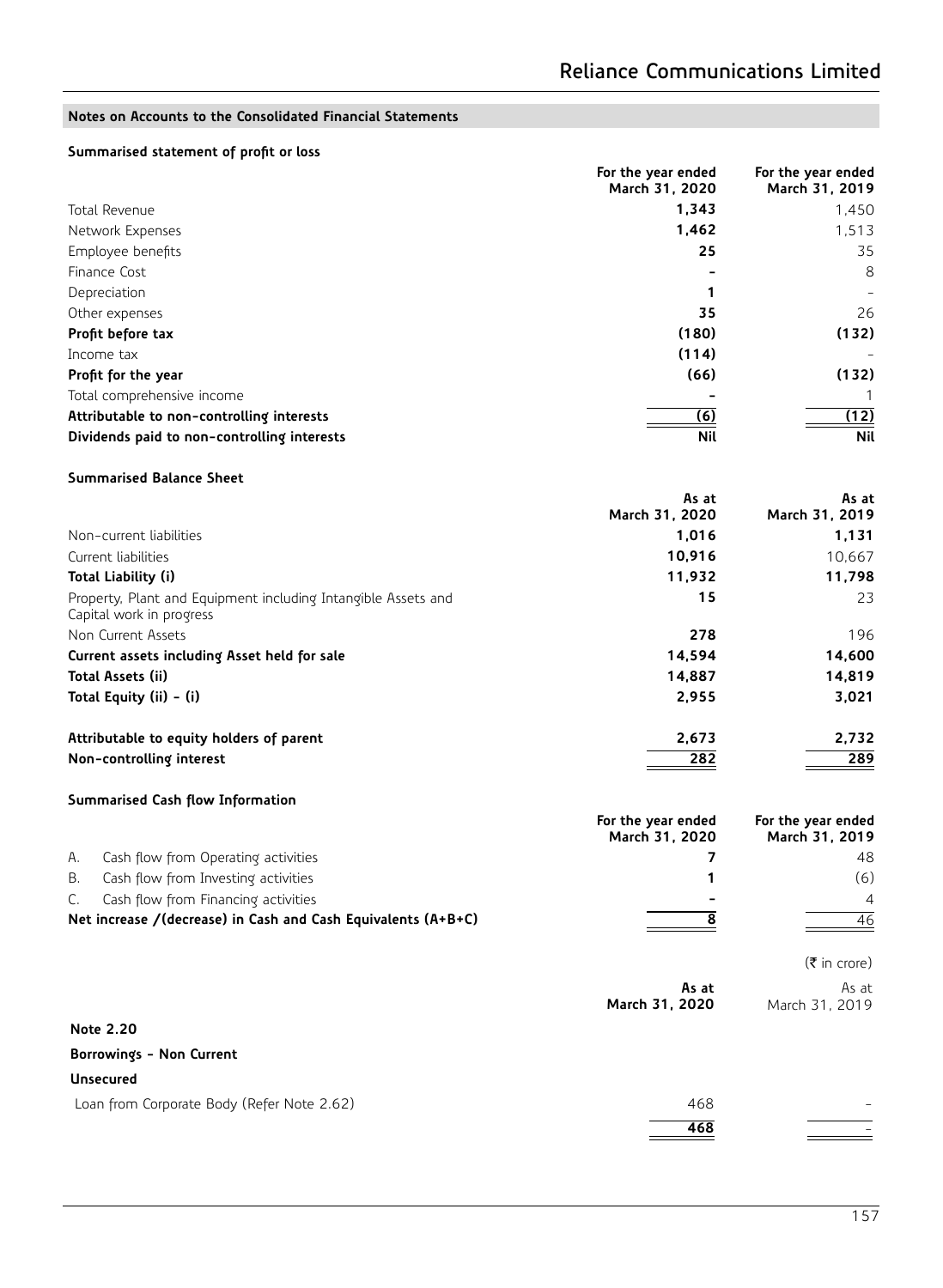|                                                     |                | $($ ₹ in crore) |
|-----------------------------------------------------|----------------|-----------------|
|                                                     | As at          | As at           |
|                                                     | March 31, 2020 | March 31, 2019  |
| <b>Note 2.21</b>                                    |                |                 |
| <b>Other Non Current Liabilities</b>                |                |                 |
| Income received in Advance                          | 156            | 83              |
| Advance from Customer                               |                | 17              |
|                                                     | 156            | 100             |
| <b>Note 2.22</b>                                    |                |                 |
| <b>Provisions</b>                                   |                |                 |
| Employee Benefits                                   | 12             | 51              |
| Asset Retirement Obligations (Refer Note 2.44.1(b)) |                | 149             |
|                                                     | 12             | 200             |
| Note 2.23                                           |                |                 |
| Borrowings - Current                                |                |                 |
| Debentures (Secured)                                |                |                 |
| 6.5% Senior Secured Notes                           | 1,955          | 1,955           |
| Secured                                             |                |                 |
| Foreign Currency Loans                              | 12,532         | 12,532          |
| Rupee Loans from Banks                              | 4,207          | 4,202           |
| Rupee Loans from others                             | 646            | 646             |
| <b>Unsecured</b>                                    |                |                 |
| From Banks                                          |                |                 |
| Rupee Loans from Bank                               | 2,666          | 2,666           |
| Rupee Loans from others                             | 8,263          | 8,266           |
| From Others*                                        |                | 977             |
|                                                     | 30,269         | 31.244          |

\* This amount represents the amount taken by one of the Company's subsidary from Reliance Realty Limited (RRL). As mentioned in Note No 2.44.1.(a), RRL was not consolidated in the previous year which now being consolidated as mentioned in the said note accordingly eliminated during the year. (Refer Note 2.59)

# **2.23.1 Debenture and Term Loans**

The Company, on March 2, 2009, allotted, 3,000, 11.20% Secured Redeemable, Non Convertible Debentures ("NCDs") of the face value of  $\bar{\tau}$  1,00,00,000 each, aggregating to  $\bar{\tau}$  3,000 crore to be redeemed at the end of 10<sup>th</sup> year from the date of allotment thereof i.e. March 1, 2019 and the same remains outstanding as at March 31, 2020. The Company on February 7, 2012, also allotted, 1,500, 11,25% Secured Redeemable Non Convertible Debentures ("NCDs") of the face value of  $\bar{\tau}$  1,00,00,000 each aggregating to  $\bar{\tau}$  1,500 crore redeemable in four annual equal installments starting at the end of 4<sup>th</sup> year from the date of allotment thereof, the outstanding against said NCDs is ₹ 750 crore as on March 31, 2020. The Company had, on May 6, 2015, issued Senior Secured Notes (SCNs) of USD 300 million, face value of USD 100 per bond, bearing 6.5% p.a. interest, with a maturity of 5 1/2 years. GCX Limited, a subsidiary of the Company had, on August 1, 2014 issued Senior Secured Bonds of USD 350 million, face value of USD 100 per bond, bearing 7% p.a. interest, with a maturity of 5 year against pledge of Shares of material subsidiaries of GCX Limited. (Upto July, 1, 2019) (Refer Note 2.44.1(b) with regards to Secured Bond issued by GCX Limited)

The Company and its subsidiary had been sanctioned Rupee Loans of  $\bar{\epsilon}$  6,750 crore (outstanding as on March 31,2020 was  $\bar{\epsilon}$  6,074 crore) (Term Loan Facility) under the consortium banking arrangement on the terms and conditions as set out in common loan agreement.

Outstanding NCDs along with 6.5 % SCNs of  $\xi$  5,705 crore, Foreign Currency Loans of  $\xi$  14,156 crore and Rupee Loans of  $\xi$  9,139 crore ("the said Secured Loans") have been secured by first pari passu charge on the whole of the movable plant and machinery including (without limitations) tower assets and optic fiber cables, if any (whether attached or otherwise), capital work in progress (pertaining to the movable fixed assets), both present and future including all the rights, title, interests, benefits, claims and demands in respect of all insurance contracts relating thereto of the Borrower Group; comprising of the Company and its subsidiary companies namely; Reliance Telecom Limited (RTL),Reliance Infratel Limited ( RITL) and Reliance Communications Infrastructure Limited (RCIL), ("the Borrower Group"), in favour of the Security Trustee for the benefit of the NCD/ SCN Holders and the lenders of the said Secured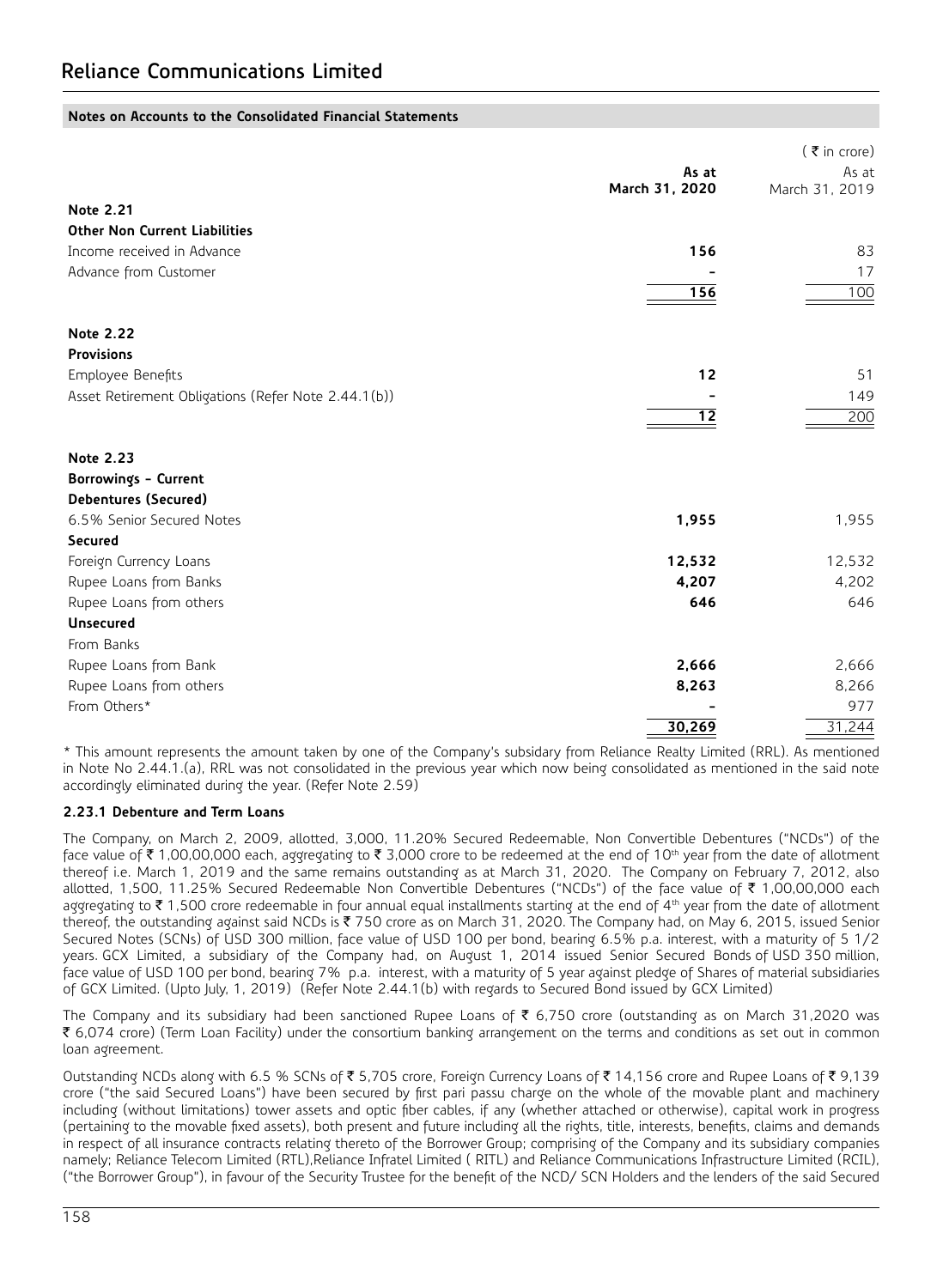Loans.The said loans also include  $\bar{\xi}$  3,583 crore guaranteed by a director and  $\bar{\xi}$ 2,964 crore guaranteed by the Company. Apart from above Rupee Loan also includes ₹398 crore which is secured by first pari passu charge on Spectrum, acquired during the earlier year under the scheme of Demerger Refer Note 2.38.1(viii) is pending to be executed. Outstanding Rupee Loans of  $\bar{z}$  972 crore are secured by second pari passu charge on the movable plant and machinery and capital work in progress of the Borrower Group and is guaranteed by a director of the Company, Tower receivables, pledge of equity shares of Globalcom IDC (GIDC) held by Reliance Webstore Limited (RWL). The Company has provided non-disposal undertaking for its share holding in RWL. Charges over Tower receivable is pending to be executed. Further, Rupee loan of  $\bar{\tau}$  2,496 crore is secured by Second Charge on movable Fixed Assets of Borrower Group, out of which, charge is pending to be created for  $\bar{\tau}$  1072 crore.The Company, for the benefit of the Lenders of 6.5% SCN of  $\bar{\tau}$  1,955 crore and Foreign Currency Loans of  $\bar{\tau}$  11,191 crore, 1,500, 11.25% NCDs aggregating to  $\bar{\tau}$  750 crore and Rupee Loans of  $\bar{\tau}$  7,403 crore has, apart from the above, also assigned 20 Telecom Licenses for services under Unified Access Services (UAS), National Long Distance (NLD) and International Long Distance (ILD) (collectively referred as "Telecom Licenses") by execution of the Tripartite Agreements with Department of Telecommunications (DoT) and the Security Trustee acting on behalf of the Lenders. Assignment of the Telecom Licences of the Company for Rupee Loan from banks of  $\bar{\tau}$  1,000 crore and from others of  $\bar{\tau}$ 740 crore is pending to be executed. Further, RTL, a subsidiary company, for the benefit of lenders of the Foreign Currency Loans of ` 1,341 crore and Rupee Term Loans of ` 611 crore have also assigned eight Unified Access Services (UAS) Licences, by execution of Tripartite Agreements with DoT and the Security Trustee acting on behalf of the Lenders. Assignment of Telecom Licenses for the Rupee Term Loans is pending to be executed.

The Company has, for the benefit of the Lenders of 6.5% SCNs, Foreign Currency Loans and Rupee Loans aggregating to  $\bar{\tau}$  21,053 crore, apart from the above security, pledged equity shares of RCIL held by the Company and of RTL held by the Company and Reliance Realty Limited (Formerly Reliance Infocomm Infrastructure Limited) by execution of the Share Pledge Agreement with the Share Pledge Security Trustee. Rupee Loans of ₹6,074 crore is also secured by pledge of equity shares of RITL held by RCIL, current assets, movable assets including intangible, both present and future of the Borrower Group. During the previous year, charge over the three immovable assets of the Borrower Group was created. However charge over balance immovables assets except of the Borrower Group and RGBV security for Rupee loan of  $\bar{\tau}$  6,074 crore is pending to be executed. RGBV, a subsidiary of the Company has outstanding loan of USD 2 million, availed against pledged of shares of its material subsidiaries.

During the previous year, lenders have invoked guarantees provided by borrower group for outstanding rupee loan of  $\bar{\tau}$  7,046 crore.

During the previous year, the Company created first ranking exclusive charge (pari passu inter se the Lenders) over Designated Account with future rights, title and interest therein, including all of its rights in respect of any amount standing to the credit of the Designated Account and the debt represented by it, in favour of State Bank of India, the Convenor (for the benefit of the Lenders) as continuing security.

Foreign Currency Loans taken by the Company and its Indian Subsidiaries has been stated at exchange rate prevailing as at March 31, 2018.

#### **2.23.2 Delay/ Default in repayment of Borrowing (Current and Non Current) and Interest**

The Company has delayed/ defaulted in the payment of dues to the financial institutions, banks and debenture holders. The lender wise details are as under.

Amount represents rupees in crore and period represents maximum days

| Sr. | Name of Lender                              |                | <b>Borrowings</b> |                | Interest |                                                                        | <b>Borrowings</b>        |                                    |        | Interest                           |                          |
|-----|---------------------------------------------|----------------|-------------------|----------------|----------|------------------------------------------------------------------------|--------------------------|------------------------------------|--------|------------------------------------|--------------------------|
|     |                                             | March 31, 2020 | Default<br>As on  | March 31, 2020 | Default  | Delay in<br>As on repayment during<br>the year ended<br>March 31, 2019 |                          | Default<br>As on March 31,<br>2019 |        | Default<br>As on March 31,<br>2019 |                          |
|     |                                             | Amount         | Period            | Amount         | Period   | Amount                                                                 | Period                   | Amount                             | Period | Amount                             | Period                   |
| I   | <b>Loan From Banks</b>                      |                |                   |                |          |                                                                        |                          |                                    |        |                                    |                          |
|     | Burlington Loan Management DAC <sup>2</sup> | 163            | 842               |                |          |                                                                        |                          |                                    |        |                                    |                          |
|     | Shubh Holdings Pte Ltd. 1 & 2               | 5,022          | 1,129             |                |          |                                                                        |                          |                                    |        |                                    |                          |
|     | Bank of America <sup>2</sup>                |                |                   |                |          |                                                                        | $\qquad \qquad -$        | 359                                | 476    |                                    |                          |
|     | Bank of Baroda                              | 1,837          | 1,120             | 11             | 1,097    |                                                                        | $\overline{\phantom{a}}$ | 1,022                              | 754    | 11                                 | 731                      |
|     | Bank of India                               | 690            | 1,097             | 10             | 1,097    |                                                                        | $\overline{\phantom{a}}$ | 330                                | 731    | 10                                 | 731                      |
|     | Bank of Maharashtra                         | 473            | 1,049             |                |          |                                                                        | $\overline{\phantom{0}}$ | 473                                | 683    |                                    | $\overline{\phantom{a}}$ |
|     | Canara Bank                                 | 673            | 1,006             |                |          |                                                                        | $\overline{\phantom{0}}$ | 288                                | 640    |                                    |                          |
|     | Central Bank of India                       | 276            | 1,097             | 3              | 1,097    |                                                                        | $\overline{\phantom{a}}$ | 132                                | 731    | 3                                  | 731                      |
|     | China Development Bank* 1                   | 3,112          | 1,129             | 155            | 1,129    |                                                                        | $\overline{\phantom{a}}$ | 5,321                              | 763    | 155                                | 763                      |
|     | Corporation Bank                            | 707            | 1,119             | 8              | 1,097    |                                                                        | $\overline{\phantom{0}}$ | 587                                | 753    | 8                                  | 731                      |
|     | Dena Bank                                   | 250            | 784               |                |          |                                                                        | $\overline{\phantom{0}}$ | 250                                | 418    |                                    |                          |
|     | Deutsche Bank*                              | 130            | 842               |                | 1,015    |                                                                        | $\overline{\phantom{a}}$ | 130                                | 476    |                                    | 649                      |
|     | Doha Bank Q.S.C.                            | 326            | 1,031             | 6              | 1,031    |                                                                        | $\overline{\phantom{0}}$ | 326                                | 665    | 6                                  | 665                      |
|     | Emirates NBD Bank PJSC                      | 261            | 1,031             | 5              | 1,031    |                                                                        | $\overline{\phantom{a}}$ | 261                                | 665    | 5                                  | 665                      |
|     | Export Import Bank of China*                | 2,649          | 1,129             | 54             | 1,129    |                                                                        | $\overline{\phantom{0}}$ | 1,995                              | 763    | 54                                 | 763                      |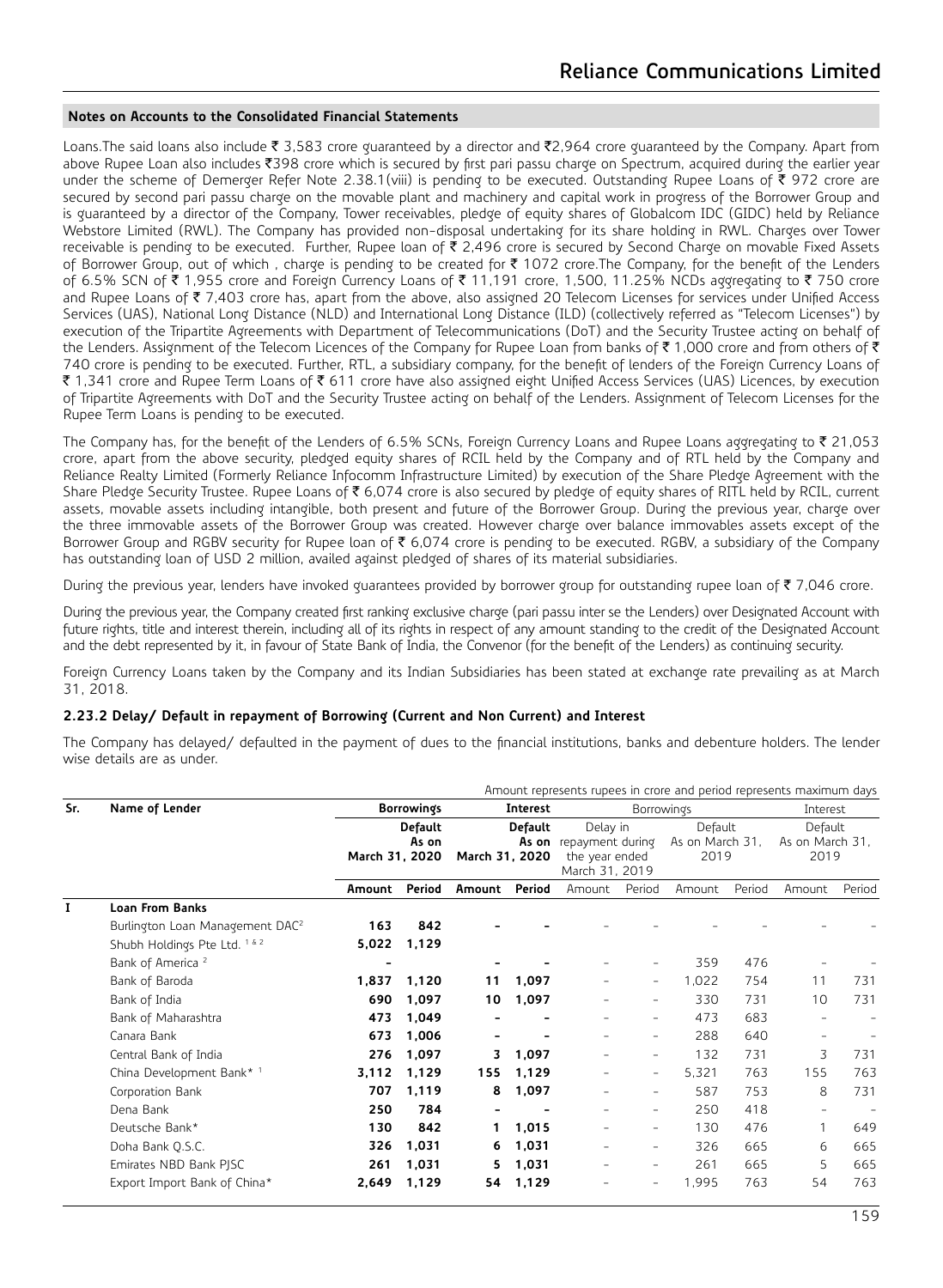|     |                                                             |                                    |                                             |                |                            | Amount represents rupees in crore and period represents maximum days   |                     |                                    |                |                                    |                          |
|-----|-------------------------------------------------------------|------------------------------------|---------------------------------------------|----------------|----------------------------|------------------------------------------------------------------------|---------------------|------------------------------------|----------------|------------------------------------|--------------------------|
| Sr. | Name of Lender                                              |                                    | <b>Borrowings</b><br>Interest<br>Borrowings |                |                            |                                                                        |                     |                                    | Interest       |                                    |                          |
|     |                                                             | Default<br>As on<br>March 31, 2020 |                                             |                | Default<br>March 31, 2020  | Delay in<br>As on repayment during<br>the year ended<br>March 31, 2019 |                     | Default<br>As on March 31,<br>2019 |                | Default<br>As on March 31,<br>2019 |                          |
|     |                                                             | Amount                             | Period                                      | Amount         | Period                     | Amount                                                                 | Period              | Amount                             | Period         | Amount                             | Period                   |
|     | <b>HDFC Bank</b>                                            |                                    |                                             |                | $\overline{a}$             |                                                                        |                     |                                    |                |                                    |                          |
|     | HongKong<br>and<br>Shanghai<br>Banking<br>Corporation       | 261                                | 1,041                                       | 4              | 1.041                      |                                                                        |                     | 146                                | 675            | $\overline{4}$                     | 675                      |
|     | <b>IDBI Bank</b>                                            | 1.056                              | 1,110                                       | 13             | 1.097                      |                                                                        |                     | 551                                | 744            | 13                                 | 731                      |
|     | <b>IDFC Bank</b>                                            |                                    |                                             |                |                            |                                                                        | L.                  | $\overline{a}$                     |                | $\bar{a}$                          |                          |
|     | Indian Overeseas Bank                                       | 138                                | 1,097                                       | 1              | 1,097                      |                                                                        |                     | 66                                 | 731            | $\mathbf{1}$                       | 731                      |
|     | IndusInd Bank                                               |                                    |                                             |                |                            |                                                                        | L,                  | $\overline{a}$                     | $\overline{a}$ | $\bar{\phantom{a}}$                |                          |
|     | Industrial and Commercial Bank of China*                    | 1,416                              | 1,129                                       | 37             | 1,129                      | $\overline{a}$                                                         | $\equiv$            | 1.416                              | 763            | 37                                 | 763                      |
|     | Oriental Bank of Commerce                                   | 203                                | 1,097                                       | 2              | 1,097                      | 14                                                                     | 411                 | 95                                 | 731            | $\overline{c}$                     | 731                      |
|     | Punjab National Bank                                        | 811                                | 1,122                                       |                | $\overline{a}$             | 114                                                                    | 89                  | 805                                | 756            | ÷,                                 |                          |
|     | Standard Chartered Bank                                     | 1.264                              | 1,089                                       |                |                            |                                                                        | $\equiv$            | 1.264                              | 723            |                                    |                          |
|     | Standard Chartered Bank, London                             | 425                                | 1,031                                       | $\overline{7}$ | 1,031                      | $\overline{a}$                                                         | $\overline{a}$      | 494                                | 665            | 7                                  | 665                      |
|     | State Bank of India                                         | 2,827                              | 1,097                                       | 23             | 1,097                      | 159                                                                    | 329                 | 2,047                              | 731            | 23                                 | 731                      |
|     | Syndicate Bank                                              | 745                                | 1,120                                       | 5              | 1,097                      | 173                                                                    | 89                  | 745                                | 754            | 5                                  | 731                      |
|     | <b>UCO Bank</b>                                             | 681                                | 1,097                                       | 9              | 1,097                      | $\equiv$                                                               | $\frac{1}{2}$       | 326                                | 731            | $\mathsf{Q}$                       | 731                      |
|     | Union Bank of India                                         | 764                                | 1,097                                       | 3              | 1,097                      |                                                                        | ۳                   | 620                                | 731            | 3                                  | 731                      |
|     | United Bank of India                                        | 424                                | 1,097                                       | 2              | 1,097                      | L,                                                                     | $\overline{a}$      | 424                                | 731            | $\overline{c}$                     | 731                      |
|     | VTB Capital PLC                                             | 407                                | 1,031                                       | 7              | 1,031                      | $\overline{a}$                                                         | $\bar{\phantom{a}}$ | 407                                | 665            | $\overline{7}$                     | 665                      |
|     | Yes Bank                                                    | $\overline{a}$                     |                                             |                | $\overline{a}$             | 281                                                                    | 89                  | $\sim$                             | $\overline{a}$ | $\overline{a}$                     | $\sim$                   |
|     | Vijaya Bank                                                 | 16                                 | 686                                         |                | $\overline{a}$             | 84                                                                     | 87                  | 16                                 | 320            | $\overline{\phantom{a}}$           | $\overline{\phantom{a}}$ |
|     | 6.5% Senior Secured Notes                                   | 1,955                              |                                             |                |                            |                                                                        |                     |                                    |                |                                    |                          |
| п   | <b>Debentures</b>                                           |                                    |                                             |                |                            |                                                                        |                     |                                    |                |                                    |                          |
|     | Life Insurance Corporation of India                         | 3,750                              | 784                                         |                |                            |                                                                        |                     | 3,750                              | 418            |                                    |                          |
| ш   | <b>Other Loans</b>                                          |                                    |                                             |                |                            |                                                                        |                     |                                    |                |                                    |                          |
|     | Asset Core and Reconstruction Enterprises<br>Limited (ACRE) | 492                                | 1,108                                       |                |                            |                                                                        |                     | 492                                | 742            |                                    |                          |
|     | Neptune Steel Strips Limited                                | 68                                 | 92                                          |                |                            |                                                                        |                     |                                    |                |                                    |                          |
|     | India Infrastructure Finance Corporation<br>Limited         | 248                                | 914                                         | 4              | 1,113                      |                                                                        |                     | 9                                  | 548            | 4                                  | 762                      |
|     | Industrial Finance Corporation of India<br>Limited          | 200                                | 1,113                                       | 4              | 1,128                      |                                                                        |                     | 200                                | 747            | $\overline{4}$                     | 747                      |
|     | Reliance Capital Limited                                    | 1,000                              | 1,111                                       | 5              | 1,111                      |                                                                        |                     |                                    |                | 5                                  | 745                      |
|     | Deep Industrial Finance Ltd                                 | 260                                | 121                                         |                |                            |                                                                        |                     |                                    |                | L,                                 |                          |
|     | Pearl Housing Finance Ltd                                   | 260                                | 121                                         |                |                            |                                                                        |                     |                                    |                |                                    |                          |
|     | Shriyam Auto Fin Ltd                                        | 260                                | 121                                         | $\overline{a}$ | $\overline{a}$             | $\overline{a}$                                                         |                     | $\overline{a}$                     | ÷              | $\overline{a}$                     | $\overline{a}$           |
|     | Traitrya Construction Finance Ltd.                          | 260                                | 121                                         |                |                            |                                                                        |                     |                                    |                |                                    |                          |
|     | Vishvakarma Equipment Finance Limited                       | 260                                | 121                                         |                |                            |                                                                        |                     |                                    |                |                                    |                          |
|     | Mahimna Mercantile Credits Limited                          | 433                                | 91                                          |                |                            |                                                                        |                     |                                    | $\overline{a}$ |                                    |                          |
|     | Other Lenders                                               |                                    | 7,662 Various<br>Dates                      |                | 68 Various<br><b>Dates</b> |                                                                        |                     |                                    |                | 68                                 | Various<br>Dates         |
| IV  | Total                                                       | 45,115                             |                                             | 447            |                            | 825                                                                    |                     | 25,347                             |                | 447                                |                          |

2.23.3 \* facility recalled

1. Downsale of China Development Bank ₹ 4,826 crore to Shubh Holdings Pte Ltd

2. Downsale of Bank of america of ₹ 359 crore to Shubh Holdings Pte Ltd ₹ 196 crore and Burlington Loan Management DAC ₹ 163 crore 2.23.4 Since the Company and three of its subsidires are under CIR Process and claims have been filed by lenders, the overall obligations and liabilities including obligation for interest on loans shall be determined during the CIRP. The total loan amount has been disclosed in delay/ default during the current year. However, corresponding amounts of the previous year's delay/ default are based on original terms of facility and from the date of recall, where loans have been recalled

2.23.5 Apart from above outstanding of Interest, the Group has not provided Interest Expenses of ₹ 4,748 crore, ₹ 4389 crore and ₹ 3,609 crore for the year ended March 31, 2020, March 31, 2019 and March 31, 2018 respectively which includes interest on NCDs from LIC of  $\bar{\mathfrak{c}}$  420 crore, ₹ 420 crore and ₹ 418 crore for the year ended March 31, 2020, March 31, 2019 and March 31, 2018 respectively. Therefore it has not been disclosed.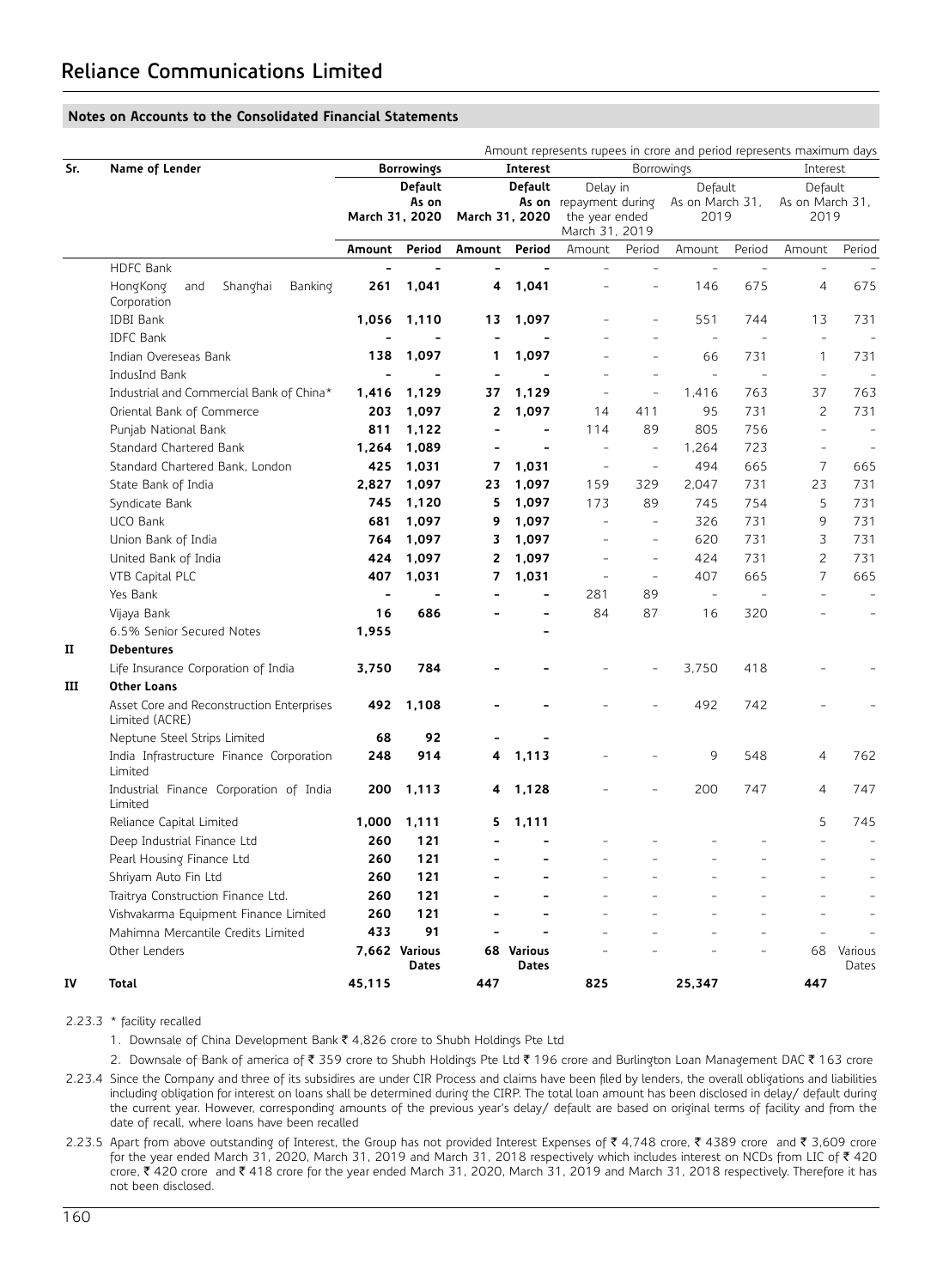| As at<br>March 31, 2020 | $(\bar{\bar{\tau}}$ in Crore)<br>As at<br>March 31, 2019 |
|-------------------------|----------------------------------------------------------|
|                         |                                                          |
|                         |                                                          |
| 80                      | 86                                                       |
| 4,103                   | 3,555                                                    |
| 4,183                   | <u>3,641</u>                                             |
|                         |                                                          |

# **Disclosure under Micro, Small and Medium Enterprises Development Act, 2006 (MSMED)**

Under the Micro, Small and Medium Enterprises Development Act, 2006 (MSMED) which came into force from October 2, 2006, certain disclosures are required to be made relating to MSME. On the basis of the information and records available with the Company, the following disclosures are made for the amounts due to the Micro and Small Enterprises.

| (i)   | Principal amount due to any supplier as at the year end                                                                                                                                                                                               | 83  | 86 |
|-------|-------------------------------------------------------------------------------------------------------------------------------------------------------------------------------------------------------------------------------------------------------|-----|----|
| (ii)  | Interest due on the principal amount unpaid at the year end to any supplier                                                                                                                                                                           | 32  | 28 |
| (iii) | Amount of Interest paid by the Company in terms of Section 16 of the MSMED,<br>alongwith the amount of the payment made to the supplier beyond the appointed<br>day during the accounting year                                                        |     |    |
|       | (iv) Payment made to the enterprises beyond appointed date under Section 16 of<br><b>MSMED</b>                                                                                                                                                        | 162 | 90 |
| (v)   | Amount of Interest due and payable for the period of delay in making payment,<br>which has been paid but beyond the appointed day during the year but without<br>adding the interest specified under MSMED                                            |     | 9  |
|       | (vi) Amount of interest accrued and remaining unpaid at the end of each accounting<br>year                                                                                                                                                            | 33  | 38 |
|       | (vii) Amount of further interest remaining due and payable even in the succeeding<br>years, until such date when the interest dues as above are actually paid to the<br>small enterprises for the purpose of disallowance as a deductible expenditure | 20  | 28 |

#### **Note 2.25**

### **Other Financial Liabilities**

#### **Current Maturities of Long Term Debts**

under Section 23 of MSMED

**Secured** (Refer Note 2.23.1)

#### **Debentures**

| 3,000 (3,000) 11.20 % Redeemable, Non Convertible Debentures of ₹1 crore each | 3,000  | 3.000  |
|-------------------------------------------------------------------------------|--------|--------|
| 1,500 (1,500) 11.25 % Redeemable, Non Convertible Debentures of ₹1 crore each | 750    | 750    |
| 7% Senior Secured Notes (Refer Note 2.44.1(b))                                |        | 2.420  |
| Foreign Currency Loan from Banks                                              | 1,641  | 1,710  |
| Rupee Loans from Bank                                                         | 6,960  | 6,960  |
| Rupee Loans from Others (Refer Note 2.62)                                     | 1,193  | 1.192  |
| <b>Unsecured</b>                                                              |        |        |
| Rupee Loans from Others                                                       | 1.303  | 1.307  |
| <b>Others</b>                                                                 |        |        |
| Interest accrued but not due                                                  | 28     | 28     |
| Interest accrued and due                                                      | 423    | 435    |
| Unclaimed Dividend*                                                           |        |        |
| Capital Creditors                                                             | 380    | 472    |
| Other Liabilities** (Refer Note 2.44.2(a))                                    | 32,235 | 1.403  |
|                                                                               | 47,914 | 19,678 |
|                                                                               |        |        |

\* Transferred ₹ 1 crore (previous year ₹ 1 crore) to Investor Education and Protection Fund (IEPF)

\*\* During the previous year, the amount was received from Reliance Realty limited, a subsidary of holding company, during the financial year 2018-19. Pending finalisation of terms, interest has not been charged and the same has been shown as "Other Financial Liabilities. (Refer Note 2.44.1(a))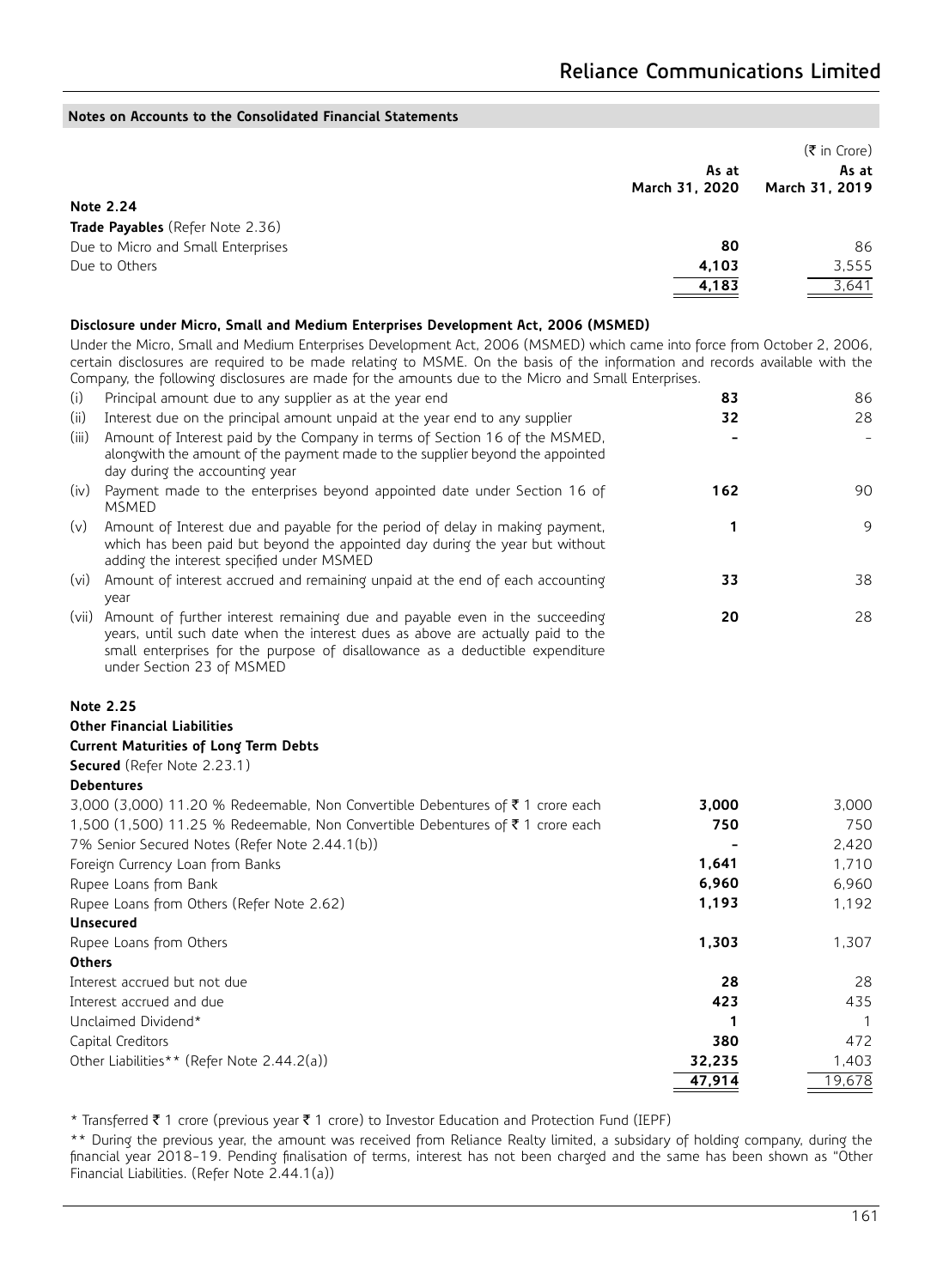|                                                                     |                         | $(5 \nvert$ in Crore)               |
|---------------------------------------------------------------------|-------------------------|-------------------------------------|
|                                                                     | As at<br>March 31, 2020 | As at<br>March 31, 2019             |
| Note 2.26                                                           |                         |                                     |
| Other Current Liabilities (Unsecured unless stated otherwise)       |                         |                                     |
| Advance from Customers                                              | 55                      | 154                                 |
| Other Current Liabilities (Refer Note 2.36 and 2.57)                | 719                     | 887                                 |
| Security Deposit                                                    | 262                     | 269                                 |
|                                                                     | 1,036                   | 1,310                               |
| Note 2.27                                                           |                         |                                     |
| <b>Provisions</b>                                                   |                         |                                     |
| Provision for Employee Benefit                                      |                         |                                     |
| Employee Benefits                                                   | 18                      | 22                                  |
| Others (Refer Note 2.39)                                            |                         |                                     |
| Disputed and Other Claims                                           | 1,215                   | 1,215                               |
| Asset Retirement Obligations                                        | 233                     | 233                                 |
| Wealth Tax                                                          | 1                       | 1                                   |
|                                                                     | 1,467                   | 1,471                               |
|                                                                     |                         | $(\bar{\bar{\mathbf{z}}}$ in crore) |
| <b>Particulars</b>                                                  | For the year ended      | For the year ended                  |
|                                                                     | March 31, 2020          | March 31, 2019                      |
| <b>Note 2.28</b>                                                    |                         |                                     |
| <b>Revenue from Operations</b>                                      |                         |                                     |
| Sale of services (Refer Note 2.54)                                  | 1,685                   | 4,015                               |
|                                                                     | 1,685                   | 4,015                               |
| <b>Note 2.29</b>                                                    |                         |                                     |
| Other Income                                                        |                         |                                     |
| Interest Income on Debt securities at amortised cost                | 3                       | 3                                   |
| Miscellaneous Income                                                | 46                      | 176                                 |
|                                                                     | 49                      | 179                                 |
|                                                                     |                         |                                     |
| Note 2.30                                                           |                         |                                     |
| Access Charges, License Fees and Network Expenses<br>Access Charges | 68                      | 155                                 |
| License Fees                                                        | 84                      | 121                                 |
| Rent, Rates and Taxes                                               | 66                      | 106                                 |
| Network Repairs and Maintenance                                     | 389                     | 891                                 |
| Stores and Spares Consumed                                          | 17                      | 7                                   |
| Power, Fuel and Utilities                                           | 170                     | 176                                 |
| Bandwidth Charges                                                   | 87                      | 72                                  |
| Other Network Operating Expenses                                    | 221                     | 605                                 |
|                                                                     | 1,102                   | 2,133                               |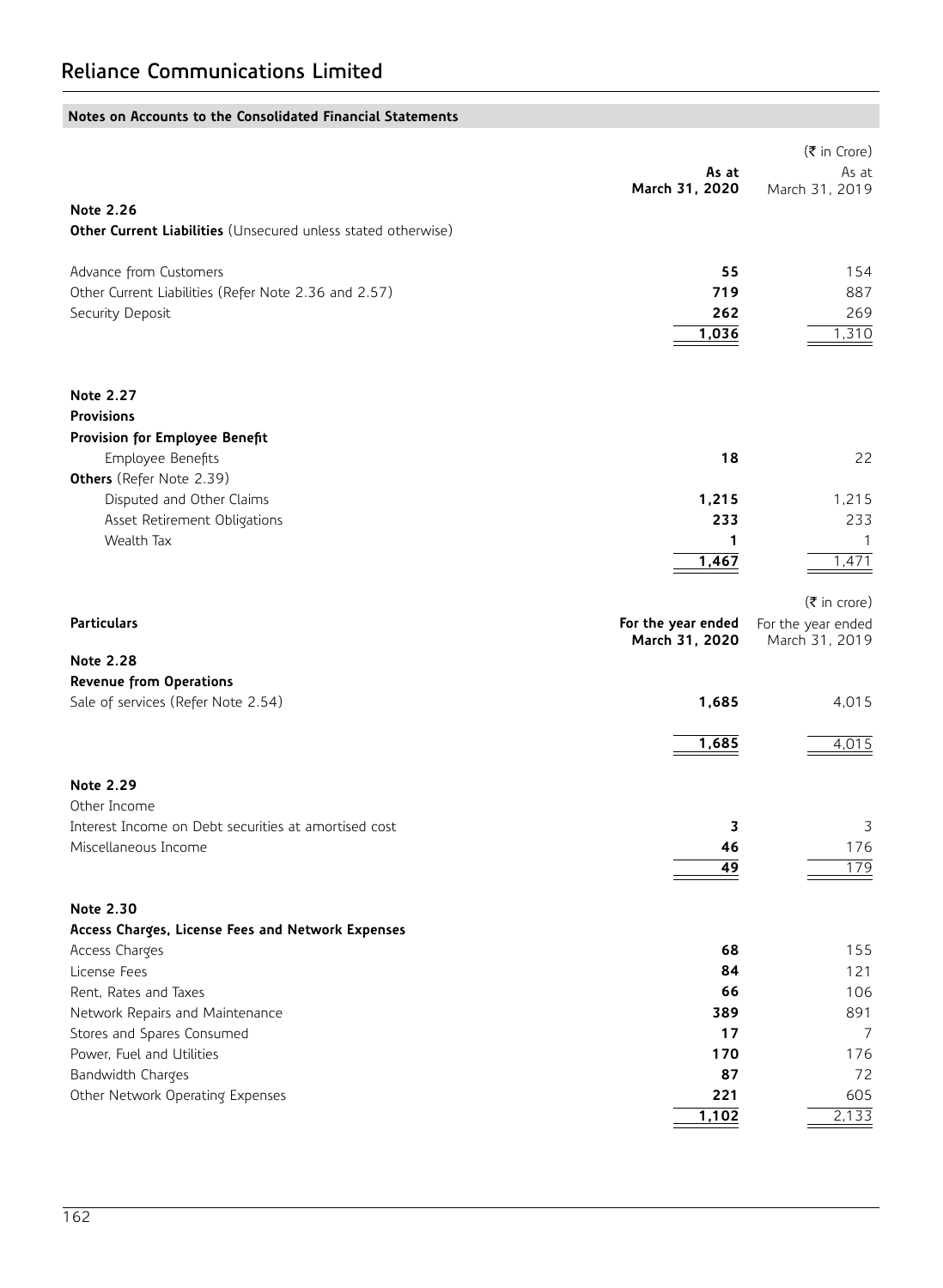| Notes on Accounts to the Consolidated Financial Statements |  |
|------------------------------------------------------------|--|
|------------------------------------------------------------|--|

| <b>Particulars</b><br>Note 2.31<br><b>Employee Benefits Expenses</b>                                                                                                  |           | For the year ended<br>March 31, 2020 |          | $(\bar{\bar{\mathbf{z}}}$ in crore)<br>For the year ended<br>March 31, 2019 |
|-----------------------------------------------------------------------------------------------------------------------------------------------------------------------|-----------|--------------------------------------|----------|-----------------------------------------------------------------------------|
| Salaries (Including Managerial Remuneration) (Refer Note 2.47)<br>Contribution to Provident, Gratuity and Superannuation Fund<br>Employee Welfare and Other Amenities |           | 188<br>3<br>19<br>210                |          | 461<br>29<br>31<br>521                                                      |
| Note 2.32<br><b>Finance Costs</b><br>Interest on financial liabilities measured at amortised cost<br>Other Financial Cost                                             |           | 43<br>19<br>62                       |          | 175<br>17<br>192                                                            |
| Note 2.33<br>Sales and General Administration Expenses                                                                                                                |           |                                      |          |                                                                             |
| <b>Selling Expenses</b>                                                                                                                                               |           |                                      |          |                                                                             |
| Selling and Marketing                                                                                                                                                 | 3         | 3                                    | 16       | 16                                                                          |
| Provision for Doubtful Debts, Loans and Advances                                                                                                                      |           | 68                                   |          | 323                                                                         |
| <b>General Administration Expenses</b>                                                                                                                                |           |                                      |          |                                                                             |
| Insurance                                                                                                                                                             | 9         |                                      | 6        |                                                                             |
| Rent, Rates and Taxes                                                                                                                                                 | 15        |                                      | 41       |                                                                             |
| Repairs and Maintenance                                                                                                                                               |           |                                      |          |                                                                             |
| - Machinery                                                                                                                                                           | 9         |                                      | 12       |                                                                             |
| - Others                                                                                                                                                              | 7         |                                      | 9        |                                                                             |
| Travelling                                                                                                                                                            | 7         |                                      | 22       |                                                                             |
| Professional Fees                                                                                                                                                     | 54        |                                      | 43<br>58 |                                                                             |
| Foreign Exchange (Gain) / Loss (net)<br>AMC Cost                                                                                                                      | 117<br>11 |                                      | 12       |                                                                             |
| CIRP Cost                                                                                                                                                             | 14        |                                      |          |                                                                             |
| Hire Charges                                                                                                                                                          | 34        |                                      | 100      |                                                                             |
| Other General and Administrative Expenses                                                                                                                             | 238       |                                      | 334      |                                                                             |
|                                                                                                                                                                       |           | 515                                  |          | 637                                                                         |
| <b>Payment to Auditors</b>                                                                                                                                            |           | 4                                    |          | 4                                                                           |
|                                                                                                                                                                       |           | $\overline{589}$                     |          | 980                                                                         |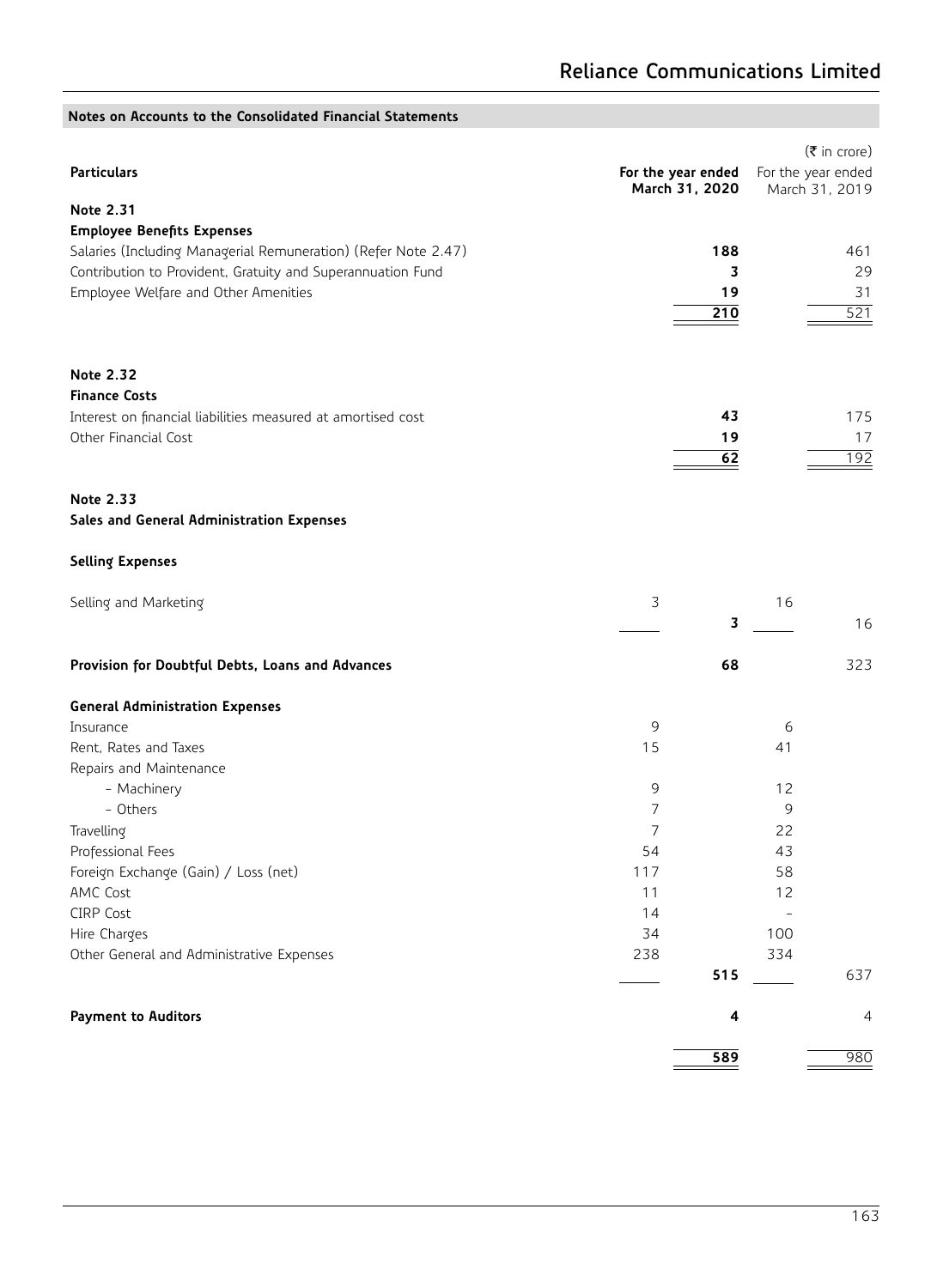# **Note : 2.34**

# **Previous Year**

Figures of the previous year have been regrouped and reclassified, wherever required. Amount in financial statements are presented in Rupees in crore, except as otherwise stated.

| No. | Sr. For the year ended March 31, 2020 |                             | Regrouped in for the year ended<br>March 31, 2019 |              |  |
|-----|---------------------------------------|-----------------------------|---------------------------------------------------|--------------|--|
|     | <b>Nature</b>                         | New Grouping                | Old grouping                                      | $(5 \infty)$ |  |
|     | Fund received                         | Other Financial Liabilities | Trade Payable                                     | 253          |  |
|     | Payable towards Capital expenditure   | Capital Creditors           | Trade Payable                                     |              |  |
|     | Fund received                         | Other Financial Liabilities | Other Current Liabilities                         | 398          |  |
|     | Borrowings                            | Borrowings Current          | Other Current Liabilities                         | 977          |  |
|     | Asset Retirement Obligation           | Short Term Provision        | Long Term Provision                               | 233          |  |

# **Note : 2.35**

# **Consolidation**

(a) The following subsidiary companies are included in the Consolidated Financial Statements.

| Sr. | Name of the Subsidiary Company                                                    | Country of      |                | Proportion of ownership interest |
|-----|-----------------------------------------------------------------------------------|-----------------|----------------|----------------------------------|
| No. |                                                                                   | Incorporation   | As at          | As at                            |
|     |                                                                                   |                 | March 31, 2020 | March 31, 2019                   |
| 1   | Reliance WiMax Limited                                                            | India           | 100.00%        | 100.00%                          |
| 2   | Reliance Bhutan Limited                                                           | India           | 90.45%         | 90.45%                           |
| 3   | Reliance Webstore Limited                                                         | India           | 100.00%        | 100.00%                          |
| 4   | Campion Properties Limited                                                        | India           | 100.00%        | 100.00%                          |
| 5   | Reliance Tech Services Limited                                                    | India           | 100.00%        | 100.00%                          |
| 6   | Reliance Telecom Limited                                                          | India           | 100.00%        | 100.00%                          |
| 7   | Reliance Communications Infrastructure Limited                                    | India           | 100.00%        | 100.00%                          |
| 8   | Globalcom IDC Limited (Formerly Reliance IDC Limited)                             | India           | 100.00%        | 100.00%                          |
| 9   | Reliance Infratel Limited                                                         | India           | 90.45%         | 90.45%                           |
| 10  | Globalcom Mobile Commerce Limited (Formerly Reliance Mobile<br>Commerce Limited ) | India           | 100.00%        | 100.00%                          |
| 11  | Reliance BPO Private Limited                                                      | India           | 100.00%        | 100.00%                          |
| 12  | Reliance Globalcom Limited (Upto July, 01, 2019)                                  | India           |                | 100.00%                          |
| 13  | Reliance Communications Tamilnadu Limited                                         | India           | 100.00%        | 100.00%                          |
| 14  | Globalcom Realty Limited (Formerly Reliance Infra Realty Limited)                 | India           | 100.00%        | 100.00%                          |
| 15  | Internet Exchangenext.com Limited                                                 | India           | 100.00%        | 100.00%                          |
| 16  | Realsoft Cyber Systems Private Limited                                            | India           | 100.00%        | 100.00%                          |
| 17  | Worldtel Tamilnadu Private Limited                                                | India           | 100.00%        | 100.00%                          |
| 18  | Towercom Infrastructure Private Limited                                           | India           | 99.52%         | 99.52%                           |
| 19  | Reliance Globalcom B.V.                                                           | The Netherlands | 100.00%        | 100.00%                          |
| 20  | Aircom Holdco B.V.                                                                | The Netherlands | 100.00%        | 100.00%                          |
| 21  | Reliance Communications (UK) Limited                                              | United Kingdom  | 100.00%        | 100.00%                          |
| 22  | Reliance Communications (Hong Kong) Limited                                       | Hong Kong       | 100.00%        | 100.00%                          |
| 23  | Reliance Communications (Singapore) Pte. Limited                                  | Singapore       | 100.00%        | 100.00%                          |
| 24  | Reliance Communications (New Zealand) Pte Limited                                 | New Zealand     | 100.00%        | 100.00%                          |
| 25  | Reliance Communications (Australia) Pty Limited                                   | Australia       | 100.00%        | 100.00%                          |
| 26  | Anupam Global Soft (U) Limited                                                    | Uganda          | 90.00%         | 90.00%                           |
| 27  | Gateway Net Trading Pte Limited                                                   | Singapore       | 100.00%        | 100.00%                          |
| 28  | Global Cloud Xchange Limited (Upto July, 01, 2019)                                | Bermuda         |                | 100.00%                          |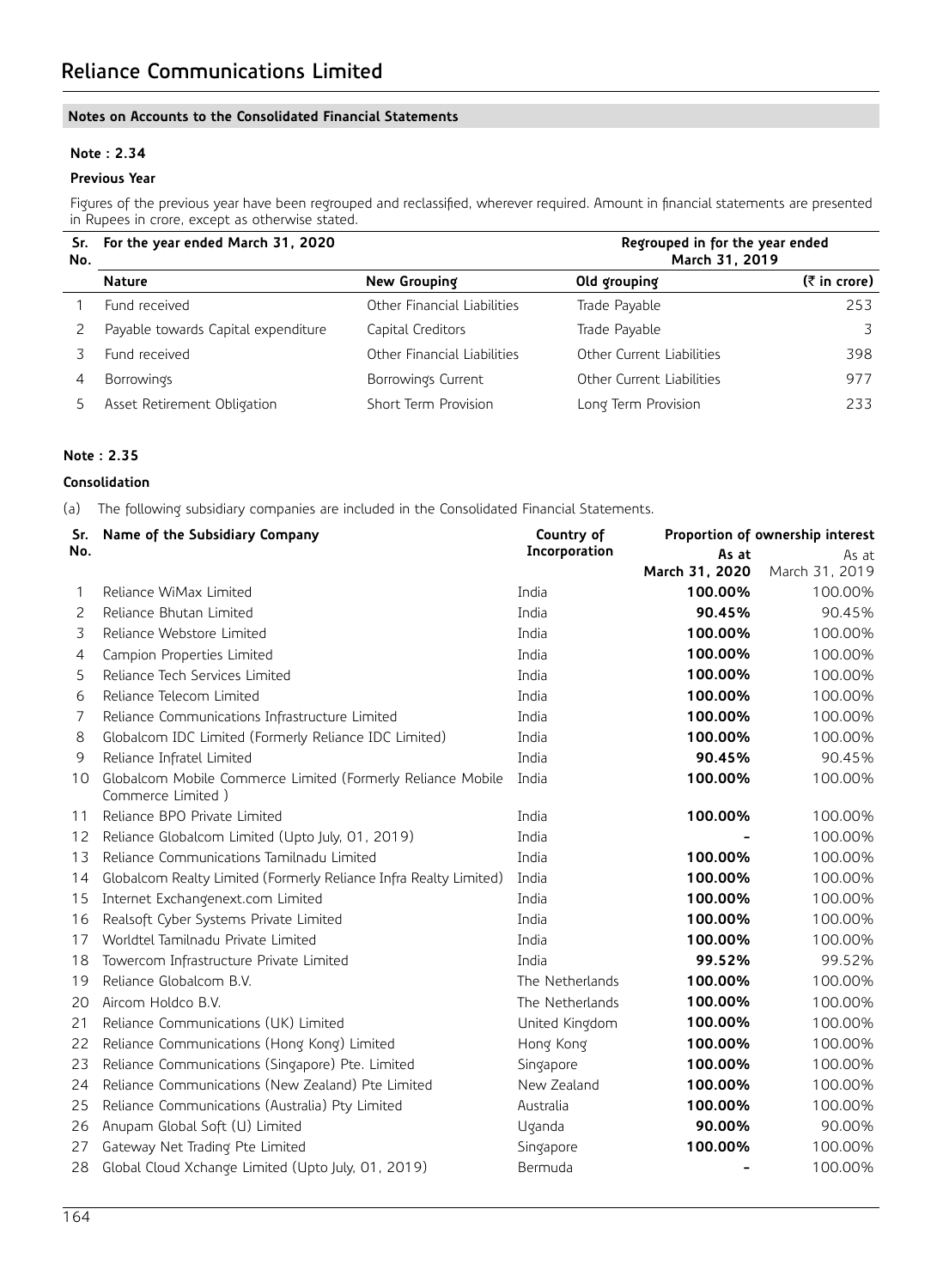| As at<br>As at<br>March 31, 2020<br>March 31, 2019<br>GCX Limited (Upto July, 01, 2019)<br>Bermuda<br>100.00%<br>29<br>Reliance Globalcom Limited (Upto July, 01, 2019)<br>Bermuda<br>100.00%<br>30<br>FLAG Telecom Singapore Pte. Limited (Upto July, 01, 2019)<br>Singapore<br>100.00%<br>31<br>FLAG Atlantic UK Limited (Upto July, 01, 2019)<br>United Kingdom<br>100.00%<br>32<br>Reliance FLAG Atlantic France SAS (Upto July, 01, 2019)<br>France<br>100.00%<br>33<br>FLAG Telecom Taiwan Limited (Upto July, 01, 2019)<br>Taiwan<br>60.00%<br>34<br>100.00%<br>Reliance FLAG Pacific Holdings Limited<br>Bermuda<br>100.00%<br>35<br>FLAG Telecom Group Services Limited (Upto July, 01, 2019)<br>Bermuda<br>100.00%<br>36<br>FLAG Telecom Deutschland GmbH (Upto July, 01, 2019)<br>100.00%<br>Germany<br>37<br>FLAG Telecom Hellas AE (Upto July, 01, 2019)<br>Greece<br>100.00%<br>38<br>FLAG Telecom Asia Limited (Upto July, 01, 2019)<br>39<br>Hong Kong<br>100.00%<br>FLAG Telecom Nederland B.V. (Upto July, 01, 2019)<br>The Netherlands<br>100.00%<br>40<br>Reliance Globalcom (UK) Limited (Upto July, 01, 2019)<br>United Kingdom<br>100.00%<br>41<br>Yipes Holdings Inc. (Upto July, 01, 2019)<br><b>USA</b><br>100.00%<br>42<br>Reliance Globalcom Services Inc. (Upto July, 01, 2019)<br>100.00%<br><b>USA</b><br>43<br>YTV Inc. (Upto July, 01, 2019)<br><b>USA</b><br>100.00%<br>44<br>Reliance Infocom Inc.<br>100.00%<br><b>USA</b><br>100.00%<br>45<br>Reliance Communications Inc.<br><b>USA</b><br>100.00%<br>100.00%<br>46<br>Reliance Communications International Inc.<br><b>USA</b><br>100.00%<br>100.00%<br>47<br>Reliance Communications Canada Inc.<br><b>USA</b><br>100.00%<br>100.00%<br>48<br><b>USA</b><br>100.00%<br>49<br>Bonn Investment Inc.<br>100.00%<br>FLAG Telecom Development Limited (Upto July, 01, 2019)<br>Bermuda<br>100.00%<br>50<br>FLAG Telecom Development Services Company LLC (Upto July,<br>100.00%<br>Egypt<br>51<br>01, 2019)<br>FLAG Telecom Network Services Limited (Upto July, 01, 2019)<br>Ireland<br>100.00%<br>52<br>Reliance FLAG Telecom Ireland Limited (Upto July, 01, 2019)<br>Ireland<br>100.00%<br>53<br>FLAG Telecom Japan Limited (Upto July, 01, 2019)<br>100.00%<br>54<br>Japan<br>FLAG Telecom Ireland Network Limited (Upto July, 01, 2019)<br>Ireland<br>100.00%<br>55<br>FLAG Telecom Network USA Limited (Upto July, 01, 2019)<br><b>USA</b><br>100.00%<br>56<br>FLAG Telecom Espana Network SAU (Upto July, 01, 2019)<br>100.00%<br>57<br>Spain<br>Reliance Vanco Group Limited (Upto July, 01, 2019)<br>United Kingdom<br>100.00%<br>58<br>Euronet Spain SA (Upto July, 01, 2019)<br>Spain<br>100.00%<br>59<br>Net Direct SA (Properietary) Ltd. (Under liquidation) (Upto July,<br>100.00%<br>South Africa<br>60<br>01, 2019)<br>Vanco (Shanghai) Co Ltd. (Upto July, 01, 2019)<br>61<br>China<br>100.00%<br>Vanco (Asia Pacific) Pte. Limited (Upto July, 01, 2019)<br>100.00%<br>62<br>Singapore<br>Vanco Australasia Pty. Ltd. (Upto July, 01, 2019)<br>Australia<br>100.00%<br>63<br>Vanco Sp Zoo (Upto July, 01, 2019)<br>Poland<br>100.00%<br>64<br>Vanco Gmbh (Upto July, 01, 2019)<br>Germany<br>100.00%<br>65<br>Vanco Japan KK (Upto July, 01, 2019)<br>100.00%<br>66<br>Japan<br>Vanco NV (Upto July, 01, 2019)<br>Belgium<br>100.00%<br>67<br>Vanco SAS (Upto July, 01, 2019)<br>France<br>100.00%<br>68<br>Vanco South America Ltda (Upto July, 01, 2019)<br><b>Brazil</b><br>100.00%<br>69<br>Vanco Srl (Upto July, 01, 2019)<br>Italy<br>100.00%<br>70<br>Vanco Sweden AB (Upto July, 01, 2019)<br>Sweden<br>100.00%<br>71<br>Vanco Switzerland AG (Upto July, 01, 2019)<br>Switzerland<br>100.00%<br>72<br>Vanco Deutschland GmbH (Upto July, 01, 2019)<br>Germany<br>100.00%<br>73 |     | Sr. Name of the Subsidiary Company | Country of    | Proportion of ownership interest |  |  |
|------------------------------------------------------------------------------------------------------------------------------------------------------------------------------------------------------------------------------------------------------------------------------------------------------------------------------------------------------------------------------------------------------------------------------------------------------------------------------------------------------------------------------------------------------------------------------------------------------------------------------------------------------------------------------------------------------------------------------------------------------------------------------------------------------------------------------------------------------------------------------------------------------------------------------------------------------------------------------------------------------------------------------------------------------------------------------------------------------------------------------------------------------------------------------------------------------------------------------------------------------------------------------------------------------------------------------------------------------------------------------------------------------------------------------------------------------------------------------------------------------------------------------------------------------------------------------------------------------------------------------------------------------------------------------------------------------------------------------------------------------------------------------------------------------------------------------------------------------------------------------------------------------------------------------------------------------------------------------------------------------------------------------------------------------------------------------------------------------------------------------------------------------------------------------------------------------------------------------------------------------------------------------------------------------------------------------------------------------------------------------------------------------------------------------------------------------------------------------------------------------------------------------------------------------------------------------------------------------------------------------------------------------------------------------------------------------------------------------------------------------------------------------------------------------------------------------------------------------------------------------------------------------------------------------------------------------------------------------------------------------------------------------------------------------------------------------------------------------------------------------------------------------------------------------------------------------------------------------------------------------------------------------------------------------------------------------------------------------------------------------------------------------------------------------------------------------------------------------------------------------------------------------------------------------------------------------------------------------------------------------------------------------------------------------------------------------------------------------------------------------------------------------------------------|-----|------------------------------------|---------------|----------------------------------|--|--|
|                                                                                                                                                                                                                                                                                                                                                                                                                                                                                                                                                                                                                                                                                                                                                                                                                                                                                                                                                                                                                                                                                                                                                                                                                                                                                                                                                                                                                                                                                                                                                                                                                                                                                                                                                                                                                                                                                                                                                                                                                                                                                                                                                                                                                                                                                                                                                                                                                                                                                                                                                                                                                                                                                                                                                                                                                                                                                                                                                                                                                                                                                                                                                                                                                                                                                                                                                                                                                                                                                                                                                                                                                                                                                                                                                                                                | No. |                                    | Incorporation |                                  |  |  |
|                                                                                                                                                                                                                                                                                                                                                                                                                                                                                                                                                                                                                                                                                                                                                                                                                                                                                                                                                                                                                                                                                                                                                                                                                                                                                                                                                                                                                                                                                                                                                                                                                                                                                                                                                                                                                                                                                                                                                                                                                                                                                                                                                                                                                                                                                                                                                                                                                                                                                                                                                                                                                                                                                                                                                                                                                                                                                                                                                                                                                                                                                                                                                                                                                                                                                                                                                                                                                                                                                                                                                                                                                                                                                                                                                                                                |     |                                    |               |                                  |  |  |
|                                                                                                                                                                                                                                                                                                                                                                                                                                                                                                                                                                                                                                                                                                                                                                                                                                                                                                                                                                                                                                                                                                                                                                                                                                                                                                                                                                                                                                                                                                                                                                                                                                                                                                                                                                                                                                                                                                                                                                                                                                                                                                                                                                                                                                                                                                                                                                                                                                                                                                                                                                                                                                                                                                                                                                                                                                                                                                                                                                                                                                                                                                                                                                                                                                                                                                                                                                                                                                                                                                                                                                                                                                                                                                                                                                                                |     |                                    |               |                                  |  |  |
|                                                                                                                                                                                                                                                                                                                                                                                                                                                                                                                                                                                                                                                                                                                                                                                                                                                                                                                                                                                                                                                                                                                                                                                                                                                                                                                                                                                                                                                                                                                                                                                                                                                                                                                                                                                                                                                                                                                                                                                                                                                                                                                                                                                                                                                                                                                                                                                                                                                                                                                                                                                                                                                                                                                                                                                                                                                                                                                                                                                                                                                                                                                                                                                                                                                                                                                                                                                                                                                                                                                                                                                                                                                                                                                                                                                                |     |                                    |               |                                  |  |  |
|                                                                                                                                                                                                                                                                                                                                                                                                                                                                                                                                                                                                                                                                                                                                                                                                                                                                                                                                                                                                                                                                                                                                                                                                                                                                                                                                                                                                                                                                                                                                                                                                                                                                                                                                                                                                                                                                                                                                                                                                                                                                                                                                                                                                                                                                                                                                                                                                                                                                                                                                                                                                                                                                                                                                                                                                                                                                                                                                                                                                                                                                                                                                                                                                                                                                                                                                                                                                                                                                                                                                                                                                                                                                                                                                                                                                |     |                                    |               |                                  |  |  |
|                                                                                                                                                                                                                                                                                                                                                                                                                                                                                                                                                                                                                                                                                                                                                                                                                                                                                                                                                                                                                                                                                                                                                                                                                                                                                                                                                                                                                                                                                                                                                                                                                                                                                                                                                                                                                                                                                                                                                                                                                                                                                                                                                                                                                                                                                                                                                                                                                                                                                                                                                                                                                                                                                                                                                                                                                                                                                                                                                                                                                                                                                                                                                                                                                                                                                                                                                                                                                                                                                                                                                                                                                                                                                                                                                                                                |     |                                    |               |                                  |  |  |
|                                                                                                                                                                                                                                                                                                                                                                                                                                                                                                                                                                                                                                                                                                                                                                                                                                                                                                                                                                                                                                                                                                                                                                                                                                                                                                                                                                                                                                                                                                                                                                                                                                                                                                                                                                                                                                                                                                                                                                                                                                                                                                                                                                                                                                                                                                                                                                                                                                                                                                                                                                                                                                                                                                                                                                                                                                                                                                                                                                                                                                                                                                                                                                                                                                                                                                                                                                                                                                                                                                                                                                                                                                                                                                                                                                                                |     |                                    |               |                                  |  |  |
|                                                                                                                                                                                                                                                                                                                                                                                                                                                                                                                                                                                                                                                                                                                                                                                                                                                                                                                                                                                                                                                                                                                                                                                                                                                                                                                                                                                                                                                                                                                                                                                                                                                                                                                                                                                                                                                                                                                                                                                                                                                                                                                                                                                                                                                                                                                                                                                                                                                                                                                                                                                                                                                                                                                                                                                                                                                                                                                                                                                                                                                                                                                                                                                                                                                                                                                                                                                                                                                                                                                                                                                                                                                                                                                                                                                                |     |                                    |               |                                  |  |  |
|                                                                                                                                                                                                                                                                                                                                                                                                                                                                                                                                                                                                                                                                                                                                                                                                                                                                                                                                                                                                                                                                                                                                                                                                                                                                                                                                                                                                                                                                                                                                                                                                                                                                                                                                                                                                                                                                                                                                                                                                                                                                                                                                                                                                                                                                                                                                                                                                                                                                                                                                                                                                                                                                                                                                                                                                                                                                                                                                                                                                                                                                                                                                                                                                                                                                                                                                                                                                                                                                                                                                                                                                                                                                                                                                                                                                |     |                                    |               |                                  |  |  |
|                                                                                                                                                                                                                                                                                                                                                                                                                                                                                                                                                                                                                                                                                                                                                                                                                                                                                                                                                                                                                                                                                                                                                                                                                                                                                                                                                                                                                                                                                                                                                                                                                                                                                                                                                                                                                                                                                                                                                                                                                                                                                                                                                                                                                                                                                                                                                                                                                                                                                                                                                                                                                                                                                                                                                                                                                                                                                                                                                                                                                                                                                                                                                                                                                                                                                                                                                                                                                                                                                                                                                                                                                                                                                                                                                                                                |     |                                    |               |                                  |  |  |
|                                                                                                                                                                                                                                                                                                                                                                                                                                                                                                                                                                                                                                                                                                                                                                                                                                                                                                                                                                                                                                                                                                                                                                                                                                                                                                                                                                                                                                                                                                                                                                                                                                                                                                                                                                                                                                                                                                                                                                                                                                                                                                                                                                                                                                                                                                                                                                                                                                                                                                                                                                                                                                                                                                                                                                                                                                                                                                                                                                                                                                                                                                                                                                                                                                                                                                                                                                                                                                                                                                                                                                                                                                                                                                                                                                                                |     |                                    |               |                                  |  |  |
|                                                                                                                                                                                                                                                                                                                                                                                                                                                                                                                                                                                                                                                                                                                                                                                                                                                                                                                                                                                                                                                                                                                                                                                                                                                                                                                                                                                                                                                                                                                                                                                                                                                                                                                                                                                                                                                                                                                                                                                                                                                                                                                                                                                                                                                                                                                                                                                                                                                                                                                                                                                                                                                                                                                                                                                                                                                                                                                                                                                                                                                                                                                                                                                                                                                                                                                                                                                                                                                                                                                                                                                                                                                                                                                                                                                                |     |                                    |               |                                  |  |  |
|                                                                                                                                                                                                                                                                                                                                                                                                                                                                                                                                                                                                                                                                                                                                                                                                                                                                                                                                                                                                                                                                                                                                                                                                                                                                                                                                                                                                                                                                                                                                                                                                                                                                                                                                                                                                                                                                                                                                                                                                                                                                                                                                                                                                                                                                                                                                                                                                                                                                                                                                                                                                                                                                                                                                                                                                                                                                                                                                                                                                                                                                                                                                                                                                                                                                                                                                                                                                                                                                                                                                                                                                                                                                                                                                                                                                |     |                                    |               |                                  |  |  |
|                                                                                                                                                                                                                                                                                                                                                                                                                                                                                                                                                                                                                                                                                                                                                                                                                                                                                                                                                                                                                                                                                                                                                                                                                                                                                                                                                                                                                                                                                                                                                                                                                                                                                                                                                                                                                                                                                                                                                                                                                                                                                                                                                                                                                                                                                                                                                                                                                                                                                                                                                                                                                                                                                                                                                                                                                                                                                                                                                                                                                                                                                                                                                                                                                                                                                                                                                                                                                                                                                                                                                                                                                                                                                                                                                                                                |     |                                    |               |                                  |  |  |
|                                                                                                                                                                                                                                                                                                                                                                                                                                                                                                                                                                                                                                                                                                                                                                                                                                                                                                                                                                                                                                                                                                                                                                                                                                                                                                                                                                                                                                                                                                                                                                                                                                                                                                                                                                                                                                                                                                                                                                                                                                                                                                                                                                                                                                                                                                                                                                                                                                                                                                                                                                                                                                                                                                                                                                                                                                                                                                                                                                                                                                                                                                                                                                                                                                                                                                                                                                                                                                                                                                                                                                                                                                                                                                                                                                                                |     |                                    |               |                                  |  |  |
|                                                                                                                                                                                                                                                                                                                                                                                                                                                                                                                                                                                                                                                                                                                                                                                                                                                                                                                                                                                                                                                                                                                                                                                                                                                                                                                                                                                                                                                                                                                                                                                                                                                                                                                                                                                                                                                                                                                                                                                                                                                                                                                                                                                                                                                                                                                                                                                                                                                                                                                                                                                                                                                                                                                                                                                                                                                                                                                                                                                                                                                                                                                                                                                                                                                                                                                                                                                                                                                                                                                                                                                                                                                                                                                                                                                                |     |                                    |               |                                  |  |  |
|                                                                                                                                                                                                                                                                                                                                                                                                                                                                                                                                                                                                                                                                                                                                                                                                                                                                                                                                                                                                                                                                                                                                                                                                                                                                                                                                                                                                                                                                                                                                                                                                                                                                                                                                                                                                                                                                                                                                                                                                                                                                                                                                                                                                                                                                                                                                                                                                                                                                                                                                                                                                                                                                                                                                                                                                                                                                                                                                                                                                                                                                                                                                                                                                                                                                                                                                                                                                                                                                                                                                                                                                                                                                                                                                                                                                |     |                                    |               |                                  |  |  |
|                                                                                                                                                                                                                                                                                                                                                                                                                                                                                                                                                                                                                                                                                                                                                                                                                                                                                                                                                                                                                                                                                                                                                                                                                                                                                                                                                                                                                                                                                                                                                                                                                                                                                                                                                                                                                                                                                                                                                                                                                                                                                                                                                                                                                                                                                                                                                                                                                                                                                                                                                                                                                                                                                                                                                                                                                                                                                                                                                                                                                                                                                                                                                                                                                                                                                                                                                                                                                                                                                                                                                                                                                                                                                                                                                                                                |     |                                    |               |                                  |  |  |
|                                                                                                                                                                                                                                                                                                                                                                                                                                                                                                                                                                                                                                                                                                                                                                                                                                                                                                                                                                                                                                                                                                                                                                                                                                                                                                                                                                                                                                                                                                                                                                                                                                                                                                                                                                                                                                                                                                                                                                                                                                                                                                                                                                                                                                                                                                                                                                                                                                                                                                                                                                                                                                                                                                                                                                                                                                                                                                                                                                                                                                                                                                                                                                                                                                                                                                                                                                                                                                                                                                                                                                                                                                                                                                                                                                                                |     |                                    |               |                                  |  |  |
|                                                                                                                                                                                                                                                                                                                                                                                                                                                                                                                                                                                                                                                                                                                                                                                                                                                                                                                                                                                                                                                                                                                                                                                                                                                                                                                                                                                                                                                                                                                                                                                                                                                                                                                                                                                                                                                                                                                                                                                                                                                                                                                                                                                                                                                                                                                                                                                                                                                                                                                                                                                                                                                                                                                                                                                                                                                                                                                                                                                                                                                                                                                                                                                                                                                                                                                                                                                                                                                                                                                                                                                                                                                                                                                                                                                                |     |                                    |               |                                  |  |  |
|                                                                                                                                                                                                                                                                                                                                                                                                                                                                                                                                                                                                                                                                                                                                                                                                                                                                                                                                                                                                                                                                                                                                                                                                                                                                                                                                                                                                                                                                                                                                                                                                                                                                                                                                                                                                                                                                                                                                                                                                                                                                                                                                                                                                                                                                                                                                                                                                                                                                                                                                                                                                                                                                                                                                                                                                                                                                                                                                                                                                                                                                                                                                                                                                                                                                                                                                                                                                                                                                                                                                                                                                                                                                                                                                                                                                |     |                                    |               |                                  |  |  |
|                                                                                                                                                                                                                                                                                                                                                                                                                                                                                                                                                                                                                                                                                                                                                                                                                                                                                                                                                                                                                                                                                                                                                                                                                                                                                                                                                                                                                                                                                                                                                                                                                                                                                                                                                                                                                                                                                                                                                                                                                                                                                                                                                                                                                                                                                                                                                                                                                                                                                                                                                                                                                                                                                                                                                                                                                                                                                                                                                                                                                                                                                                                                                                                                                                                                                                                                                                                                                                                                                                                                                                                                                                                                                                                                                                                                |     |                                    |               |                                  |  |  |
|                                                                                                                                                                                                                                                                                                                                                                                                                                                                                                                                                                                                                                                                                                                                                                                                                                                                                                                                                                                                                                                                                                                                                                                                                                                                                                                                                                                                                                                                                                                                                                                                                                                                                                                                                                                                                                                                                                                                                                                                                                                                                                                                                                                                                                                                                                                                                                                                                                                                                                                                                                                                                                                                                                                                                                                                                                                                                                                                                                                                                                                                                                                                                                                                                                                                                                                                                                                                                                                                                                                                                                                                                                                                                                                                                                                                |     |                                    |               |                                  |  |  |
|                                                                                                                                                                                                                                                                                                                                                                                                                                                                                                                                                                                                                                                                                                                                                                                                                                                                                                                                                                                                                                                                                                                                                                                                                                                                                                                                                                                                                                                                                                                                                                                                                                                                                                                                                                                                                                                                                                                                                                                                                                                                                                                                                                                                                                                                                                                                                                                                                                                                                                                                                                                                                                                                                                                                                                                                                                                                                                                                                                                                                                                                                                                                                                                                                                                                                                                                                                                                                                                                                                                                                                                                                                                                                                                                                                                                |     |                                    |               |                                  |  |  |
|                                                                                                                                                                                                                                                                                                                                                                                                                                                                                                                                                                                                                                                                                                                                                                                                                                                                                                                                                                                                                                                                                                                                                                                                                                                                                                                                                                                                                                                                                                                                                                                                                                                                                                                                                                                                                                                                                                                                                                                                                                                                                                                                                                                                                                                                                                                                                                                                                                                                                                                                                                                                                                                                                                                                                                                                                                                                                                                                                                                                                                                                                                                                                                                                                                                                                                                                                                                                                                                                                                                                                                                                                                                                                                                                                                                                |     |                                    |               |                                  |  |  |
|                                                                                                                                                                                                                                                                                                                                                                                                                                                                                                                                                                                                                                                                                                                                                                                                                                                                                                                                                                                                                                                                                                                                                                                                                                                                                                                                                                                                                                                                                                                                                                                                                                                                                                                                                                                                                                                                                                                                                                                                                                                                                                                                                                                                                                                                                                                                                                                                                                                                                                                                                                                                                                                                                                                                                                                                                                                                                                                                                                                                                                                                                                                                                                                                                                                                                                                                                                                                                                                                                                                                                                                                                                                                                                                                                                                                |     |                                    |               |                                  |  |  |
|                                                                                                                                                                                                                                                                                                                                                                                                                                                                                                                                                                                                                                                                                                                                                                                                                                                                                                                                                                                                                                                                                                                                                                                                                                                                                                                                                                                                                                                                                                                                                                                                                                                                                                                                                                                                                                                                                                                                                                                                                                                                                                                                                                                                                                                                                                                                                                                                                                                                                                                                                                                                                                                                                                                                                                                                                                                                                                                                                                                                                                                                                                                                                                                                                                                                                                                                                                                                                                                                                                                                                                                                                                                                                                                                                                                                |     |                                    |               |                                  |  |  |
|                                                                                                                                                                                                                                                                                                                                                                                                                                                                                                                                                                                                                                                                                                                                                                                                                                                                                                                                                                                                                                                                                                                                                                                                                                                                                                                                                                                                                                                                                                                                                                                                                                                                                                                                                                                                                                                                                                                                                                                                                                                                                                                                                                                                                                                                                                                                                                                                                                                                                                                                                                                                                                                                                                                                                                                                                                                                                                                                                                                                                                                                                                                                                                                                                                                                                                                                                                                                                                                                                                                                                                                                                                                                                                                                                                                                |     |                                    |               |                                  |  |  |
|                                                                                                                                                                                                                                                                                                                                                                                                                                                                                                                                                                                                                                                                                                                                                                                                                                                                                                                                                                                                                                                                                                                                                                                                                                                                                                                                                                                                                                                                                                                                                                                                                                                                                                                                                                                                                                                                                                                                                                                                                                                                                                                                                                                                                                                                                                                                                                                                                                                                                                                                                                                                                                                                                                                                                                                                                                                                                                                                                                                                                                                                                                                                                                                                                                                                                                                                                                                                                                                                                                                                                                                                                                                                                                                                                                                                |     |                                    |               |                                  |  |  |
|                                                                                                                                                                                                                                                                                                                                                                                                                                                                                                                                                                                                                                                                                                                                                                                                                                                                                                                                                                                                                                                                                                                                                                                                                                                                                                                                                                                                                                                                                                                                                                                                                                                                                                                                                                                                                                                                                                                                                                                                                                                                                                                                                                                                                                                                                                                                                                                                                                                                                                                                                                                                                                                                                                                                                                                                                                                                                                                                                                                                                                                                                                                                                                                                                                                                                                                                                                                                                                                                                                                                                                                                                                                                                                                                                                                                |     |                                    |               |                                  |  |  |
|                                                                                                                                                                                                                                                                                                                                                                                                                                                                                                                                                                                                                                                                                                                                                                                                                                                                                                                                                                                                                                                                                                                                                                                                                                                                                                                                                                                                                                                                                                                                                                                                                                                                                                                                                                                                                                                                                                                                                                                                                                                                                                                                                                                                                                                                                                                                                                                                                                                                                                                                                                                                                                                                                                                                                                                                                                                                                                                                                                                                                                                                                                                                                                                                                                                                                                                                                                                                                                                                                                                                                                                                                                                                                                                                                                                                |     |                                    |               |                                  |  |  |
|                                                                                                                                                                                                                                                                                                                                                                                                                                                                                                                                                                                                                                                                                                                                                                                                                                                                                                                                                                                                                                                                                                                                                                                                                                                                                                                                                                                                                                                                                                                                                                                                                                                                                                                                                                                                                                                                                                                                                                                                                                                                                                                                                                                                                                                                                                                                                                                                                                                                                                                                                                                                                                                                                                                                                                                                                                                                                                                                                                                                                                                                                                                                                                                                                                                                                                                                                                                                                                                                                                                                                                                                                                                                                                                                                                                                |     |                                    |               |                                  |  |  |
|                                                                                                                                                                                                                                                                                                                                                                                                                                                                                                                                                                                                                                                                                                                                                                                                                                                                                                                                                                                                                                                                                                                                                                                                                                                                                                                                                                                                                                                                                                                                                                                                                                                                                                                                                                                                                                                                                                                                                                                                                                                                                                                                                                                                                                                                                                                                                                                                                                                                                                                                                                                                                                                                                                                                                                                                                                                                                                                                                                                                                                                                                                                                                                                                                                                                                                                                                                                                                                                                                                                                                                                                                                                                                                                                                                                                |     |                                    |               |                                  |  |  |
|                                                                                                                                                                                                                                                                                                                                                                                                                                                                                                                                                                                                                                                                                                                                                                                                                                                                                                                                                                                                                                                                                                                                                                                                                                                                                                                                                                                                                                                                                                                                                                                                                                                                                                                                                                                                                                                                                                                                                                                                                                                                                                                                                                                                                                                                                                                                                                                                                                                                                                                                                                                                                                                                                                                                                                                                                                                                                                                                                                                                                                                                                                                                                                                                                                                                                                                                                                                                                                                                                                                                                                                                                                                                                                                                                                                                |     |                                    |               |                                  |  |  |
|                                                                                                                                                                                                                                                                                                                                                                                                                                                                                                                                                                                                                                                                                                                                                                                                                                                                                                                                                                                                                                                                                                                                                                                                                                                                                                                                                                                                                                                                                                                                                                                                                                                                                                                                                                                                                                                                                                                                                                                                                                                                                                                                                                                                                                                                                                                                                                                                                                                                                                                                                                                                                                                                                                                                                                                                                                                                                                                                                                                                                                                                                                                                                                                                                                                                                                                                                                                                                                                                                                                                                                                                                                                                                                                                                                                                |     |                                    |               |                                  |  |  |
|                                                                                                                                                                                                                                                                                                                                                                                                                                                                                                                                                                                                                                                                                                                                                                                                                                                                                                                                                                                                                                                                                                                                                                                                                                                                                                                                                                                                                                                                                                                                                                                                                                                                                                                                                                                                                                                                                                                                                                                                                                                                                                                                                                                                                                                                                                                                                                                                                                                                                                                                                                                                                                                                                                                                                                                                                                                                                                                                                                                                                                                                                                                                                                                                                                                                                                                                                                                                                                                                                                                                                                                                                                                                                                                                                                                                |     |                                    |               |                                  |  |  |
|                                                                                                                                                                                                                                                                                                                                                                                                                                                                                                                                                                                                                                                                                                                                                                                                                                                                                                                                                                                                                                                                                                                                                                                                                                                                                                                                                                                                                                                                                                                                                                                                                                                                                                                                                                                                                                                                                                                                                                                                                                                                                                                                                                                                                                                                                                                                                                                                                                                                                                                                                                                                                                                                                                                                                                                                                                                                                                                                                                                                                                                                                                                                                                                                                                                                                                                                                                                                                                                                                                                                                                                                                                                                                                                                                                                                |     |                                    |               |                                  |  |  |
|                                                                                                                                                                                                                                                                                                                                                                                                                                                                                                                                                                                                                                                                                                                                                                                                                                                                                                                                                                                                                                                                                                                                                                                                                                                                                                                                                                                                                                                                                                                                                                                                                                                                                                                                                                                                                                                                                                                                                                                                                                                                                                                                                                                                                                                                                                                                                                                                                                                                                                                                                                                                                                                                                                                                                                                                                                                                                                                                                                                                                                                                                                                                                                                                                                                                                                                                                                                                                                                                                                                                                                                                                                                                                                                                                                                                |     |                                    |               |                                  |  |  |
|                                                                                                                                                                                                                                                                                                                                                                                                                                                                                                                                                                                                                                                                                                                                                                                                                                                                                                                                                                                                                                                                                                                                                                                                                                                                                                                                                                                                                                                                                                                                                                                                                                                                                                                                                                                                                                                                                                                                                                                                                                                                                                                                                                                                                                                                                                                                                                                                                                                                                                                                                                                                                                                                                                                                                                                                                                                                                                                                                                                                                                                                                                                                                                                                                                                                                                                                                                                                                                                                                                                                                                                                                                                                                                                                                                                                |     |                                    |               |                                  |  |  |
|                                                                                                                                                                                                                                                                                                                                                                                                                                                                                                                                                                                                                                                                                                                                                                                                                                                                                                                                                                                                                                                                                                                                                                                                                                                                                                                                                                                                                                                                                                                                                                                                                                                                                                                                                                                                                                                                                                                                                                                                                                                                                                                                                                                                                                                                                                                                                                                                                                                                                                                                                                                                                                                                                                                                                                                                                                                                                                                                                                                                                                                                                                                                                                                                                                                                                                                                                                                                                                                                                                                                                                                                                                                                                                                                                                                                |     |                                    |               |                                  |  |  |
|                                                                                                                                                                                                                                                                                                                                                                                                                                                                                                                                                                                                                                                                                                                                                                                                                                                                                                                                                                                                                                                                                                                                                                                                                                                                                                                                                                                                                                                                                                                                                                                                                                                                                                                                                                                                                                                                                                                                                                                                                                                                                                                                                                                                                                                                                                                                                                                                                                                                                                                                                                                                                                                                                                                                                                                                                                                                                                                                                                                                                                                                                                                                                                                                                                                                                                                                                                                                                                                                                                                                                                                                                                                                                                                                                                                                |     |                                    |               |                                  |  |  |
|                                                                                                                                                                                                                                                                                                                                                                                                                                                                                                                                                                                                                                                                                                                                                                                                                                                                                                                                                                                                                                                                                                                                                                                                                                                                                                                                                                                                                                                                                                                                                                                                                                                                                                                                                                                                                                                                                                                                                                                                                                                                                                                                                                                                                                                                                                                                                                                                                                                                                                                                                                                                                                                                                                                                                                                                                                                                                                                                                                                                                                                                                                                                                                                                                                                                                                                                                                                                                                                                                                                                                                                                                                                                                                                                                                                                |     |                                    |               |                                  |  |  |
|                                                                                                                                                                                                                                                                                                                                                                                                                                                                                                                                                                                                                                                                                                                                                                                                                                                                                                                                                                                                                                                                                                                                                                                                                                                                                                                                                                                                                                                                                                                                                                                                                                                                                                                                                                                                                                                                                                                                                                                                                                                                                                                                                                                                                                                                                                                                                                                                                                                                                                                                                                                                                                                                                                                                                                                                                                                                                                                                                                                                                                                                                                                                                                                                                                                                                                                                                                                                                                                                                                                                                                                                                                                                                                                                                                                                |     |                                    |               |                                  |  |  |
|                                                                                                                                                                                                                                                                                                                                                                                                                                                                                                                                                                                                                                                                                                                                                                                                                                                                                                                                                                                                                                                                                                                                                                                                                                                                                                                                                                                                                                                                                                                                                                                                                                                                                                                                                                                                                                                                                                                                                                                                                                                                                                                                                                                                                                                                                                                                                                                                                                                                                                                                                                                                                                                                                                                                                                                                                                                                                                                                                                                                                                                                                                                                                                                                                                                                                                                                                                                                                                                                                                                                                                                                                                                                                                                                                                                                |     |                                    |               |                                  |  |  |
|                                                                                                                                                                                                                                                                                                                                                                                                                                                                                                                                                                                                                                                                                                                                                                                                                                                                                                                                                                                                                                                                                                                                                                                                                                                                                                                                                                                                                                                                                                                                                                                                                                                                                                                                                                                                                                                                                                                                                                                                                                                                                                                                                                                                                                                                                                                                                                                                                                                                                                                                                                                                                                                                                                                                                                                                                                                                                                                                                                                                                                                                                                                                                                                                                                                                                                                                                                                                                                                                                                                                                                                                                                                                                                                                                                                                |     |                                    |               |                                  |  |  |
|                                                                                                                                                                                                                                                                                                                                                                                                                                                                                                                                                                                                                                                                                                                                                                                                                                                                                                                                                                                                                                                                                                                                                                                                                                                                                                                                                                                                                                                                                                                                                                                                                                                                                                                                                                                                                                                                                                                                                                                                                                                                                                                                                                                                                                                                                                                                                                                                                                                                                                                                                                                                                                                                                                                                                                                                                                                                                                                                                                                                                                                                                                                                                                                                                                                                                                                                                                                                                                                                                                                                                                                                                                                                                                                                                                                                |     |                                    |               |                                  |  |  |
|                                                                                                                                                                                                                                                                                                                                                                                                                                                                                                                                                                                                                                                                                                                                                                                                                                                                                                                                                                                                                                                                                                                                                                                                                                                                                                                                                                                                                                                                                                                                                                                                                                                                                                                                                                                                                                                                                                                                                                                                                                                                                                                                                                                                                                                                                                                                                                                                                                                                                                                                                                                                                                                                                                                                                                                                                                                                                                                                                                                                                                                                                                                                                                                                                                                                                                                                                                                                                                                                                                                                                                                                                                                                                                                                                                                                |     |                                    |               |                                  |  |  |
|                                                                                                                                                                                                                                                                                                                                                                                                                                                                                                                                                                                                                                                                                                                                                                                                                                                                                                                                                                                                                                                                                                                                                                                                                                                                                                                                                                                                                                                                                                                                                                                                                                                                                                                                                                                                                                                                                                                                                                                                                                                                                                                                                                                                                                                                                                                                                                                                                                                                                                                                                                                                                                                                                                                                                                                                                                                                                                                                                                                                                                                                                                                                                                                                                                                                                                                                                                                                                                                                                                                                                                                                                                                                                                                                                                                                |     |                                    |               |                                  |  |  |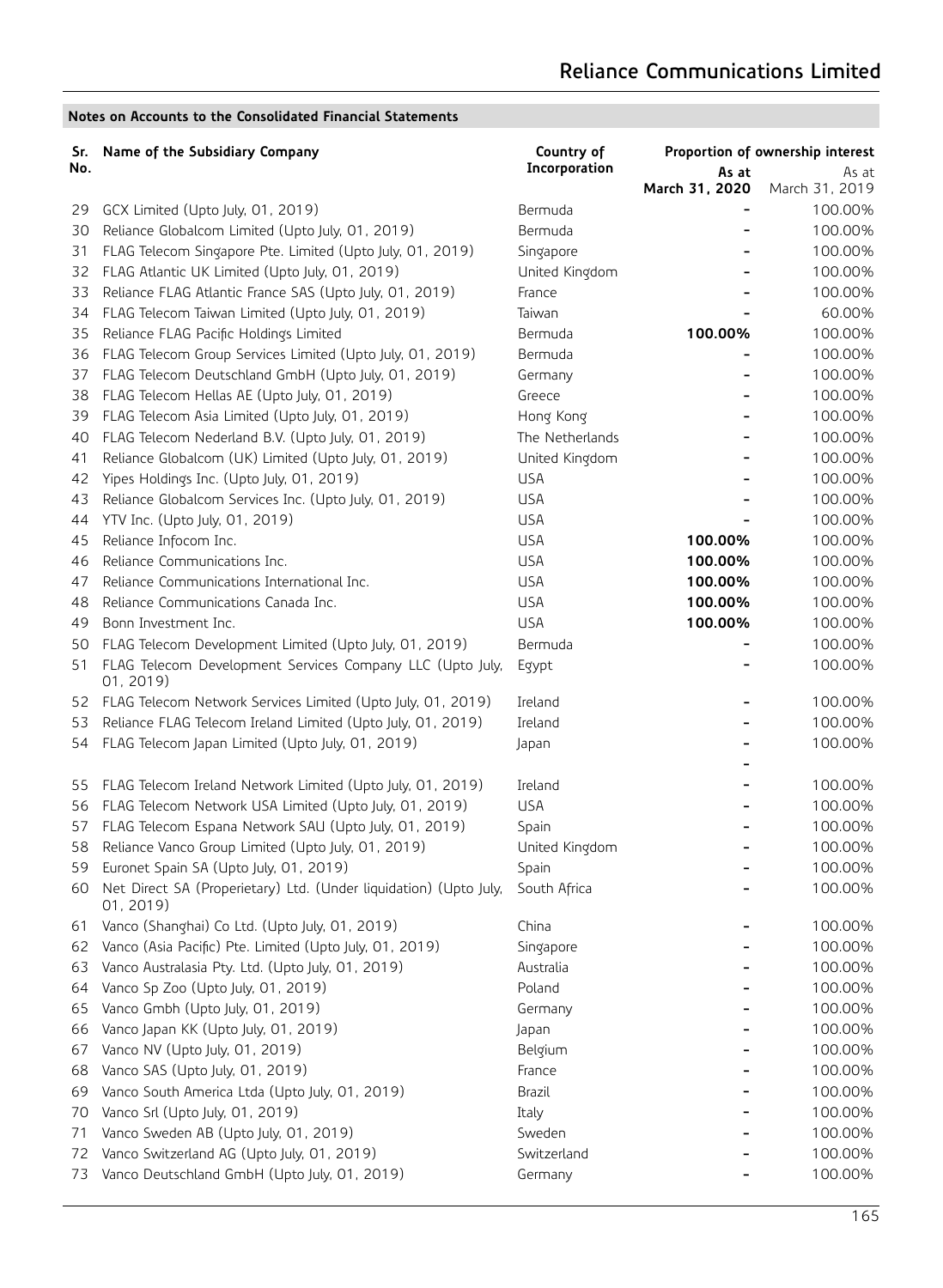|     | Sr. Name of the Subsidiary Company               | Country of      | Proportion of ownership interest |                |  |
|-----|--------------------------------------------------|-----------------|----------------------------------|----------------|--|
| No. |                                                  | Incorporation   | As at                            | As at          |  |
|     |                                                  |                 | March 31, 2020                   | March 31, 2019 |  |
|     | 74 Vanco BV (Upto July, 01, 2019)                | The Netherlands |                                  | 100.00%        |  |
|     | 75 Vanco UK Ltd (Upto July, 01, 2019)            | United Kingdom  |                                  | 100.00%        |  |
|     | 76 Vanco International Ltd (Upto July, 01, 2019) | United Kingdom  |                                  | 100.00%        |  |
|     | 77 Vanco Row Limited (Upto July, 01, 2019)       | United Kingdom  |                                  | 100.00%        |  |
|     | 78 Vanco Global Ltd (Upto July, 01, 2019)        | United Kingdom  |                                  | 100.00%        |  |
|     | 79 VNO Direct Ltd (Upto July, 01, 2019)          | United Kingdom  |                                  | 100.00%        |  |
| 80  | Vanco US LLC (Upto July, 01, 2019)               | <b>USA</b>      |                                  | 100.00%        |  |
|     | 81 Vanco Solutions Inc (Upto July, 01, 2019)     | <b>LISA</b>     |                                  | 100.00%        |  |

(b) The Company also consolidates the following companies as it exercises control over ownership and / or composition of Board of Directors.

| No. | Sr. Name of the Company                                   | Country<br>οf<br>Incorporation | Proportion of ownership interest |        |
|-----|-----------------------------------------------------------|--------------------------------|----------------------------------|--------|
|     | Seoul Telenet Inc. (Upto July, 01, 2019)                  | Korea                          |                                  | 49.00% |
|     | 2 FLAG Holdings (Taiwan) Limited (Upto July, 01, 2019)    | Taiwan                         | $\overline{\phantom{0}}$         | 50.00% |
| 3.  | Reliance Telecom Infrastructure (Cyprus) Holdings Limited | Cyprus                         | $0.00\%$                         | 0.00%  |
| 4   | Lagerwood Investments Limited                             | Cyprus                         | $0.00\%$                         | 0.00%  |

(c) The associate companies considered in the Consolidated Financial Statements are :

| No. | Sr. Name of the Company                    | Country of<br>Incorporation | Proportion of ownership interest |        |  |
|-----|--------------------------------------------|-----------------------------|----------------------------------|--------|--|
|     | Warf Telecom International Private Limited | <b>Maldives</b>             | 20.00%                           | 20.00% |  |
|     | Mumbai Metro Transport Private Limied      | India                       | 26.00%                           | 26.00% |  |

(d) The Company also Consolidates the following companies during the year

|     | Sr. Name of the Company                                    | Country of    | Proportion of ownership interest |                          |  |
|-----|------------------------------------------------------------|---------------|----------------------------------|--------------------------|--|
| No. |                                                            | Incorporation |                                  |                          |  |
|     | Reliance Reality Limited (w.e.f. December 10, 2019)        | India         | 100.00%                          | $\overline{\phantom{a}}$ |  |
|     | Reliance Infra Projects Limited (w.e.f. December 10, 2019) | India         | 100.00%                          | $\equiv$                 |  |

(e) Refer Note No 2.44.1. (b) for Profit / (Loss) on deconsolidation of subsidaries.

# **Note : 2.36**

### **Going Concern**

1. Pursuant to an application filed by Ericsson India Pvt. Ltd before the National Company Law Tribunal, Mumbai Bench ("NCLT") in terms of Section 9 of the Insolvency and Bankruptcy Code, 2016 read with the rules and regulations framed thereunder ("Code"), the NCLT had admitted the application and ordered the commencement of corporate insolvency resolution process ("CIRP") of Reliance Communications Limited ("Corporate Debtor") vide its order dated May 15, 2018. The NCLT had appointed Mr. Pardeep Kumar Sethi as the interim resolution professional for the Corporate Debtor vide its order dated May 18, 2018. However, the Hon'ble NCLAT by an order dated May 30, 2018 had stayed the order passed by the Hon'ble NCLT for initiating the CIRP of the Corporate Debtor and allowed the management of the Corporate Debtor to function. In accordance with the order of the Hon'ble NCLAT, Mr. Pardeep Kumar Sethi handed over the control and management of the Corporate Debtor back to the erstwhile management of the Corporate Debtor on May 30, 2018. Subsequently, by order dated April 30, 2019, the Hon'ble NCLAT allowed stay on CIRP to be vacated. On the basis of the orders of the Hon'ble NCLAT, Mr. Pardeep Kumar Sethi, wrote to the management of the Corporate Debtor on May 02, 2019 requesting the charge, operations and management of the Corporate Debtor to be handed over back to IRP. Therefore, Mr. Pardeep Kumar Sethi had in his capacity as IRP taken control and custody of the management and operations of the Corporate Debtor from May 02, 2019. Subsequently, the committee of creditors of the Corporate Debtor pursuant to its meeting held on May 30, 2019 resolved, with requisite voting share, to replace the existing interim resolution professional, i.e. Mr. Pardeep Kumar Sethi with Mr. Anish Niranjan Nanavaty as the resolution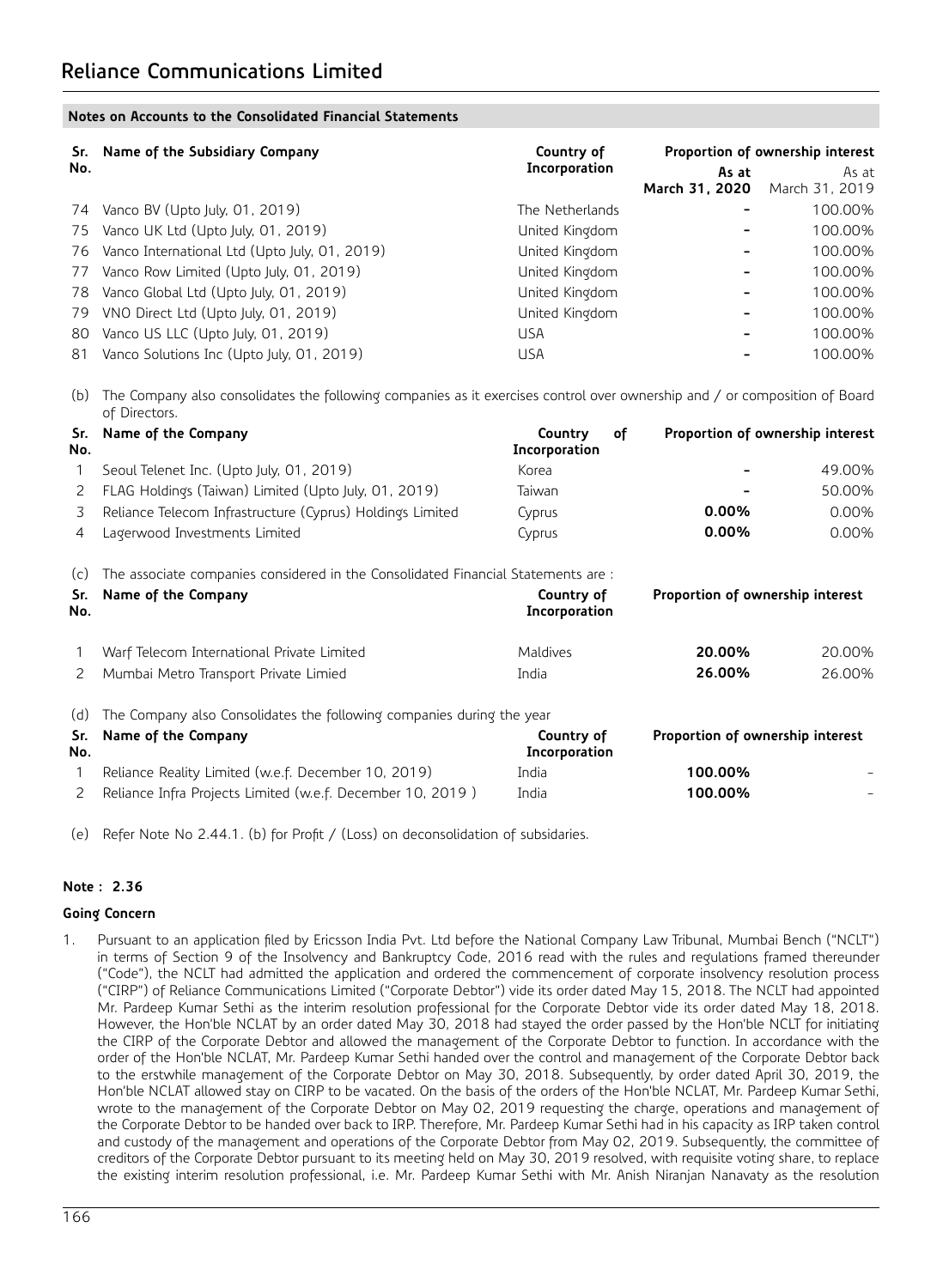professional for the Corporate Debtor in accordance with Section 22(2) of the Code. Subsequently, upon application by the CoC in terms of Section 22(3) of the Code, the NCLT appointed Mr. Anish Niranjan Nanavaty as the resolution professional for the Corporate Debtor ("RP") vide its order dated June 21, 2019, which was published on June 28, 2019 on the website of the NCLT. Accordingly, the IRP handed over the matters pertaining to the affairs of the Corporate Debtor to the RP as on June 28, 2019 who assumed the powers of the board of directors of the Corporate Debtor and the responsibility of conducting the CIRP of the Corporate Debtor.

Further, pursuant to the meeting of the committee of creditors of the Corporate Debtor dated March 2, 2020, a resolution plan, submitted by a resolution applicant in respect of the Corporate Debtor, has been approved by the committee of creditors. The application under Section 31 of the Code filed by the RP for approval of resolution plan is currently pending adjudication before the NCLT.

During the year, Reliance Communications Infrastructure Limited (RCIL), a wholly owned subsidiary of the Corporate Debtor, had been admitted by NCLT for resolution process under the Code.

During the year, the CIRP in respect of the Company and its subsidiaries; Reliance Telecom Limited (RTL) and Reliance Infratel Limited (RITL) has been re-commenced, and interim resolution professionals had been appointed in respect of the aforesaid companies. Subsequently, appointment of Mr. Anish Niranjan Nanavaty as the Resolution Professional (RP) of the Company and its subsidiaries has been confirmed by the NCLT vide its order dated June 21, 2019 which was published on June 28, 2019 on the NCLT's website.

Pursuant to strategic transformation programme, as a part of asset monetization and resolution plan of the Company, the Company and its subsidiary companies; RTL and RITL, with the permission of and on the basis of suggestions of the lenders, had entered into definitive binding agreements with Reliance Jio Infocomm Limited (RJio) for monetisation of certain specified assets on December 28, 2017 for sale of Wireless Spectrum, Towers, Fiber and Media Convergence Nodes (MCNs). During the previous financial year, the said asset sale agreements were terminated by mutual consent on account of various factors and developments including inter alia non receipt of consents from lenders and permission/ approvals from Department of Telecommunication.

On completion of the corporate insolvency resolution process, the Company will carry out a comprehensive review of all the assets including investments, liabilities which are pending for confirmation and Impairment of goodwill on Consolidation and accordingly provide for impairment of assets and write back of liabilities, if any. Further, the Company and some of it's subsidiaries are in the process of reconciling Goods & Service Tax (GST) and Tax Deducted at source.

Considering these developments including, in particular, the RP having taken over the management and control of the Compay and its three subsidiaries (Group) inter alia with the objective of running them as going concerns, the financial statements continue to be prepared on going concern basis. However, since the Group continues to incur loss, current liabilities exceed current assets and Group has defaulted in repayment of borrowings, payment of regulatory and statutory dues, these events indicate that material uncertainty exists that may cast significant doubt on Group's ability to continue as a going concern.

In Four overseas subsidiaries and two domestic subsidiaries, it indicates the existence of material uncertainty due to loss during year ended March 31, 2020, total liabilities exceeding total assets and holding company Reliance Communications Limited is undergoing insolvency proceeding. The above has been qualified by respective Auditors in their Audit Reports of these subsidiaries. Further, Auditors of two other overseas subsidiaries and three domestic subsidiaries have given Emphasis of Matter for Material Uncertainty on Going Concern.

The following overseas subsidiary companies have given note on the Going Concern which have been qualified by the respective auditors. The said notes as given in respective financial statements are reproduced below:

Reliance Communications Inc. : For the year ended March 31, 2020, the company has incurred as net loss of \$ 10,593,151 and as of date, the company's total labiliities exceeds its total assets by \$ 5,695,266 and the utimate parent company in india is undergoing insolvency proceedings. The material uncertainty exists which may cast doubt on company's ability to continue as a going concern.

Reliance Communications Canada Inc: For the year ended March 31, 2020, The company's total liablities exceed its total assets by \$ 35,102 and and the utimate parent company in india is undergoing insolvency proceedings. The material uncertainty exists which may cast doubt on company's ability to continue as a going concern.

Reliance Communications International Inc.: For the year ended March 31, 2020, the company has incurred as net loss of US \$ 145,103 and as of date, the company's total assets exceeds its total liabilities by \$ 7,863,166. However, the utimate parent company in india is undergoing insolvency proceedings. Based on these events and conditions along with other matters, indicate that the material uncertainty exists which may cast significant doubt on company's ability to continue as a going concern. The rationale for the management , to prepare the financial statements on a going concern basis is that profitable operations are continuing and its likely that a suitable investor will be found.

Reliance Communications UK Limited : For the year ended March 31, 2020, the ultimate parent company in India is undergoing insolvency proceedings. The material uncertainty exists which may cast doubt on company's ability to continue as a going concern, The rationale for the management to prepare the financial statements on a going concern basis is that profitable operations are still continuing and it is likely that a suitable investor will be found.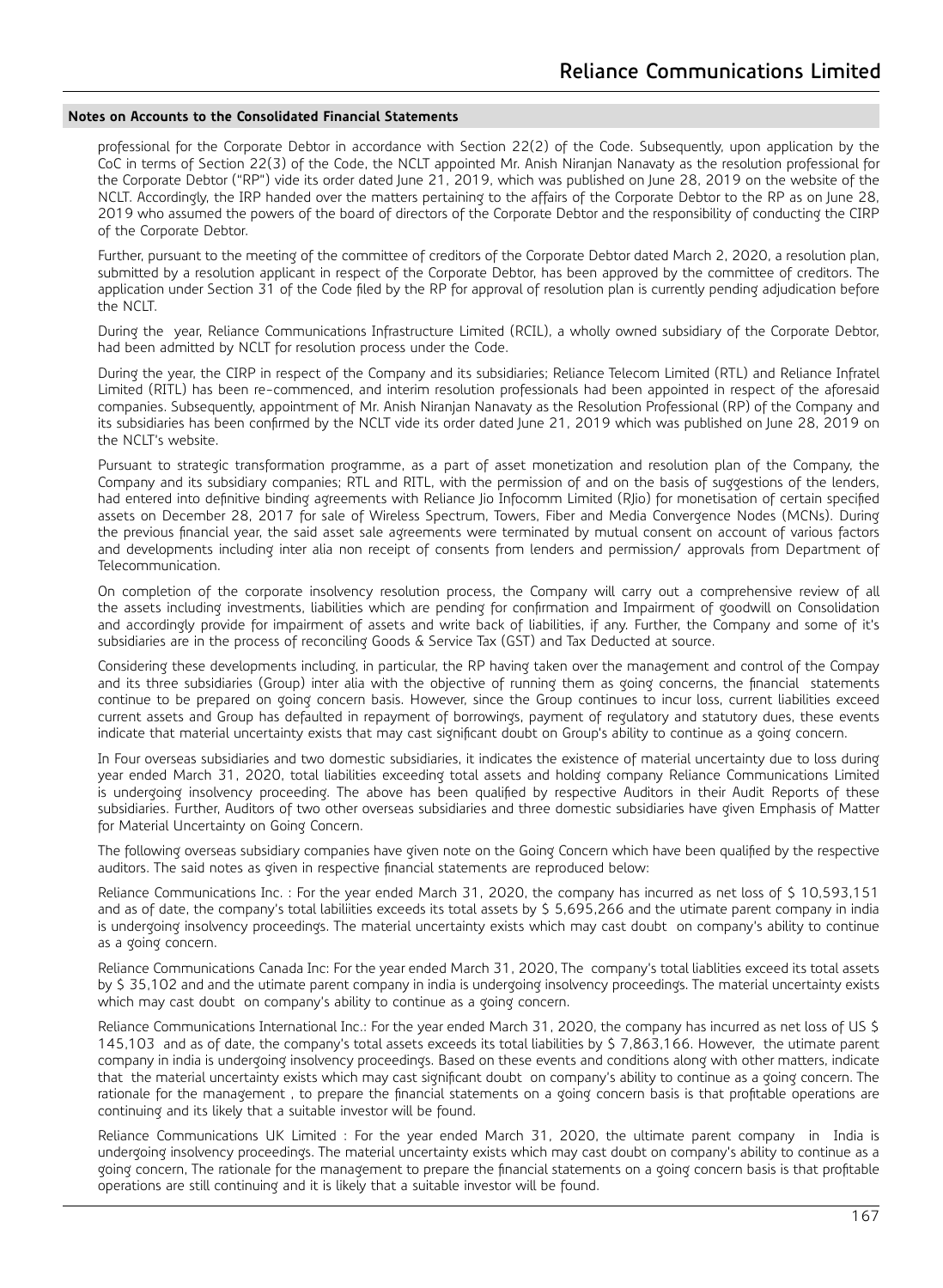Reliance Infocomm Inc: For the year ended March 31, 2020, the company has incurred as net loss of US \$ 15,773 and as of date, the company's total labiliities exceeds its total assets by \$ 2,854,056 and the utimate parent company in india is undergoing insolvency proceedings. The material uncertainty exists which may cast doubt on company's ability to continue as a going concern.

Bonn Investment Inc:For the year ended March 31, 2020, the company has incurred as net loss of US \$ 202,740 and as of date, the company's total labiliities exceeds its total assets by \$ 1,613,942 and the utimate parent company in india is undergoing insolvency proceedings. The material uncertainty exists which may cast doubt on company's ability to continue as a going concern.

### **Note : 2.37**

# **Foreign Currency Monetary Items; Long Term**

In view of the Option allowed pursuant to the notification dated December 29, 2011 issued by the Ministry of Corporate Affairs (MCA), Government of India, for the year ended on March 31, 2020, the Company has ₹ Nil (Previous year Nil), of exchange differences on long term borrowing relating to acquisition of depreciable capital assets to the cost of capitalised assets. Further, the Company has accumulated foreign currency variations of  $\bar{\tau}$  Nil (Previous year  $\bar{\tau}$  6 crore) arising on other long term foreign currency monetary items in FCMITDA and balance of  $\bar{\tau}$  6 crore (Previous year  $\bar{\tau}$  225 crore) has been amortised during the year.

### **Note : 2.38**

### **Schemes of Amalgamation and Arrangement**

1. Pertaining to earlier years,

The Company, in the earlier years, underwent various restructuring Schemes through Court including restructuring of ownership of telecom business so as to align the interest of the shareholders. Accordingly, pursuant to the Schemes of Amalgamation and Arrangement ("the Schemes") under Sections 391 to 394 of the Companies Act, 1956 approved by Hon'ble High Court of respective judicature, the Company, during the respective years, recorded all necessary accounting effects, along with requisite disclosure in the notes to the accounts, in accordance with the provisions of the said Schemes. Reserves, pursuant to the said Schemes, include;

- (i)  $\bar{\tau}$  8,047 crore being Securities Premium Account, which was part of the Securities Premium of erstwhile Reliance Infocomm Limited (RIC), the transferor company.
- (ii)  $\bar{\tau}$  12,345 crore, being part of General Reserve, on fair valuation of assets and liabilities of the Company in accordance with the Scheme of Amalgamation, amalgamating Reliance Gateway Net Limited (RGNL) into the Company.
- (iii) During the earlier year,  $\bar{\tau}$  7 crore being Goodwill arising on consolidation pursuant to the Scheme of Amalgamation between subsidiaries debited to General Reserve.
- (iv) During the earlier year, additional depreciation consequent upon fair valuation of assets carried out has been adjusted to General Reserve by subsidiaries.
- (v) During the earlier year,  $\bar{\tau}$  470 crore being excess of liabilities over assets has been adjusted from General Reserve pursuant to demerger of BPO division to RCIL.
- (vi) Pursuant to the said Scheme of Amalgamation (Refer Note (ii) above), on account of the fair valuation during the year ended on March 31, 2009, additions/ adjustments to the fixed assets included increase in Freehold Land by ₹ 225 crore, Buildings by  $\bar{\tau}$  130 crore and Telecom Licenses by  $\bar{\tau}$  14,145 crore.
- (vii) Pursuant to the demerger, the Company computed goodwill of  $\bar{z}$  2,659 crore arising on consolidation using the step up method based on date of original investment by Reliance Industries Limited (RIL) prior to demerger instead of considering the date of demerger as the date of investment in absence of specific guidance in Accounting Standard (AS) 21 "Consolidated Financial Statements" in a demerged scenario.
- (viii) During the earlier year, pursuant to the Scheme of Demerger ("the Scheme") sanctioned by the Hon'ble High Court of Judicature at Bombay and at Jaipur, the Company has acquired Wireless undertaking of Systema Shyam Teleservices Limited (SSTL) with effect from October 31, 2017. Upon merger of Wireless undertaking of SSTL, ₹ 1,397 crore being excess of assets over liabilities taken over has been credited to Capital Reserve. The Company had also allotted 27,65,53,305 nos of Equity Shares of ₹ 5 each, on October 31, 2017, to shareholder of SSTL.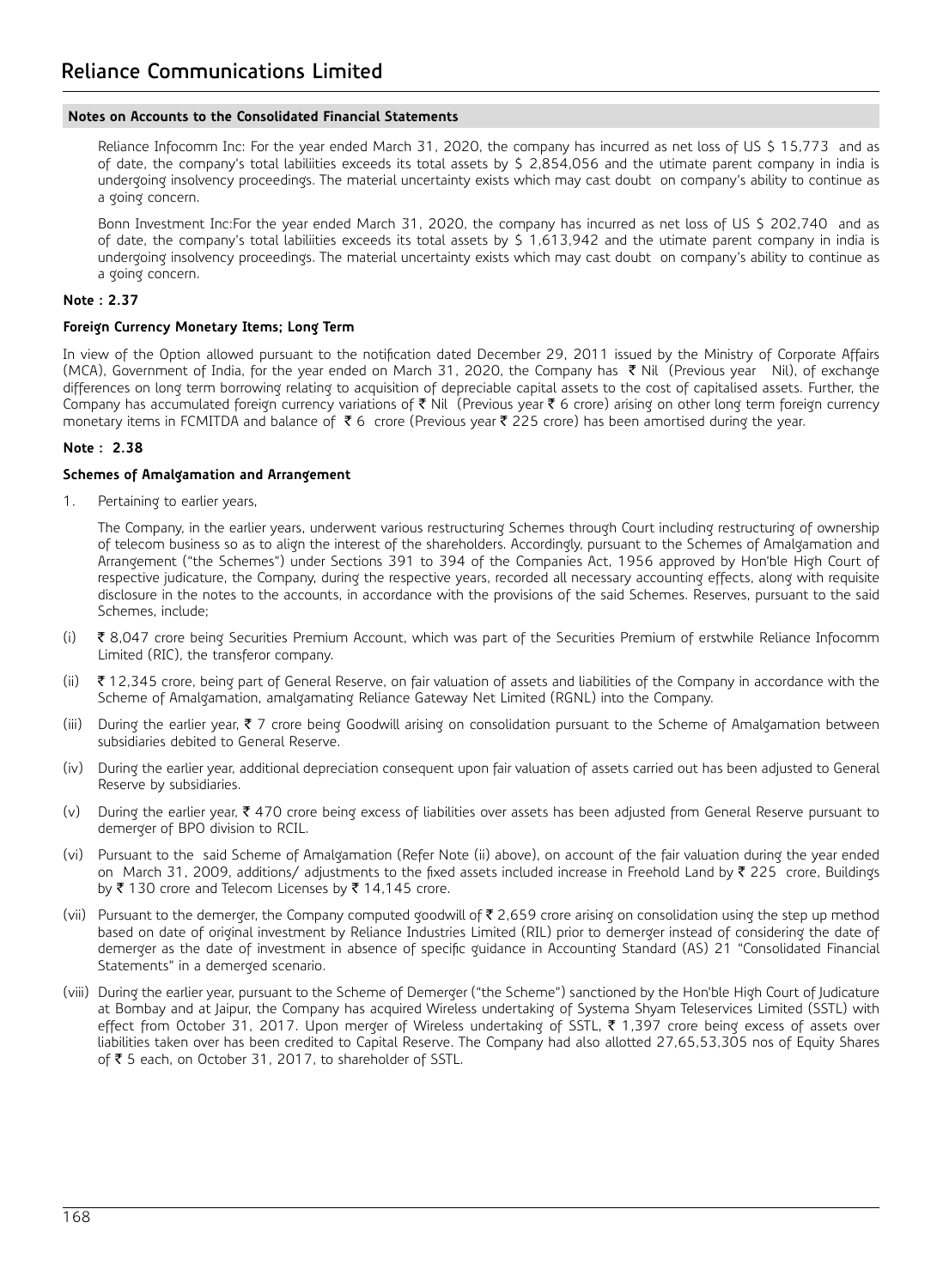# **Note : 2.39**

# **Movement of Provisions**

|                                                |         |                    |                                                             | $(\bar{\bar{\mathbf{z}}}$ in crore) |  |  |
|------------------------------------------------|---------|--------------------|-------------------------------------------------------------|-------------------------------------|--|--|
| <b>Particulars</b>                             | Current |                    |                                                             | <b>Non Current</b>                  |  |  |
|                                                |         | For the year ended | For the year ended                                          |                                     |  |  |
|                                                |         |                    | March 31, 2020 March 31, 2019 March 31, 2020 March 31, 2019 |                                     |  |  |
| <b>Provision for Retirement Benefit</b>        |         |                    |                                                             |                                     |  |  |
| Balance at the begining of the period          | 22      | 21                 | 51                                                          | 67                                  |  |  |
| Additional provision/ (Provision)              | 2       |                    | (26)                                                        | (16)                                |  |  |
| Deconsolidation of Subsidiaries                | (6)     |                    | (13)                                                        |                                     |  |  |
| Balance at the close of the period             | 18      | 22                 | 12                                                          | 51                                  |  |  |
| <b>Asset Retirement Obligation</b>             |         |                    |                                                             |                                     |  |  |
| Balances at the begning of the period          | 233     | 233                | 149                                                         | 138                                 |  |  |
| Unwinding of discount on account of ARO        |         |                    |                                                             | 3                                   |  |  |
| Exchange Fluctuation                           |         |                    |                                                             | 8                                   |  |  |
| Deconsolidation of Subsidiaries                |         |                    | (149)                                                       | 0                                   |  |  |
| Balances at the close of the period            | 233     | 233                |                                                             | 149                                 |  |  |
| Others - Disputed and Other claims/ wealth tax |         |                    |                                                             |                                     |  |  |
| Balances at the begning of the period          | 1,216   | 1,216              |                                                             |                                     |  |  |
| Additional provision/(Reduction)               |         |                    |                                                             |                                     |  |  |
| Balances at the close of the period            | 1,216   | 1,216              |                                                             |                                     |  |  |

Provisions include, provision for disputed claims for verification of customer  $\bar{\zeta}$  9 crore (Previous year  $\bar{\zeta}$  9 crore) and others of  $\bar{\zeta}$  1,206 crore (Previous year  $\bar{\tau}$  1,206). The aforesaid provisions shall be utilised on settlement of the claims, if any, thereagainst. Provisions for Asset Retirement Obligation (ARO) made by the Company's subsidiary in respect of undersea cables and equipments.

# **Note : 2.40**

### **Contingent Liabilities and Capital Commitment (as represented by the Management)**

|       |                                                                                                                     |                         | $(\bar{\bar{\mathbf{z}}}$ in crore) |
|-------|---------------------------------------------------------------------------------------------------------------------|-------------------------|-------------------------------------|
|       |                                                                                                                     | As at<br>March 31, 2020 | As at<br>March 31, 2019             |
| (i)   | Estimated amount of contracts remaining to be executed on capital account (net of<br>advances) and not provided for | 11                      | 175                                 |
| (ii)  | Disputed Liabilities not provided for                                                                               |                         |                                     |
|       | - Sales Tax and VAT                                                                                                 | 111                     | 104                                 |
|       | - Custom, Excise and Service Tax                                                                                    | 307                     | 281                                 |
|       | - Entry Tax and Octroi                                                                                              | 87                      | 67                                  |
|       | - Income Tax                                                                                                        | 1,051                   | 763                                 |
|       | - Employee related                                                                                                  | 17                      |                                     |
|       | - Other Litigations                                                                                                 | 8,449                   | 11,549                              |
| (iii) | Claims against the Company not acknowledged as debts                                                                | 1,200                   | 1,167                               |
| (iv)  | Guarantees given by the Company                                                                                     | 784                     | 878                                 |

(v) Consequent to the investigations by an investigative agency (CBI) in relation to the entire telecom sector in India, certain preliminary charges were framed by a Trial Court in October, 2011 against Reliance Telecom Limited (RTL), a wholly owned subsidiary of the Company and three of the executives of the group. The Special CBI Judge vide judgment dated December 21, 2017 has acquitted the persons so named. CBI has filed an appeal before the Hon'ble Delhi High Court challenging the said Trial Court order. These proceedings have no impact on the business, operations and/or licenses of the Company and, even more so, are not connected in any manner to any other Group companies.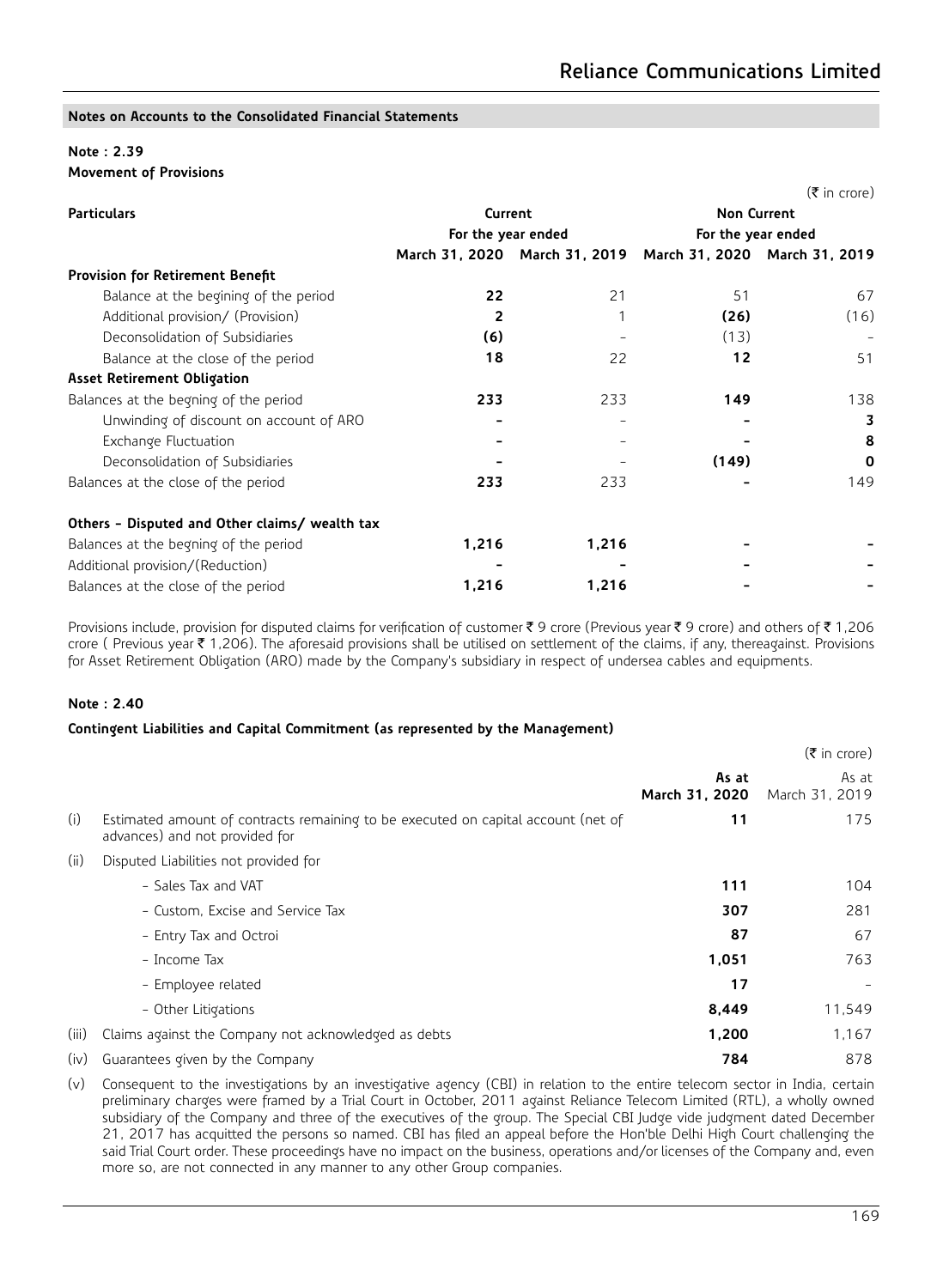(vi) Spectrum Charges

Department of Telecommunication (DoT) had, during the earlier years, issued demand on the Company for  $\bar{\tau}$  1,758 Crore towards levy of one time Spectrum Charges (OTSC), being the prospective charges for holding CDMA spectrum beyond 2.5 MHz for the period from January 1, 2013 till the expiry of the initial terms of the respective Licenses.DoT had also issued a demand on RTL, a Subsidiary of the Company one time Spectrum Charges, being retrospective charges of ₹ 5 crore for holding GSM Spectrum beyond 6.2 MHz for the period from July 1, 2008 to December 31, 2012 and respective charge of ₹ 169 crore for GSM spectrum held beyond 4.4 MHz for the period from January 1, 2013 till the expiry of the initial terms of the respective Licenses. Based on a petition filed by the Company and its subsidiary the Hon'ble TDSAT, vide its order dated February 4, 2019, set aside the impugned orders and demands for OTSC except for Bihar circle. In the light of the order passed by TDSAT on February 4, 2019, setting aside the OTSC Demands raised by DoT, no demand exist in the eye of Law.

- (vii) In Reliance Realty Limited (RRL),Maharashtra State Electricity Distribution Co. Limited has served assessment orders, during the month of April 2015, claiming  $\bar{z}$  1,184.23 crore considering commercial rate of alleged use of power at its premises for the activities other than IT\ITES service as per its registration. Against the said demand the RRL has paid  $\bar{\tau}$  200 crore under protest. The matter is pending before the Bombay High Court and no provision is required.
- (viii) During the previous year, the RRL has issued, on behalf of Holding Company, a Corporate Guarantee of  $\bar{\tau}$  1,400 crore in favour of Department of Telecommunications.

# **Note : 2.41**

### **Leases**

| (a) Operating Lease                                                       |                         | $(\bar{\bar{\mathbf{z}}}$ in crore) |
|---------------------------------------------------------------------------|-------------------------|-------------------------------------|
|                                                                           | As at<br>March 31, 2020 | As at<br>March 31, 2019             |
| Estimated future minimum payments under non cancellable operating leases. |                         |                                     |
| (i) Not later than one year *                                             |                         | 11                                  |
| (ii) Later than one year and not later than five years *                  |                         | $\overline{4}$                      |
| (iii) Later than five years                                               |                         |                                     |
|                                                                           |                         |                                     |

\* - Deconsolidation of GCX Entities

The Assets of the Company are held for sale as per Ind AS 105 and being short term in nature and accordingly lease agreements are considered to be short term in nature, hence Ind AS 116 has not been applied.

# **Note : 2.42**

# **2.42.1 Financial Instruments**

The fair value of financial assets and liabilities are included at the amount at which the instrument could be exchanged in a current transaction between willing parties, other than in a forced or liquidation sale.

The following methods and assumptions were used to estimate the fair values:

Fair value of cash and short-term deposits, trade and other short term receivables, trade payables, other current liabilities, short term loans from banks and other financial institutions approximate their carrying amounts largely due to the short term maturities of these instruments

Financial Instruments with fixed and variable interest rates are evaluated by the company based on parameters such as interest ratea and individual credit worthiness of the counterparty. Based on this evaluation, allowances are taken to account for the expected losses of these receivables.

Fair value hierarchy

Level 1 - Quoted prices (unadjusted) in active markets for identical assets or liabilities.

Level 2 – Inputs other than quoted prices included within Level 1 that are observable for the asset or liability, either directly (i.e. as prices) or indirectly (i.e. derived from prices).

Level 3 - Inputs for the assets or liabilities that are not based on observable market data (unobservable inputs).

The carrying value and fair value of financial instruments by categories as of March 31, 2020 were as follows: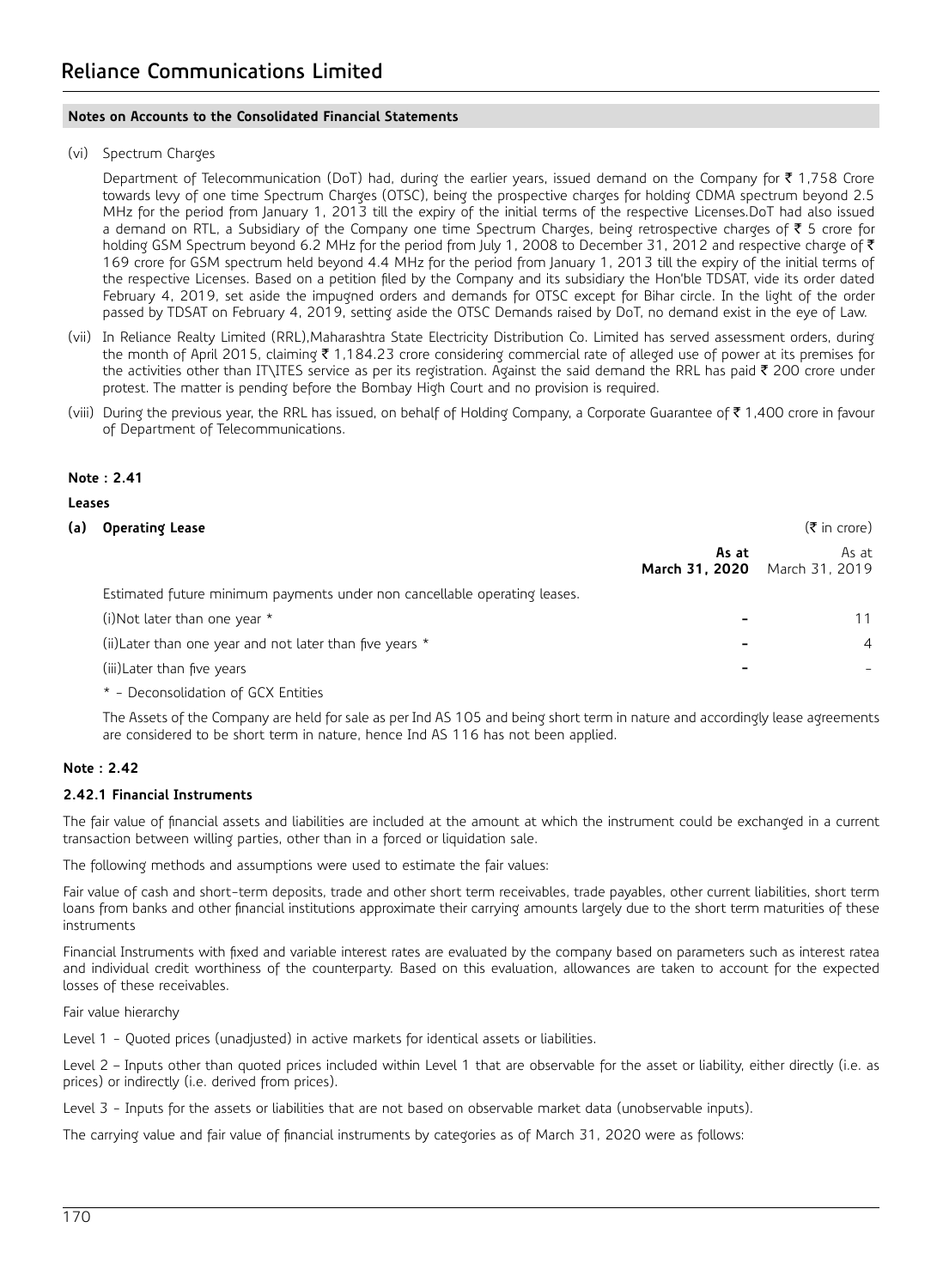|                                                                           |                         | $(\bar{\bar{\mathbf{z}}}$ in crore) |
|---------------------------------------------------------------------------|-------------------------|-------------------------------------|
| <b>Particulars</b>                                                        | As at<br>March 31, 2020 | As at<br>March 31, 2019             |
| Financial assets at amortised cost:                                       |                         |                                     |
| Cash and cash equivalents (Refer Note 2.12)                               | 442                     | 832                                 |
| Bank Balances (Refer Note 2.13)                                           | 113                     | 106                                 |
| Trade receivables (Refer Note 2.11)                                       | 490                     | 1,346                               |
| Other financial assets (Refer Note 2.14 & 2.06)                           | 388                     | 512                                 |
| <b>Total</b>                                                              | 1,433                   | 2,796                               |
| Financial assets at fair value through Profit and Loss:                   | Nil                     | <b>Nil</b>                          |
| Financial assets at fair value through other Comprehensive Income:        |                         |                                     |
| Investments (Refer Note 2.05 & 2.10)                                      | 23                      | 12,005                              |
| Financial liabilities at amortised cost:                                  |                         |                                     |
| Trade payables (Refer note 2.24)                                          | 4,183                   | 3,897                               |
| Other financial liabilities (Refer Note 2.25)                             | 33,067                  | 1,685                               |
| Borrowings (Refer Note 2.20, 2.23 & 2.25)                                 | 45,584                  | 47,607                              |
| Liabilities directly related to asset held for sale (Refer Note 2.16)     | 7.148                   | 6,519                               |
| <b>Total</b>                                                              | 89,982                  | 59,707                              |
| Financial liabilities at fair value through Statement of Profit and Loss: | Nil                     | Nil                                 |
| Financial Liabilitites at fair value through other Comprehensive Income:  | Nil                     | Nil                                 |

### **2.42.2 Financial Risk Management Objectives and Policies**

Activities of the Company expose it to a variety of financial risks: market risk, credit risk and liquidity risk. The Company's primary focus is to foresee the unpredictability of financial markets and seek to minimize potential adverse effects on its financial performance.

The Company's financial liabilities comprise of borrowings, trade payable and other liabilities to manage its operation and the financial assets include trade receivables, deposits, cash and bank balances, other receivables etc. arising from its operation.

"Corporate Insolvency Resolution Process ("CIR Process") has been initiated in case of the Company and three of its subsidiaries under the Provisions of the Insolvency and Bankruptcy Code, 2016 (the Code). Pursuant to the order, the management of affairs of the Company and powers of board of directors of the Company stand vested with the Resolution Professional ("RP") appointed by the NCLT. The framework and the strategies for effective management will be established post implementation of Resolution Plan. Presently, the financial management activities are restricted to management of current assets and liabilities of the Company and the day to day cashflow and its associated risks are as under:"

### **Market risk**

The Company also operates internationally and hence, a portion of the business is transacted in several currencies. Consequently the Company is exposed to foreign exchange risk to the extent that there is mismatch between the currencies in which it sells and services, purchases from overseas suppliers and borrowings in various foreign currencies. Market Risk is the risk that changes in market prices such as foreign exchange rates, interest rates will affect income or value of its holding financial assets/ instruments. The exchange rate between rupee and foreign currencies has changed substantially in recent years and may fluctuate significantly in the future. As a result, operations of the Company are adversely affected as the rupee appreciates/ depreciates against US dollar. Euro. GB pound etc. Since the Company and three of its subsidiaries are under CIR Process, it is not required to meet any loan or interest obligation till the resolution plan is implemented. As the overall obligation and liabilities shall be determined during CIR Process, foreign curreny loans are stated at exchange rate as at March 31, 2018.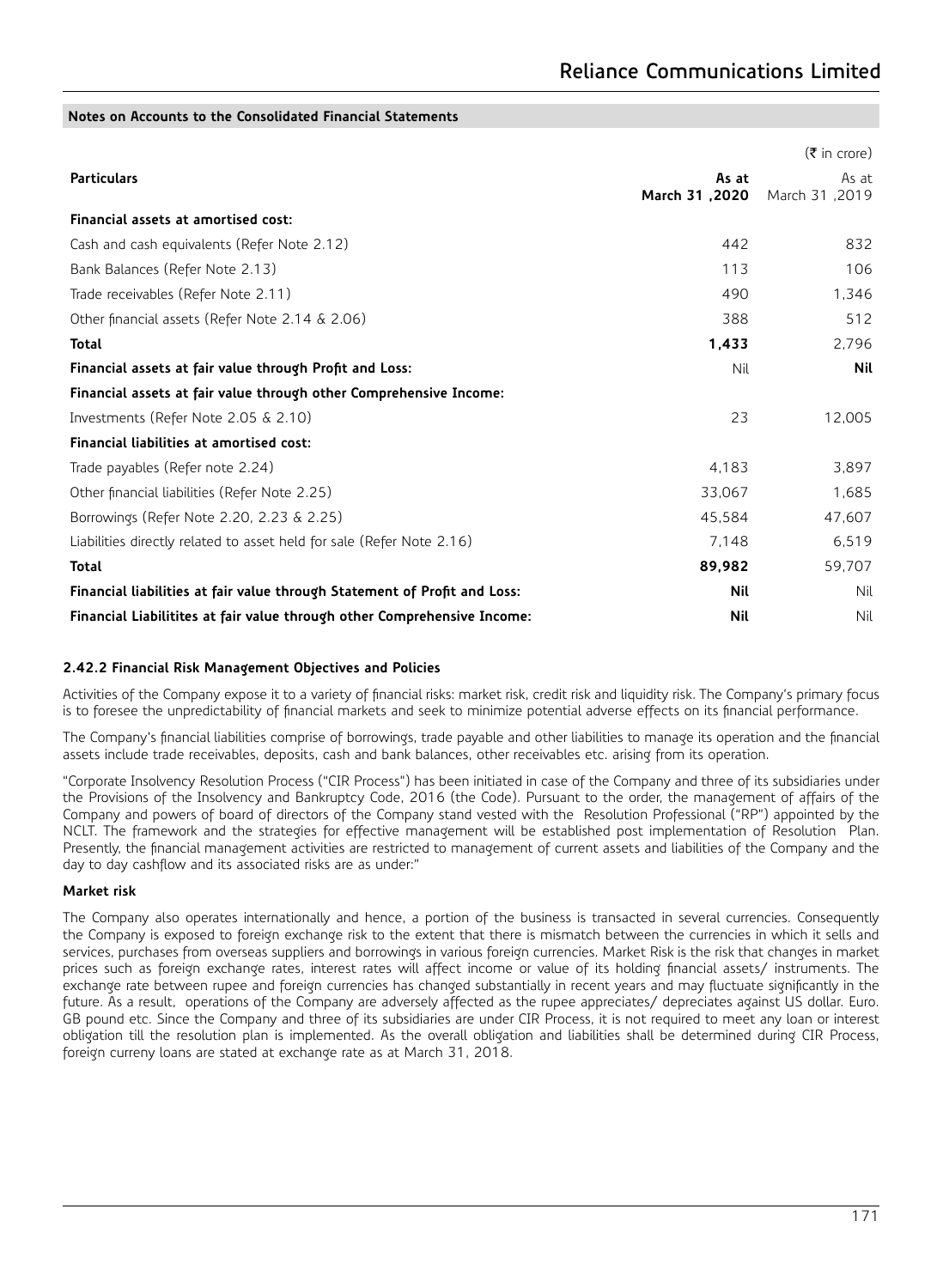# **Foreign Currency Risk from financial instruments as of :**

| <b>Particulars</b>                             | March 31, 2020 |      |  |                                |           |  |
|------------------------------------------------|----------------|------|--|--------------------------------|-----------|--|
|                                                | U.S. dollars   | Euro |  | <b>GB Pound Other Currency</b> | Total     |  |
| Trade Receivables                              | 103            |      |  |                                | 104       |  |
| Other financials assets                        | 324            |      |  |                                | 324       |  |
| Cash & Cash Equivalents                        |                |      |  |                                |           |  |
| <b>Borrowings</b>                              | (16.111)       |      |  | -                              | (16, 111) |  |
| Trade payables and other financial liabilities | (2,180)        |      |  | (12)                           | (2.193)   |  |
| Net assets / (liabilities)                     | (17, 865)      |      |  | (12)                           | (17, 876) |  |

| <b>Particulars</b>                             | March 31, 2019 |      |                 |                |           |  |
|------------------------------------------------|----------------|------|-----------------|----------------|-----------|--|
|                                                | U.S. dollars   | Euro | <b>GB</b> Pound | Other Currency | Total     |  |
| Trade Receivables                              | 1.230          |      |                 |                | 1.232     |  |
| Other financials assets                        | 296            | 331  | 17              | 28             | 672       |  |
| Cash & Cash Equivalents                        |                | 46   | 24              | 15             | 84        |  |
| <b>Borrowings</b>                              | (16.111)       |      |                 |                | (16, 111) |  |
| Trade payables and other financial liabilities | (2,021)        | (68) | (18)            | (77)           | (2.184)   |  |
| Net assets / (liabilities)                     | (16, 606)      | 309  | 23              | (33)           | (16, 306) |  |

# **Sensitivity Analysis**

Not relavant till the time resolution plan is finalised

# **Interest Rate Risk**

Interest rate risk can be either fair value interest rate risk or cash flow interest rate risk. Fair value interest rate risk is the risk of changes in fair values of fixed interest bearing investments because of fluctuations in the interest rates, in cases where the borrowings are measured at fair value through profit or loss. Cash flow interest rate risk is the risk that the future cash flows of floating interest bearing investments will fluctuate because of fluctuations in the interest rates. Since the Company and three of its subsidiaries are under CIR Process, it could not meet interest obligation during the year and shall be finalised when resolution plan is implemented.

### **Exposure to interest rate risk**

Not relavant till the time resolution plan is finalised

### **Derivative financial instruments**

The Company does not hold derivative financial instruments.

The company offsets a financial asset and a financial liability when it currently has a legally enforceable right to set off the recognized amounts and the company intends either to settle on a net basis, or to realise the asset and settle the liability simultaneously.

### **Credit risk**

Credit risk refers to the risk of default on its obligation by the customer/ counter party resulting in a financial loss. The maximum exposure to the credit risk at the reporting date is carrying value of respective financial assets.

Trade receivables and unbilled revenue are typically unsecured and are derived from revenue earned from the customers. Credit risk has always been managed by each business segment through credit approvals, establishing credit limits and continuously monitoring the credit worthiness of customers to which the Company grants credit terms in the normal course of business. On account of adoption of Ind AS 109, the Company uses expected credit loss (ECL) model to assess the impairment loss or gain. ECL methodology depends on whether there is any significant increase in credit risk. In case of significant increase in credit risk, life time ECL is used; otherwise twelve month ECL is used. The group uses a provision matrix to compute the expected credit loss allowance for trade receivables and unbilled revenues. The provision matrix takes into account available external and internal credit risk factors such as default risk of industry, credit default swap quotes, credit ratings from international credit rating agencies and historical experience for the customers.

Credit risk on cash and cash equivalents is limited as the Group generally invests in deposits with banks and financial institutions with high credit ratings assigned by international and/ or domestic credit rating agencies. Investments primarily include investment in liquid mutual fund units, quoted bonds issued by the Government and Quasi Government organizations and certificates of deposits which are funds deposited at a bank for a specified time period.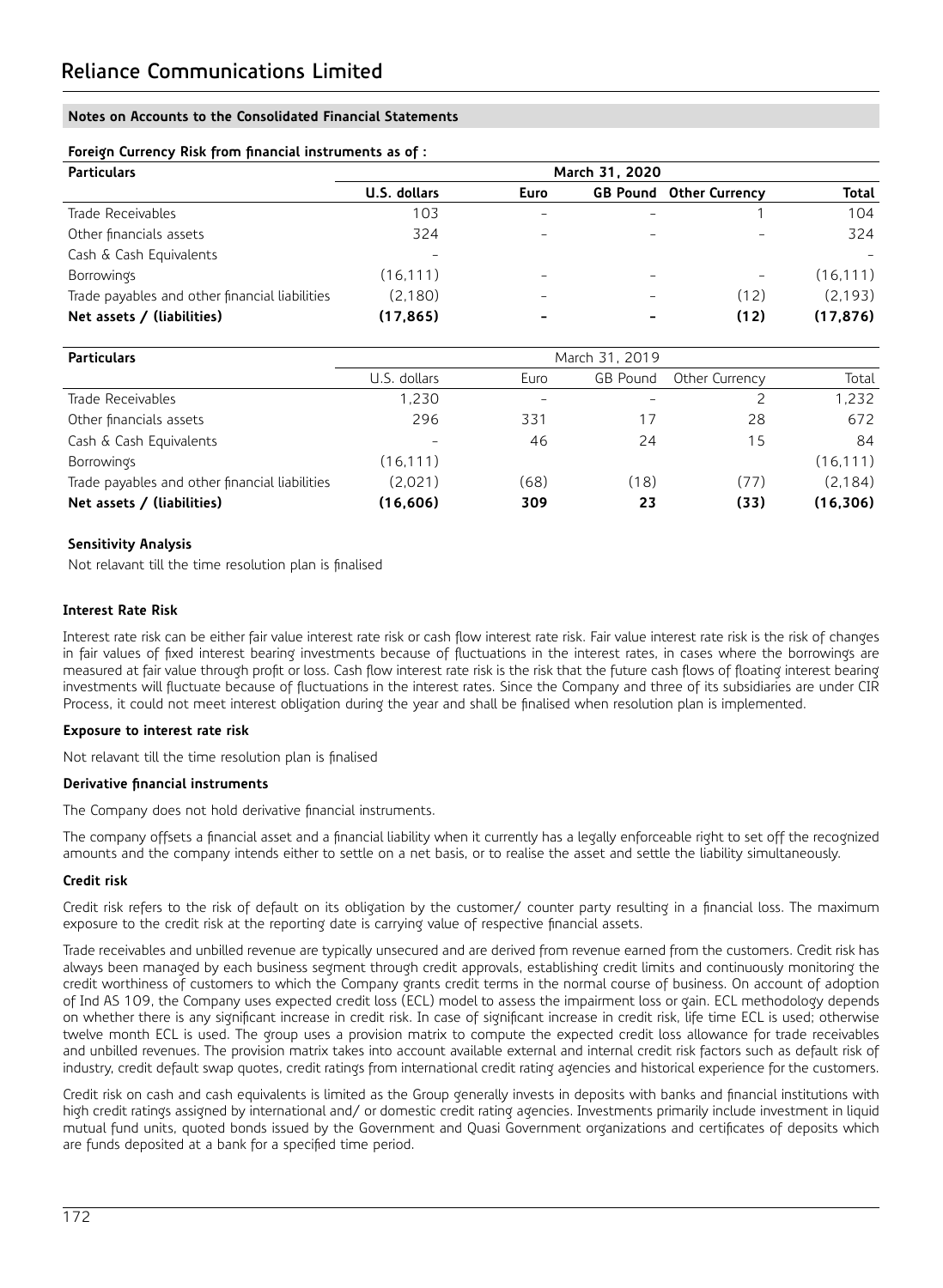# **Ageing of Trade Receivable**

|                         |                     |                          |                                 |              |                          | $(\bar{\bar{\mathbf{z}}}$ in crore) |  |  |
|-------------------------|---------------------|--------------------------|---------------------------------|--------------|--------------------------|-------------------------------------|--|--|
| <b>Particulars</b>      |                     | As at March 31, 2020     |                                 |              | As at March 31, 2019     |                                     |  |  |
|                         | <b>Gross Amount</b> | Weighted<br>Average Rate | Provision for<br>doubtful debts | Gross Amount | Weighted<br>Average Rate | Provision for<br>doubtful debts     |  |  |
| India Operation         |                     |                          |                                 |              |                          |                                     |  |  |
| Not Due                 | 62                  | 0%                       | 0                               | 70           | 0%                       |                                     |  |  |
| $0-90$ days             | 105                 | 25%                      | 26                              | 117          | 0%                       |                                     |  |  |
| 91-180 days             | 45                  | 24%                      | 11                              | 83           | 45%                      | 37                                  |  |  |
| 181-365 days            | 45                  | 41%                      | 19                              | 90           | 63%                      | 56                                  |  |  |
| Above 365 days          | 2,549               | 90%                      | 2,294                           | 2,542        | 87%                      | 2,199                               |  |  |
| Subtotal                | 2,807               |                          | 2,350                           | 2,902        |                          | 2,291                               |  |  |
| <b>Global Operation</b> |                     |                          |                                 |              |                          |                                     |  |  |
| Not Due                 |                     | 0%                       |                                 | 262          | 0%                       |                                     |  |  |
| $0-90$ days             | 6                   | 0%                       |                                 | 279          | 3%                       | 9                                   |  |  |
| 91-180 days             |                     | 0%                       |                                 | 41           | 9%                       | $\overline{4}$                      |  |  |
| 181-365 days            |                     | 0%                       |                                 | 38           | 12%                      | 4                                   |  |  |
| Above 365 days          | 27                  | 0%                       |                                 | 261          | 49%                      | 128                                 |  |  |
| Subtotal                | 34                  |                          |                                 | 882          |                          | 146                                 |  |  |
| Total                   | 2,840               |                          | 2,350                           | 3,784        |                          | 2,438                               |  |  |

# **Movement of Provison for Doubtful Debts**

|                                                                                 | For the year ended | For the year ended       |
|---------------------------------------------------------------------------------|--------------------|--------------------------|
|                                                                                 | March 31, 2020     | March 31, 2019           |
| Opening Balance                                                                 | 2.438              | 2,236                    |
| Add: Provision during the year                                                  | 77                 | 534                      |
| Less: Impact of Consolidation / Deconsolidation of Subsidiaries during the year | (122)              | $\overline{\phantom{0}}$ |
| Less: Write off during the year                                                 | (43)               | (332)                    |
| Closing Balance                                                                 | 2.350              | 2,438                    |

### **Liquidity risk**

The Company and three of its subsidiaries are under CIR Process. The Company depends upon timely receipt from sales and delay in sales realisation as well as vendor payments can severely impact the current level of operation. Liquidity crises had led to default in repayment of principal and interest to lenders. Since the Company is under CIR Process, it is not required to meet any loan or interest obligation till the resolution plan is implemented.

Liquidity risk is the financial risk that is encountered due to uncertainty resulting in difficulty in meeting its obligations. An entity is exposed to liquidity risk if markets on which it depends are subject to loss of liquidity for any reason; extraneous or intrinsic to its business operations, affecting its credit rating or unexpected cash outflows. A position can be hedged against market risk but still entails liquidity risk. Prudence requires liquidity risk to be managed in addition to market, credit and other risks as it has tendency to compound other risks. It entails management of assets, liabilities focused on a medium to long-term perspective and future net cash flows on a day by day basis in order to assess liquidity risk.

As the Company and three of its subsidiaries are under IBC, Liquidity Periodic budget and rolling forecasts shall be determined during CIR process.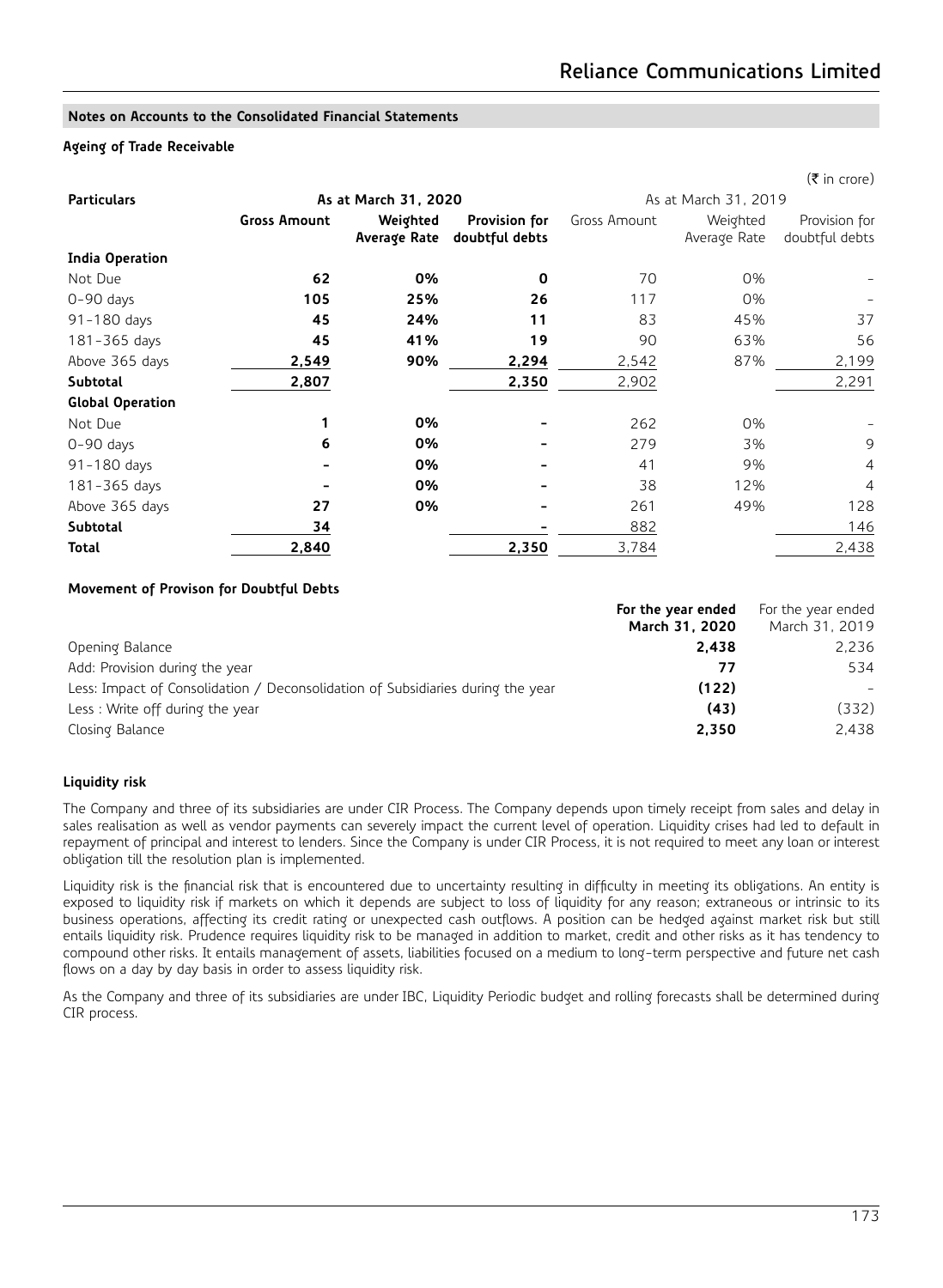|     |                                                                                                                                                                          |                                      | $(\bar{\bar{\mathbf{z}}}$ in crore)  |
|-----|--------------------------------------------------------------------------------------------------------------------------------------------------------------------------|--------------------------------------|--------------------------------------|
|     |                                                                                                                                                                          | For the year ended<br>March 31, 2020 | For the year ended<br>March 31, 2019 |
|     | Note: 2.43                                                                                                                                                               |                                      |                                      |
|     | Earnings per Share (EPS)                                                                                                                                                 |                                      |                                      |
| (a) | Basic and Diluted EPS (after Exceptional Items) from continuing operations<br>Profit attributable to Equity Shareholders ( $\bar{\tau}$ in crore) (used as numerator for | (10, 807)                            | (867)                                |
|     | calculating Basic and Diluted EPS)                                                                                                                                       |                                      |                                      |
| (b) | Weighted average number of Equity Shares (used as denominator for calculating<br>Basic and Diluted EPS)                                                                  | 2,74,42,54,050                       | 2,74,42,54,050                       |
| (c) | Basic and Diluted Earnings per Share of ₹ 5 each (₹)                                                                                                                     | (39.38)                              | (3.16)                               |
|     | Basic and Diluted EPS (after Exceptional Items) from discontinued operations                                                                                             |                                      |                                      |
| (a) | Profit attributable to Equity Shareholders ( $\bar{\tau}$ in crore) (used as numerator for<br>calculating Basic and Diluted EPS)                                         | (31, 864)                            | (6,339)                              |
| (b) | Weighted average number of Equity Shares (used as denominator for calculating<br>Basic and Diluted EPS)                                                                  | 2,74,42,54,050                       | 2,74,42,54,050                       |
| (c) | Basic and Diluted Earnings per Share of ₹ 5 each (₹)                                                                                                                     | (116.11)                             | (23.10)                              |
|     | Basic and Diluted EPS (after Exceptional Items) from continuing and discontinued                                                                                         |                                      |                                      |
|     | operations                                                                                                                                                               |                                      |                                      |
| (a) | Profit attributable to Equity Shareholders ( $\bar{\tau}$ in crore) (used as numerator for<br>calculating Basic and Diluted EPS)                                         | (42, 671)                            | (7,206)                              |
| (b) | Weighted average number of Equity Shares (used as denominator for calculating<br>Basic and Diluted EPS)                                                                  | 2,74,42,54,050                       | 2,74,42,54,050                       |
| (c) | Basic and Diluted Earnings per Share of ₹ 5 each (₹)                                                                                                                     | (155.49)                             | (26.26)                              |
|     | Basic and Diluted EPS (before Exceptional Items) from continuing operations                                                                                              |                                      |                                      |
| (a) | Profit attributable to Equity Shareholders ( $\bar{\tau}$ in crore) (used as numerator for<br>calculating Basic and Diluted EPS)                                         | (593)                                | (1, 913)                             |
| (b) | Weighted average number of Equity Shares (used as denominator for calculating<br>Basic and Diluted EPS)                                                                  | 2,74,42,54,050                       | 2,74,42,54,050                       |
| (c) | Basic and Diluted Earnings per Share of ₹ 5 each (₹)                                                                                                                     | (2.16)                               | (6.97)                               |
|     | Basic and Diluted EPS (before Exceptional Items) from discontinued operations                                                                                            |                                      |                                      |
| (a) | Profit attributable to Equity Shareholders ( $\bar{\tau}$ in crore) (used as numerator for<br>calculating Basic and Diluted EPS)                                         | (1,027)                              | (3, 117)                             |
| (b) | Weighted average number of Equity Shares (used as denominator for calculating<br>Basic and Diluted EPS)                                                                  | 2,74,42,54,050                       | 2,74,42,54,050                       |
| (c) | Basic and Diluted Earnings per Share of ₹ 5 each (₹)                                                                                                                     | (3.74)                               | (11.36)                              |
|     | Basic and Diluted EPS (before Exceptional Items) from continuing and discontinued operations                                                                             |                                      |                                      |
| (a) | Profit attributable to Equity Shareholders ( $\bar{\tau}$ in crore) (used as numerator for                                                                               | (1,620)                              | (5,030)                              |
|     | calculating Basic and Diluted EPS)                                                                                                                                       |                                      |                                      |
| (b) | Weighted average number of Equity Shares (used as denominator for calculating<br>Basic and Diluted EPS)                                                                  | 2,74,42,54,050                       | 2,74,42,54,050                       |
| (c) | Basic and Diluted Earnings per Share of ₹ 5 each (₹)                                                                                                                     | (5.90)                               | (18.33)                              |
|     | Reconciliation of weighted average number of ordinary shares                                                                                                             |                                      |                                      |
|     |                                                                                                                                                                          | March 31, 2020                       | March 31, 2019                       |
|     | Issued ordinary shares at April 1                                                                                                                                        | 2,76,55,33,050                       | 2,76,55,33,050                       |
|     | Effect of Treasury shares held<br>Weighted average number of shares for basic and diluted EPS                                                                            | (2,12,79,000)<br>2,74,42,54,050      | (2,12,79,000)<br>2,74,42,54,050      |
|     |                                                                                                                                                                          |                                      |                                      |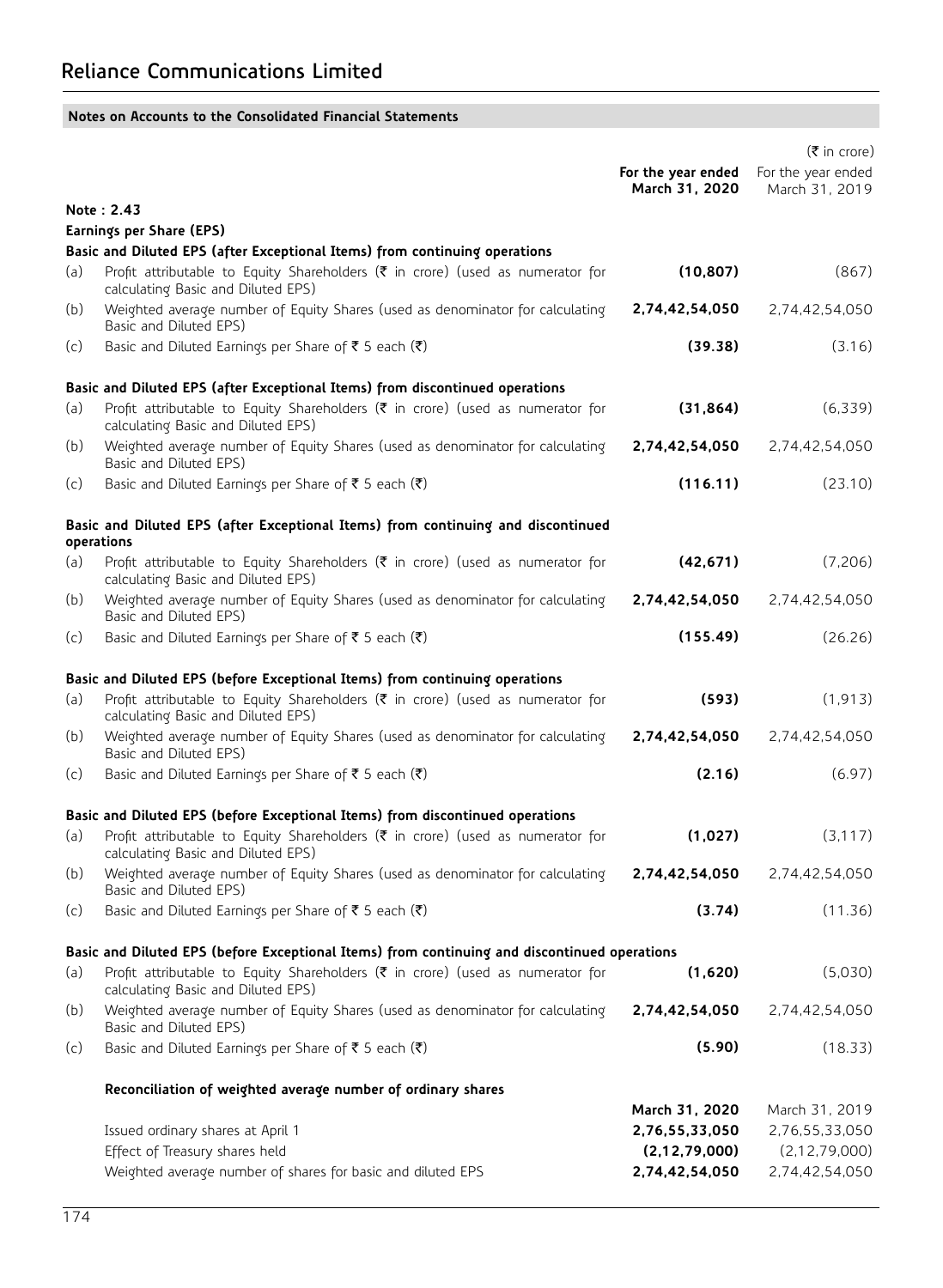### **Note : 2.44**

### **Exceptional Items**

### **2.44.1 Relating to Continuing Operations**

(a) During the year, pursuant to amendment of the Articles of Association in the Extra Ordinary General Meeting of Reliance Realty Limited (RRL), held on December 10, 2019, the control of RRL, a subsidiary of the Company, was conferred on the Company, with effect from December 10, 2019. Consequently RRL has been included for the preparation of consolidated financial statements of the Company as per Ind AS 110 "Consolidated Financial Statements" and Investments previously fair valued was recorded at cost. Goodwill of  $\bar{\tau}$  1,320 crore has been recognised on consolidation of RRL in the consolidated financial statements (Refer note 2.36 on impairment). Impact on profitability for the year ended March 31, 2020 is ₹8,964 crore loss represented as exceptional items as part of continuing operations.

During the previous year, The Company, was in the process of finalising and implementing its asset monetization and debt resolution plan, comprising the Company's real estate development plan and restructuring of Debt. As required by the lenders and also to safeguard the development of real estate, the business taken up by Reliance Realty Limited (RRL), a subsidiary of the Company, it was necessary that control of RRL being conferred on ADA Group. Accordingly in order to align the above as legally advised, Memorandum and Articles of Association of RRL has been amended as per the provisions of the Companies Act, 2013 and other applicable provisions of law. Consequently, Investment in RRL by the Company, has been accounted at fair value, as per Ind AS 109 "Financial Instruments", and represented as Exceptional Items. Impact on profitability (net of tax of ₹ 962 crore) was ₹ 3,230 crore.

(b) During the year, GCX Limited, an overseas step-down subsidiary of the Corporate Debtor, defaulted in payment to 7% Senior Secondary Notes (Notes) amounting to USD 350 million that had fallen due for repayment on August 01, 2019.An ad hoc group of the Senior Secured Noteholders agreed not to exercise their full rights on default in exchange for placement of an independent director on the GCX board, the retention of a Chief Restructuring Officer for GCX, and the filing of a Chapter 11 plan for GCX and subsidiaries under which the equity interests in GCX would be extinguished and new shares would be issued to the Senior Noteholders. More than 75% of Bond holders have committed their support for the said plan.

GCX and certain subsidiaries (the "Debtors") filed their voluntary Chapter 11 petitions on September 15, 2019, and on the same date, they filed a proposed plan of reorganization and disclosure statement. Over RCom's objections, the Plan was confirmed by the bankruptcy court on December 4, 2019. The Plan, as confirmed, provides that the old equity interests in the Debtors would be extinguished and the new ownership would pass to the participating Noteholders on the "Effective Date" of the Plan. It provided that certain transactions needed to occur and various regulatory approvals needed to be obtained before the Debtors would file a Notice of Effective Date (i.e., a notice declaring that, as of the stated date, the Plan had become effective). As of the present date, the Debtors have not filed any such Notice of Effective Date, and the Plan has not become "effective." As a result, although the Debtors and the Noteholders continue to work towards satisfying the various Plan requirements, technically, RCom has not yet been divested of its indirect equity interest in GCX and the other Debtors.Impact on profitability is  $\bar{\tau}$  1,250 crore for the year ended March 31, 2020 and has been represented as part of Exceptional Items. Hence the figures for the year ended March 31, 2020 are not comparable with the previous year.

Pursuant to the order dated February 25, 2020, the court has granted a motion filed by GCX Limited along with the other debtors aimed at addressing the issues they have been having in completing the steps to make their plan effective inter alia seeking the following: (a)that two-step emergence is permitted under the confirmation order and plan documents, or, alternatively, (b) deeming two-step emergence a non-material plan modification and amending the confirmation order to reflect the same. Accordingly, a bifurcation has been created wherein debtors not requiring regulatory approvals could complete their processes and arrive at effective date, while others may wait for occurrence of their effective date upon fulfillment of regulatory approvals.

Further, on April 14, 2020, a notice has been issued intimating that "the Effective Date of the Plan with respect to Debtors FLAG Telecom Development Limited, FLAG Telecom Group Services Limited, FLAG Telecom Ireland Network DAC, FLAG Telecom Network Services DAC, Reliance FLAG Atlantic France SAS, Reliance FLAG Telecom Ireland DAC, Reliance Vanco Group Limited, Vanco Australasia Pty Limited, Vanco GmbH, Vanco SAS, Vanco UK Limited, and VNO Direct Limited (collectively, the "Non-Regulated Debtors") occurred on April 14, 2020". Further, the notice states that "Effective Date of the Plan with respect to Debtors GCX Limited, FLAG Telecom Network USA Limited, Reliance Globalcom Limited, and Vanco US, LLC (collectively, the "Regulated Debtors") is expected to occur at a later date and, as reasonably practicable after the occurrence of such Effective Date, the Debtors will service a notice of Effective Date with respect to the Regulated Debtors on all parties who hold a Claim against, or Interest in, the Regulated Debtors in accordance with the Order". A certification has been filed on April 20, 2020 before the court seeking final decree confirming the aforesaid occurrence of effective date for non-regulated debtors and closure of Chapter 11 cases for such entities. The court confirmed the aforesaid and entered order on April 21, 2020

A notice has been filed on June 30, 2020 to further extend the plan effectiveness deadlines to December 31, 2020 with respect to the Regulated Debtors. A motion has been filed on July 2 seeking further extension for (a) the Plan Period through and including December 31, 2020 and (b) the Solicitation Period through and including February 8, 2021.The Debtors have further requested that entry of the Proposed Order be without prejudice to the Debtors' rights to seek additional extensions of the Exclusive Periods.

(c) During the previous year, due to reduction in fair valuation of subsea cable, Property Plant and Equipment aggregating to  $\bar{\tau}$ 2,184 crore has been debited to statement of profit and loss and represented as as Exceptional Items.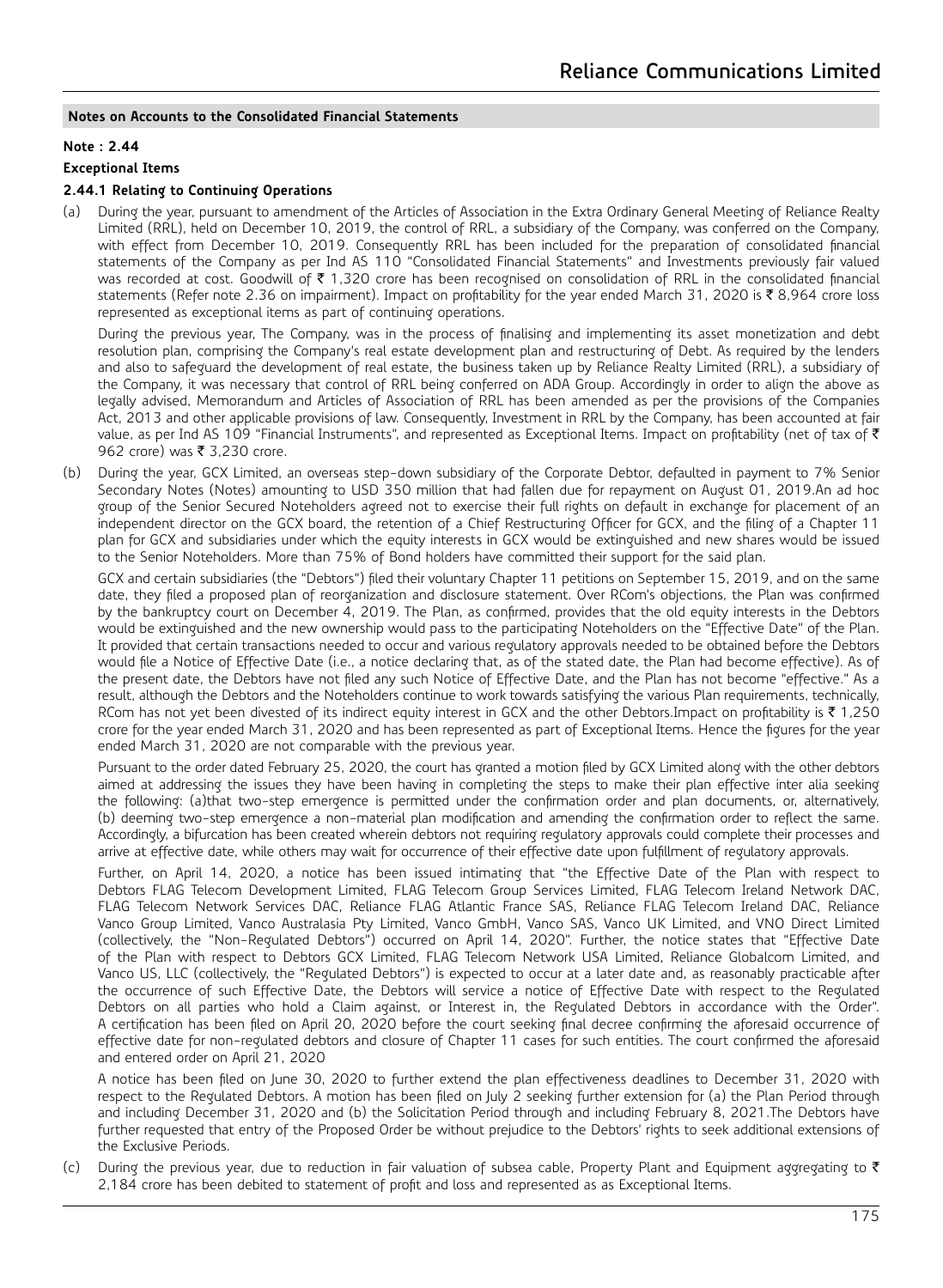### **2.44.2 Relating to Discontinued Operations**

(a) The Hon'ble Supreme Court of India, vide its order dated October 24, 2019 had dismissed the petition filed by the telecom operators and agreed with the interpretation of the Department of Telecommunications (DoT) to the definition of Adjusted Gross Revenue (AGR) under the license. Vide order dated March 18, 2020, the Supreme Court has directed that self-assessment/ re-assessment of AGR dues by telecom companies will not be permitted and the dues are to be paid along with interest and penalty as per the AGR judgment dated October 24, 2019. An application filed by DoT seeking permission from the Supreme Court to inter aliarecover the AGR dues from the telecom companies in a staggered manner is currently undergoing adjudication and reserved for orders. During the proceedings before the Supreme Court, affidavits have been placed by the Company and its subsidiary Reliance Telecom Limited to put on record the current status of the insolvency resolution process and other details as required to be submitted by the Supreme Court including the audited financials of the last 10 years as well as the Income Tax Returns and the particulars of AGR deposited during the last 10 years

On July 20, 2020, the Supreme Court inter alia has recorded the amounts payable by each telecom operator to the DOT and directed the telecom companies undergoing insolvency proceedings toplace on record all documents regarding insolvency and orders passed in the proceeding within 10 days from date of order so that bona fides of initiation of the insolvency proceedings and actions taken may be examined by the Supreme Courtand so that it can examine how to ensure that the AGR related dues may be recovered.

In the aforesaid order of the Hon'ble Supreme Court dated July 20, 2020,an amount of ₹221.4 crore on account of AGR dues pertaining to Sistema Shyam Teleservices Limited (""SSTL"") has been reflected in the AGR dues of RCOM. As per the scheme of arrangement between SSTL and the Corporate Debtor dated October 7, 2016 (approved by the Rajasthan High Court), the aforesaid AGR dues also form a part of the liabilities of identified disputes of the undertaking of SSTL that had been transferred to the Corporate Debtor as on the appointed date of merger i.e., October 31, 2017. Pursuant to the aforesaid, the Corporate Debtor has provided for an amount of  $\bar{\tau}$  312.58 Cr (including interest thereof on the principal amount) on account of additional AGR dues in the financial statements for the year ended March 31, 2020.

The DoT had during the pendency of the various proceedings simultaneously directed Special Audit in relation to the computation of License fee, Spectrum fee, applicable interest and penalties thereon, which is under progress for the financial year 2015-16 onwards. In this regard, the Corporate Debtor had provided for estimated liability aggregating to ₹ 30,837 (including that of SSTL) crore for the year ended March 31, 2020 and represented as exceptional items relating to discontinued operations which may undergo revision based on demands from DoT and/ or any developments in this matter. Considering various factors including admission of the Corporate Debtor and its subsidiary; RTL to resolution process under the Code and the moratorium applicable under Code, discharge of the aforesaid liability will be dealt with in accordance with the Code.

- (b) The assets pertaining to Wireless Spectrum, Towers, Fiber and Media Convergence Nodes (MCNs) continued to be classified as assets held for sale at the value ascertained at the end of prevous year, along with liabilities, and disclosed separately as discontinued operations in line with Ind AS 105 "Non-current Assets Held for Sale and Discontinued Operations". During the previous year, certain assets of  $\bar{\tau}$  Nil (Previous year  $\bar{\tau}$  1,797 crore) (Refer note 2.16) and Goodwill on consolidation of  $\bar{\tau}$  Nil (Previous year  $\bar{\tau}$  2177 crore) have been impaired and represented as exceptional items as a part of Discontinued Operations.
- (c) During an earlier year, the Company had entered into a definitive binding agreement with Pantel Technologies Private Limited and Veecon Media and Television Limited (the Purchaser) for sale of its subsidiary company, Independent TV Limited (ITVL) (Formerly Reliance Big TV Limited) having DTH Business. As per the agreement, all collections from Debtors and all liabilities of the ITVL will be to the account of, and borne by, the purchaser. In view of the above and upon transfer of the entire operations of ITVL, during the year, ITVL has been deconsolidated for the purpose of and as per requirement of Ind AS 110 "Consolidated Financial Statement".Impact on profitability was  $\bar{\tau}$  752 crore and represented as exceptional items as a part of Discontinued Operations. Hence the figures for the year ended March 31, 2019 were not comparable with the previous year.

# **Note : 2.45**

### **General Reserve**

The Company has, from the year ended on March 31, 2008 onwards, combined the balances of General Reserve I, II and III and disclosed as General Reserve in Consolidated Accounts. General Reserve I and II were arising pursuant to the Schemes of demerger of 'Telecommunication Undertaking' of RIL into the Company and the Scheme of Amalgamation and Arrangement of Group Companies respectively in earlier years. General Reserve III includes the reserve arising pursuant to the Schemes of Amalgamation with RGNL.

## **Note : 2.46**

# **Corporate Social Responsibility (CSR) Expenses**

**(a) Gross amount required to be spent by a Subsidiary during the year** ` **Nil crore** (Previous year ` 31 crore)**.**

|      |                                         |                 | For the year ended<br>March 31, 2020 |                          | For the year ended<br>March 31, 2019 |
|------|-----------------------------------------|-----------------|--------------------------------------|--------------------------|--------------------------------------|
| (b)  | Amount spent during the year on:        | In Cash         | Yet to be<br>paid in cash            | In Cash                  | Yet to be<br>paid in cash            |
| (i)  | Construction / acquisition of any asset |                 |                                      | -                        |                                      |
| (ii) | On purposes other than (i) above        | $\qquad \qquad$ | 11                                   | $\overline{\phantom{0}}$ | 31                                   |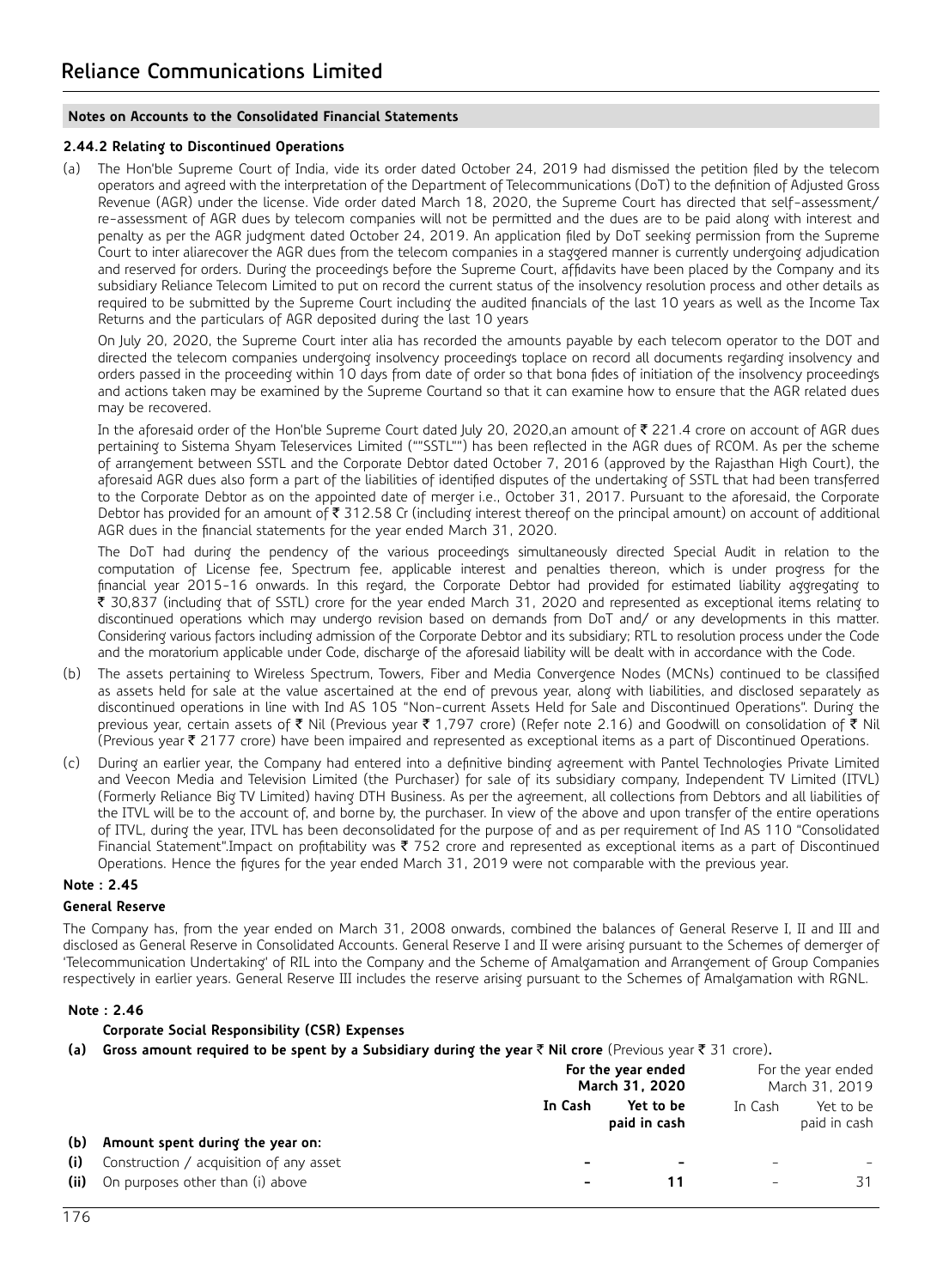# **Note : 2.47**

# **Related Parties**

As per the Ind AS 24 of "Related Party Disclosures" as referred to in the Accounting Standards Rules, disclosure of the transactions with the related parties as defined therein are given below. All transactions entered into by the Company with related parties, were in ordinary course of business and on arms' length basis.

# **A List of related party**

### **Holding Company**

Reliance Innoventures Private Limited (up to February 6, 2019)

# **Subsidiaries**

- Reliance Realty Limited (Formerly Reliance Infocomm Infrastructure Limited) (Refer Note 2.44.1)
- Independent TV Limited (Formerly Reliance Big TV Limited ) (Refer Note 2.44.2)

### **Fellow subsidiary**

- Reliance Big Entertainment Private Limited
- Reliance Big Broadcasting Private Limited
- Big Animation (India) Private Limited
- Big Flicks Private Limited
- Zapak Digital Entertainment Limited
- Zapak Mobile Games Private Limited
- Ralston Trading Private Limited
- Unlimit IOT Private Limited
- Nationwide Communications Private Limited (ceased to be subsidiary w.e.f. 06.03.2019)

# **Person having control during the year**

Shri Anil D. Ambani

### **Enterprises over which individual described in Sr. No. 10 above having control**

- Reliance Capital Limited
- Reliance Nippon Life Asset Management Limited
- Reliance General Insurance Company Limited
- Reliance Commodities Limited
- Reliance Money Precious Metals Private Limited
- Reliance Home Finance Limited
- Reliance Securities Limited
- Reliance Financial Limited
- Reliance Money Solutions Private Limited
- Reliance Infrastructure Limited
- 24 HK Toll Road Private Limited
- GF Toll Road Private Limited
- KM Toll Road Private Limited
- DS Toll Road Limited
- Reliance Defence Limited
- Vidarbha Industries Power Limited
- Reliance Power Limited
- BSES Kerala Power Limited
- Sasan Power Limited
- Reliance Cleangen Limited
- SU Toll Road Private Limited
- TD Toll Road Private Limited

### **Enterprises over which individual described in Sr. No. 10 above having control**

- BSES Rajdhani Power Limited
- Reliance Wealth Management Limited
- Reliance Nippon Life Insurance Company Limited (Formerly Reliance Life Insurance Company Limited)
- BSES Yamuna Power limited
- Reliance Commercial Finance Limited
- Reliance Health Insurance Limited
- Reliance Defence Systems and Tech Limited
- Reliance Naval and Engeering Limited
- Reliance Communications Enterprises Private Limited
- TK Toll Road Private Limited
- Rosa Power Supply Company Limited
- Rajasthan Sun Techique Entery Private Limited

# **Key Managerial Personnal (KMP)**

- Shri Punit Garg Executive Director ( w.e.f. 2-10- 2017 till 5-4-2019)
- 49 Shri Manikantan V. Director and Chief Financial Officer (Upto 19-11-2019)
- 50 Shri Viswanath D ( w.e.f. 19-11-2019)
- Shri Rakesh Gupta ( w.e.f. 20-07-2019)
- Shri Prakash Shenoy Company Secretary (Upto 19- 07-2019)

### **Employee Benefits Trust**

- Reliance Infocomm Limited Employees Provident Fund
- Reliance Communications Infrastructure Limited Employees Provident Fund
- Reliance Telecom Limited Employees Provident Fund
- Reliance Infocomm Limited Employees Superannuation Scheme
- Reliance Communications Infrastructure Limited Employees Superannuation Scheme
- Reliance Telecom Ltd Employees Superannuation Scheme
- Chemical and Fiber of India Limited Provident Fund
- Reliance Infocomm Limited Employees Gratuity Fund
- Reliance Communications Infrastructure Limited Employees Gratuity Fund
- Reliance Telecom Limited Employees Gratuity Fund
- Reliance Globalcom Limited Employees Group Gratuity Assurance Scheme
- Reliance Globalcom Limited Employees Superannuation Scheme
- Reliance Tech Services Private Limited Employees Group Gratuity Assurance Scheme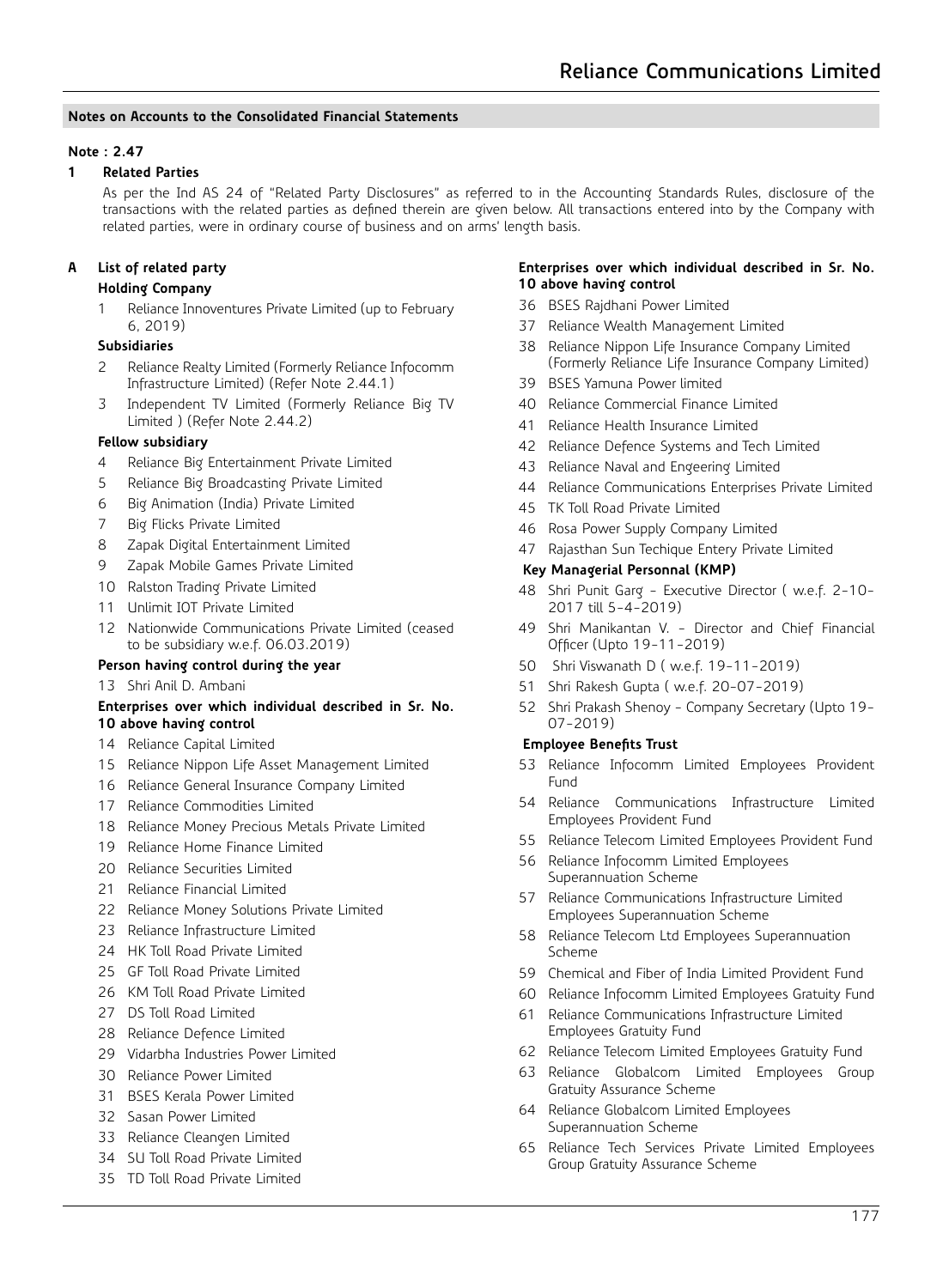#### **B Transactions during the year with related parties**

|                   | (Figures in bracket represent Previous year)                         |                          |                                   |                         |                                             | $(\bar{\bar{\mathbf{z}}}$ in crore) |
|-------------------|----------------------------------------------------------------------|--------------------------|-----------------------------------|-------------------------|---------------------------------------------|-------------------------------------|
|                   |                                                                      | <b>Subsidaries</b>       |                                   | Fellow Enterprises over | <b>Employee</b>                             | Total                               |
|                   |                                                                      | (not<br>consolidated)    | <b>Subsidiaries</b>               | having control          | which person Benefits Trust/<br>KMP/ Others |                                     |
| (i)               | Investments                                                          |                          |                                   |                         |                                             |                                     |
|                   | Balance as at March 31, 2020                                         |                          | $\overline{\phantom{a}}$          |                         |                                             |                                     |
|                   |                                                                      | (12,000)                 | $(-)$                             | $(-)$                   | $(-)$                                       | (12,000)                            |
| (ii)              | <b>Trade Receivable</b>                                              |                          | 39                                | 15                      | $\overline{\phantom{m}}$                    | 53                                  |
|                   |                                                                      | $(-)$                    | (1)                               | (11)                    | $(-)$                                       | (12)                                |
| (iii)             | <b>Loans and Advances</b>                                            |                          | $\overline{\phantom{0}}$          |                         | $\overline{\phantom{0}}$                    | $\overline{\phantom{0}}$            |
|                   |                                                                      | (93)                     | $(-)$                             | $(-)$                   | $(-)$                                       | (93)                                |
| (iv)              | <b>Other Current Assets</b>                                          |                          | $\overline{\phantom{a}}$          | 6                       | $\overline{\phantom{0}}$                    | 6                                   |
|                   | <b>Other Financial Assets</b>                                        | $(-)$                    | $(-)$<br>$\overline{\phantom{0}}$ | (2)<br>1                | $(-)$<br>$\overline{\phantom{a}}$           | (2)<br>$\mathbf{1}$                 |
| (v)               |                                                                      | $(-)$                    | $(-)$                             | $(-)$                   | $(-)$                                       | $(-)$                               |
| (v <sub>i</sub> ) | <b>Trade Payable</b>                                                 | $\overline{\phantom{a}}$ | 1                                 | 23                      | $\overline{\phantom{a}}$                    | 24                                  |
|                   |                                                                      | (384)                    | $(-)$                             | (22)                    | $(-)$                                       | (406)                               |
|                   | (vii) Borrowings - Current                                           | $\overline{\phantom{0}}$ | $\overline{\phantom{a}}$          | 4,607                   | $\overline{\phantom{a}}$                    | 4,607                               |
|                   |                                                                      | $(-)$                    | $(-)$                             | (4,607)                 | $(-)$                                       | (4,607)                             |
|                   | (viii) Other Current Liabilities                                     |                          | $\overline{\phantom{a}}$          | 6                       | $\overline{\phantom{a}}$                    | 6                                   |
|                   |                                                                      | (1, 116)                 | (2)                               | (21)                    | $(-)$                                       | (1, 139)                            |
| (ix)              | <b>Loans Taken</b>                                                   |                          |                                   |                         |                                             |                                     |
|                   | Opening Balance as on April 1, 2019                                  |                          | $\qquad \qquad \blacksquare$      |                         |                                             |                                     |
|                   |                                                                      | $(-)$                    | $(-)$                             | (1,630)                 |                                             | (1,630)                             |
|                   | Add: Taken/Adjusted during the year                                  | $\overline{\phantom{a}}$ |                                   |                         | $\overline{\phantom{0}}$                    |                                     |
|                   |                                                                      | $(-)$                    | $(-)$                             | $(-)$                   | $(-)$                                       | $(-)$                               |
|                   | Less: Repayment during the year                                      |                          |                                   |                         |                                             |                                     |
|                   |                                                                      | $(-)$                    | $(-)$                             | $(-)$                   | $(-)$                                       | $(-)$                               |
|                   | Less: Reclassified as current Borrowings                             |                          |                                   |                         |                                             |                                     |
|                   |                                                                      | $(-)$                    | $(-)$                             | (1,630)                 | $(-)$                                       | (1,630)                             |
|                   | Balance as on March 31, 2020                                         | $\left( \, - \, \right)$ | $(-)$                             | $(-)$                   | $(-)$                                       |                                     |
| (x)               | Income                                                               |                          |                                   |                         |                                             | $(-)$                               |
|                   | Service Income                                                       |                          | 1                                 | 23                      | $\overline{\phantom{0}}$                    | 24                                  |
|                   |                                                                      | $(-)$                    | $(-)$                             | (32)                    | $\overline{\phantom{a}}$                    | (32)                                |
| (x <sub>i</sub> ) | <b>Expenditure</b>                                                   |                          |                                   |                         |                                             |                                     |
|                   | Network Operation Expenses                                           |                          |                                   | 4                       | $\overline{\phantom{0}}$                    | 4                                   |
|                   |                                                                      | (42)                     | $(-)$                             | (2)                     | $(-)$                                       | (44)                                |
|                   | General and Administration Expenses                                  |                          |                                   | 1                       | $\overline{\phantom{a}}$                    | 1                                   |
|                   |                                                                      | (77)                     | $(-)$                             | (16)                    | $(-)$                                       | (93)                                |
|                   | (xii) Employee Benefit Expenses                                      |                          | $\qquad \qquad \blacksquare$      |                         | 3                                           | 3                                   |
|                   |                                                                      | $(-)$                    | $(-)$                             | $(-)$                   | (6)                                         | (6)                                 |
| (xi)              | <b>Corporate Guarantee</b>                                           | 1                        |                                   |                         |                                             | 1                                   |
|                   |                                                                      | (1)                      | $(-)$                             | $(-)$                   | $(-)$                                       | (1)                                 |
|                   | (xii) Person having control during the year                          |                          |                                   |                         |                                             |                                     |
|                   | Shri Anil D. Ambani - Sitting fees<br>Nil (Previous year ₹ 1,20,000) | $(-)$                    | $(-)$                             | $(-)$                   | $(-)$                                       | $(-)$                               |
|                   | (xiii) Key Managerial Personnel                                      |                          |                                   |                         |                                             |                                     |
|                   | Managerial Remuneration                                              |                          |                                   |                         |                                             |                                     |
|                   | Shri Punit Garg (₹ 3,62,386) *                                       |                          |                                   |                         |                                             |                                     |
|                   |                                                                      | $(-)$                    | $(-)$                             | $(-)$                   | (2)                                         | (2)                                 |
|                   | Shri Manikantan V. *                                                 |                          |                                   |                         | 1                                           | $\mathbf{1}$                        |
|                   |                                                                      | $(-)$                    | $(-)$                             | $(-)$                   | (2)                                         | (2)                                 |
|                   | Shri Viswanathan D (₹ 22,19,178)                                     |                          |                                   |                         | $\overline{\phantom{a}}$                    |                                     |
|                   |                                                                      | $(-)$                    | $\left( \, - \, \right)$          | $(-)$                   | $(-)$                                       | $(-)$                               |
|                   | * within the limit approved by shareholders.                         |                          |                                   |                         |                                             |                                     |
|                   |                                                                      |                          |                                   |                         |                                             |                                     |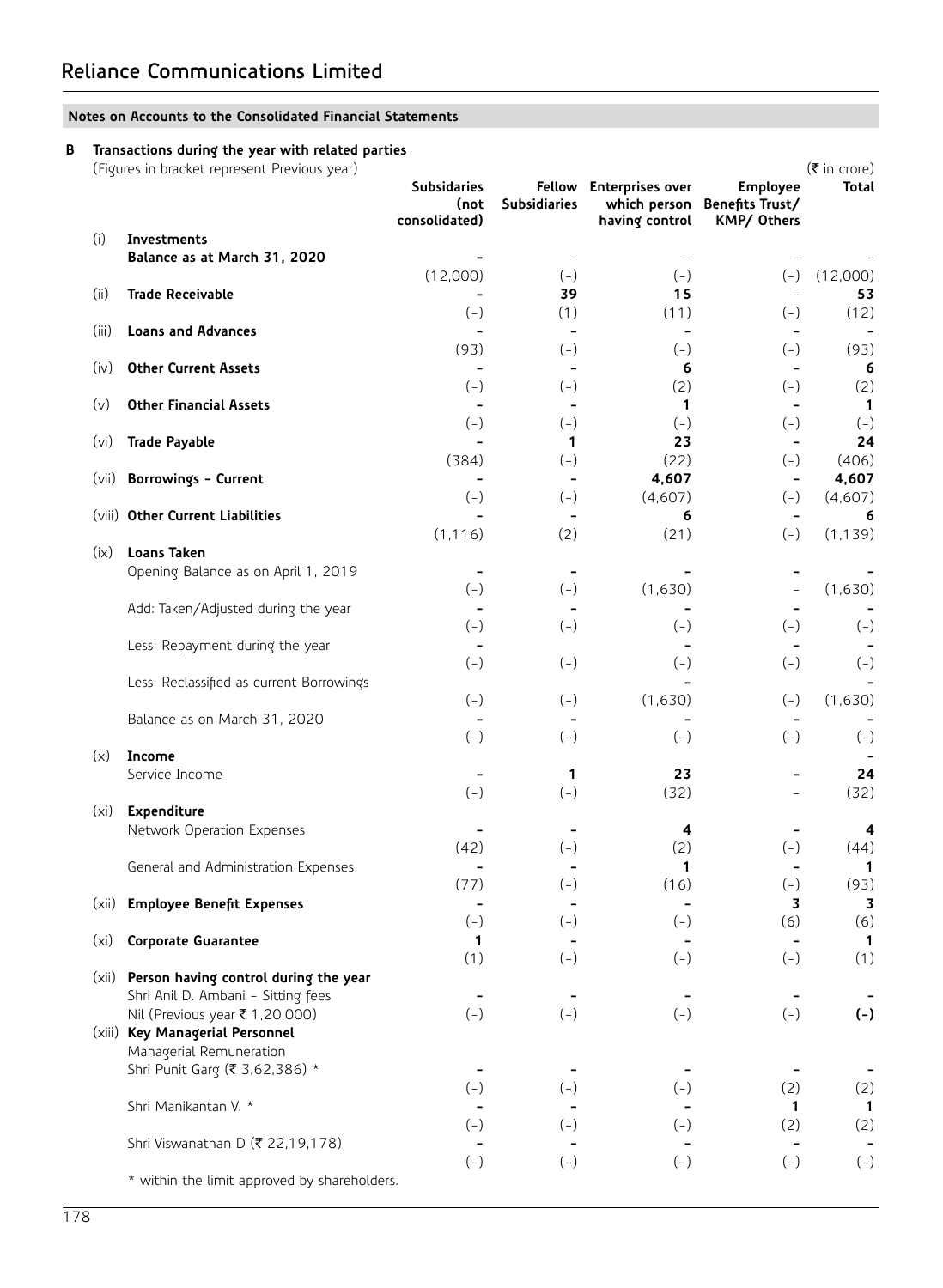|                                             | For the year ended<br>March 31, 2020 | For the year ended<br>March 31, 2019 |
|---------------------------------------------|--------------------------------------|--------------------------------------|
| Salaries and other benefits                 | 1,24,97,942                          | 3,78,19,726                          |
| Contributions to defined contribution plans | 11,25,799                            | 23.68.525                            |
| Commission to directors                     |                                      |                                      |
| Share-based payments expense                | $\overline{\phantom{a}}$             |                                      |
| <b>Total</b>                                | 1,36,23,741                          | 4.01.88.251                          |

Some of the key management personnel of the Company are also covered under the Company's Gratuity Plan along with the other employees of the Company. Proportionate amounts of gratuity accrued under the Company's Gratuity Plan have not been separately included in the above disclosure.

The managerial remuneration paid to the Executive Director and CFO of the Company amounting to  $\bar{\tau}$  0.49 crore for the financial year exceeds the prescribed limits under Section 197 read with Schedule V to the Companies Act, 2013 by  $\bar{\tau}$  0.27 crore. His appointment and remuneration has been approved by the Committee of Creditors. The excess amount of  $\bar{\tau}$  0.27 crore has been reflected as Advance receivable in the financial statements and as per the provisions of the Companies Act, 2013, the excess remuneration is subject to approval of the shareholders which the Company proposes to obtain in the forthcoming Annual General Meeting.

### **Note : 2.48**

### **Employee Stock Option Scheme**

The Company was operating two Employee Stock Option Plans; ESOS Plan 2008 and ESOS Plan 2009, which cover eligible employees of the Company and its Subsidiaries. ESOS Plan 2008 was operational till previous year whereas ESOS Plan 2009 was operational till January 16, 2019 in the current year. ESOS Plans are administered through an ESOS Trust. The Vesting of the options was on the expiry of one year from the date of Grant as per Plan under the respective ESOS(s). In respect of Options granted, the accounting value of Options (based on market price of the share on the date of the grant of the option) was accounted as deferred employee compensation, which was amortised on a straight line basis over the Vesting Period. Each Option entitles the holder thereof to apply for and be allotted/ transferred one Equity Share of the Company of  $\bar{\tau}$  5 each upon payment of the Exercise Price during the Exercise Period. The maximum Exercise Period was 10 years from the date of Grant of Options.

The Company has established a Trust for the implementation and management of ESOS for the benefit of its present and futureemployees. Advance of  $\bar{\tau}$  387 crore (Previous year  $\bar{\tau}$  387 crore) has been granted to the Trust and the said amount has been utilised by the Trust for purchasing 2.13 crore ( Previous year 2.13 crore ) Equity Shares during the earlier years. The fall in the value of these underlying shares on account of market volatility and the loss, if any, can be determined upon sale of shares by Trust.

There is no options outstanding at the end of the year and no remaining contractual life available

#### **Note : 2.49**

#### **Employee Benefits**

The gratuity plan is governed by the Payment of Gratuity Act, 1972 (Gratuity Act). The Company is bound to pay the statutory minimum gratuity as prescribed under Gratuity Act. There are no minimum funding requirements for a gratuity plan in India. The Company's philosophy is to fund the benefits based on its own liquidity and tax position as well as level of underfunding of the plan vis-à-vis settlements. The management is responsible for the overall governance of the plan. The management has outsourced the investment management of the fund to insurance company which in turn manages these funds as per the mandate provided to them by the trustees and applicable insurance and other regulations.

The Company operates its gratuity and superannuation plans through separate trusts which is administered and managed by the Trustees. As on March 31, 2020 and March 31, 2019, the contributions towards the plans have been invested in Insurer Managed Funds.

The plan is in the nature of defined benefit plan which is sponsored by the Company and hence it underwrites all the risks pertaining to the plan. In particular, there is a risk for the Company that any significant change in salary growth or demographic experience or inadequate returns on underlying plan assets can result in an increase in cost of providing these benefits to employees in future.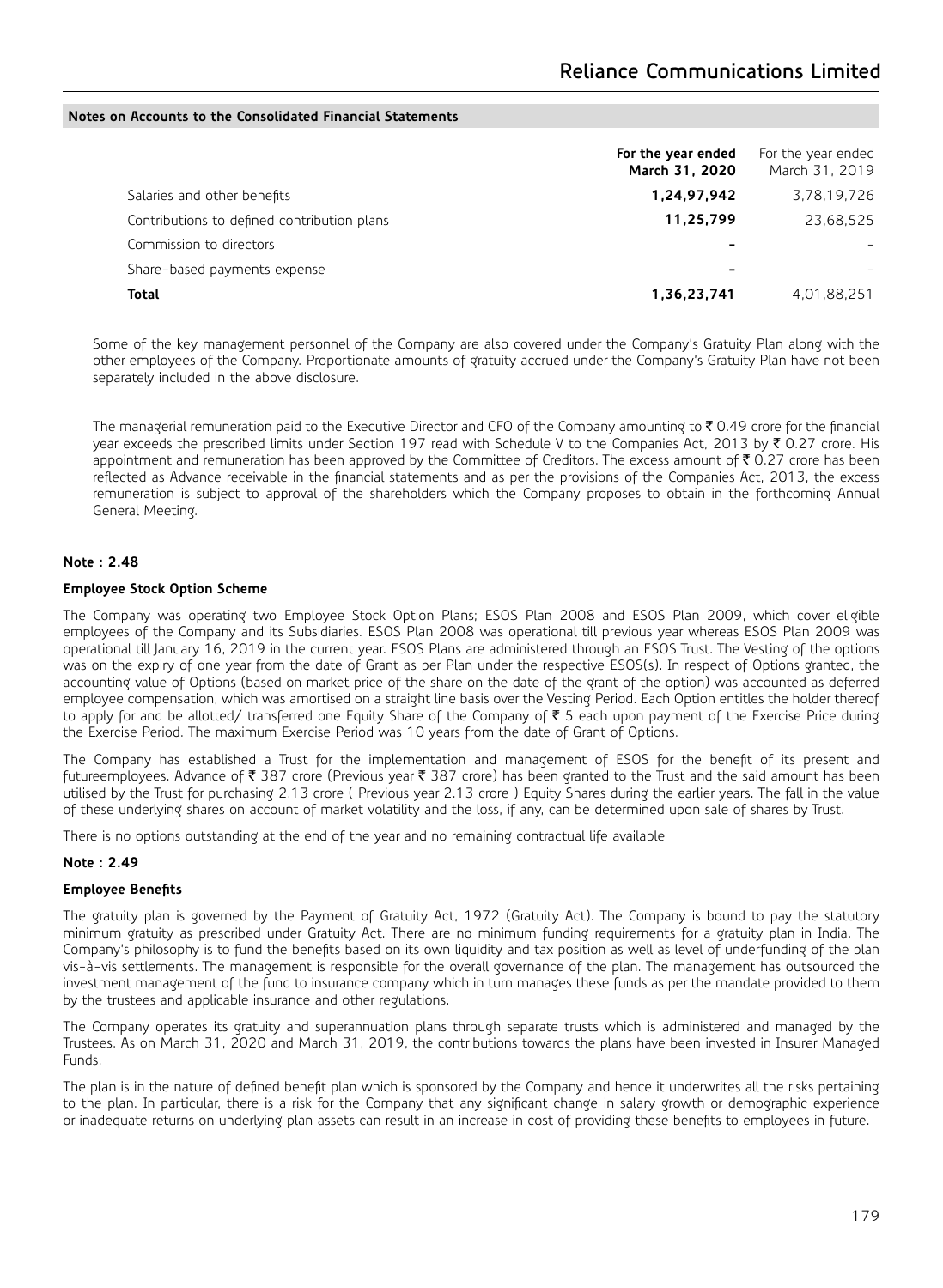The defined benefit plan exposes the Group to actuarial risk such as logentivity risk. interest risk and market (Investment) risk. The following table set out the status of the Gratuity Plan as required under Ind AS 19 "Employee Benefits":

|       |                                                                                            |                 | $(\bar{\bar{\mathbf{z}}}$ in crore) |
|-------|--------------------------------------------------------------------------------------------|-----------------|-------------------------------------|
|       | <b>Particulars</b>                                                                         | As at           |                                     |
|       |                                                                                            | March 31, 2020  | March 31, 2019                      |
| (i)   | Reconciliation of opening and closing balances of the present value of the defined         |                 |                                     |
|       | benefit obligation                                                                         |                 |                                     |
|       | Obligation at beginning of the year                                                        | 31              | 41                                  |
|       | Service cost                                                                               | $\overline{2}$  | $\mathsf 3$                         |
|       | Interest cost                                                                              | $\overline{2}$  | $\overline{c}$                      |
|       | Actuarial (gain)/ loss recognised in other comprehensive income                            | (0)             | $\overline{7}$                      |
|       | Experience adjustment                                                                      | (1)             | $\overline{\phantom{a}}$            |
|       | Liabilities transferred on acquisition                                                     | (2)             |                                     |
|       | Benefits paid                                                                              | (10)            | (18)                                |
|       | Liabilites Extinguished on Settlement                                                      | (4)             |                                     |
|       | Obligation at year end                                                                     | 17              | 31                                  |
|       | Defined benefit obligation liability is wholly funded by the Company                       |                 |                                     |
| (ii)  | Change in plan assets                                                                      |                 |                                     |
|       | Plan assets at beginning of the year, at fair value                                        | 28              | 8                                   |
|       | Expected return on plan assets                                                             | 3               | $\mathbf{1}$                        |
|       | Actuarial (gain)/ loss recognised in other comprehensive income                            |                 |                                     |
|       | Contributions                                                                              | 1               | 25                                  |
|       | Benefits paid from the fund                                                                | (9)             | (6)                                 |
|       | Assets distributed on settlement                                                           | (4)             |                                     |
|       | Plan assets at year end, at fair value                                                     | 18              | 28                                  |
| (iii) | Reconciliation of present value of the obligation and the fair value of the plan<br>assets |                 |                                     |
|       | Fair value of plan assets at the end of the year                                           | 18              | 28                                  |
|       | Present value of the defined benefit obligations at the end of the year                    | 17              | 31                                  |
|       |                                                                                            | (1)             | (3)                                 |
|       | Liability recognised in the Balance Sheet                                                  |                 |                                     |
| (iv)  | Expense recognised in Profit or Loss                                                       |                 |                                     |
|       | Service Cost                                                                               | 2               | 3                                   |
|       | Interest Cost                                                                              | 2               | $\overline{c}$                      |
|       | Total                                                                                      | 4               | 5                                   |
| (v)   | Amount recognised in other comprehensive income                                            |                 |                                     |
|       | Actuarial (gain) / loss recognised in other comprehensive income                           | 4               |                                     |
|       | Expected return on plan assets                                                             | 3               |                                     |
|       | Total                                                                                      | 7               |                                     |
| (vi)  | Experience adjustment                                                                      |                 |                                     |
|       | On Plan Liabilities (Gain)/Loss                                                            |                 |                                     |
|       | On Plan Assets Gain / (Loss)                                                               |                 |                                     |
|       | (vii) Investment details of plan assets                                                    |                 |                                     |
|       | 100% of the plan assets are invested in balanced Fund Instruments                          |                 |                                     |
|       | (viii) Actual return on plan assets                                                        | 3               | 1                                   |
| (ix)  | <b>Assumptions</b>                                                                         |                 |                                     |
|       | Interest rate                                                                              | 5.04%           | 7.64%                               |
|       | Estimated return on plan assets                                                            | 5.04%           | 7.64%                               |
|       | Salary Growth rate                                                                         | Nil             | 8.00%                               |
|       | Employee Turnover Rate                                                                     | 50% for all age | For Service 4                       |
|       |                                                                                            | group           | vear and below<br>18% and 5%        |
|       |                                                                                            |                 | thereafter                          |

Mortality in Retirement: LIC Buy-out Annuity Rates & UK Published PA (90) Annuity Rates suitably adjusted for Indian Lives.

The estimates of future salary increases, considered in actuarial valuation, take into account inflation, seniority, promotion and other relevant factors such as supply and demand factors in the employment market.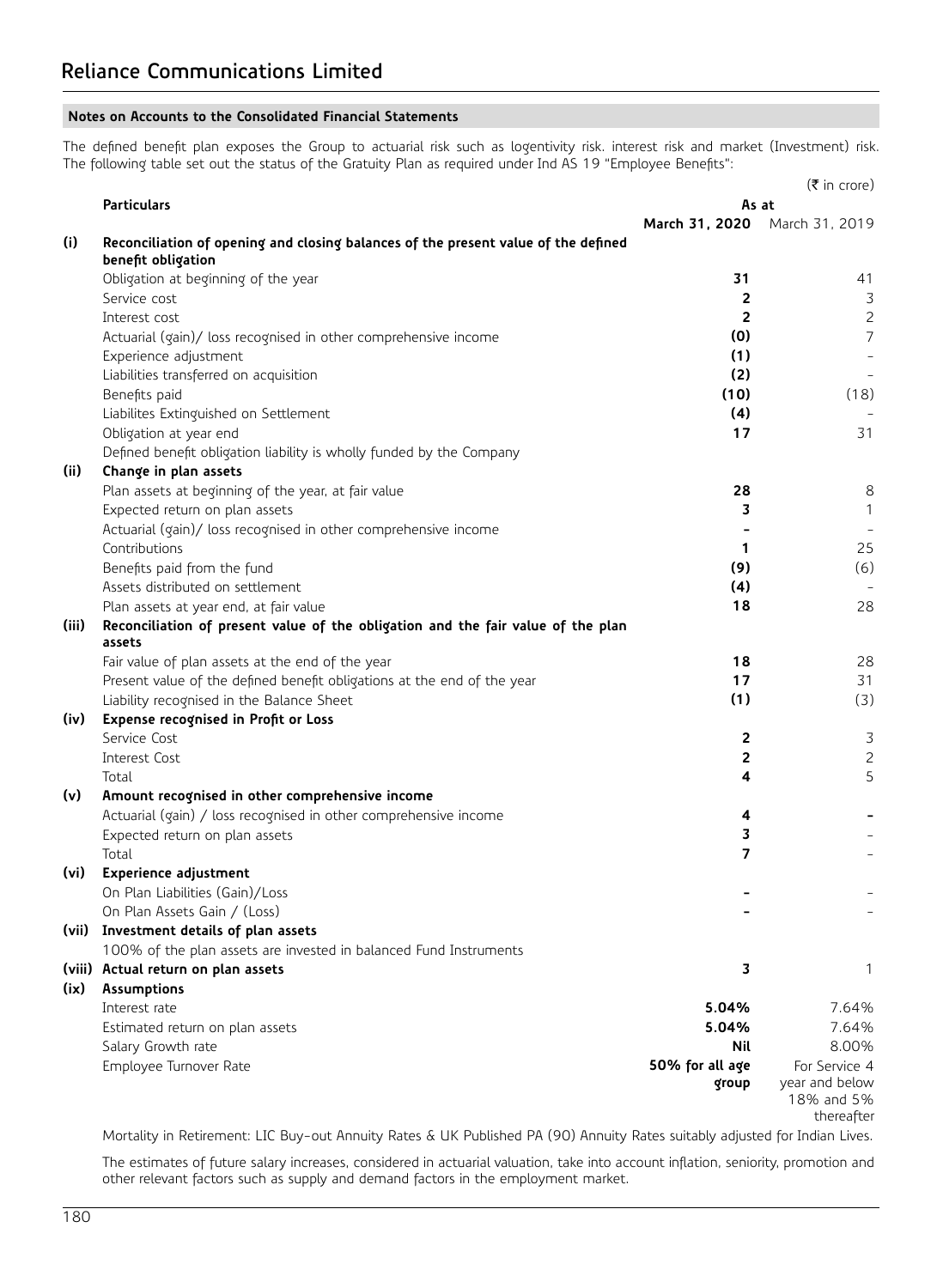#### **(x) Particulars of the amounts for the year and previous years**

|                                                                          |      |      | Gratuity                     |      |      |
|--------------------------------------------------------------------------|------|------|------------------------------|------|------|
|                                                                          |      |      | for the year ended March 31, |      |      |
|                                                                          | 2020 | 2019 | 2018                         | 2017 | 2016 |
| Present Value of benefit obligation                                      | 17   |      | 41                           | 57   | 48   |
| Fair value of plan assets                                                | 19   | 28   | 8                            | 10   | 9    |
| Excess of (obligation over plan assets) / plan<br>assets over obligation | (2)  |      | 〔33〕                         | (47) | (39) |

The expected contribution is based on the same assumptions used to measure the company's gratuity obligations as of March 31, 2020.

#### **ii. Sensitivity analysis**

Reasonably possible changes at the reporting date to one of the relevant actuarial assumptions, holding other assumptions constant, would have affected the defined benefit obligation by the amounts shown below.

|      |                                                                                                                                                                                                                                                                                                                                    |               | (₹ in crore)  |
|------|------------------------------------------------------------------------------------------------------------------------------------------------------------------------------------------------------------------------------------------------------------------------------------------------------------------------------------|---------------|---------------|
|      |                                                                                                                                                                                                                                                                                                                                    | As at         | As at         |
|      |                                                                                                                                                                                                                                                                                                                                    | March 31,2020 | March 31,2019 |
|      | Discount rate (+1% movement)                                                                                                                                                                                                                                                                                                       |               | (1)           |
|      | Discount rate (-1% movement)                                                                                                                                                                                                                                                                                                       |               | 2             |
|      | Future salary growth (+1% movement)                                                                                                                                                                                                                                                                                                |               | 2             |
|      | Future salary growth (-1% movement)                                                                                                                                                                                                                                                                                                |               | (1)           |
|      | Employee Turnover (+ 1% movement) (amount in ₹)                                                                                                                                                                                                                                                                                    |               | (6,69,381)    |
|      | Employee Turnover (- 1% movement) (amount in ₹)                                                                                                                                                                                                                                                                                    |               | 9,12,854      |
|      | Although the analysis does not take account of the full distribution of cash flows<br>expected under the plan, it does provide an approximation of the sensitivity of the<br>assumptions shown. In the current year, as valuation has been done on Nil Salary<br>increment so Sensitivity on Future Salary increment has not given |               |               |
| (xi) | Maturity analysis defined benefit plan (fund)                                                                                                                                                                                                                                                                                      |               |               |
|      | Project benefit payable in future from the date of reporting                                                                                                                                                                                                                                                                       |               |               |
|      | 1 <sup>st</sup> following year                                                                                                                                                                                                                                                                                                     |               | 3             |
|      | 2 <sup>nd</sup> following year                                                                                                                                                                                                                                                                                                     |               | 2             |
|      | 3 <sup>rd</sup> following year                                                                                                                                                                                                                                                                                                     |               | 2             |
|      | 4 <sup>th</sup> following year                                                                                                                                                                                                                                                                                                     |               |               |
|      | 5 <sup>th</sup> following year                                                                                                                                                                                                                                                                                                     |               |               |
|      | sum of 6 to 10 years                                                                                                                                                                                                                                                                                                               |               | 14            |
|      | sum of years above 11 years                                                                                                                                                                                                                                                                                                        |               | 26            |

Provident Fund: Under this scheme,the employee and employer each make monthly contribution to the plan equal to 12% of the covered employee's salary. Contributions are made to the trust established by the Company upto 29.2.2020. During the previous year, based on actuarial valuation, Fair value of plan assets was  $\bar{\tau}$  128 crore, the present value of defined benefit obligation was  $\bar{\tau}$  105 crore. PF deducted for the month of March 31, 2020, the employee and employer monthly contribution to the PF equal to 12% of the covered employee's basic salary is deposited with Regional Providend Fund Commissioner (RPFC) as per order received from the PF Commissioner dated 9.03.2020.

For the year ended March 31,2020, the Company has contributed ₹ 3 crore from April 2019 to February 2020 and For March 2020 ₹ 1 crore (Previous year ₹ 3 crore) towards Provident Fund to RPFC.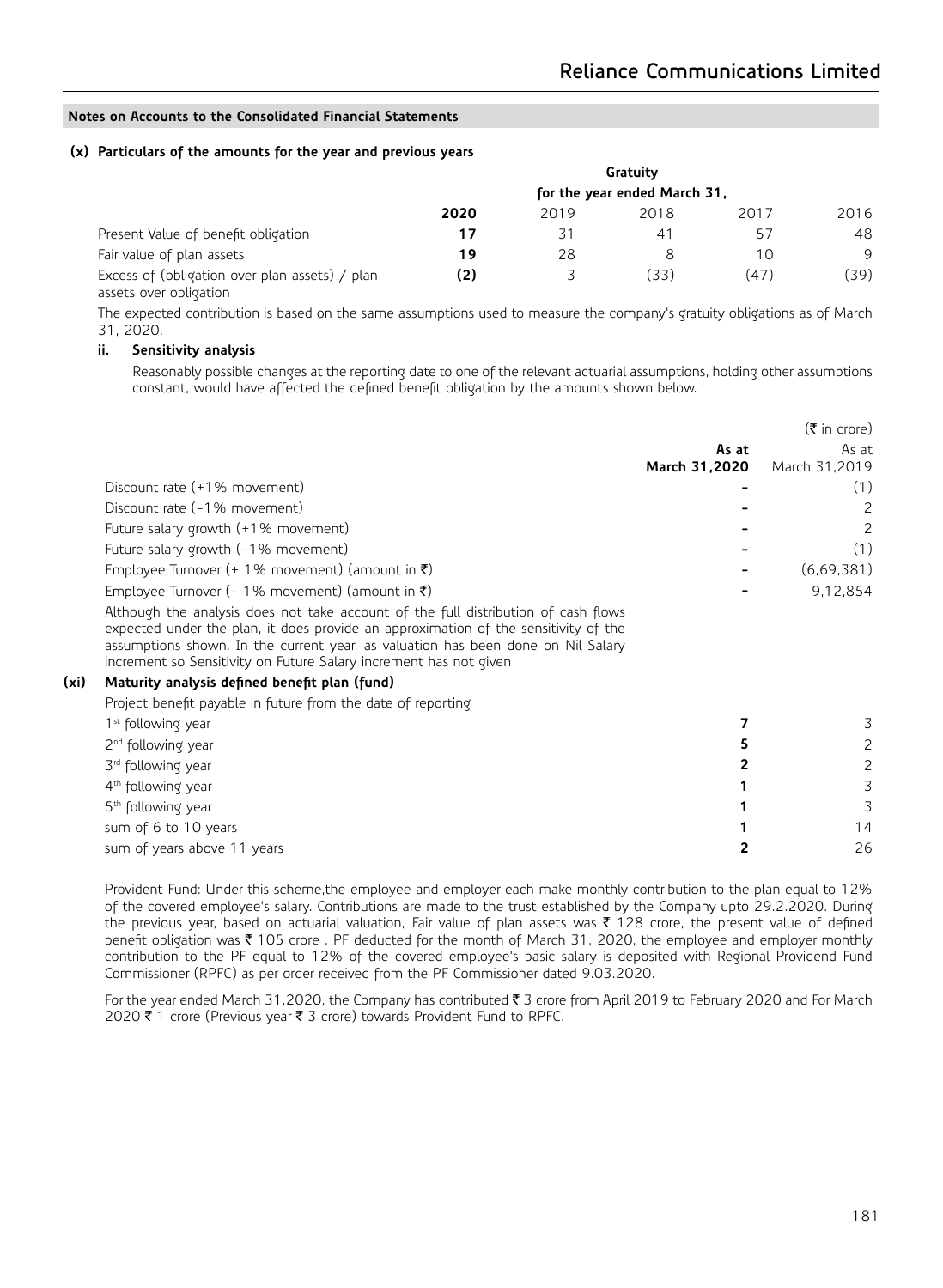#### **Note : 2.50**

#### **Capital Management**

Capital of the Company, for the purpose of capital management, includes issued equity capital, securities premium and all other equity reserves attributable to the equity holders of the Company. The Company's objective when managing the capital is to safeguard the Company's ability to continue as a going concern. The Comany is presently under CIRP process and thereby continue to operate as a going concern.

The funding requirement is met through a mixture of equity, internal accruals, long term borrowings and short term borrowings.

The Company monitors capital using a gearing ratio, which is net debt divided by total capital plus net debt.

|     |                                     | As at<br>March 31, 2020 | As at<br>March 31, 2019 |
|-----|-------------------------------------|-------------------------|-------------------------|
| (a) | Eguity                              | (48.156)                | (4, 180)                |
| (b) | Debt                                | 45.584                  | 47.607                  |
|     | (c) Equity and Debt $(a + b)$       | (2.572)                 | 43.427                  |
|     | (d) Capital Gearing Ratio $(b / c)$ | $-1772%$                | 110%                    |

Decrease in Capital gearing ratio reflects reduction in equity on account of net losses incurred by the Company due to impairment of investment in Subsidiaries and Provision of Liability on account of License & Spectrum fee during the year.

#### **Note : 2.51**

#### **Post Reporting Events**

No adjusting or significant non-adjusting events have occurred between the reporting date and the date of authorisation.

#### **Note : 2.52**

#### **Discontinued Operations:**

Financial Performance of discontinued operations forming part of India Operations is presented hereunder:

|                                                                             |                                      | $(\bar{\bar{\mathbf{z}}}$ in crore)  |
|-----------------------------------------------------------------------------|--------------------------------------|--------------------------------------|
|                                                                             | For the year ended<br>March 31, 2020 | For the year ended<br>March 31, 2019 |
| Income                                                                      |                                      |                                      |
| Revenue from Operations                                                     | 1,081                                | 1,129                                |
| Other Income                                                                | 28                                   | 737                                  |
| <b>Total Income</b>                                                         | 1,109                                | 1,866                                |
| <b>Expenses</b>                                                             |                                      |                                      |
| Access Charges, License Fee and Network Expenses                            | 1,235                                | 1.376                                |
| Employee Benefit Expenses                                                   | 35                                   | 96                                   |
| Finance Costs                                                               | 655                                  | 1,083                                |
| Depreciation, Impairment and Amortisation                                   |                                      | 43                                   |
| Sales and General Admin Expenses                                            | 325                                  | 108                                  |
| Provision / Impairment of Capital Advance                                   |                                      | 2,296                                |
| <b>Total Expenses</b>                                                       | 2,251                                | 5,002                                |
| Profit/(Loss) before exceptional items and tax from discontinued operations | (1, 142)                             | (3, 136)                             |
|                                                                             |                                      |                                      |

| Cashflow from discontinued operations |      |        |
|---------------------------------------|------|--------|
| – Operating activities                | 237  | 382    |
| – Investing activities                |      | 000. ا |
| - Financing activities                | (54) | (679)  |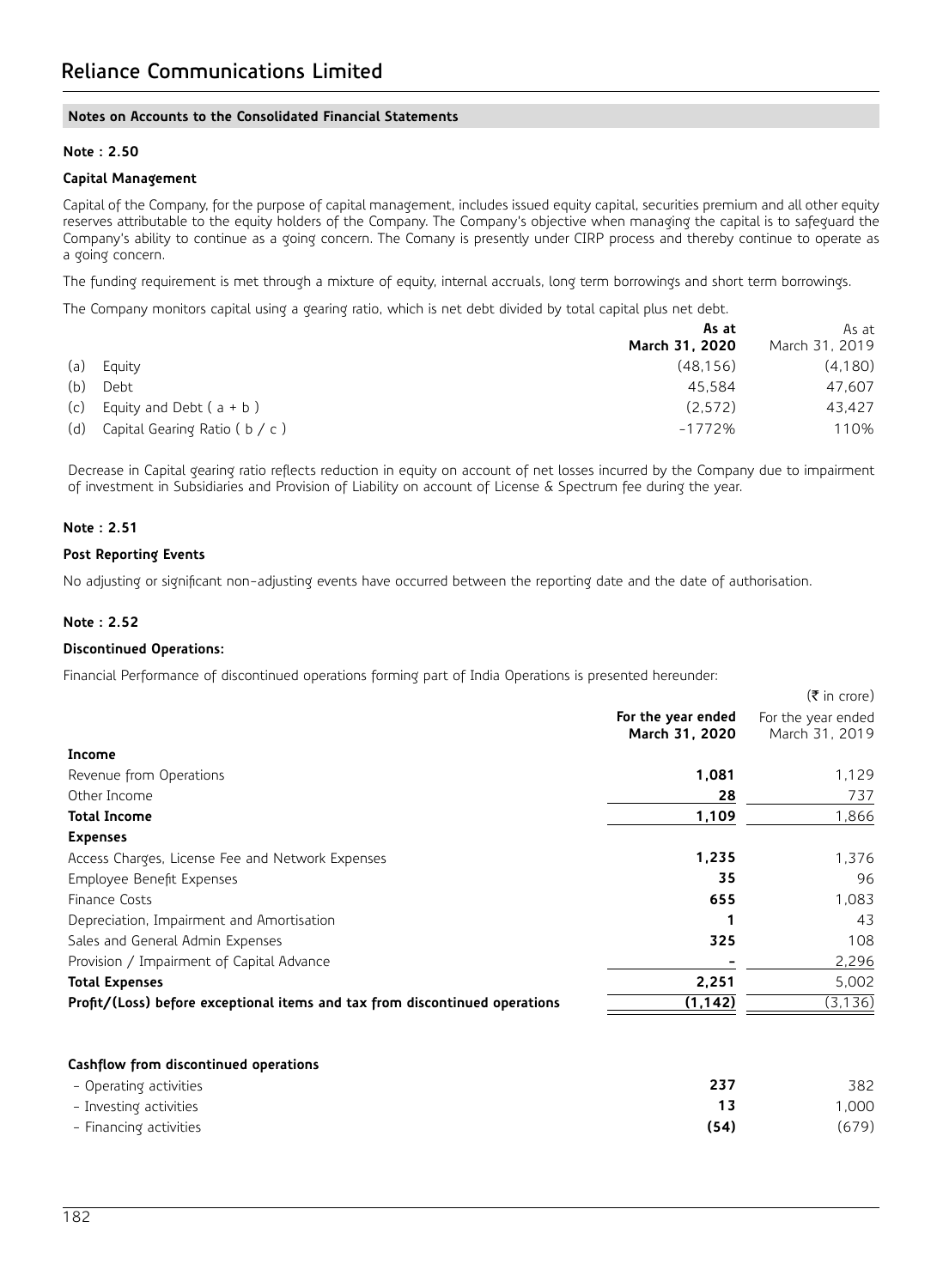#### **Note : 2.53**

#### **Non Provision of Interest and Foreign Exchange Variation on Borrowings**

Considering various factors including admission of the Company and its three subsidiaries; RTL RITL and RCIL to CIRP under the Code, there are various claims submitted by the operational creditors, the financial creditors, employees and other creditors. The overall obligations and liabilities including obligation for interest on loans and the principal rupee amount in respect of loans including foreign currency denominated loans shall be determined during the CIRP and accounting impact/disclosure if any will be given on completion of CIRP.

Further, prior to May 15, 2018, the Company and its said subsidiaries were under Strategic Debt Restructuring (SDR) and asset monetization and debt resolution plan was being worked out. The Company and some of its subsidiaries have not provided Interest of ` 4,748 crore calculated based on basic rate of interest as per terms of loan for year ended March 31, 2020 and foreign exchange loss aggregating to ₹1,609 crore loss for the year ended March 31, 2020. Had the Company provided Interest and foreign exchange variation, the Loss would have been higher by  $\bar{\tau}$  6,357 crore for year ended March 31, 2020 During the previous years, Interest of ₹ 7,998 crore and foreign exchange loss aggregating to Rs 984 crore were not provided.

#### **Note : 2.54**

#### **Disclosure pursuant to Ind AS 115 "Revenue from Contracts with Customers".**

Continued Operations Revenue for the year from sale of services includes  $\bar{\tau}$  1,685 crore pertains to revenue from contract with customers recognised over a period of time. The Company has not given any volume discounts, service level credits, etc during the year. The revenue is further disaggregated as Revenue pertains to India Operations ₹1,038 crore and Global Operation ₹ 647 crore.

Discontinued Operations Revenue for the year from sale of services includes  $\bar{\tau}$  1,081 crore pertains to revenue from contract with customers recognised over a period of time. The Company has not given any volume discounts, service level credits, etc during the year. The revenue is no further disaggregated.

The Company has applied the practical expedient in Ind AS 115. Accordingly, the Company has not disclosed the aggregate transaction price allocated to pending performance obligations which are subject to variability due to several factors such as terminations, changes in scope of contracts, periodic revalidations of the estimates, economic factors (changes in currency rates, tax laws etc). No consideration from contracts with customers is excluded from the amount mentioned above.

The company classifies the right to consideration in exchange for deliverables as either a receivable or as unbilled revenue if revenues is accrued. Receivable and unbilled revenue are a right to consideration that is unconditional upon passage of time. Receivable is presented net of impairment in the Balance Sheet. Unbilled revenue as at April 1, 2019, was ₹87 crore and it was billed during the year. Unbilled Revenue as at March 31, 2020 is  $\bar{\tau}$  56 crore.

Unearned revenue with regards to continued Operation and discontinued operations at March 31, 2020. was ₹ 81 crore and ₹ 1,849 crore (net of unbilled revenue of ₹ 917 crore pending reconciliation with customer on account of various business parameters) respectively.

#### **Note : 2.55**

#### **Consolidated Segment Information:**

The Company has identified and disclosed segment information, as "India Operations" and "Global Operations". The segment has been identified and reported taking into account its internal financial reporting, performance evaluation and organisational structure by geographical locations of its operations, where its service rendering activities are based. The accounting policies adopted for segment reporting are in line with the accounting policy of the Company with following additional policies for segment reporting.

- (a) Revenue and expenses have been identified to a segment on the basis of relationship to operating activities of the segment. Revenue and expenses, which relate to the enterprise as a whole and are not allocable to a segment on reasonable basis have been disclosed as "Unallocable".
- (b) Segment assets and liabilities represent the assets and liabilities in respective segments. Tax related assets and other assets and liabilities that cannot be allocated to a segment on reasonable basis have been disclosed as "Unallocable".

| Segment Information          |                           |                             |                          |                          | (₹ in crore ) |
|------------------------------|---------------------------|-----------------------------|--------------------------|--------------------------|---------------|
| <b>Particulars</b>           | India<br><b>Operaions</b> | Global<br><b>Operations</b> | Unallocable              | <b>Eliminations</b>      | <b>Total</b>  |
| Segment Revenue              |                           |                             |                          |                          |               |
| External Revenue             | 1.040                     | 694                         | $\,$                     | $\overline{\phantom{a}}$ | 1,734         |
|                              | 1,607                     | 2,587                       | $\overline{\phantom{a}}$ | -                        | 4,194         |
| <b>Inter Segment Revenue</b> | 35                        | 32                          | $\overline{\phantom{0}}$ | (67)                     |               |
|                              | 201                       | 234                         | $\overline{\phantom{0}}$ | (435)                    |               |
| Total                        | 1,075                     | 726                         | $\overline{\phantom{a}}$ | (67)                     | 1,734         |
|                              | 1.808                     | 2.821                       | -                        | (435)                    | 4.194         |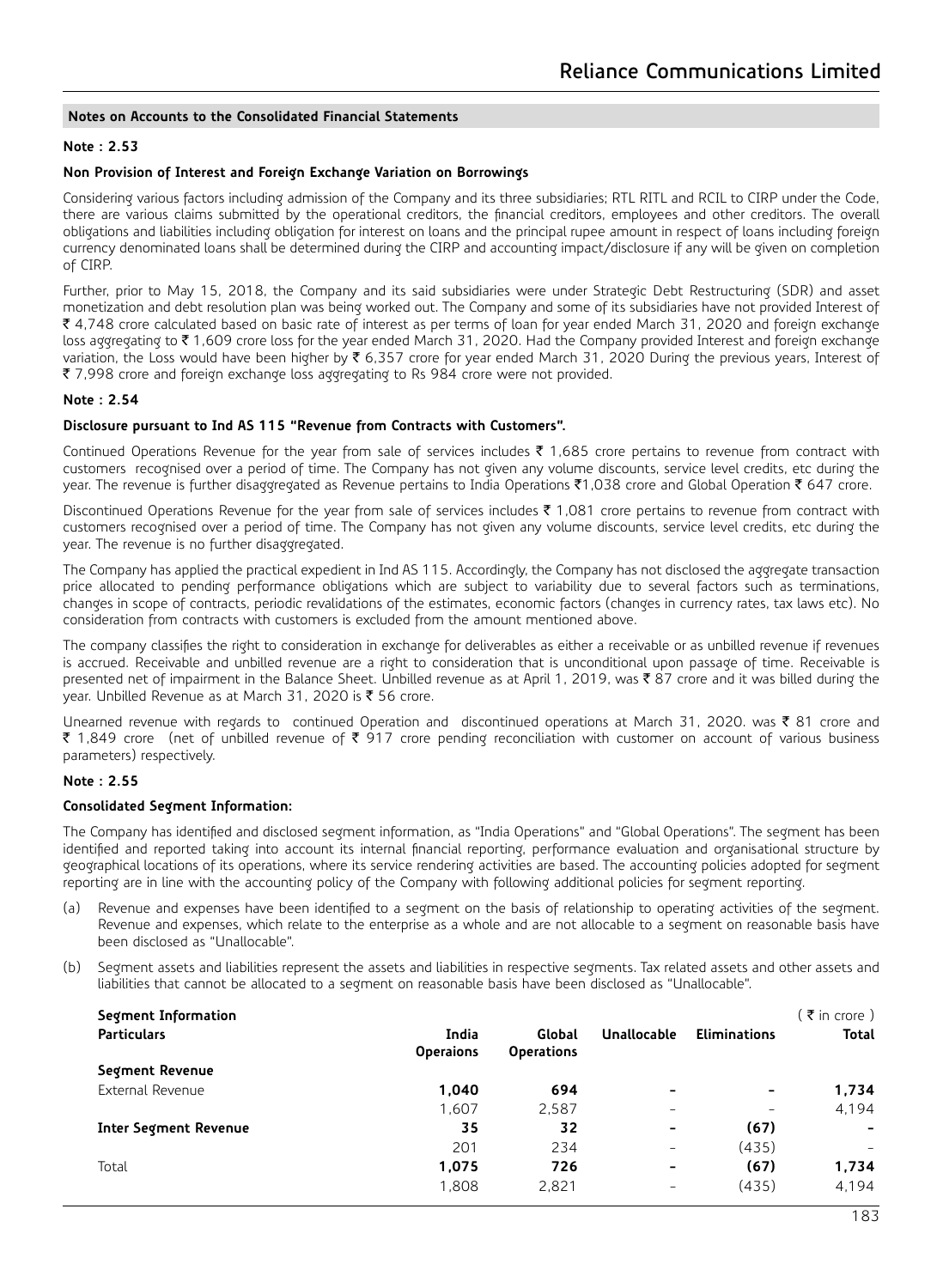| Segment Information<br><b>Particulars</b>                                 | India<br><b>Operaions</b> | Global<br><b>Operations</b> | Unallocable | <b>Eliminations</b> | $(5 \nvert \cdot \cdot \cdot \cdot)$<br><b>Total</b> |
|---------------------------------------------------------------------------|---------------------------|-----------------------------|-------------|---------------------|------------------------------------------------------|
| Segment Result before Exceptional and non<br>recurring items, taxes       | (477)                     | (44)                        |             |                     | (521)                                                |
|                                                                           | (255)                     | (5)                         |             |                     | (260)                                                |
| Less: Finance Expenses                                                    |                           |                             | 62          |                     | 62                                                   |
|                                                                           |                           |                             | 192         |                     | 192                                                  |
| Less: Exceptional Item                                                    |                           |                             | 10,214      |                     | 10,214                                               |
|                                                                           |                           |                             | (2,008)     |                     | (2,008)                                              |
| Segment Result after Exceptional and non<br>recurring items before taxes  | (477)                     | (44)                        | (10, 276)   |                     | (10, 797)                                            |
|                                                                           | (255)                     | (5)                         | 1,816       |                     | 1,556                                                |
| Less: Provision for Taxation                                              |                           |                             | 14          |                     | 14                                                   |
|                                                                           |                           |                             | 2.425       |                     | 2.425                                                |
| Segment Result after Tax                                                  | (477)                     | (44)                        | (10, 290)   |                     | (10, 811)                                            |
|                                                                           | (255)                     | (5)                         | (609)       |                     | (869)                                                |
| Profit/(Loss)<br>Total<br>before<br>from<br>Tax<br>Discontinued Operation | (31, 979)                 |                             |             |                     | (31, 979)                                            |
|                                                                           | (6,358)                   |                             |             |                     | (6,358)                                              |
| Other Information                                                         |                           |                             |             |                     |                                                      |
| Segment Assets                                                            | 47.884                    | 860                         | 1,271       | (2,015)             | 48,000                                               |
|                                                                           | 48,300                    | 7.690                       | 13,492      | (1,924)             | 67,558                                               |
| Segment Liabilities                                                       | 94,710                    | 1,605                       | 1,257       | (1,732)             | 95,840                                               |
|                                                                           | 18,733                    | 6,402                       | 48,912      | (2,630)             | 71,416                                               |
| Capital Expenditure                                                       | 11                        | $\overline{\phantom{0}}$    |             |                     | 11                                                   |
|                                                                           | 10                        | 184                         |             |                     | 194                                                  |
| Depreciation                                                              | 192                       | 162                         |             |                     | 354                                                  |
|                                                                           | 223                       | 597                         |             |                     | 820                                                  |

(Figures relating to current period are reflected in Bold, relating to previous year are reflected in italic.) Indian Operations includes assets held for sale

#### **(c) The reportable Segments are further described below:**

- The India Operations includes operations of the Company and its subsidiaries in India, Globalcom IDC Limited and Reliance Globalcom Limited
- The Global Operations includes the retail operations outside India of Reliance Communications (UK) Limited, Reliance Communications International Inc., Reliance Communications Canada Inc., Reliance Communications (Australia) Pty. Limited, Reliance Communications (New Zealand) Pte. Limited and wholesale operations outside India of its subsidiary viz. Reliance Globalcom BV and its subsidiaries.

#### **Note : 2.56**

#### **Note on Disqualification of Directors**

During the year under review, Shri Anil D Ambani, Smt. Manjari Kacker, Smt. Ryna Karani, Smt. Chhaya Virani and Shri Suresh Rangachar, Directors tendered their resignation as Directors of the Company, however the Committee of Creditors of the Company ("CoC"), in its meeting held on 20<sup>th</sup> November, 2019 refused to accept the resignations tendered by above mentioned directors. Further, the CoC instructed that the said directors be advised to continue with their duties and responsibilities as directors of the Company and provide all cooperation to the Resolution Professional during the Corporate Insolvency Resolution Process. Accordingly, the name of such directors continues to reflect in the composition of the board of directors and the respective committees of the Company. Due to above mentioned events, the Company has not received annual disclosures as required under section 164(2) of the Companies Act, 2013 regarding disqualification of directors from Shri Anil D Ambani, Smt. Manjari Kacker, Smt. Ryna Karani, Smt. Chhaya Virani and Shri Suresh Rangachar, Directors of the Company. As per legal opinion obtained by the company during the previous year, none of the Directors were disqualified under section 164(2) of the Companies Act 2013 for default in payment of interest and principal of debentures.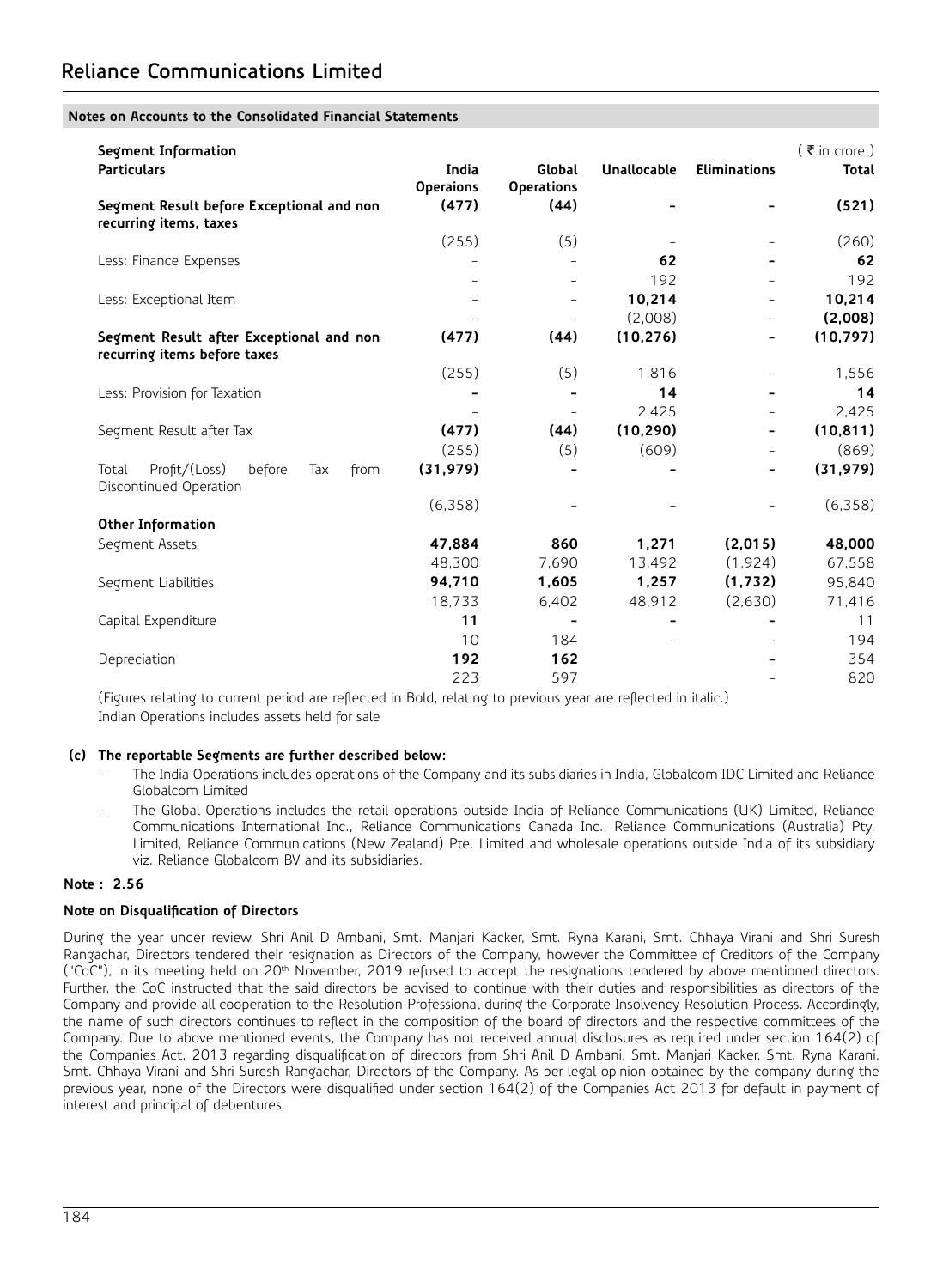#### **Note: 2.57**

Pursuant to an agreement for assignment entered into between the Company and STT Global Data Centres India Private Limited (STT) in an earlier year for transfer of leasehold right, title and interest of Land admeasuring 34873 sq. mts forming part of the larger land located at DAKC along with building (Larger land) thereupon and substation to be constructed on the land, the Company has received an amount of  $\bar{\tau}$  26.99 crore from STT which is reflected as Advance Received from Customer under Other Liabilities in the financial statements.

STT invoked arbitration proceedings against the Company in accordance with the terms of the agreement for assignment and filed its Claim before the Arbitral Tribunal seeking injunctive order from dealing with or disposing, negotiating, encumbering, alienating, transferring, disposing off or creating third party rights or interest on the property or in the alternative, deposit ₹ 26.99 crore with the Court or pass attachment order on assets of the Company so as to satisfy the claim of  $\bar{\mathcal{L}}$  26.99 crore. The next date in the matter will be listed in due course.

#### **Note: 2.58**

During the previous year, RRL had entered into a Development agreement with Reliance Globalcom Limited (RGL) for completion of Internet Data Centre 5 (IDC 5) building and paid ` 25.45 crore to RGL for completion of construction of IDC 5 building which has been reflected as Capital Advance under other non current assets in the financial statements on account of pending the verification of invoices and work completion certification.

#### **Note: 2.59**

During the previous year, the RRL had extended loans to Fellow subsidiaries amounting to  $\bar{\tau}$  1,168.45 crore for which terms are not decided,accordingly no interest is charged to them.

#### **Note: 2.60**

Reliance Communications Infrastructure Limited (RCIL), a wholly owned subsidiary of the Corporate Debtor has written to Industrial and Commercial Bank of China, Mumbai branch ("ICBC") requesting for balance confirmation of  $\bar{\tau}$  31.62 crore and transfer of the entire amount lying in fixed deposit account including all interest monies accruing thereon up to the date of remittance to the designated TRA account of RCIL. The Auditors and RCIL have not received any confirmation from ICBC.

#### **Note: 2.61**

A Subsidiary of the Company is in the process of reconciliation of unbilled revenue with customers on account of various business parameters and any GST applicable thereon shall be paid upon completion of pending reconciliation and billing thereof.

#### **Note: 2.62**

During the Previous year, the RRL has entered into a Long Term Lease agreement with a Customer for two buildings named Corporate Head Quarters (CHQ) and Business Head Quarters situated within the complex of Dhirubahi Ambani Knowledge City (DAKC) for the period from July 2019 to March 2041. The said Lease Agreement has been discounted @10% per annum and received  $\bar{\tau}$  461.74 crore. Further, Monthly Lease Rental receivables have been assigned against payment of installment due on discounting.

Equated Monthly Installment of  $\bar{\tau}$  4.50 crore will be adjusted first towards the interest computed at the rate of 10% per annum on the principal amount outstanding and the balance will be adjusted towards principal repayment upto March 2041.

#### **Note: 2.63**

#### **Note on Covid -19 Impact**

While the Group is sensitive about the impact of the pandemic (Covid 19), not only on the human life but on businesses and industrial activity across the globe, however, its effect will only be realized and ascertained over the next few months.

The Group has been monitoring the situation closely and has taken proactive measures to comply with various directions / regulations / guidelines issued by Government of India, various state governments and local bodies to ensure safety of workforce across all its offices.

Vide notification dated March 24, 2020 issued by Ministry of Home Affairs, a nation-wide lockdown was announced to contain COVID-19 outbreak and same had been extended for additional period. However, Telecommunication services, being essential services, had been exempted and permitted to continue operation during the period of lockdown. The Group has continued to provide services to its Enterprise customers without any interruptions and honour commitments, despite facing all odds during lockdown.

The extent to which the COVID-19 pandemic will impact the Group's future financial results will depend on upcoming developments, which are highly uncertain, including, among other things, any new information concerning the severity of the COVID-19 pandemic and the action to mitigate its spread as advised by local authorities.

As the Group is undergoing CIRP, it is relevant to note that the period of lockdown is notified to be exempt under the Code for the purpose of timeline to complete the CIRP."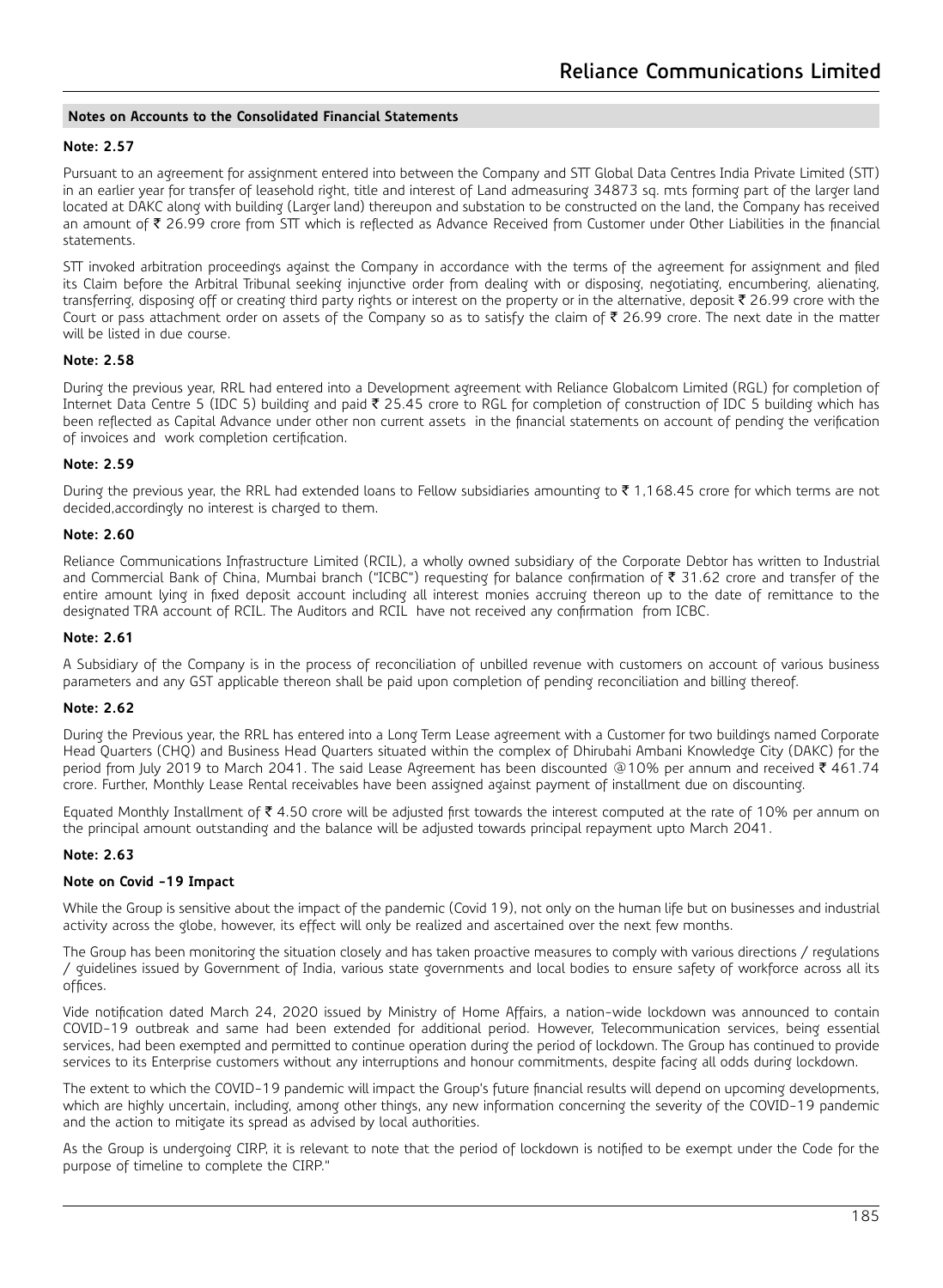#### **Note: 2.64**

#### **Authorisation of Financial Statements**

The Directors of the Company have approved the above financial statements at their meeting held on July 31, 2020 which was chaired by Mr. Anish Niranjan Nanavaty, Resolution Professional ('RP') of the Corporate Debtor and RP took the same on record basis recommendation from the directors.

With respect to the financial statements for the year ended March 31, 2020, the RP has signed the same solely for the purpose of ensuring compliance by the Corporate Debtor with applicable laws, and subject to the following disclaimers:

- (i) The RP has furnished and signed the report in good faith and accordingly, no suit, prosecution or other legal proceeding shall lie against the RP in terms of Section 233 of the Code;
- (ii) No statement, fact, information (whether current or historical) or opinion contained herein should be construed as a representation or warranty, express or implied, of the RP including, his authorized representatives and advisors;
- (iii) The RP, in review of the financial statements and while signing this statement of financial statements, has relied upon the assistance provided by the directors of the Corporate Debtor, and certifications, representations and statements made by the directors of the Corporate Debtor, in relation to these financial statements. The statement of financial statements of the Corporate Debtor for the year ended March 31, 2020 have been taken on record by the RP solely on the basis of and on relying the aforesaid certifications, representations and statements of the aforesaid directors and the management of the Corporate Debtor. For all such information and data, the RP has assumed that such information and data are in the conformity with the Companies Act, 2013 and other applicable laws with respect to the preparation of the financial statements and that they give true and fair view of the position of the Corporate Debtor as of the dates and period indicated therein. Accordingly, the RP is not making any representations regarding accuracy, veracity or completeness of the data or information in the financial statements.
- (iv) In terms of the provisions of the Code, the RP is required to undertake a review of certain transactions. Such review has been completed and the RP has filed the necessary applications with the adjudicating authority.

#### **Note : 2.65**

#### **Additional Informations of Subsidiaries/ Associates as required under Schedule III to the Companies Act, 2013**

| Sr. | Name of the Company                            |                                       | Net Assets i.e. total assets<br>minus total liabilities |                                          | Share in profit or loss         | Share in other<br>comprehensive income                      |                          | Share in total<br>comprehensive income                      |                                               |
|-----|------------------------------------------------|---------------------------------------|---------------------------------------------------------|------------------------------------------|---------------------------------|-------------------------------------------------------------|--------------------------|-------------------------------------------------------------|-----------------------------------------------|
|     |                                                | As % of<br>consolidated<br>net assets | Amount<br>$(5 \infty)$                                  | As % of<br>consolidated<br>profit o loss | Amount<br>$(5 \nvert n \nvert)$ | As % of<br>consolidated<br>other<br>comprehensive<br>income | Amount<br>$(5 \infty)$   | As % of<br>consolidated<br>total<br>comprehensive<br>income | Amount<br>$(\bar{\bar{\mathbf{z}}}$ in crore) |
|     | Parent Company                                 |                                       |                                                         |                                          |                                 |                                                             |                          |                                                             |                                               |
|     | Reliance Communications Limited                |                                       | 68.42 (32.947.20)                                       |                                          | 106.24 (45,338.00)              | (19.78)                                                     | 5.00                     |                                                             | 106.16 (45,333.00)                            |
|     | <b>Indian Subsidiaries</b>                     |                                       |                                                         |                                          |                                 |                                                             |                          |                                                             |                                               |
| 2   | Reliance WiMax Limited                         | (0.01)                                | 3.93                                                    | 0.00                                     | (0.01)                          |                                                             |                          | 0.00                                                        | (0.01)                                        |
| 3   | Reliance Bhutan Limited                        | (0.00)                                | 0.00                                                    | (0.00)                                   | 0.00                            |                                                             | ÷,                       | (0.00)                                                      | 0.00                                          |
| 4   | Reliance Webstore Limited                      | 1.33                                  | (639.73)                                                | 0.00                                     | (0.17)                          |                                                             |                          | 0.00                                                        | (0.17)                                        |
| 5   | Campion Properties Limited                     | 0.13                                  | (63.04)                                                 | 0.01                                     | (4.60)                          |                                                             | $\overline{a}$           | 0.01                                                        | (4.60)                                        |
| 6   | Reliance Tech Services Limited                 | 0.04                                  | (19.38)                                                 | 0.02                                     | (7.81)                          | (4.55)                                                      | 1.15                     | 0.02                                                        | (6.66)                                        |
| 7   | Reliance Telecom Limited                       | 20.94                                 | (10,083.74)                                             | 7.74                                     | (3,304.06)                      | (0.16)                                                      | 0.04                     | 7.74                                                        | (3,304.02)                                    |
| 8   | Reliance Communications Infrastructure Limited | 4.73                                  | (2,277.93)                                              | 0.03                                     | (10.80)                         |                                                             |                          | 0.03                                                        | (10.80)                                       |
| 9   | Globalcom IDC Limited                          | (0.06)                                | 30.46                                                   | (0.03)                                   | 12.03                           | (0.91)                                                      | 0.23                     | (0.03)                                                      | 12.26                                         |
| 10  | Reliance Infratel Limited                      | (2.40)                                | 1,155.00                                                | 0.15                                     | (66.00)                         | $\equiv$                                                    | $\overline{a}$           | 0.15                                                        | (66.00)                                       |
| 11  | Globalcom Mobile Commerce Limited              | (0.00)                                | 0.15                                                    | 0.00                                     | (0.00)                          |                                                             | $\equiv$                 | 0.00                                                        | (0.00)                                        |
| 12  | Reliance BPO Private Limited                   | 0.02                                  | (8.94)                                                  | 0.00                                     | (0.85)                          |                                                             | $\overline{a}$           | 0.00                                                        | (0.85)                                        |
| 13  | Reliance Communications Tamilnadu Limited      | 0.00                                  | (1.64)                                                  | 0.00                                     | (0.00)                          |                                                             |                          | 0.00                                                        | (0.00)                                        |
| 14  | Globalcom Realty Limited                       | (0.00)                                | 0.03                                                    | 0.00                                     | (0.00)                          |                                                             | $\overline{\phantom{0}}$ | 0.00                                                        | (0.00)                                        |
| 15  | Internet Exchangenext.com Ltd.                 | (0.00)                                | 0.06                                                    | 0.00                                     | (0.00)                          |                                                             |                          | 0.00                                                        | (0.00)                                        |
| 16  | Realsoft Cyber Systems Private Limited         | 0.00                                  | (0.92)                                                  | 0.00                                     | (0.01)                          |                                                             | ٠                        | 0.00                                                        | (0.01)                                        |
| 17  | Worldtel Tamilnadu Private Limited             | 0.21                                  | (101.27)                                                | 0.00                                     | (0.00)                          | ÷,                                                          | $\overline{\phantom{a}}$ | 0.00                                                        | (0.00)                                        |
| 18  | Towercom Infrastructure Private Limited        | 0.00                                  | (0.01)                                                  | (0.00)                                   | 0.00                            |                                                             | $\overline{a}$           | (0.00)                                                      | 0.00                                          |
| 19  | Reliance Realty Limited                        | 0.61                                  | (291.54)                                                | 0.07                                     | (30.23)                         | (1.03)                                                      | 0.26                     | 0.07                                                        | (29.97)                                       |
| 20  | Reliance Infra Projects Limited                | (0.00)                                | 0.03                                                    | 0.00                                     | (0.00)                          |                                                             |                          | 0.00                                                        | (0.00)                                        |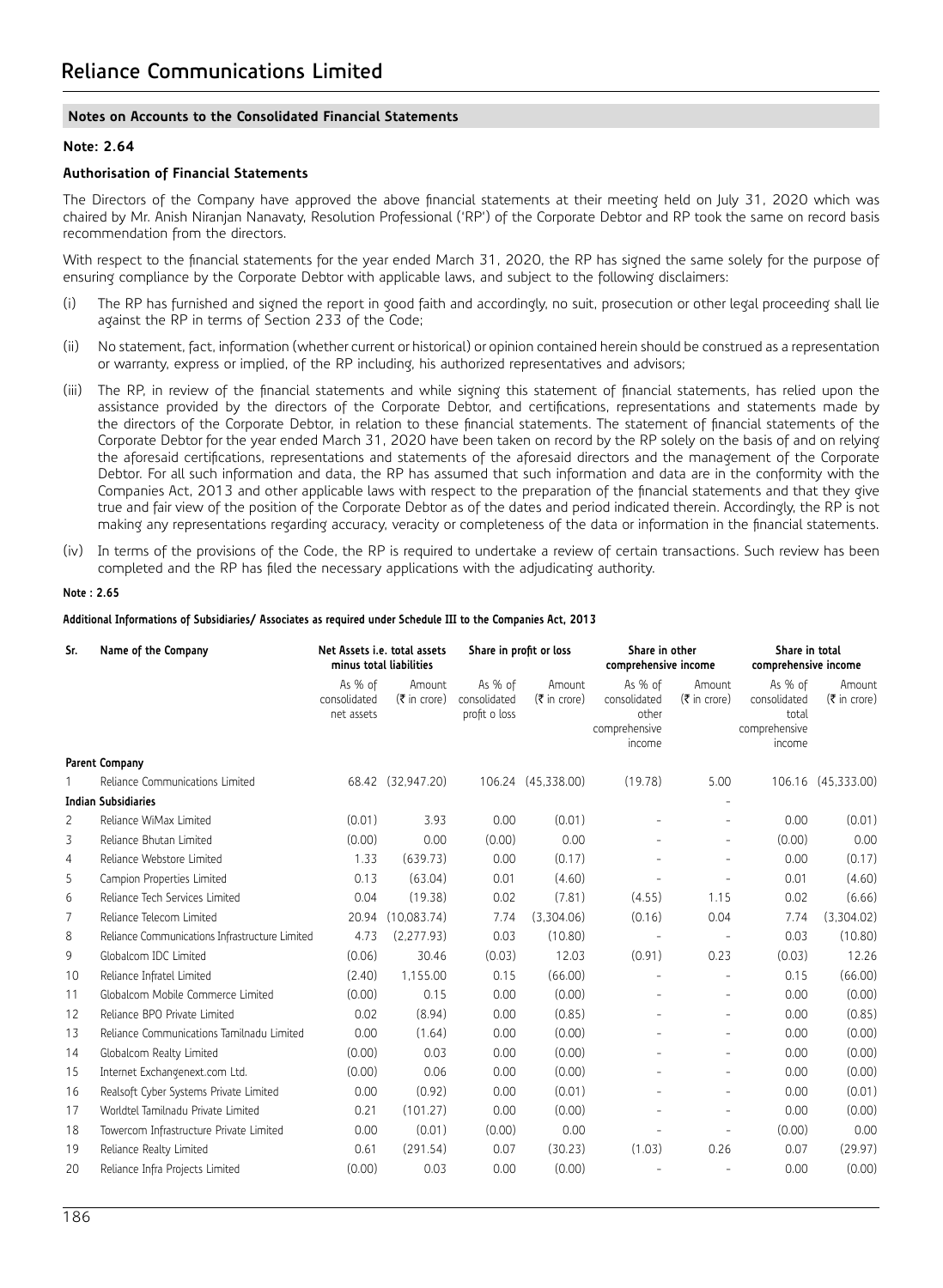| Sr.            | Name of the Company                                          | Net Assets i.e. total assets<br>minus total liabilities |                          | Share in profit or loss                  |                                 | Share in other<br>comprehensive income                      |                        | Share in total<br>comprehensive income                      |                        |
|----------------|--------------------------------------------------------------|---------------------------------------------------------|--------------------------|------------------------------------------|---------------------------------|-------------------------------------------------------------|------------------------|-------------------------------------------------------------|------------------------|
|                |                                                              | As % of<br>consolidated<br>net assets                   | Amount<br>$(5 \times 1)$ | As % of<br>consolidated<br>profit o loss | Amount<br>$(5 \nvert n \nvert)$ | As % of<br>consolidated<br>other<br>comprehensive<br>income | Amount<br>$(5 \infty)$ | As % of<br>consolidated<br>total<br>comprehensive<br>income | Amount<br>$(5 \infty)$ |
|                | <b>Foreign Subsidiaries</b>                                  |                                                         |                          |                                          |                                 |                                                             |                        |                                                             |                        |
| 21             | Reliance Globalcom BV                                        | 4.91                                                    | (2,365.11)               | 5.65                                     | (2.411.72)                      | 516.61                                                      | (130.57)               | 5.95                                                        | (2,542.29)             |
| 22             | Aircom Holdingco B.V                                         | 0.00                                                    | (0.21)                   | 0.00                                     | (0.05)                          | 0.08                                                        | (0.02)                 | 0.00                                                        | (0.07)                 |
| 23             | Reliance Communications (U.K.) Limited                       | 0.00                                                    | (1.47)                   | 0.27                                     | (114.55)                        | (10.45)                                                     | 2.64                   | 0.26                                                        | (111.91)               |
| 24             | Reliance Communications (Hong Kong)<br>Limited               | 0.03                                                    | (14.33)                  | 0.01                                     | (3.21)                          | 4.57                                                        | (1.16)                 | 0.01                                                        | (4.37)                 |
| 25             | Reliance Communications (Singapore) Pte.<br>Limited          | (3.95)                                                  | 1.902.75                 | 0.00                                     | (0.11)                          | (647.54)                                                    | 163.66                 | (0.38)                                                      | 163.55                 |
| 26             | Reliance Communications (New Zealand)<br>Pte. Limited        | (0.00)                                                  | 0.25                     | 0.00                                     | (0.01)                          | (0.20)                                                      | 0.05                   | (0.00)                                                      | 0.04                   |
| 27             | Reliance Communications (Australia) Pty.<br>Limited          | (0.01)                                                  | 2.59                     | 0.00                                     | (0.07)                          | (0.47)                                                      | 0.12                   | (0.00)                                                      | 0.05                   |
| 28             | Anupam Globalsoft (U) Limited                                | (0.00)                                                  | 2.34                     | $\overline{\phantom{a}}$                 | $\sim$                          | 1.29                                                        | (0.33)                 | 0.00                                                        | (0.33)                 |
| 29             | Gateway Net Trading Pte. Limited                             | 0.45                                                    | (218.69)                 | 0.00                                     | (0.09)                          | 141.68                                                      | (35.81)                | 0.08                                                        | (35.90)                |
| 30             | Reliance FLAG Pacific Holdings Limited                       | 1.06                                                    | (510.66)                 | 0.00                                     | (0.00)                          | 173.85                                                      | (43.94)                | 0.10                                                        | (43.94)                |
| 31             | Reliance Infocom Inc.                                        | 0.04                                                    | (21.60)                  | 0.00                                     | (0.11)                          | 9.66                                                        | (2.44)                 | 0.01                                                        | (2.55)                 |
| 32             | Reliance Communications Inc.                                 | 0.09                                                    | (43.09)                  | 0.18                                     | (75.08)                         | 20.33                                                       | (5.14)                 | 0.19                                                        | (80.22)                |
| 33             | Reliance Communications International Inc.                   | (0.12)                                                  | 59.50                    | (0.00)                                   | 1.03                            | (20.13)                                                     | 5.09                   | (0.01)                                                      | 6.12                   |
| 34             | Reliance Communications Canada Inc.                          | 0.00                                                    | (0.27)                   | (0.00)                                   | 0.01                            | 0.12                                                        | (0.03)                 | 0.00                                                        | (0.01)                 |
| 35             | Bonn Investment Inc.                                         | 0.03                                                    | (12.21)                  | 0.00                                     | (1.44)                          | 4.04                                                        | (1.02)                 | 0.01                                                        | (2.46)                 |
| 36             | Reliance Telecom Infrastructure (Cyprus)<br>Holdings Limited | (0.07)                                                  | 31.72                    | 0.00                                     | (0.04)                          | (10.80)                                                     | 2.73                   | (0.01)                                                      | 2.69                   |
| 37             | Lagerwood Investments Limited                                | (0.01)                                                  | 2.45                     | 0.00                                     | (0.03)                          | (0.83)                                                      | 0.21                   | (0.00)                                                      | 0.18                   |
|                | Minority Interests in all subsidiaries                       | 0.66                                                    | (316.00)                 |                                          | 6.33                            |                                                             |                        |                                                             | 6.33                   |
|                | Associates (Investment as per the equity<br>method)          |                                                         |                          |                                          |                                 |                                                             |                        |                                                             |                        |
|                | Indian                                                       |                                                         |                          |                                          |                                 |                                                             |                        |                                                             |                        |
| 1              | Mumbai Metro Transport Private Limited<br>Foreign            | 0.00                                                    | (0.00)                   |                                          |                                 |                                                             |                        |                                                             |                        |
| $\overline{c}$ | Warf Telecom International Private Limited                   | (0.07)                                                  | 31.87                    | (0.01)                                   | 3.80                            |                                                             |                        | (0.01)                                                      | 3.80                   |

| As per our report of even date                            | For Reliance Communications Limited            |                         |
|-----------------------------------------------------------|------------------------------------------------|-------------------------|
| For Pathak H.D. & Associates LLP<br>Chartered Accountants | Resolution Professional                        | Anish Niranjan Nanavaty |
| Firm Reg. No.: 107783W/W100593                            |                                                |                         |
| Parimal Kumar Jha                                         | Executive Director and Chief Financial Officer | Viswanath D.            |
| Partner<br>Membership No: 124262                          | Company Secretary                              | Rakesh Gupta            |

Mumbai July 31, 2020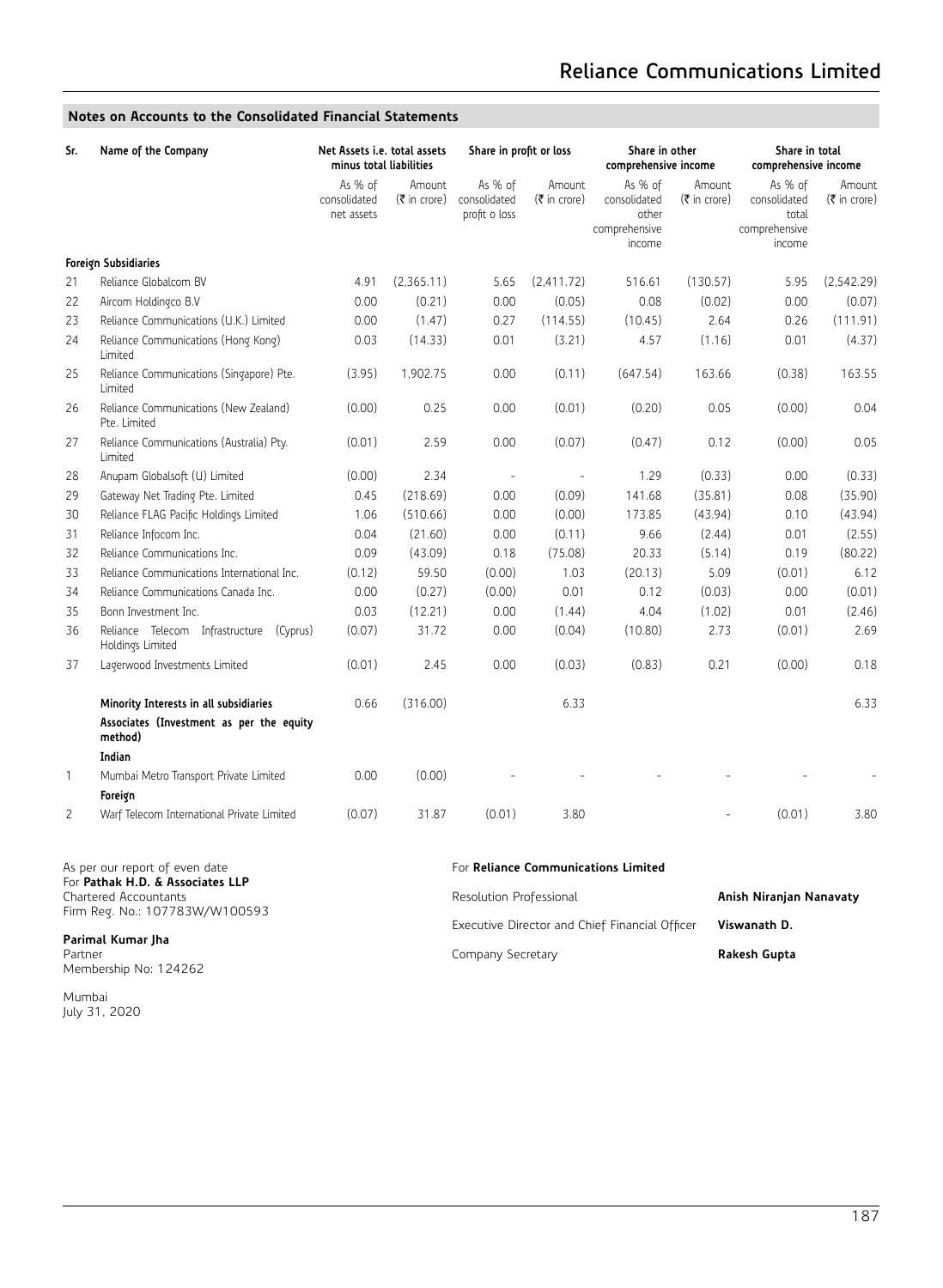#### **Statement on Impact of Audit Qualifications (for audit report with modified opinion) submitted along-with Annual Audited Financial Results - Consolidated)**

Statement on Impact of Audit Qualifications for the Financial Year ended March 31, 2020 [See Regulation 33 / 52 of the SEBI (LODR) (Amendment) Regulations, 2016]

| I | Sr.<br>No.          |              | <b>Particulars</b>                                                                                  | <b>Audited Figures</b><br>(as reported before<br>adjusting for                                                                                                                                                                                                                                                                                                                                      | <b>Audited Figures</b><br>(audited figures<br>after adjusting<br>qualifications) for qualifications) |
|---|---------------------|--------------|-----------------------------------------------------------------------------------------------------|-----------------------------------------------------------------------------------------------------------------------------------------------------------------------------------------------------------------------------------------------------------------------------------------------------------------------------------------------------------------------------------------------------|------------------------------------------------------------------------------------------------------|
|   | $\mathbf{1}$        |              | Turnover / Total income                                                                             | 1,734                                                                                                                                                                                                                                                                                                                                                                                               | 1,734                                                                                                |
|   | 2                   |              | Total Expenditure                                                                                   | 12,541                                                                                                                                                                                                                                                                                                                                                                                              | 12,541                                                                                               |
|   | 3                   |              | Net Profit/(Loss)                                                                                   | (10, 807)                                                                                                                                                                                                                                                                                                                                                                                           | (10, 807)                                                                                            |
|   | 4                   |              | Net Profit/ (Loss) from Discontinued Operations                                                     | (31, 870)                                                                                                                                                                                                                                                                                                                                                                                           | (38, 227)                                                                                            |
|   | 5                   |              | Earnings Per Share                                                                                  | (155.49)                                                                                                                                                                                                                                                                                                                                                                                            | (178.66)                                                                                             |
|   | 6                   |              | <b>Total Assets</b>                                                                                 | 48,000                                                                                                                                                                                                                                                                                                                                                                                              | 48,000                                                                                               |
|   | $\overline{7}$      |              | <b>Total Liabilities</b>                                                                            | 95,840                                                                                                                                                                                                                                                                                                                                                                                              | 111,179                                                                                              |
|   | 8                   |              | Net worth                                                                                           | (47, 840)                                                                                                                                                                                                                                                                                                                                                                                           | (63, 179)                                                                                            |
|   | 9                   |              | Any other financial item(s) (as felt appropriate by the management)                                 |                                                                                                                                                                                                                                                                                                                                                                                                     |                                                                                                      |
| п |                     |              | Audit Qualification (each audit qualification separately):                                          |                                                                                                                                                                                                                                                                                                                                                                                                     |                                                                                                      |
|   | a.                  |              | Details of Audit Qualification:                                                                     | Non Provision of Interest and Foreign Exchange variation<br>(Refer Note 2.53)                                                                                                                                                                                                                                                                                                                       |                                                                                                      |
|   | b.                  |              | Type of Audit Qualification : Qualified Opinion /<br>Disclaimer of Opinion / Adverse Opinion        | Qualified Opinion                                                                                                                                                                                                                                                                                                                                                                                   |                                                                                                      |
|   | C.                  |              | Frequency of qualification: Whether appeared first time<br>/ repetitive / since how long continuing | Third Time                                                                                                                                                                                                                                                                                                                                                                                          |                                                                                                      |
|   | d.                  |              | For Audit Qualification(s) where the impact is quantified<br>by the auditor, Management's Views:    | Impact is not ascertainable as the Company is under IBC and<br>CIR process initiated                                                                                                                                                                                                                                                                                                                |                                                                                                      |
|   | е.                  |              | For Audit Qualification(s) where the impact is not<br>quantified by the auditor:                    | (i) Impairment review of tangible and intangible assets, assets<br>held for sale, investments and reconciliation of credits relating<br>to GST and TDS (Refer Note 2.36 and 2.16), Lease (Refer Note<br>2.41), Unbilled Revenue (Refer Note 2.61) (ii) Qualification<br>on Going Concern in some of Subsidiaries (Refer Note 2.36)<br>(iii) Balance Confirmation of Fixed Deposit (Refer Note 2.60) |                                                                                                      |
|   |                     | (i)          | Management's estimation on the impact of audit<br>qualification:                                    |                                                                                                                                                                                                                                                                                                                                                                                                     |                                                                                                      |
|   |                     | (ii)         | If management is unable to estimate the impact,<br>reasons for the same:                            | Impact is not ascertainable as the Company is under IBC and<br>CIR process initiated                                                                                                                                                                                                                                                                                                                |                                                                                                      |
|   |                     | (iii)        | Auditors' Comments on (i) or (ii) above:                                                            | Refer 'Basis for Qualified Opinion' in audit report read with<br>relevant notes in the financial statements, the same is self<br>explanatory.                                                                                                                                                                                                                                                       |                                                                                                      |
| Ш |                     | Signatories: |                                                                                                     |                                                                                                                                                                                                                                                                                                                                                                                                     |                                                                                                      |
|   |                     |              | Resolution Professional                                                                             | Anish Niranjan Nanavaty                                                                                                                                                                                                                                                                                                                                                                             |                                                                                                      |
|   |                     |              | Executive Director and Chief Financial Officer                                                      | Viswanath D                                                                                                                                                                                                                                                                                                                                                                                         |                                                                                                      |
|   |                     |              | Statutory Auditor                                                                                   | Parimal Kumar Jha                                                                                                                                                                                                                                                                                                                                                                                   |                                                                                                      |
|   |                     |              | UDIN - 20124262AAAACY7148                                                                           |                                                                                                                                                                                                                                                                                                                                                                                                     |                                                                                                      |
|   | Place: Mumbai       |              |                                                                                                     |                                                                                                                                                                                                                                                                                                                                                                                                     |                                                                                                      |
|   | Date: July 31, 2020 |              |                                                                                                     |                                                                                                                                                                                                                                                                                                                                                                                                     |                                                                                                      |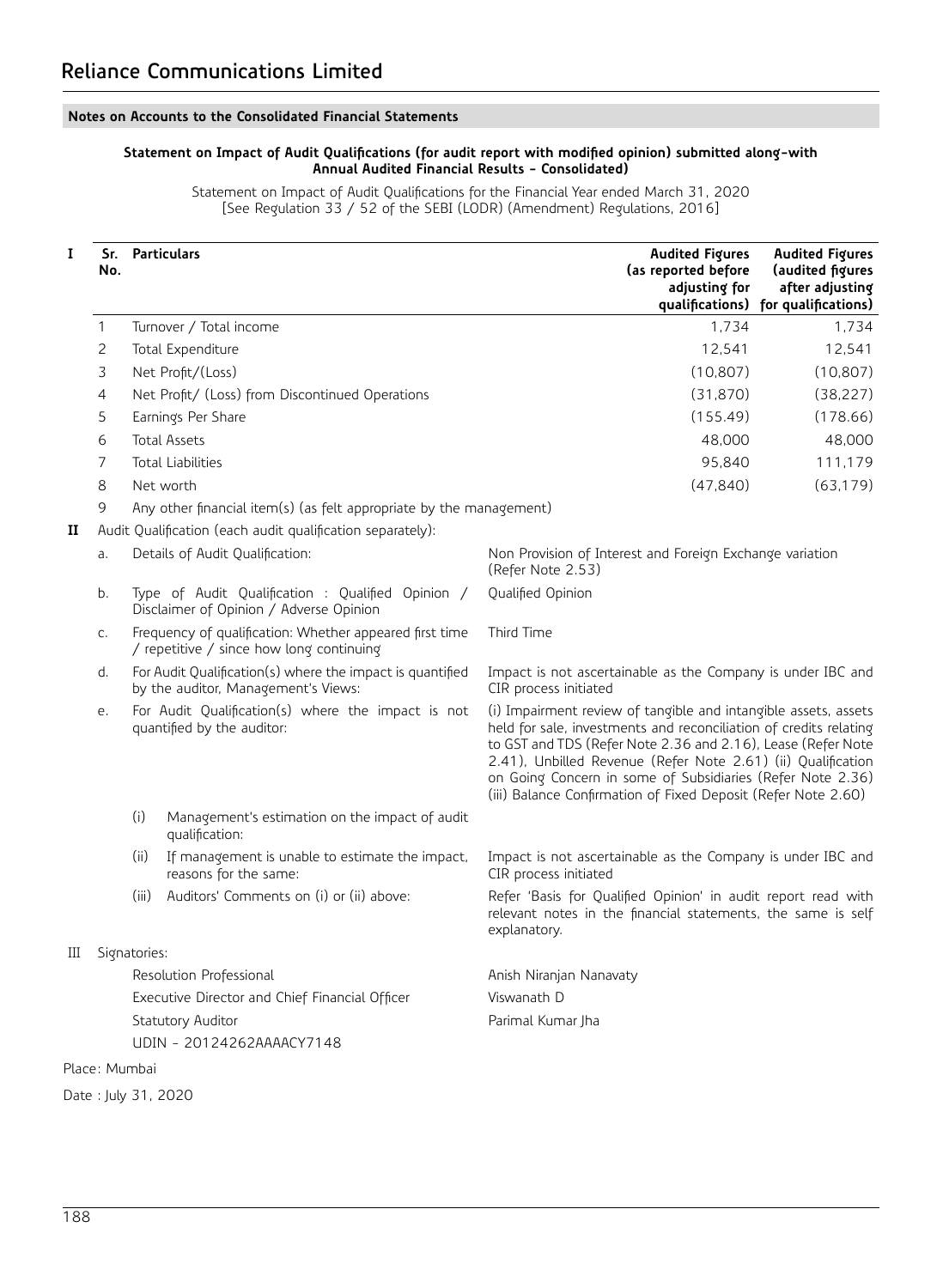|                                      | <b>Statement containing salient features of the financial statement of subsidiaires/ associate companies /joint ventures</b><br>(Pursuant to first proviso to sub section (3) of Section 129 read with rule 5 of the Companies (Accoun<br>Part "A" : Subsidiaries |                                                        |                   |                         |                     |                          |            |                       |                                      |                            |                                    | (₹ In lakh unless otherwise stated) |                      |
|--------------------------------------|-------------------------------------------------------------------------------------------------------------------------------------------------------------------------------------------------------------------------------------------------------------------|--------------------------------------------------------|-------------------|-------------------------|---------------------|--------------------------|------------|-----------------------|--------------------------------------|----------------------------|------------------------------------|-------------------------------------|----------------------|
| ವ ಶೆ                                 | Particulars                                                                                                                                                                                                                                                       | Date from which they<br>became subsidiary<br>companies | Share Capital     | Reserves and<br>Surplus | <b>Total Assets</b> | <b>Total Liabilities</b> | Investment | Turnover <sup>4</sup> | (Loss) before<br>Taxation*<br>Profit | Provision for<br>Taxation* | after Taxation*<br>Profit / (Loss) | Proposed<br>Dividend                | Shareholding<br>% of |
|                                      | Reliance WiMax Limited                                                                                                                                                                                                                                            | 1st January 2006                                       | 68.71             | 324.44                  | 511.88              | 118.73                   |            |                       | (1.05)                               |                            | (1.05)                             |                                     | 100.00               |
|                                      | Reliance Bhutan Limited                                                                                                                                                                                                                                           | 1st January 2006                                       | 5.00              | (4.87)                  | 20,005.97           | 20,005.84                |            | 0.32                  | 0.08                                 |                            | 0.08                               |                                     | 100.00               |
| $\sim$ m                             | Reliance Webstore Limited                                                                                                                                                                                                                                         | 1st January 2006                                       | 5.00              | (63,978.00)             | 28,080.00           | 92,053.00                |            | 186.00                | (17.00)                              |                            | (17.00)                            |                                     | 100.00               |
|                                      | Campion Properties Limited                                                                                                                                                                                                                                        | 1st January 2006                                       | 356.36            | (6,660.79)              | 9,426.89            | 15,731.32                |            |                       | (459.96)                             |                            | (459.96)                           |                                     | 100.00               |
|                                      | Reliance Tech Services Limited                                                                                                                                                                                                                                    | 30th July 2007                                         | 5.00              | (1,943.00)              | 7,667.00            | 9,605.00                 |            | 875.00                | (781.00)                             |                            | (781.00)                           |                                     | 00.00                |
| 4567                                 | Reliance Telecom Limited                                                                                                                                                                                                                                          | 1st January 2006                                       | 8,500.00          | (1,016,874.00)          | 383,998.00          | 1,392,372.00             |            |                       | (330, 406.00)                        |                            | (330,406.00)                       |                                     | 100.00               |
|                                      | Reliance Communication<br>Infrastructure Limited                                                                                                                                                                                                                  | 1st January 2006                                       | 93,800.00         | (321, 593.00)           | 395,215.00          | 623,008.00               |            | 1,307.00              | (1,080.00)                           |                            | (1,080,00)                         |                                     | 100.00               |
|                                      | Globalcom IDC Limited                                                                                                                                                                                                                                             | 1st January 2006                                       | 210.00            | 2,836.00                | 44,040.00           | 40,994.00                |            | 25,120.00             | 2,957.00                             | 1,754.00                   | 1,203.00                           |                                     | 100.00               |
| $\infty$ $\infty$                    | Reliance Infratel Limited                                                                                                                                                                                                                                         | 1st January 2006                                       | 279,300.00        | (163, 800.00)           | ,288,700.00         | 1,173,200.00             |            | 134,300.00            | (18,000.00)                          | (11,400.00)                | (6,600.00)                         |                                     | 90.45                |
| $\Xi$                                | Globalcom Mobile Commerce Limited                                                                                                                                                                                                                                 | 6 <sup>th</sup> December, 2010                         | 200.00            | (185.03)                | 40.84               | 25.87                    |            |                       | (0.24)                               |                            | (0.24)                             |                                     | 100.00               |
| $\overleftarrow{\phantom{a}}$        | Reliance BPO Private Limited                                                                                                                                                                                                                                      | 30 <sup>th</sup> April, 2012                           | 1.00              | (894.53)                | 105.05              | 998.58                   |            |                       | (85.07)                              |                            | (85.07)                            |                                     | 100.00               |
|                                      | Reliance Communications Tamilnadu<br>Limited                                                                                                                                                                                                                      | 15 <sup>th</sup> November, 2013                        | 5.00              | (168.83)                | 26,003.89           | 26,167.73                |            |                       | (0.28)                               |                            | (0.28)                             |                                     | 100.00               |
| $\tilde{=}$                          | Globalcom Realty Limited (Formerly<br>Reliance Infra Realty Limited)                                                                                                                                                                                              | 11 <sup>th</sup> November 2014                         | 5.00              | (1.52)                  | 4.09                | 0.61                     |            |                       | (0.22)                               |                            | (0.22)                             |                                     | 100.00               |
| $\overline{4}$                       | Internet Exchangenext.com Ltd.                                                                                                                                                                                                                                    | 10 <sup>th</sup> November 2015                         | 15.07             | (9.50)                  | 65.10               | 59.53                    |            |                       | (0.14)                               |                            | (0.14)                             |                                     | 100.00               |
| $\frac{5}{1}$                        | Realsoft Cyber Systems Private<br>Limited                                                                                                                                                                                                                         | 10 <sup>th</sup> November 2015                         | $\overline{1.00}$ | (92.51)                 | 4.70                | 96.21                    |            |                       | (1.27)                               |                            | (1.27)                             |                                     | 00.00                |
| $\frac{\infty}{\cdot}$               | Worldtel Tamilnadu Private Limited                                                                                                                                                                                                                                | 10 <sup>th</sup> November 2015                         | 1.00              | (10, 128.23)            | 5.70                | 10,132.94                |            |                       | (0.14)                               |                            | (0.14)                             |                                     | 100.00               |
| $\Box$                               | Towercom Infrastructure Private<br>Limited                                                                                                                                                                                                                        | 17 <sup>th</sup> November, 2016                        | 1,00              | (2.22)                  | 14.07               | 15.29                    |            | 0.56                  | 0.33                                 |                            | 0.33                               |                                     | 100.00               |
| $\overset{\infty}{\phantom{\alpha}}$ | Reliance Realty Limited                                                                                                                                                                                                                                           | 10th December, 2019                                    | 500.00            | (29,653.51)             | 241,180.95          | 270,334.47               |            | 8,003.21              | (3,704.78)                           | (681.91)                   | (3,022.87)                         |                                     | 100.00               |
| $\overline{9}$                       | Reliance Infra Projects Limited                                                                                                                                                                                                                                   | 10 <sup>th</sup> December, 2019                        | 5.00              | (1.54)                  | 4.07                | 50<br>0.61               |            |                       | (0.22)                               |                            | (0.22)                             |                                     | 100.00               |
| 20                                   | Reliance Globalcom BV                                                                                                                                                                                                                                             | 1st January 2006                                       | 1,576.00          | (238,086.77)            | 141,744.45          | 378,255.23               | 2,321.01   |                       | (241, 171.76)                        |                            | (241, 171.76)                      |                                     | 100.00               |
|                                      | Unit of Currency - USD                                                                                                                                                                                                                                            |                                                        | 2,082,861         | 314,659,054)            | 87,331,597          | 499,907,790              | 3,067,482  |                       | (340,272,812)                        |                            | (340,272,812)                      |                                     |                      |
| 21                                   | Aircom Holdingco B.V                                                                                                                                                                                                                                              | 8 <sup>th</sup> July 2016                              | 0.83              | (22.06)                 | 0.97                | 22.19                    |            |                       | (5.41)                               |                            | (5.41)                             |                                     |                      |
| 22                                   | Reliance Communications (U.K.)<br>Units of currency - Euro                                                                                                                                                                                                        | 1st January 2006                                       | 16.65<br>1,000    | (26, 648)<br>(163.41)   | 580.86<br>1,167     | 26,815<br>727.62         |            | 2,681.15              | (6, 869)<br>(11, 454.93)             |                            | (6, 869)<br>(11, 454.93)           |                                     | 100.00               |
|                                      | Limited                                                                                                                                                                                                                                                           |                                                        |                   |                         |                     |                          |            |                       |                                      |                            |                                    |                                     |                      |
|                                      | Unit of Currency - GBP                                                                                                                                                                                                                                            |                                                        | 17,803            | (174,761)               | 621,221             | 778,179                  |            | 2,974,040             | (12,706,259)                         |                            | (12,706,259)                       |                                     |                      |
| 23                                   | Reliance Communications (Hong<br>Kong) Limited                                                                                                                                                                                                                    | 1st January 2006                                       | 0.00              | (1, 433.26)             | 4,013.67            | 5,446.93                 |            | 9,708.98              | (321.09)                             |                            | (321.09)                           |                                     | 100.00               |
|                                      | Unit of Currency - USD                                                                                                                                                                                                                                            |                                                        | $\circ$           | (1,894,213)             | 5,304,525           | 7,198,738                |            | 13,698,537            | (453, 032)                           |                            | (453, 032)                         |                                     |                      |
| $^{24}$                              | Reliance Communications (Singapore)                                                                                                                                                                                                                               | 22 <sup>th</sup> August 2006                           | 0.00              | 190,275.02              | 190,278.28          | 3.27                     |            |                       | (11.04)                              |                            | (11.04)                            |                                     | 100.00               |
|                                      | Unit of Currency - USD<br>Pte. Limited                                                                                                                                                                                                                            |                                                        |                   | 251,470,320             | 251,474,637         | 4,316                    |            |                       | (15, 573)                            |                            | (15, 573)                          |                                     |                      |
| 25                                   | Reliance Communications (New                                                                                                                                                                                                                                      | 17 <sup>th</sup> August 2006                           | 0.00              | 24.63                   | 32.03               | 7.40                     |            |                       | (1.43)                               |                            | (1.43)                             |                                     | 100.00               |
|                                      | Zealand) Pte. Limited                                                                                                                                                                                                                                             |                                                        |                   |                         |                     |                          |            |                       |                                      |                            |                                    |                                     |                      |
| 26                                   | Reliance Communications (Australia)<br>Unit of Currency - NZD                                                                                                                                                                                                     | 29th August 2006                                       | 2<br>0.00         | 258.53<br>54,861        | 71,359<br>304.09    | 16,496<br>45.56          |            | 0.06                  | (3, 117)<br>(7.12)                   |                            | (3, 117)<br>(7.12)                 |                                     | 100.00               |
|                                      | Pry. Limited                                                                                                                                                                                                                                                      |                                                        |                   |                         |                     |                          |            |                       |                                      |                            |                                    |                                     |                      |
|                                      | Unit of Currency - AUD                                                                                                                                                                                                                                            |                                                        |                   | 561,117                 | 659,994             | 98,876                   |            | 125                   | (14, 979)                            |                            | (14, 979)                          |                                     |                      |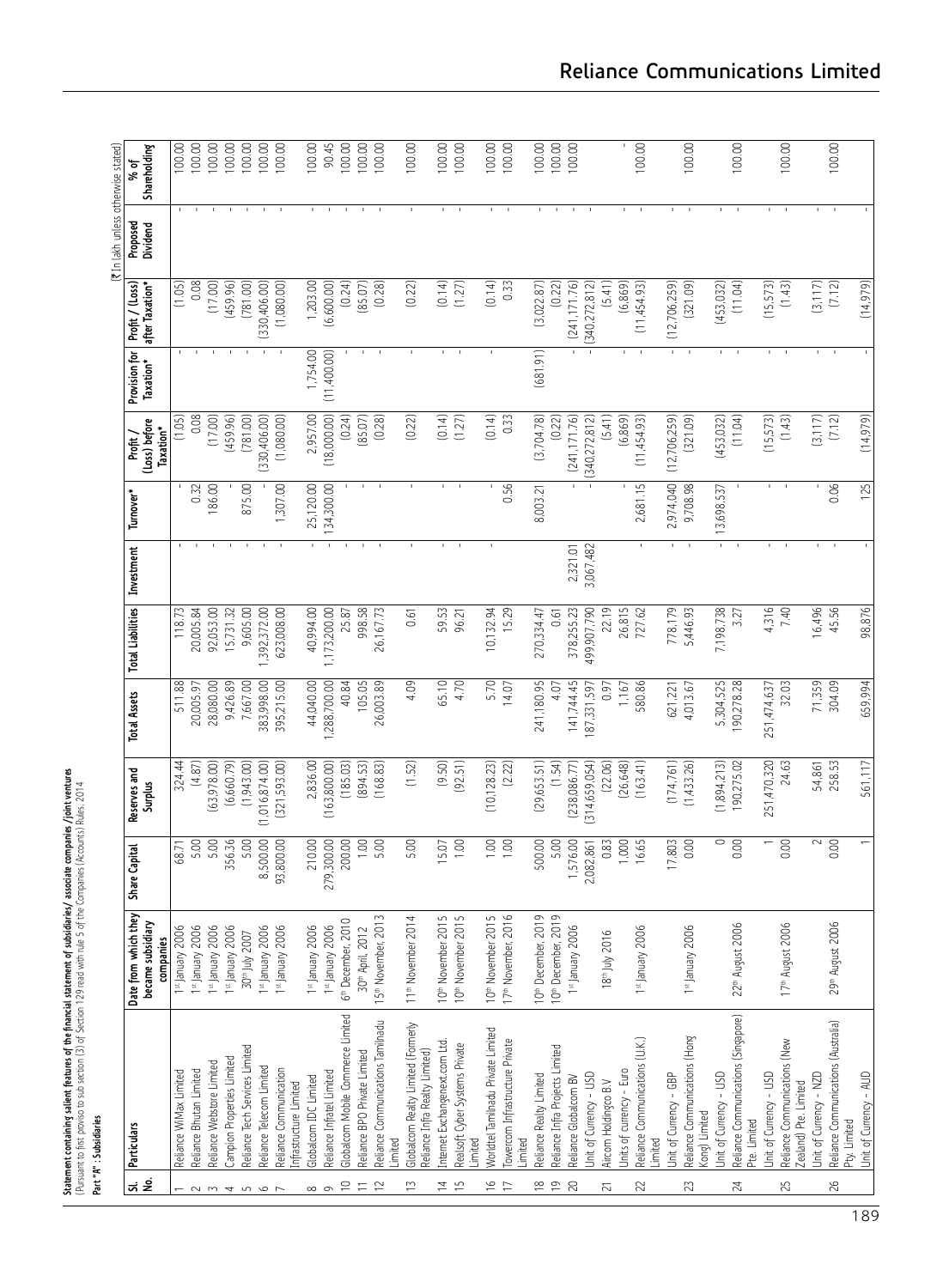| 1  |                 |                                                                |                                                        |                      |                               |                     |                                |           |                                        |                                            |                 | (₹ In lakh unless otherwise stated) |                      |
|----|-----------------|----------------------------------------------------------------|--------------------------------------------------------|----------------------|-------------------------------|---------------------|--------------------------------|-----------|----------------------------------------|--------------------------------------------|-----------------|-------------------------------------|----------------------|
| 90 | ġ               | St. Particulars                                                | Date from which they<br>became subsidiary<br>companies | <b>Share Capital</b> | Reserves and<br>Surplus       | <b>Total Assets</b> | Total Liabilities   Investment | Turnover* | (Loss) before<br>Taxation*<br>Profit / | Provision for Profit / (Loss)<br>Taxation* | after Taxation* | Proposed<br>Dividend                | Shareholding<br>% of |
|    | 27              | Anupam Globalsoft (U) Limited                                  | 5th March, 2008                                        | 612.89               | (379.31)                      | 2,129.76            | ,896.18                        |           |                                        |                                            |                 |                                     | 90.00                |
|    |                 | Jnit of Currency - U.shs                                       |                                                        |                      | 3,000,000,000 (1,856,651,920) | 0,424,885,846       | 9,281,537,766                  |           |                                        |                                            |                 |                                     |                      |
|    | 28              |                                                                | 1 <sup>st</sup> Oct, 2008                              | 19,749.32            | (41, 618.67)                  | 0.02                | 21,869.37                      |           | (9.33)                                 |                                            | (9.33)          |                                     | 00,00                |
|    |                 | Gateway Net Trading Pte. Limited<br>  Unit of Currency – USD   |                                                        | 26,101,000           | (55,003,865)                  | 22                  | 28,902,887                     |           | (13, 157)                              |                                            | (13, 157)       |                                     |                      |
|    | 29              | Reliance FLAG Pacific Holdings Limited                         | 1st January, 2006                                      | 9.08                 | (51, 074.65)                  | 512.88              | 51,578.33                      |           | (0.12)                                 |                                            | (0.12)          |                                     | 100.00               |
|    |                 | Unit of Currency - USD                                         |                                                        | 12,000               | 67,501,029)                   | 677,832             | 68,166,701                     |           | (160)                                  |                                            | (160)           |                                     |                      |
|    | $\overline{50}$ | Reliance Infocom Inc.                                          | 1st January 2006                                       | 680.99               | (2,840.51)                    | 3,840.94            | 6,000.46                       |           | (10.38)                                | 0.80                                       | (11.18)         |                                     | 100.00               |
|    |                 | Unit of Currency - USD                                         |                                                        | 900,000              | 3,754,056)                    | 5,076,245           | 7,930,301                      |           | (14, 641)                              | 1,132                                      | (15, 773)       |                                     |                      |
|    | $\overline{5}$  | Reliance Communications Inc.                                   | <sup>1st</sup> January 2006                            | 3,783.25             | (8,092.57)                    | 170,352.22          | 174,661.55                     | 9,641.00  | (7,510.27)                             | (2.27)                                     | (7,508.00)      |                                     | 100.00               |
|    |                 | Unit of Currency - USD                                         |                                                        | 5,000,000            | 10,695,266)                   | 225,140,056         | 230,835,322                    | 3,602,627 | 0,596,351                              | (3,200)                                    | 10,593,151,     |                                     |                      |
|    | 32              | Reliance Communications                                        | 1st January 2006                                       | 7.57                 | 5,942.10                      | 12,145.30           | 6,195.64                       | 2,457.88  | 109.98                                 | 7.14                                       | 102.84          |                                     | 100,00               |
|    |                 | International Inc.                                             |                                                        |                      |                               |                     |                                |           |                                        |                                            |                 |                                     |                      |
|    |                 | Unit of Currency - USD                                         |                                                        | 0,000                | 7,853,166                     | 6,051,415           | 8,188,249                      | 3,467,862 | 155,170                                | 0,067                                      | 45,103          |                                     |                      |
|    | 53              | Reliance Communications Canada Inc.                            | 1st January 2006                                       | 7.57                 | (34.13)                       | 223.31              | 249.87                         | 93.50     | 2.58                                   | 1.09                                       | 1.50            |                                     | 100.00               |
|    |                 | Unit of Currency - USD                                         |                                                        | 0,000                | (45, 102)                     | 295,128             | 330,230                        | 31,925    | 3,647                                  | 1,531                                      | 2,116           |                                     |                      |
|    | 34              | Bonn Investment Inc.                                           | 1st January 2006                                       | 7.57                 | (1,228.75)                    | 4,259.92            | 5,481.11                       | 136.55    | (142.45)                               | 1.25                                       | (143.69)        |                                     | 100.00               |
|    |                 | Unit of Currency - USD                                         |                                                        | 0.000                | 1,623,941)                    | 5,629,972           | 7,243,914                      | 192,667   | 200,983)                               | 1,757                                      | 202,740         |                                     |                      |
|    | 35              | Reliance Telecom Infrastructure<br>  (Cyprus) Holdings Limited | 15 <sup>th</sup> June, 2007                            | 1.70                 | 3,170.38                      | 3,696.12            | 524.04                         |           | (4.17)                                 |                                            | (4.17)          |                                     |                      |
|    |                 |                                                                |                                                        |                      |                               |                     |                                |           |                                        |                                            |                 |                                     |                      |
|    |                 | Unit of Currency - USD                                         |                                                        | 2,246                | 190,021                       | ,884,852            | 692,585                        |           | (5, 890)                               |                                            | (5, 890)        |                                     |                      |
|    | $\frac{56}{5}$  | Lagenvood Investments Limited                                  | 15 <sup>th</sup> June, 2007                            | 1.72                 | 243.36                        | 287.11              | 42.04                          |           | (3.02)                                 |                                            | (3.02)          |                                     |                      |
|    |                 | Unit of Currency - USD                                         |                                                        | 2,268                | 321,632                       | 379,455             | 55,555                         |           | (4, 257)                               |                                            | (4, 257)        |                                     |                      |

Unit of Currency - USD 2,268 321,632 379,455 55,555 - - (4,257) - (4,257) - Unit of Currency - USD **Notes**

The Financial Year of the Subsidiaries is for 12 months from April 1, 2019 to March 31, 2020 The Financial Year of the Subsidiaries is for 12 months from April 1, 2019 to March 31, 2020  $\overline{a}$ 

Investment exclude investment in Subsidiaries Investment exclude investment in Subsidiaries

Exchange rate as of March 31, 2020 1 USD = ₹ 75.655 1 GBP = ₹ 93.503 1 AUD = ₹ 49.77 1 NZD = ₹ 46.89 1 Ushs = ₹ 0.0179 (\* converted at average rate) Exchange rate as of March 31, 2020 1 USD = ` 75.655 1 GBP = ` 93.503 1 AUD = ` 49.77 1 NZD = ` 46.89 1 Ushs = ` 0.0179 (\* converted at average rate)  $\sim$   $\,$ 

## **Name of subsidiaries which are yet to commence operations** Name of subsidiaries which are yet to commence operations<br>1 Gobalcom Mobile Commerce limited

Gobalcom Mobile Commerce Limited

- Globalcom Realty Limited Globalcom Realty Limited  $\sim$
- 3 Reliance Infra Projects Limited Reliance Infra Projects Limited

# Name of subsidiaries which have been liquidated or sold during the year - Nil **Name of subsidiaries which have been liquidated or sold during the year - Nil**

### Part "B" : Associates **Part "B" : Associates**

| Name of Associates                         |                                | $\overline{\phantom{a}}$ ate from which $\overline{\phantom{a}}$ $\overline{\phantom{a}}$ atest audited $\overline{\phantom{a}}$ Shares of Associate held by the company on the |          |                                        |     | Networth                                                                                                                            |        | Profit / (Loss) for the year | Description<br>of how there | Reason why    |
|--------------------------------------------|--------------------------------|---------------------------------------------------------------------------------------------------------------------------------------------------------------------------------|----------|----------------------------------------|-----|-------------------------------------------------------------------------------------------------------------------------------------|--------|------------------------------|-----------------------------|---------------|
| ያ                                          | hey became                     | <b>Balance Sheet</b>                                                                                                                                                            |          |                                        |     |                                                                                                                                     |        |                              |                             | the associate |
|                                            | ssociate                       | <b>Date</b>                                                                                                                                                                     |          | year end<br>Amount of<br>Investment in |     | nunt of Extend of Shareholding Considered in Not Considered  <br>- Not   Holding %   as per latest   Considered in   Not Considered |        |                              | is significant<br>infuence  | is not        |
|                                            |                                |                                                                                                                                                                                 |          |                                        |     |                                                                                                                                     |        |                              |                             | onsolidated   |
|                                            |                                |                                                                                                                                                                                 |          | <b>Issociates</b>                      |     | <b>udited Balance</b>                                                                                                               |        |                              |                             |               |
|                                            |                                |                                                                                                                                                                                 |          |                                        |     | Sheet                                                                                                                               |        |                              |                             |               |
| Mumbai Metro Transport Private Limited     | 18 <sup>th</sup> January, 2010 | 31.03.2020                                                                                                                                                                      | 13000    |                                        | 26% | (4.16)                                                                                                                              |        | (5.17)                       |                             |               |
| Warf Telecom International Private Limited | $\sim$ 1900s, yishuary, 2006   | 31.12.2019                                                                                                                                                                      | 65025000 | 2,230.00                               | 20% | 3,186.91                                                                                                                            | 380.00 | ,520.00                      |                             |               |

Name of associates which are yet to commence operations - Nil **Name of associates which are yet to commence operations - Nil**

Name of associates which have been liquidated or sold during the year - Nil **Name of associates which have been liquidated or sold during the year - Nil**

**Notes :**

A) There is significate influence due to percentage (%) of share Capital.<br>B) The Company does not have any Joint Venture during the year. A) There is significate influence due to percentage (%) of share Capital. B) The Company does not have any Joint Venture during the year.

 $\log$ 

 $0.00$ 

**Shareholding**

 $\widehat{\mathbb{E}}$ 

 $\log$  $rac{1}{2}$  $\log$  $\log$  $\log$